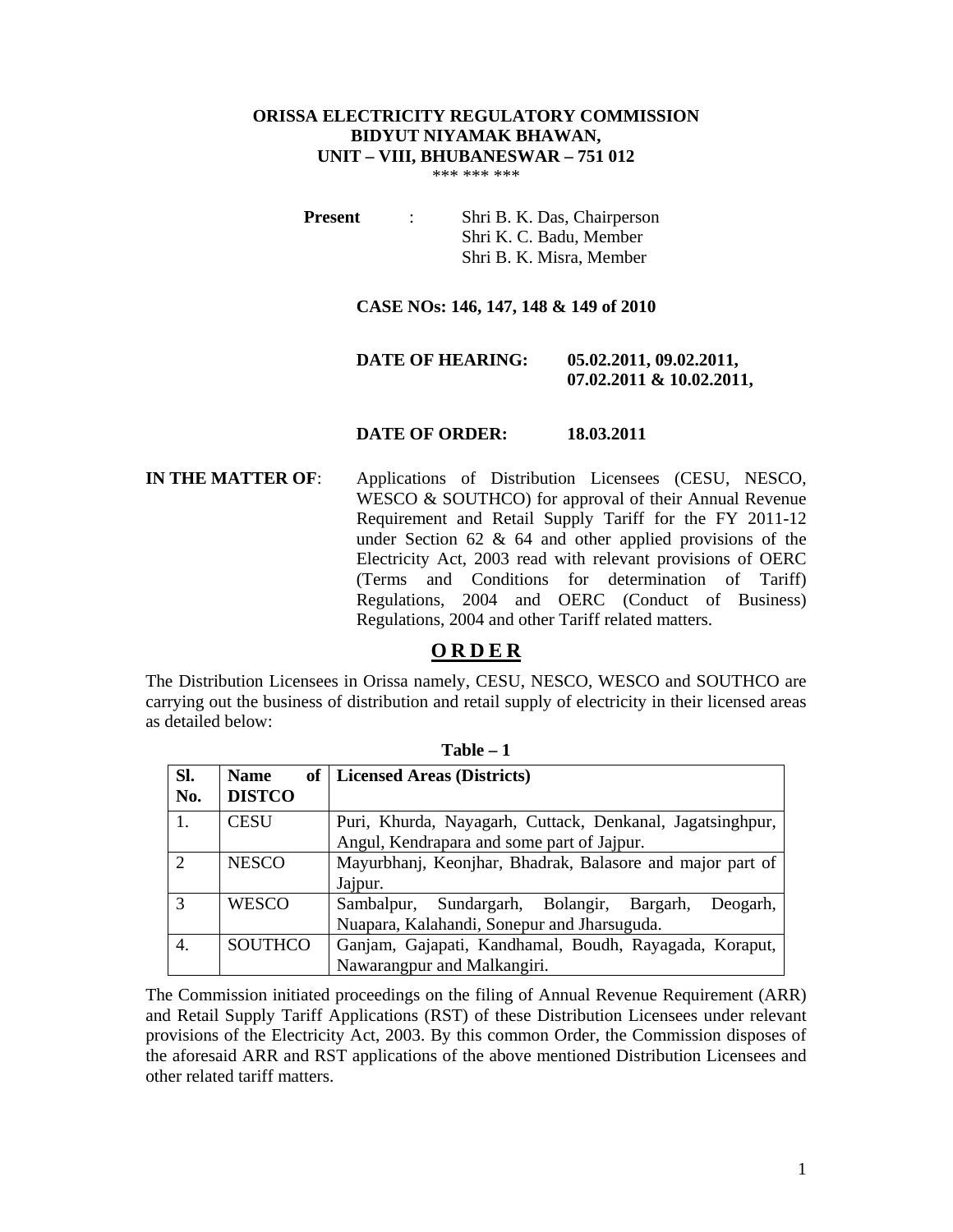## **PROCEDURAL HISTORY (Para 1 to 14)**

- 1. As per OERC (Conduct of Business) Regulations, 2004 and OERC (Terms & Conditions for Determination of Tariff) Regulations, 2004, the Licensees are required to file their Annual Revenue Requirement (ARR) and Retail Supply Tariff Application (RST) on or before  $30<sup>th</sup>$  November every year in the prescribed format for the ensuing financial year. Accordingly, all the distribution licensees (CESU, NESCO, WESCO & SOUTHCO) filed their Annual Revenue Requirement (ARR) and revision of Retail Supply Tariff (RST) Applications for FY 2011-12 on 30.11.2009. The ARR and tariff applications of DISCOMs are coming within the prescribed period of limitation.
- 2. The said ARR & RST applications were duly scrutinized, admitted and registered as Case Nos.146/2010 (CESU), 147/2010 (NESCO), 148/2010 (WESCO), and 149/2010 (SOUTHCO) respectively.
- 3. As per the direction of the Commission applicants to published the ARR & Tariff Applications in the prescribed formats in the leading and widely circulated Oriya and English newspapers in order to invite objections/suggestions from the general public. The said public notices were also posted in the Commission's website www.orierc.org. The Commission had also directed the applicants to file their respective rejoinder to the objections filed by the several objectors.
- 4. In response to the said public notices, the Commission received objections/ suggestions from the following persons/ associations/ institutions/ organisations as mentioned below against each of the respective distribution licensees:

## **On CESU's application:**

5. (1) Shri Ananta Bihari Routray, Secy., Orissa Electrical Consumers' Association, Sibasakti Medicine Complex, B.K. Road, Cuttack-753001, (2) Shri Ramachandra Mahapatra, C/o- Dillip Kumar Ray, Jhanjirimangala, Lunia Sahi, Cuttack-9, (3)Shri Pawan Kumar Gupta, M/s. New Laxmi Steel & Power Pvt. Ltd., Plot No. N-61, Madhusudan Nagar, Bhubaneswar, (4) Shri Rajeshwar Pandey, Dy. Executive Director, OCL India Limited, Plot No.1129, Mohanadi Vihar, Near Moon Hospital, Cuttack (5) Shri Anil Choudhary, M/s. Auro Ispat (India) Pvt. Ltd., Khuntuni, Cuttack (6) Ms. Tapaswani Sinha on behalf of Orissa Consumers' Association & FOCO, PS-Purighat, Biswanath Lane, Dist-Cuttack-2. (7) Shri G. C. Das, Consultant, Flat No. 405, Subhadra Enclave, At- Palasuni, Po- Rasulgarh, Bhubaneswar-12 (8) Shri Prabhakar Dora, At-Vidya Nagar, Co-Operative Colony, 3rd line, Rayagada, Po/Ps/Dist- Rayagada (9) Chief Electrical Distribution Engineer, East Coast Railway, Headquarters Building, 3rd Floor, South Block, Chandrasekharpur-751017. Bhubaneswar, (10) Shri Prasanna Kumar Sahoo, M/s Utkal Furnace Association, C/o-IPISTEEL, 380, Bomikhal, Bhubaneswar-10, (11) Shri Prasanna Kumar Sahoo, M/s. IPISTEEL Ltd. Gundhichapada, Dist-Dhenkanal, (12) Mr. Bibhu Charan Swain, M/s Power Tech Consultants, 1-A, /6, Swati Villa, Surya Vihar, Link Road, Cuttack-753012 (13) Shri Prasanta Mallick, Chief Executive Officer, M/s T. S. Alloys Ltd., (Earstwhile Rawmet Ferrous Industries), 2-B, Furtune Tower, Chandrasekharpur, Bhubaneswar (14) Shri Ramesh Ch. Satpathy, Secretary, National Institute of Indian Labour, Plot No.302(B), Beherasahi, Nayapalli, Bhubaneswar-751012, (15) Shri Antaryami Routray, President, All Orissa Cold Storage Association, Aiginia, Kuberapuri, Bhubaneswar, Dist- Khurda, (16) Dr. D. V. Ramana, Professor, Xavier Institute of Management, Bhubaneswar-13, (17) Shri R.P. Mahapatra, Retd. Chief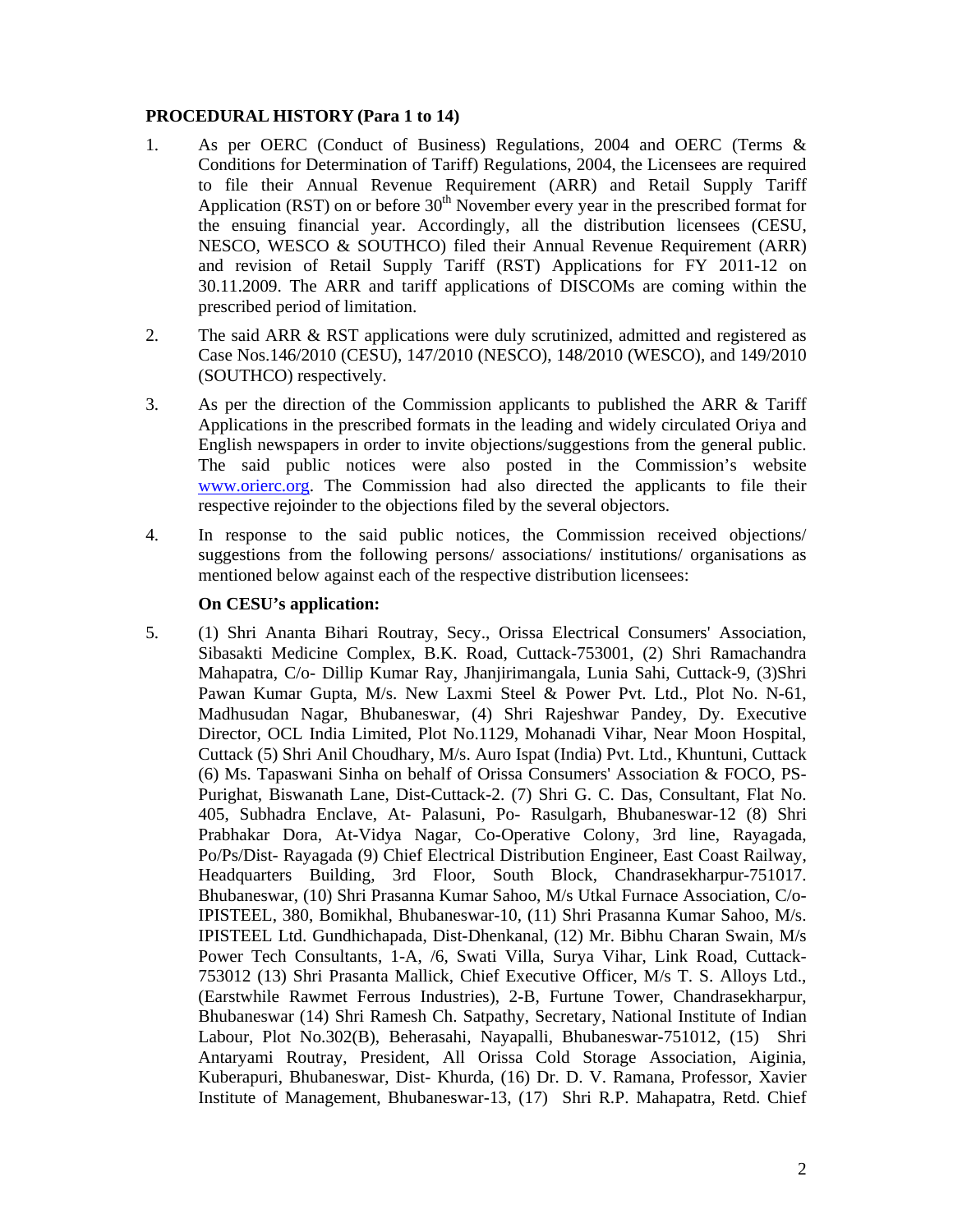Engineer & Member (Gen., OSEB, Plot No.775(Pt.), Lane-3, Jayadev Vihar, Bhubaneswar-751013 (18) Shri Sunil Kumar Agrawal, Director, M/s. Sourav Alloy & Steel Pvt. Ltd., Bahandei, Po- Gunadei, Dhenkanal, (19) Shri Satyadeep Pati, At-Grambhikash Mahuda, Berhampur, Dist- Ganjam (20) Sri Karunakara Dash, AVP, M/s. Tata Tele Services Ltd., Module- B&C, 3rd Floor, Fortune Tower, Bhubaneswar (21) Shri Babaji Charan Sahoo, M.D. M/s. IDCOL Ferro Chrome & Alloys Ltd., At. IFCAL Colony, PO- Ferro Chrome Project, Jajpur Road, Dist-Jajpur- 755020, (22) Shri M.V. Rao, Chairman, Power Committee, UCCI, N/6, IRC Village, Nayapalli,BBSR-15, Dist-Khurda (23) Shri Deepak Kumar Agrawal, Director, M/s. Shree Maruti Steel and Casting Pvt. Ltd., Plot No. 1036, Mahanadi Vihar, Cuttack-4, (24) Secretary, Confederation of Citizen Association, BBSR, (25) PRAYAS Energy Group, Pune. All the above named objectors were present during tariff hearing except objector Nos. 2, 8, 12, 16 & 25 but their written submissions were taken into record and also considered by the Commission. During hearing one Pravat Kumar Sahoo on behalf of Residents' Committee New AG Colony, Nayapalli, Bhubaneswar had prayed the Commission to implead him as an objector and allow him to put forth their views. The Commission allowed him as an objector and the written submissions made by him were taken in to record.

## **On NESCO's application:**

6. (1) Shri Ananta Bihari Routray, Secretary, Orissa Electrical Consumers' Association, Sibasakti Medicine Complex, B.K. Road, Cuttack-753001, (2) Shri A. K. Sahani, B/L VSS Nagar, Bhubaneswar-07, (3) Shri Manmatha Bahera, Balasore Ice Factory Owner Forum, At/Po- Balaramgadi, Dist- Balasore (4) Shri Dharma Veer Choudhry, G.M., M/s. Maithan Ispat Ltd., Kalinga Nagar Industrial Estate, Dasmania, Jakhapura, Jajpur (5) Shri M.V. Rao, Resident Manager & Power of Attorney Holder, Ferro Alloys Corporation Ltd., GD-2/10, Chandrasekharpur, BBSR-23. (6)Shri Girish Chandra Lenka, M/s. Balasore Alloys Ltd., Qtr. No. MA-53, Baragada Brit Colony, Bhubaneswar-18. (7) Ms. Tapaswani Sinha, Asst. Secy., Orissa Consumers' Association, Debajyoti Upovokta Bhaban & also on behalf of Federation of Consumer Organization(FOCO), Biswanath Lane, Cuttack-2 (8) Shri Devashish Mahanti, President, North Orissa Chamber of Commerce & Industry, Ganeswar Industrial Estate, Dist-Balasore (9) Shri Rajesh Chintak, Chief Resident Executive, M/s. Tata Steel Ltd., Plot No. 273, Bhoumanagar, Unit-IV, BBSR-1, Dist-Khurda. (10) Shri Prabhakar Dora, At-Vidya Nagar, Co-Operative Colony, 3rd line, Po/Ps/Dist-Rayagada. (11) Chief Electrical Distribution Engineer, East Coast Railway, Headquarters Building, 3rd Floor, South Block, Chandrasekharpur-751017, Bhubaneswar. (12) Shri Bibhu Charan Swain, M/s Power Tech Consultants, 1-A /6, Swati Villa, Surya Vihar, Link Road, Cuttack-753012.(13) Sri Ramesh Ch. Satapathy, Secretary, National Institute of Indian Labour, Plot No. 302(B), Beherasahi, Nayapalli, BBSR-12., Dist-Khurda (14) Sri Pawan Nahata, Asst. Commercial Manager, Krishna Chlorate Pvt. Ltd., Nayapurusottampur, Kathpal, Po- B. Budhikhamari, PS- Betanoti, Dist- Myurbhanj.(15) Sri R.P. Mahapatra, Retd. Chief Engineer & Member (GEN), OSEB, Plot No. 775(P), Lane-3, Jayadev Vihar, BBSR-13 (16) Sri M.V. Rao, Chairman, Power Committee, UCCI, N/6, IRC Village, Nayapalli,BBSR-15, Dist-Khurda. (17) Sri R. S. Varma, Chief Electrical Distribution Engineer, SEE Office, 4th Floor, New Administrative Building, S. E. Railway, Garden Reach, Kolkatta (18) Sri Karunakara Dash, AVP, M/s. Tata Tele Services Ltd., Module- B&C, 3rd Floor, Furtune Tower, Bhubaneswar(19) Sri Babaji Charan Sahoo, M.D, M/s. IDCOL Ferro Chrome & Alloys Ltd., At. IFCAL Colony, PO-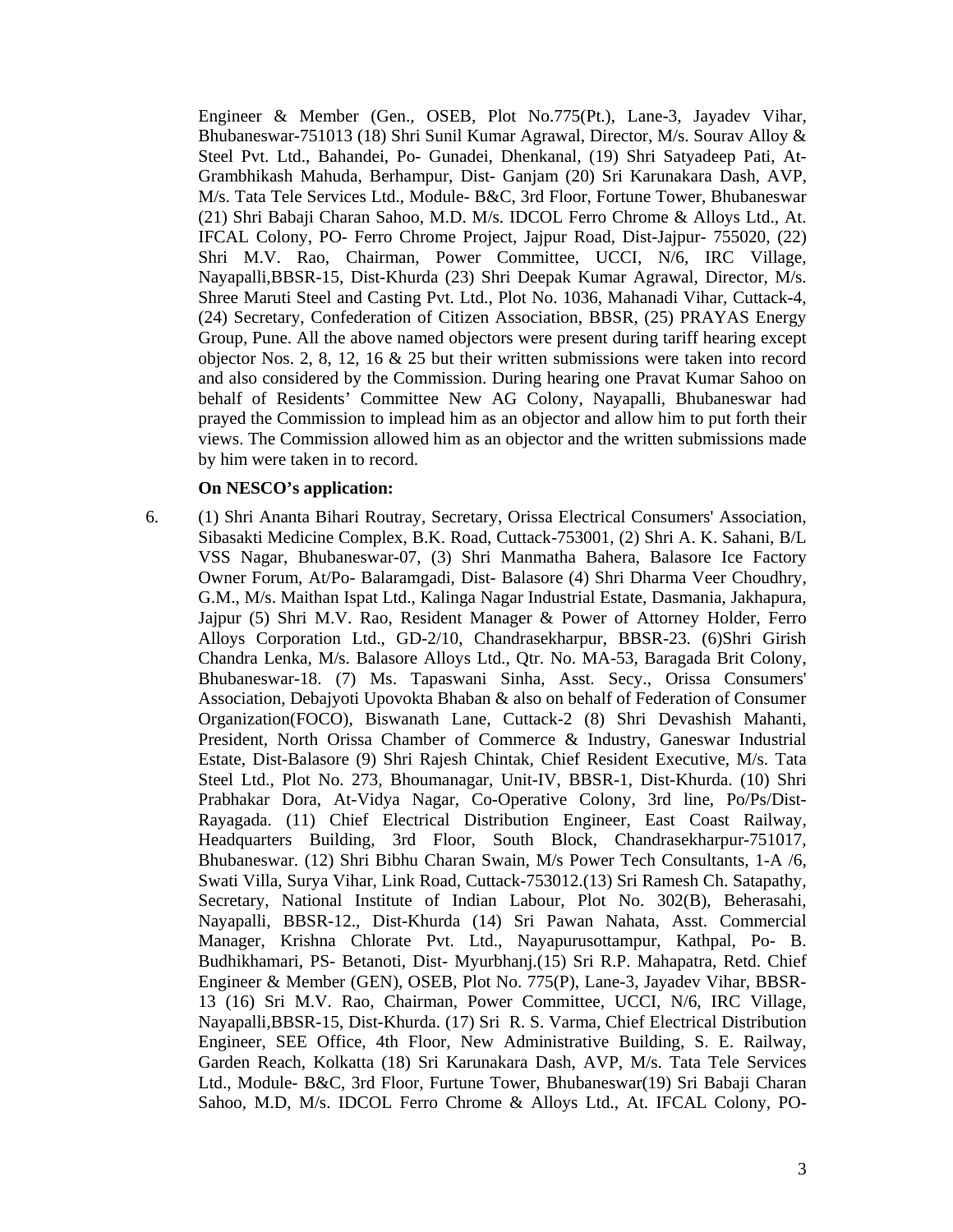Ferro Chrome Project, Jajpur Road, Dist-Jajpur- 755020 (20) Sri Basudeo Prasad Modi, Director, M/s. VISA Steel Ltd, Kalinga Nagar, Industrial Complex, Jakhapura, Jajpur Road, Jajpur (21)Sri B.R.D. Agarwal, Sr. G.M, M/s. EMAMI Paper Mills Ltd., Balgopalpur, Balasore-756020 (22) Sri Pradeeep Kumar Dash, S/o- Bishnu Mohan Dash,Prop.- Sruti Broilers, At/Po-Kamanpur, PO/PS- Soro, Dist- Balasore-756045 (23) Sri Jayanta Das, S/o- Late- Gobardhan Das, President, NESCO Bidyut Grahak Sangha,AITUC Office, Proof Road, Padhuanpada, Balasore (24) Sri Darshan Sethi, Secretary, Inchedi-IV, Rahania, Pokhari Panipanchayat, At/Po- Inchudi, Via-Rasalpur, Dist- Balasore-756021, (25) Sri Bhagaban Panda, Keonjhar District Secretary, Communist Party of India, At/Po- Barbil, Dist- Keonjhar-758035(26) Sri Sashinath Behera, Treasurer, Inchedi-V, At/Po- Inchudi, Via- Rasalpur, Dist-Balasore-756021, (27) Sri Bhagabat Prasad Pratihari, Secretary, Communist Party of India, At/Po- Tulasi Chaura, Baripada, Dist- Mayurbhanj-757001, (28) Sri Jatin Kumar Patra, Secretary, Communist Party of India, Balasore Zonal, Committee, CPI Office, Proof Road, Padhuanpada, Balasore-756001, (29) Sri Debendra Jena, Balasore District Secretary, Utkala Rajya Krusak Sabha, AIKS Office, Proof Road, Padhuanpada, Balasore-756001, (30) Sri Pitamber Das, President, Inchudi KFW-3, Panipanchayat, At/Po- Inchudi, Via- Rasalpur. Dist- Balasore-756021, (31) Sri Srinibas Jena, Asst. Secretary, Orissa Gana Ekata Parisad, Chamber of S.N. Mohanty, Advocate, Ranipatna, PS- Sahadevkhunta, Po/Dist- Balasore (32) Orissa Consumers' Association, Balasore Chapter, Balasore & (33) PRAYAS, Energy Group, Pune. All the above named objectors were present during tariff hearing except objector Nos. 1, 7, 8, 10, 22, 31, 32 & 33 but their written submissions were taken into record and also considered by the Commission.

#### **On WESCO's application:**

7. (1) Sri G.N. Agrawal, Sambalpur District Consumers Federation, Balaji Mandir Bhawan, Khetrajpur, Sambalpur, (2) Sri Santosh Kumar Upadhyay, Registrar, NIT, Rourkela-769008,(3)Shri Shyam Sundar Pansary, President, Western Orissa Cold Storage, At- Cold Storage Complex, Baralipali, Dist-Sambalpur-768006,(4) Shri Ananta Bihari Routray, Secretary, Orissa Electrical Consumers' Association, Sibasakti Medicine Complex, B.K. Road, Cuttack-753001, (5) Sri Ramesh Chandra Senapati, Sr. Manager (Co-Ordination), M/s. Rexon Strips Ltd, Kamala Complex, Power House Road, Rourkela-01,(6) Ms. Tapaswani Sinha, Asst. Secy, Orissa Consumers' Association, Debajyoti Upovokta Bhaban & also on behalf of Federation of Consumer Organization (FOCO), Biswanath Lane, Cuttack-2,(7) Sri Suryakanta Pati, Sr. Manager (Elect), M/s. OCL India Ltd., Qrs. No. 1/12, Block-1, OCL New Colony, Rajganjpur, Sundargarh-17,(8) Sri Prabhakar Dora, At-Vidya Nagar, Co-Operative Colony, 3rd line, Rayagada, Po/Ps/Dist- Rayagada, (9) Mr. Bibhu Charan Swain, M/s Power Tech Consultants, 1-A /6, Swati Villa, Surya Vihar, Link Road, Cuttack-753012, (10) Shri Ramesh Ch. Satpathy, Secretary, National Institute of Indian Labour, Plot No.302(B), Beherasahi, Nayapalli, Bhubaneswar-751012, (11) Shri R.P. Mahapatra, Retd. Chief Engineer & Member(Gen.), OSEB, Plot No.775(Pt.), Lane-3, Jayadev Vihar, Bhubaneswar-751013, (12)Sri G.S.Jaiswal, Director, M/s. D.D. Iron & Steel Pvt. Ltd., H-4/5, Civil Township, Rourkela, (13) Sri Promod Agrawal,M.D, M/s. Sradha Saburi Steel Pvt. Ltd., Rajganjpur, Orissa, (14) Sri Jayanta Das, President, NESCO Bidyut Grahak Sangha, AITUC Office, Proof Road, Padhuanpada, Balasore, (15) Sri Pradip Das, M/s.Sruti Broilers, Soro, Kamanpur, PO-Soro, Balasore, (16) Sri Surendra Kumar Gupta, V.P, L&T Ltd., Kansbahal Works, At/Po- Kansbahal, Dist-Sundargarh, (17) Sri Gobardhan Das, AGM(Admn.), M/s.Adhunik Metaliks Ltd., H-

4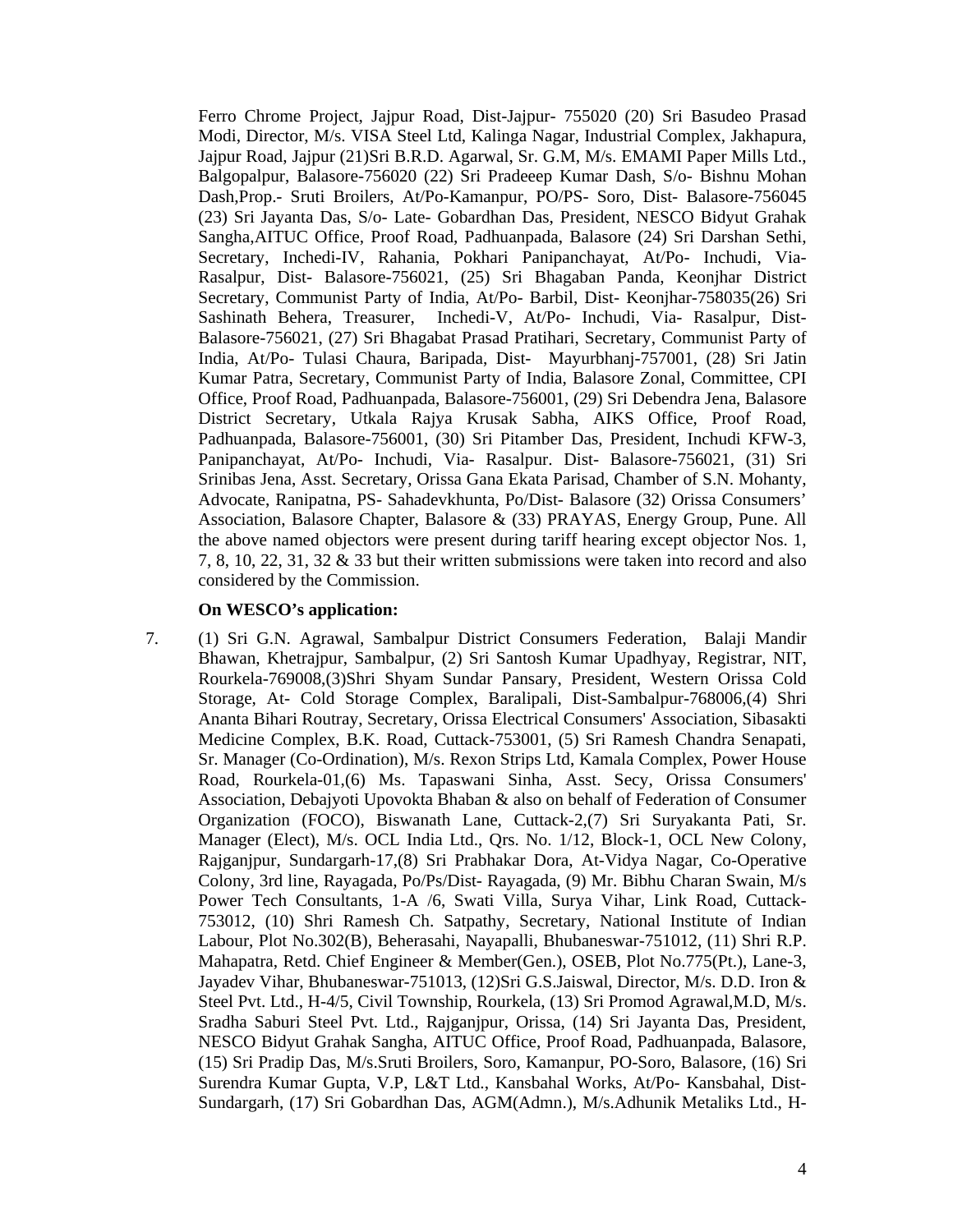3, Civil Township, Rourkel-769004, (18) Sri Sanjay Somani, Secretary, Balasore District Rice Millers Association, At- Patra, PO- Sergarh, Balasore-756060, (19) Sri Lalit Kumar Agarwal, Secretary, Khurda District Rice Millers Association, C/o- J.S. Oil Industries Pvt. Ltd., Janla, Khurda, (20) Sri Subhrajeet Sahoo, Jajapur Rice Millers Association, Rangidaspur, PO- Chatia, Jajapur-754023, (21) Sri Santosh Kumar Agarwal, Secretary, All Orissa Rice Millers Association, S-3/36,37, Sector-A, Zone-B, Mancheswar Industrial Estate, Bhubaneswar-10, (22) Sri R. S. Varma, Chief Electrical Distributon Engineer, SEE Office, 4th Floor, New Administrative Building, S. E. Railway, Garden Reach, Kolkatta, (23) Shri Gobardhan Pujari, Gen, Secy, Sundargarh District Employers Association, At- AL-1, Basanti Nagar, Rourkela-12, Dist- Sundargarh, (24) Sri Muralidhar Parija, Saktinagar, Sector-3, Rourkela-14, Sundargarh,(25) Sri Sadananda Sahoo, Qrs. C-225, Sector-7, Rourkela, Sundargarh, (26) Sri Surendar Das, C-217, Koel Nagar, Rourkela-14, Sundragarh, (27) Sri Nrusingh Charan Panda, M/s Grihasthi Udyog, Chhend Basti, Rourkela-14, (28) Sri M.V. Rao, Chairman, Power Committee, Utkal Chamber of Commerce & Industry, N/6, IRC Village, Nayapalli, Bhubaneswar-751015, Dist-Khurda, (29) Sri Rajesh Saralia, Secretary, Angul District Rice Millers Association, C/o- M/s Saralia Foods Pvt. Ltd, Benagadia, Jarasingha, Dist- Angul, (30)Sri Navin Agarwal, Cuttack District Rice Millers Association, Plot No. 1086, Kupangi, Bali, Dist-Cuttack, (31) Sri Vikram Kumar Jaiswal, Director, Shree Austabinayak Steel Pvt. Ltd., At- Lamloi, Rajganjpur, Sundargarh, (32) Sri Sunil Kumar Nath, G.M., Bee Pee Rollers (P) Ltd., Deogaon, Rourkela-769004, Dist- Sundargarh,(33) Sunil Kumar Nath, G.M.,M/s.Scan Steel Ltd., (Unit-iv). Rajganjpur, Dist- Sundargarh-770017, (34) Sunil Kumar Nath, G.M., M/s. Scan Steel Ltd., Rajganjpur, Dist- Sundargarh-770017,(35) Sunil Kumar Nath, G.M., M/s. Scan Steel Ltd., (Unit-II), Rajganjpur, Dist- Sundargarh-770017,(36) Sunil Kumar Nath, G.M., M/s. Scan Steel Ltd., .(Unit-I), Rajganjpur, Dist- Sundargarh-770017 (37) Sri Ashok Agarwal, G.M. (Admn) Ashoka Ispat Udyog, P/26, Civil Township, Roukela-04 (38) Sri Ashok Agarwal, Director, Shree Salasar Castings Pvt. Ltd, P/26, Civil Township, Roukela-04, (39) Sri Umesh Sharma, Director, Shreeram Sponge & Steels Pvt. Ltd., At/Po- Rajganjpur, Sundargarh-770017,(40) Sri Santosh Kumar Pareek, M.D., Sarada Rerollers Pvt. Ltd., S/18, Civil Township, Rourkela, (41) Sri Ramesh Jalan, Director, Refulgent Ispat Pvt. Ltd., At-Chikatmati, PO- Beldihi, Sundargarh, Orissa, (42) Sri Dilip Pramanik, Commercial Manager, Kalinga Sponge Iron Ltd., Plot No. 82, Sector-A, Kalunga Industrial Estate, Kalunga, Rourkela, Sundargarh, (43) Sri Parshan Kumar Agarwal, Director, Pepson Steels Pvt. Ltd. IDCO Plot No. 219, A,B. &C Industrial Estate (In front of IFGL Refractories Ltd.), Kalunga-770031, (44) Sri Arvind Kumr Gupta, Director, Bisra Steels Pvt. Ltd., Basanti Colony, Udit Nagar, Rourkela-769012, (45) Sri Praksh Agarwal, Director, Top Tech Steels Pvt. Ltd., 1st Floor, Mangal Bhawan, Phase-II, Power House Road, Rourkela-769001, (46) Sri Prakash Agarwal, Director, M/s. Maa Laxmi Steels Pvt. Ltd., Chikatmati, 1st Floor, Mangal Bhawan, Phase-II, Power House Road, Rourkela-769001, (47) Sri Binod Kumar Agarwal, Director, Shri Radha Krishan Ispat Pvt. Ltd., Plot No. 19, U/10, Civil Township, Raghunath Palli, Rourkela, Dist- Sundargarh, (48) Sri Birendra Kumar Sinha, Director, Maa Girija Ispat Pvt. Ltd., C-4, Commercial Plot, Civil Township, Rourkela-04,(49) Sri Amit Garg, Director, Shri Radha Raman Alloys Ltd., D-4/12, Civil Township, Rourkela-12,(50) Sri Anil Somani, Director, Arun Steel Industry Pvt. Ltd., HS/3, Civil Township, Rourkela-04,(51) Sri Sunil Kumar Agarwal, Director, Jagannath Alloys Pvt. Ltd, L-17, Civil Township, Rourkela, Dist- Sundargarh, (52) Sri Ramesh Kumar Agarwal, Director, Vishal Ferros Alloys Ltd., P-27 Civil Township, Rourkela,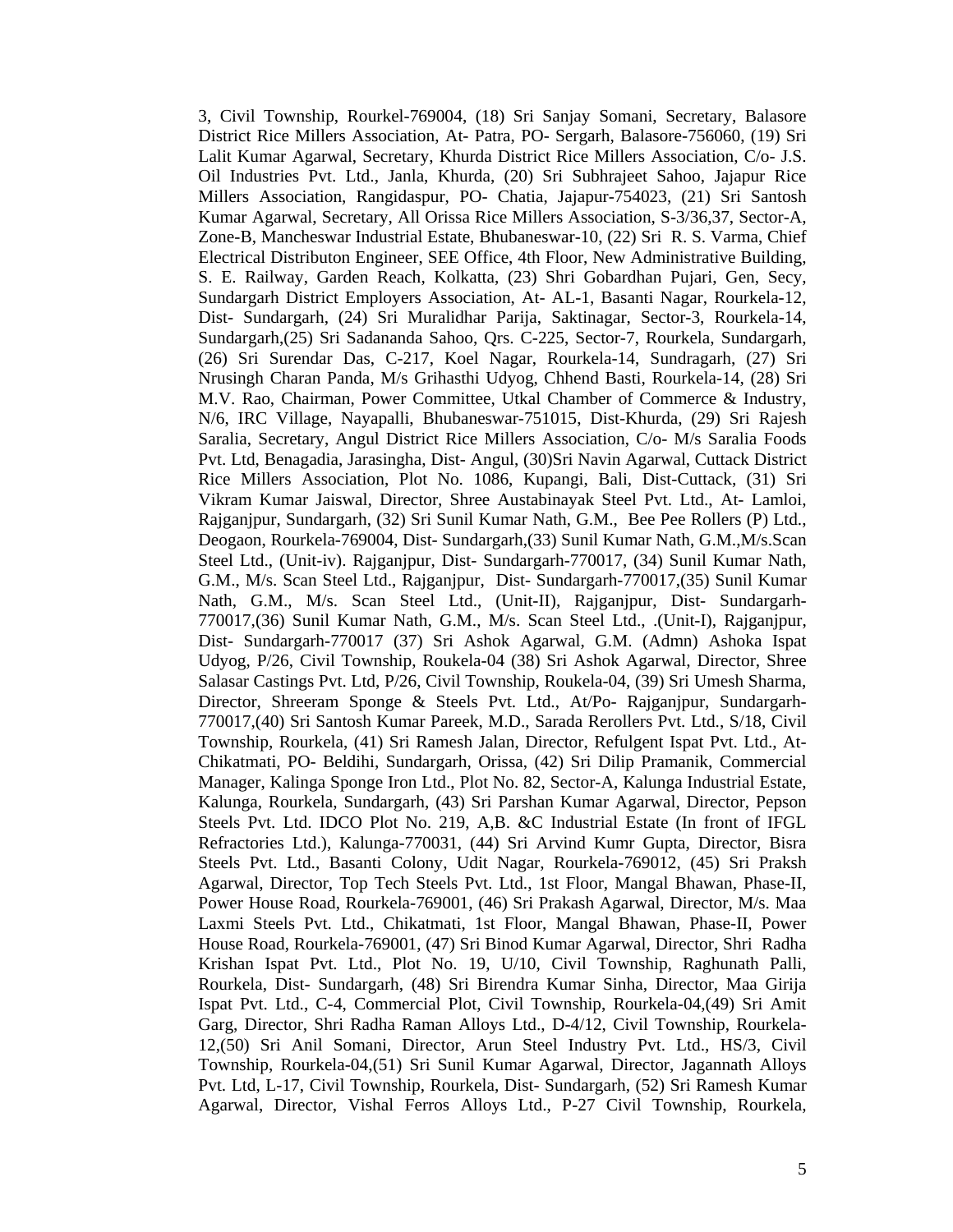Sundargarh, (53) Sri Pradeep Jain, Director, Maa Tarini Industry Ltd., BD-10, Civil Township, Rourkela, (54) Dillip Kumar Mangaraj, AGM, (Power Distribution) SAIL, Rourkela Steel Plant, Rourkela, & (55) PRAYAS,Energy Group,Pune.All the above named objectors were present during tariff hearing except objector Nos. 6, 8, 9, 10, 14, 15, 16, 27 & 55 but their written submissions were taken into record and also considered by the Commission.

#### **On SOUTHCO's application:**

- 8. (1) Sri Ananta Bihari Routray, Secy, Orissa Electrical Consumers' Association, Sibasakti Medicine Complex, B.K. Road, Cuttack-753001,(2) Ms. Tapaswani Sinha, Asst. Secy, Orissa Consumers' Association, Debajyoti Upovokta Bhaban & also on behalf of Federation of Consumer Organization (FOCO) , Biswanath Lane, Cuttack-2, (3) Sri S.S. Kalya, Vice President, Jayshree Chemicals Ltd., M/s. JCL Colony, PO-Jayshree-761025. Dist- Ganjam, (4) Sri Prabhakar Dora, Consumer Counsel, At-Vidya Nagar, Co-Operative Colony, 3rd line, Rayagada, Po/Ps/Dist- Rayagada, (5) Chief Electrical Distribution Engineer, East Coast Railway, Headquarters Building, 3rd Floor, South Block, Chandrasekharpur-751017. Bhubaneswar, (6) Sri Bibhu Charan Swain, M/s Power Tech Consultants, 1-A /6, Swati Villa, Surya Vihar, Link Road, Cuttack-753012, (7) Sri Biswanath Padhi, Secretary, SOUTHCO Finance Cadre Welfare Association, At-Kesav Nagar, Lanjipalli, Berhampur, Dist- Ganjam, (8) Shri Ramesh Ch. Satpathy, Secretary, National Institute of Indian Labour, Plot No.302(B), Beherasahi, Nayapalli, Bhubaneswar-751012, (9) Shri R.P. Mahapatra, Retd. Chief Engineer & Member (Gen., OSEB), Plot No.775(Pt.), Lane-3, Jayadev Vihar, Bhubaneswar-751013, (10) Shri Satyadeep Pati, At- Grambhikash Mahuda, Berhampur, Dist- Ganjam, (11) Sri M.V. Rao, Chairman, Power Committee, UCCI, N/6, IRC Village, Nayapalli,BBSR-15, Dist-Khurda, (12) The General Manager, George Distributors Pvt. Ltd., At-College Square, Aska, Po- Nuagam, PS-Aska, District-Ganjam, Orissa-761111, (13) Grahak Panchayat, Friends Colony, Paralakhemundi, Gajapati & (14) PRAYAS, Energy Group, Pune. All the above named objectors were present during tariff hearing except objector Nos. 4,6,8 &13 but their written submissions were taken into record and also considered by the Commission. During hearing Dr.Rudra Narayan Pradhan, General Secretary, All Orissa Layer Farmers' Association, LB-111, Phage-II, Laxmisagar, Bhubaneswar had prayed the Commission to implead the Association as an objector and allow him to put forth its views. The Commission allowed it as an objector and the written submissions made by him was taken in to record.
- 9. The applicants submitted their replies to the issues raised by the various objectors.
- 10. Section 94(3) of the Electricity Act, 2003, provides that the appropriate Commission may authorize any person, as it deems fit, to represent the interest of the consumers in the proceedings before it. The Commission appointed to WISE, Pune as Consumer Counsel for objective analysis of the Annual Revenue Requirement and tariff proposal of the Distribution Licensees.
- 11. The Commission had also appointed the following nine persons/organisations as Consumer Counsel to represent the interest of consumers from the areas of the Distribution Licensees: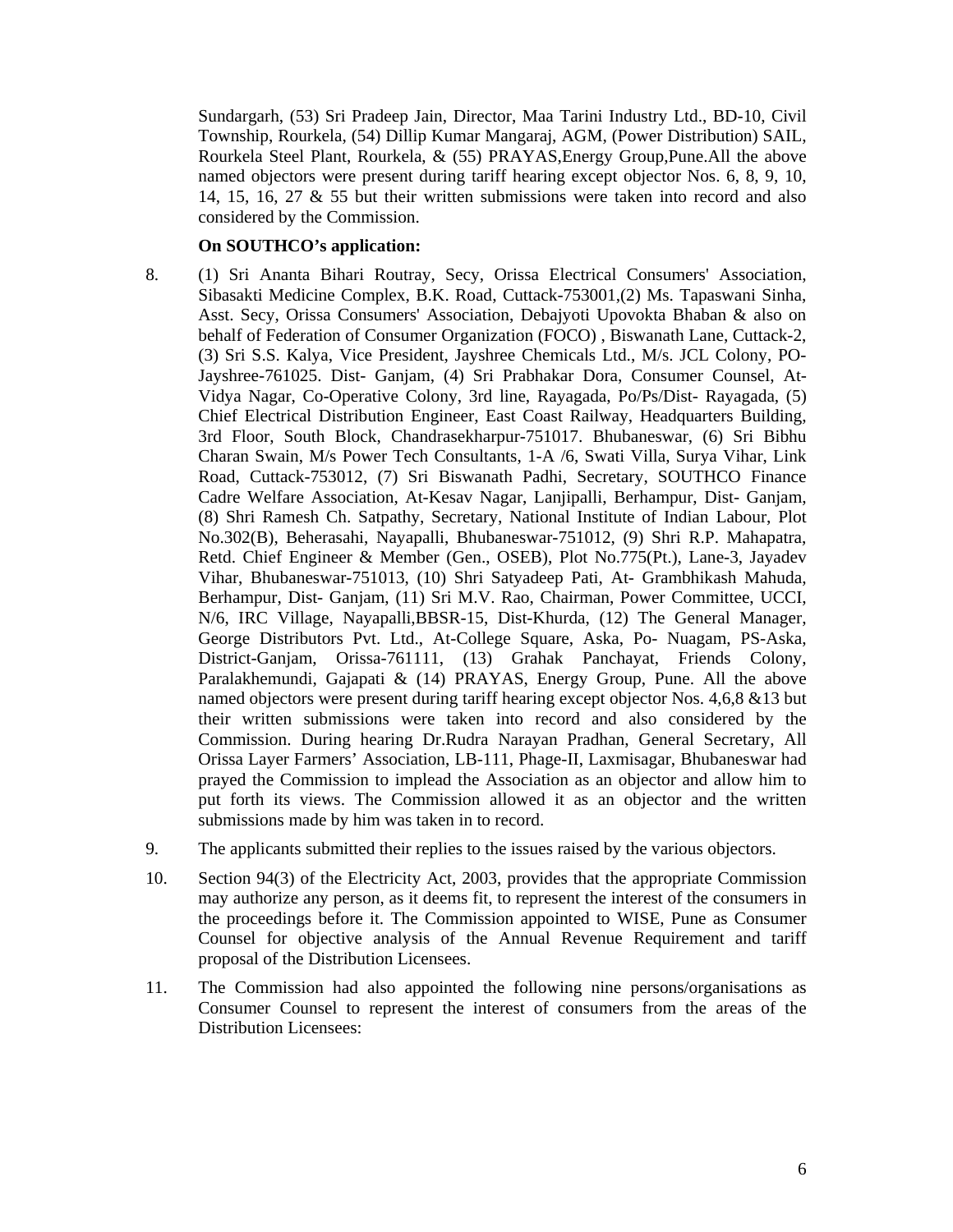| anı<br>ĸ |  |
|----------|--|
|----------|--|

| <b>SI</b><br>No. | Name of the Consumer Counsel/Organisations/Persons<br>with address                                     | Name of the<br><b>DISCOMs'</b> from<br>where the<br><b>Consumer Counsel</b><br>to represent |
|------------------|--------------------------------------------------------------------------------------------------------|---------------------------------------------------------------------------------------------|
| $\mathbf{1}$     | Grahak Panchayat, Friends Colony, Parlakhemundi, Dist:<br>Gajapati                                     | <b>SOUTHCO</b>                                                                              |
| $\overline{2}$   | Sri Prabhakar Dora, 3 <sup>rd</sup> Line Cooperative Colony, Vidya<br>Nagar, Rayagada                  | <b>SOUTHCO</b>                                                                              |
| 3                | Orissa Consumers' Association, Balasore Chapter, Balasore                                              | <b>NESCO</b>                                                                                |
| $\overline{4}$   | Sambalpur District Consumers' Federation, Balaji Mandir<br>Bhavan, Khetrajpur, Sambalpur               | <b>WESCO</b>                                                                                |
| 5                | Sundargarh District Employee Association, AL-1, Basanti<br>Nagar, Rourkela                             | <b>WESCO</b>                                                                                |
| 6                | Federation of Consumers' Organisation, (FOCO), Biswanath<br>Lane, Cuttack                              | <b>CESU</b>                                                                                 |
| $\overline{7}$   | Orissa Electrical Consumers' Association, Sibashakti Medicine<br>Complex, Bazrakabati Road, Cuttack-01 | <b>CESU</b>                                                                                 |
| 8                | Secretary, Confederation of Citizen Association, 12/A, Forest<br>Park, BBSR-9.                         | <b>CESU</b>                                                                                 |
| 9                | The Secretary, PRAYAS Energy Group, Pune                                                               | NESCO,<br>CESU,<br><b>WESCO</b><br>&<br><b>SOUTHCO</b>                                      |

All of the above mentioned Consumer Counsels, have furnished their written submission and also participated in the hearing except Sl. Nos.  $1 \& 2$  above. However, the written submission of (1) Grahak Panchayat (2) Sri Prabhakar Dora for SOUTHCO was considered by the Commission.

- 12. The dates for hearing were fixed and it was duly notified in the leading English and Oriya daily newspapers mentioning the list of objectors. The Commission issued notice to the Govt. of Orissa represented by the Department of Energy to send their authorized representative to take part in the ensuing tariff proceedings.
- 13. In its consultative process, the Commission conducted public hearings at its premises on 05.02.2011 for CESU, 07.02.2011 for WESCO 09.02.2011 for NESCO & 10.02.2011 for SOUTHCO. The applicants, Consumer Counsel WISE, Pune from licensees area of supply & Objectors presented their views in the hearing. The Commission heard the Applicants, Objectors, Consumer Counsels and the representative of the DoE, Government of Orissa at length.
- 14. The Commission convened the State Advisory Committee (SAC) meeting on 14.02.2011 at 3:30PM at its premises to discuss about the ARR applications and tariff proposals of licensees. The Members of SAC, Special Invitees, the Representative of DoE, Govt. of Orissa actively participated in the discussion and offered their valuable suggestions and views on the matter for consideration of the Commission.

## **ARR & RETAIL SUPPLY TARIFF PROPOSAL FOR 2011-12 (Para No. 15 to 72)**

15. Reliance managed DISCOMs submit that BSP, Transmission & Retail Supply Tariff for FY 2006-07 are pending for adjudication before the Supreme Court on the appeals preferred by the GRIDCO, OPTCL & the Commission respectively. The Tariff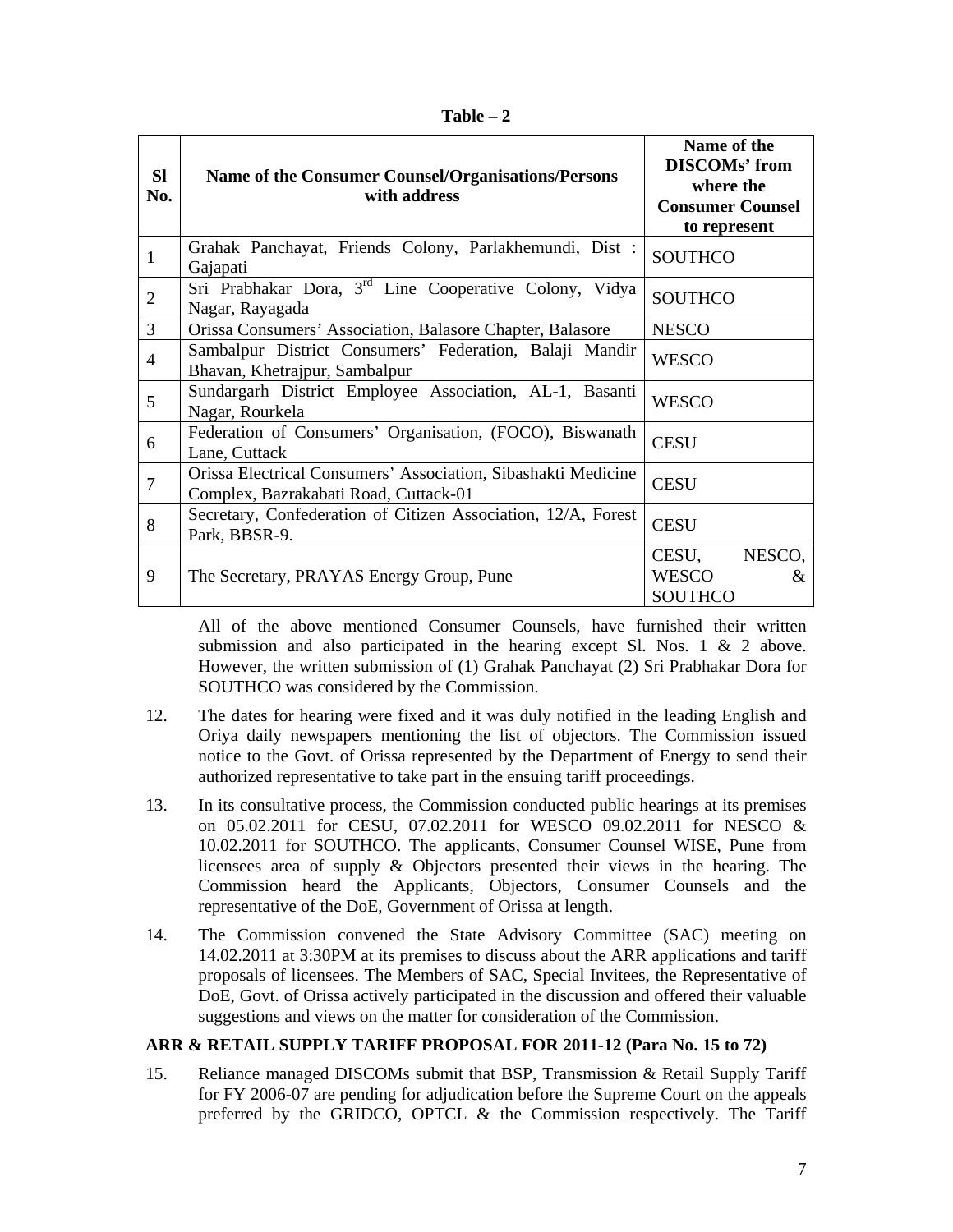Orders for subsequent years i.e. FY 2007-08, 2008-09, 2009-10 & 2010-11 have been appealed before ATE & ATE has disposed of the appeal pertaining to 2007-08 on 08.11.2010. The Reliance managed DISCOMs request the Commission to consider the award of the ATE in their Order dtd. 08.11.2010 while determining revenue requirement of this year 2011-12. The remaining appeals are still pending before the ATE.

16. A statement of Energy Sale, Purchase and Overall Distribution loss from FYs 2008- 09 to 2011-12 as submitted by DISCOMs is given below in a tabular form:

| <b>Distribution Loss</b> |                                    |          |          |          |         |  |  |  |
|--------------------------|------------------------------------|----------|----------|----------|---------|--|--|--|
| <b>DISCOMs</b>           | <b>Particulars</b>                 | 2008-09  | 2009-10  | 2010-11  | 2011-12 |  |  |  |
|                          |                                    | (Actual) | (Actual) | (Est.)   | (Estt)  |  |  |  |
|                          | Energy Sale (MU)                   | 3387.07  | 3775.03  | 4473.62  | 5212.11 |  |  |  |
| <b>CESU</b>              | Energy Purchased (MU)              | 5672.61  | 6232.68  | 7168.10  | 7968.37 |  |  |  |
|                          | <b>Overall Distribution Loss %</b> | 40.29    | 39.43    | 37.59    | 34.59   |  |  |  |
|                          | Energy Sale (MU)                   | 2973.71  | 3175.14  | 3603.21  | 4113    |  |  |  |
| <b>NESCO</b>             | Energy Purchased (MU)              | 4544.97  | 4705.45  | 5177.032 | 5686    |  |  |  |
|                          | <b>Overall Distribution Loss %</b> | 34.57    | 32.52    | 29.58    | 28      |  |  |  |
|                          | Energy Sale (MU)                   | 1136.21  | 1187.82  | 1358.808 | 1639.59 |  |  |  |
| <b>SOUTHCO</b>           | Energy Purchased (MU)              | 2175.93  | 2285.32  | 2545.00  | 2860.00 |  |  |  |
|                          | <b>Overall Distribution Loss %</b> | 47.78    | 48.02    | 46.61    | 42.67   |  |  |  |
|                          | Energy Sale (MU)                   | 4238.24  | 4089.90  | 4116     | 4466    |  |  |  |
| <b>WESCO</b>             | Energy Purchased(MU)               | 6378.43  | 6301     | 6244     | 6500    |  |  |  |
|                          | <b>Overall Distribution Loss %</b> | 33.55    | 35.09    | 34.08    | 31.29   |  |  |  |

| Table - 3        |
|------------------|
| Distribution Los |

## **AT&C Loss**

17. The System Loss, Collection Efficiency and target fixed by OERC in reference to AT&C Loss for the four DISCOMs since FY 2008-09 onwards are given hereunder :-

| Table - 4<br><b>AT&amp;C</b> Loss |                                                                |                     |                     |                        |                       |  |  |
|-----------------------------------|----------------------------------------------------------------|---------------------|---------------------|------------------------|-----------------------|--|--|
| <b>DISCOMs</b>                    | <b>Particulars</b>                                             | 2008-09<br>(Actual) | 2009-10<br>(Actual) | 2010-11<br>(Estimated) | 2011-12<br>(Proposed) |  |  |
| <b>CESU</b>                       | Dist. Loss $(\% )$                                             | 40.29               | 39.43               | 37.59                  | 34.59                 |  |  |
|                                   | Collection Efficiency (%)                                      | 91.80               | 97                  | 98                     | 99                    |  |  |
|                                   | $AT&C$ Loss $(\% )$                                            | 45.23               | 40.98               | 39.33                  | 35.24                 |  |  |
|                                   | <b>OERC Target (AT&amp;C Loss</b><br>%) (As per Business Plan) | 32.84               | 27.77               | 26.86                  | 24.76                 |  |  |
|                                   | Dist. Loss $(\% )$                                             | 34.57               | 32.52               | 29.58                  | 27.66                 |  |  |
|                                   | Collection Efficiency (%)                                      | 92.50               | 95.53               | 97                     | 98                    |  |  |
| <b>NESCO</b>                      | $AT&C$ Loss $(\% )$                                            | 39.48               | 35.54               | 31.69                  | 29.11                 |  |  |
|                                   | <b>OERC Target (AT&amp;C Loss</b><br>%) (As per Business Plan) | 29.23               | 24.54               | 20.09                  | 19.22                 |  |  |
|                                   | Dist. Loss $(\%)$                                              | 47.78               | 48.02               | 46.61                  | 42.67                 |  |  |
| <b>SOUTHCO</b>                    | Collection Efficiency (%)                                      | 94.21               | 95.98               | 97                     | 98                    |  |  |
|                                   | AT&C Loss $(\% )$                                              | 50.80               | 50.16               | 48.21                  | 43.82                 |  |  |
|                                   | <b>OERC Target (AT&amp;C Loss</b><br>%) (As per Business Plan) | 34.59               | 29.36               | 29.26                  | 27.24                 |  |  |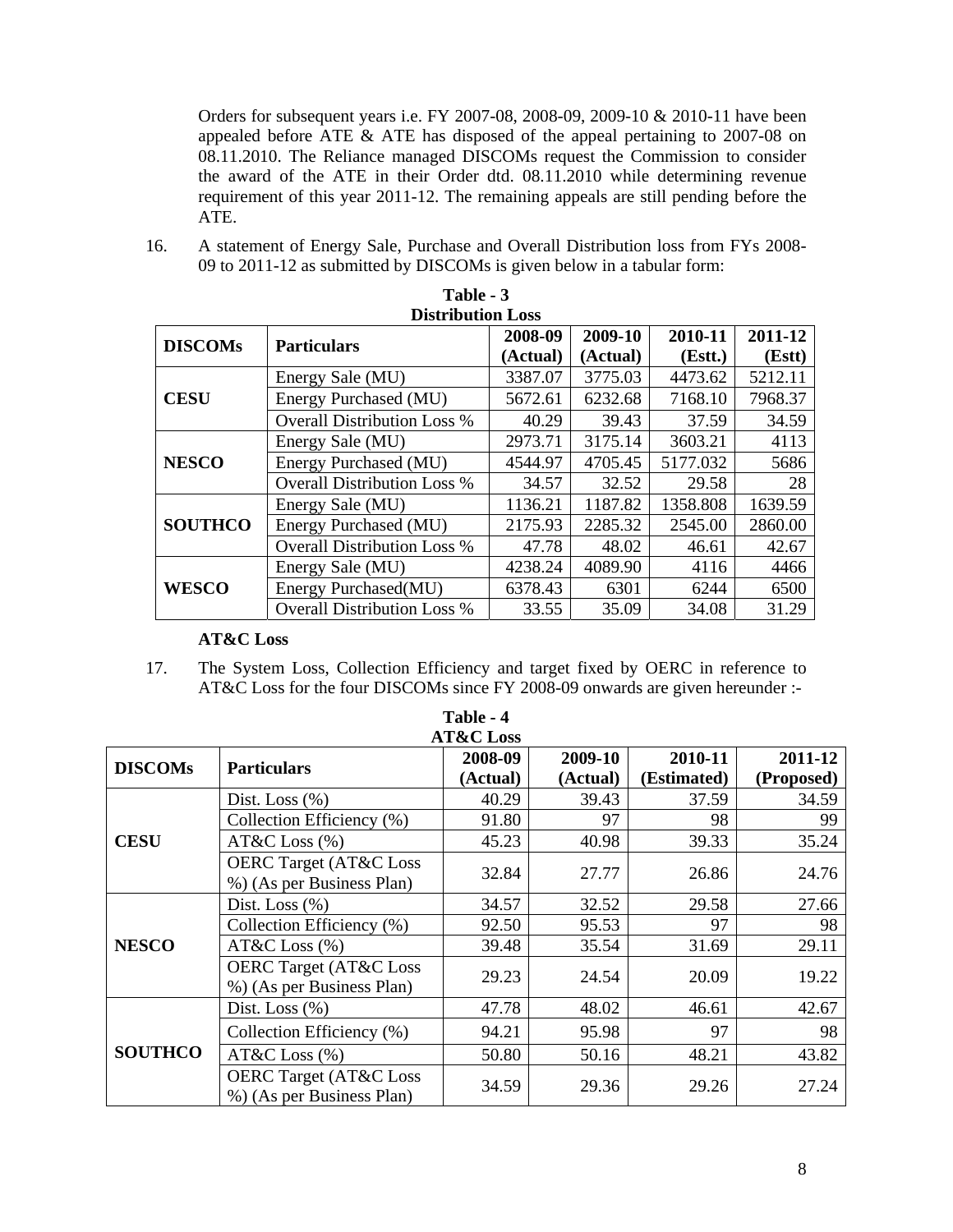| <b>DISCOMs</b> |                                   | 2008-09  | 2009-10  | 2010-11     | 2011-12    |
|----------------|-----------------------------------|----------|----------|-------------|------------|
|                | <b>Particulars</b>                | (Actual) | (Actual) | (Estimated) | (Proposed) |
|                | Dist. Loss $(\% )$                | 33.55    | 35.09    | 34.08       | 31.29      |
| <b>WESCO</b>   | Collection Efficiency (%)         | 93.86    | 96.03    | 97          | 98         |
|                | $AT&C$ Loss $(\% )$               | 37.63    | 37.67    | 36.06       | 32.66      |
|                | <b>OERC Target (AT&amp;C Loss</b> | 27.55    | 24.05    | 21.53       |            |
|                | %) (As per Business Plan)         |          |          |             | 20.50      |

With the above proposed AT&C losses the licensee has planned the following measures to achieve these targets:

- Spot billing roll out plan
- Automated Meter Reading system
- IT / automation module implementation
- Consumer Indexing
- **Energy Audit**
- Franchisee etc.,

In view of above, the Licensee requested the Hon'ble Commission to consider the estimated AT&C loss for FY 2011-12 as proposed by them.

## **Spot Billing Roll out Plan**

18. The Reliance managed DISCOMs NESCO, WESCO, SOUTHCO have submitted that they have already covered 5.66 lakh, 2.72 lakh, 6.00 lakh number of consumers respectively under spot billing. In the FY 2011-12 the licensees propose to cover the balance of the customers with the cost involvement as detailed below.

| Name of<br><b>DISCOM</b> | <b>Existing No of</b><br><b>Customers under</b><br>spot billing | <b>Number of Customers</b><br>to be Covered | <b>Total Cost</b><br><b>Involved</b> (Rs.) |
|--------------------------|-----------------------------------------------------------------|---------------------------------------------|--------------------------------------------|
| <b>NESCO</b>             | 5,66,000                                                        | 1,75,000                                    | 1,15,50,000                                |
| <b>WESCO</b>             | 2,72,000                                                        | 77,400                                      | 65,57,000                                  |
| <b>SOUTHCO</b>           | 6,00,000                                                        | 50,000                                      | 41,70,000                                  |
| <b>TOTAL</b>             | 14,38,000                                                       | 3,02,000                                    | 2,22,77,000                                |

**Table -5**

#### **Automated Meter Reading System**

19. CESU has intended to install online monitoring and automatic billing system through GSM based Automatic Meter Reading (AMR) and accordingly have estimated an expenditure of Rs.2 lakh during FY 2011-12.

The REL managed companies have submitted that they have initiated a drive for installation of AMR system on pilot basis for consumers above 40 KW load. So far 1411, 989 and 462 numbers of automated reading systems have been installed in the NESCO, WESCO and SOUTHCO have installed automated reading system in 1411, 989 and 462 premises respectively. The roll out plan to install AMR for remaining consumers with Load above 40 KW for NESCO and WESCO in FY 2011-12 is as follows.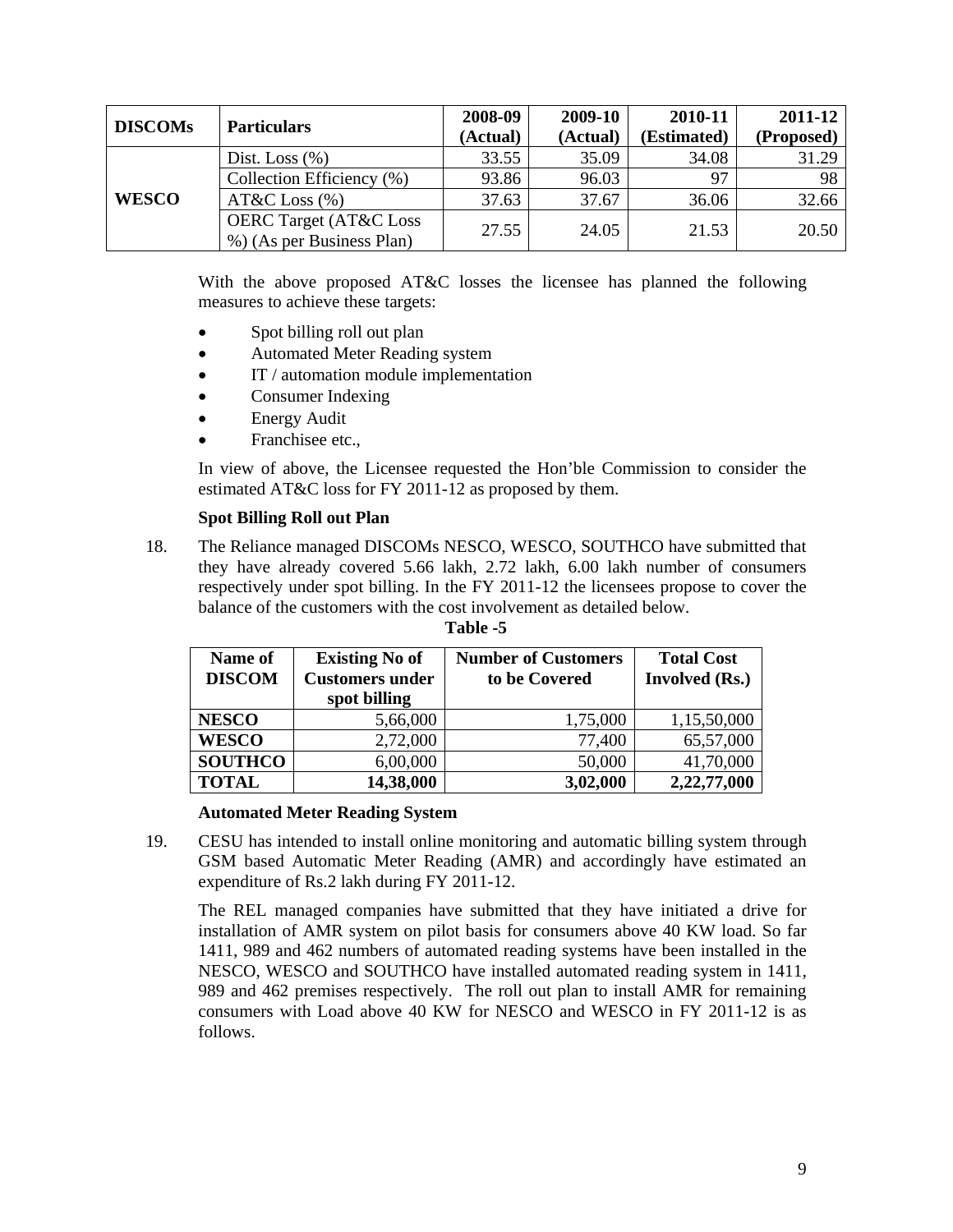| $Table - 6$               |                            |                                                |                                      |                                |                                                                                 |  |  |  |
|---------------------------|----------------------------|------------------------------------------------|--------------------------------------|--------------------------------|---------------------------------------------------------------------------------|--|--|--|
| Name of<br><b>DISCOMs</b> | No. of<br><b>Consumers</b> | Cost<br>including<br>installation<br>(Rs lakh) | One time<br>set up cost<br>(Rs lakh) | <b>Total cost</b><br>(Rs lakh) | <b>Recurring cost per</b><br>month (communication<br>$+$ manpower)<br>(Rs lakh) |  |  |  |
| <b>NESCO</b>              | 800                        | 98.04                                          |                                      | 102.04                         | 1.79                                                                            |  |  |  |
| <b>WESCO</b>              | 800                        | 98.04                                          |                                      | 102.04                         | 1.79                                                                            |  |  |  |
| <b>TOTAL</b>              | 1600                       | 196.08                                         | 8                                    | 204.08                         | 3.58                                                                            |  |  |  |

20. The roll out plan to install AMR for remaining consumers with Load above 10 KW, feeder meters and DTR meters for SOUTCO in FY 2011-12 is as follows:

| Table $-7$          |                            |                                                |                                         |                                      |                                                                                          |                                     |  |  |  |
|---------------------|----------------------------|------------------------------------------------|-----------------------------------------|--------------------------------------|------------------------------------------------------------------------------------------|-------------------------------------|--|--|--|
| <b>Particulars</b>  | No. of<br><b>Consumers</b> | Cost<br>including<br>installation<br>(Rs lakh) | One time<br>set up<br>cost<br>(Rs lakh) | <b>Total</b><br>cost<br>(Rs<br>lakh) | <b>Recurring cost</b><br>per month<br><i>(communication)</i><br>+ manpower)<br>(Rs lakh) | <b>Overall</b><br>cost per<br>month |  |  |  |
| No. of<br>consumers | 600                        | 38.40                                          | 4.00                                    | 42.40                                | 1.50                                                                                     | 11.43                               |  |  |  |
| Feeder meter        | 89                         | 5.69                                           |                                         | 5.69                                 |                                                                                          |                                     |  |  |  |
| DTR meter           | 1111                       | 71.10                                          |                                         | 71.10                                |                                                                                          |                                     |  |  |  |
| <b>Total</b>        | 1800                       | 115.20                                         |                                         | 119.20                               | 1.50                                                                                     | 11.43                               |  |  |  |

## **IT / automation module implementation**

21. Licensee proposed to implement different IT/ automation modules for improvement in the operational efficiencies.

## **Consumer Indexing**

- 22. The licensees have proposed following activities under Consumer Indexing plan:-
	- Consumer and network survey
	- Building database and Indexing of Consumer
	- Painting of Electrical address on Poles, DTR and at consumers premises

The licensees have considered the cost of consumer indexing as part of A&G expenses for FY 2011-12.

## **Energy Audit**

23. CESU has submitted that it is planning energy accounting and energy auditing at DTR levels. A provision of Rs 12 lakh has been made for FY 2011-12 under A&G expenses. CESU hopes to complete ring fencing of all 240 sections and assess their T&D loss by energy audit.

NESCO, SOUTHCO & WESCO have categorically stated that they have initiated suitable measures for conducting energy audit. NESCO, WESCO and SOUTHCO submitted that currently Energy Audit was being carried out on a monthly basis on all the 33 KV feeders and 11 KV feeders covering around 2920, 5600 and 2000 nos. of Distribution Transformers in respective licensee areas. NESCO, WESCO and SOUTHCO propose to conduct consumer indexing and pole scheduling of all the consumers for starting energy audit during ensuing year.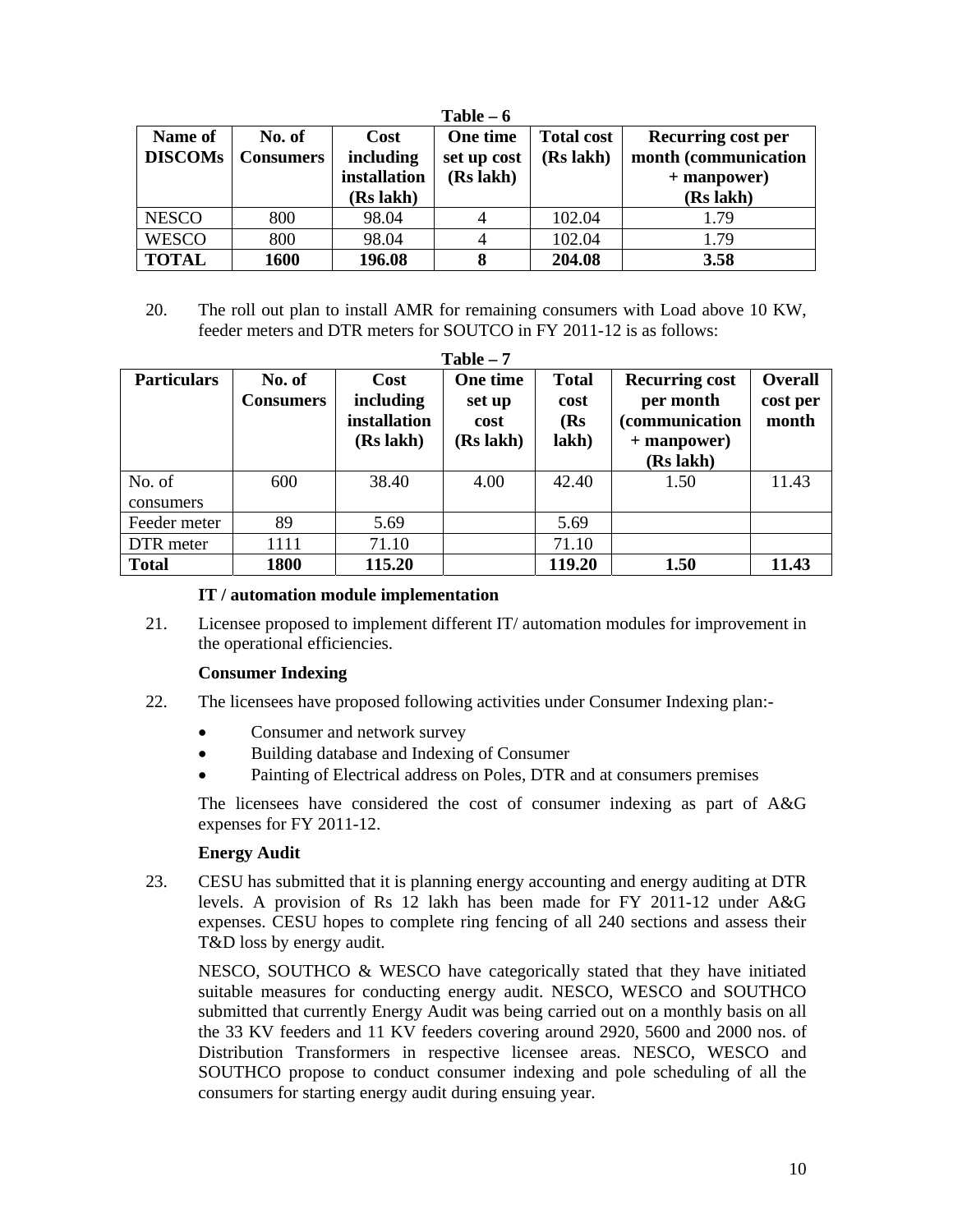The licensees have considered the cost of Energy Audit as part of A&G expenses for FY 2011-12.

## **Franchisee Operation**

24. CESU has planned to engage franchises in its supply area to minimise AT&C loss, to improve arrears recovery and to enhance customer satisfaction. In FY 2010-11 eleven macro franchisees were engaged covering 6 subdivisions and 5 sections. Performance of these micro franchisees is found encouraging. Engaging Women Self Help Groups (WSHGs), Retired Employee Associations, Consumer Fora etc. for Micro-Franchisees showing positive results. Franchise Operation in new areas under RGGVY Scheme is mandatory. For FY 2010-11, CESU has planned to engage firms in all the Sub-divisions having AT  $&$  C loss more than 60% and all the areas covering under RGGVY. For this 36 sub-divisions and 7 sections identified for the engagement of Franchisees, CESU has proposed Rs 45.68 lakh for franchisee expenses.

NESCO/WESCO/SOUTHCO have stated that serious efforts are being made in the Licensee direction of introduction of Franchisees in the Power Distribution Sector. So far Licensees have franchisees operating in 2316 villages covering 85876 consumers in NESCO, 1477 villages covering 54889 consumers in WESCO and 625 villages covering 52771 consumers in the SOUTHCO licensee area. Licensees are endeavouring for inducting more and more franchisees in the licensee area on different models. As of now Licensees have individuals, NGOs, WSHGs and Corporate bodies as Franchisees in the DISCOMs which are operating on different models.

The expenses incurred by WESCO, NESCO & SOUTHCO for franchisee operation are Rs. 0.41 Crore, Rs.3.02 Crore & Rs.3.36 Crore respectively which is accounted under additional A&G expenses.

25. **Cess as per Building and other construction workers (RE & CS) at 1996 and Building and other construction workers Welfare Cess Act, 1996.** As per the provision of the Act, the licensee is required to pay 1% cess on the construction carried out during the year. Accordingly, NESCO, WESCO and SOUTHCO have proposed Rs.5.64 cr., Rs. 2.29 cr., Rs.2.24 cr respectively for FY 2011-12.

## **Special Police Stations & Special Courts**

26. CESU has submitted that it is planning to establish energy police stations in various districts under its jurisdictions. CESU has estimated an expenditure of Rs.2.90 Crore during FY 2011-12 under A&G expenses.

As per Notification No. 47514 dtd. 23.10.2008 of Home Deptt., Govt. of Orissa, additional 29 nos. of Energy Police Stations (Over and above 5 energy police stations sectioned earlier) all over Orissa are to be established out of which NESCO, WESCO, and SOUTHCO will have 5, 9 and 9 police stations respectively. At present three Energy Police Stations at Balasore, Baripada and Rairangpur under NESCO area, one Energy Police Station at Sambalpur/Burla under WESCO area and six Energy Police Stations at Berhampur, Chhatrapur, Bhanjanagar, Phulbani, Boudh and Parlakhemundi under SOUTHCO area are functioning. Hence as per aforesaid Govt. Of Orissa notification the NESCO, WESCO and SOUTHCO have to establish 3, 9  $\&$ 4 additional Special Energy Police stations in their respective license area. The DISCOMs have proposed one police station each in every revenue district of their operational area for which they have estimated an expenditure of Rs.2.27 Crore,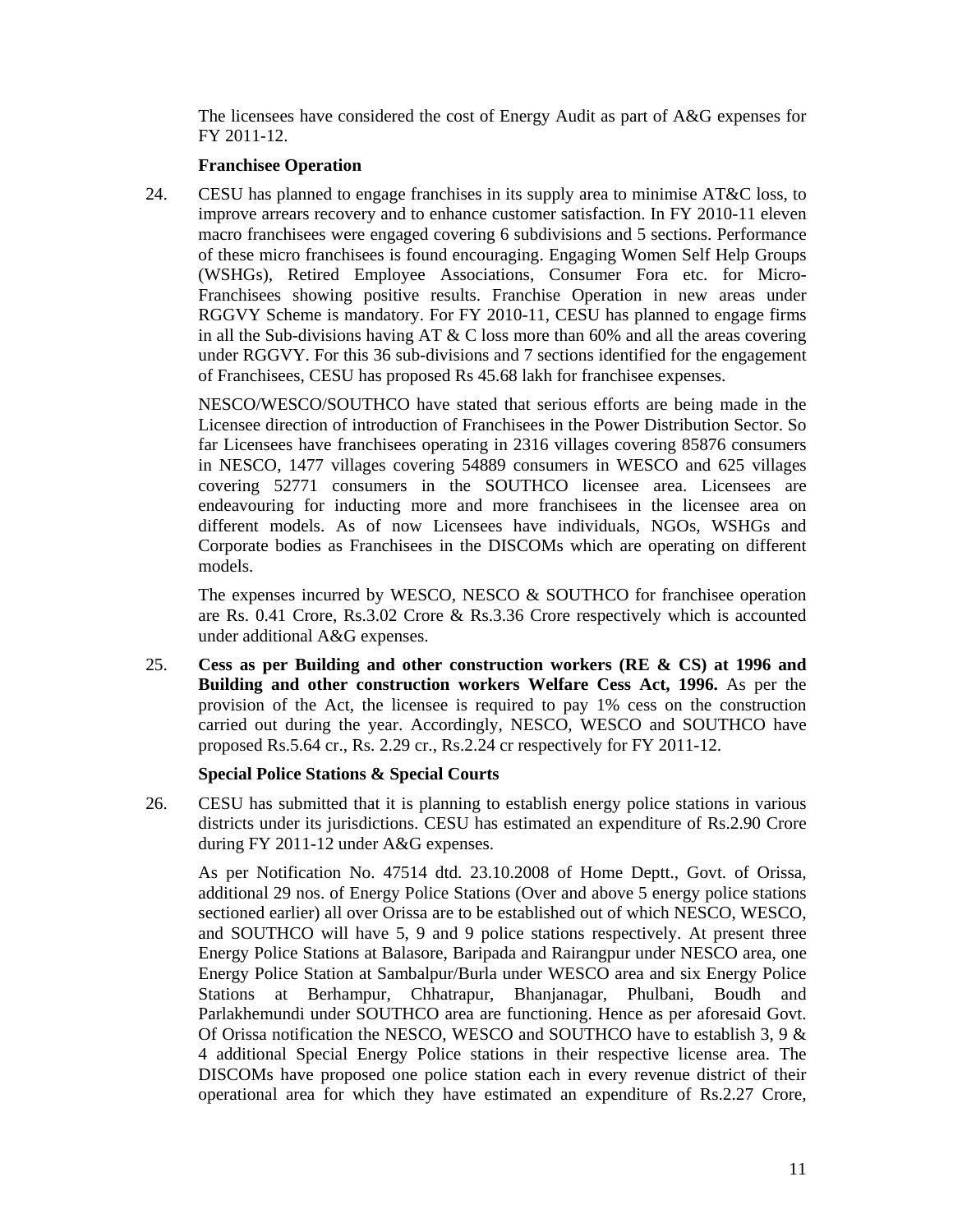Rs.3.81 Crore and Rs.5.33 Crore during FY 2011-12 under A&G expenses respectively.

## **System Improvement Scheme/Capex Plan**

27. CESU has submitted its Capex plan amounting to Rs.214.12 Cr. for FY 2010-11 & FY 2011-12, which includes the System Improvement Plan, IT intervention & Loss Control programme.

For this System Improvement programme REC Limited has sanctioned Rs.183.71 crores out of which CESU has proposed to avail Rs 83.71 crore and Rs.100 crore in 2010-11 & FY 2011-12 respectively. Additional loan  $/$  grant can be made available from Finance Commission and GRIDCO

The Capex Programme of the Reliance managed DISCOMs for FY 2011-12 are as under.

| $\mu$                         |             |               |              |                |  |  |  |  |  |
|-------------------------------|-------------|---------------|--------------|----------------|--|--|--|--|--|
| <b>Name of the Programme</b>  | <b>CESU</b> | <b>NESCO</b>  | <b>WESCO</b> | <b>SOUTHCO</b> |  |  |  |  |  |
| <b>RGGVY</b>                  | 0           | 336.09        | 329.82       |                |  |  |  |  |  |
| <b>PMU</b>                    | 0           | 0.80          |              |                |  |  |  |  |  |
| <b>APDRP</b>                  | 0           | $\mathcal{O}$ |              |                |  |  |  |  |  |
| Deposit Work                  | 0           | 17.95         | 10.40        |                |  |  |  |  |  |
| Metering                      | 0           | 0             | 5.05         |                |  |  |  |  |  |
| <b>System Improvement</b>     | 0           | 24.72         | 0            |                |  |  |  |  |  |
| System Improvement-REC        | 0           | 0             | 10.40        |                |  |  |  |  |  |
| Biju S.V.Y                    | 0           | 6.70          | 0            |                |  |  |  |  |  |
| Biju Gram Jyoti Yojana        | 0           | 34.00         | 29.79        |                |  |  |  |  |  |
| T&D                           | 0           | 0             | 0            | 9.50           |  |  |  |  |  |
| Capex Plan-GoO                | 156.00      | 101.24        | 117.00       | 82.00          |  |  |  |  |  |
| Counter part funding-Licensee | 52.00       | 29.62         | 39.00        | 41.00          |  |  |  |  |  |
| <b>Total</b>                  | 208.00      | 551.12        | 541.46       | 21.8           |  |  |  |  |  |

**Table - 8 Capex Programme of DISCOMs (Rs. Crore.)** 

## **Data Sources**

28. NESCO, WESCO, SOUTHCO and CESU have scrupulously complied with the information requested by the Commission for submitting the ARR and tariff for the year 2011-12. The accounts upto March, 2010 have been duly audited as per Companies Act for all the Reliance managed DISCOMs. While compiling data and preparation of ARR the licensees relied upon the audited data. However, actual bills received from the bulk supplier, GRIDCO has been taken into account for the authentication of input cost which is the important cost for all three DISCOMs.

#### **Revenue Requirement Sales Forecast**

29. For projecting the energy sale to different consumer categories, the Licensees had analysed the past trends of consumption pattern for last eight years i.e. FY 2001-2002 to FY 2008-09. In addition, the licensees have relied on the audited accounts for FY 2009-10 and actual sales data for the first six months of FY 2010-11. With this, the four distribution utilities have forecasted their sales figures for the year 2011-12 as detailed below with reasons for sales growth.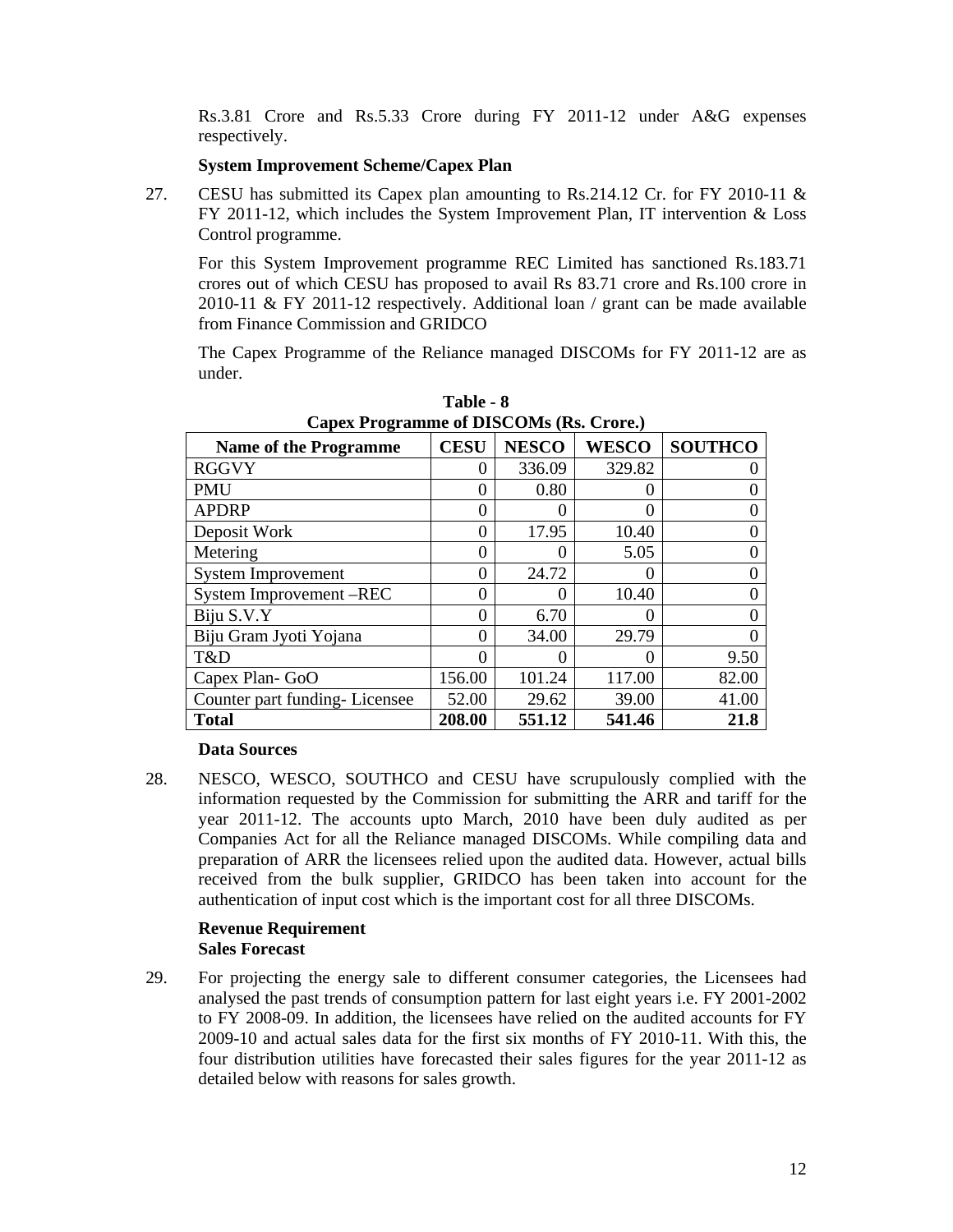|                             |                                             |                                                              |                                                                                                                                                                   | 1 avit                                   |                                                       |                                                                                                                                                                                            |                                                  |                                                              |                                                                                                                                          |
|-----------------------------|---------------------------------------------|--------------------------------------------------------------|-------------------------------------------------------------------------------------------------------------------------------------------------------------------|------------------------------------------|-------------------------------------------------------|--------------------------------------------------------------------------------------------------------------------------------------------------------------------------------------------|--------------------------------------------------|--------------------------------------------------------------|------------------------------------------------------------------------------------------------------------------------------------------|
| Licensee/<br><b>Utility</b> | <b>LT Cons</b><br>(MU)<br>2011-12<br>(Est.) | $\frac{0}{0}$<br><b>Rise</b><br>above<br><b>FY 10-</b><br>11 | <b>Remarks</b>                                                                                                                                                    | HT<br>Cons<br>(MU)<br>2011-12<br>(Estt.) | $\frac{0}{0}$<br><b>Rise</b><br>above<br>FY 10-<br>11 | <b>Remarks</b>                                                                                                                                                                             | <b>EHT</b><br>Cons<br>(MU)<br>2011-12<br>(Estt.) | $\frac{0}{0}$<br><b>Rise</b><br>above<br><b>FY 10-</b><br>11 | <b>Remarks</b>                                                                                                                           |
| <b>CESU</b>                 | 2609.22                                     | 22.50                                                        | Due to RE<br>and category<br>wise growth.                                                                                                                         | 1077.10                                  | 15.92                                                 | Past trend &<br>load growth<br>expected                                                                                                                                                    | 1525.79                                          | 7.85                                                         | Load<br>growth<br>from<br>existing $\&$<br>new<br>consumers                                                                              |
| <b>NESCO</b>                | 1716.65                                     | 32.02                                                        | Impact of<br>electrification<br>of new<br>villages under<br>RGGVY &<br>Biju gram<br>Jyoti Yojana<br>and growth<br>from existing<br>& new<br>consumers             | 578.34                                   | 5.92                                                  | More sales<br>are expected<br>from HT<br>consumers in<br>ensuing year<br>but decline in<br>sale in<br>comparison<br>to 2009-10<br>due to<br>recession in<br>steel and<br>mining<br>sector. | 1818.14                                          | 3                                                            | The<br>percentage<br>increase is<br>expected<br>inspite of<br><b>EHT</b><br>industrial<br>consumer<br>switching<br>over to<br><b>CPP</b> |
| <b>WESCO</b>                | 1697.18                                     | 27.32                                                        | Impact of<br>electrification<br>of new<br>villages under<br>RGGVY &<br>Biju gram<br>Jyoti Yojana<br>and growth in<br>domestic and<br>irrigation<br>categories.    | 1350                                     | $-3.57$                                               | Decline in<br>sale due to<br>recession in<br>steel and<br>mining<br>sector.                                                                                                                | 1419                                             | 2.6                                                          | Growth<br>from<br>existing $\&$<br>new<br>consumers                                                                                      |
| SOUTHCO                     | 1028.898                                    | 21.13                                                        | Impact of<br><b>BPL &amp; APL</b><br>consumers<br>from<br>RGGVY,<br><b>BGJY</b><br>programme<br>and growth<br>from existing<br>consumers<br>and new<br>consumers. | 219.799                                  | $-2.65$                                               | Shifting of<br>power<br>intensive<br>industry to<br>EHT category                                                                                                                           | 390.896                                          | 37.82                                                        | Specific<br>load of<br>existing as<br>well as<br>upcoming<br>industries<br>including<br>shifting<br>from HT<br>category<br>industries    |

**Table – 9** 

## **ABT Mechanism and UI**

30. CESU submitted that for the FY 2010-11, the Commission has fixed monthly drawal schedule for CESU based on the drawal pattern of FY 2006-07 and 2008-09 over and above which penalty is applicable. The pattern of drawal schedule has changed due to energisation of RGGVY consumers and additional load demand from some EHT consumers. CESU proposed that any overdrawal may be adjusted at year end instead of monthly basis.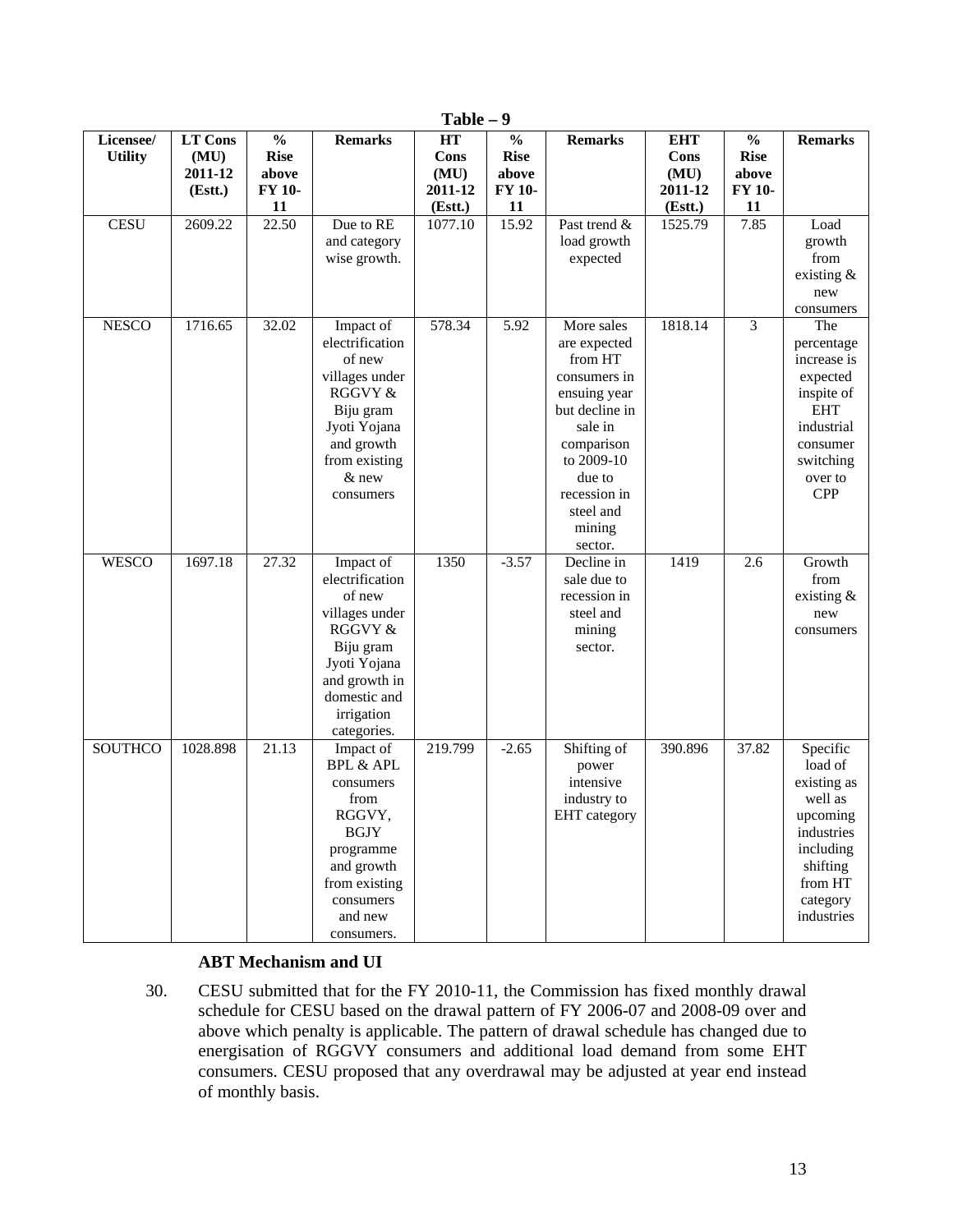The Reliance managed DISCOMs submit that their month-wise drawal of energy is more than what has been allocated to them by the Commission for the current year. They request the Commission that the input energy allocation should be made realistically and a mechanism needs to be devised to pass on the marginal price benefit of UI to the licensees.

## **Inputs in Revenue Requirement**

## **Power Purchase Expenses**

31. CESU has estimated energy input of 7968.37 MU for the year 2011-12 based on the estimated consumption of 5212.11 MU and distribution loss of 34.59 %. The power purchase expenses have been estimated based on the **current bulk supply** tariff of 227 paisa per KWH and including transmission and SLDC charges. At this price the total power purchase cost is arrived at Rs.1808.82 cr

The Reliance managed companies also have proposed the power purchase costs based on their **current BSP**, transmission charges and SLDC charges. They have also projected their SMD considering the additional load due to RGGVY and BGJY as shown in table given below.

| <b>DISCOMs</b> | <b>Estimated</b><br><b>Power</b><br><b>Purchase</b> | <b>Estimated</b><br><b>Sales</b><br>(MU) | <b>Distribution</b><br>Loss (in $\%$ ) | <b>Current</b><br><b>BSP</b><br>(Paise/Unit) | <b>Estimated</b><br><b>Power</b><br><b>Purchase</b> | <b>SMD</b><br>proposed<br>(MVA) |
|----------------|-----------------------------------------------------|------------------------------------------|----------------------------------------|----------------------------------------------|-----------------------------------------------------|---------------------------------|
|                | (in MU)                                             |                                          |                                        |                                              | $Cost$ (Rs Cr)                                      |                                 |
| <b>NESCO</b>   | 5685.75                                             | 4113.14                                  | 27.66                                  | 195                                          | 1243.36                                             | 780                             |
| <b>WESCO</b>   | 6500.00                                             | 4466.18                                  | 31.29                                  | 194                                          | 1414.86                                             | 1100                            |
| <b>SOUTHCO</b> | 2860.00                                             | 1639.594                                 | 42.67                                  | 90                                           | 325.03                                              | 460                             |

**Table - 10** 

## **Employees' Expenses**

32. Considering the impact of payment of arrears for  $6<sup>th</sup>$  Pay Commission during current financial year, CESU has estimated an expense of Rs.286.58 cr for the current year and Rs.329.42 cr for the ensuing year 2011-12. This is based on projected rise in employee strength and in view of increased consumer base. Apart from that the licensee has worked out an arrear salary of Rs. 87.69 crore out of which 30% (Rs. 26.31 crore) is to be paid in FY 2011-12.

NESCO, WESCO and SOUTHCO submitted that they have incurred employee cost of Rs.269.51, Rs.282.38 and Rs.252.55 Cr. respectively due to salary revision of nonexecutives w.e.f. 01.04.2005 and executives w.e.f. 01.01.2006. Reliance managed licensee NESCO, WESCO & SOUTHCO further submitted that they had incurred Rs.172.41 cr, Rs.167.19 cr & Rs 159.41 cr respectively more towards employee cost over the approved amount for FY 2008-09. Therefore, NESCO, WESCO and SOUTHCO propose to recover every year the additional amount over the approved employee cost at the rate of Rs.95.54 cr, Rs.73.89 cr. and Rs.91.09 cr. respectively. The employee terminal benefit trust of NESCO, WESCO and SOUTHCO require Rs.147.44 cr, Rs.190.55 cr and Rs.63.57 cr respectively for FY 2011-12. The total employee expense submitted by the three DISCOMs namely NESCO, WESCO and SOUTHCO works out to Rs.340.49 cr, Rs.362.70 cr and Rs.283.49 cr. respectively against approved employee expenses of Rs.147.58 cr, Rs.166.73 cr and Rs.98.59 cr. for the FY 2010-11.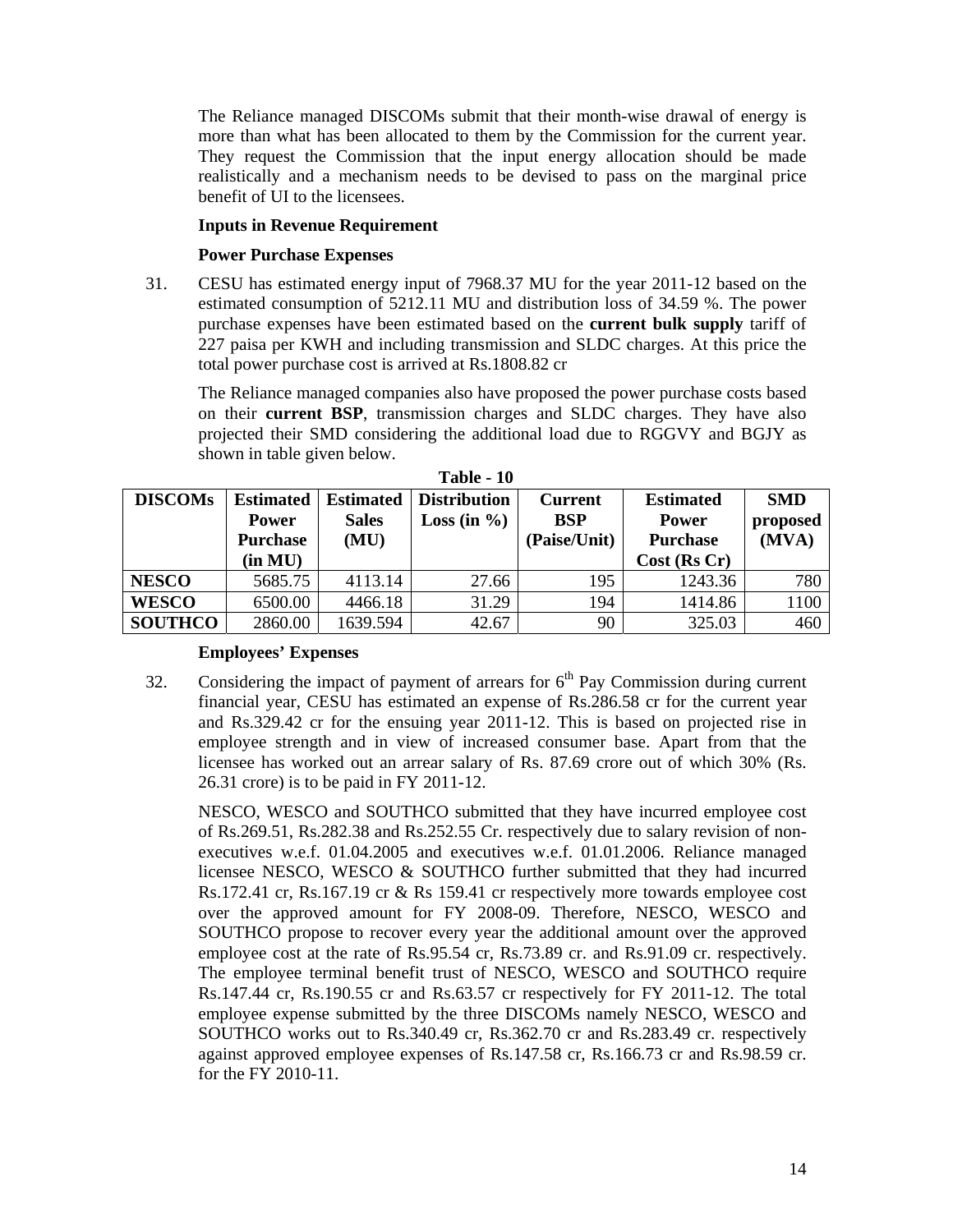## **Administrative & General Expenses**

33. CESU has proposed Rs 61.28 Cr as A & G expenses for FY 2011-12 against Rs.52.97 Cr for the current year 2010-11 The increased expense is to meet the increased number of consumers mainly due to RGGVY scheme and to cater to the need of franchise expense, incentive for collection of arrear, introduction of SAP and AMR etc.

NESCO, WESCO, SOUTHCO have submitted A & G expenses of Rs.40.41 Cr., Rs.38.40 Cr. and Rs.39.43 Cr for FY 2011-12 against approved A & G expenses of Rs.17.11 cr, Rs.24.79 and Rs.17.96 Cr for the FY 2010-11 respectively. The licensees have also prayed for truing up for additional A&G expenses of Rs 26.34 cr., Rs.14 Cr. and Rs.18.04 Cr in case of NESCO, WESCO and SOUTHCO.

#### **Repair & Maintenance (R&M) Expenses**

34. All the DISCOMs have calculated R&M expenses as 5.4% of GFA at the beginning of the year. They have also prayed to allow the R&M on the RGGVY &BGJY assets so that they can maintain the assets. If state government provides revenue subsidy for R&M of RGGVY & BGJY assets as per Hon'ble Commission's order in para 369 of the RST order for FY 2009-10 then the R&M expenses can be reduced. The details of proposal under R&M expenses for ensuing financial year 2011-12 are given below:

| <b>R&amp;M</b> Cost (Rs. Cr.)                         |         |       |  |  |  |  |  |  |  |
|-------------------------------------------------------|---------|-------|--|--|--|--|--|--|--|
| <b>DISCOMs</b><br>$R\&M$ as 5.4% of GFA<br><b>GFA</b> |         |       |  |  |  |  |  |  |  |
| <b>CESU</b>                                           | 1158.25 | 62.55 |  |  |  |  |  |  |  |
| <b>NESCO</b>                                          | 1419.58 | 76.66 |  |  |  |  |  |  |  |
| <b>WESCO</b>                                          | 929.77  | 50.21 |  |  |  |  |  |  |  |
| <b>SOUTHCO</b>                                        | 928.36  | 50.13 |  |  |  |  |  |  |  |

**Table - 11** 

## **Provision for Bad & Doubtful Debts**

35. Considering the collection efficiency of 99% for the year 2011-12, one percent of net revenue has been taken as bad debt. CESU has made provision towards bad and doubtful debts to the tune of Rs.17.86 Crore.

NESCO, SOUTHCO and WESCO submitted that due to past losses and huge liability, it would be difficult for them to arrange working capital and the situation would worsen if the Commission does not recognise the short-fall in collection efficiency. In order to make good the loss or short-fall in collection efficiency, the licensees have considered the amount equivalent to the collection inefficiency as bad and doubtful debts while estimating the ARR for FY 2011-12. Considering the proposed collection efficiency of 98 % each for NESCO, SOUTHCO and WESCO for FY 2011-12, they have considered for bad and doubtful debts to the extent of Rs.27.19 Cr. Rs.10.35 Cr and Rs.47.16 Cr respectively as part of ARR for FY 2011-12.

## **Depreciation**

36. All the four DISCOMs have adopted straight-line method for computation of depreciation at pre-92 rate. No depreciation has been provided for the asset created during ensuing year. Depreciation for FY 2011-12 is projected at Rs.51.16 Cr for NESCO, Rs 20.25 Cr for SOUTHCO, Rs.33.27 Cr for WESCO and Rs.88.74 Cr for CESU.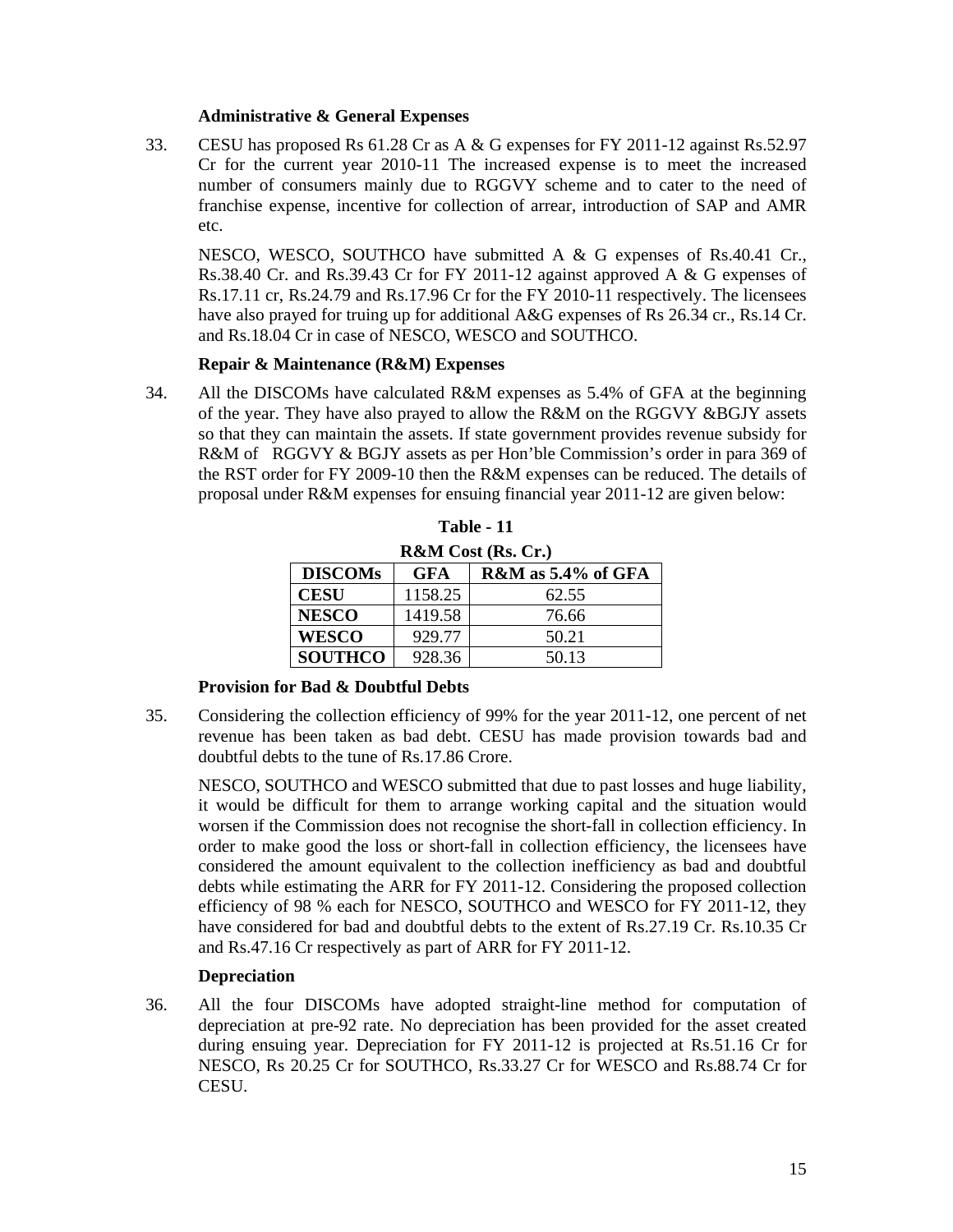## **Loans and Outstanding Dues**

37. NESCO, WESCO and SOUTHCO have submitted that the Commission had passed an order approving their Business Plan on  $28<sup>th</sup>$  February, 2005 in Case no.115 of 2004. Subsequently, a clarificatory order on the same subject was also issued on  $20<sup>th</sup>$  July, 2006. Further on 01.12.2008 Hon. Commission passed the order to include the opening BST outstanding as on 01.04.1999 and the Delayed Payment Surcharge up to the date of full payment of BST to be securitized. Therefore, NESCO, WESCO and SOUTHCO had additional financial burden of Rs.19.60 Crore, Rs.58.72 Crore & Rs.32.02 Crore respectively in opening balance. The Licensee submitted before the Hon. Commission to allow them to pay the amount of the securitized amount based on ability to pay basis considering the fund available with the licensee. The licensee further proposed to allow the regulatory Assets equivalent to said default amount which the licensee shall recover and pay to GRIDCO during the ensuing year.

## **Loan from GRIDCO and others with Interest**

38. CESU has submitted that no interest has been calculated on GRIDCO loan including Rs.174 Crore cash support as per the Order of the Commission. CESU has envisaged an investment plan of Rs  $214$  Cr for FY 2010-11 & FY 2011-12 for system improvement programme, IT intervention and loss control programme. About loan from Govt. CESU submits that they have availed APDRP assistance amounting to Rs.37.09 Cr. from GoI through Govt. of Orissa and borrowed counter part funding from PFC amounting to Rs.35.52 Cr. The loan under APDRP and PFC carries an interest of 12% per annum. The interest on World Bank loan has been calculated @ 13% per annum.

## **Power Bond**

WESCO, NESCO & SOUTHCO issued bonds worth Rs.400 Crore in favour of GRIDCO to be assigned to NTPC w.e.f  $1<sup>st</sup>$  October, 2000 @ 12.5% interest. The Commission in its last tariff order had allowed interest  $@ 8.5\%$  (tax free) on those bonds as per the recommendation of Alhuwalia Committee. The licensees requests the Commission to allow the differential interest between 12.5% p.a. and 8.5% p.a. on this bond amount from  $1<sup>st</sup>$  October, 2000 to March, 2007 in the ARR for FY 2011-12. WESCO, NESCO and SOUTHCO have estimated Rs.13.65 Crore, Rs.32.80 Crore and Rs.30.68 Crore, respectively towards the differential interest. GRIDCO has already settled the outstanding dues of power bonds with NTPC through one time settlement with waiver of interest on such bonds by Rs.91.5 Crore for all the DISCOMs upto 31<sup>st</sup> March, 2007.

## **World Bank Loan Liabilities**

39. REL managed licensee NESCO, SOUTHCO & WESCO has calculated the interest liability of Rs. 1.57 Crore, Rs. 7.79 Crore and Rs 11.82 Crore respectively against the loan amount at an interest rate of 13% and repayment liability of Rs. 9.13 Crore, Rs 7.26 Crore and Rs. 9.10 Crore respectively.

## **APDRP Assistance**

40. About loan from Govt CESU submits that they have availed APDRP assistance of Rs 37.09 Cr. from GOI through Govt of Orissa and borrowed counter funding from PFC amounting Rs 35.52 Cr. The loan under APDRP & PFC carries an interest rate of 12 % per annum.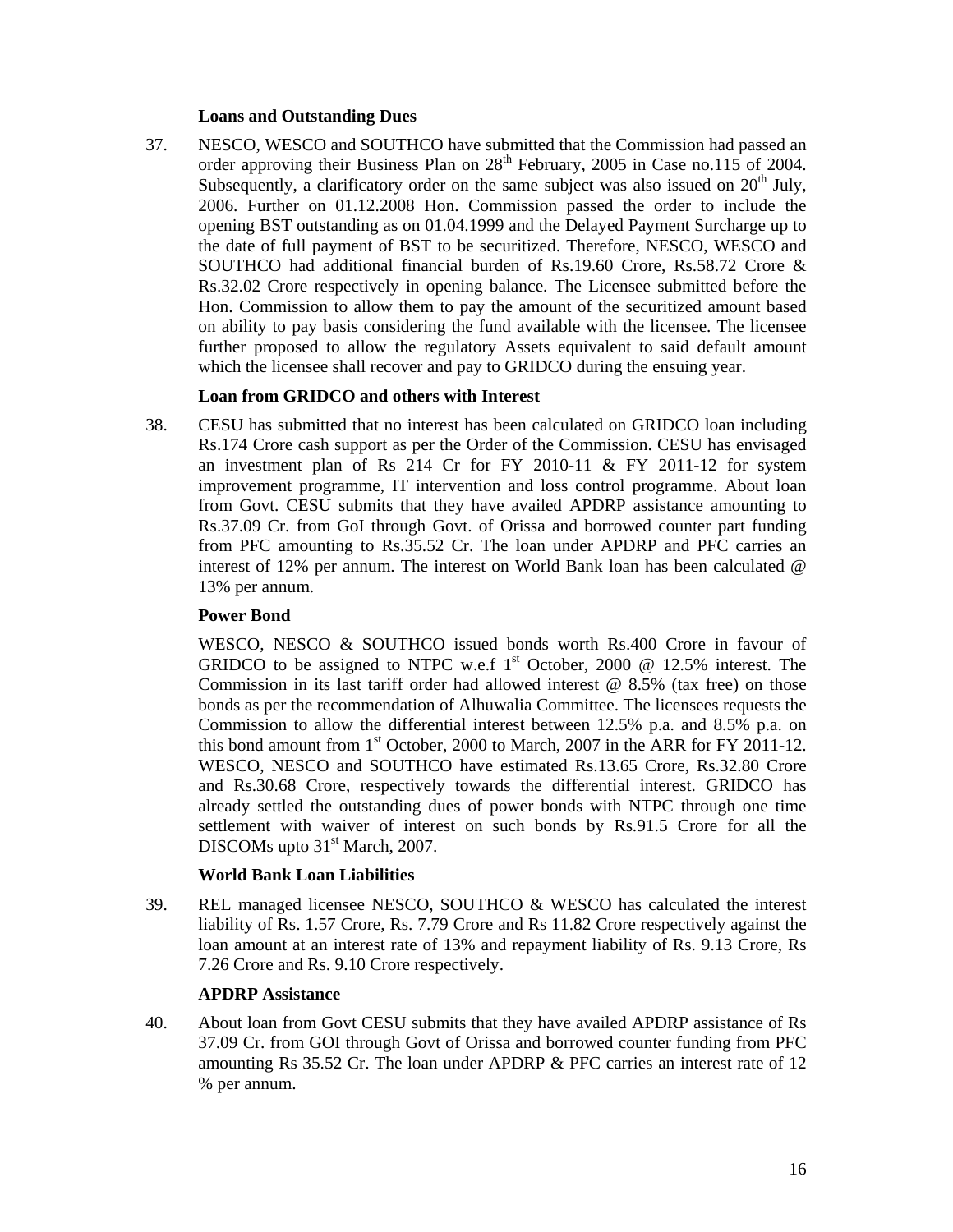In the ensuing year, NESCO, SOUTHCO & WESCO have estimated nothing to be expended under APDRP Scheme. For the assistance already availed by the licensees previously interest @ 12% per annum has been considered for the ensuing year on the existing loan. NESCO, SOUTHCO and WESCO have estimated an interest of Rs.0.76 Crore, Rs.0.72 Crore and Rs.0.66 Crore, respectively on this account.

## **Interest Capitalized**

41. NESCO, WESCO and SOUTHCO have shown the interest on loan outstanding at the beginning of the year as revenue expenses as a part of ARR. The interest on loan to be drawn during the ensuing year for capital works has been capitalized. The total interest estimated for financial year 2011-12 for NESCO, WESCO and SOUTHCO are Rs.3.17 Crore, Rs.3.15 Crore and Rs.4.89 Crore respectively.

## **Interest on Security Deposit**

42. NESCO, WESCO and SOUTHCO have submitted that the interest on security deposits @ 6 percent per annum (ie. @ Bank rate) for FY 2011-12 have been worked out to be Rs.14.26 Crore (NESCO), Rs.20.79 Crore (WESCO) and Rs.4.93 Crore (SOUTHCO).

## **Non-Tariff Income**

43. NESCO, WESCO and SOUTHCO have proposed non-tariff income for FY 2011-12 to the tune of Rs.24.31 Crore, Rs.20.58 Crore and Rs.6.50 Crore, respectively. However, they have proposed to abolish meter rent for all categories and hence not considered any income from meter rent.

## **Amortisation of Regulatory Assets**

44. NESCO, WESCO and SOUTHCO have submitted that Regulatory asset may be amortized to the extent of cash requirement of Rs.21.11 crore, Rs 48.67 crore, Rs.144.54 crore respectively during the year 2011-12. They have only included the amortization of regulatory assets to the extent of actual liability towards payment of statutory dues payable to the employees trust like pension etc which are given below:

|         |                                           |              |              | (Rs. Crore)    |
|---------|-------------------------------------------|--------------|--------------|----------------|
| Sl. No. | <b>Description</b>                        | <b>NESCO</b> | <b>WESCO</b> | <b>SOUTHCO</b> |
|         | Outstanding securitized dues to GRIDCO    |              | 142.89       | 128.44         |
| 2.      | Annual Inspection fees                    |              |              | 4.10           |
| 3.      | <b>Pressing Creditors</b>                 |              |              | 12.00          |
|         | Statutory dues towards trusts             | 12.32        | 258.85       |                |
|         | Interest liabilities (world bank & APDRP) | 8.79         |              |                |
|         | <b>Total</b>                              | 21.11        | 401.74       | 144.54         |

**Table – 12 Amortisation of Regulatory Assets in FY 2011-12** 

## **Return on Equity / Reasonable Return**

45. CESU has claimed Rs.11.64 Crore as ROE calculated @16% on equity capital. NESCO, WESCO and SOUTHCO have submitted that due to negative returns (gaps) in the ARR and carry forward of huge regulatory assets in previous years the licensees could not avail the ROE. They have prayed for ROE on the equity and the accrued ROE for the previous years to be allowed in ARR of FY 2011-12. This would increase the availability of additional funds for the consumer services. Therefore, NESCO, WESCO and SOUTHCO have assumed a reasonable return of Rs.12.23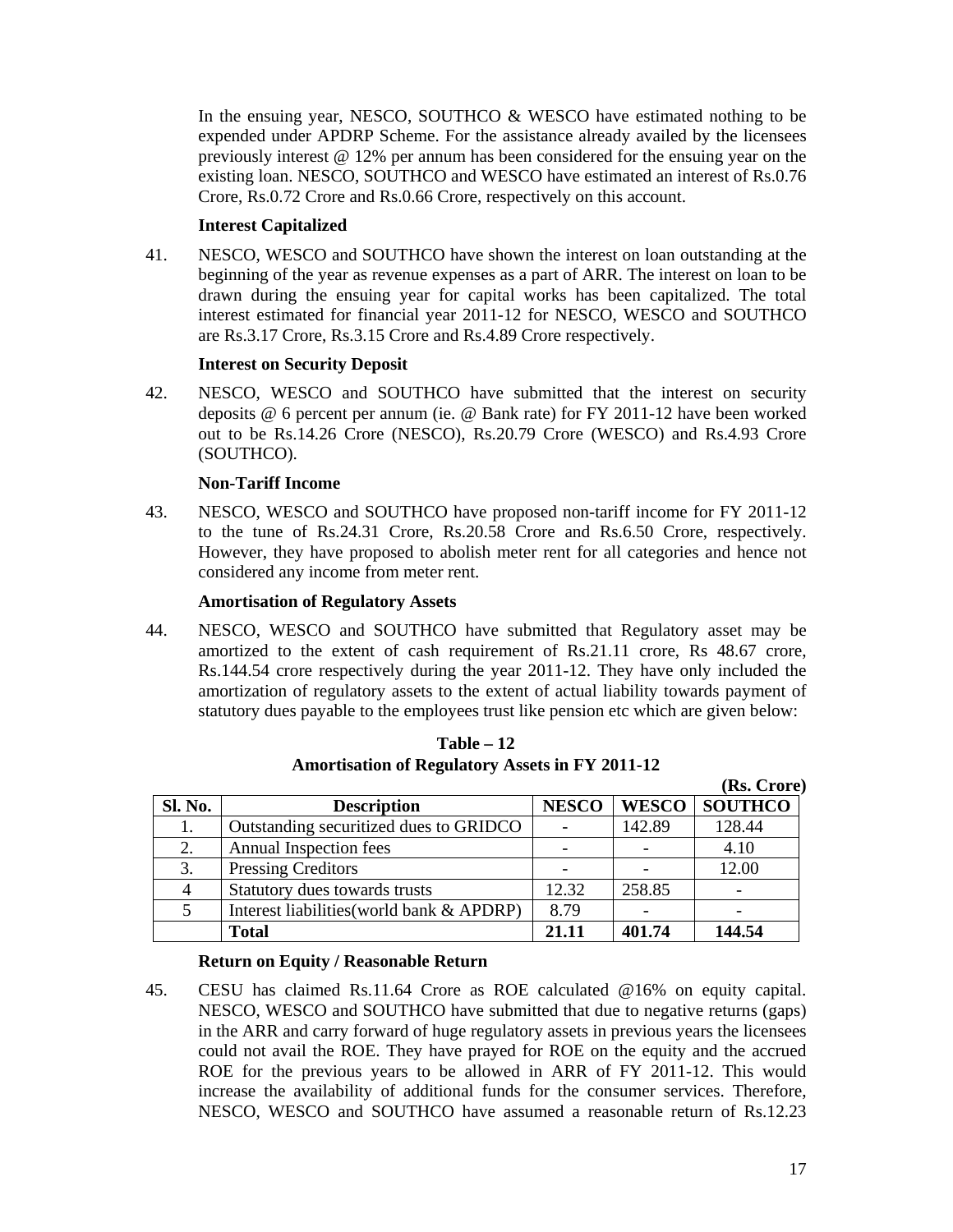Crore, Rs.7.78 Crore and Rs.8.11 Crore respectively calculated at 16% on equity capital including the accrued RoE.

## **Impact of Power Regulation on the Revenue of the Licensees**

46. The three Reliance managed DISCOMs submit that they have incurred huge financial losses from February, 2010 to May, 2010 due to scheduled and unscheduled power regulation, so also due to irregular interruption in the power supply. They have also submitted that due to persistent scheduled and unscheduled Load Regulation and setting up RST for different categories of consumer without factoring all the relevant inputs they have suffered financially in the previous years so also in the current year 2010-11. They request the Commission for immediate truing up. It has also led to liquidity crunch and DISCOMs find it difficult to pay timely/fully the BST bill and transmission charges to GRIDCO /OPTCL. They have requested the Commission to issue some kind of universal protocol for Power Regulation under different scenario of power availability in the State.

## **Truing up of Revenue Gap for FY 20011-12**

47. The Reliance managed DISCOMs NESCO, WESCO and SOUTHCO have requested the Commission to allow truing up of uncovered gap of Rs.261.42 Crore (NESCO), Rs.182.05 Crore (WESCO) and Rs.123.11 Crore (SOUTHCO) to be considered as estimated revenue gap for FY 2010-11 to be trued up in the ARR of FY 2011-12.

CESU requested to allow the past losses as regulatory assets to be set off in future years through tariff along with interest. However, no details are provided in ARR 2011-12.

## **Revenue at existing tariffs**

48. The Licensee has estimated the revenue from sale of power by considering the sales projected for FY 2011-12 and by applying the various components of existing tariffs. The total revenue based on the existing tariffs applicable for the projected sales is estimated at Rs1786.05 Crore, Rs 1359.38 Crore, Rs 1557.93 Crore and Rs 517.54 Crore by CESU, NESCO, WESCO and SOUTHCO respectively.

## **Summary of ARR and Revenue Gap**

49. The proposed revenue requirement of DISCOMs have been summarised as below:

|                                     |                 |                 |                 | (KS. Urore)     |
|-------------------------------------|-----------------|-----------------|-----------------|-----------------|
|                                     | <b>NESCO</b>    | <b>WESCO</b>    | <b>SOUTHCO</b>  | <b>CESU</b>     |
| <b>Expenditure</b>                  | <b>Proposed</b> | <b>Proposed</b> | <b>Proposed</b> | <b>Proposed</b> |
| <b>Cost of Power Purchase</b>       | 1243.26         | 1414.86         | 325.03          | 1808.82         |
| Employee costs                      | 340.49          | 362.70          | 283.49          | 329.42          |
| Repair & Maintenance                | 76.66           | 50.21           | 50.13           | 62.55           |
| Administrative and General Expenses | 40.41           | 38.40           | 39.43           | 61.28           |
| Provision for Bad & Doubtful Debts  | 27.19           | 47.16           | 10.35           | 17.86           |
| Depreciation                        | 51.16           | 33.27           | 20.25           | 88.74           |
| Interest Chargeable to Revenue      |                 |                 |                 |                 |
| including INT on SD                 | 70.19           | 62.34           | 62.01           |                 |
| <b>Financing Cost</b>               |                 |                 |                 | 97.43           |
| <b>Contingency Reserve</b>          | 5.32            | 3.49            | 2.10            |                 |

## **Table – 13 Proposed Revenue Requirement of DISCOMs for 2011-12**

 $\alpha$   $\alpha$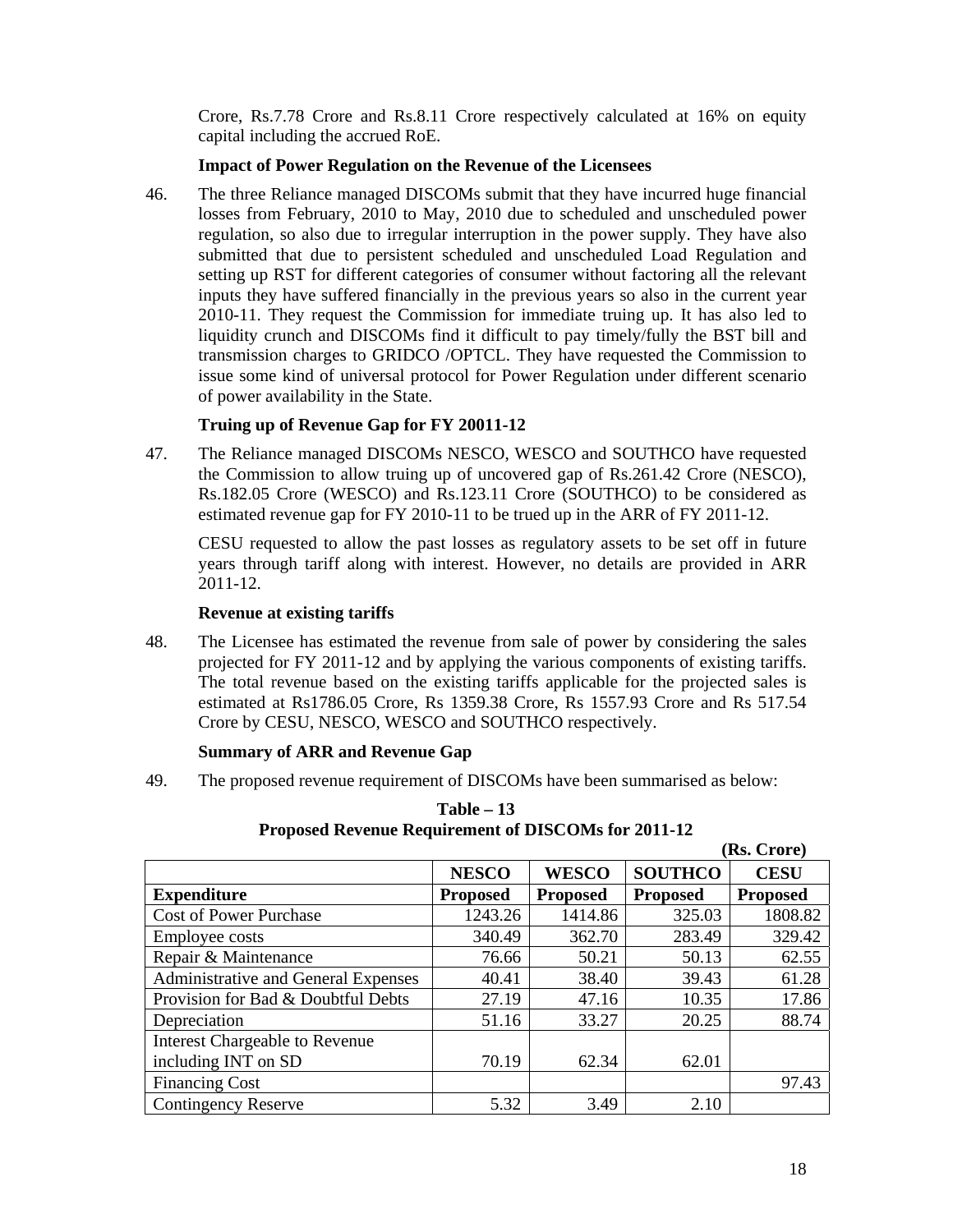|                                         | <b>NESCO</b> | <b>WESCO</b> | <b>SOUTHCO</b> | <b>CESU</b> |
|-----------------------------------------|--------------|--------------|----------------|-------------|
| Sub-Total                               | 1854.77      | 2012.43      | 792.80         | 2466.10     |
| <b>Amortization of Regulatory Asset</b> | 21.11        | 48.67        | 144.54         |             |
| Past Losses(TRUING UP)                  | 261.42       | 182.05       | 123.11         |             |
| (C) Return on equity                    | 12.23        | 7.78         | 8.11           | 11.64       |
| <b>TOTAL DISTRIBUTION COST</b>          | 2149.53      | 2250.93      | 1068.55        | 2477.74     |
| <b>Sale of Power</b>                    | 1359.38      | 1557.93      | 517.44         | 1786.05     |
| <b>Other Revenue</b>                    | 24.31        | 20.58        | 6.50           | 20.27       |
| <b>Total</b>                            | 1383.69      | 1578.51      | 523.94         | 1806.32     |
| $GAP(+/-)$                              | (765.84)     | (672.42)     | (544.51)       | (671.42)    |

## **Tariff Proposal**

50. CESU, NESCO, WESCO and SOUTHCO have proposed to reduce the revenue gap with increase of Retail Tariff to the extent as given below.

|                                     | <b>CESU</b> | <b>NESCO</b> |        | WESCO SOUTHCO |
|-------------------------------------|-------------|--------------|--------|---------------|
| Revenue Gap with existing Tariff    | 671.42      | 765.84       | 672.42 | 544.51        |
| Excess Revenue with Proposed Tariff | 420.78      | 763.71       | 458.8  | 218.18        |
| <b>Proposed Revenue Gap</b>         | 250.64      | 2.13         | 213.62 | 263.33        |

**Table – 14** 

The tariff rationalization measures as proposed by the licensees are as follows:

## **Proposal of CESU**

- The existing domestic tariff in consumption slab of 0-100 units is Rs 1.40/unit and that for slab-100-200 units is Rs 3.10. This sharp difference in tariff encourages consumers to interfere with the meter or manipulate reading to keep the consumption within 100 units. So CESU proposes to increase the 1st slab rate to Rs.2.50/unit minimum.
- The Kutir Jyoti consumers are now charged with Rs 30/month for consumption below  $\leq$  30 units. This rate has not been changed for many years though the supply cost has increased tremendously. Many of such consumers now afford cable TV/DTH connection paying more than Rs 100/month. So CESU proposed that Kutir Jyoti tariff may be enhanced to minimum Rs 100/month.
- The existing monthly minimum fixed charge for domestic category is very low. Servicing cost to this category is high due to scattered nature of connections though long LT lines. Hence CESU proposed that MMFC for domestic category may be minimum Rs.60/month for one KW and Rs 50/month for every additional KW. In similar case, the MMFC for general purpose consumer may be enhanced to Rs.80/ month for 1st KW and Rs.70/month as against existing rate of Rs.30 & Rs.25 respectively.
- The Medium industries (Load <110KVA) are now paying MMFC based on recorded demand irrespective of connected load whereas consumers have load more than 110KVA are paying demand charge for minimum 80% of contract demand. This encourages consumers to keep their connected load just below 99KW deliberately at the time of initial supply and go on adding additional load thereafter and still remain in MI category.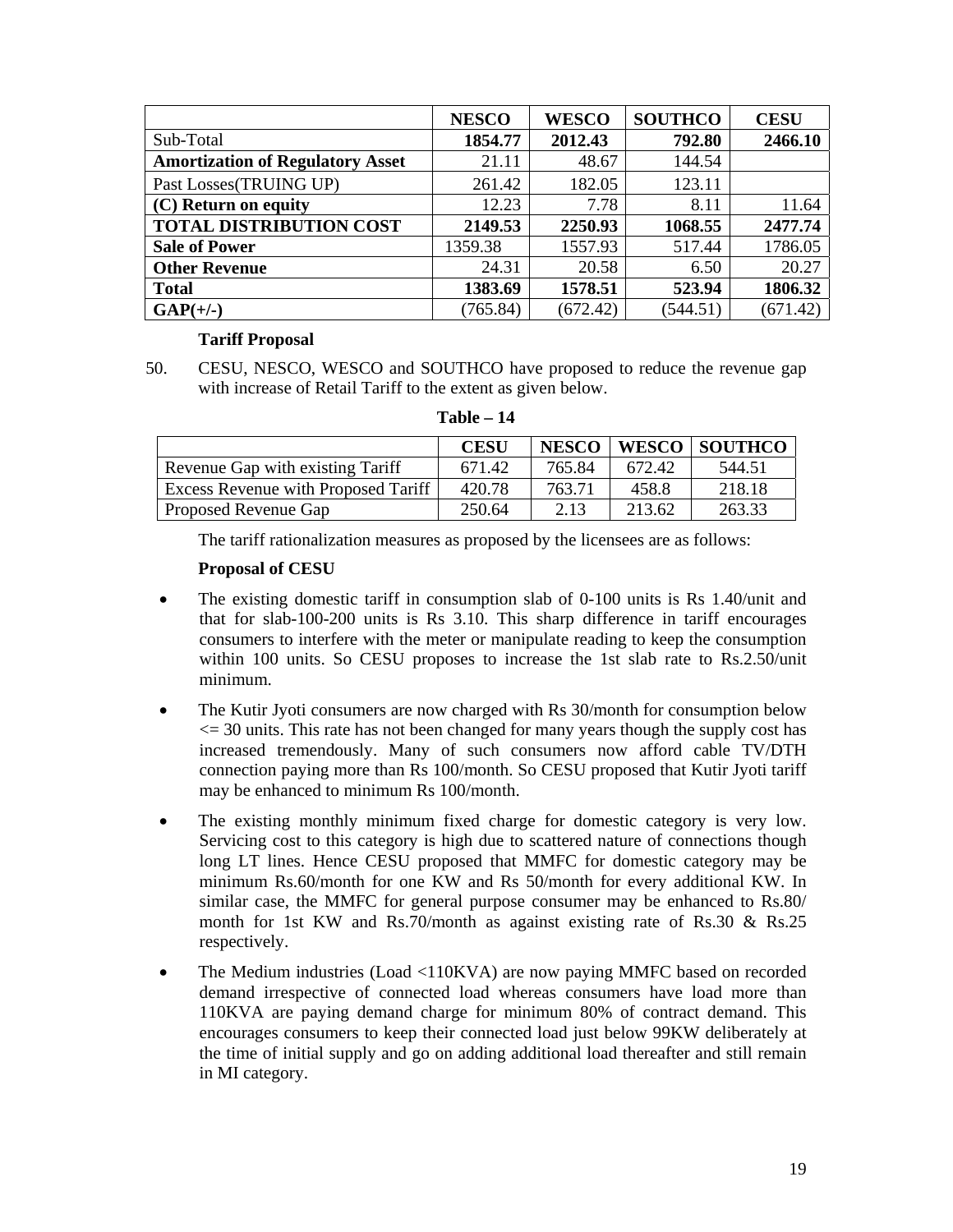- The sharp difference in demand charge of LI & MI consumers has given rise to this situation. CESU proposed that MI consumers shall also pay demand charge at the rate applicable for LI consumers.
- Incentive for improved power factor was enhanced four-fold with effect from 01.04.2010. So consumers recording 100% PF gets incentive of 6% on energy bill. A maximum cap may be fixed limiting to 2% on power factor incentive.
- For flattening of system load curve, HT and EHT consumers are given overdrawal benefit upto 120% of contract demand during off-peak hours. Considering the power shortage situation in Orissa overdrawal benefit of 120% of CD may be withdrawn.
- The existing graded slab rate for HT/EHT consumers is in vogue for years. Considering the general economic growth and higher industrial activities the slabs may be altered as below:

 Upto 60% - 1st slab  $>60\% = <70\%$  - 2nd slab  $>70\%$  - 3rd slab

- Fuel price adjustment is allowed to GRIDCO during 2010-11 over and above 10% assured by the Hon'ble Commission. For the period from April'2010 to September'2010 GRIDCO has demanded Rs 61.22 crore on CESU as FPA. The FPA demanded could not be passed on to the consumer due to non-finalization of modalities to be adopted for different category of consumers. So the Hon'ble Commission may pronounce the modalities for passing over FPA to the consumers for the current year as well as the ensuing year.
- CESU's SMD for 2010-11 was computed based on average SMD for the period from April to November'2009 with additional demand for new industries. Due to energisation of huge number of RGGVY, BGJY consumers system demand on CESU increased sharply. Similarly urban load in CESU area increases at higher rate than the past trend. This has resulted paying out of huge penalty for excess demand to GRIDCO. So CESU proposed that while computing SMD for the ensuing year the highest demand recorded for the period from April'10 to November'10 may be considered plus demand for additional HT/EHT load and RGGVY consumers.
- NESCO, WESCO and SOUTHCO have proposed to bridge the revenue gap through combination of increase in Retail Supply Tariff, reduction in Bulk Supply Tariff and grant/subsidy from State Government in an appropriate manner.

## **Tariff rationalisation measures and proposals of NESCO, WESCO and SOUTHCO**

## **Computation of Overdrawal penalty**

51. All the Reliance Managed DISCOMs submit that the massive electrification on account of RGGVY and BJGY schemes and average performance of hydel generating stations have pushed the state to power shortage scenario. Under such circumstances, licensee submitted that graded tariff provided to industries wherein consumption in excess of 50%load factor was incentivised should be disconnected. The licensee proposes a flat rate for industries requested to withdraw the permission of drawal up to 120% of contract demand during off peak hour.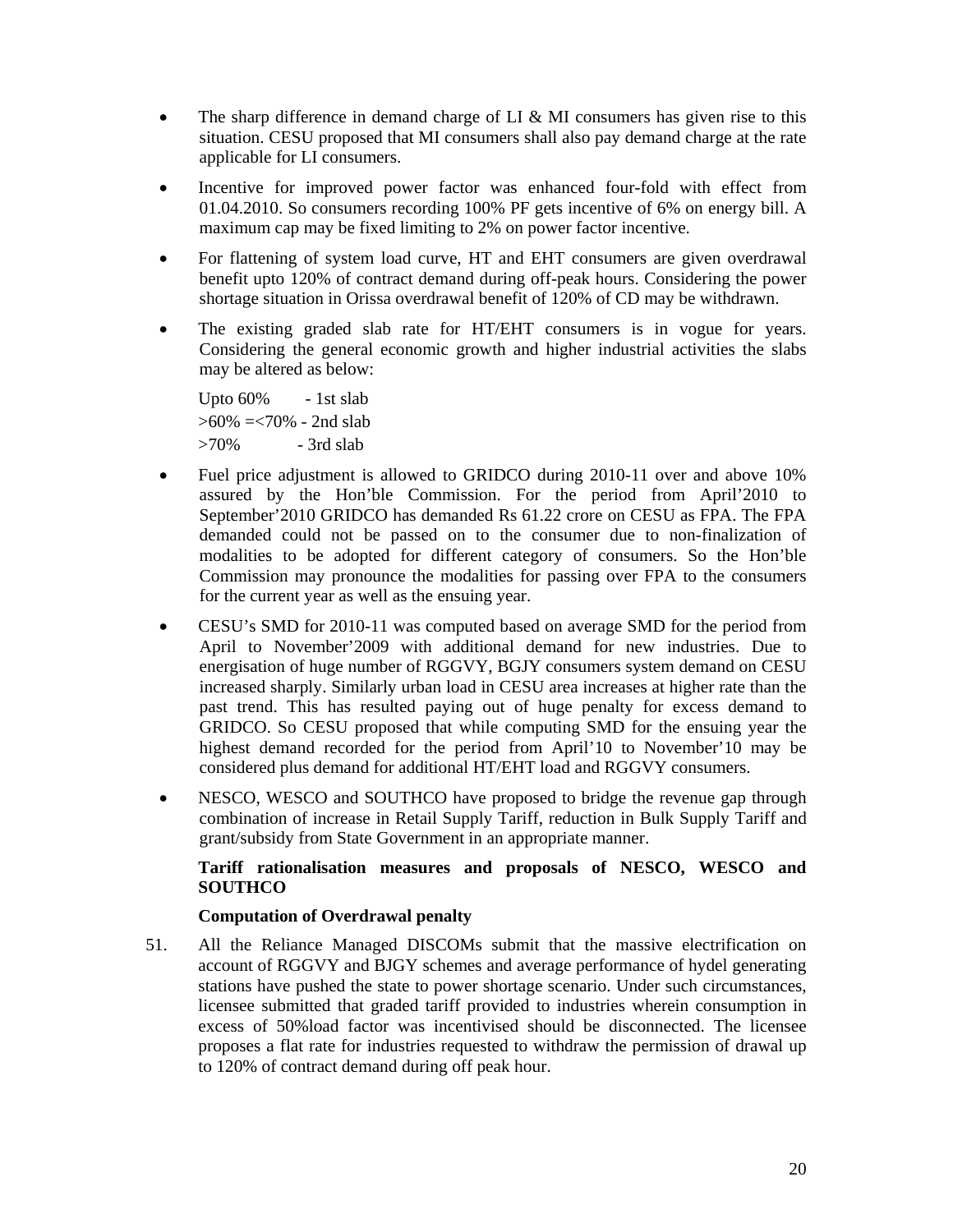## **Delayed Payment Surcharge**

52. Hon'ble Commission in the RST Order allowed licensees to levy Delayed Payment Surcharge (DPS) to various categories given in the Tariff order. However, licensee submitted that they are required to pay the Delayed payment Surcharge to GRIDCO for all the units which may or may not be drawn for the given categories. The licensee admitted that most of the bills which are not paid relate to the LT consumers, under this situation levying DPS to all consumers will encourage the payment of the electricity dues in time. Therefore, licensees request Commission to allow them to levy DPS on all the category of Consumers without any discrimination.

## **KVAH billing for consumers**

53. Licensees had submitted that one of the reasons for more MVA demand is because of the drawl of more reactive load specifically by the LT consumers who are drawing energy at a poor power factor and for whom no power factor penalty is applicable in the existing tariff. In order to improve power factor, to reduce T&D losses and to reduce MVA demand, the licensees request for introduction of KVAh base tariff for energy drawl for all the three phase industrial consumers receiving supply in LT and HT.

## **Demand charges for consumers of CD > 70 KVA through HT supply**

54. Under the existing tariff structure approved by the Commission, the customers connected to HT supply have different demand charges as per their respective contract demand (>=70KVA/>110KVA). However, NESCO, WESCO and SOUTHCO have proposed similar demand charges for consumers having contract demand of 70 KVA and above and below 110 KVA availing power supply in HT with that of consumers having contract demand of more than 110 KVA at HT.

## **Redesigning tariff of HT bulk supply domestic consumers**

55. During FY 2010-11, the tariff approved by Hon Commission to HT Bulk Domestic consumers was equivalent to that of highest slab of LT Domestic consumers. However, till FY 2009-10, the tariff applicable to HT Bulk Domestic consumers was same as that of the second slab of LT domestic consumers. Further the loss level in case of the HT bulk supply consumers is lower than that of the LT domestic consumers. Due to high variation of rate between the same classes of consumers, there is an exodus of consumers from HT DOM to LT DOM resulting in increase in AT&C losses. Apart from AT&C losses, the licensee shall be required to maintain the sub-stations that are being handed over by HT GP consumers which are an additional burden to Licensee. Hence, SOUTHCO has proposed to redesign the tariff of Bulk Domestic consumers.

## **Payment of Demand Charges by Captive Power Plants**

56. In view of the rapid industrialisation in the state and all industries are going for their own CGPs the three REL operated licensees have proposed two part tariff with introduction of Demand charge of Rs 100/ KVA in addition to the energy charges of Rs.5.10 and Rs.5.30 for EHT and HT consumers respectively for their start up power requirement. Similarly, licensees have submitted that if drawal of power in a month recorded beyond 10% of load factor then CGPs should pay demand and energy charge similar to the industrial consumer tariff. They have requested the Commission to differentiate between start up and survival load requirement.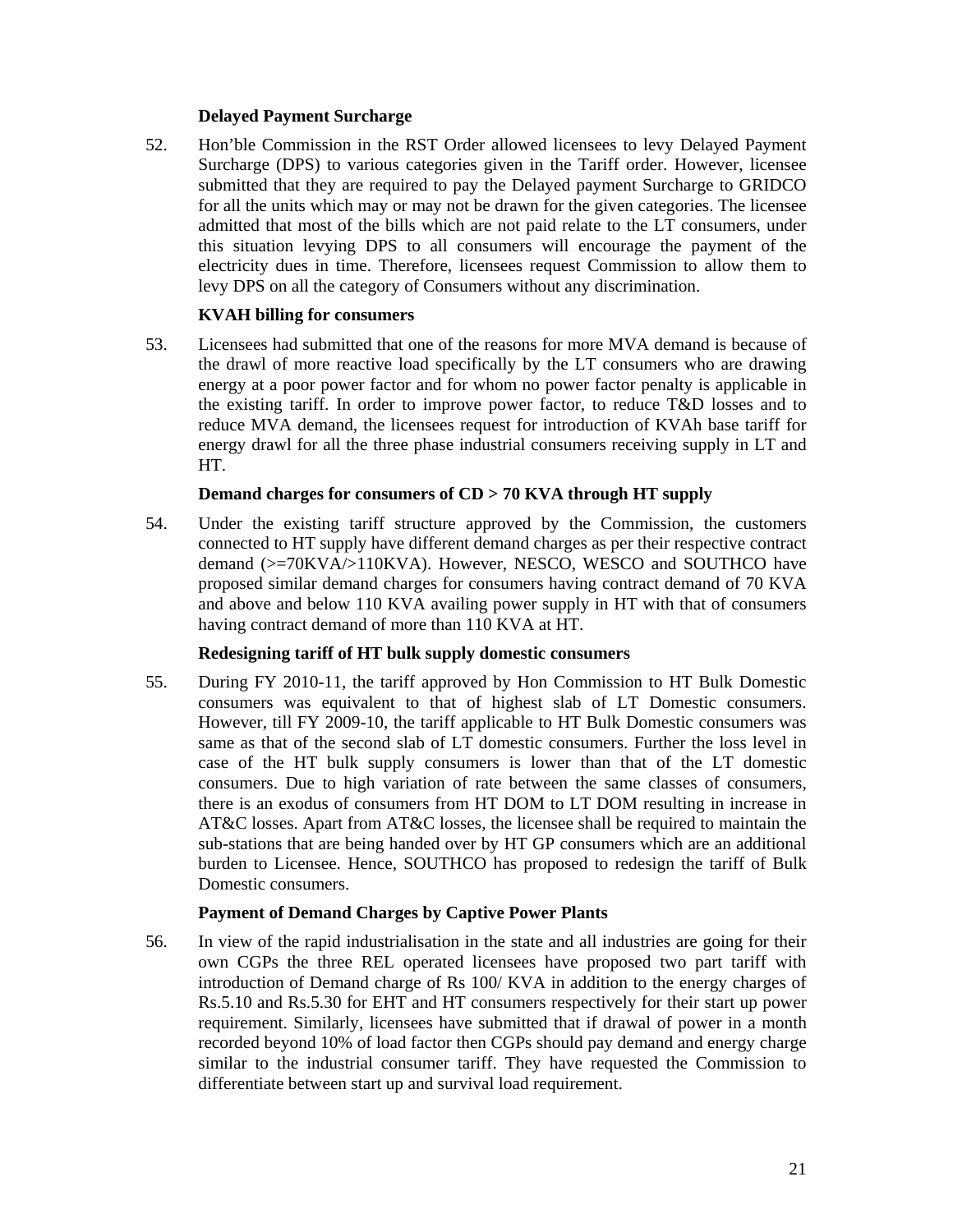## **Discontinuance of Load Factor Incentive and overdrawal benefit**

57. All the Reliance managed DISCOMs have strongly pleaded for discontinuance of Load Factor incentive as the state is facing acute power shortage. They argue that Load factor incentive and 120% overdrawal benefit during off peak hour were allowed in a power surplus scenario and in present scenario it has lost its relevance and hence be discontinued.

## **Fixed Charges for LT industrial (S), LT industrial (M), SPP and public water works**

58. Above category of consumers having motive loads are maintaining low power factors and this which impose a burden to Licensee in terms of increase in Demand Charges. Currently the Monthly Minimum Fixed Charges /Demand Charges for these category consumers is fixed on the basis of connected load in terms of KW. However, as per Regulation 80(8) and (9) of OERC Distribution (Conditions of Supply) Code, 2005, the Contract Demand for these consumers is to be treated in KVA. Hence, NESCO, WESCO and SOUTHCO have proposed to fix the Contract Demand Charges in terms of KVA instead of KW.

## **Tariff for Medium Industries Consumers**

59. As most of the Medium Industries in NESCO, WESCO and SOUTHCO's licensed area are situated in suburban as well as in coastal areas which are connected through long L.T lines, there are huge transmission losses in the L.T system apart from frequent occurrence of electrical accidents. Further, the consumers usually do not come forward for installation of their own HT substations and shifting to HT supply category, which will benefit licensees in reducing the T&D losses. Also, the Licensees will be absolved from the responsibility of maintaining L.T network and it will also help in providing quality supply to consumers. Hence the licensees have proposed to change the tariff of Medium Industries at par with the tariff of general purpose category. This will indirectly incentivise Medium Industries consumers to take connection at HT to avail the benefit of HT category tariff.

## **MMFC for consumers with contract demand <110 kVA**

60. The Monthly Minimum Fixed Charges to the consumers with contract demand less than 110 KVA are charged on the recorded demand rounded to nearest 0.5 kW. This adversely affects the Licensee in case of the recorded demand is lower than the contract demand/connected load. Therefore, Licensees propose that the Monthly Minimum Fixed Charges for such consumers shall be levied at Contract Demand or Maximum Demand whichever is higher.

## **Security deposit for providing meter and metering installations**

61. As licensee is facing liquidity problem, the licensees have requested the Commission to abolish meter rent and request consumer to pay full cost of the meter provided by the licensee. The present security deposit as fixed by the Commission is evaluated as per the formula mentioned in the clause 19(2) in the OERC Distribution (Condition of Supply) Code, 2004 which does not include the price of the meters. The security deposit is kept with the licensee for adjustment against unpaid bill. In view of the above, the licensees submit before the Commission to approve the security deposit amount equivalent to the price of procurement of meters, metering equipments, boxes/cubicles supply and installation cost, if consumers request the licensee for supply of meters.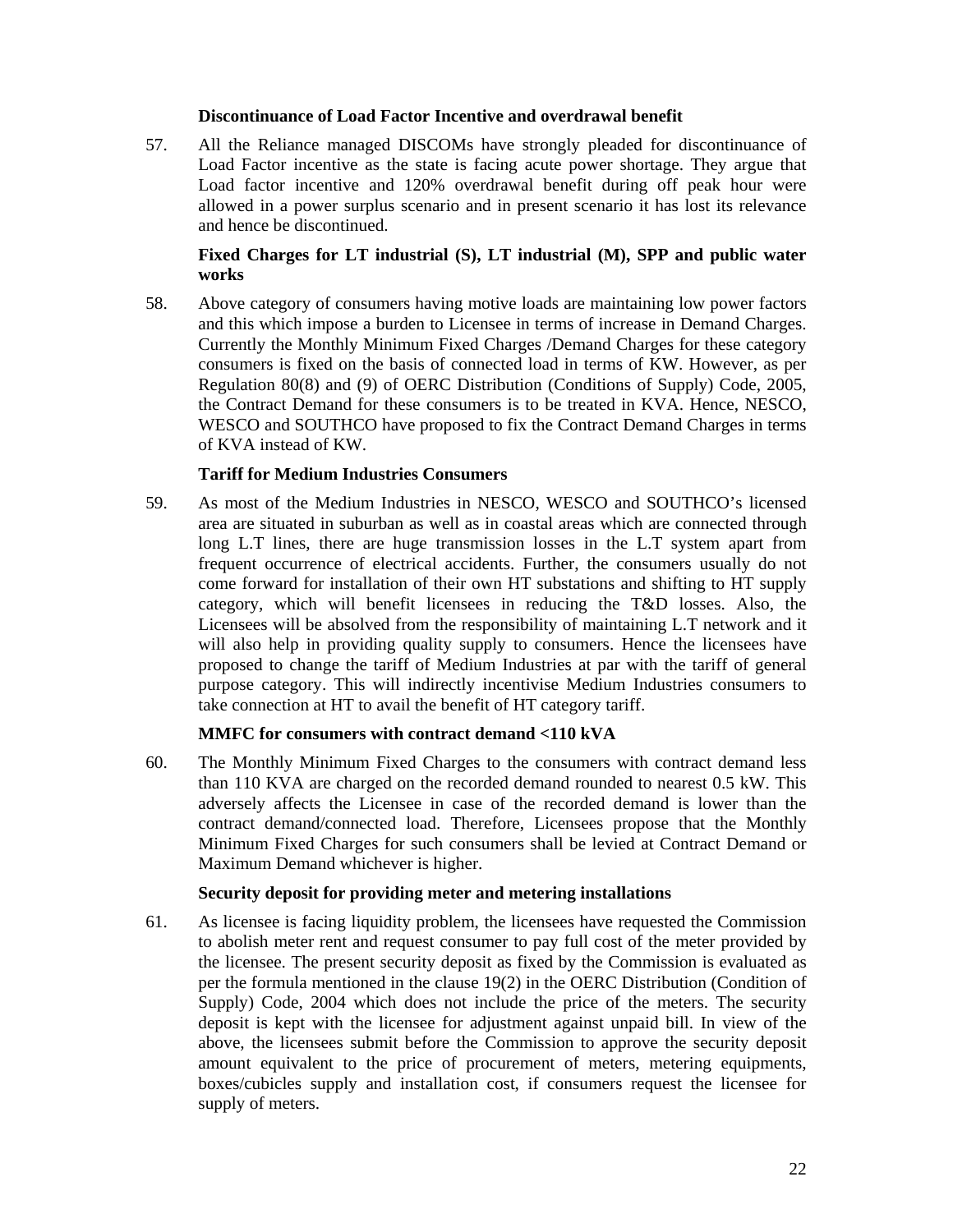## **Demand charge and Monthly Minimum fixed charge**

62. The licensee submitted that major part of distribution cost is fixed cost which is recovered through demand charges. The revenue recovery of reliance managed licensees NESCO, WESCO and SOUTHCO on account of the demand charges and monthly minimum fixed charges is approximately Rs.155 crore, Rs.220 crore and Rs.66.53 crore respectively for the ensuing year at the existing tariff however the fixed distribution cost (Employee cost, R&M, A&G and Interest cost) is around Rs.532 crore, Rs.518 crore and Rs.442.25 crore respectively. In this regard, the licensee is proposed to recover the full fixed distribution costs by suitably revising the Demand charges and monthly minimum fixed charges, as applicable to the respective category during the ensuing year.

## **Inspection fees of lines and substations**

63. The State Govt is insisting for payment of the inspection fees on installation of Lines and substations to Licensee. However the licensee has not received such cost from previous years ARR. Therefore, licensee requested the Hon. Commission to pass on such fee through ARR of FY 2011-12. The licensee have requested the Commission to recommend State Govt for waiver of past inspection dues as it has not been collected. The licensee further proposed to impose the annual inspection fees of Service connections separately which shall be recovered from the consumers and shal be deposited to GoO on collection basis.

## **Billing of Lift Irrigation Points**

64. During off seasons the meters of LI points normally remain idle and before the beginning of the season meters are tampered hence the actual consumption stands unreported. This is the reason for which the off season readings become basis of calculation during on season consumption, thereby putting licensees to heavy loss. In view of the above, the licensees requested that, LI point consumers should undertake to safeguard the meters from damage and in case of defective meter they should be levied a tariff at a flat rate of Rs.400 per month per HP(Considering 50%LF) for on season starting from October to April next year. The licensee further submitted that installation of capacitor should be made mandatory for existing and new consumers in order to improve power factor of such LI points.

## **Over Drawl Penalty for Drawl over and above OERC approved Quantum (MU) & (MVA)**

65. In case of overdrawl of power by licensee they have to pay the original Cost of Power Purchase (MCPP) to GRIDCO however in case of underdrawl during low frequency the DISCOMs are not benefited for the same. Therefore, REL operated licensees requested Hon. Commission to direct GRIDCO to pass on such benefits to respective DISCOMs.

#### **Back to back DPS adjustment between GRIDCO, GOO and Licensee**

66. The Commission passed an order with respect to the adjustment of the energy dues and Delayed Payment Surcharge (DPS) receivable from the Govt Consumers in the Business Plan Order dated 28.02.2005. The Commission directed to form suitable tripartite mechanism involving the individual DISCOMs, GRIDCO & Government of Orissa to monitor the payment made against the Government consumers, PSUs  $\&$ simultaneous adjustment in the books of accounts of GRIDCO & DISCOMs. Further, the Hon'ble Commission also directed that Licensee shall not charge any DPS on the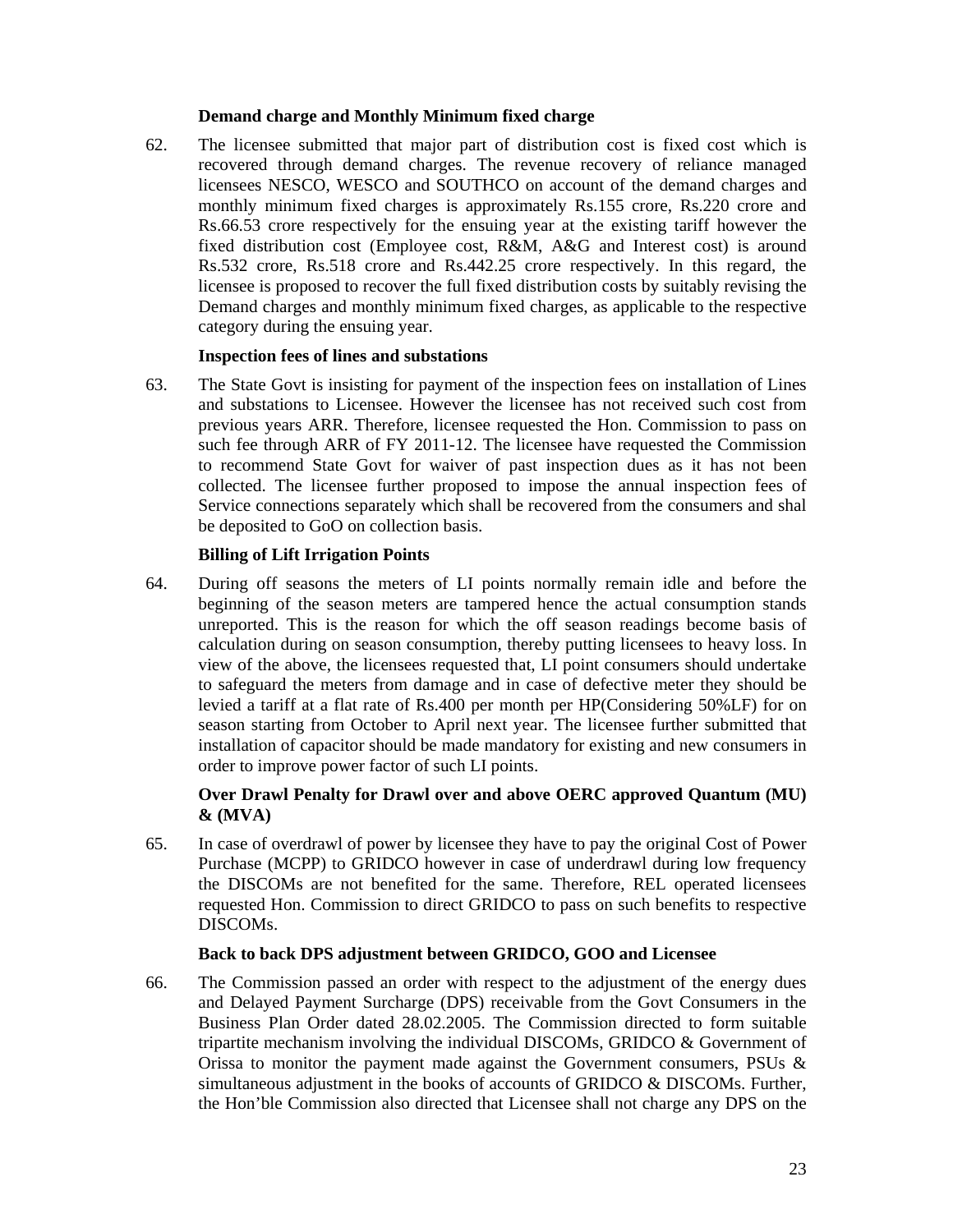outstanding state Government arrears and as a quid pro quo, GRIDCO shall not levy DPS on the BST amount equal to the Government Dept. arrears payable to Licensee; Government will compensate the loss to GRIDCO on these accounts. Licensee sought for clarification on the repayment period and moratorium on the securitised loan and BST outstanding amount, on which Hon'ble Commission issued clarificatory order dated 20.07.2006. In the said order, the Hon'ble Commission directed for securitization of the BST outstanding upto 31.03.2005 which is in modification to the earlier order of the Hon'ble Commission to securities the BST dues between 01.04.99 to 31.03.03. NESCO, WESCO and SOUTHCO computed the adjustment of the DPS of Rs. 35.42 Crore, Rs.18.16 Crore and Rs.14.35 Crore respectively which are required to be adjusted against the securitized dues with GRIDCO.

The Commission ordered in Case No.115 of 2004 dtd.28.02.2005 that no DPS to be charged on outstanding State Govt. arrear bills. As quid pro quo, GRIDCO should not charge any DPS on BST equal to Govt. department arrears payable to Licensee. Consequently, Govt of Orissa vide letter no26172 (260) / Bt-V-75/05 BBSR dated 09- 06-2006 instructed the Govt departments not to pay the electricity dues upto 31.03.2005.

The Licensee humbly submits that the Commission may kindly issue directions to adjustment of the DPS as directed in Case No. 115/2005 and suitable tripartite mechanism may be instituted by GRIDCO & GOO for back to back adjustment of the Govt electricity dues.

#### **Initiatives to increase Collection efficiency through Jan Seva Kendra in Discoms**

67. In order to increase the collection efficiency and to reduce the incidence of high loss levels in the LT Category, particularly in rural areas, DISCOMs have proposed to address the issue by seeking to utilize the Jan Seva Kendra for offering services to the consumers besides franchisees. At present 191, 123 and 109 numbers of Jan Seva Kendras have already started operation in the licensee area of NESCO, WESCO and SOUTHCO. To accelerate the Jan Seva Kendra's initiatives, the Discoms propose to offer 5% discount on energy bills to all single phase LT Consumers who opt to make payments at the Jan Seva Kendra for FY 2011-12.

## **Fuel price adjustment**

68. GRIDCO has served additional bill of Rs. 42.36 Cr, Rs. 52.70 Cr and Rs.17.60 Cr to NESCO, WESCO and SOUTHCO for the Fuel Price Adjustment pertaining to the period from April to Sept., 2010, citing Para 371 of RST and Para 471 of BST Order for FY 2010-11. Licensee has filed separate petition before Hon'ble Commission on such demand by GRIDCO. Licensee prays for considering the same and pass appropriate Order in the matter along with RST Order.

## **Rebate on Prompt Payment**

69. All the consumers are allowed to avail rebate including domestic, general purpose, irrigation and small industry category if payment is made within three days of presentation of bill and fifteen days for others. Similarly the licensees have prayed before the Commission to approve the rebate of 2% to the licensees for prompt payment of BST bills including part payment within three working days and in case the BST bill is paid after three days the rebate rates should be proportionately allowed so that the payment made on  $30<sup>th</sup>$  day would have 1 % rebate akin to rebate provided to GRIDCO by NTPC.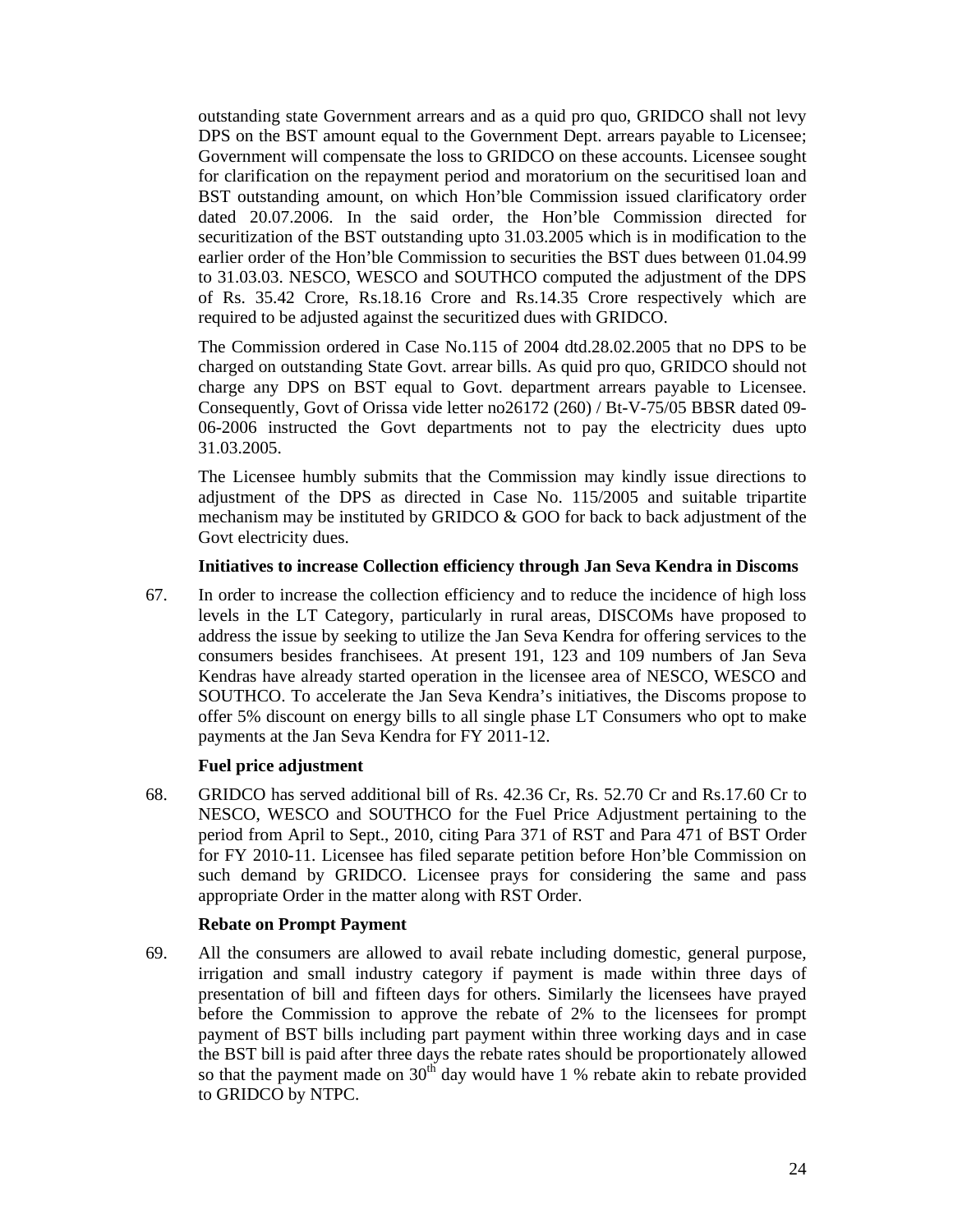# **Tariff Schedule**

70. CESU and the three Reliance managed DISCOMs have proposed separate tariff schedule as given bellow, **assuming the existing BSP and Transmission charges for FY 2010-11 remaining unchanged for FY 2011-12. Table - 15** 

| SI.<br>No.     | <b>Category of Consumers</b>                                    | <b>Voltage</b><br>of<br><b>Supply</b> | <b>Demand</b><br>Charge<br>(Rs./kW/<br>Month)/<br>(Rs/KVA/<br>Month) | <b>Energy</b><br><b>Charge</b><br>(P/kWh) | <b>Customer</b><br><b>Service</b><br><b>Charge</b><br>(Rs./Month) | <b>Monthly</b><br><b>Minimum</b><br><b>Fixed</b><br><b>Charge for</b><br>first kW<br>or part<br>(Rs.) | <b>Monthly</b><br><b>Fixed</b><br>Charge<br>for any<br>additional<br>kW or<br>part(Rs.) | Rebate<br>$(P/kWh)$ /<br><b>DPS</b> |
|----------------|-----------------------------------------------------------------|---------------------------------------|----------------------------------------------------------------------|-------------------------------------------|-------------------------------------------------------------------|-------------------------------------------------------------------------------------------------------|-----------------------------------------------------------------------------------------|-------------------------------------|
|                | <b>LT Category</b>                                              |                                       |                                                                      |                                           |                                                                   |                                                                                                       |                                                                                         |                                     |
| 1              | Domestic                                                        |                                       |                                                                      |                                           |                                                                   |                                                                                                       |                                                                                         |                                     |
| 1.a            | Kutir Jyoti < 30U/month                                         | LT                                    |                                                                      |                                           | FIXED MONTHLY CHARGE ---->                                        | 100                                                                                                   |                                                                                         |                                     |
| 1.b            | Others                                                          |                                       |                                                                      |                                           |                                                                   |                                                                                                       |                                                                                         | 10                                  |
|                | (Consumption $<= 100$<br>units/month)                           | <b>LT</b>                             |                                                                      | 250                                       |                                                                   | 60                                                                                                    | 50                                                                                      |                                     |
|                | (Consumption >100,<br>$\leq$ 200 units/month)                   | <b>LT</b>                             |                                                                      | 350                                       |                                                                   | 60                                                                                                    | 50                                                                                      |                                     |
|                | (Consumption >200<br>units/month)                               | LT                                    |                                                                      | 450                                       |                                                                   | 60                                                                                                    | 50                                                                                      |                                     |
| $\overline{2}$ | General Purpose $\overline{<110}$<br><b>KVA</b>                 |                                       |                                                                      |                                           |                                                                   |                                                                                                       |                                                                                         | 10                                  |
|                | $(Consumption < = 100$<br>units/month)                          | LT                                    |                                                                      | 420                                       |                                                                   | 80                                                                                                    | 70                                                                                      |                                     |
|                | (Consumption > 100,<br>$\leq$ 300 units/month)                  | LT                                    |                                                                      | 530                                       |                                                                   | 80                                                                                                    | 70                                                                                      |                                     |
|                | (Consumption > 300<br>units/month)                              | <b>LT</b>                             |                                                                      | 590                                       |                                                                   | 80                                                                                                    | 70                                                                                      |                                     |
| 3              | Irrigation Pumping and<br>Agriculture                           | <b>LT</b>                             |                                                                      | 150                                       |                                                                   | 50                                                                                                    | 30                                                                                      | 10                                  |
| $\overline{4}$ | Allied Agricultural<br>Activities                               | <b>LT</b>                             |                                                                      | 180                                       |                                                                   | 50                                                                                                    | 30                                                                                      | 10                                  |
| 5              | Allied Agro-Industrial<br>Activities                            | <b>LT</b>                             | 100                                                                  | 320                                       | 200                                                               |                                                                                                       |                                                                                         | DPS/Rebate                          |
| 6              | Public Lighting                                                 | LT                                    |                                                                      | 475                                       |                                                                   | 80                                                                                                    | 80                                                                                      | DPS/Rebate                          |
| 7              | L.T. Industrial (S) Supply                                      | LT                                    | 100                                                                  | 475                                       | 200                                                               |                                                                                                       |                                                                                         | DPS/Rebate                          |
| 8              | L.T. Industrial (M) Supply                                      | LT                                    | 100                                                                  | 475                                       | 200                                                               |                                                                                                       |                                                                                         | DPS/Rebate                          |
| 9              | Specified Public Purpose                                        | LT                                    | 100                                                                  | 475                                       | 200                                                               |                                                                                                       |                                                                                         | DPS/Rebate                          |
| 10             | Public Water Works and<br>Swerage Pumping<110<br><b>KVA</b>     | LT                                    | 100                                                                  | 475                                       | 200                                                               |                                                                                                       |                                                                                         | DPS/Rebate                          |
| 11             | Public Water Works and<br>Swerage Pumping $>=110$<br><b>KVA</b> | <b>LT</b>                             | 300                                                                  | 475                                       | 200                                                               |                                                                                                       |                                                                                         | DPS/Rebate                          |
| 12             | General Purpose $>= 110$<br><b>KVA</b>                          | LT                                    | 300                                                                  | 475                                       | 200                                                               |                                                                                                       |                                                                                         | DPS/Rebate                          |
| 13             | Large Industry                                                  | LT                                    | 300                                                                  | 475                                       | 200                                                               |                                                                                                       |                                                                                         | DPS/Rebate                          |
|                | <b>HT</b> Category                                              |                                       |                                                                      |                                           |                                                                   |                                                                                                       |                                                                                         |                                     |
| 14             | <b>Bulk Supply - Domestic</b>                                   | HT                                    | 50                                                                   | 375                                       | 250                                                               |                                                                                                       |                                                                                         | DPS/Rebate                          |
| 15             | Irrigation Pumping and<br>Agriculture                           | HT                                    | 50                                                                   | 140                                       | 250                                                               |                                                                                                       |                                                                                         | DPS/Rebate                          |
| 16             | Allied Agricultural<br>Activities                               | HT                                    | 50                                                                   | 170                                       | 250                                                               |                                                                                                       |                                                                                         | DPS/Rebate                          |
| 17             | Allied Agro-Industrial<br>Activities                            | HT                                    | 300                                                                  | 310                                       | 250                                                               |                                                                                                       |                                                                                         | DPS/Rebate                          |

# **RETAIL SUPPLY TARIFF PROPOSED BY CESU FOR FY 2011-12**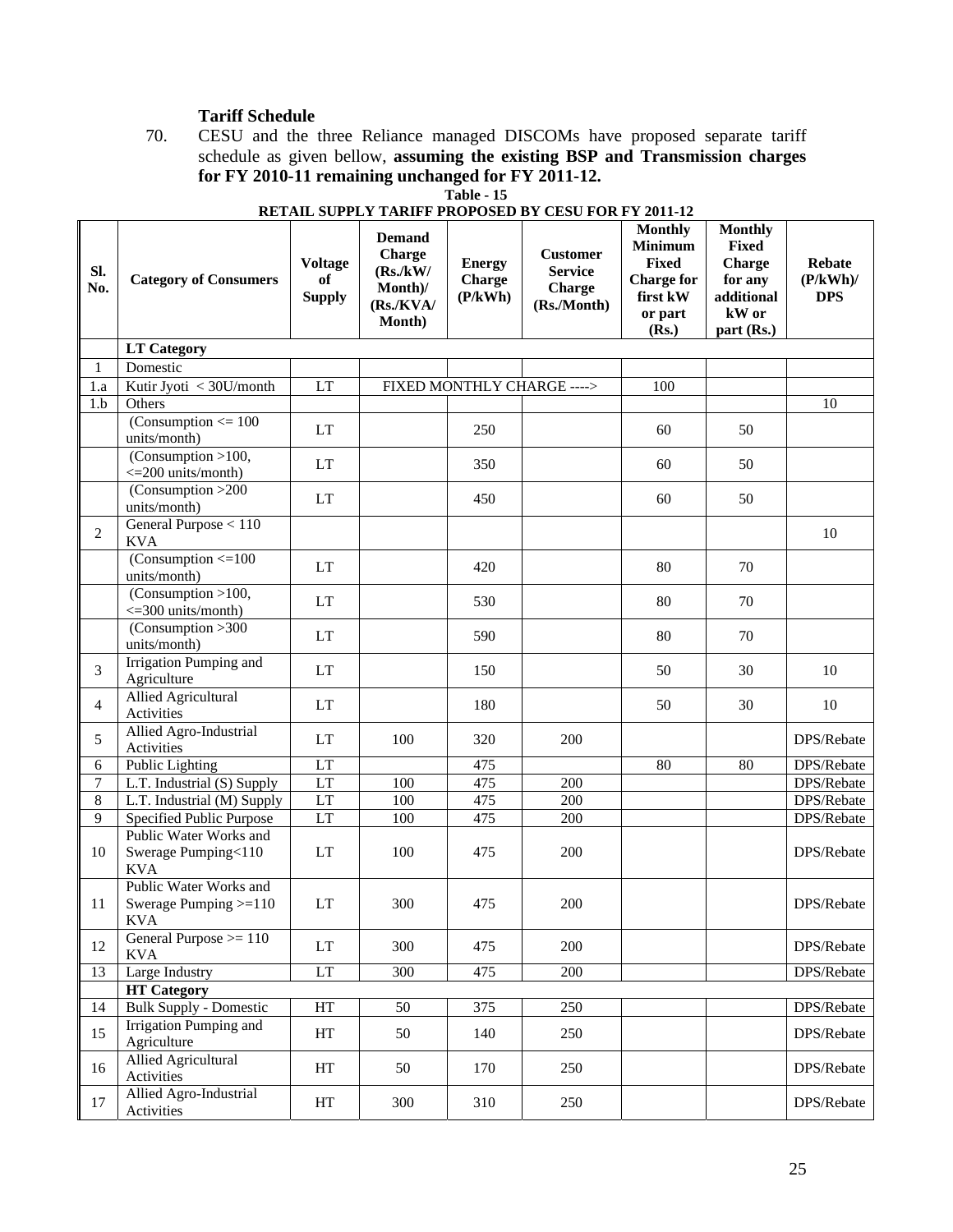| Sl.<br>No. | <b>Category of Consumers</b>                   | <b>Voltage</b><br>of<br><b>Supply</b> | <b>Demand</b><br>Charge<br>(Rs./kW/<br>Month)/<br>(Rs/KVA/<br>Month) | <b>Energy</b><br><b>Charge</b><br>(P/kWh) | <b>Customer</b><br><b>Service</b><br><b>Charge</b><br>(Rs./Month) | <b>Monthly</b><br><b>Minimum</b><br><b>Fixed</b><br><b>Charge for</b><br>first kW<br>or part<br>(Rs.) | <b>Monthly</b><br><b>Fixed</b><br><b>Charge</b><br>for any<br>additional<br>kW or<br>part (Rs.) | <b>Rebate</b><br>(P/kWh)<br><b>DPS</b> |
|------------|------------------------------------------------|---------------------------------------|----------------------------------------------------------------------|-------------------------------------------|-------------------------------------------------------------------|-------------------------------------------------------------------------------------------------------|-------------------------------------------------------------------------------------------------|----------------------------------------|
| 18         | Specified Public Purpose                       | <b>HT</b>                             | 300                                                                  |                                           | 250                                                               |                                                                                                       |                                                                                                 | DPS/Rebate                             |
| 19         | General Purpose >70<<br><b>110 KVA</b>         | <b>HT</b>                             | 300                                                                  |                                           | 250                                                               |                                                                                                       |                                                                                                 | DPS/Rebate                             |
| 20         | H.T .Industrial (M)<br>Supply                  | <b>HT</b>                             | 300                                                                  | As                                        | 250                                                               |                                                                                                       |                                                                                                 | DPS/Rebate                             |
| 21         | General Purpose >70KVA<br>$< 110$ KVA          | <b>HT</b>                             | 300                                                                  | indicated<br>in the                       | 250                                                               |                                                                                                       |                                                                                                 | DPS/Rebate                             |
| 22         | Public Water Works &<br><b>Swerage Pumping</b> | <b>HT</b>                             | 300                                                                  | notes<br>below.                           | 250                                                               |                                                                                                       |                                                                                                 | DPS/Rebate                             |
| 23         | Large Industry                                 | <b>HT</b>                             | 300                                                                  |                                           | 250                                                               |                                                                                                       |                                                                                                 | DPS/Rebate                             |
| 24         | Power Intensive Industry                       | HT                                    | 300                                                                  |                                           | 250                                                               |                                                                                                       |                                                                                                 | DPS/Rebate                             |
| 25         | Mini steel Plant                               | HT                                    | 300                                                                  |                                           | 250                                                               |                                                                                                       |                                                                                                 | DPS/Rebate                             |
| 26         | Railway Traction                               | HT                                    | 300                                                                  |                                           | 250                                                               |                                                                                                       |                                                                                                 | DPS/Rebate                             |
| 27         | Emergency Supply to<br><b>CPP</b>              | <b>HT</b>                             |                                                                      | 530                                       | 250                                                               |                                                                                                       |                                                                                                 | DPS/Rebate                             |
| 28         | <b>Colony Consumption</b>                      | <b>HT</b>                             |                                                                      | 375                                       |                                                                   |                                                                                                       |                                                                                                 | DPS/Rebate                             |
|            | <b>EHT</b> Category                            |                                       |                                                                      |                                           |                                                                   |                                                                                                       |                                                                                                 |                                        |
| 29         | <b>General Purpose</b>                         | <b>EHT</b>                            | 300                                                                  |                                           | 700                                                               |                                                                                                       |                                                                                                 | DPS/Rebate                             |
| 30         | Large Industry                                 | <b>EHT</b>                            | 300                                                                  | As<br>indicated                           | 700                                                               |                                                                                                       |                                                                                                 | DPS/Rebate                             |
| 31         | Railway Traction                               | <b>EHT</b>                            | 300                                                                  | in the                                    | $\overline{700}$                                                  |                                                                                                       |                                                                                                 | DPS/Rebate                             |
| 32         | <b>Heavy Industry</b>                          | <b>EHT</b>                            | 300                                                                  | notes                                     | 700                                                               |                                                                                                       |                                                                                                 | DPS/Rebate                             |
| 33         | Power Intensive Industry                       | <b>EHT</b>                            | 300                                                                  | below                                     | 700                                                               |                                                                                                       |                                                                                                 | DPS/Rebate                             |
| 34         | Mini steel Plant                               | <b>EHT</b>                            | 300                                                                  |                                           | 700                                                               |                                                                                                       |                                                                                                 | DPS/Rebate                             |
| 35         | Emergency Supply to<br><b>CPP</b>              | <b>EHT</b>                            |                                                                      | 510                                       | 700                                                               |                                                                                                       |                                                                                                 | DPS/Rebate                             |
| 36         | <b>Colony Consumption</b>                      | <b>EHT</b>                            |                                                                      | 380                                       |                                                                   |                                                                                                       |                                                                                                 | DPS/Rebate                             |

## **Note: Energy Charges for HT & EHT Consumers**

| Load Factor $(\% )$ | <b>HT</b>         | EHT               |  |
|---------------------|-------------------|-------------------|--|
| Upto $60\%$         | $425$ p/u         | $415 \text{ p/u}$ |  |
| $>60\% = 70\%$      | $375 \text{ p/u}$ | $365$ p/u         |  |
| $>70\%$             | 350 p/u           | 340 p/u           |  |

**Table - 16** 

# **RETAIL SUPPLY TARIFF PROPOSED BY REL MANAGED DISCOMS FOR FY**

**2011-12** 

| SI.<br>No. | <b>Category of Consumers</b> | <b>Voltage</b><br>оf<br><b>Supply</b> | <b>Demand</b><br><b>Charge</b><br>(Rs./kW/<br>Month)/<br>(Rs/kVA)<br>/ Month) | <b>Energy</b><br><b>Charge</b><br>(P/kWh) | <b>Customer</b><br><b>Service</b><br><b>Charge</b><br>(Rs./Month) | <b>Monthly</b><br><b>Minimum</b><br>Fixed<br><b>Charge</b><br>for first<br>kW or<br>part (Rs.) | <b>Monthly</b><br>Fixed<br><b>Charge</b><br>for any<br>additiona<br>1 kW or<br>part(Rs.) | <b>Rebate</b><br>(P/kWh)<br><b>DPS</b> |
|------------|------------------------------|---------------------------------------|-------------------------------------------------------------------------------|-------------------------------------------|-------------------------------------------------------------------|------------------------------------------------------------------------------------------------|------------------------------------------------------------------------------------------|----------------------------------------|
|            | <b>LT</b> Category           |                                       |                                                                               |                                           |                                                                   |                                                                                                |                                                                                          |                                        |
|            | Domestic                     |                                       |                                                                               |                                           |                                                                   |                                                                                                |                                                                                          |                                        |
| 1.a        | Kutir Jyoti < 30U/month      | LT                                    |                                                                               |                                           | <b>FIXED MONTHLY CHARGE---&gt;</b>                                | 30                                                                                             |                                                                                          |                                        |
| 1.b        | Others                       |                                       |                                                                               |                                           |                                                                   |                                                                                                |                                                                                          | 10/DPS                                 |
|            | (Consumption $\leq 100$ )    | <b>LT</b>                             |                                                                               | 140                                       |                                                                   | 20                                                                                             | 15                                                                                       |                                        |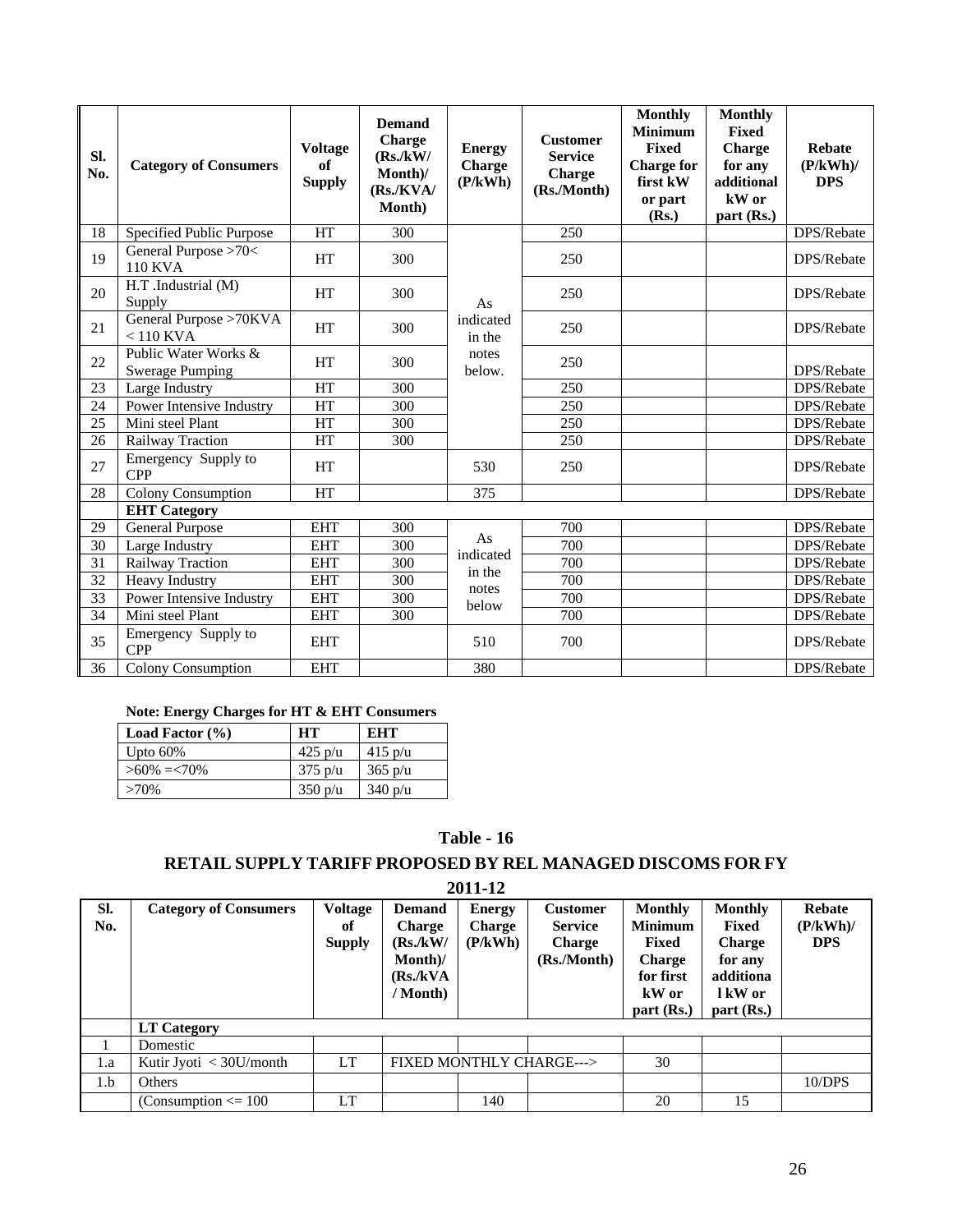| SI.<br>No.      | <b>Category of Consumers</b>                                        | <b>Voltage</b><br>of<br><b>Supply</b> | <b>Demand</b><br><b>Charge</b><br>(Rs./kW/<br>Month)/<br>(Rs./kVA)<br>/ Month) | <b>Energy</b><br>Charge<br>(P/kWh) | <b>Customer</b><br><b>Service</b><br><b>Charge</b><br>(Rs./Month) | <b>Monthly</b><br><b>Minimum</b><br><b>Fixed</b><br><b>Charge</b><br>for first<br>kW or | <b>Monthly</b><br><b>Fixed</b><br><b>Charge</b><br>for any<br>additiona<br>1 kW or | <b>Rebate</b><br>$(P/kWh)$ /<br><b>DPS</b> |
|-----------------|---------------------------------------------------------------------|---------------------------------------|--------------------------------------------------------------------------------|------------------------------------|-------------------------------------------------------------------|-----------------------------------------------------------------------------------------|------------------------------------------------------------------------------------|--------------------------------------------|
|                 |                                                                     |                                       |                                                                                |                                    |                                                                   | part (Rs.)                                                                              | part (Rs.)                                                                         |                                            |
|                 | units/month)                                                        |                                       |                                                                                |                                    |                                                                   |                                                                                         |                                                                                    |                                            |
|                 | (Consumption > 100, $\overline{\langle 200\rangle}$<br>units/month) | LT                                    |                                                                                | 310                                |                                                                   | 20                                                                                      | 15                                                                                 |                                            |
|                 | (Consumption > 200<br>units/month)                                  | LT                                    |                                                                                | 410                                |                                                                   | 20                                                                                      | 15                                                                                 |                                            |
| $\overline{2}$  | General Purpose $< 110$<br><b>KVA</b>                               |                                       |                                                                                |                                    |                                                                   |                                                                                         |                                                                                    | 10/DPS                                     |
|                 | $(Consumption < = 100$<br>units/month)                              | LT                                    |                                                                                | 420                                |                                                                   | 30                                                                                      | 25                                                                                 |                                            |
|                 | (Consumption > 100,<br><= 300 units/month)                          | <b>LT</b>                             |                                                                                | $\overline{530}$                   |                                                                   | $\overline{30}$                                                                         | $\overline{25}$                                                                    |                                            |
|                 | $\overline{(Consumption > 300)}$<br>units/month)                    | LT                                    |                                                                                | 590                                |                                                                   | $\overline{30}$                                                                         | 25                                                                                 |                                            |
| 3               | <b>Irrigation Pumping and</b><br>Agriculture                        | LT                                    |                                                                                | $\overline{110}$                   |                                                                   | 20                                                                                      | 10                                                                                 | 10                                         |
| 4               | <b>Allied Agricultural</b><br>Consumers                             | LT                                    |                                                                                | $\overline{120}$                   |                                                                   | 20                                                                                      | 10                                                                                 | 10                                         |
| 5               | Allied Agro Industrial<br>Consumers                                 | LT                                    |                                                                                | 320                                |                                                                   | $\overline{80}$                                                                         | 50                                                                                 | DPS/Rebate                                 |
| 6               | Public Lighting                                                     | LT                                    |                                                                                | 420                                |                                                                   | 20                                                                                      | 15                                                                                 | DPS/Rebate                                 |
| 7               | L.T. Industrial (S) Supply                                          | LT                                    |                                                                                | 420                                |                                                                   | $\overline{40}$                                                                         | $\overline{35}$                                                                    | 10/DPS                                     |
| $\,8\,$         | L.T. Industrial (M) Supply                                          | LT                                    |                                                                                | 420                                |                                                                   | 80                                                                                      | 50                                                                                 | DPS/Rebate                                 |
| 9               | Specified Public Purpose                                            | LT                                    |                                                                                | 420                                |                                                                   | $\overline{50}$                                                                         | 50                                                                                 | DPS/Rebate                                 |
| 10              | Public Water Works and<br>Swerage Pumping<110<br><b>KVA</b>         | <b>LT</b>                             |                                                                                | 420                                |                                                                   | $\overline{50}$                                                                         | 50                                                                                 | 10/DPS                                     |
| 11              | Public Water Works and<br>Swerage Pumping $>=110$<br><b>KVA</b>     | LT                                    | 200                                                                            | 420                                | $\overline{30}$                                                   |                                                                                         |                                                                                    | 10/DPS                                     |
| 12              | General Purpose $>= 110$<br><b>KVA</b>                              | LT                                    | 200                                                                            | 420                                | $\overline{30}$                                                   |                                                                                         |                                                                                    | DPS/Rebate                                 |
| 13              | Large Industry                                                      | LT                                    | 200                                                                            | 420                                | 30                                                                |                                                                                         |                                                                                    | DPS/Rebate                                 |
|                 | <b>HT Category</b>                                                  |                                       |                                                                                |                                    |                                                                   |                                                                                         |                                                                                    |                                            |
| 14              | <b>Bulk Supply - Domestic</b>                                       | HT                                    | $10\,$                                                                         | 410                                | 250                                                               |                                                                                         |                                                                                    | 10/DPS                                     |
| 15              | Irrigation pumping and<br>Agriculture                               | HT                                    | 30                                                                             | 100                                | 250                                                               |                                                                                         |                                                                                    | 10/DPS                                     |
| 16              | <b>Allied Agricultural</b><br>Consumers                             | HT                                    | 30                                                                             | 110                                | 250                                                               |                                                                                         |                                                                                    | 10/DPS                                     |
| 17              | Allied Agro Industrial<br>Consumers                                 | HT                                    | 50                                                                             | 310                                | 250                                                               |                                                                                         |                                                                                    | DPS/Rebate                                 |
| $18\,$          | Specified Public Purpose                                            | HT                                    | 50                                                                             | $\overline{375}$                   | 250                                                               |                                                                                         |                                                                                    | DPS/Rebate                                 |
| 19              | General Purpose >70KVA<<br><b>110 KVA</b>                           | HT                                    | 50                                                                             | 375                                | 250                                                               |                                                                                         |                                                                                    | 10/DPS                                     |
| $20\,$          | H.T .Industrial (M) Supply                                          | HT                                    | 50                                                                             | 375                                | 250                                                               |                                                                                         |                                                                                    | DPS/Rebate                                 |
| 21              | General Purpose $\geq$ 110<br><b>KVA</b>                            | HT                                    | 200                                                                            | As<br>indicated                    | 250                                                               |                                                                                         |                                                                                    | DPS/Rebate                                 |
| 22              | Public Water Works &<br><b>Swerage Pumping</b>                      | HT                                    | 200                                                                            | in the<br>note                     | 250                                                               |                                                                                         |                                                                                    | 10/DPS                                     |
| 23              | Large Industry                                                      | HT                                    | 200                                                                            | below                              | 250                                                               |                                                                                         |                                                                                    | DPS/Rebate                                 |
| $24\,$          | Power Intensive Industry                                            | HT                                    | 200                                                                            |                                    | 250                                                               |                                                                                         |                                                                                    | DPS/Rebate                                 |
| $\overline{25}$ | Ministeel Plant                                                     | HT                                    | $200\,$                                                                        |                                    | 250                                                               |                                                                                         |                                                                                    | DPS/Rebate                                 |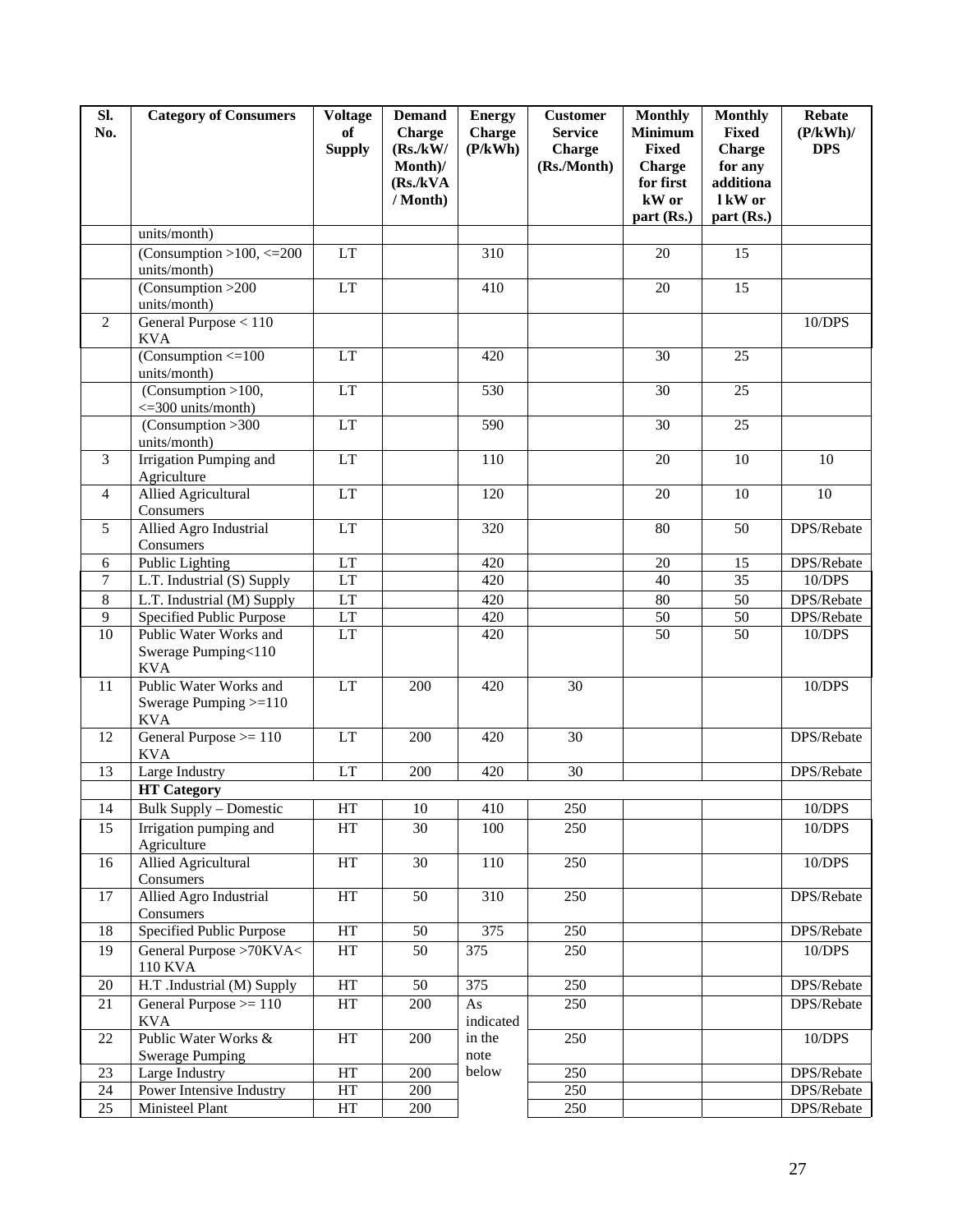| SI.<br>No. | <b>Category of Consumers</b>                     | <b>Voltage</b><br>оf<br><b>Supply</b> | <b>Demand</b><br><b>Charge</b><br>(Rs./kW/<br>$Month$ /<br>(Rs./kVA)<br>/ Month) | <b>Energy</b><br><b>Charge</b><br>(P/kWh) | <b>Customer</b><br><b>Service</b><br><b>Charge</b><br>(Rs./Month) | <b>Monthly</b><br><b>Minimum</b><br>Fixed<br><b>Charge</b><br>for first<br>kW or<br>part (Rs.) | <b>Monthly</b><br><b>Fixed</b><br><b>Charge</b><br>for any<br>additiona<br>1 kW or<br>part (Rs.) | <b>Rebate</b><br>(P/kWh)<br><b>DPS</b> |
|------------|--------------------------------------------------|---------------------------------------|----------------------------------------------------------------------------------|-------------------------------------------|-------------------------------------------------------------------|------------------------------------------------------------------------------------------------|--------------------------------------------------------------------------------------------------|----------------------------------------|
| 26         | Railway Traction                                 | HT                                    | 200                                                                              |                                           | 250                                                               |                                                                                                |                                                                                                  | DPS/Rebate                             |
| 27         | Emergency Supply to CPP                          | HT                                    | 100                                                                              | 530                                       | 250                                                               |                                                                                                |                                                                                                  | DPS/Rebate                             |
| 28         | Colony Consumption                               | <b>HT</b>                             | $\overline{0}$                                                                   | 410                                       | $\theta$                                                          |                                                                                                |                                                                                                  | DPS/Rebate                             |
|            | <b>EHT</b> Category                              |                                       |                                                                                  |                                           |                                                                   |                                                                                                |                                                                                                  |                                        |
| 29         | <b>General Purpose</b>                           | <b>EHT</b>                            | 200                                                                              | As                                        | 700                                                               |                                                                                                |                                                                                                  | DPS/Rebate                             |
| 30         | Large Industry                                   | <b>EHT</b>                            | 200                                                                              | indicated                                 | 700                                                               |                                                                                                |                                                                                                  | DPS/Rebate                             |
| 31         | Railway Traction                                 | <b>EHT</b>                            | 200                                                                              | in the                                    | 700                                                               |                                                                                                |                                                                                                  | DPS/Rebate                             |
| 32         | Heavy Industry                                   | <b>EHT</b>                            | 200                                                                              | notes                                     | 700                                                               |                                                                                                |                                                                                                  | DPS/Rebate                             |
| 33         | Power Intensive Industry                         | <b>EHT</b>                            | 200                                                                              | below.                                    | 700                                                               |                                                                                                |                                                                                                  | DPS/Rebate                             |
| 34         | <b>Ministeel Plant</b>                           | <b>EHT</b>                            | <b>200</b>                                                                       |                                           | 700                                                               |                                                                                                |                                                                                                  | DPS/Rebate                             |
| 35         | Emergency Supply to CPP                          | <b>EHT</b>                            | 100                                                                              | 510                                       | 700                                                               |                                                                                                |                                                                                                  | DPS/Rebate                             |
| 36         | Colony Consumption                               | <b>EHT</b>                            | $\Omega$                                                                         | 410                                       | $\theta$                                                          |                                                                                                |                                                                                                  | DPS/Rebate                             |
| Note:      | <b>Fraggy Charges for HT &amp; FHT Consumers</b> |                                       |                                                                                  |                                           |                                                                   |                                                                                                |                                                                                                  |                                        |

#### **Note: Energy Charges for HT & EHT Consumers** Load Factor (%) **HT EHT** up to 50% 375 p/u 370 p/u  $>50\% = 60\%$  375 p/u 370 p/u  $>60\%$  375 p/u 370 p/u

## **Prayer:**

- 71. CESU has following prayers to the Commission
	- CESU prayed to admit & approve its ARR and Tariff proposal for 2011-12.
	- To consider the actual AT&C loss in FY 2009-10 as base level and also Abraham Committee recommendation of percentage reduction for setting of AT&C loss.
	- Regarding regulatory assets, CESU prayed to allow the past losses as regulatory assets to be set off in future years through tariff along with interest.
	- To issue an order to bridge the revenue gap by revision of tariff and / or by Government subsidy.
- 72. NESCO, WESCO and SOUTHCO have the following prayers to the Commission.
	- Take the accompanying ARR and Tariff Petition on record.
	- Approve the Annual Revenue Requirement for FY 2011-12 including amortization of regulatory assets and truing up of uncovered gap for FY 2010- 11 based on expenses and revenue approved by the Commission.
	- Bridge the Revenue Gap through combination of reduction in BSP, grant/ subsidy from the State Government of Orissa and/or increase in Retail Supply Tariff.
	- Direct GRIDCO to relax Escrow in this priority keeping in view the interest and better services to the consumers of Orissa
		- ¾ Current Bulk Supply Tariff bills and Depreciation together with Interst (against asset to service loan and replacement of assets) on paripassu basis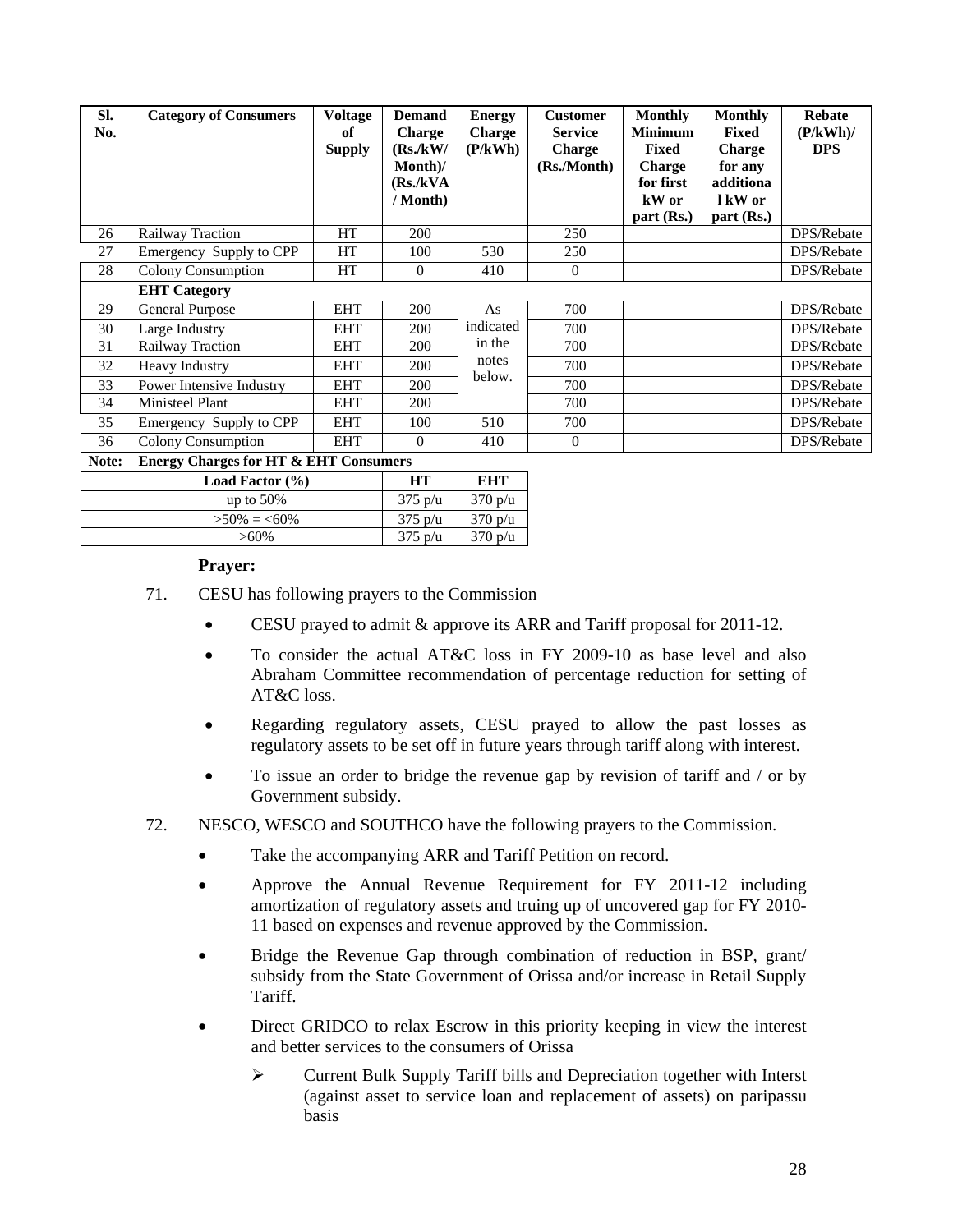- $\triangleright$  Employee Expense
- ¾ R&M Expense
- $\triangleright$  A&G Expense
- $\triangleright$  Balance to servicing towards past liabilities.
- To give effect to the ATE order dated 8.11.2010 on different issues such as fixation of Distribution loss target, truing up considering receivable audit, etc.
	- GRIDCO and Govt. of Orissa may kindly be advised to allow Discoms to hypothecate assets for raising loan as per the Business Plan order dated 20.03.2010.
	- Consider the recovery of Sixth Pay Commission & Wage Board arrears in ARR.
	- Allow the following Tariff rationalisation measures;
		- ¾ Withdrawal of TOD incentive for consumption during off peak hours in view of the power deficit situation.
		- ¾ Introduction of KVAH Tariff system for three phase LT, all HT and EHT consumers
		- ¾ levy of DPS on LT category consumers including domestic & commercial category consumers
		- $\triangleright$  Withdrawal of incentive for higher consumption in case of HT/EHT consumers
		- ¾ Increase of the demand charges of General purpose HT-more than 70 KVA to Rs.200 per KVA from existing demand charges of Rs.50 per KW
		- ¾ Introduction of rebate scheme for payment of BST dues akin to the NTPC rebate scheme
	- Dispose the Petition on Fuel Price Adjustment filed on 16th Nov.2010 by the Licensee, along with this ARR petition.
	- Allow the licensee to submit additional documents, modify the present petition, if so required, during course of processing of ARR.
	- Any other relief, order or direction which the Hon'ble Commission deems fit.

## **OBJECTIONS & QUERIES RAISED DURING THE HEARING (Para 73 to 149)**

73. Hearing of ARR and Tariff application of all the DISCOMs for the FY 2011-12 started with a Power Point Presentation of ARR submission by the applicant to the Commission. This was followed by a Presentation by representative of World Institute of Sustainable Energy, Pune who had been appointed as consumer counsel. He presented the gist of the submissions made by the licensee, analysis of the ARR and made certain observations and submissions on ARR. Then the objectors who were present during the hearing made their observations and submissions on ARR. Subsequently, Director (Tariff) raised certain queries and observations regarding the same application.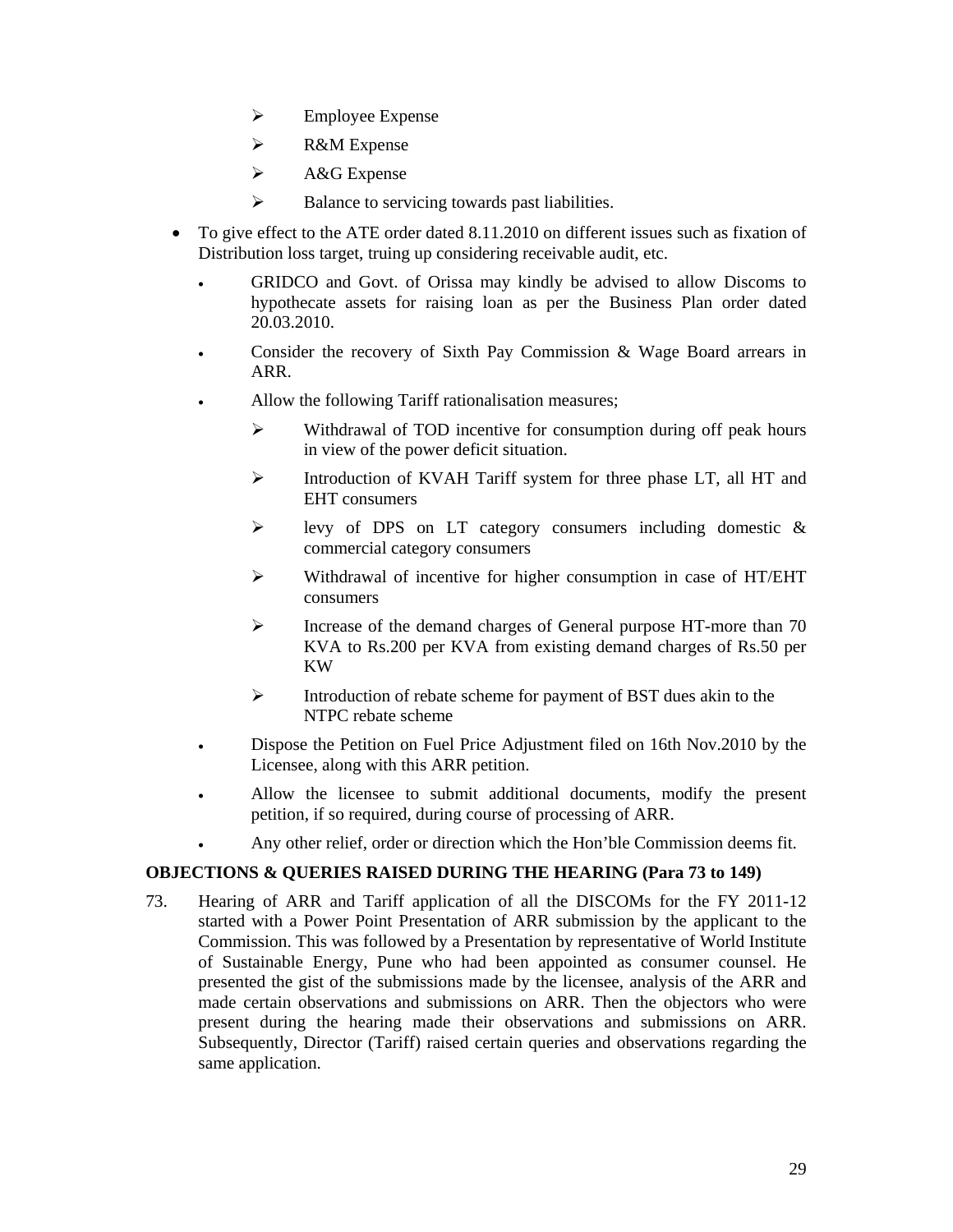## **Comments of Consumer Counsel World Institute of Sustainable Energy (WISE), Pune on Tariff application**

- 74. World Institute of Sustainable Energy, Pune presented an analysis of the applications and some of the important observations are as follows:
	- (i) CESU, NESCO, WESCO and SOUTHCO submitted the annual revenue requirement of Rs. 2477.73, 2149.53, 2250.93 and 1068.55 respectively. Which is 56.41%, 54.29%, 35.19% and 118.17% higher that the Hon. Commissions approved ARR for the FY 2010-11. CESU has proposed to recover 532.15 Cr through revision of RST out of the total revenue gap of Rs. 671.42 Cr. The other reliance managed utilities didn't proposed any revision of RST but proposed tariff rationalization measures. WISE had presented the analysis of each cost component of ARR and related techno-commercial issues.
	- (ii) All the utilities have projected the power purchase cost at the present BSP which may not be the case as GRIDCO has proposed hike in BSP for the ensuring year. Further the projections of power purchase of all the utilities were based on the six months actual purchase and six months projections. This projections were further added with the demand escalations across the category of consumers for the ensuring financial year.
	- (iii) All the utilities have different consumer base and hence different energy utilization pattern. The utilization of energy purchased by all the utilities in percentage for the ensuring year is as tabulated below:

|                          | <b>CESU</b> | <b>NESCO</b> | WESCO | <b>SOUTHCO</b> |  |  |  |
|--------------------------|-------------|--------------|-------|----------------|--|--|--|
| EHT sale                 | 19%         | 32%          | 22%   | 13%            |  |  |  |
| HT sale                  | 13%         | 10%          | 21%   | 8%             |  |  |  |
| LT sale                  | 33%         | 30%          | 26%   | 36%            |  |  |  |
| <b>Overall Dist Loss</b> | 35%         | 28%          | 31%   | 43%            |  |  |  |

**Table - 17** 

It has been observed that the licensees energy demand forecast is on higher side due to the higher level of actual losses.

(iv) The analysis of the projected overall distribution loss verses the Hon. Commissions approval in the business plan is as follows:

|                                                | <b>CESU</b> | <b>NESCO</b> | <b>WESCO</b> | <b>SOUTHCO</b> |
|------------------------------------------------|-------------|--------------|--------------|----------------|
| Hon Commissions Approval                       | 24%         | 18.4%        | 19.7%        | 26.5%          |
| Projected Overall Distribution Loss            | 35.59%      | 26.66%       | 31.29%       | 42.62%         |
| Difference (Higher Distribution 10.59%         |             | 9.26%        | 11.59%       | 16.17%         |
| loss proposed)                                 |             |              |              |                |
| Distribution loss excluding EHT $\vert$ 42.78% |             | 40.67%       | 40.03%       | 49.43%         |
| consumption                                    |             |              |              |                |

**Table - 18**

It has been observed that licensees are lagging behind in achieving the set targets of distribution loss reduction. Further, the distribution loss excluding the EHT sales are much higher than the overall distribution loss. Consumer counsel submitted before the Hon. Commission that the higher distribution loss due to licensees inefficiency should not be allowed to pass on the end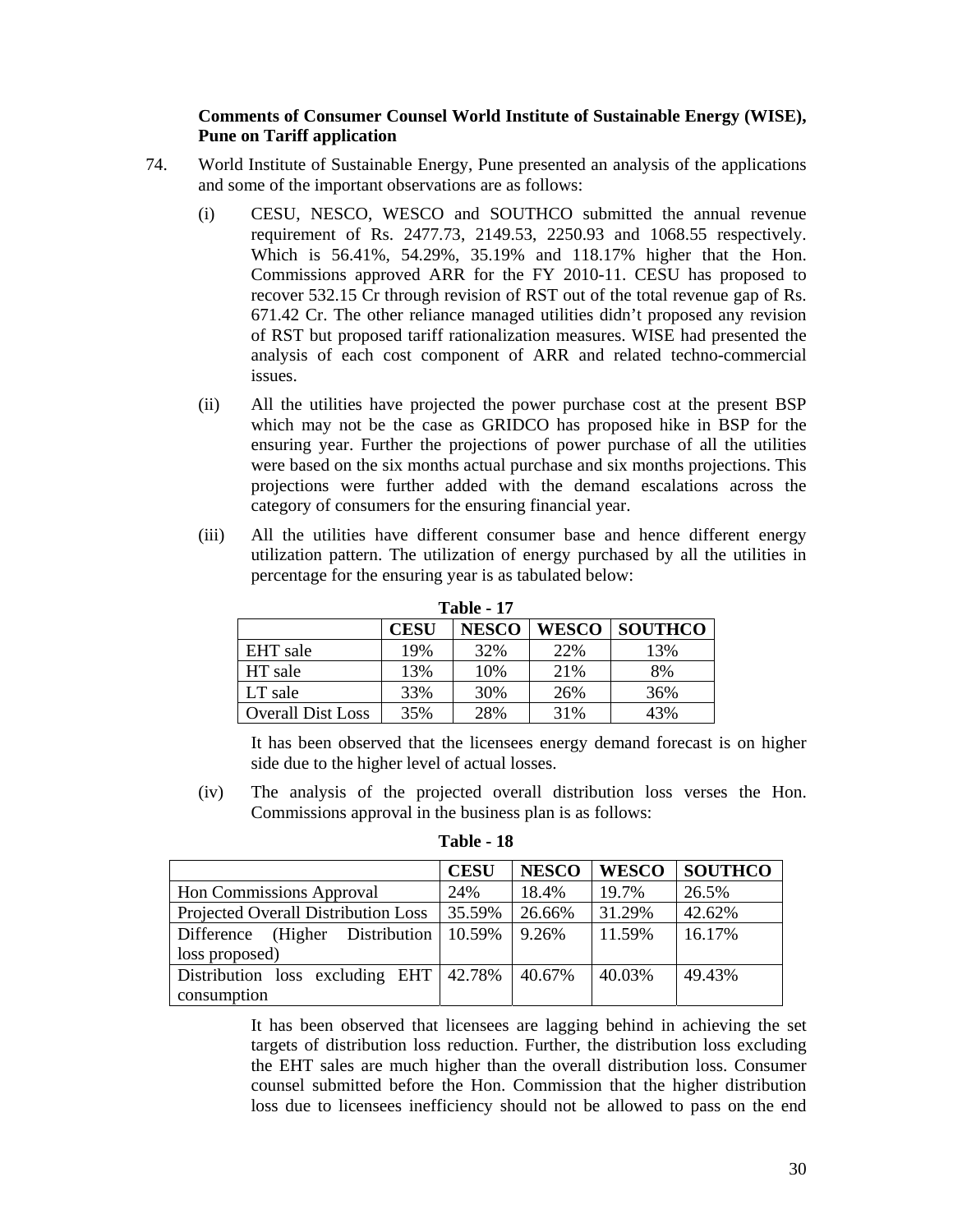consumers. Hence the higher revenue required to purchase higher energy because of higher loss levels should not be approved. Hon. Commission may direct the licensees to to explore various measures to reduce LT and HT distribution loss, faulty metering and power theft needs to be drastically reduced with the help of dedicated flying squad and energy police stations.

(v) The analysis of the projected collection efficiency verses the Hon. Commissions approval in the business plan is as follows:

|                                       | <b>CESU</b> | <b>NESCO</b> | <b>WESCO</b> | <b>SOUTHCO</b> |
|---------------------------------------|-------------|--------------|--------------|----------------|
| <b>Hon Commissions Approval</b>       | 99%         | 99%          | 99%          | 99%            |
| <b>Proposed Collection Efficiency</b> | 99%         | 98%          | 98%          | 98%            |
| Difference (Lower collection   0%     |             | 1%           | 1%           | 1%             |
| efficiency)                           |             |              |              |                |
| Actual LT collection efficiency       | 96%         | 60%          | 66%          | 83.96%         |

**Table - 19**

Except CESU all other utilities proposed lower collection efficiency than the commission's approval in the business plan. Hence they have proposed higher provision for bad and doubtful debt. WISE submitted before the Hon. Commission not to allow the higher provision of bad debt due to lower collection efficiency. Further, it has been observed that the licensees LT collection efficiency is much lower than the desired which is the main reason of lower overall collection efficiency. Hence it was proposed to levy nominal DPS to LT category consumers to improve the LT collection efficiency. Licensee should be asked to collect the arrears to improve the collection efficiency.

- (vi) Except CESU all other licensees have proposed more than 110% hike in employee cost. This hike is mainly due to implementation of  $6<sup>th</sup>$  pay commission pay scales. It was further observed that the employs cost per unit of energy purchase is least in case of CESU and highest in case of SOUTHCO.
- (vii) Administration and General (A&G) cost is controllable coat parameter. LTTS order has approved 7% hike in A&G cost over the earlier financial years A&G cost. However all the utilities have proposed higher hike in A&G cost than that of earlier approval of Hon. Commission. Hence it was submitted that Hon. Commission may review the proposal of utility along with the earlier audited expenditures.
- (viii) Hon. Commission has allowed the R&M cost as 5.4% of GFA of the licensees. Further, in case of R&M the RGGVY assets these assets belong to GoO hence licensees are not able to claim the R&M expenses for the said assets. However they are required to maintain these assets. Hence it was submitted that, Hon. Commission may direct the Energy Department, GoO to provide upfront expenses for R&M or transfer these assets to the licensee so as to enable them to claim the R&M for RGGVY assets.
- (ix) It has been observed that there has been huge increase in the BPL / kutir Jyoti category of consumers the data submitted by the licensee is as follows: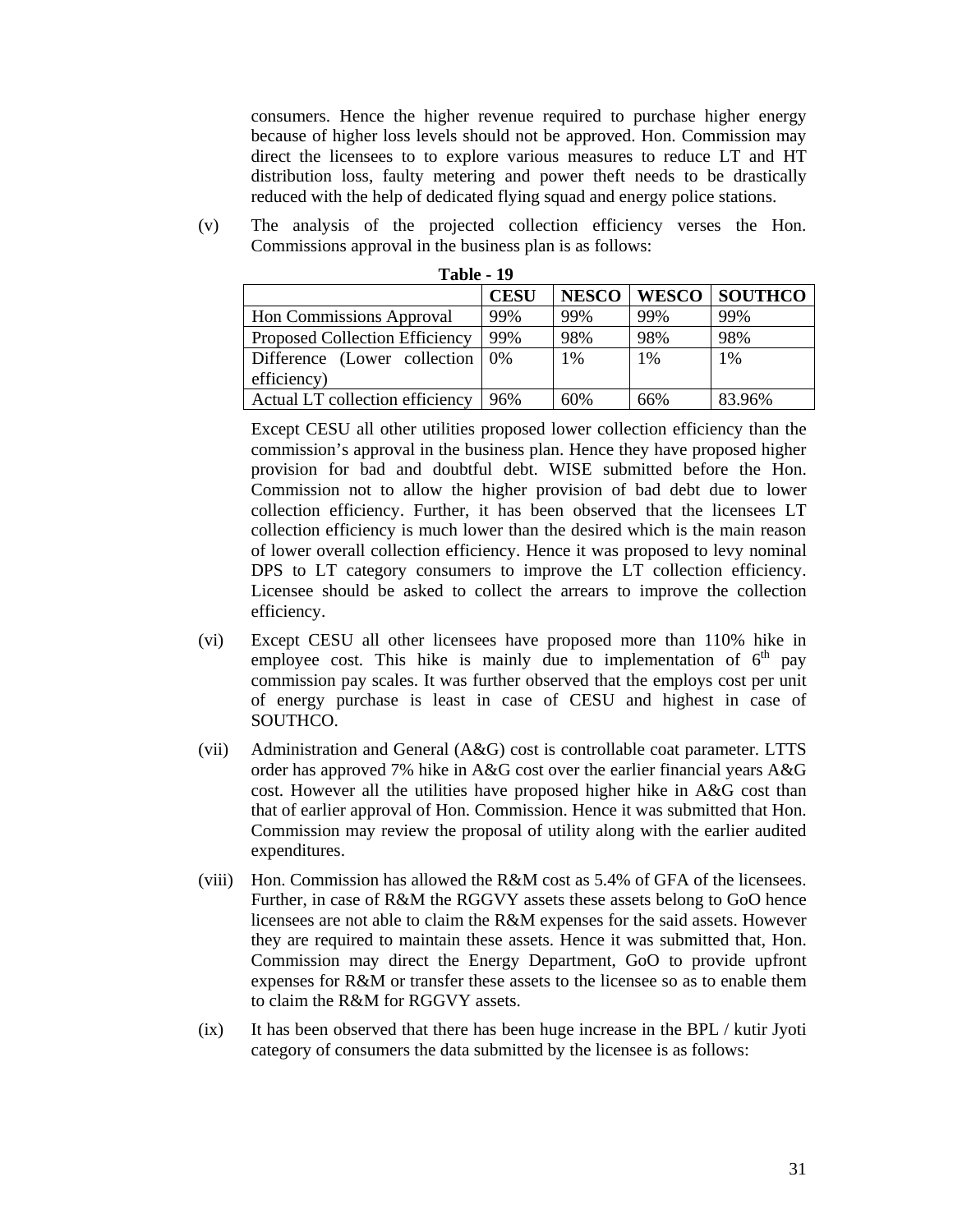| 1 ame - <i>2</i> 0          |             |              |          |               |
|-----------------------------|-------------|--------------|----------|---------------|
|                             | <b>CESU</b> | <b>NESCO</b> |          | WESCO SOUTHCO |
| Position as on $01.04.2010$ | 11,361      | 46,370       | 9.492    | 22,823        |
| Position as on $01.04.2011$ | 1,72,219    | 1,68,450     | 1,14,298 | 2,02,897      |
| Addition during FY 2011-12  | 11,00,000*  | 1,27,440     | 361630   | 4,00,000      |
| Consumers on $01.04.2012$   | 12.72.219   | 2,95,890     | 4.75.928 | 6,02,897      |

**Table 20** 

(\*Assumption based on 25 Lakhs as LT consumers at the end of FY 2011-12)

BPL consumers of four licensees added together at the end of FY 2011-12 could reach to 26.46 Lakhs. However, it has been predicted that the cumulative BPL consumer in Orissa will raise to 40 lakh by end of 2011-12. Hence there is need to correct the projections of the licensee and energy purchase projections accordingly.

Sudden increase in this subsidized category of consumers will increase huge pressure of cross subsidy on other category of consumers. Here WISE submitted that the benefits of lower tariff to BPL consumers should be strictly restricted to consumers having monthly consumption of 30 kWh.

## **Comments of other Consumer Counsels**

75. The Commission had also appointed different consumer organizations as Consumer Counsels for different distribution licensee's area. They are as follows:

**CESU**:- (i) Federation of Consumer Organization, (FOCO), Biswanath Lane, Cuttack (ii) Shri A.B. Routray, Orissa Electrical Consumer Association, Siva Sakti Medicine Complex, Cuttack – 753001 & (iii) Secretary, Confederation of Citizen Association, 12/A, Forest Park, Bhubaneswar – 751009.

**NESCO**:- (i) Orissa Consumers Association, Balasore Chapter, Balasore

**WESCO**:- (i) Sambalpur District Consumers Federation, Balaji Mandir Bhavan, Kheterajpur, Sambalpur (ii) Sundargarh District Employee Association, AL-1, Basanti Nagar, Rourkela

**SOUTHCO**:- (i) Grahak Panchayat, Friends Colony, Paralakhemundi, Dist-Gajapati. (ii) Mr. Prabhakar Dora, 3rd line, Cooperative Colony, Vidyanagar, Rayagada.

**For all distribution licensee's area**: - (i) PRAYAS, Energy Group, Amrita Clinic, Athawale Corner, Carve Road, Pune-411004.

All the above Consumer Counsels were present during hearing.

The observations of the Consumer Counsels, who were present during the hearing, are summarized along with the issues raised by the objectors.

## **Issues raised by objectors during hearing and through written submission**

76. The Commission has considered all the issues raised by the participants in their written as well as oral submissions during the public hearing. Some of the objections were found to be of general nature whereas others were specific to the proposed Revenue Requirement and Tariff filing for the financial year 2011-12. Based on their nature and type, these objections have been categorised broadly as below:

## **Legal Issues**

77. Some objectors stated that the licensees have filed the applications to confuse the consumer and public without disclosing the purpose for such filling, probably with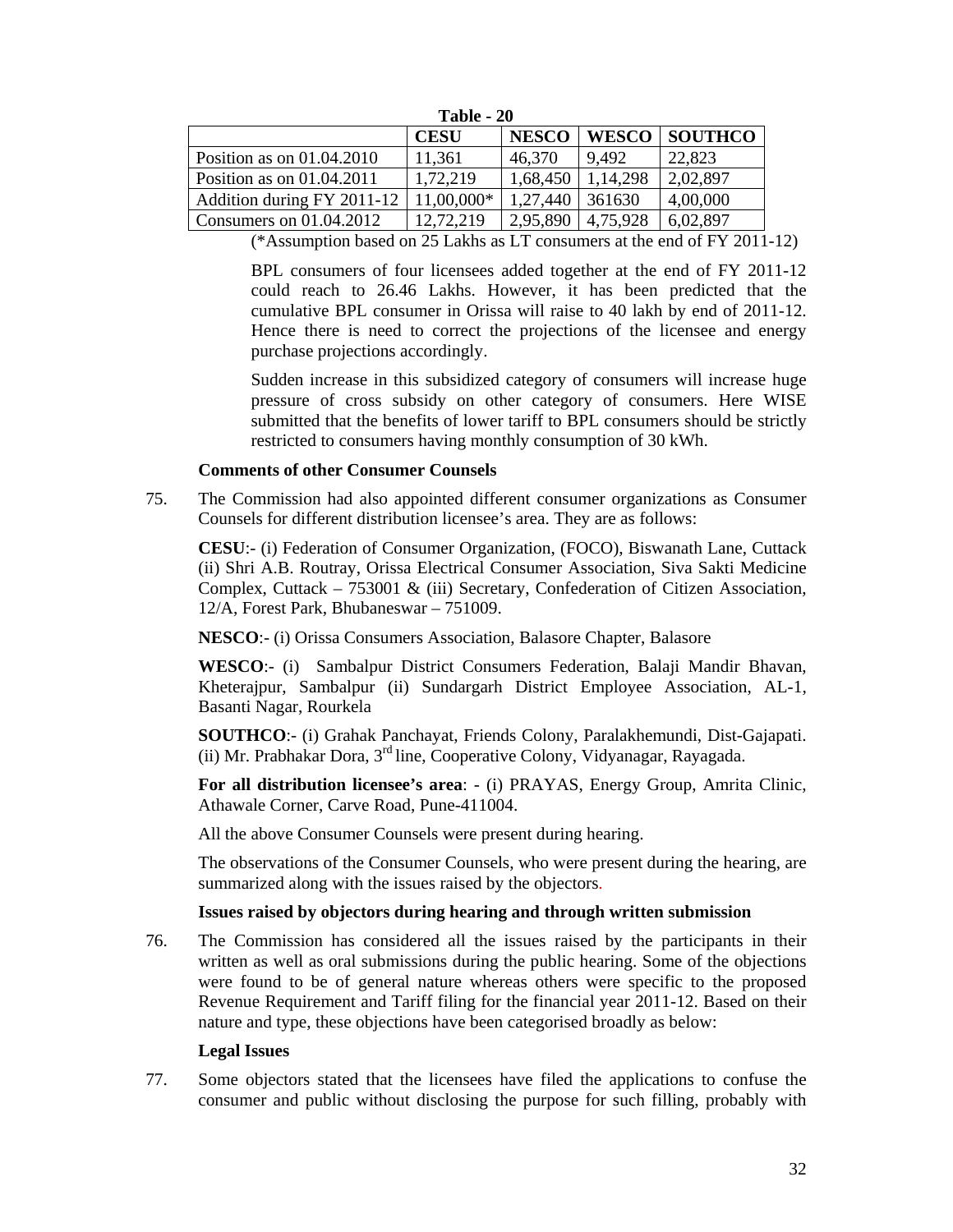malafide intention to dupe the unorganised, illiterate, ignorant consumers with an objective of indirectly to making undue again which it could not have achieved directly by adopting such clever method ignoring the orders of Hon'ble High Court and Commission.

- 78. One objector stated that the applications for determination of ARR as well as fixation of tariff as filed by the DISCOMs were illegal. The law contemplates that the Commission has to determine licensee's revenue for the purpose of fixing the tariff first, but not on composite application which is confusing and would be in contravention of law. The application may be rejected which is based on incorrect and manipulated statement of facts/materials/accounts.
- 79. One objector pointed out that the notice published for inviting objections does not conform to the requirements of law and does not disclose the purpose of such revenue requirements which has been asked for without giving details of its calculation there by keeping the interested persons/public in darkness.
- 80. As the distribution licensees are interested private parties as well as a profit oriented Business Companies registered under the company Act, the Commission should not rely the data collected by the employees of the licensees behind the knowledge of consumers and state statutory authorities. Hence the data submitted by the licensees for their revenue requirement re required to be referred to the statutory authorities of the state as required under the Section 162 of Act 2003 and Rule 1956.

## **Review of past operations in general**

- 81. The objectors in general stated that the distribution licensees had not improved their efficiency and standard of service, performance and had not reduced T&D losses etc. as directed from time to time for which the Commission should not penalise consumers to make good of losses of licensees for their maladministration, inefficiency, corruption, mismanagement, unnecessary expenses, etc. The licensees taking full advantage of the cost plus tariff determination are projecting ever increasing cost without any improvement, rather deteriorating in their performance.
- 82. One Objector stated that privatisation of distribution utility was meant for efficient management, quality supply, consumer service, general development of powers sectors and expansion of its network. During the courses of present management the real scene has become quite adverse/otherwise.

## **Audited Result**

- 83. One of the consumer counsel pointed out that the audited information provided by the licensee for the FY 2009-10 is based on manipulated statements of facts / materials and accounts. Hence it should be rejected out right. One objector pointed out that the Commission should scrutinize their audited data and find out the nexus between power purchase and power sold and margin of earning derived there from.
- 84. In general the objectors requested the Commission to examine/scrutinize the followings:
	- i) Calculations of cost of supply and power purchase cost.
	- ii) Provision of R&M expenses against actual audited expenses.
	- iii) Field assets/accounts as submitted in the ARR through an independent Govt. body.
	- iv) Whether the DISCOMs have complied with the direction of the Commission issued in the earlier orders and regulations?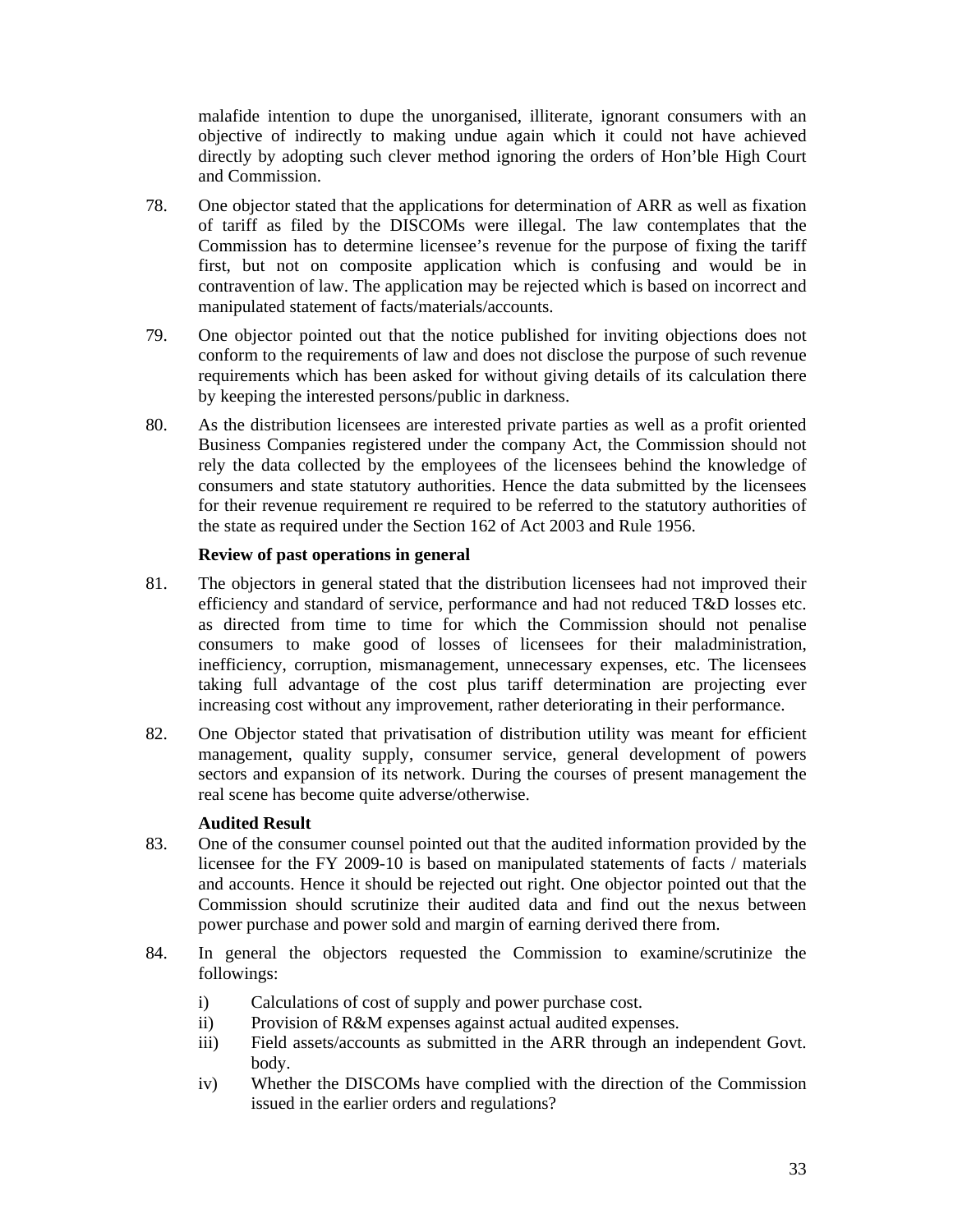85. One Objector stated that it is astonishing that although Govt. is having 49% equity in the distribution utilities, they are exempted from Govt. audit and are not covered under right to information act.

# **Quality of Supply**

- 86. Many objectors are of view that the rise in tariff is not a solution. Consumers are ready to pay the requisite price if qualitative supply is made available to them. The state of distribution network has deteriorated to such a state from where revival seems to be unattainable. The DISCOMs are not maintaining the system properly such as conductor/cable, pillar box metering system, old circuit breakers, broken poles, earthling of substations, replacement of joint conductors and broken stays etc.
- 87. The load shedding and frequent hand tripping, low voltage even in urban area is being observed by some objectors pointed out. Some of industrial consumers questioned the quality of supply as most of the time they have the problem of low voltage and unscheduled power cuts.

## **Quality of Service**

- 88. Many objectors expressed displeasure on the quality of the services provided by the licensees and had pointed that the privatization of DISCOMs has transferred the state monopoly to private monopoly in the electricity distribution sector in Orissa. It is mandatory for a licensee to maintain register every complaint of a consumer like failure of power supply, quality of power supply, meters & payment of bills etc. and intimate the complaint number to the consumer. The problem should be solved in a stipulated time failing which compensation should be calculated and paid to the affected consumer accordingly. But on contrary the DISCOMs are complacent to the problems of the public. Power cut is rampant without prior notice to the consumer. To add to the woe of the consumers they are being harassed by the behaviour of DISCOM employees.
- 89. One of the consumer counsels has objected that most of the consumers alleged corrupt practices of the employees at every point particularly while taking a new line or attending to consumer complaint. The distribution licensees don't replace burnt transformer in time and delay the repair and restoration works. Billing complaints are not attended promptly. Bills are in English, so illiterate consumer cannot read.
- 90. One Objector stated that no remunerative calculation is being attached to the estimates. If any consumer asks for the same, he/she is being harassed and is being threatened in debarring such supply. If somebody moves to GRF or Ombudsman, no relief is being granted to the consumers or their orders are not carried out in time. In NESCO & WESCO the new intended consumers are asked to deposit system improvement charges along with bearing cost towards construction of line & substation.

## **Consumer Grievance**

91. Consumers are not much aware of GRFs, ombudsman system, standard of performance etc and hence consumers do not object to the quality of supply and services. The licensees are hesitating to propagate the grievance redressal system to the ordinary consumers or the public there is neither information accessible to consumers nor display at different office/section of the licensees.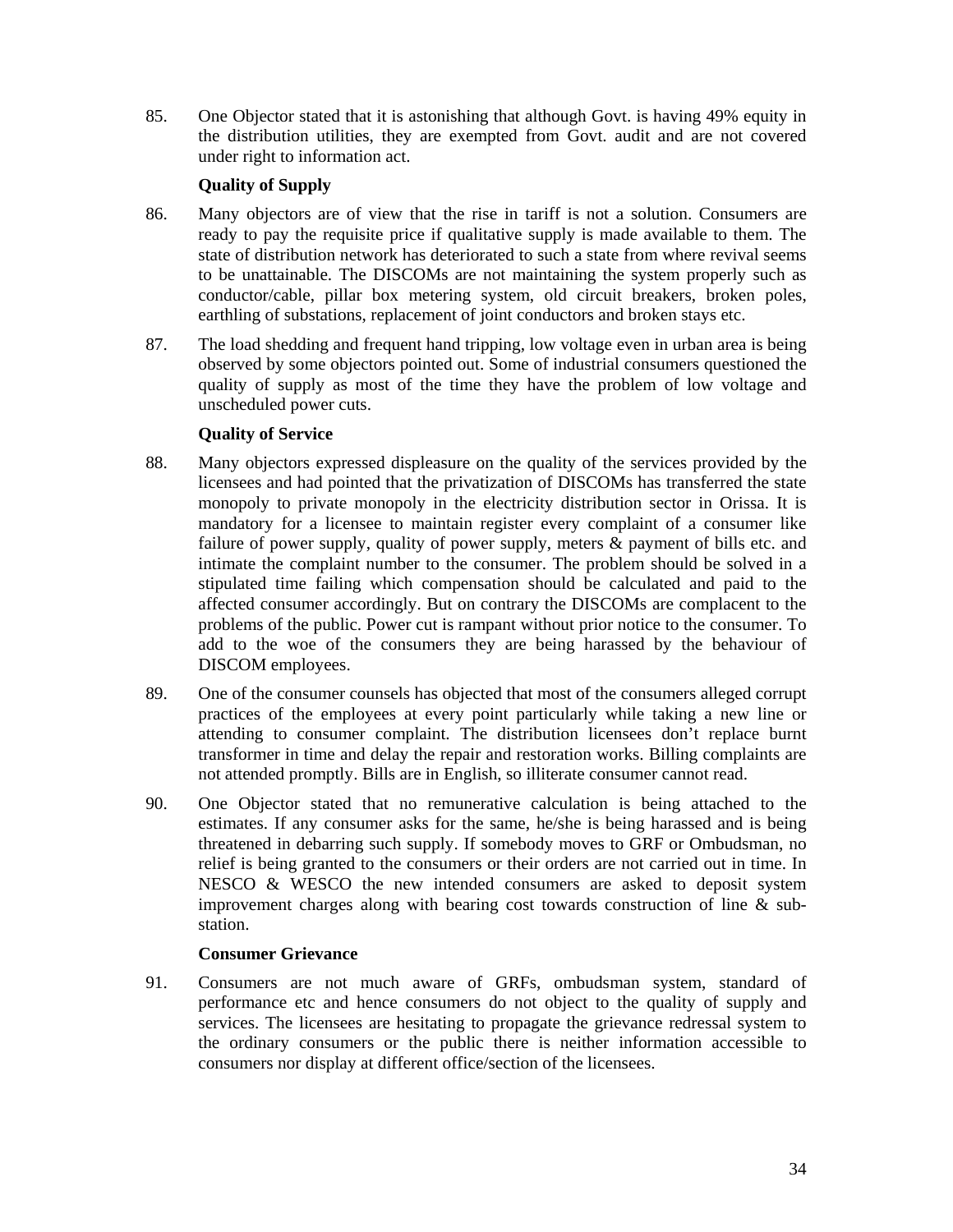## **Distribution Loss**

- 92. The licensee has not achieved the required efficiency in reducing the controllable parameters like distribution loss, revenue collection etc. due to which there is increase in tariff from year to year. One of the consumer counsel highlighted on the licensee's performance on non reduction of T&D loss, non improvement in its efficiency and standard of service in line with the Commission's directives. Commission may determine ARR & RST for year 2011-12 assuming distribution loss of 20% or less.
- 93. It is the view of many objectors that had the licensees seriously pursued the directives of the Commission the actual loss would not have been more than 15% at present. As per Para 5.5.3 of its Order dated 18.06.2003. on LTTS, the Commission has stated that all 33/11 kv feeder metering should be in place by October, 2003 and meter on LT side of distribution transformers by 31.03.2004. The licensee claims to have substantially implemented the same, but the actual energy audit data is not being submitted for the last six years. In the absence of such data the 'actual' or 'projected' distribution loss, can not be substantiated and should therefore not be accepted by the Commission.

## **Billing and Collection**

- 94. Many objectors stated that in the present scenario the performance of the DISCOMs in terms of billing and collection is disappointing. The billing and collection of LT consumer's electricity bill is very low. Further, it has been observed that the billing and collection agencies are recording lower consumptions which lead to maximum number of consumers in the 0 to 100 unit slab which further increases the non billed energy consumption. The licensee should exhibit the collection separately for current and arrear for previous financial year to assess the collection efficiency of the licensee. The Commission may stipulate the level of collection to be made from current dues as well as from the arrear dues separately.
- 95. It is the responsibility of the licensee to collect its own revenue including the arrear revenue. The licensee should indicate the collections made in the past years and projected for FY 2010-11 and FY 2011-12 from the current demand for the year and the arrears. The licensee should indicate the arrear collected from the consumers out of the amount written off by the State Government prior to 01.04.1999 without deleting the amounts from the consumer ledgers.

## **Security Deposit**

- 96. North Orissa Chamber of Commerce & Industry requested to make the payment of the security deposit flexible and allow the consumers to give the security in the form of Bank Guarantee, NCS, Fixed Deposit etc. Some objectors stated that the interest paid by a licensee on security deposit should be enhanced. The licensee should submit the details relating to total security deposit available with them to the Commission.
- 97. With S.E Railways being a Central Govt. Organisation engaged in a public utility service and paying energy bill regularly without any delay, it should be exempted from payment of security deposit. In case of any unavoidable situation they requested the Commission to allow the payment security deposit through "BG Bond" as against cheque or demand draft.

## **Metering**

98. Orissa Electrical Consumer's Association stated that Metering figures quoted by the DISCOM are not correct. Number of defective meters is large in numbers.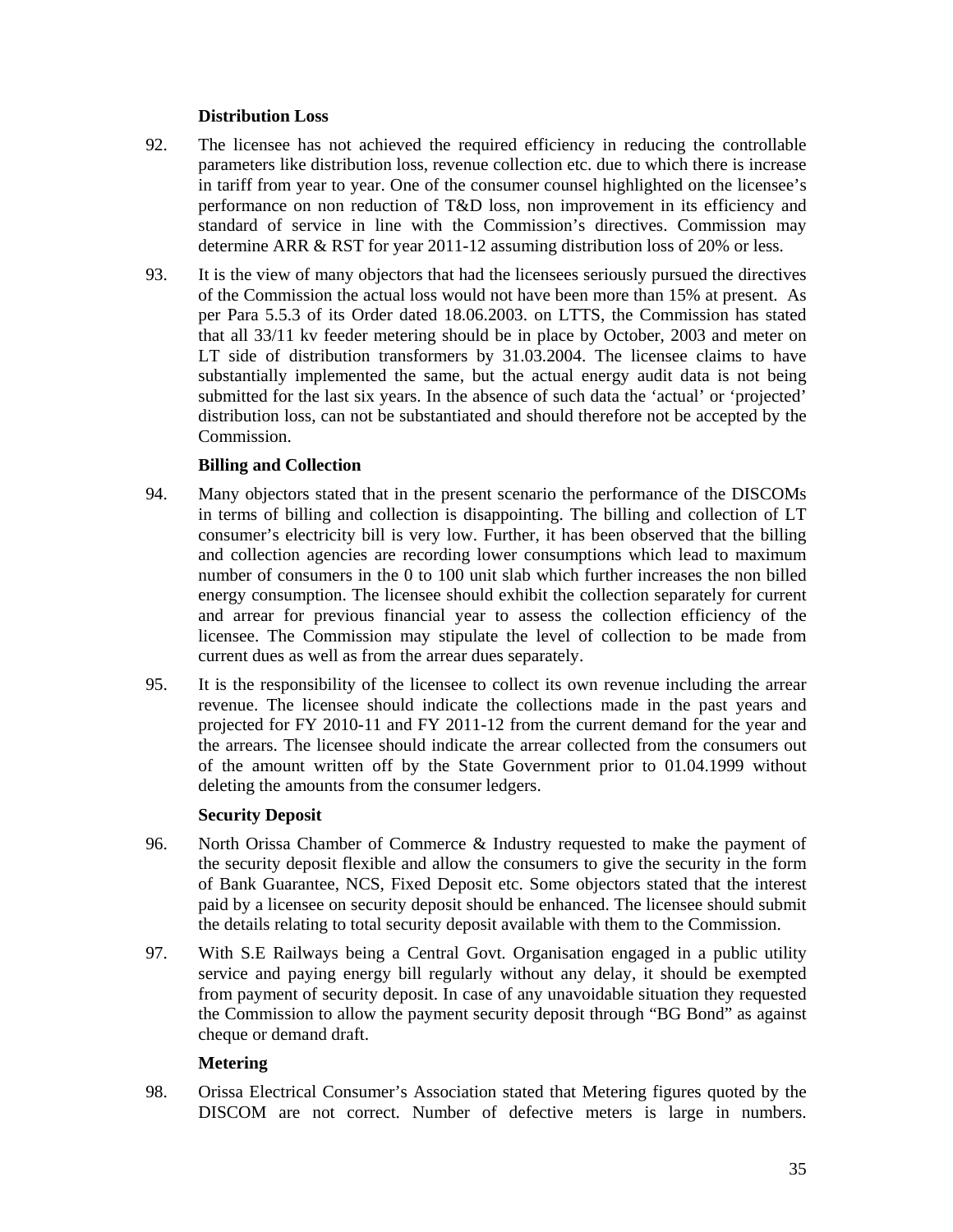Shopkeepers and vendors consume electricity without meters and pay for average load basis. One objector stated that the cost fixed by the Commission to get the print out of detailed consumption recorded in energy meter should be reasonable and within the capacity of a consumer of a poor state like Orissa.

- 99. One objector stated that the reform programme stipulates 100% metering as the first step of minimizing, if not eliminating totally the theft/commercial losses. Still the distribution utility bills are based on imprical formula contrary to the provisions of the Commission. The distribution utility should give priority on the metering but still 50 % of consumer are not having meters and 20% consumers have defective meters and since last six months the distribution utility have no stock of meter in their stores. It violates Section 55(1) & 73(e), Section 177(II) of the Electricity Act, 2003.
- 100. One of the objectors stated that the utility are charging meter rent to consumers though many consumers either don't have meters or the meters are faulty and they are being charged on the basis of average billing. The utilities are not maintaining the appropriate stock of meters to provide services to the consumers. The reasons for the same may be sought from the licensees. Even though the Electricity Act, 2003 provides that the power supply shall be given through a correct meter only, it is seen that the percentage of working meter was only 87% as per the data submitted by the licensees. However, the authenticity of the data needs proper verification.

## **Energy Audit & Consumer indexing**

- 101. One objector requested the Commission to direct the licensee to get the energy audit done through an independent third party / energy auditor approved by the government in order to analyse the actual performance of the licensee. Some of the objectors stated that the licensees are spending a huge amount in the name of consumer indexing which needs to be verified by the Commission.
- 102. One objector stated that the licensees are using the costly meters with higher specifications above the CEA guideline. This is neither useful for the licensees nor for the consumers. These meters should be procured under system improvement /CAPEX budget in case of its bare necessity and the cost should not be passed on to the poor consumer of the state.

## **Energy Police Station**

103. One of the objectors stated that rather than creating new energy police stations the existing police stations may be utilised to curb theft of electricity. One of the objectors stated that power theft is continuously increasing due to non effective functioning of energy police stations. The licensees have failed miserably to take advantage of the Energy Police Stations.

#### **Energy Sales Forecast**

104. One Objector stated that the sales forecast for the year 2011-12 by licensees at 21.13% increase is ridiculous. Further the entire increase in sales has been attributed to a RGGVY & BGJY Scheme implemented by the Govt. It is to be noted that under RGGVY & BGJY programme a beneficiary is allowed to consume only up to 30 units. Once consumers exceed 30 units he/she will be treated as a normal consumer. The total BPL consumers under the above programme are only 37 Lakhs that means maximum (37,000 x 30 Units) 11 MU will be consumed even if the all BPL consumers will come under life line category (whose consumption is within 30 units).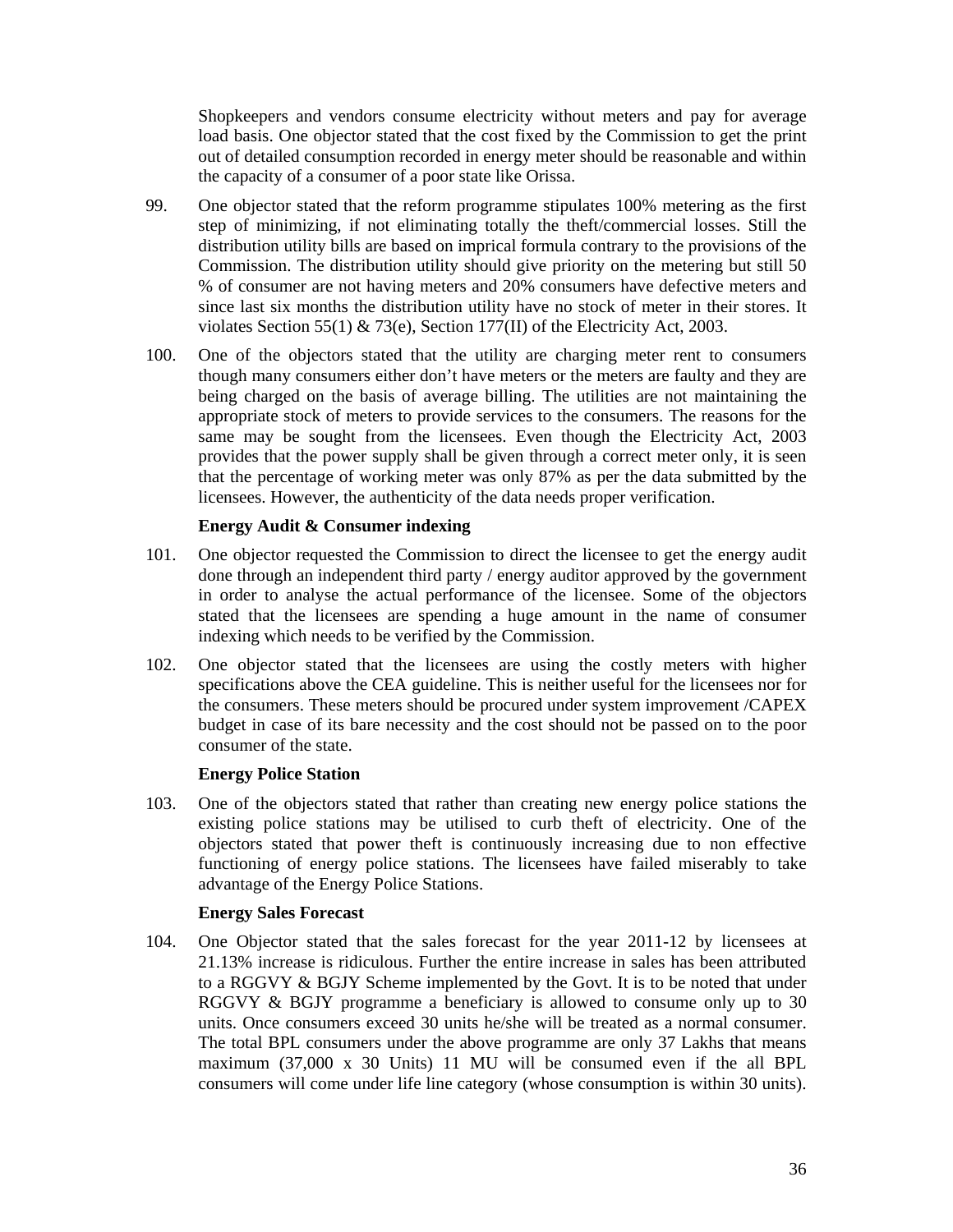Therefore the total impact of BPL consumers in Orissa is around 12 MU only which is less than 0.5% of the total sales forecast.

- 105. The same Objector submitted that the S.M.D claimed by the applicant is at higher side. The licensee is not abiding by the instructions issued by the Commissions in controlling the SMD. The measures like segregation of 11 KV lines to Agricultural industrial/domestic consumers have not been taken.
- 106. One Objector stated that the distribution loss should be segregated in to technical and commercial loss and power purchase should be calculated basing on technical loss only.

## **BPL / RGGVY category consumers**

- 107. A minimum billing for 30 units with annual ceiling of 360 units should be mandatory irrespective of power consumption in line with the National Electricity Policy. One of the objector stated that the BPL consumers should be offered concessional tariff if their monthly consumption is within 30 kWh and if the consumption exceeds above 30 kWh then they should be categorised as LT domestic consumers.
- 108. The consumer counsel PRAYAS Energy group stated that while dealing with the BPL consumptions the Commission should follow the Maharastra model where in a BPL consumer is allowed to consume 360 units in a year instead of 30 units per month. Being the poorest in the society they have the rights to accesses the low cost subsidiary power produced by the State Govt. hydropower.
- 109. The Prayas group further opined that Orissa is a poor state and with only 20% of villages are being electrified against the national average of 56%, Govt subsidy is a necessity and the Commission should pursue Govt to proactive in such issues. It insisted the DISCOMs to give legal connection to all consumers within 100 Mtr. range of existing LT lines. This will be a win-win situation in terms of better revenue and lesser loss for utility  $\&$  consumers by getting stable  $\&$  safe supply. DISCOMs should make special drives to make illegal connections legalize with one time amnesty by waiving off arrears. Regarding tariff measures it is of view that tariff design should have mores slabs & having telescopic in nature.
- 110. Most of the objectors stated that the BPL consumers are given electricity connections without installation of energy meter. Also, in most of the cases though the energy meters are installed the consumers are not yet registered and they do not receive regular energy bills. The R.G.G.V.Y schemes envisage franchisee operation before electrification of the villages but the licensees are found to be hostile towards franchisee operation. In fact the three Reliance managed distribution companies have prepared the guidelines for inviting application in such a manner that nobody would live to come forward. It is designed to discourage franchisees contrary to that have been done by CESU.

# **Cross-subsidy Surcharge**

111. Many objectors pointed out that as per Regulation 7(g) of OERC (Terms and Conditions for Determination of Tariff) Regulation 2004, tariff should progressively reflect the cost of supply and cross-subsidy should reduce within a period as stipulated by Hon'ble Commission. This is well within the National Tariff Policy and as per Para 8.3.2 of the said Policy, Hon'ble Commission should notify a road map to achieve the same by the end of 2010-11.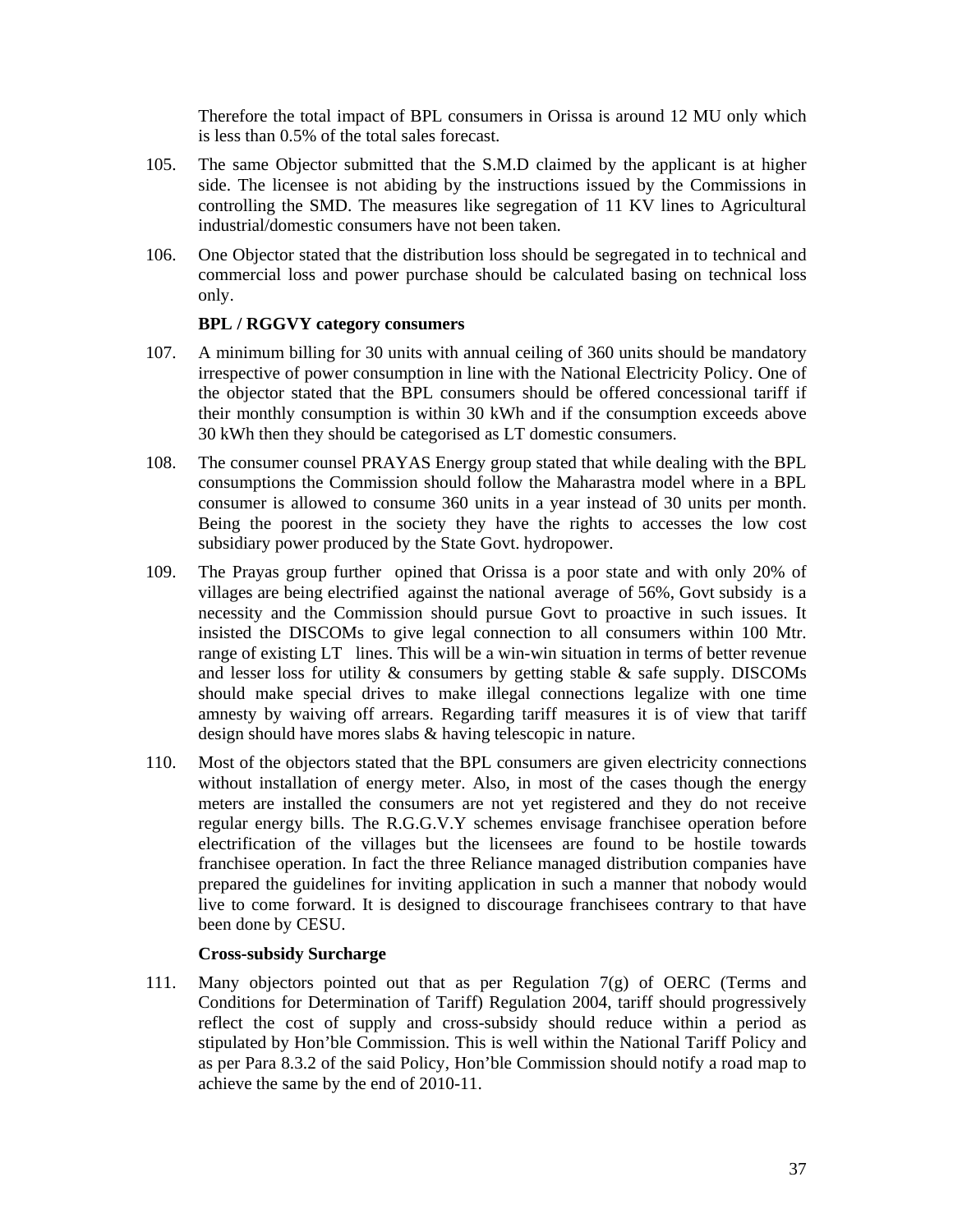- 112. For determination of average cost of supply at EHT, the Bulk Supply Price should be considered as the basis of average cost of power procurement from different sources plus a trading margin as determined by CERC.
- 113. One Objector stated that the tariff should reflect the cost of supply to each consumer category. If Govt. requires any particular category of consumer to be subsidised then Govt. has to fork out the subsidy upfront from its own budget.
- 114. On Objector stated that the Commission has not duly considered all the relevant provisions in Electricity Act, 2003, National Electricity Policy & Tariff policy of the Govt. He quoted clause 8.5.1 (b) of the Tariff policy notified by the Govt. of India as below:

*The surcharge shall be computed as the difference between (i) the tariff applicable to the relevant category of consumers and (ii) the cost of the Distribution Licensee to supply electricity to the consumers of the applicable class.* 

Further he also quoted Regulation 4 (2) (iv) of the OERC (Determination of Open Accesses Charges) Regulation, 2006 which stipulates the following:

*"Cross Subsidy Surcharge shall be computed by the licensee as the difference between (i) the tariff applicable to relevant category of consumers and (ii) the cost of the Distribution Licensee to supply electricity to the consumer of the applicable class, and the same shall be submitted for necessary approval of the Commission:"* 

Both of those references points that Cost of Supply should be based on different categories wise rather than average pooled cost.

# **Demand side Management**

- 115. One Objector submitted that the licensees are not at all concerned about demand side management of the distribution system. It has been the regular practice of the licensee to overdraw beyond the schedule of SLDC. Further they also stated that the licensee have not shown interest for the Bachat Lamp Yojana initiated by Govt. of India. With the help of the scheme substantial energy would have been saved and consequently loss would have been reduced. They stated that the licensee should take full advantage of the scheme.
- 116. As per the tentative estimate, if Bachat Lamp Yojana of BEE is adopted in mission mode, the annual saving of energy would be substantial resulting in less drawal of power in evening peak hours from the State Grid. The licensee may intimate the status of implementation of Bachat Lamp Yojana at this acute shortage of power in which State is passing through.

## **Seasonal Industries**

117. Some Objectors from different seasonal industries like ice factories dependent on fishing etc. stated that they are operating their plants to match with the prevailing climatic condition as well as directive from Govt. of Orissa. During breeding season for about 4 months fishing is banned by the state Govt and during this ban period their consumption of electricity is drastically reduced but they are burdened with payment of demand charges appear the contract demand. They don't have any load during offseason and hence they have requested for separate tariff or variable contract demand.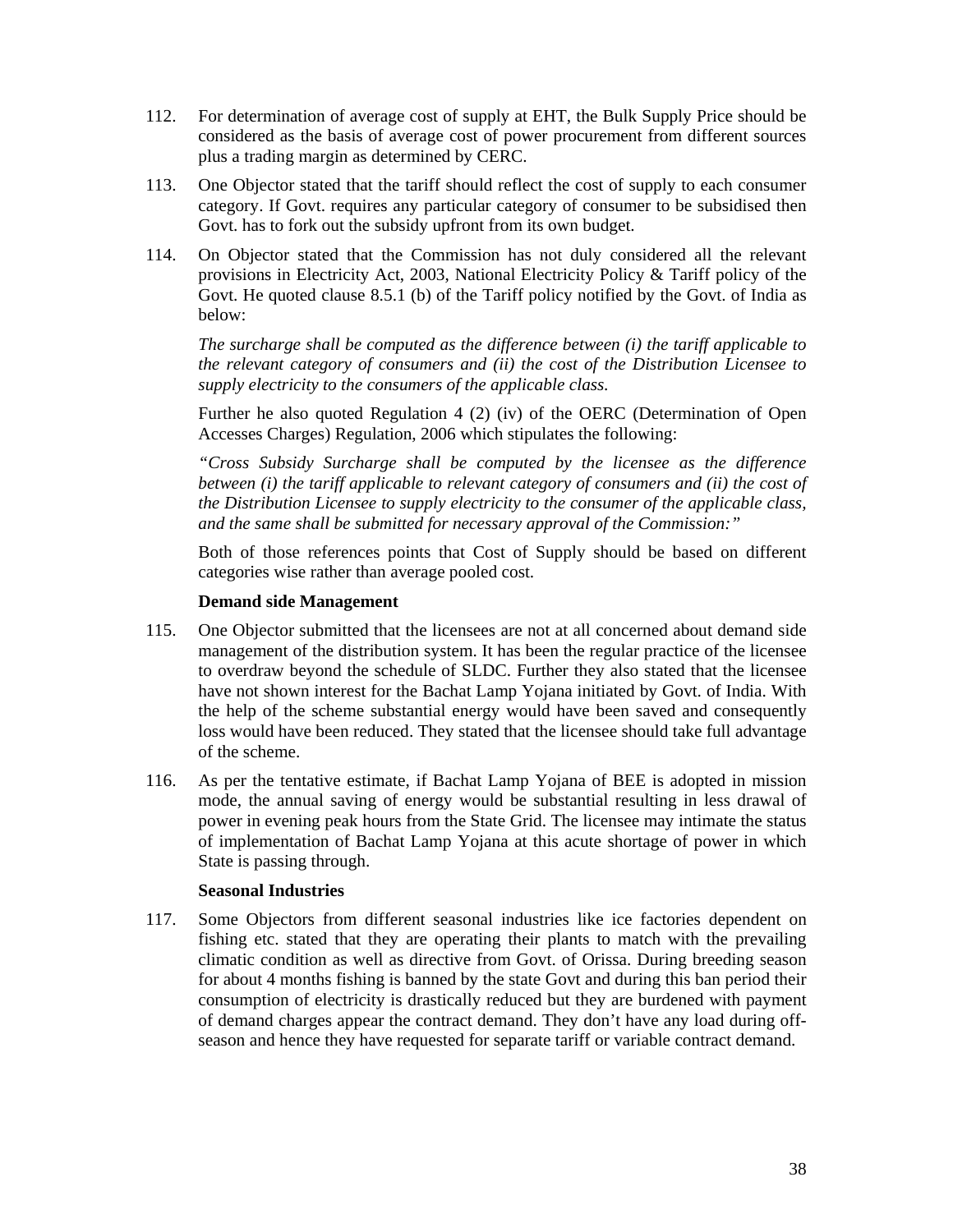- 118. The cold storage industries which are again the seasonal industries, who preserve the agriculture products have requested special tariff equivalent to that of agriculture category or slightly higher than that.
- 119. Rice mills of the state should be brought under subsidized tariff equivalent to that applicable to agriculture category so as to control food inflation and price hike in general. The tariff for huller machine, Rice bran machine, Rice Mills, Aqua culture, Prawn processing, Ice factory, Allied Agricultural Farms like poultry, hatcheries, fisheries, Goatary, Diary etc, should be kept at par with irrigation tariff to contain food inflation.
- 120. Gram Vikash of Mahuda, Ganjam Dist. stated that the key issues of the rural community is the tariff of rural water supply schemes (referred as community water works skims). As per chapter VIII, section 80(1) domestic category refers to supply of power to residential premises with other miscellaneous load of up to 20% of the total connected load. So supply of water should not be considered as a n commercial activities. Under Swajjala Dhara Programme communities take responsibility of repair and maintenance and for that pay additional 10% of the capital cost. But the fund collected under this scheme mostly spends on the electricity bills and a little is saved. At present the cost for piped water is too high compared to the irrigation charges paid by the poor villagers. They requested the commission to make a separate category for rural water supply scheme as adopted by Andhra Pradesh and Maharashtra.

## **Issues of Industries**

- 121. A special tariff for power intensive industries was determined by Hon. Commission under the special agreement for the FY 2005-06, as per its order dated 22.03.2005. These industries were entitled for discount of 25% on the energy charges for load factor up to 50%. However, the special tariff was discontinued after the commission's order dated 20.03.2008. These industries have requested to reintroduce the special tariff and extend 25% rebate on energy charges for power intensive industries achieving 80% of load factor.
- 122. The power intensive industries have requested not to accept kVAh billing proposal and to consider the off peak hours between 22.00 hrs to 6.00 hrs instead of 12.00 mid night to 6 AM. They have requested to reduce the demand charges proportionately in case the power restrictions imposed during a month is more than 30 hrs.
- 123. One objector stated that SOUTHCO had entered in to an agreement in year 2007 for supply of power at special tariff for five years based on Hon'ble Commission's approval. However, the same is being discontinued and had requested to reconsider the same during the ensuring RST tariff order.
- 124. Some of the objectors objected to the proposal of the licensees to make the demand charges equal for LI and MI consumers.

# **Captive Generating Plants**

- 125. As per Regulation 80(15), the CGPs, of the state can draw 100 % of the highest rated plant with the tariff fixed by the Commission. So the proposal of the licensee to disconnect power in case load factor exceeding 10 % in emergency condition is having no legal backing.
- 126. The Cross Subsidy provided by the industries at the present tariff woks out to be 291.5 paise which is the highest being paid by industries of the state. So introduction of demand charge or ceiling at 10 % of load factor has no justification.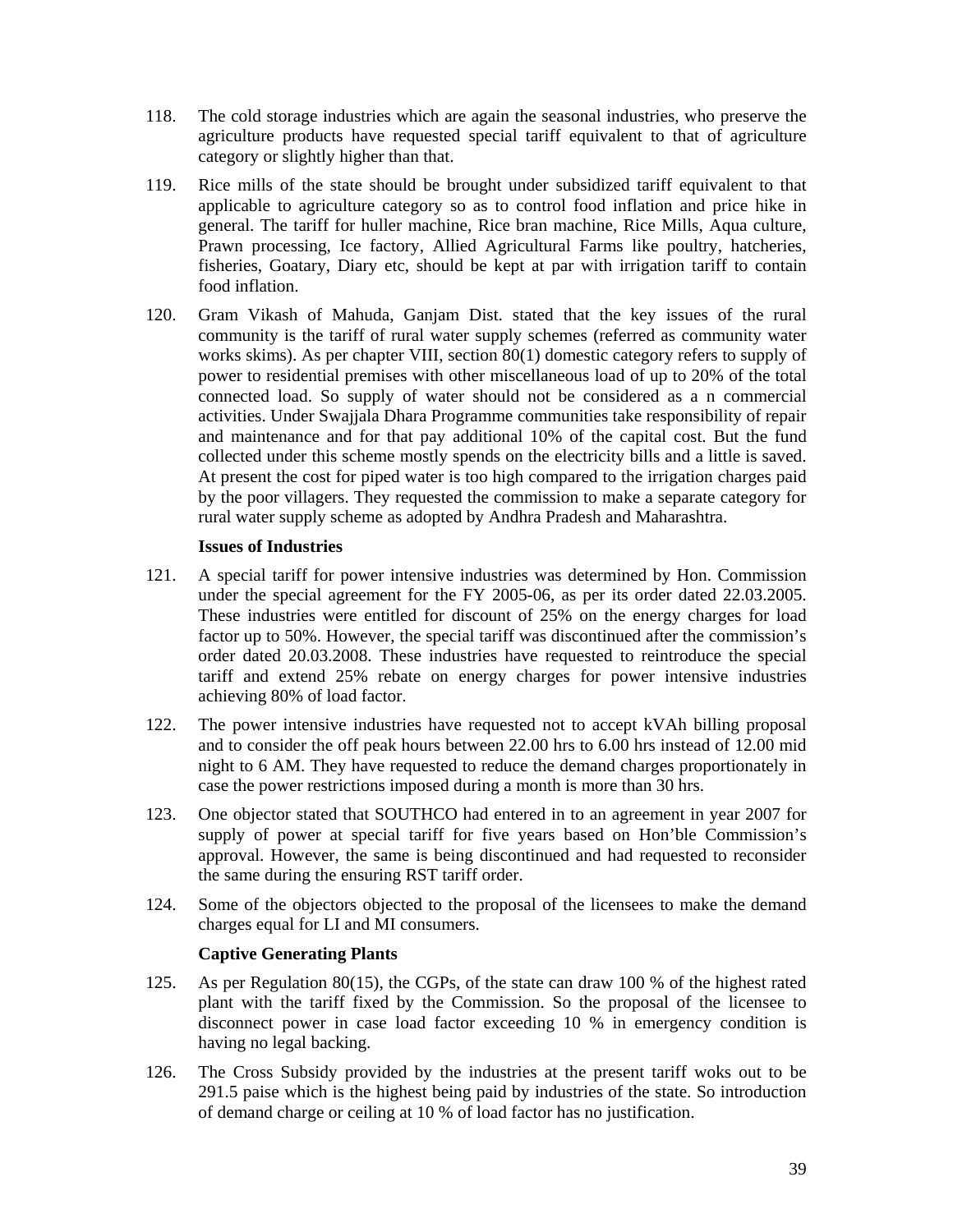# **South Eastern Railways**

- 127. Railways requested to keep the tariff lower than that of the last year tariff as railways is using electricity for serving public. At present the railways tariff is 20% above the cost of supply and is also higher than the railways tariff of neighbouring states.
- 128. Railways requested to determine consumer and category wise cost of supply. Further, requested to extend 10 paise per kWh off peak energy rebate.
- 129. Railways requested the Hon. Commission to direct the licensee to take the responsibility and co-ordinate with OPTCL in maintaining the transmission line metering equipments for improving the reliability of the supply. It has further requested to provide quality power supply free from load shedding.
- 130. Railways further requested to consider the power factor (PF) incentive for maintaining p.f above 0.9. Railway is able to achieve p.f up to 0.9 and hence kVAh billing to this category will substantially increase the financial burden and hence requested not to introduce kVAh billing to railways.
- 131. Railways requested to withdraw the over drawl penalty as in case of the neighbouring states. Further requested to consider the integrated maximum demand at various points or 80% of the sum of the contract demand should be used while calculating the demand charges.

## **Determination of BST**

- 132. Many objectors have pointed out that two-part BSP should be reintroduced by the Commission for the distribution companies. That will compel the licensees to improve their own power factor or else bind them to pay the penalty. Some objectors stated that there should be same BSP to all licensees of the state and different RST so as to encourage improvement in licensees' performance and to create competition among the licensees
- 133. One of the objector requested to implement ABT in the state so that the DISCOMS will be self regulated and the BST charged to DISCOMS will be rational.

# **Separate Licensee for Supply of EHT Power**

134. An Objector strongly advocated for a separate license to supply of power only for EHT consumers. The present distribution companies have miserably failed to control HT & LT losses even after 10 years of reform. The distribution licensees have no obligation to provide any sort of service to the EHT consumers and are taking advantage of their zero loss supply system. So a separate licensee may be created for supply of power to EHT consumers. EHT licensee will be responsible to extend the EHT lines including the extension of EHT lines including the extension of Bay and substation at the consumer premises from the main OPTCL EHT lines. A suitable tariff may be designed for EHT supply keeping in view of the subsidy, cross subsidy and surcharge in mind.

## **Financial Issues**

135. One Objector stated that the collection inefficiency of the licensees should not be treated as bad and doubtful debt. Further the amount not collected during the financial year from the current revenue is not written off from the books of the licensee. Hence such submission should be rejected by the Commission.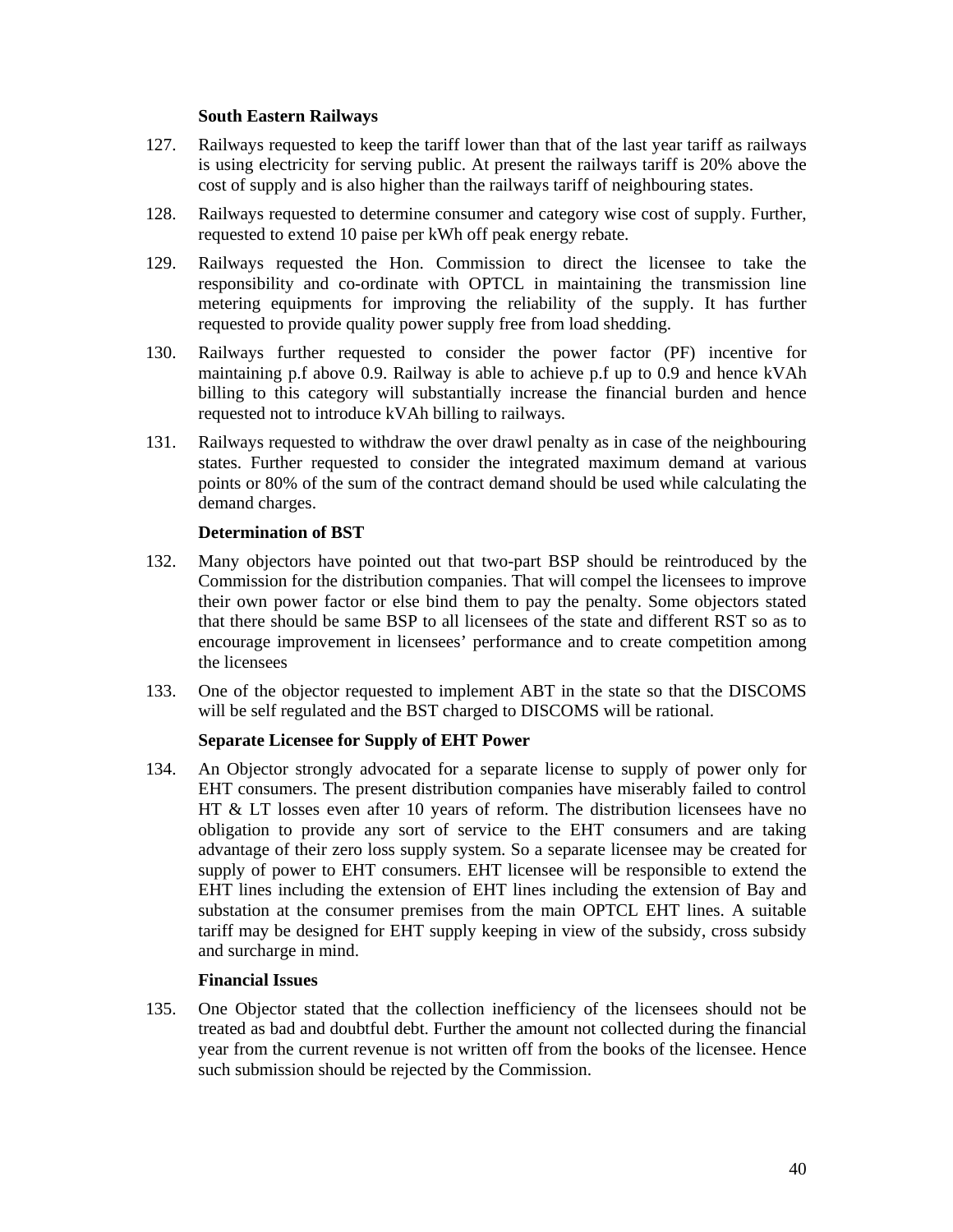- 136. The provision of 2% of the accrued revenue as bad debt in the RST order for FY 2010-11 is unusually high. The licensee has been vested with the power to disconnect power supply for non-payment within 15 days of the receipt of the bill by the consumer. There is no reason as to why the collections of the dues are being held up. That truing up for bad & doubtful debts should also be made every year to take in to account only such of the dues that are not collectable and have been written off from the books of the licensee, based on audited accounts. An 1.5% may be allowed towards bad debt instead of 2% at being allowed.
- 137. The expenses claimed under the R&M head maintaining the assets created under RGGVY and BGJY should not be allowed as these assets are under the guarantee period. On completion of the guarantee period these expenses should be borne by REC or Govt. In case of Reliance managed distribution licensees the expenses incurred for the central service office (CSO) should be disallowed.
- 138. Revenue gap should be managed from other sources other than debt to minimise interest cost. One of the consumer counsel objected that the licensee has not taken concrete steps to limit losses, bad debts, telephone expenses, material costs, administrative costs, rents, taxes, legal expenses, audited fees, etc. The request of licensees for higher A&G cost should be critically scrutinized along with its application.
- 139. One objector suggested that OTS scheme should not be allowed to be implemented by the Reliance managed DISCOMs in its proposed form, rather they suggested to implement an OTS scheme for disconnected consumers of more than one year in order to mobilize additional resources. Apart from that some partially waiver measures to selected category of consumers could raise additional revenue.
- 140. One objector stated that instead of calculating depreciation as per pre-92 methodology the licensee has calculated depreciation as per companies Act. One of the objectors pointed out that the A&G expenses claimed by the licensee are on higher side as compared to the amount approved under the regulation. Further, these expenses should be restricted to that of last year's approved figures.
- 141. One Objector stated that any investment like APDRP/Capex/system Improvement works like capital in nature is borne by the consumer through tariff. Therefore it should be cost effective. Therefore before claiming the interest on capital the applicant should furnish the gain on the capital investment so far achieved. Hence the claim of interest on capital expenditure should not be allowed without proper justification indicating there in the gain achieved through capital investment through additional revenue.

## **Computation of Tariff /Tariff Rationalisation Measures**

- 142. Some objectors requested the Commission to modify/add certain stipulations in the tariff order of 2010-11 as below:
	- i) The off-peak hours should be determined as from 10 p.m to 6 a.m of next day.
	- ii) Commission should reject the submission of the licensee for changing tariff structure and the existing tariff should continue or reduced based on the statutory provisions.
	- iii) For determination of average cost of supply the Commission should consider the cost to EHT, HT and LT consumer as submitted by the DISCOMs.
	- iv) Commission should determine separate tariff for different industries.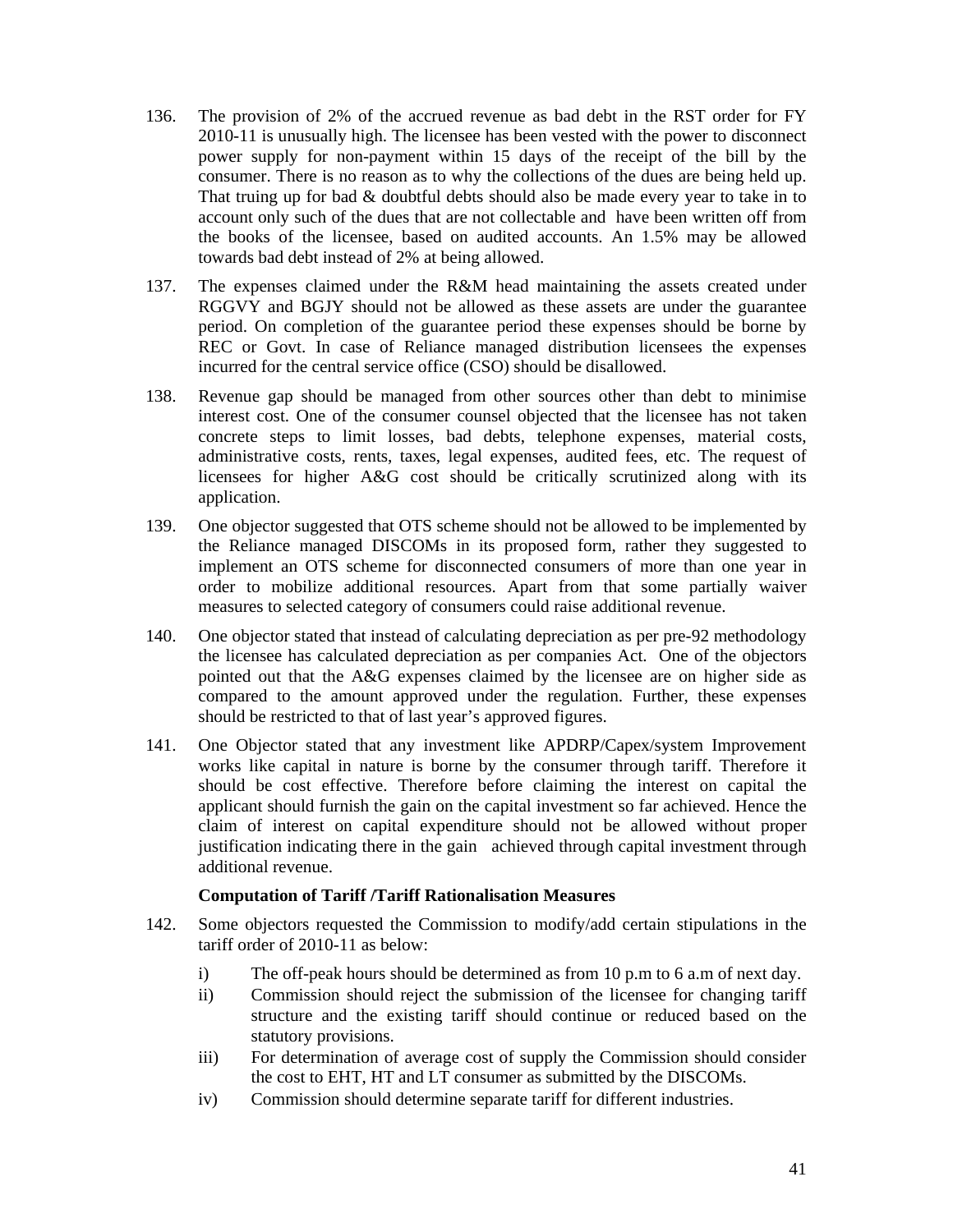- v) Power load factor incentive should be computed beyond 0.95 instead of 0.97.
- vi) One consumer counsel requested to modify the first slab for domestic consumers from 0to 100 units to 0 to 200 units with the existing tariff of 140 paisa per unit and not to levy DPS to LT consumers.
- vii) 1% rebate should be allowed if the bill is paid within 15 days of receipt of the same or pay 2% rebate if the bill is paid within 72 hrs. At present rebate at the rate of 1% of the amount of the monthly bill is being allowed if payment in made within three working days of the presentation of the bill.
- viii) The TOD benefit presently given to the consumers should be increased further up to 50% of the normal tariff.
- ix) Rebate should be offered if the load factor is maintained above 30%.
- x) For the purpose of calculation of load factor p.f. should be considered as 0.9 irrespective of the actual p.f.
- xi) Introduce multiple tariff plans for each category based on methodology of payment, connected load, consumption etc to induce competition in the market.
- xii) It is proposed to implement separate tariff for urban and village panchayat public lighting and to introduce one time settlement scheme for settlement of past dues.
- xiii) One of the consumer counsels suggested that proposal of licensee for charging MMFC in KVA instead of kW may be accepted provided the rate of MMFC per KVA demand is less than that of kW MMFC.
- xiv) HT bulk supply domestic consumers are being charged at par with the highest LT slab, for which they have requested to charge at par with that of second slab of LT consumers
- xv) The present provision of billing consumers below 70 KVA in line with the LT general consumers should be rescinded by the Commission to prevent migration of bulk domestic consumers from HT to LT category to take advantage of slab structure of LT domestic tariff
- xvi) With increased consumption of electricity the present first slab i.e. 100 units should be increased further in order to motivate the consumers not to indulge in theft of power
- xvii) Some of the objectors have objected to the licensee's proposal on withdrawal of LF benefit.

# **General Issues / Others**

Some of the general and industrial issues raised by the objectors/licensees during hearing are as follows:

- 143. One of the consumer counsels requested the commission to device a simple and inexpensive procedure to enable the public to file their objections and to their effective participation in the tariff determination process. The procedures/ methods adopted by the Commission should be made simple for understanding of the illiterate and ignorant consumers of the state.
- 144. Supply to the mobile towers is through dedicated transformers. The cost towards transformers, transmission line and metering are being borne by such consumers. However, though they are supplied through HT voltage they are treated under LT GPS category. Hence, they have requested to consider them under the HT tariff.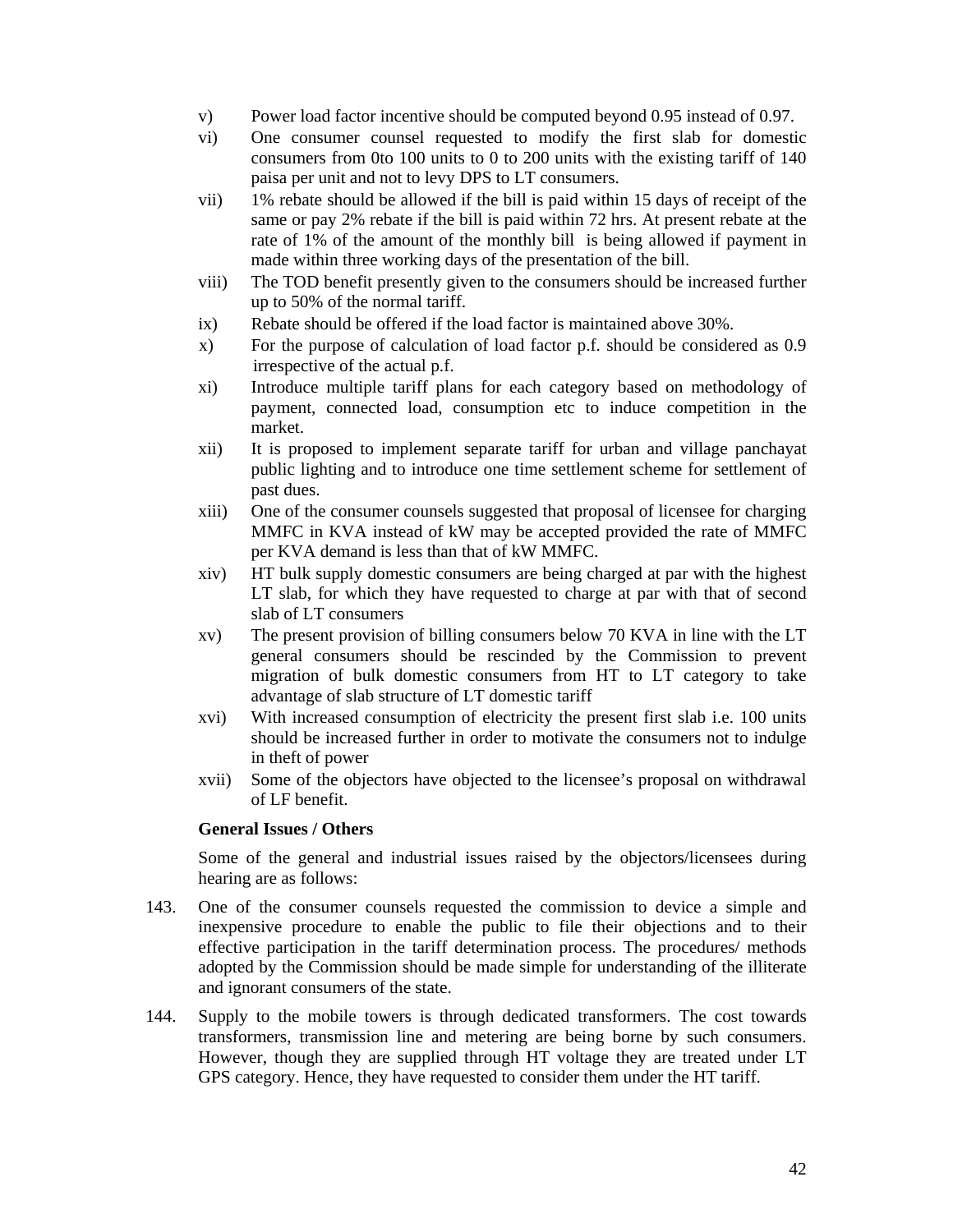- 145. Sick industries in the state have requested for special consideration for revival by allowing single part tariff of Rs.2.20 per unit, waiver of demand charges and not to impose cross subsidy on their tariff.
- 146. NIT, Rourkela being a specified public purpose consumer objected to the licensee's electricity bill which doesn't take in to consideration the load factor of consumption. This is violation of the Commissions RST order for FY 2010-11. They have requested the Hon. Commission to direct the licensee in this matter.
- 147. Uniform BST and different RST should be introduced to promote competition which is the principal object of the reform.
- 148. At present Community based water works (Swajal Dhara Scheme) are being charged at par with the PWW tariff which they have requested to reduce considerable by considering the purpose of use of electricity by the poor villagers.
- 149. Applicability of DPS to all consumers should not be introduced.

# **ISSUES RAISED BY DIRECTOR (TARIFF) DURING HEARING (PARA 150 to 151)**

- 150. During the hearing Director (Tariff) raised certain issues relating to the ARR and Tariff filing for each DISCOMs. Some of the important issues common to the all DISCOMs are as given bellow.
	- The Licensees should submit the status of Bachata Lamp Yojana (BLY) of BEE as directed by the Commission in the last tariff order with their programme of implementation.
	- The Licensees should submit month-wise individual emergency drawl of CGPs within its area of supply along with their respective rated capacity of the largest unit. '
	- Month-wise cash flow statement for the FY 2010-11 (actual up to end of January, 2011) considering the revenue items only.
	- The Licensees should submit the DSM activities to be undertaken by them during 2011-12 along with their respective costs and benefits.

Apart from the above some specific queries pertaining to CESU are as follows.

- 151. CESU
	- With regard to other DISCOMs proposal of to levy MMFC to LT Industry (S), LT Industry (M) SPP (LT) and PWW (LT) in terms of kVA, CESU may submit whether these category of consumers are having meters with kVA reading facility.
	- With regard to other DISCOMs proposal for kVAh billing in place of existing kWh billing, CESU may submit an estimation of consumption data with kVAh billing as well as kWh billing and the difference thereof and also the revenue implications.
	- CESU has submitted audited accounts for FY 2008-09. The licensee is required to submit the audited accounts for FY 2009-10. They should also explain as to why they are lagging in submission of updated audited accounts.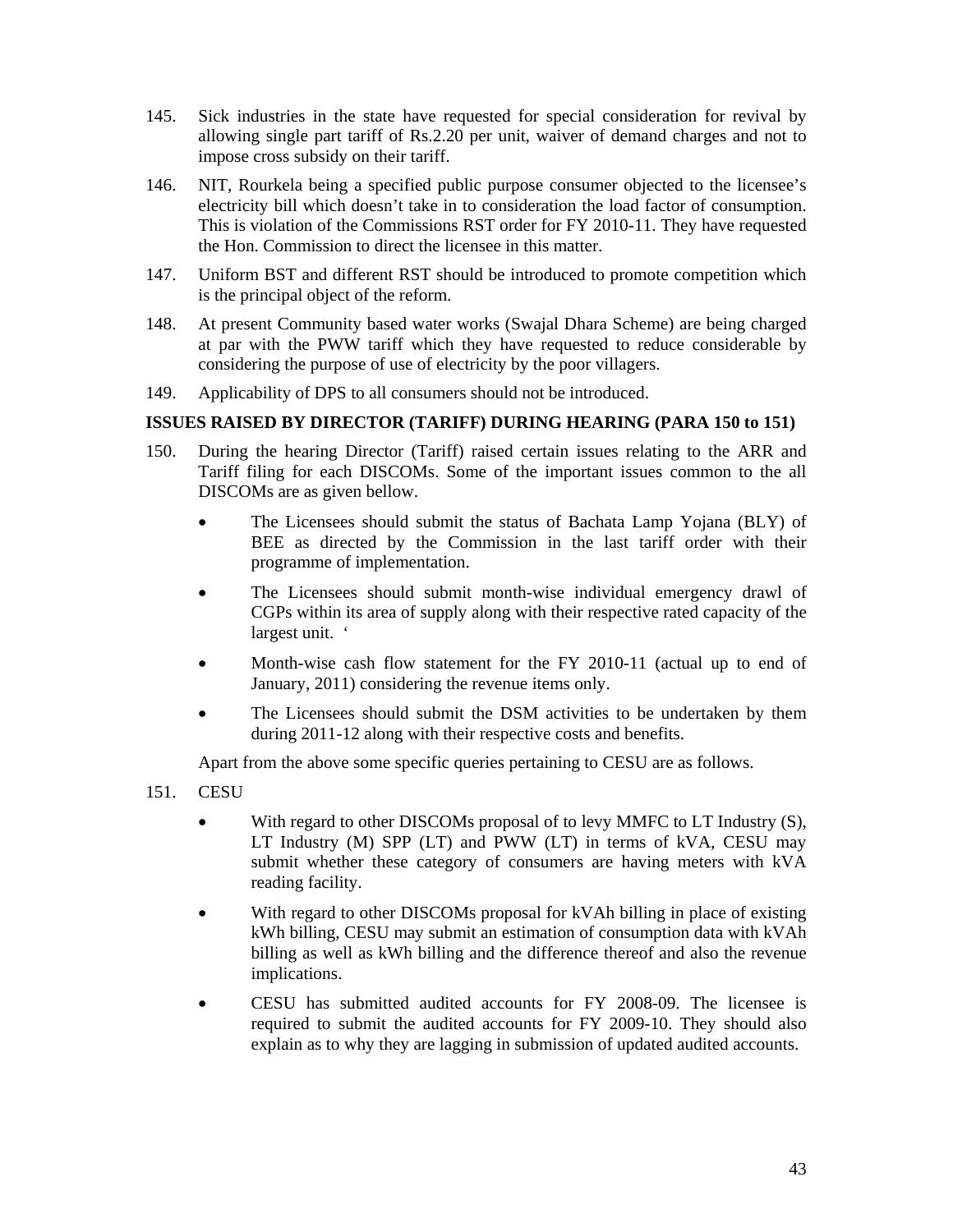# **REJOINDER BY THE LICENSEE TO THE OBJECTIONS RAISED DURING HEARING (Para 152 to 242)**

152. In response to written and oral objections/submission/suggestions during hearing the licensees have submitted their written rejoinders to the objections. Some of the issues raised by the objectors are general in nature whereas certain issues are specific to the licensees. The Commission also solicited certain clarification from the licensees on their tariff application in Director's Queries. The rejoinders of the licensees can be better appreciated if it is presented issue-wise in this order. The rejoinders are accordingly summarized issue-wise as follows:

# **Legal Issues**

- 153. DISCOMs submitted that, the application filed by the Licensee is in accordance with the Section 62 and other applicable provisions of the Electricity Act 2003 and in conformity with the provisions of OERC (Terms and Conditions for determination of Tariff) Regulations, 2004 and OERC (Conduct of Business) Regulations 2004. The contention of the objector is not tenable and liable to be rejected and is not at all justified and should be ignored.
- 154. The Notice was published for the general public as per the direction of the Commission for inviting objections to the ARR and RST application of SOUTHCO for the FY 2011-12. The details of the calculation as per the format prescribed by Hon'ble OERC were submitted before the Commission on 30.11.2010 and the details of which were made available on website of the Commission as well as the Licensee. The notification was as per the law and statute.

# **Review of past operations in general**

- 155. SOUTHCO submitted that, the efficiency, standard of service & performance has improved by the licensee but not up to the approved level of the OERC. SOUTHCO has reduced AT&C losses marginally during the FY 2009-10 Inspite of huge no of rural electrification under RGGVY and BGJ scheme under 10th plan. SOUTHCO has upgraded 446 nos. of existing transformer and constructed 174 nos. of new S/s of different capacity since FY 2008-09. During the current FY 2010-11, SOUTHCO has constructed 73nos of new S/s and upgraded 51 nos. of S/s till Dec-10.
- 156. NESCO in its reply submitted that the licensee is always taking steps for improving its infrastructure, maintenance of lines and substation through different schemes. Between Aril, 10 to September, 10, the following works have been done
	- a. Phase balancing for 296 nos. of Sub-stations completed.
	- b. New/Re-earthling of 171 nos. of Sub-stations completed.
	- c. Phase conversation has been completed in 20 nos. of locations.
	- d. 28 Km of re-conductoring of LT line along with new AB Cable of 5.4 Km.
	- e. 515 nos. lighting Arrester, 78 nos. of AB switches; 53 HG fuses have been installed.
	- f. 11 nos. of 33 Kv and 39 nos. of 11 KV VCB s have been installed.

# **Audited Result**

157. SOUTHCO has audited its books of accounts for the FY2009-10 and has also submitted before OERC for the purpose of determination of tariff. Basing upon the previous year audited figures SOUTHCO has projected figures for the ensuing year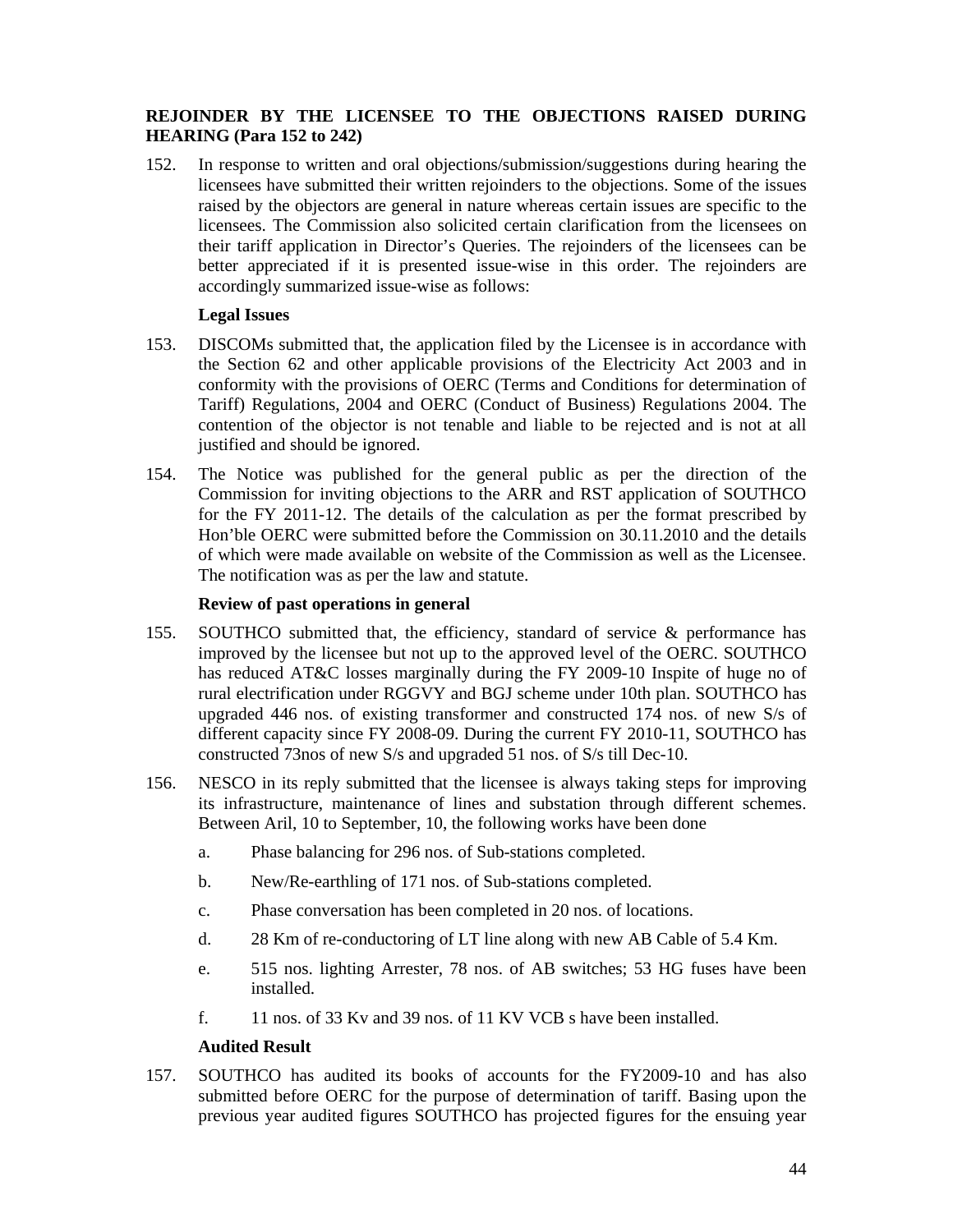for the purpose of ARR and Tariff. The rejection of application and incorrect/manipulated statement claimed by the objector is not at all correct.

158. WESCO submitted that, the expenses made by the licensee are duly audited by statutory auditor of the company. They are the third party. Hence, separate third party audit of expenses is only duplication of work and not cost effective.

# **Quality of Supply**

- 159. DISCOMs submitted that they are committed to provide quality power supply and better consumer services to their consumers. They have taken many steps for improving the voltage by way of augmentation of conductors, Installation of new S/s and up-gradation of existing S/s and Power Transformers.
- 160. SOUTHCO submitted that they have planned to invest Rs.190.25 Crore during the FY 2010-11 & FY 2011-12 under CAPEX for system improvement. Apart from that it has already proposed IT automation expenses in order to curtail the expenditure. They are in the processes to set-up an in-house transformers repair workshop shortly.
- 161. WESCO submitted that for providing better quality of supply for the FY 10-11, WESCO has taken up a lot of system improvement work after the Commission has allowed escrow relaxation for O & M works  $\&$  S.I. works. Now they are going for uprating of conductors, putting new transformers, installation of breakers, new Grid s/s and upcoming CAPEX programme will help in providing better quality supply.

# **Quality of Service**

- 162. SOUTHCO submitted that they have been taking immediate action against the employees conniving with the dishonest consumers following departmental procedure. SOUTHCO had received complaint against 18 nos. of employees and where the allegation is proved immediate action has been taken by the licensee. To improve consumer awareness one day of every month has been declared as Consumer Interface Day at division & circle level where the consumer are invited to participate in the programme and action has been taken to solve consumer grievances. SOUTHCO is trying to solve bill related complaint immediately at different level commencing from section to corporate level.
- 163. CESU submitted that, they have distributed the book on complaint handling procedure to all field level staff, officers. The book deliberates on the rule to be followed and punishment measures to be taken in case of default in compliance of consumer complaint. The employees of the distribution utility know this fact and complaints are handled by the employees to avoid any disciplinary action in case of default.
- 164. WESCO submitted that, after receipt of applications for power supply in complete shape, maximum efforts are being taken to release connection wherever feasible at the earliest possible time.
- 165. NESCO is trying its best to resolve the billing dispute at the shortest possible time period. All the field officers are keeping specific date to attend consumer grievances to minimize the time delay in meter reading, bill generation  $\&$  distribution. Entire area under NESCO has been covered under spot billing.

## **Grievance Redressal Forum**

166. SOUTHCO has submitted that as per the direction of the Commission the consumer interface programmes are being held at field offices on a particular day of each month to solve the consumer grievances. Further, FAQ booklets published by the OERC are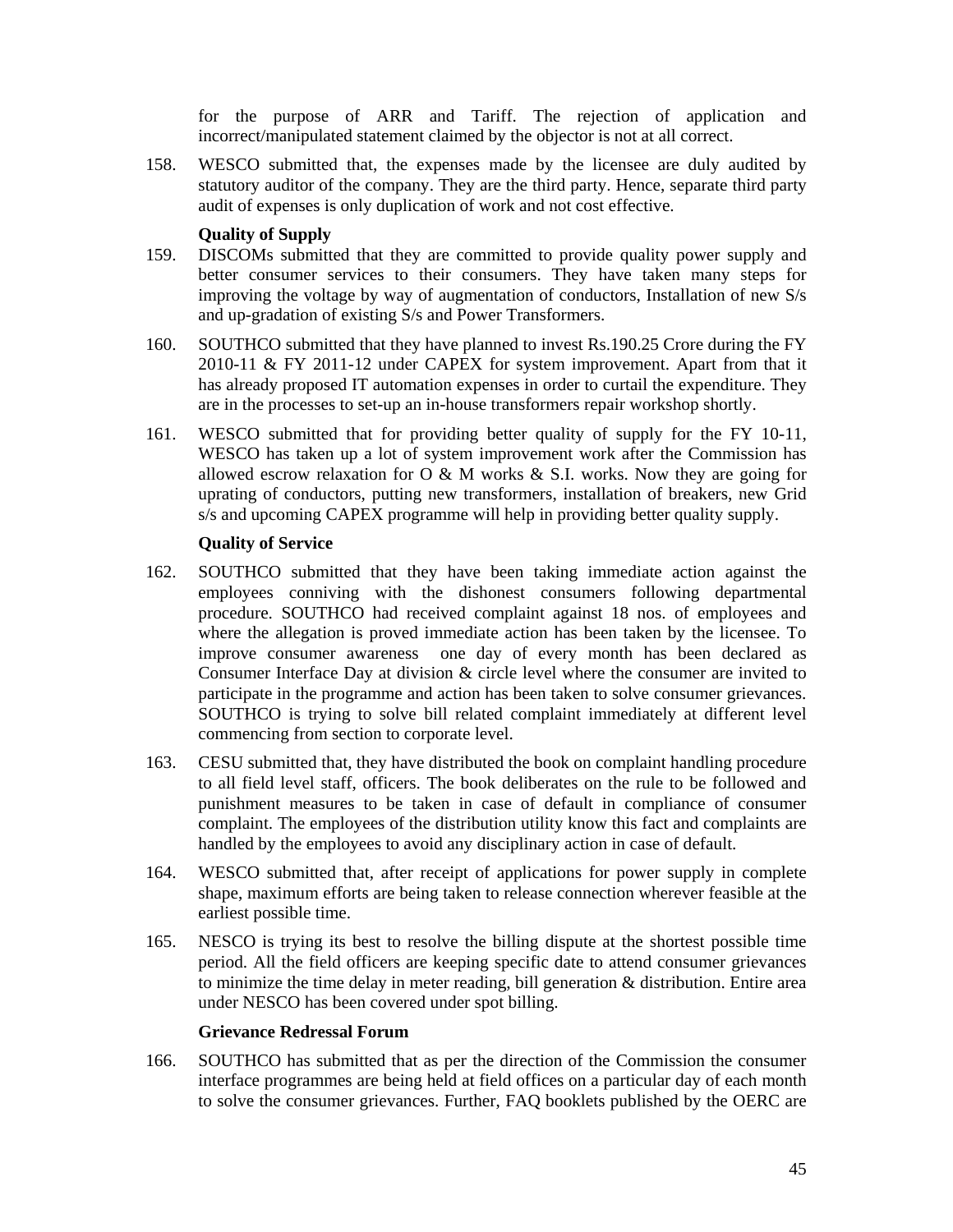being distributed among all the employees of SOUTHCO as well as amongst the NGOs, SHGs and selected consumers through conducting awareness programme. Further, Energy awareness programmes were conducted by licensee where Oriya version of FAQ booklets was distributed among all the participants to make the consumers aware of their rights.

- 167. CESU submitted that for quick Redressal of consumer complaint, Compliant Handling Procedure (CHP) is followed by them. If still the consumer grievance is not addressed within due date, the consumer can approach the Grievance Redressal Forum (GRF) of their area where the complaint will be disposed within 45 days and if still the consumer is not satisfied with the Orders of GRF he/she is free to apply before the Ombudsman . Arrear on consumer account is as per actual bill served but the same is not paid by the consumer under one pretext or the other.
- 168. WESCO submitted that, regarding educating to consumers towards functioning of GRF & Ombudsman it is stated that all the consumers are aware about establishment of GRF in their area of supply. During current year the 681 consumers have filed complaints till Sep-10. With this it is clear that all the consumers are well aware about establishment of GRF and Ombudsman

#### **Distribution Loss**

- 169. CESU submitted that, in order to control distribution losses, they have undertaken different activities on infrastructure development like up gradation and new addition of distribution and power transformers, reconductoring of existing substandard size conductors, installation of breakers and use of AB cables etc. The licensee submitted that, during 2009-10 distribution loss was 39% and during 2010-11 this is projected as 37.59% and during 2011-12 it is projected to be 34.59%.
- 170. The energy police stations have been strengthened and the AVO's have been engaged in each of the five circles. They are carrying out raids in collaboration with the respective divisional squads to check various meters of different categories of consumers. CESU has initiated Input based and revenue based franchisee operations in Jagatsinghpur Sub-division and 10 areas respectively for improvement in collection. In these areas the collection efficiency has improved to 79 % from 74% and AT&C loss has decreased by 1%.Technical losses are being reduced by upgradation of conductors, introducing star rated DTRs and regular maintenance of lines. Single phase and three phase static Meters have been procured and the replacement of defective and old induction type meters has been started in a phased manner.
- 171. Substantial investments are being undertaken to operationalise 100 % 33 kv and 11kv feeder metering to facilitate energy audit. Steps are already started for consumer indexing, installation meters at 33 kv, 11kv feeders and DTRs to carry out energy audit at all levels. PRDC has been engaged to cover 1.5 lakh consumers in 9 sub divisions and carry out comprehensive energy audit in 75 nos. of 11 kv feeders. Basing on their report they have regularized unauthorized consumers in Periphery and Khandagiri subdivisions. The above efforts have yielded positive results and the AT&C losses have reduced to 38% from 43 % in 2006-07. In-spite of its best efforts; lack of sufficient funds, in adequate Govt support to curb theft, socio-economic profile of the vast rural populace, inadequate trained manpower the losses are still on the higher side which the utility is trying its best to reduce.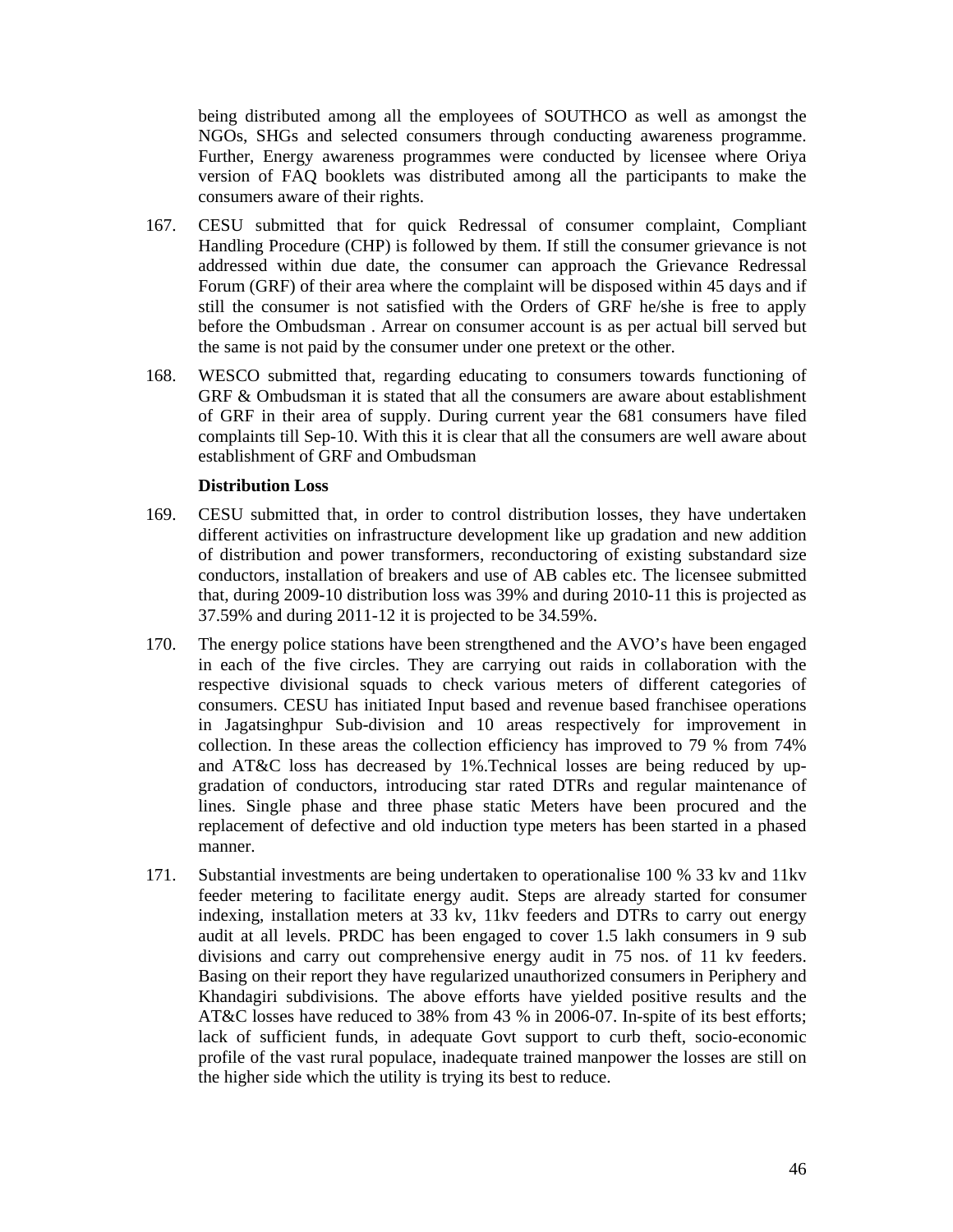- 172. To curb power pilferage, CESU is conducting large scale squad operations by engaging squads in division as well as sub division level. There are dedicated five MRT squads to verify industrial and high value customers. Theft has been detected in many large, medium and small categories of customers and they have been penalized. Other works like franchisee operations, energy audit, metering, pillar box metering, AB cabling have been undertaken to arrest the distribution loss.
- 173. WESCO admitted that the, licensee has not able to reduce the distribution loss to the desired level but at the same times without considering the ground realities the target as set by the Commission is very much in higher side. Hence, the licensee has requested for re-determination of loss level. However, to arrest theft of energy licensee has introduced franchisee in the loss prone area of Kalahandi, Bolangir, Sundargarh, Sonepur, Nuapada, etc. and has appointed SHWG for improvement of revenue collection in areas of Kalahandi, Bolangir, Sundargarh, Sonepur, Nuapada, etc. They have also Installed Pillar Boxes for prevention of theft and reduction of losses and have replaced defective meters. The Dhanupali Sub-division under Sambalpur East Electrical Division has been selected as Pilot Project area under loss reduction monitoring Committee under direct supervision of SAC members of OERC.
- 174. NESCO in its rejoinder submitted that it is making all out effort to curb theft but at times due to non-availability of adequate support from administration through establishment of the Bidyut Thanas, Special Courts etc. and non-relaxation of escrow to meet adequate maintenance and non-availability of latest technology and cooperation from public, this theft could not be arrested. Further, offer has already been given to M/s Daniel Power system Pvt. Ltd. for implementation of their Theft prevention and variable power delivery system -Hemesha On in Barbil Sub-division as a pilot project.

# **Billing and Collection**

- 175. SOUTHCO has submitted that about 92% of the consumers are covered under the spot billing. The consumers are getting the bills in their presence at their door step which has resulted in minimising the billing related complaints. Further the licensee is following the SoP and submitting the monthly and quarterly information to the Hon. Commission.
- 176. In case of collection of bills, licensees have entered in to an agreement with Jana Seva Kendra's of GoO, which are located at Panchayat level and accept the electricity bills. Further the computerised cash collection centres at different sub division level are open from 8.00 a.m. to 8.00 p.m. to provide prompt services.
- 177. WESCO submitted that, they are giving adequate time for availing rebate by the consumer. However, no complain has been received by the licensee about the inadequate time for payment of bill with rebate.

# **Security Deposit**

- 178. SOUTHCO has submitted that as of 31st December 2010, the total SD collected is Rs. 79.16 Cr (Approx) and the licensee has made payment of Rs. 2.59 Cr, towards interest on SD.
- 179. SOUTHCO submitted that the waiver of Security Deposit is not at all desirable. The Security Deposit is to be deposited by the consumer as per Section 47 of the Electricity Act, 2003 followed by the Regulation 19 of the OERC Dist.(Conditions of Supply) Code,2004.Further, if the consumer is supplied through a prepayment meter no security deposit is required. Hence, Railway may use the prepayment meter in order to avoid the payment of Security Deposit.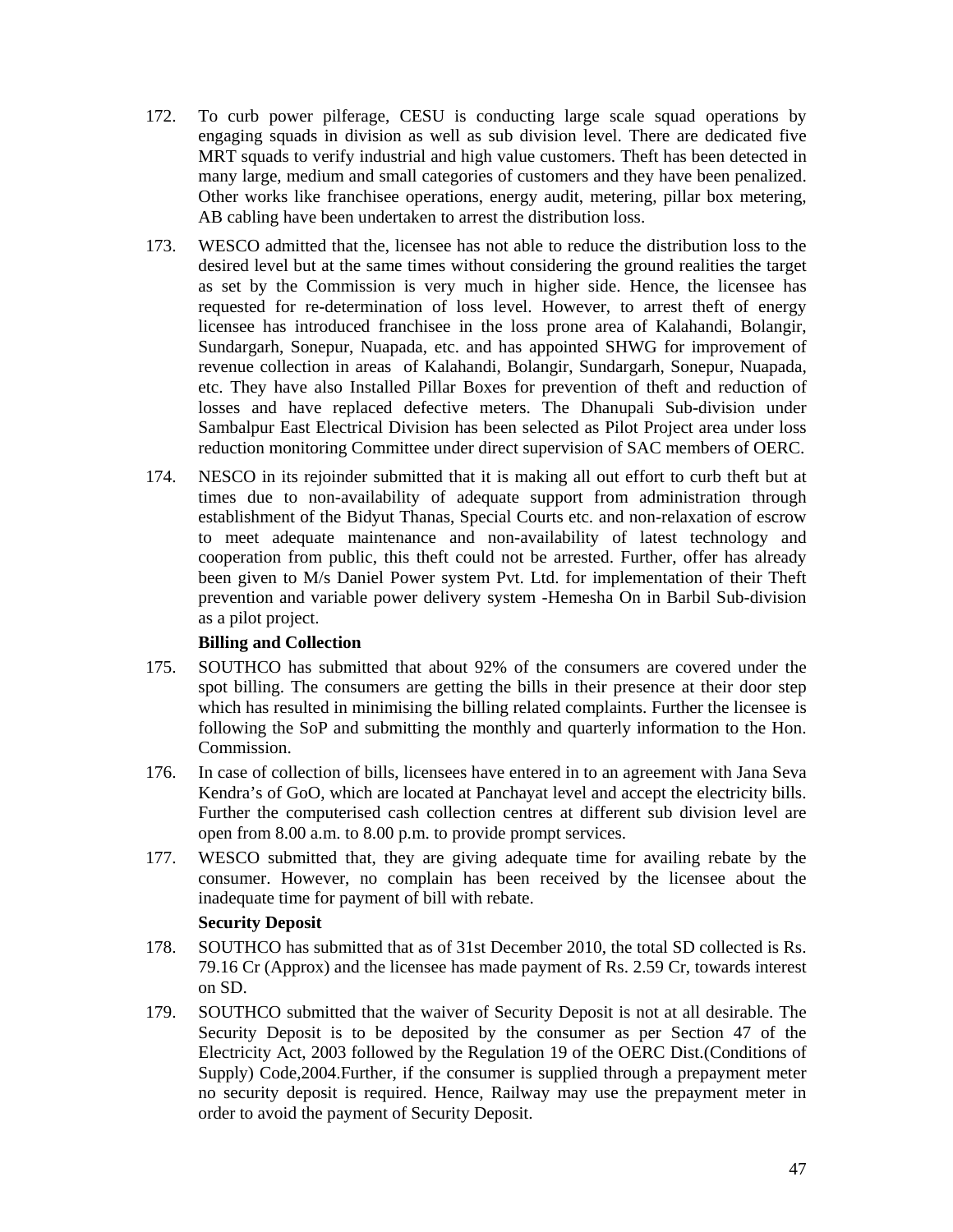- 180. CESU submitted that the consumer security deposit collected as on 31st March.2010 was Rs.306.37 cr. (un-audited). The licensee has estimated Rs.18.38 crore towards interest on security deposit payable to consumers. Further in reply to the objections to accept S.D. in other forms, CESU submitted that Hon'ble commission has permitted DISCOMs to collect Security Deposit as per Regulation -19 of OERC Code and Consumers are not deprived of getting interest on S.D.
- 181. WESCO submitted that, as per audited accounts for the year FY 2009-10, the licensee is having Rs.330 Cr in the SD head on which the licensee has paid interest  $@6\%$  p.a. on  $1<sup>st</sup>$  May, 2010.

## **Metering**

- 182. SOUTHCO has submitted that it has covered 99% metering out of which 91% of the consumers meters are in working condition. The defective meters are being replaced with a good one through outside agency. The licensee submitted that consumer data base is computerised and no manipulation is possible, hence, the contention of the objector regarding fabrication of the figures is not correct.
- 183. SOUTHCO has submitted that during first six months of 2010-11 the licensee has provided 37,329 numbers of new service connections out of which 21,386 numbers of meters were provided by consumers and balance were by the licensee. Further the licensee has stopped the collection of meter rent of 1, 96,254 number of consumers as on 30th Nov 2010 as per the Regulation, 2004
- 184. SOUTHCO has replaced 12781 nos. of meters during 1st Six months of the current year 2010-11 in addition to the installation of the new meters. Further, SOUTHCO has engaged an outside agency to replace the meters and bring them to outside of the premises of the consumers.
- 185. CESU submitted that meter replacement is a continuous process along with checking of the same by Meter Verification Squad. Action are been taken to install new meter against defective / non-functional meters. Consumers using unauthorised power/ bypassing are being dealt u/s 126, 135 of Electricity Act, 2003.
- 186. To reduce consumer complaints, ensure delivery of bills and accurate bills, CESU has introduced spot billing machines. CESU has procured high quality static meters which have higher accuracy class and have anti tamper features. CESU has ensured 100 % metering for all its industrial and three phase customers and has taken massive steps to eliminate the defective ones. CESU has stated that the 87% of meters are working meters. All types of meters are available in stock with stores and meter procurement is regular activity based on requirement. CESU is trying to ensure accurate and long life static meters by procuring quality meters of reputed brands though the cost is high. In the same logic, it has allowed brands of good quality meters for purchase by the individuals who wish to own the meters themselves in order to minimize the defects in billing. So far as the meters supplied under the RGGVY/BGVY are concerned, the consumers covered under these schemes have very low connected load and low consumption for which low cost meters may be a prudent option.
- 187. CESU submitted that the utility has to introduce the latest technologies available for improved accuracy and modern features which envisages capital expenditure as per the directions of the commission and CEA Guidelines on Metering. So any change in meter will also require additional rent as applicable.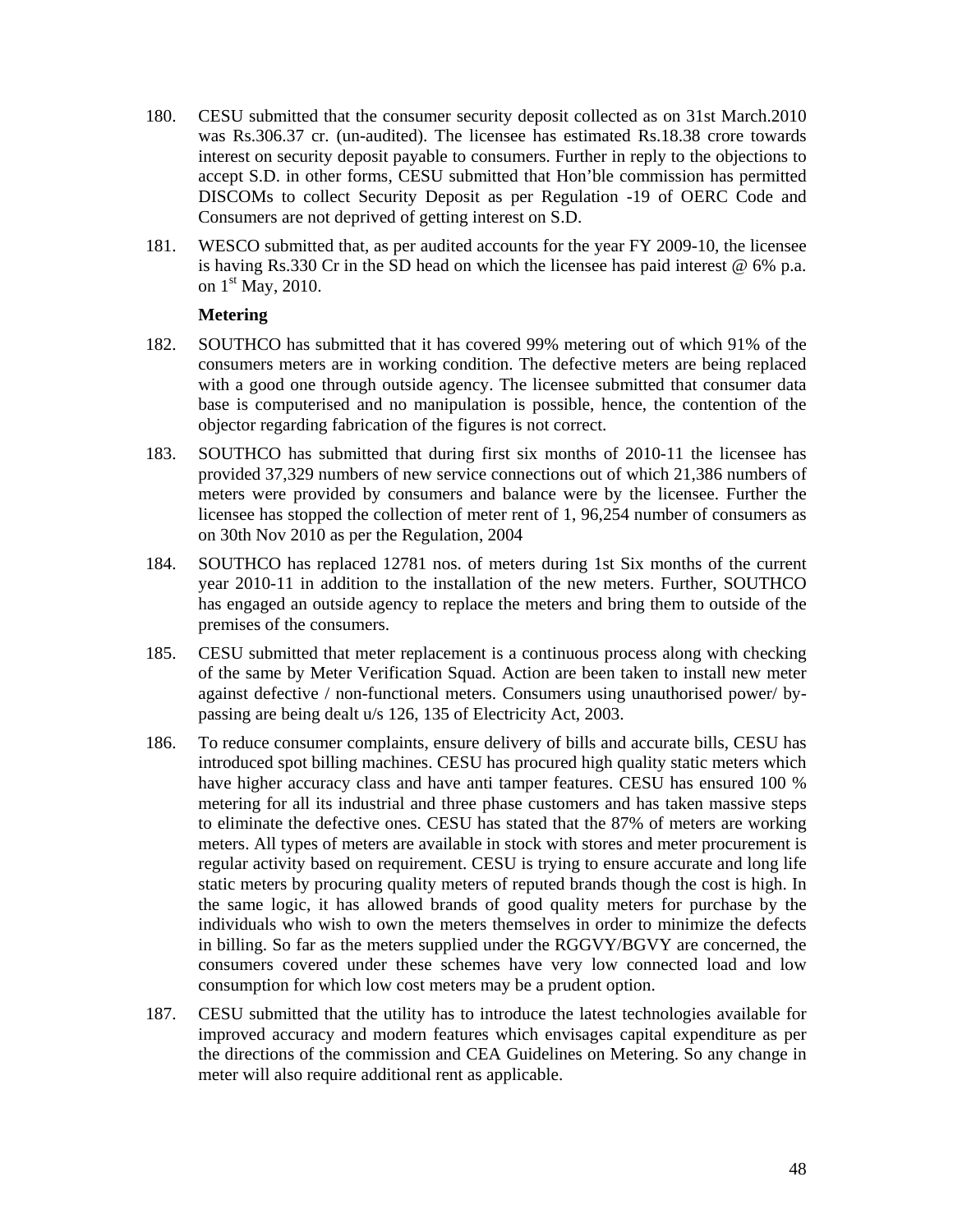- 188. In the case of energy meter testing by the licensee, WESCO submitted that they hand over a copy of the meter test report to the respective Consumer. However, in their licensee area no such case has been reported where test reports are not provided to the Consumer.
- 189. The billing software of WESCO is programmed in such a way that after recovery of meter rent in full, no meter rent will be charged. Hence, the allegation of the objector is not correct. Further, it is not practically possible to inform the cost of meter to each and every consumer, the amount recovered and the amount to be recovered, keeping in view of the consumer strength of the licensee.

#### **Energy Audit & Consumer indexing**

- 190. SOUTHCO submitted that they are measuring section level losses and action is being taken by them for reduction of losses by way of installation AB Cable, AMRs for the 3 phase consumers and conducting energy audit to pin points the losses.
- 191. SOUTHCO submitted that Energy Audit is being carried out at 33 KV and 11 KV level. Licensee has projected consumer indexing and DTR metering in order to have fruitful energy audit. As per the direction of Hon'ble Commission GSED Digapahandi has been earmarked as a model Division to measure the AT&C loss reduction.
- 192. CESU submitted that consumer indexing and pole scheduling is a continuous exercise due to dynamic nature of the system. In view of the large scale expansion of the LT network under the RGGVY/ BGVY scheme and frequent change in network configuration the pole scheduling and indexing is to be carried out on a regular basis and hence recurring expenditure is being incurred on consumer indexing.
- 193. CESU submitted that Energy input of 45 sections out of 240 is being measured by metering at 11 –kV feeder & DT level through Ring Fencing Project. Energy audit is being carried out in 40 nos. of 33 kV feeders out of 110 feeders.

## **Energy Police Station**

- 194. Six police stations are functional in SOUTHCOs area which has registered 153 FIRs. There has been provisional assessment of Rs.49 Lacs, and provisional billing of Rs.38 Lacs, penalty collected is Rs.21 Lacs.
- 195. The licensees are taking all sorts of measures to curb the theft. Also to avoid further possibilities of power theft the licensee is replacing the bare conductors by AB cables, replacement of meter and bringing meter to outside.
- 196. CESU submitted that they have taken different measures like energy audit, metering, pillar box metering, AB cabling, MRT Squad operations, establishment of energy police station, call centre etc with an objective of not only to reduce the AT  $&$  C loss but also to provide better service to consumers. Wherever it is found that there is nexus of departmental staffs, action are being taken. Public awareness is also made through print & electronic media.
- 197. The activities of Energy Police Station in NESCO areas are given as below:

| FIRs filed during 2009-10                       |    |
|-------------------------------------------------|----|
| FIR Registered 2009-10                          |    |
| FIRs filed during 2010-11 (up to Sept'10)       | 59 |
| FIRs registered during 2010-11 (up to Sept' 10) | 59 |

| Table |  |
|-------|--|
|-------|--|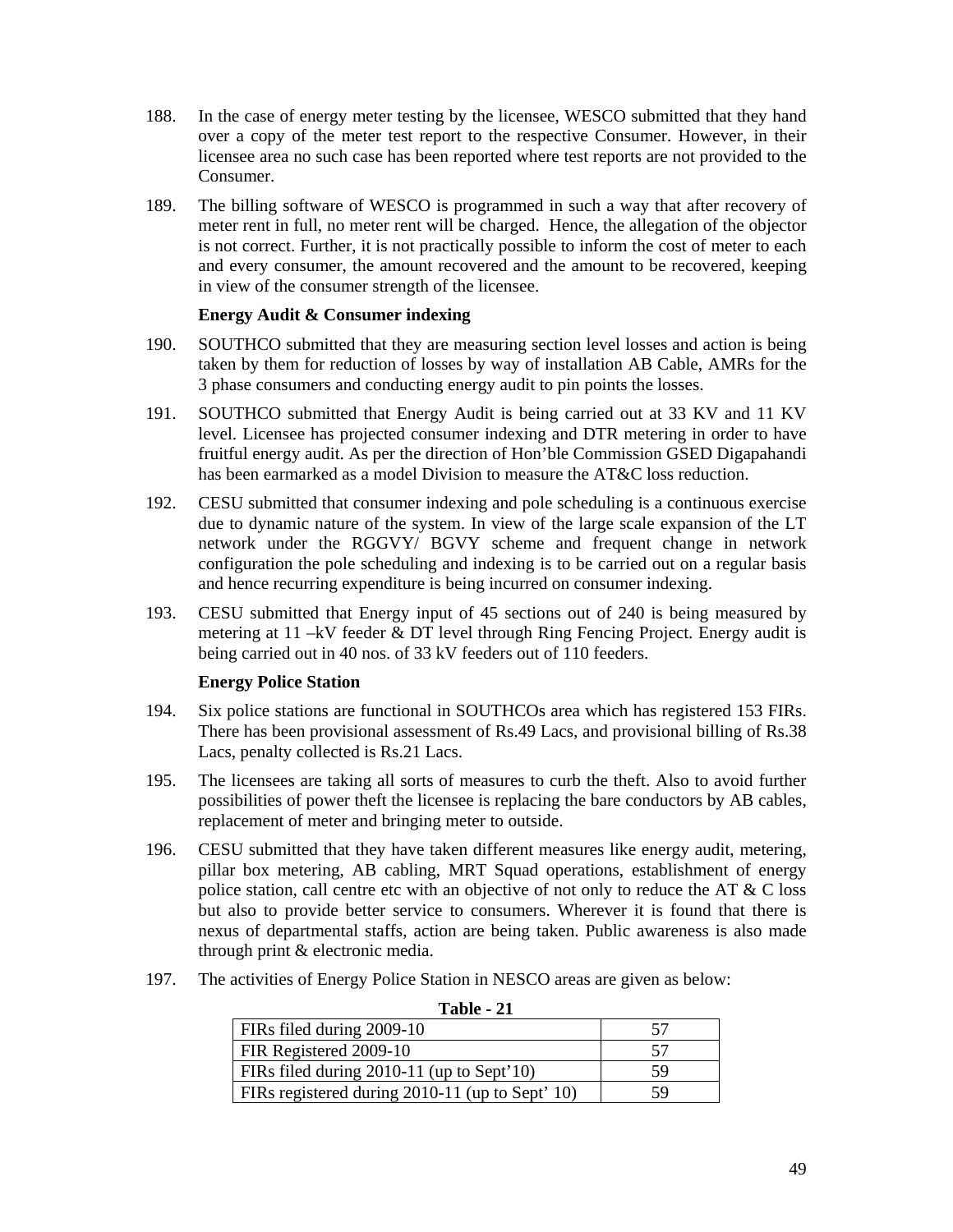## **Energy Sales**

- 198. SOUTHCO submitted that the quantum of power purchase is not overstated, the estimation has been made on the basis of actual drawl during the previous year as well as in the 1st six month of current year and taking duly the load coming under HT and EHT category as well as village electrification programme during the ensuing year. The items of estimated expenditure is also on the basis of audited figures of previous year and duly justifying the expenditure proposed to be incurred under specific heads in the ensuing year.
- 199. CESU Submitted that calculation of SMD based on average of monthly SMD of previous financial year must be avoided. This has resulted in payment of excess demand charge for violating permitted SMD. However, CESU has prayed the Honourable commission to consider waiver of excess demand charge and over drawal penalty for new and additional industrial load as these load have been released with due consent of GRIDCO but not envisaged in ARR filing for 2010-11. Therefore, it is prayed that SMD may be approved on maximum of all SMD figure of the current financial year and additional load component. The projection of SMD has been done keeping in view the large scale electrification program under RGGVY/BGVY and prospective growth of industrial consumers. The segregation of Agriculture and domestic feeders is not possible as agriculture connections are few and consumers in rural areas usually have a mixed load.
- 200. WESCO submitted that, the projection of sale is made on the basis of previous 8 years consumption pattern .i.e. FY 2001-02 to FY 2009-10 and actual sales data for the 1st six months of FY 2010-11. For Domestic and Irrigation Category of consumers, impact of rural electrification has been factored in the projection. For LT category of consumers, the growth in sales is projected to be 27.32%.For HT & EHT category, the projection is based on current and past trends, actual addition of loads and other factor such as global recession. As such, the projection of sales is practical and realistic.
- 201. NESCO in its rejoinder submitted that while projecting the consumption of different categories the licensees has analysed the past trend of consumption pattern for last 8 years i.e. from 2001-02 to FY 2009-10. The growth in domestic category has been estimated at 36.00% during FY 2011-12 as against the actual growth of around 10.83% during FY 2009-10 and estimated growth of 32% during FY 2010-11. The growth in this sale of other categories in LT sector has been estimated in the range of 16% to 24% during FY 2010-11. This sale during last three years has increased in higher proportion as compared to previous year due to the increase of economic activities in the NESCO area. Hence, the allegation made by the objector that the sales forecast of the licensees is unrealistic is not true.

# **BPL / RGGVY category consumers**

- 202. The licensees in their rejoinder submitted that Kutir Jyoti consumers are being closely monitored and the consumers who are using more than 30 units per month are being converted to Domestic category on regular basis.
- 203. SOUTHCO submitted that burden of the subsidized category should not be passed on to the subsidizing category of the consumers. It is to be borne by the State Govt. by way of subsidy as per Section 65 of the Electricity Act, 2003 & OERC (determination of tariff) Regulation, 2004.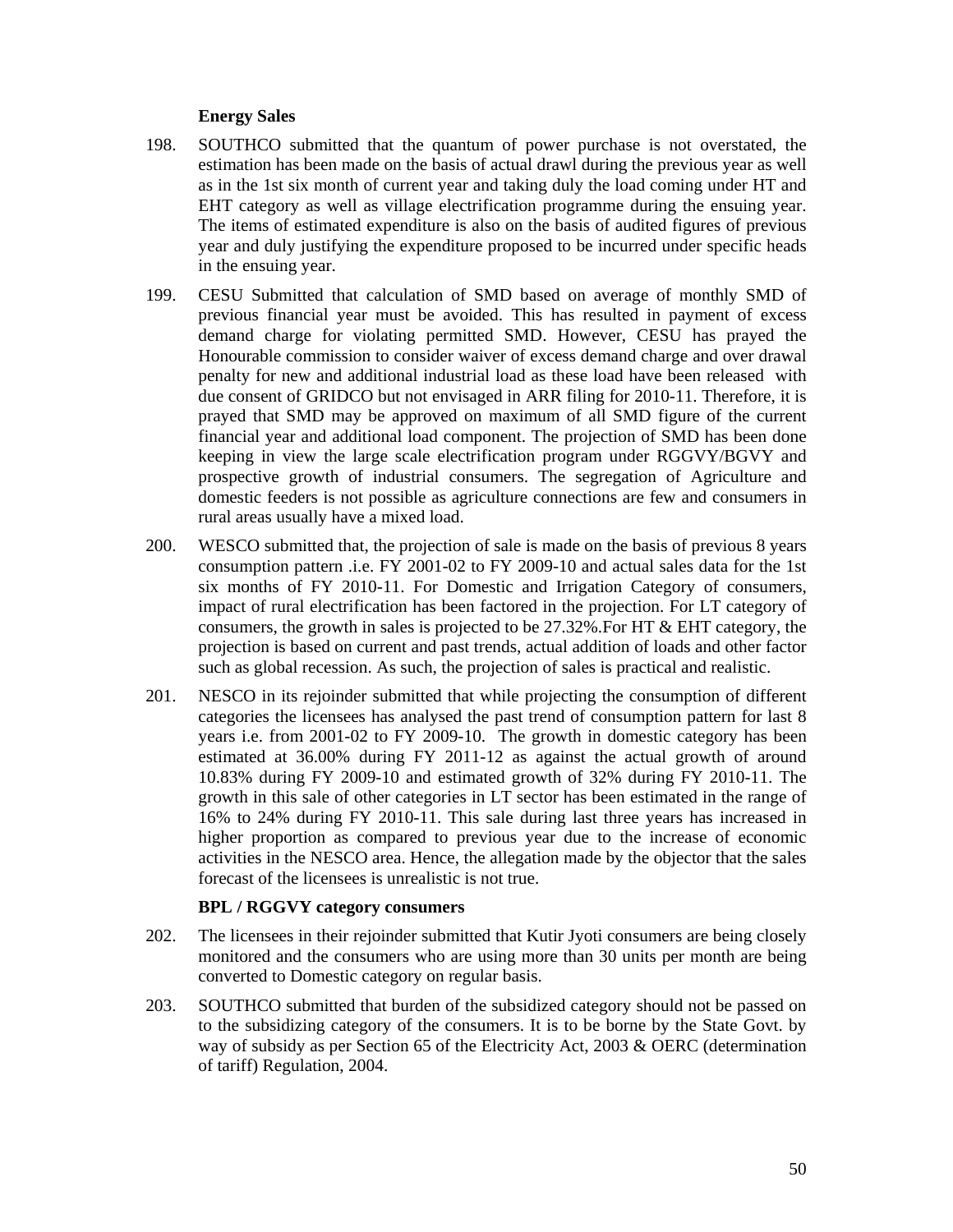## **Cross-subsidy Surcharge**

- 204. CESU submitted that the cross subsidies are determined by the commission to make the DISCOMs sustainable. The revision of tariff is imminent as the cost of generation has been increased due to rise in fuel price.
- 205. WESCO submitted that, the tariff design in the state of Orissa has traditionally been based on the perceived paying capacity of the consumers. The other social considerations have given rise to cross-subsidy. The reduction and elimination of the cross subsidy is a gradual process.
- 206. Average cost of supply to SOUTHCO is based on the present BSP of Rs.0.90 per unit and Transmission charges is Rs.0.235 per unit. Average Cost price of GRIDCO is also determined as Rs.1.75 per Kwh with highest purchase price Rs.3.25 per Kwh. Hon'ble Commission while approving the BSP price of SOUTHCO has factored many aspects considering Socio Economic and consumer mix of the DISCOM etc. OERC is following the Uniform Retail Tariff Policy. The consumers of Orissa should not feel discriminated by a levy of differential retail tariff because of functioning at separate distribution licensee at their State. Thus, cost of supply of SOUTHCO at EHT of Rs.1.24 has no meaning.
- 207. NESCO in its rejoinder submitted that the issue of cross subsidy is the prerogative of Hon'ble Commission and accordingly the cross subsidy is determined as deemed fit. The Commission determines the tariff basing on the forecast of the licensee after analysing the actual cost of generation, wheeling etc. The tariff for the consumers availing power supply on EHT is lower than that of the consumers availing on HT.
- 208. NESCO further states that the objector has submitted that the cross subsidy needs to be progressively reduced. It may not be out of place to mention here that after privatisation, Govt. of Orissa is not subsidising any category of consumers. Through the tariff approved by the Commission during previous years OERC has initiated the process of reduction of cross-subsidy.

## **Demand Side Management**

- 209. The licensee has submitted that the SLDC is managing the drawal of the DISCOMs as per the requirement of availability based tariff. In turn, the DISCOMs are sending the day ahead drawal schedule to SLDC and are managing the actual drawals as per the instruction of SLDC analyzing the same on real time basis.
- 210. Regarding energy conservation. NESCO is going to implement Bachat Lamp Yojana. M/s Banyan Environmental Solutions Ltd. has been entrusted the task of implementing this Yojana in NESCO area. Agreement has been executed with M/s. Banyan and initial survey has been done by M/s. Banyan and the Yojana is expected to start shortly.
- 211. As a part of the DSM activity, SOUTHCO submitted that they have executed an agreement with M/s Banyon Environmental Innovations Pvt. Limited, a Hyderabad based company to provide the CFL bulbs at the affordable price replacing the incandescent bulbs as per the Bachat Lamp Yojana.
- 212. CESU submitted that they have already signed the Bilateral agreement with M/s Silver Fir since November 2010 and will be signing the Tripartite Agreement (TPA) with BEE by February 2011. The distribution of three CFL lamps will start by June 2011 & will be completed by Dec'2011.CESU is also implementing LED Village project in two villages at the behest of BEE.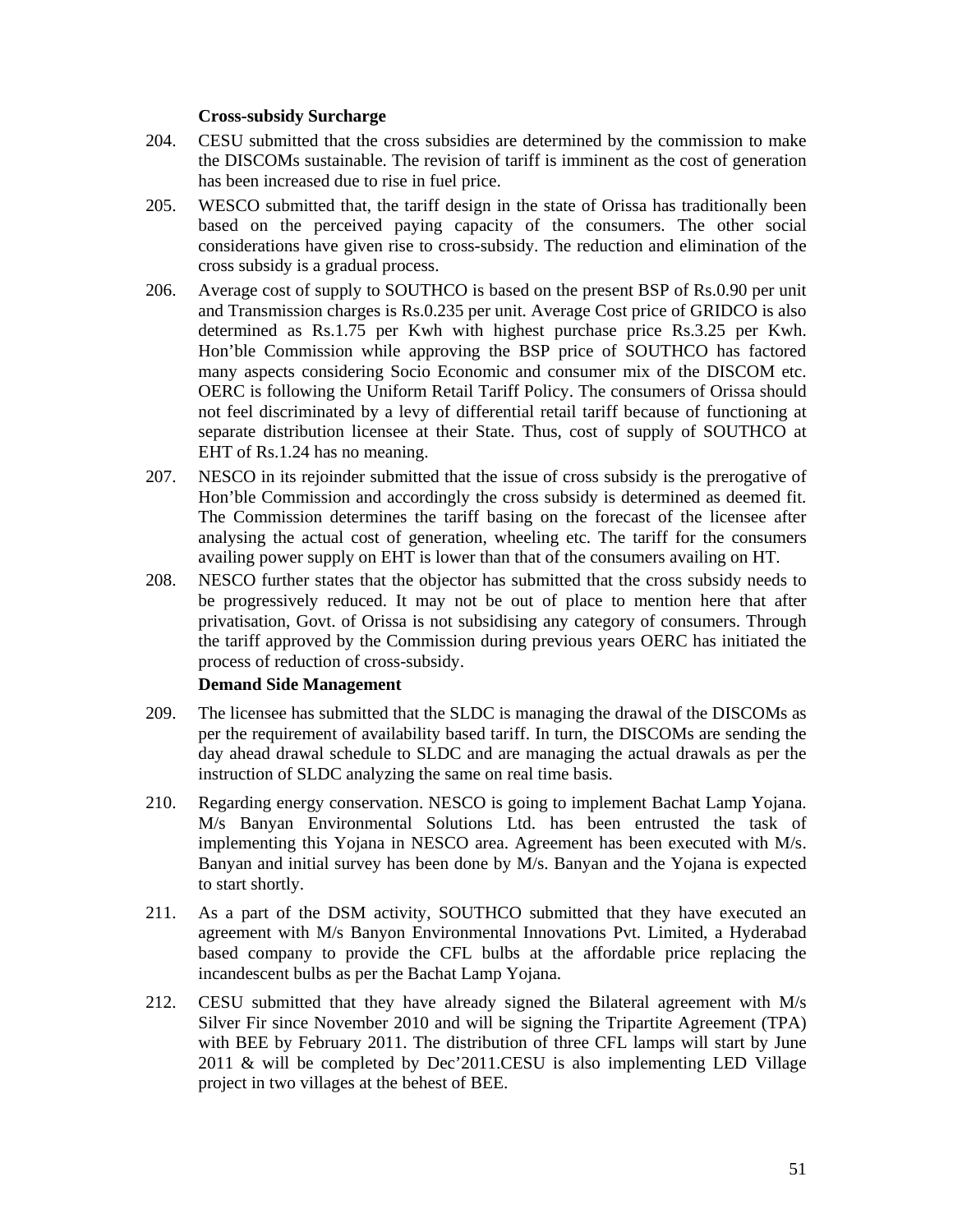## **Seasonal Industries**

- 213. WESCO submitted that, the usage of power in Cold Storage is similar to that of Industrial category of Consumers. Also, the nature of business in regard to cold storages resembles to that of Industrial / Commercial category of Consumers. The present Tariff for Allied Agro-Industrial Consumers is less as compared to Industrial / Commercial category of Consumers. Any further reduction in Tariff shall create an adverse impact on other category of Consumers as well as to the Licensee.
- 214. WESCO submitted that, the suggestion of the objector regarding inclusion of entire Dairy industry under Allied Agro category cannot made as the same can only be taken up through amendment of the Regulation.
- 215. Regarding the objections of Rice Mill Industries, WESCO submitted that, the classification of consumer category has been dealt in OERC Distribution (Condition of Supply) code, 2004. Regulations 80 to 82 are meant for consumer category classification and the same is applicable to Rice mill industries.

#### **Industries issues**

- 216. SOUTHCO submitted that Special Tariff for the FY 2008-09 & FY 2009-10 which was mutually agreed was also extended to M/s JCL at the cost of SOUTHCO. During the process of extending Special tariff SOUTHCO incurred losses with the difference of Avg. RST and Special Tariff as the differential loss of revenue was not accommodated in the ARR. Further, Hon'ble Commission have also given direction in Case no.01/2010 for higher consumption and uninterrupted power supply the consumer shall bear the extra cost. SOUTHCO had to discontinue the discounted tariff as Hon'ble Commission has done away the special tariff for the export oriented units since FY 2007-08 and it is not possible on the part of SOUTHCO to extend special tariff to M/s JCL and bear the differential losses as SOUTHCO is already a loss making organisation and providing further concession shall add to the losses.
- 217. SOUTHCO is not agreeing with the contention of the objector that off peak benefit should continue and submits that the no off peak hour benefit should be allowed to the consumers in the present scenario. SOUTHCO proposes for KVAH tariff.
- 218. CESU submitted that Medium industries (Load <110KVA) are now paying MMFC based on recorded demand irrespective of connected load whereas consumers have load more than 110KVA are paying demand charge for minimum 80% of contract demand. This encourages consumers to keep their connected load just below 99KW deliberately at the time of initial supply and go on adding additional load thereafter and still remain in MI category. The sharp difference in demand charge of LI & MI consumers has given rise to this situation. Hence, the licensee proposed that MI consumers shall also pay demand charge at the rate applicable for LI consumers.
- 219. In case of maintaining higher LF, CESU submitted that they may consider special tariff on LF of 70% on "Take & Pay" basis for consumer having load of 5 MVA and above subject to due approval by Hon'ble Commission looking into the interest of both Utilities and consumers along with stability in the system.
- 220. The objectors has requested for waiver of overdrawl penalty. In this regard WESCO submitted that the Hon'ble Commission has permitted the SMD for WESCO. Over and above this SMD, overdrawl penalty is applicable. In case, waiver of overdrawl charges is allowed, WESCO shall not be in a position to control its SMD, which in turn shall have an adverse effect on the demand supply position of the state as a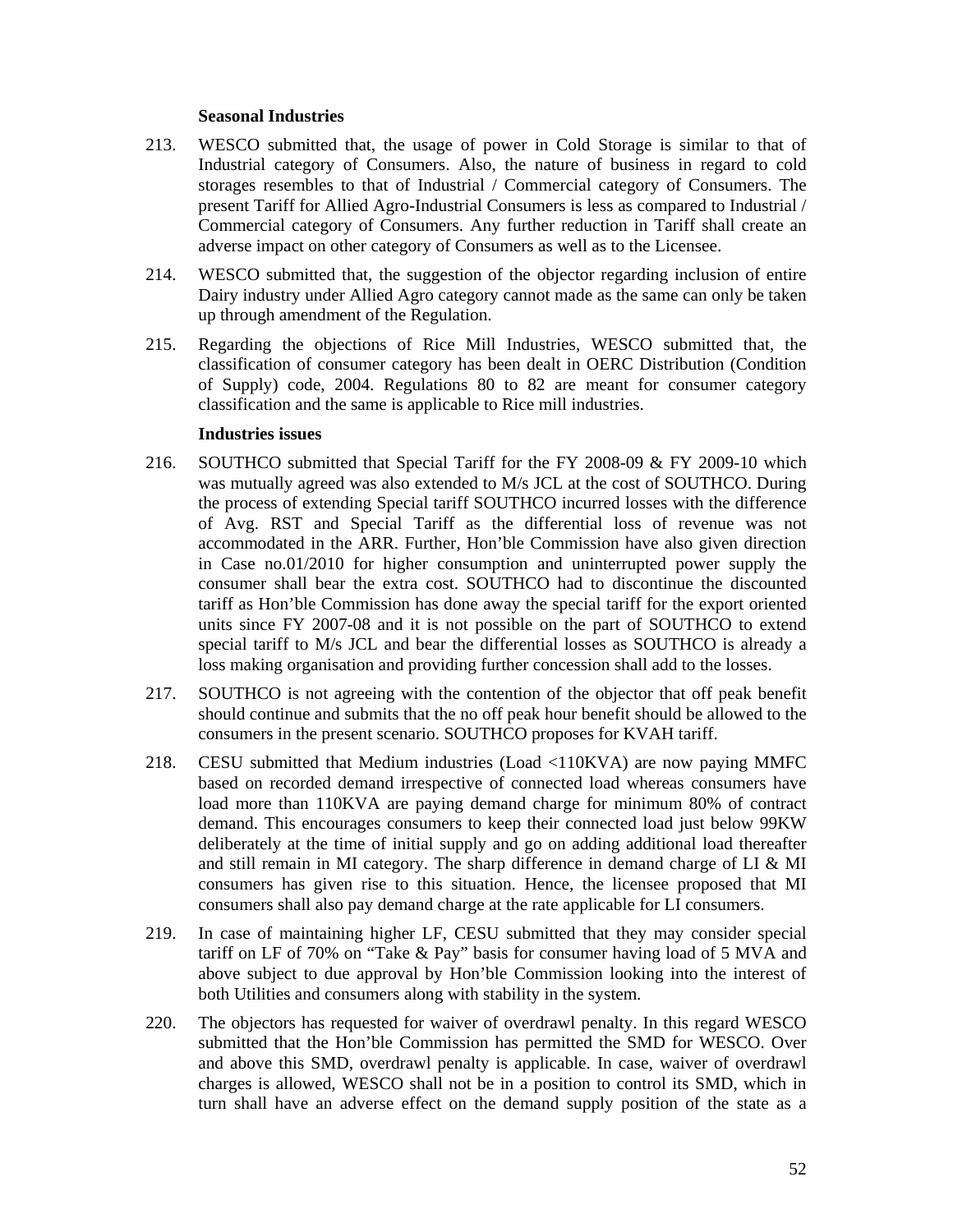whole. However, if the objector is wary of crossing her CD, it is suggested to enhance the CD in order to avoid ODP.

- 221. WESCO submitted that, Hon'ble Commission has already pronounced special tariff for the industries having CD of 100 MVA and above in the RST order dt.20.03.10 @ 330 paise per unit with guaranteed monthly off take of 80%, hence the proposal of the objector for reduced tariff for power incentive industries is not justified.
- 222. On the issue of withdrawal of load factor incentive WESCO submitted that, Hon`ble commission has been consistently stressing the need to adopt demand side management measures. For the purposes of better utilization of the system capacity in a surplus power situation and the need to retain the subsidizing consumers from migrating to their own CPPs, it was thought necessary to provide incentives to industries for maximizing consumption. However due to increased consumption in the state the average demand deficit is to the tune of 400 MW and peak demand deficit is 900 MW, necessitating the Commission to issue the Order (Protocol) dated 14.01.2010 on Load Regulation vide Section 23 of the Electricity Act. The order called for restricted use of electricity by all consumers. Although these restrictions stand rescinded, the massive addition of consumers which is literally going to be two times or more is unlikely to lead to a surplus generation scenario as in the past. The shortages are likely to persist. Under such circumstances, it is the submission of the licensee that the graded tariff provided to industries wherein consumption in excess of 50% of load factor was incentivised should be discontinued.

## **South Eastern Railways**

- 223. SOUTHCO submitted that Electricity provided to Traction supply railways by SOUTHCO is at reasonable price. There is no disparity in tariff as the same tariff has been designed by the Hon'ble Commission for the consumers of same voltage grade irrespective of their use. The consumers under different classifications under the same voltage who can maintain the high load factor can avail the benefits for higher consumption. The tariff of the electricity in Orissa is the lowest amongst all the States.
- 224. SOUTHCO submitted that, Average Cost of supply to SOUTHCO at the present BSP of Rs 0.90 per unit and Transmission charges of Rs 0.235 per unit and average cost price of Gridco also determined as Rs 1.75 per KWH with highest purchase price Rs 3.25 per KWH. Hon'ble Commission while approving the BSP price of SOUTHCO has factored many aspects considering Socio Economic and consumer mix of the Discom etc. Hon'ble OERC is following the Uniform Retail Tariff Policy. Hence, the cost of supply of SOUTHCO at EHT of Rs.1.24 has no meaning. Also SMD billing for the Railways is not possible and the licensee denied to offer the same.
- 225. CESU submitted that railway is availing 2 Phase supply at 132 KV which gives adverse impact on the supply system. However, being a public utility, it has offered special consideration by offering feed extension as and when required without prior approval, uninterrupted power supply to railway without load restriction, Demand Charge in case of load extension. Further in case of offering rebate, the licensee submitted that distribution system experiences transients due to load drawl behaviour of railway. Extra care is being taken to extent uninterrupted power supply and TSS are allowed for Feed extension with consideration for Demand charge. Hence objectors demand for extension of rebate on off-peak drawl is not appropriate.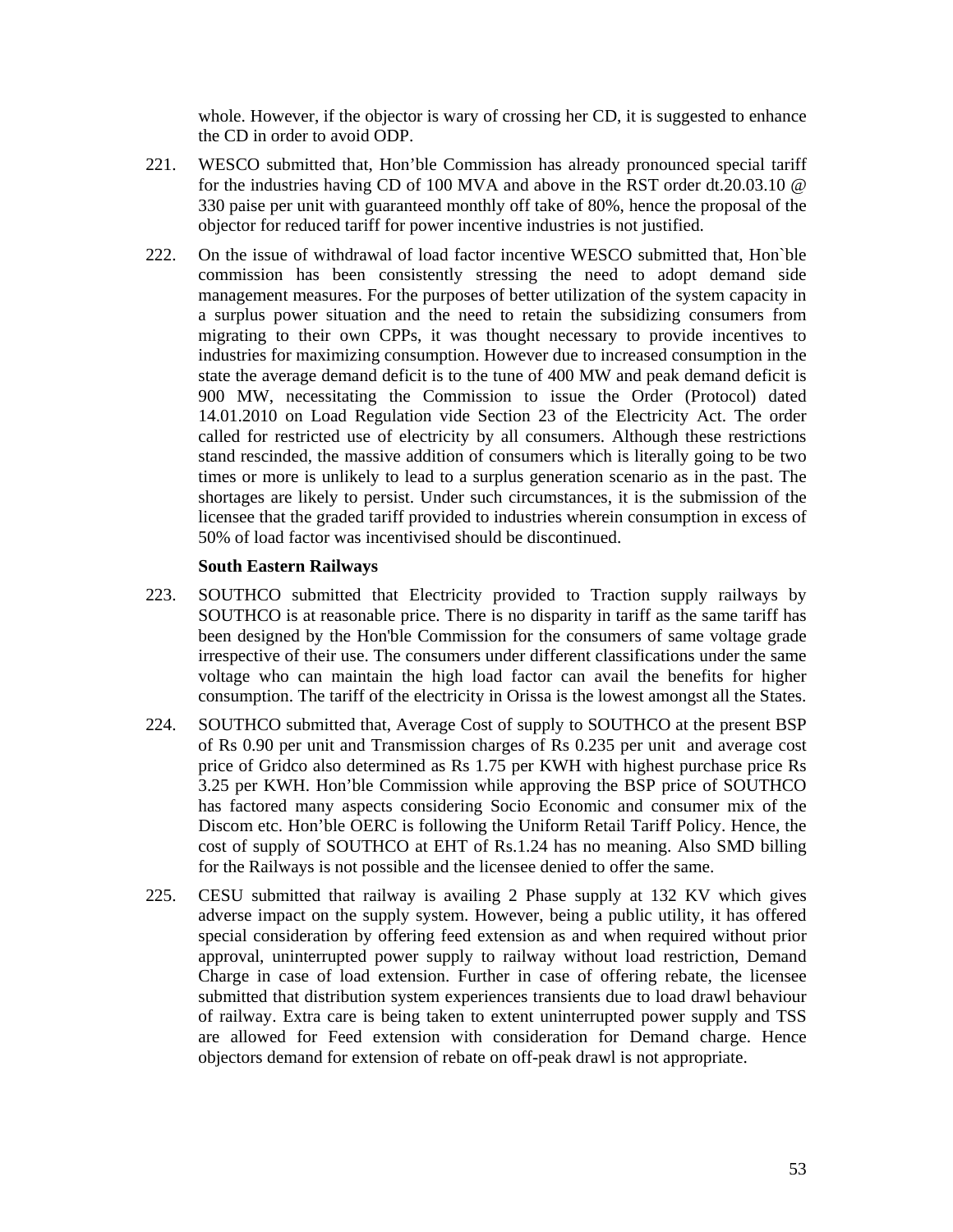- 226. CESU submitted that, Maximum Demand to TSS is calculated on the basis of 30 Minutes integration. However, the integration period for SMD is 15 Minutes. As the Distribution licensees are different, it is difficult to determine SMD and billing thereof.
- 227. CESU submitted that, as per GRID Code, the metering is to be done at connection point of transmission line. The Transmission line from OPTCL S/S to TSS is a dedicated line and maintenance of the line, protective equipment is railways work if not handed over to OPTCL. Maintenance of 132KV line is not within the scope of DISCOM. The EHT Metering Equipments are costly and the meter rent comes out to the tune of 20,000/- per month which is not recoverable at the present meter rent. It has been proposed that all prospective consumers of EHT category may bear the entire cost of installation of their meters at the Grid end as well as at the receiving end as the case may be.

## **Separate License for supply of EHT power**

228. WESCO submitted that, nowhere in the Electricity Act 2003 or OERC (conduct of Business) Regulation, 2004 separate license is permissible to supply power to EHT consumers only. The state Commission may grant license on application to transmit electricity as a transmission licensee, to distribute electricity as a distribution licensee or undertake trading in electricity as an electricity trader.

# **Determination of BST**

229. WESCO submitted that, its power purchase cost is 194 paise per unit apart from transmission charges of 23.5 paise per unit and SLDC charges of 0.17 paise per unit. If the same is compared with other DISCOM's the same is 90 paise per unit in case of SOUTHCO, 157 paise per unit for CESU and 195 paise per unit for NESCO and 23.5 pasie per unit is the transmission charges for all the DISCOMs. Different BST and uniformity in RST for whole state is continuing till date which is essential for due socio-economic reasons.

# **Financial Issues**

- 230. SOUTHCO submitted that, the total A&G expenses estimated for FY 2011-12 is Rs.39.43 Crore. The details of the A&G expenses has already been reflected in para 4.4 of the ARR application. SOUTHCO has proposed the Addl. A & G expenses to the tune of Rs.18.04 Crore justifying under different heads and reflected in the page no. 52-56 of the ARR application. Regarding increase in billing, collection and reduction in employee cost is concerned SOUTHCO has projected T&D loss reduction of 3.96% and improvement of collection efficiency of 1% resulting AT&C loss reduction of 4.39% for the ensuing year 2011-12. There is no such wasteful expenditure proposed as per apprehension of the objector.
- 231. CESU submitted that The Components under A&G heads are linked to growth in the number of consumers, area of operation, connected load, volume of sale etc.. Accordingly, the A&G costs have been estimated at taking into consideration an increase @7% towards inflation correction and sharp increase in line with the exponential growth of activity mainly under RGGVY Scheme and addition of new activities. These expenses include amount to be incurred by the licensee on license fees, insurance, communication, professional charges, property up-keepment expenses, audit fees, advertisement expenses, royalty, freight, conveyance and traveling, etc. The licensee has initiated various initiatives like Franchise Expenses, Collection Agency Charges, Incentive for collection of arrear, Customer Care, Energy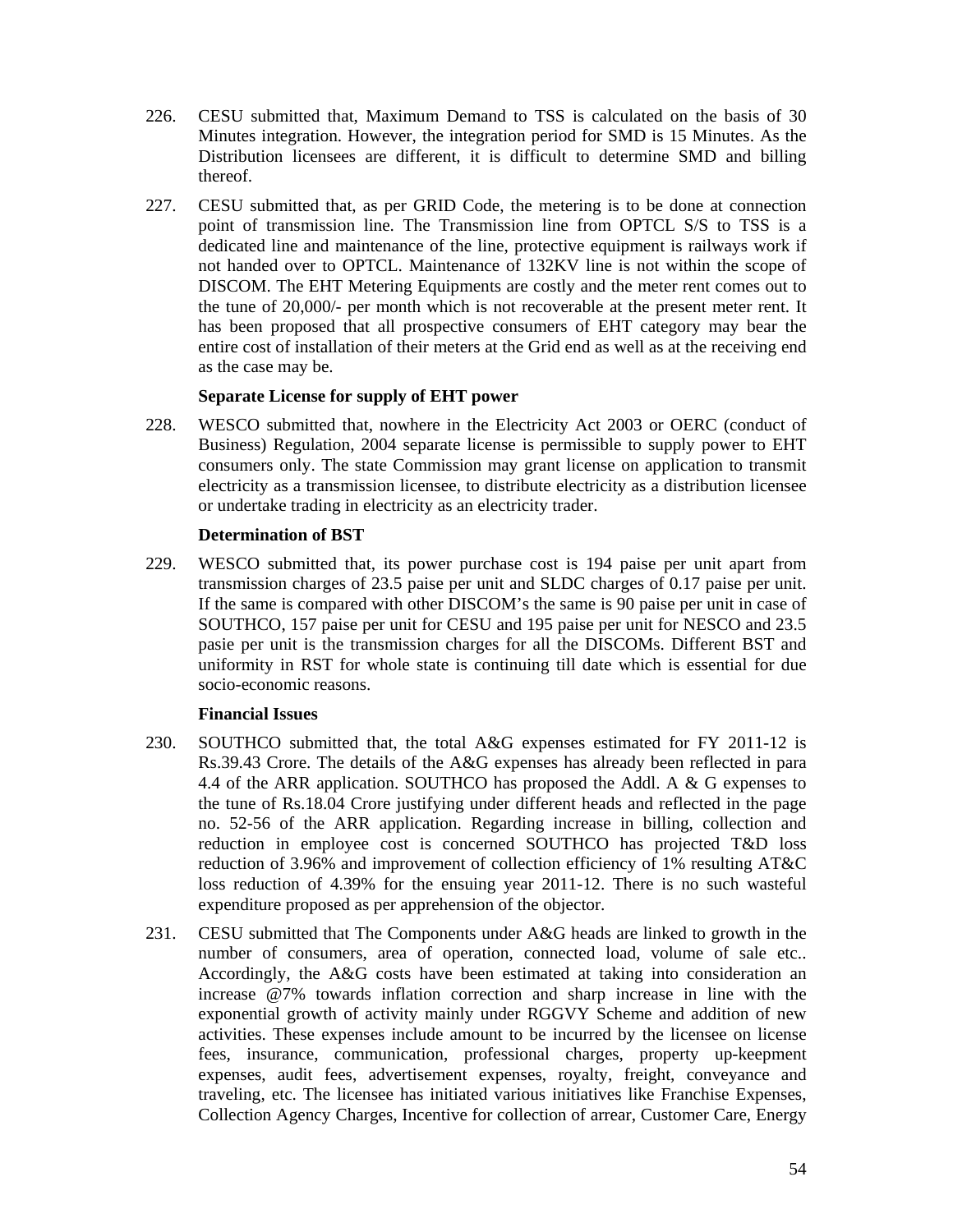Police Station, Energy Audit, Customer Satisfaction Survey, Safety related Expenses, AMR etc for improvement of service and quality of supply for which the additional expenses are required.

- 232. In case of the R&M expenses for the RGGVY and BJY scheme the licensee has the obligation to supply continuous power. Hence, CESU has to bear the expenditure for emergency restoration of power in case of conductor snapping or theft of HT/LT lines. CESU has projected R&M cost as per the approved norm fixed by the Hon'ble Commission i.e. 5.4% of GFA. Apart, the licensee is unable to utilize the approved expenditure fully because of inadequate cash flow. Regarding booking of other expenditure under the R&M head, CESU submitted that they have maintained the books of accounts as per the specified accounts manual. Hence, booking of wrong expenditure may not be possible.However, in the truing up mechanism any excess/shortage expenditure towards R&M as per the audited accounts is being adjusted while setting up the tariff.
- 233. CESU submitted that supervision fees equivalent to 6 % on the estimated amount are being claimed by CESU only of the work supervision due to future maintenance of the lines and substations handed over to CESU. Other inspection fees pertaining to Govt. revenue and carried out by its own set of electrical inspectors. Due to enormous increase in maintenance and manpower cost, the licensee requested to increase these fees to 12%. CESU submitted that additional consultancy charges are required for Preparation of DPR for CAPEX Programme and its supervisions.
- 234. CESU submitted that they have considered the rate of depreciation as per the Companies Act as certified by the Auditor

### **Computation of Tariff / Tariff Rationalisation Measures**

- 235. Licensees have submitted their views on the objections raised by the objectors to modify/add certain stipulations in the tariff order of 2010-11 as below:
	- i) SOUTHCO is agreed with the objector for hike in 1st slab domestic rate in order to discourage theft and the proposal of initial slab may be enhanced up to 200 units with enhanced tariff.
	- ii) DISCOMs submitted that, the tariff for Bulk Domestic category may be redesigned by the Commission as per the suggestion of them.
	- iii) DISCOMs submitted that they do not favour withdrawl of DPS in case of NAC, Municipality, Corporations and village Panchayats and also separate tariff as it will discriminate among the Public Lighting consumers.
	- iv) SOUTHCO submitted that the contention of the objector regarding separate category and tariff on the basis of rural and urban is not at all justified and is against the principle of tariff determination as per the Regulation following the Act, 2003
	- v) SOUTHCO submitted that the Hon'ble Commission had increased the RST for 2010-11 after a period of 9 years due to average inflation of all the prices. SOUTHCO also got shock of increase in BST by 25 % during the FY 2010- 11. DISCOMs has proposed withdrawl of Graded slab tariff due the power deficit situation.
	- vi) SOUTHCO submitted that the objections filed by the Gram Vikash are not acceptable and licensee objects the same to be billed under tariff applicable for irrigation pumping and agriculture. Separate tariff to this category of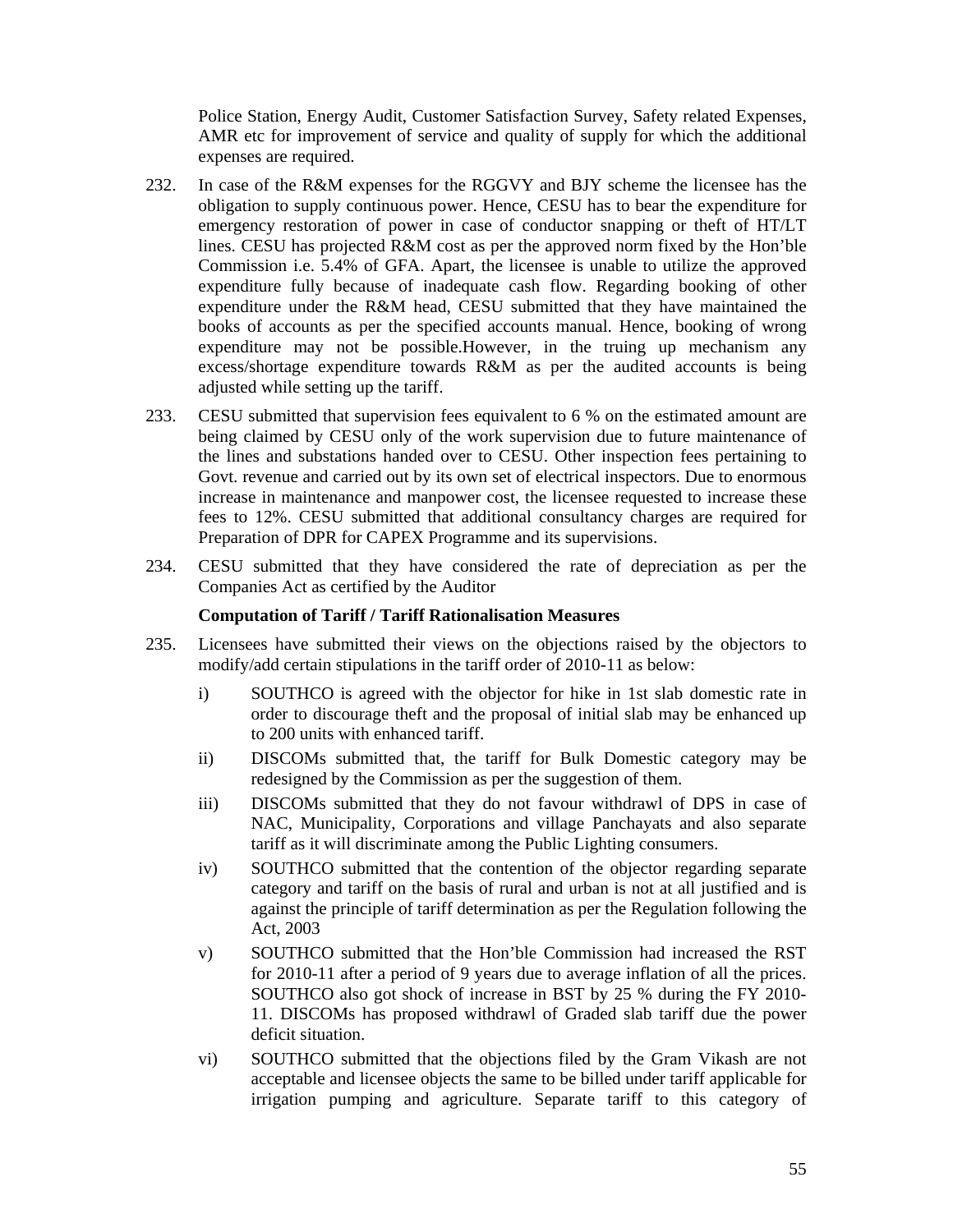consumer can only be possible after making an amendment to the Regulation, 2004 and the Hon'ble Commission may take suitable decision in this regard.

- vii) SOUTHCO submitted that, in order to maintain good power factor of the system, an industrial consumer should have almost unity power factor and in no case it should be below 92%. In order to achieve unity power factor, the commission has provided incentive for improvement of power factor above 97% up to 100%. Further relaxation in the power factor for incentive will not only discourage the consumers for reaching higher power factor but also will affect demand and energy consumption. Since availing power at very high power factor is giving an incentive to the consumer in terms of less demand for the same effective energy and also incentive as high load factor, the power factor incentive should be 97% instead of objectors proposal for 95%. Accordingly, power factor incentive above 95% as proposed by the objector instead of 97% should not be allowed by the Commission. Hon'ble Commission may consider the rate of incentive will be 0.5% for every 1% rise above the PF of 97% up to and including 100% on the monthly Demand charge and Energy Charge.
- viii) CESU submitted that the PF incentive during 2010-11 FY was increased fourfold from maximum 1.5% to 6%, hence the same may be limited to maximum 2%.
- ix) CESU submitted that, the sharp difference in tariff of 1st 100 units @ Rs.1.40 / unit & 2nd 100 units @ Rs.3.10/- unit encourages consumers to interfere with the meter or manipulate reading to keep consumption within 100 units. So licensee proposed to increase the 1st slab rate to Rs.2.50/unit. The objections seem to have no merit for consideration and hence CESU's ARR may be allowed.
- x) CESU submitted that, in order to flattening of system load curve, HT and EHT consumers are extended the following benefits. 1) Overdrawal benefit upto 120% of contract demand during off-peak hours. 2) TOD rebate of 10 paise/unit for consumption during off-peak hours. 3) Graded slab rate for energy consumption.
- xi) In case of load factor calculation, CESU submitted that under the power restriction scenario due to acute power shortage of the State it is not predictable , hence the Hon'ble Commission may take care of the LF calculation whenever the situation so warrants. Secondly as per regulation 85(3) of the Code during statutory power-cuts and power restrictions imposed by the licensee, if the restriction on demand is imposed for a period exceeding sixty hours in a month, the monthly demand charges shall be prorated in accordance with the period and quantum of demand restrictions imposed. As the consumer above 110 KVA is free to keep standby equipments as per regulation 64 to mitigate the interruption/ planned shutdown. The Hon'ble Commission may kindly not amend the same.
- xii) WESCO submitted that, as per the present tariff order pronounced by the Hon'ble Commission, Industrial Consumer is to be billed @Rs.410 paise per unit upto a limit of 10% of the total consumption. The licensee is losing on account of colony consumption limited to 10%. Apart from the above as per regulation 80 i.e 'classification of consumer' in the OERC Distribution (Condition of Supply) Code, 2004, the domestic category does not include residential colonies attached to industrial establishment where power supply is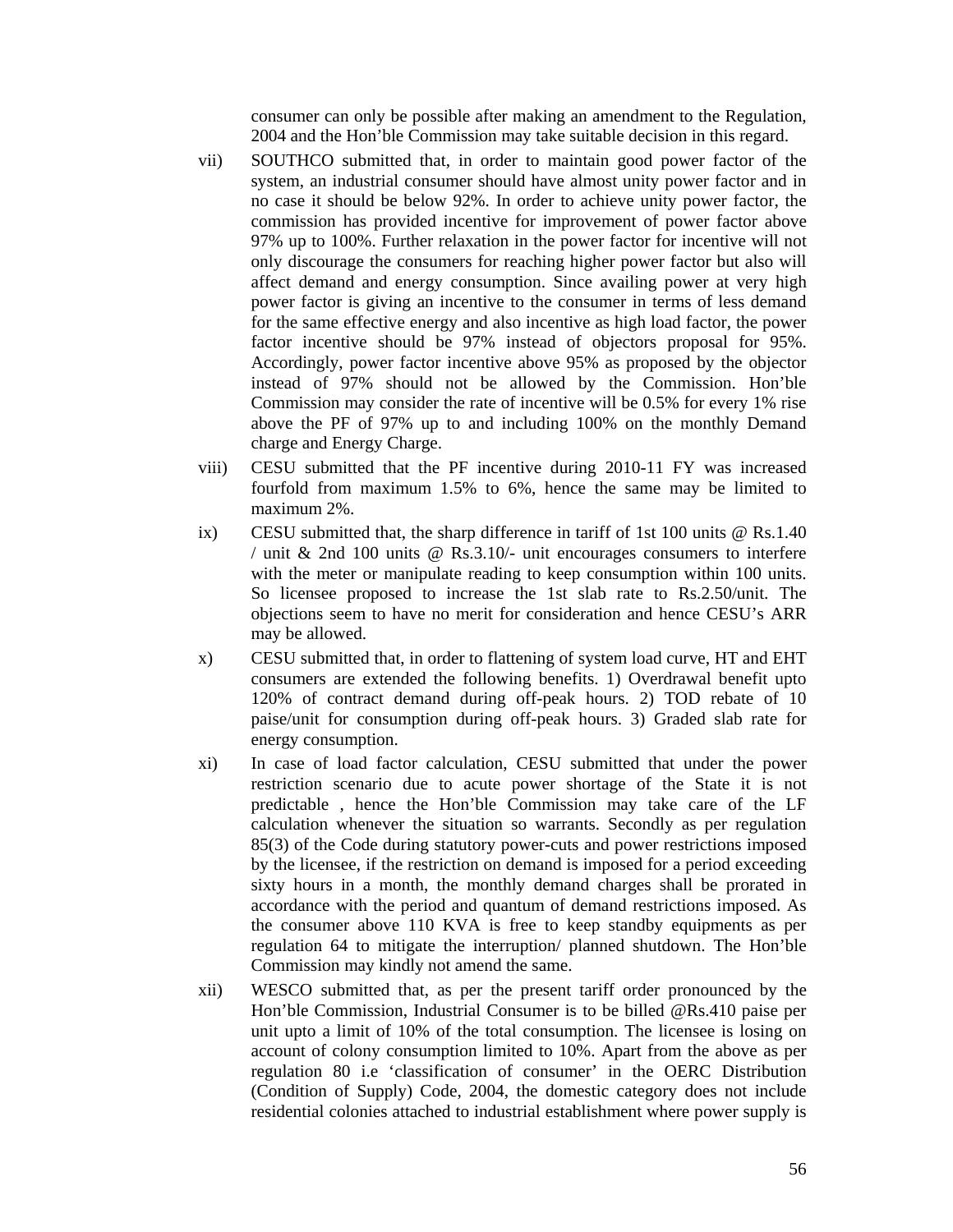drawn through the meter of the industrial establishment. Hence proposal of the objector may not be accepted.

xiii) WESCO submitted that, they have proposed KVAH billing instead of KWH billing of all three phase-LT consumers, HT  $\&$  EHT consumers including Railways. In this context, concept of PF incentive & PF penalty will no longer exist. In absence of the above the PF incentive from the level of 95% is not acceptable as the system power factor is now more than 97% .Further, they requested Hon'ble commission that the present rate of PF incentive is double the rate as compared to previous year the same may please be reduced to previous year level. The monthly loss on account of PF incentive coming around Rs. 3 Cr. against which the licensee is only getting Rs. 0.70 Cr. per month as PF penalty from the consumers.

# **General Issues / Others**

Licensees submission on some of the general and industries issues raised by the objectors/licensees during hearing are as follows:

- 236. DISCOMs submitted that the application for supplying power to EHT consumers should be moved to the licensee; otherwise the licensee can not project the consumption in its ARR as the distribution business is lying with DISCOMs. In fact the commission has clearly clarified that all consumers are to apply to the licenses only.
- 237. DISCOMs submitted that the present meters don't have facility to print directly the metered data. The same is possible through dump downloading in the computer. Hence, print out of the records in the static meter relating to MD, PF, number and period of interruptions can be provided to the consumer on demand after depositing the requisite fee as per the direction of Hon'ble Commission.
- 238. CESU submitted that, in case of agricultural based consumers Hon'ble Commission has prepared a separate tariff. For preparation of separate tariff for rural water supply and similar other rural activities it will call for increase in cross-subsidy on the category of HT and EHT consumers. Hence separate tariff is possible subject to analysis by the Commission of different issues relating cross-subsidy.
- 239. CESU submitted that the telephone towers are installed by telecom companies to provide telecom service which are commercial in nature. These companies are not in the business of manufacturing, but in service. Hence, they cannot be treated as industries. Further in the RST order dated 20.03.2010 it has been stipulated that "All general purpose consumers with contract demand < 70 kVA shall be treated as LT consumers for tariff purpose irrespective of level of supply voltage. However the electric supply to BTS Tower is metered at LT side So the claim is not justified.
- 240. WESCO submitted that, the present rebate of 1% of the monthly bill if "full payment made within 72 hrs of presentation of bills" is an adequate incentive. As far as liquidity is concerned licensee's liquidity position will not improve to the extent of BST and Transmission charges even 100% payment will be made by all the EHT and HT consumers immediately, as the licensee pays the BST bill and transmission charges to GRIDCO and OPTCL within 48 hours through L.C. mechanism and the bills are submitted to the licensee by GRIDCO and OPTCL with a copy to the bank.
- 241. WESCO submitted that, on receipt of fund under MP/MLA lad scheme the licensee is carrying out the work immediately under deposit scheme. During the FY 2010-11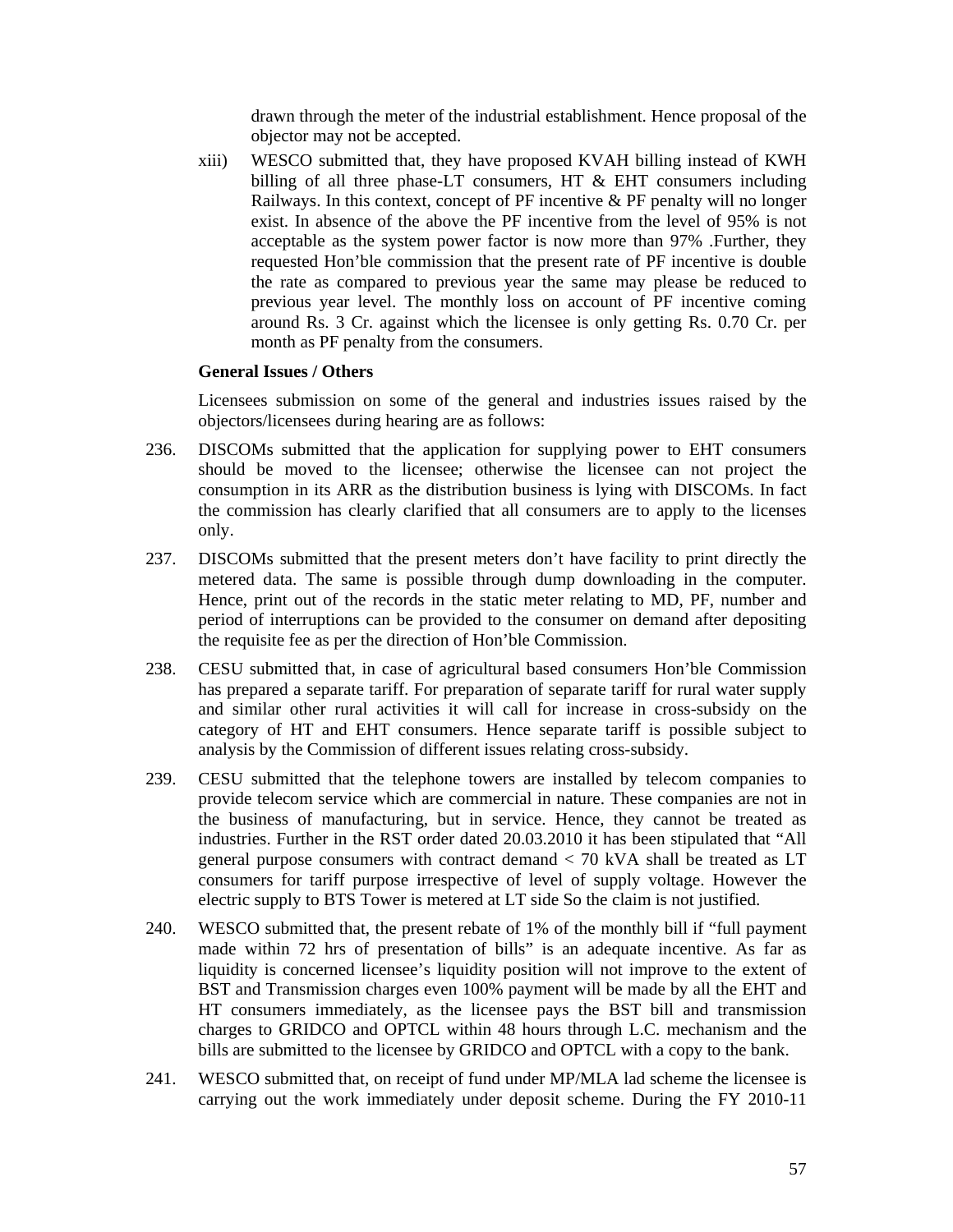licensee has completed 10 km 11 kV line, 10.85 km LT line and 23 numbers of distribution transformers as SI work under various MP / MLA LAD funds.

242. WESCO submitted that they are not carrying out any load shedding or interruption to the industries. The interruptions if any is only because of fault at the industries end or at OPTCL's end which is beyond the control of the licensee. Hence the suggestion made by the objector for reduction of demand charges on account of interruption is not acceptable.

# **VIEWS OF GOVERNMENT OF ORISSA (Para 243 to 256)**

## **Tariff for BPL Category of Consumers**

243. The Kutir Jyoti/BPL categories of consumers are paying monthly charges of Rs. 30 @ Rs.1/- per unit per month. However, once the consumption exceeds 30 units, they should be treated like any other consumers.

## **Tariff for Irrigation Pumping and Agro-Industrial activities**

244. Presently the consumption in irrigation pumping and agriculture is around 3 to 5%, therefore any small increase in tariff will not provide any substantial revenue support to the DISCOMs. Presently Govt. will not provide any subsidy/subvention in terms of Sec-65 of the Electricity Act, 2003 for this purpose. There should not be any increase in tariff under Irrigation Pumping, Agriculture and Allied Agriculture Activities.

# **Cross Subsidy in Tariff**

245. The Fixation of the limit of cross subsidy is to be decided by the Commission keeping in view of the interest of the consumers and the utilities.

#### **Up-Valuation of Assets**

246. The suggestions of the Commission to keep the support of Govt. in the matter of keeping the effect of up-valuation of assets of GRIDCO/OPTCL and OHPC, allowing the moratorium on debt services to the State Govt. till the sector turns around and not allowing ROE to GRIDCO/OPTCL and OHPC till the sector becomes viable on cash basis has not been agreed to by the Govt. in Finance Deptt. However steps have been taken on the other recommendations of the Commission and will be placed before the cabinet for approval.

#### **Power Purchase from Renewable Sources**

247. State Govt. signed 36 MoUs with private developers for installation of around 484 MW small Hydro Electric Projects. Out of these, 3 nos. of SHEPs of capacity 57 MW (Middle Kolab, Lower Kolab and Samal Barrage) have been commissioned and supplying power to the State.

## **Capacity Addition**

248. State Govt. have signed 30 MoUs with IPPs for setting up of the Thermal Power Plants having capacity of 3800 MW out of which state share would be 6770 MW. One unit of 600 MW of Sterilite Energy has been commissioned during Aug, 2010 and other 3 units (600X3) are expected to be commissioned during the year 2011-12.

Similarly M/s Arati Steel Ltd. has commissioned 50 MW in March, 2010. Besides GMR Kamalanga Energy Ltd. (1050 MW), Ind Barath Energy (700 MW) and Maa Durga Thermal Power Company (60 MW) have progressed well for commissioning their projects by end of 2012.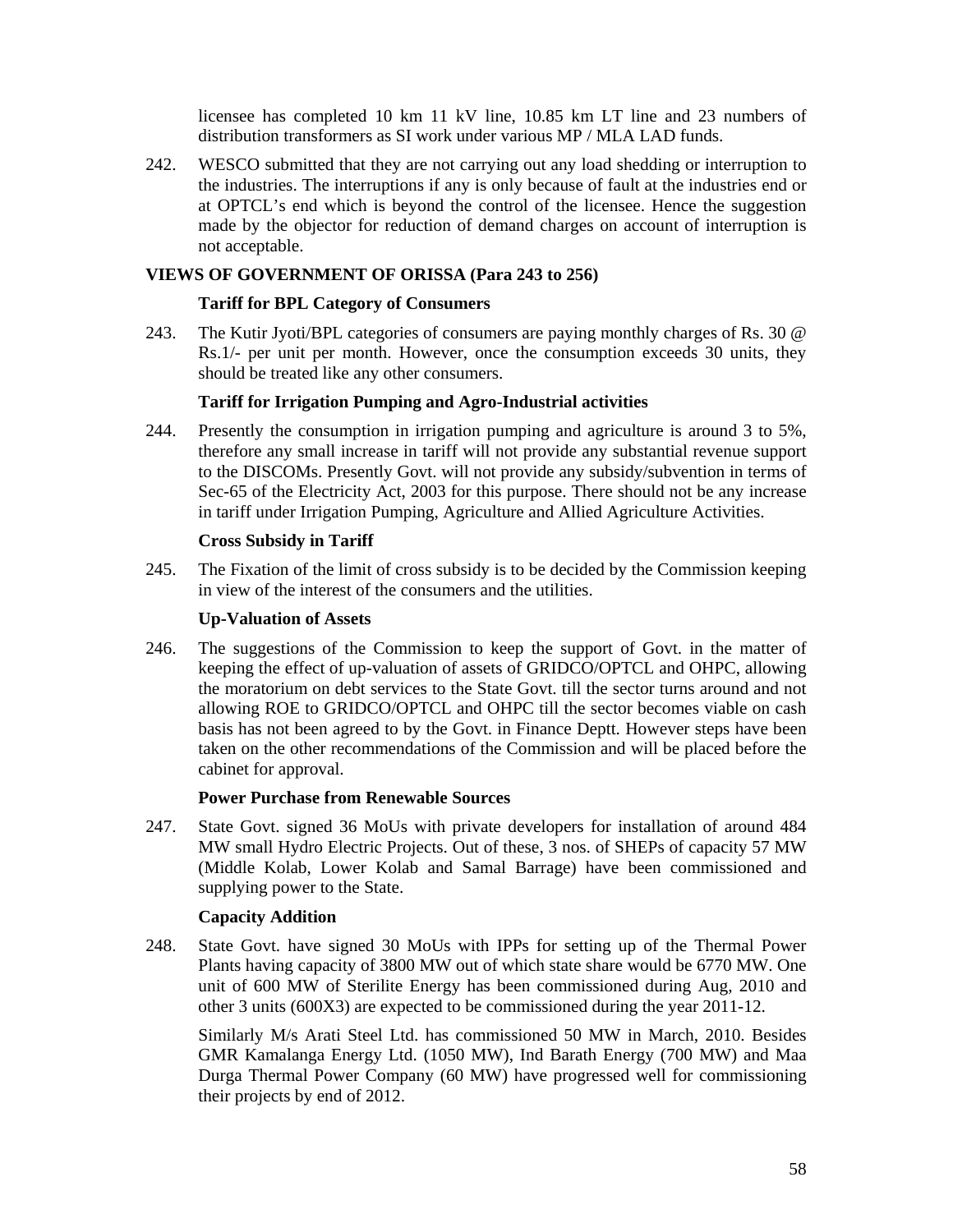# **Revised Design Energy of OHPC**

249. With most of the Hydro Plants are being old, the design energy envisaged during the commissioning stage has come down in many cases as detailed in the study under taken by OHPC through Experts. Commission may examine this and take appropriate decision.

# **Utilization of Captive Sources**

250. The Commission may provide competitive price (Tariff) for harnessing surplus power from the CGPs keeping in view of the support provided by the Govt. to CPPs from the IPRs in such a manner that it will not transfer into higher BSP.

# **O&M Expenditure for Maintenance of Assets created under RGGVY and BGJY**

251. As per Para-'N' of the quadripartite agreement between State Govt., REC, CPSUs & DISCOMs, Govt. of Orissa shall be the owners of the assets under RGGVY Scheme. Govt. of Orissa have authorized DISCOMs to operate and maintain these assets to effect power supply in the project area and derive consequential benefit out of the assets created under the project. Regarding the ownership of the assets after they are charged and handed over through a signed document the agreement is silent on the issue. However, since DISCOMs are deriving the consequential benefits from the assets, they cannot claim the O&M Expenses from the Govt.

## **Performance of the DISCOMs on Loss Reduction**

252. Appropriate action may be initiated by the Commission against the non-performing DISCOMs for violation of the directives of the Commission as per the provisions of the Electricity Act, 2003.

## **Payments of Govt. Arrear Dues.**

253. Govt. has issued instruction to all Deptts. And offices under their control to clear the undisputed electricity dues by 30.09.2010. The Deptt. of Energy will also impress upon the concerned public administration to extend necessary support to the DISCOMs if such instances are brought to the notice of the Deptt.

# **Functioning of Energy Police Station**

254. In has been decided that there will be a state Level Nodal Energy Cell headed by an S.P. under the supervision of I.G. /addl. D.G., crime branch to monitor the special police station and their functions. Similarly special cell at the Range Level, one for each DISCOM, headed by an additional S.P. will monitor the functions of the special police stations. Necessary steps have been taken for creation of the above posts through Home Deptt.

## **CAPEX Programme**

255. A budget provision of Rs. 43 Cr. is being made to provide OPTCL during 2011-12 as viable gap funding for construction of grid substation and associated transmission lines in backward and inaccessible areas to improve the quality of supply of power. Similarly a budget provision of Rs. 205 Cr. for the year 2010-11 & for CAPEX programme has been made. As per the scheme there may be provision for Rs. 325 Cr. for the year 2011-12 under CAPEX.

# **Implementation of Intra-State Availability Based Tariff (ABT)**

256. The Commission may take appropriate steps with regard to the implementation of ABT keeping in view of the demand and supply position of the State. However, it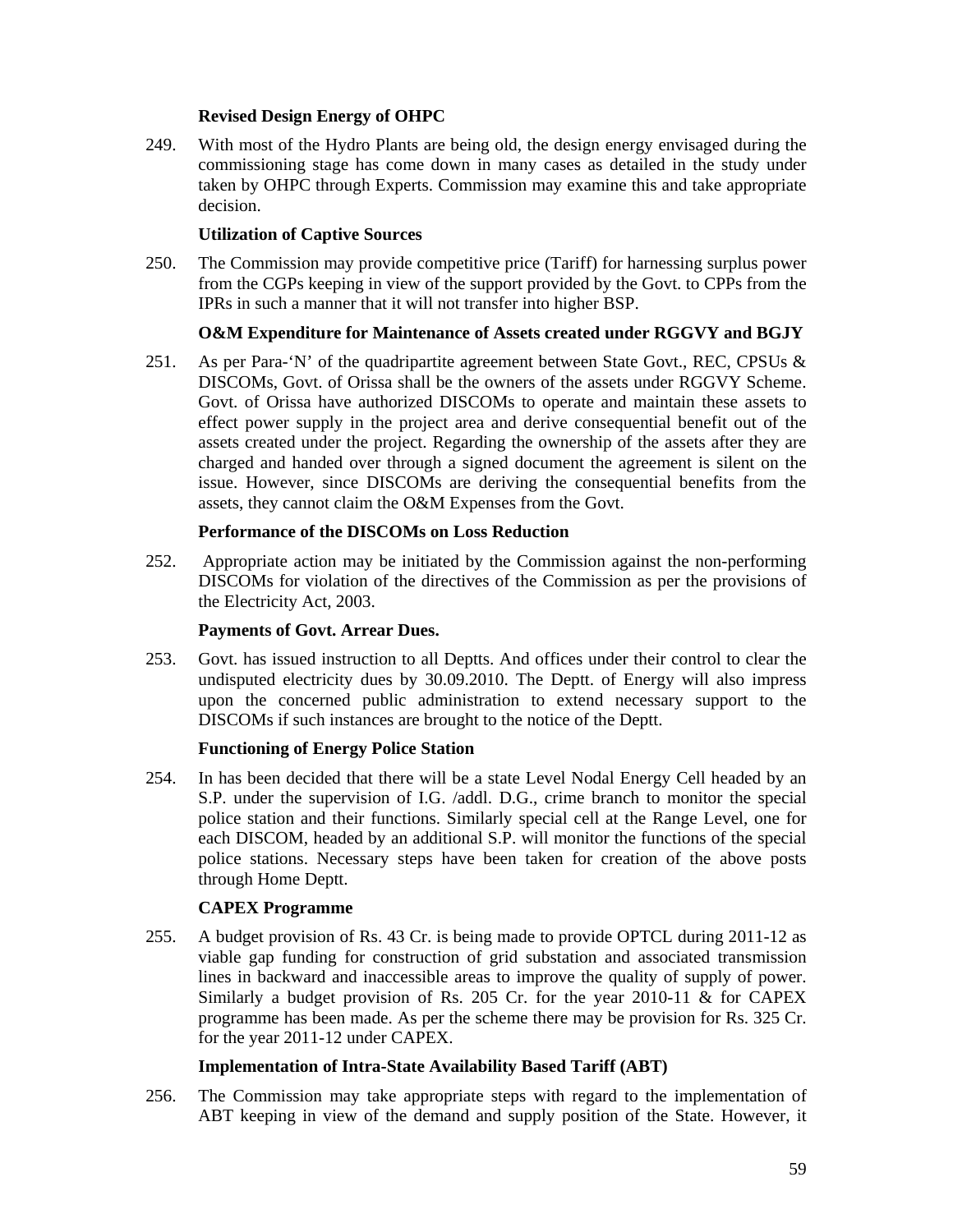should be kept in mind that the general consumer shall not suffer from power Regulation on account of the implementation of ABT.

# **OBSERVATIONS OF THE STATE ADVISORY COMMITTEE (SAC) (Para 257 to 264)**

The State Advisory Committee (SAC) constituted under Section 87 of Electricity Act, 2003 met on 14<sup>th</sup> February, 2011 to debate on the Annual Revenue Requirement and Tariff application for the FY 2010-11 of utilities namely OHPC, OPTCL, GRIDCO, CESU, NESCO, WESCO and SOUTHCO. The Committee inter alia observed the following:

# 257. **Tariff Filing and proposed increase of Retail Tariff for the year 2011-12**

- Retail tariff is dependent on the cost of hydro generation by OHPC and cost of thermal generation by OPGC, NTPC and other Central Generating Stations, cost of procurement by GRIDCO, cost of transmission by OPTCL, expenditure required to be incurred by SLDC and the cost of distribution of the distribution companies. Even if the cost of distribution by the distribution companies is kept unchanged at the current year (2010-11), which is not at all possible, the Retail tariff is bound to increase if there is increase in the cost of generation, cost of procurement and cost of transmission and charges of SLDC.
- While fixing the tariff Commission has to be guided by the mandate of Section  $61(g)$  of the Electricity Act, 2003 read with Para 8.2.3 of the Tariff Policy which enjoins upon the Commission to reduce the cross subsidy within  $+20\%$ by end of 2010-11. At the average cost of supply for the State for 2010-11, while the EHT consumers are subsidizing by 15.88%, HT consumers are subsidizing by 17.20% and LT consumers as a whole are being subsidized by 33.03% and BPL categories are being subsidized by 69.45% as per the table given below:-

| .                       |                                                        |                      |             |                                                     |  |  |  |
|-------------------------|--------------------------------------------------------|----------------------|-------------|-----------------------------------------------------|--|--|--|
| <b>Voltage</b><br>level | Avg. Cost of<br>Supply P/U for the<br>State as a whole | <b>Tariff</b><br>P/U |             | % of Cross Subsidy<br>above/below cost of<br>supply |  |  |  |
|                         | for $2010-11$ .                                        |                      |             |                                                     |  |  |  |
|                         |                                                        |                      | $4(3-2)$    |                                                     |  |  |  |
| <b>EHT</b>              | 327.37                                                 | 379.93               | 52.00       | $(+)15.88$                                          |  |  |  |
| HT                      |                                                        | 383.31               | 56.31       | $(+)17.20$                                          |  |  |  |
| LT                      |                                                        | 219.21               | $(-)108.16$ | $(-)33.03$                                          |  |  |  |
| <b>BPL</b>              | 327.37                                                 | 100.00               | $-227.37$   | $(-)69.45$                                          |  |  |  |

| Table |  |
|-------|--|
|       |  |

- While fixing tariff for BPL category of consumers or other vulnerable sections of the society, Commission has to be guided by the provision of para 5.5.2 of the National Electricity Policy which states that a minimum level of support may be required to make electricity affordable for consumers of very poor category. Consumers Below Poverty Line (BPL) who consume below a specified level say, 30 units per month may receive special support in terms of tariff which are cross subsidized. Tariff for such designated group of consumers will be at least 50% of the average (overall) cost of the supply.
- While fixing the tariff Commission is to be guided by the provision of Section 61(h) of the Electricity Act, 2003 read with Section 86(1)(e) regarding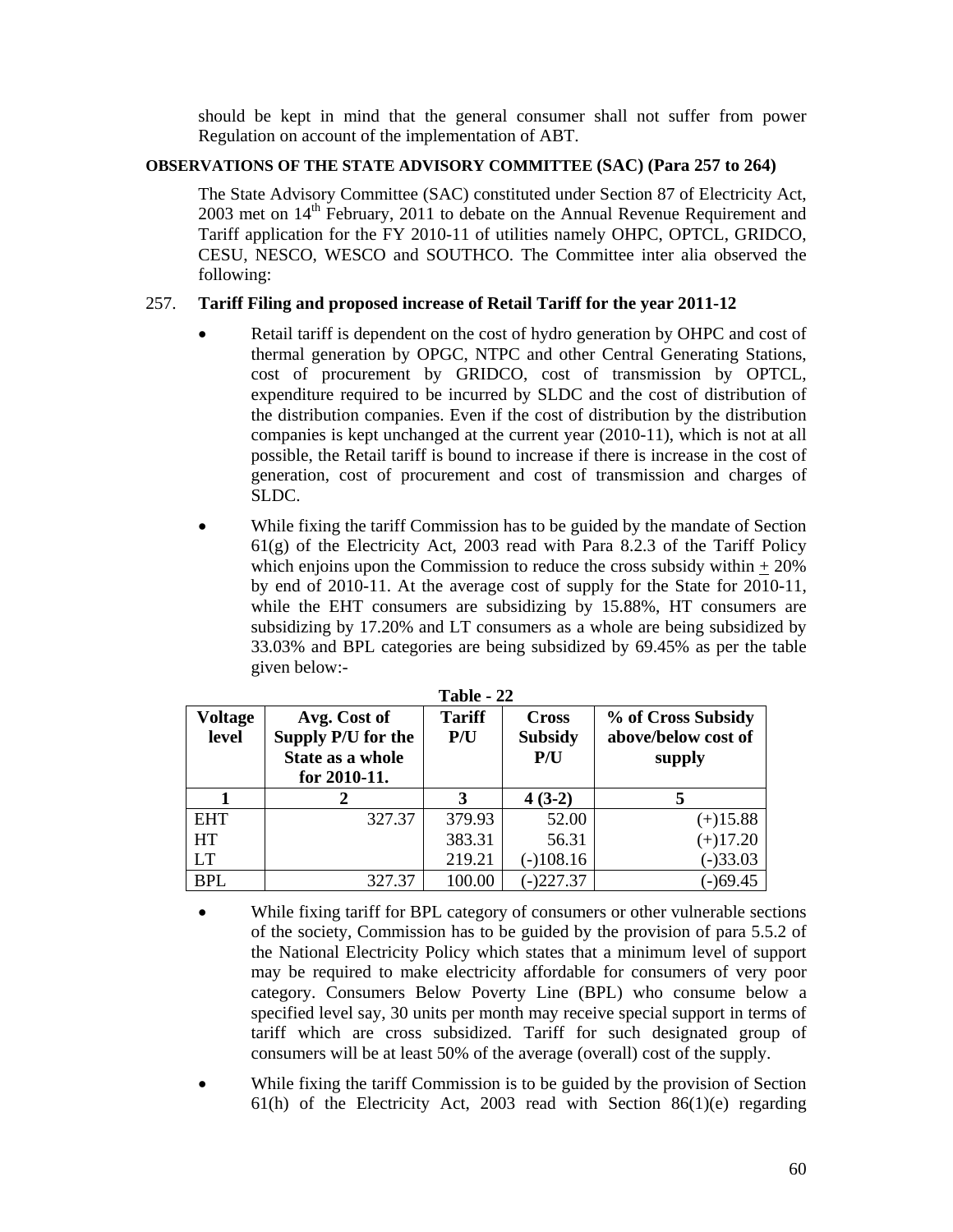promotion of co-generation and renewable sources of energy. As per the target fixed by the Commission for the year 2011-12. 5% of the total energy purchase by GRIDCO for consumption in the State should be from renewable and co-generation taken together which consists of Solar 0.10%, non-solar 1.20% and co-generation 3.70%. In case the actual purchase from renewable sources falls below 5% specified for 2011-12, the obligatory entities are required to purchase the renewable certificates at higher cost. This implies that the energy to the extent of requirement is to be purchased apart from higher Cost over and above from the high purchasing cost of renewable certificate. This would result in higher tariff implication with the consumers.

The  $13<sup>th</sup>$  Finance Commission vide Para 7.105 and have observed as under which have also to be taken into account.

"*As against the enormous financial losses indicated above, subsidies in 2007- 08 were of the order of Rs.16,950 crore. Thus, there is a large and burgeoning uncovered gap. The key reasons for the increasing gap can be summarized as follows :* 

- *i) Inability of the state utilities to enhance operating efficiencies and reduce T&D losses adequately.*
- *ii) High cost of short term power purchases. Several utilities have not planned capacity addition in time and are relying on short term purchases at high rates (an average of Rs.7.31 per kwh as compared to rs.4.52 per kwh in 2007-08). The inability to reduce T&D losses has increased the purchase levels and supply costs.*
- iii) *Absence of timely tariff increases has increased the gap and has impaired utility operations further. Some states have not raised tariffs for the past eight to nine years in spite of increasing deficits*."

## 258. **Alleged Loss of Revenue by the DISCOMs due to Rural Electrification programme under RGGVY & BGJY**

It has been submitted by the DISCOMs that BPL consumers are paying at flat rate of Rs.30 per month for consumption of 30 units. Due to RGGVY & BGJY the number of BPL consumers will rise from 89250 to 6.50 lakhs at the end of 2010-11 and this may further increase upto 40 lakhs by end of 2011-12. As the State govt. is committed to ensure 100% rural electrification and provide electricity connection to all BPL families the distribution companies have submitted that since they are realizing only Rs.1 per unit and the cost of supply would be more than Rs.5 during 2011-12 and in subsequent years they would incur substantial loss on account of consumption by the BPL families. In this connection they have also drawn attention to the provision of clause (h) and (i) of the agreement entered into between NTPC, REC, DISCOMs and the State Govt. which is extracted below:-

 *"Government of Orissa and NESCO commit that they shall ensure:* 

- *(a) Determination of bulk supply tariff for franchisees in a manner that ensures their commercial viability.*
- *(b) Provision of requisite revenue subsidy by the State Government to the State Utilities as required under the Electricity Act, 2003."*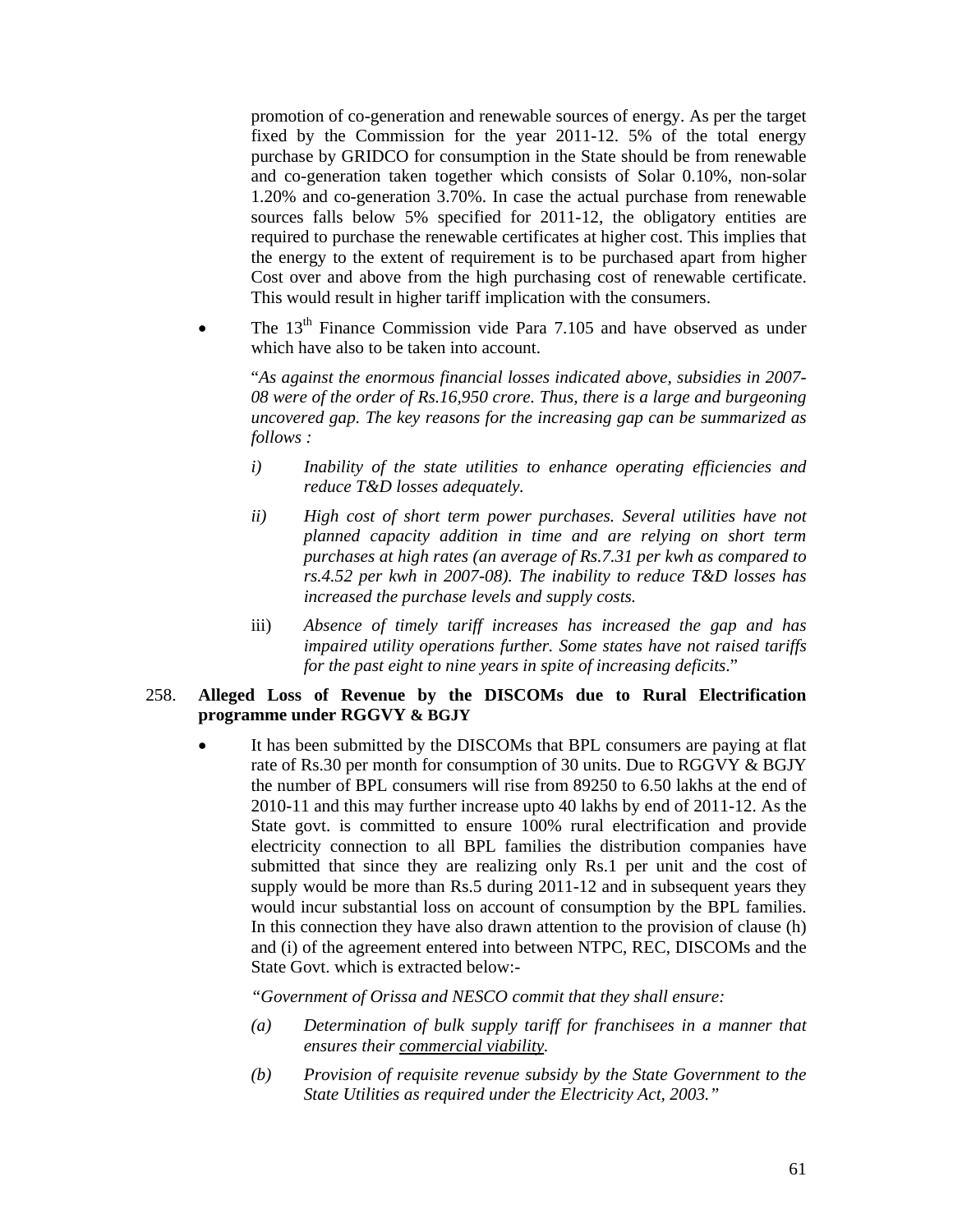- Responding to the mandated provision of revenue subsidy as indicated above, Secretary, Energy pointed out that the actual loss incurred by the distribution companies on account of consumption of electricity by BPL families has not yet been assessed by any independent agency. On the other hand a BPL family is provided one bulb of 100 Watt and if power is supplied for six hours the monthly consumption would be 18 units where as BPL families are paying Rs.30 per month. On the other hand it is observed that in most of the cases the average LT realization by DISCOM from other consumers are less than Rs.1 per unit which is evident from the performance review of the distribution companies upto September, 2010 conducted by the Commission.
- The Secretary, Energy further pointed out that we are living in a socialistic state. We can not make only BPL families accountable for the rise of cross subsidy. We can allocate Govt sponsored low cost power to the low end consumer and high cost power to high end consumers. During his tour of some of the districts like Gajapati, Kalahandi, Mayurbhanj, Baragarh, Keonjhar etc., he has visited premises of few consumers and he has found that most of the BPL consumers have numbers of ceiling fans, TVs with pucca flooring. Their consumption cannot be less than 30 units per month. There are no difficulties for the distribution companies to bill them as any other domestic consumers. The real problem lies in taking timely correct reading of the consumption of electricity. He suggested that verification by a  $3<sup>rd</sup>$  party should be conducted regarding loss on account of power consumption of the BPL families and other category of consumers. Unless and until the actual loss at the ground level is assessed, govt. would not like to give any subsidy on account of the assumed loss arising out of power consumption of BPL families up to 30 units per month. However, Commission may decide minimum monthly charges to the BPL families taking into account the present rate vis-à-vis the rise in the cost of generation, procurement, transmission and supply and distribution cost after scrutiny and prudent check, he suggested.

# 259. **Quality of Supply vis-à-vis Rise in Tariff**

- Some Members pointed out that without improvement in supply of energy and satisfactory consumer services there should not be rise in tariff. The representatives of Small Scale Industry pointed out that in early day of OSEB the employees were responding promptly to the complaints/ grievances of the consumers. But now a days the employees of the Licensees are showing callous attitude and never show promptness in addressing the genuine difficulties of the consumers. If on account of rise in cost of generation, procurement, transmission, supply and distribution there is need for rise in tariff, the Commission may do so after thorough scrutiny but present level of consumer service must be improved commensurate with rise in tariff.
- In this context it was clarified by the Commission during the course of discussion that to improve the quality of supply particularly to solve the problem of low voltage there is need for system upgradation like replacement of the old conductors, upgradation of the existing distribution transformers, installation of circuit breakers and timely operation and maintenance of the distribution and transmission network. For this to happen there is need for investment as well as a change in attitude and behaviour of the employees of the distribution licensee in promptly looking to the problem and grievances of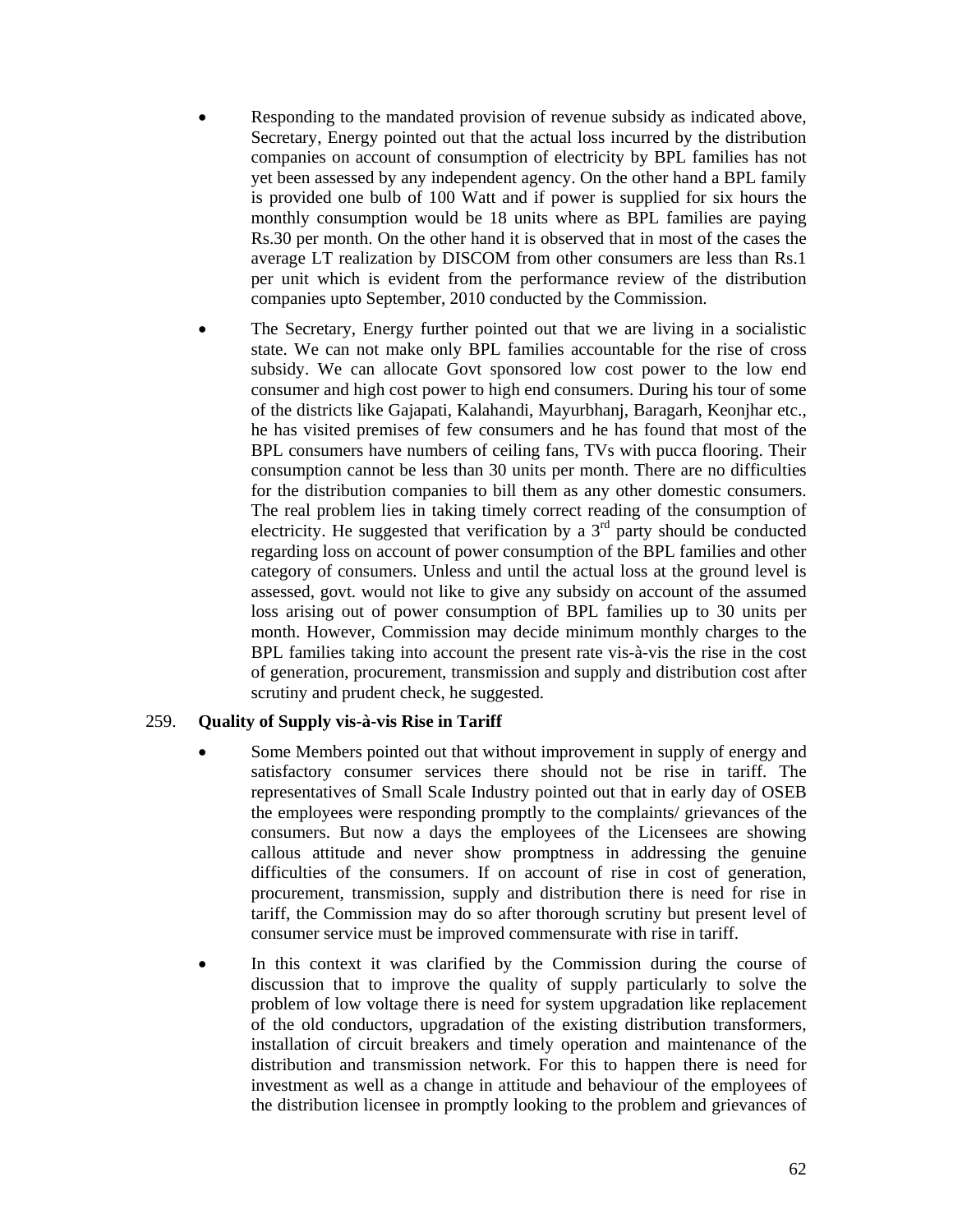the consumers. When investment would be made, the financing costs like repayment of principal and payment of interest have to be appropriately factored in the tariff. Therefore, the tariff rise and improvement in quality of supply go hand in hand, it was clarified.

### 260. **Reduction in the ratio of hydro generation to total demand vis-à-vis Tariff Implication due to Revenue Gap of GRIDCO.**

With increase in level of consumption by the existing consumers as well as increase in the number of consumers the State demand has increased from 12499.49 MU in 2004-05 to 20154 MU in 2010-11 whereas generation from State hydro for sale was 7087.82 MU in 2004-05 and has been reduced to 5826.12 MU in 2008-09, 4211.86 MU in 2009-10 and upto to September, 2010 it is 1769.7 MU. The contribution of low cost hydro generation to total state demand was 56.71% in 2004-05 which has been reduced to 31.04% in 2008-09 and 21.62% in 2009-10 and 16.66% in 2010-11 upto September, 2010. On the other hand actual generation from hydro sources is fluctuating and declining because of erratic rain fall and silting in the reservoirs for which GRIDCO has to purchase high cost power to meet the state demand and when the procurement cost would increase for GRIDCO it is bound to reflect in the retail tariff for the consumers. Further, since there was surplus power available for trading by GRIDCO Commission was leaving substantial gap in the ARR of GRIDCO by keeping the BSP at lower rate and consequently retail tariff was kept at a reasonable low level. But since the State has faced power deficit situation from the later part of 2008-09 , GRIDCO is not able to bridge the gap left in ARR by the Commission which is evident from the table given below:-

| <b>Financial</b> | <b>Gap in ARR</b> | <b>Actual Gap</b>         | <b>Net Gap</b>            |  |
|------------------|-------------------|---------------------------|---------------------------|--|
| Year             | (Approved)        |                           |                           |  |
| 2006-07          | $-$ ) 504.52      | 547.55                    | 43.03                     |  |
| 2007-08          | $-)$ 464.86       | 1052.34                   | 587.48                    |  |
| 2008-09          | $  410.05$        | 528.62                    | 118.27                    |  |
| 2009-10          | $-882.85$         | $(-)1673.70$              | $(-)1673.70$              |  |
| 2010-11          | $(-)806.16$       | $(-)598.87$               | $(-)598.87$               |  |
|                  |                   | $(Up \text{ to Sept.}10)$ | $(Up \text{ to Sept.10})$ |  |

**Table - 23 ARR GAP OF GRIDCO** 

• Though Commission approved revenue gap of Rs.806.15 crore in the ARR for FY 2010-11 and fixed the average BST at 170.25 per unit for supply to the distribution companies, the actual gap upto September, 2010 is 598.8 crore and the cumulative gap is Rs.2430.77 crore upto September, 2010. GRIDCO has projected a gap of Rs.3088.85 crore for the year 2011-12 at the existing rate of Rs.170.25 paise approved for 2010-11 and in order to bridge the gap GRIDCO has proposed BSP rate at 304.41 paise per unit for 2011-12. Hence, in order to keep the tariff rise at a reasonable level it is necessary for the State to take urgent action for expediting capacity addition to hydro power and time bound action should be taken for approval of the Detailed Project Report (DPR) of the Small and Mini Hydro Projects so that about 2000 MW of power is generated from Small and Mini hydro sources. This would also help in meeting the GRIDCO and other obligatory entities to meet their mandated purchase of prescribed percentage from renewable sources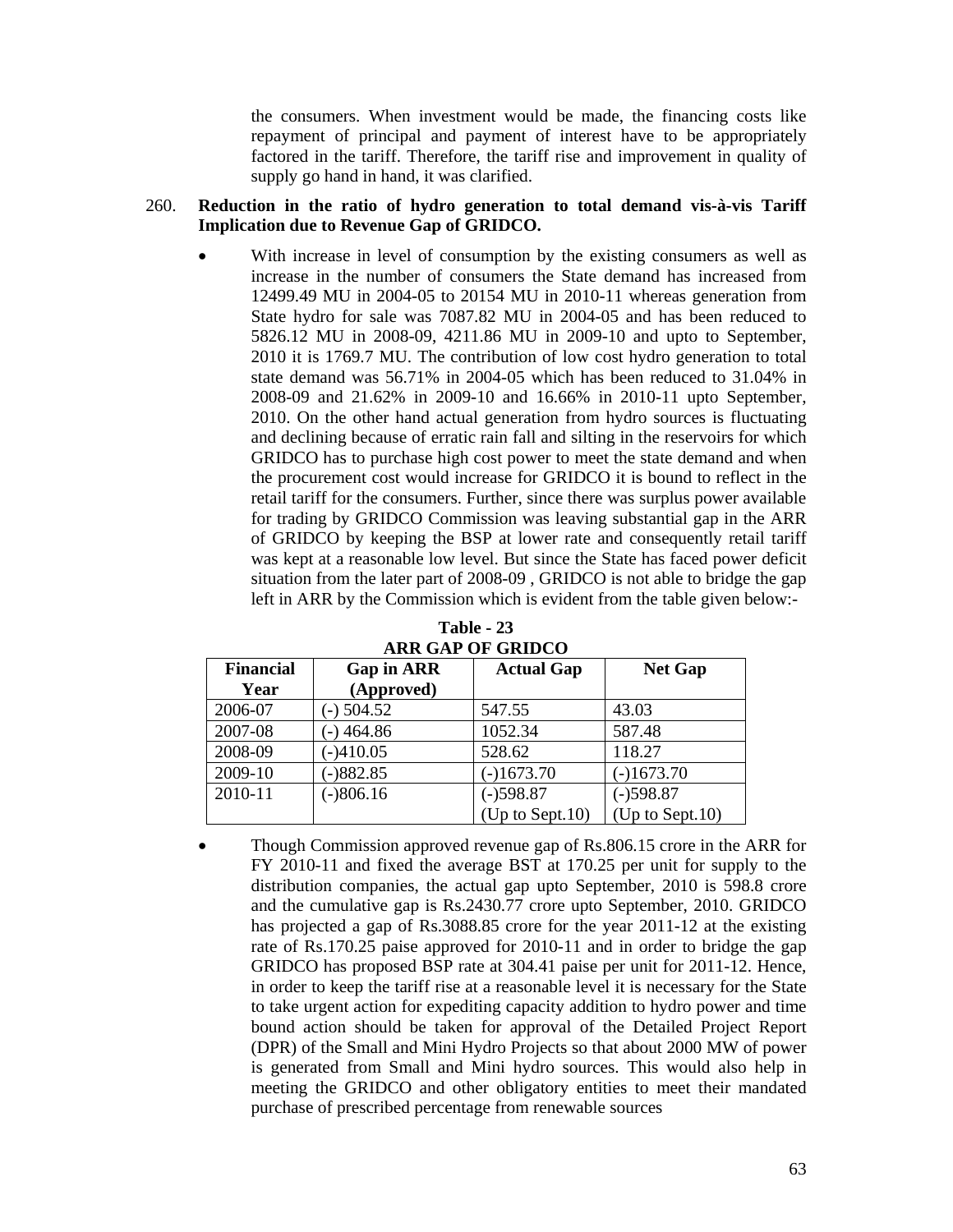With regard to the Fuel Price Adjustment Secretary, Energy indicated that Commission may consider the additional cost of Rs.321.89 crore on account of FPA and Rs.368.31 crore on account of Fixed cost claimed by NTPC. Secretary, Energy however suggested that GRIDCO should approach CERC but payment proposed may have to be made otherwise NTPC may resort to reduction in supply and other measures. Since, the additional cost on account of fuel price adjustment has not been factored in the tariff for 2010-11, the distribution companies are not able to recover the same from the consumers and consequently are not able to pay to GRIDCO. It may be necessary for the Commission to provide in the tariff the mechanism as to how the anticipated increase in coal and oil can be recovered through tariff as a Fuel Price Adjustment Strategy in the light of the order of the Delhi Electricity Regulatory Commission where a separate column in the new formats of the Electric Bill has been suggested which will reflect the surcharge over and above the power consumption bill. In order to avoid tariff shock in the subsequent years there is need to put in place a mechanism to recover the additional cost in shape of fuel surcharge as a separate item from the consumers in their monthly energy bills.

# 261. **Strategy for Loss Reduction**

- The reduction of present level of distribution loss will improve the liquidity position of the distribution companies for enabling them to timely payment of the salary, pension and to keep up operation and maintenance of the distribution network. The distribution loss can be reduced by two ways i.e. (i) by reducing the commercial loss arising out of theft of electricity which occur due to active connivance of the employees of the distribution companies at different levels as well as by correct metering and billing in time (ii) by reducing distribution loss by system upgradation. The loss ascribed to commercial loss can be reduced by enforcing strict administrative action against the unscrupulous employees and the consumers and by IT intervention. Introduction of more AMR application of IT technology like "Hamesha On", 100% feeder metering and consumer metering would go a long way in reducing the commercial loss. The Capex Programme approved by the govt. should include substantial amount for investment on IT Application for metering, meter reading and billing.
- To address the crucial problem of commercial loss the following suggestions need to be implemented on priority basis:-
	- (i) A tool free Number be provided by the four distribution companies to receive information regarding the occurrence of theft of electricity.
	- (ii) The names of the informer be kept confidential and cash payment should be made to such informers.
	- (iii) The employees starting from the Lineman to Executive Engineers who achieve substantial reduction of loss in their area operation should be publicly felicitated and cash incentive be also given.

## 262. **Recovery of the financing cost through enhanced transmission charges**

• OPTCL has started action for construction of new grid substations and upgradation of the existing grids and transmission lines to improve the quality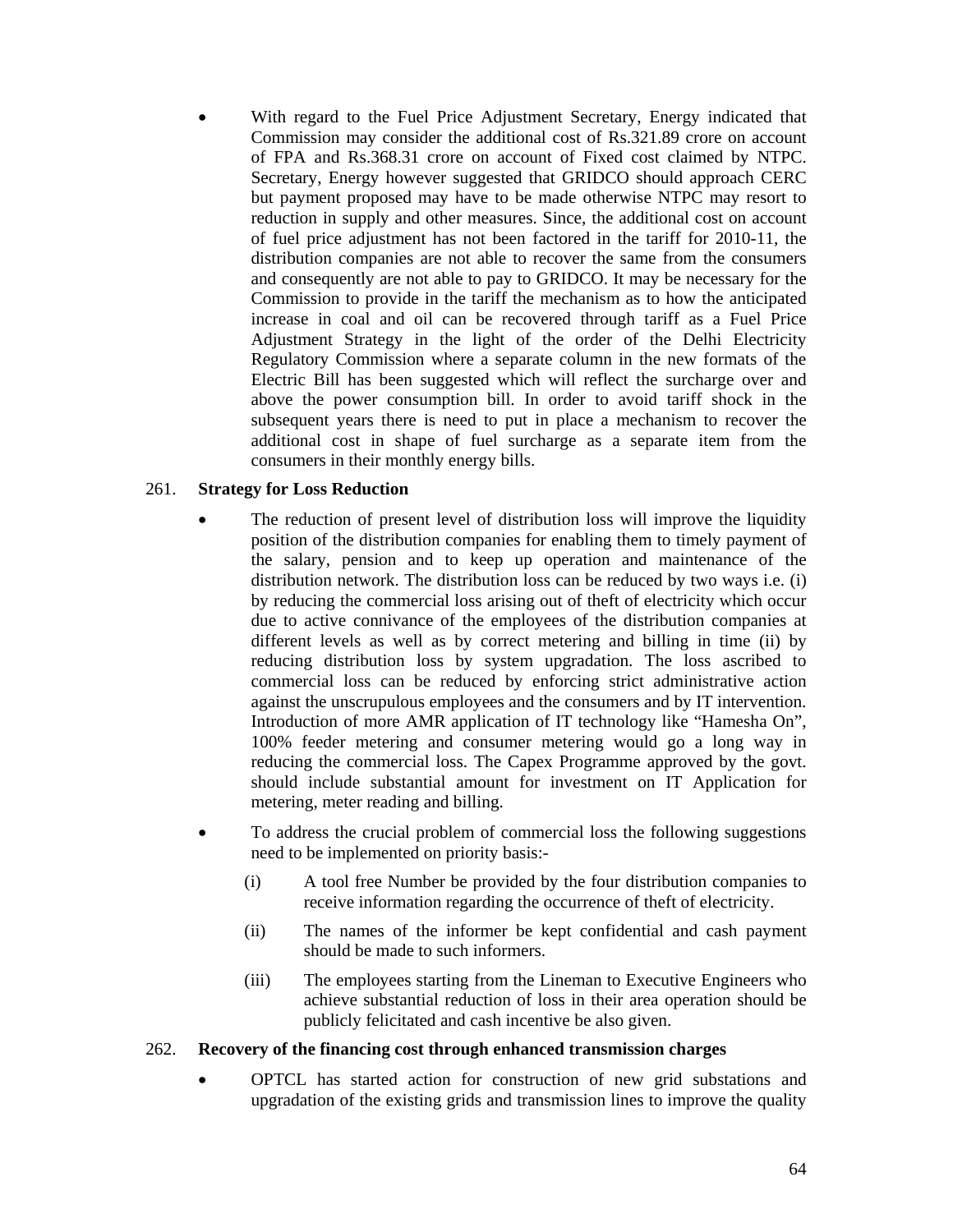of supply in backward and inaccessible areas like Dabugaon, Nuapara, Kalahandi, Kuchinda, Barbil etc. The State govt. have decided to provide Rs.60 crores per annum to OPTCL as viable gap funding for a period of five years starting from 2011-12. Govt of India may also provide around Rs.15 crore per annum as their share. Nevertheless, OPTCL has to borrow the balance amount from the financial institutions for which the loans have to be serviced. This will have a direct impact on transmission tariff. Secretary Energy indicated that Commission may look to this aspect while designing the transmission tariff for OPTCL.

It was clarified by the Commission that while finalizing the transmission tariff the financing cost has to be taken into account but what is crucial is the need for timely completion of the various transmission projects in order to avoid cost overrun and time overrun which in the past have put a heavy strain on the general consumers. The additional cost arising out of delay in implementation should not be passed on to the consumers. OPTCL has to tone up its internal administration and engage experienced engineers for timely preparation of Project Reports, tendering and execution and close monitoring.

## 263. **Capex Programme and Counter Part Funding by the DISCOMs**

• During the course of discussion Secretary, Energy informed that the State Govt. have decided to implement a Capex Programme of Rs.2400 crores during a period of four years starting from 2010-11 to 2013-14 for improvement of the distribution network in the State and to ensure quality supply power to the consumers. Out of this the State govt. would provide Rs.1200 crore and distribution companies would provide Rs.1200 crore as counterpart funding. Initially the budgetary support is in the shape of loan with a moratorium period of five years for principal payment and the debt servicing repayment of loan in a period of 15 years. Rs.833.34 crore (Finance Commission Grant – Rs.500 crore + State Share Rs.166.67 crore + Gridco's share Rs.166.67 crore) can be converted to grant if the distribution companies achieve AT&C loss reduction of 3% per annum on the average. During the course of discussion it was indicated by the representative of Reliance managed distribution companies that since the past, present and future assets have been hypotheticated to GRIDCO as per the agreement they find difficulties to arrange counter part funding from financial institutions. In this connection they drew the attention of the Secretary Energy, Members of the Commission and the Members of the SAC to the direction of the Commission in their Business Plan order dated 20.3.2010 in which Commission have directed that GRIDCO should take steps to allow the Reliance managed distribution companies (WESCO, NESCO & SOUTHCO) to create first charge over the immovable assets as security to REC/PFC on the assets added after 31.3.2001. This works out to Rs.413.23 crore upto 31.3.2008 excluding the assets created out of World Bank loan. However, a note of caution was also issued by some Members that implementation of Capex programme should be closely monitored by the Secretary, Energy as well as by the Commission.

## 264. **Tariff Rationalization Measures**

• There was a detailed discussion on rise of tariff for BPL consumers. Shri Maheswar Baug was of opinion that instead of rising tariff of BPL consumers,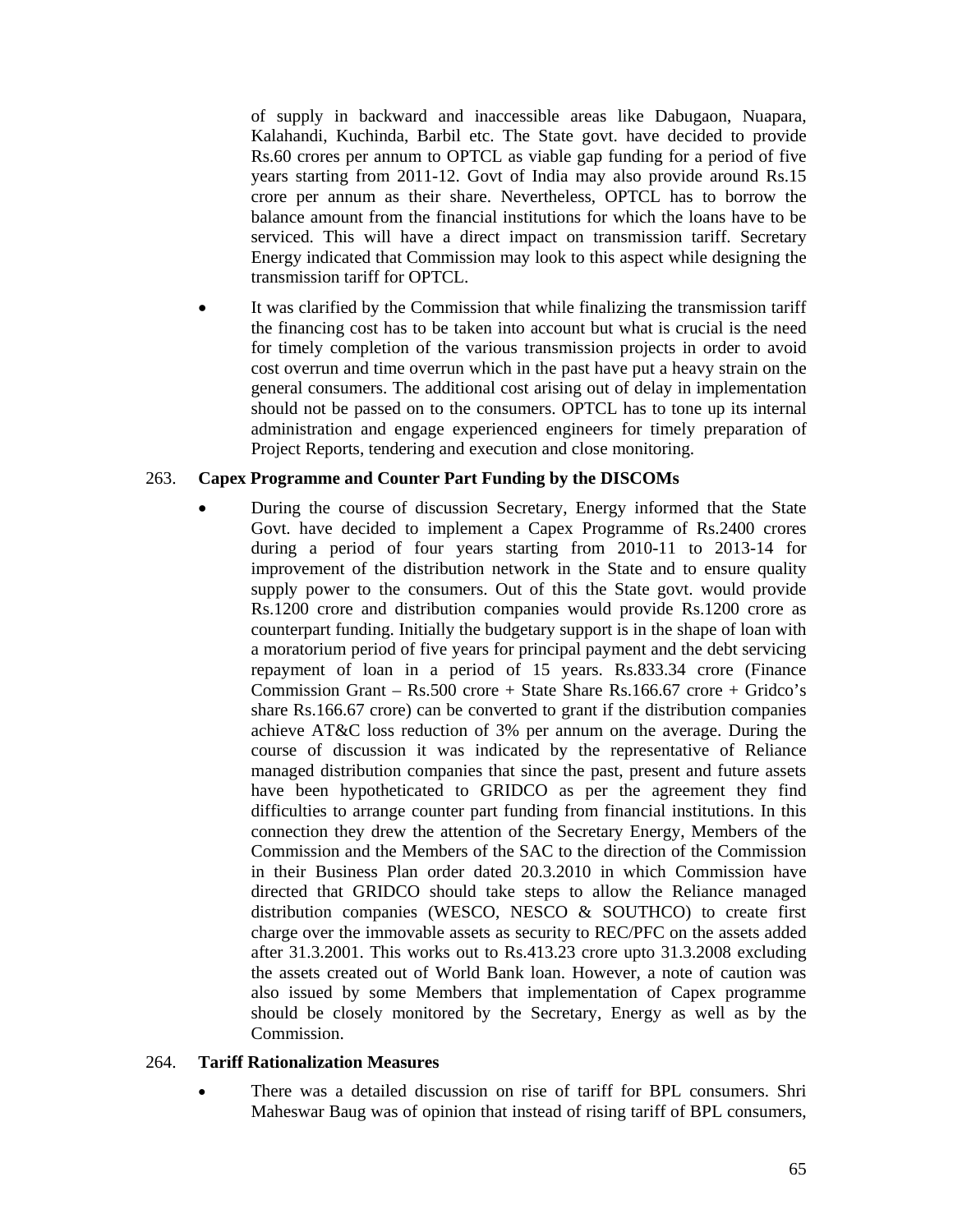the Commission should ask for subsidy from Govt. Secretary, Energy stated that rather than blaming BPL consumers the DISCOMs should bring them into billing fold to increase revenue. The BPL tariff should be viewed with respect to the subsidized low cost power of Govt. of Orissa. Further, in response to the suggestions of some of the members of SAC to keep two slabs 0-50 and 51-100 units in order to prevent manupulation by some consumers to keep their consumption within the first slab 0-100 units in order to avail the lower tariff benefit as alleged by the representatives of the DISCOMs, Secretary, DoE, GoO said that it may not be a bad idea to have 0-50 units and 51-100 units slabs and the Commission may take all actions to have a lower tariff for those two segments so that the annual tariff order does not pinch to relatively poor consumers.

- There were so many views regarding fixation of 1st slab of tariff. Shri Maheswar Baug was of opinion that instead of raising the tariff for  $1<sup>st</sup>$  slab of consumers the units of  $1<sup>st</sup>$  slab should be increased to 0-200 units. However, Smt. Meenati Behera was of opinion that to encourage genuine consumption and realization of power the price of  $2<sup>nd</sup>$  slab of consumption for 100-200 units should be less than that between 0-100 unit slab. Prof. A.K. Tripathy also advocated for regressive tariff structure. Shri Sarat Chandra Mohanty was of opinion that the tariff for  $1<sup>st</sup>$  slab should increase since 6 lakh consumers in the state are paying less than even BPL consumers. Shri G.N. Agrawal advocated for rise of  $1<sup>st</sup>$  slab level upto 500 units.
- Prof. G C Kar stated that in the ARR application DISCOMs have shown only the cost incurred by them and not the efficiency attained. In a poor economy like that of Orissa, 40% are BPL and the cost of electricity is met by the rest of the masses. The economy is experiencing 8% growth in GDP which means the per capital GDP growth of about 6%. In a situation when the food inflation is already touching 16 to 17% level and the general inflation is hovering around double digit figure, the rise in electricity tariff shall add fuel to fire. The DISCOMs should make all-out efforts to bring RGGVY and BGJY consumers to the billing fold and thereby improve their collection. The domestic consumers generally bear the burnt of tariff hike as they can't pass them down stream unlike industries and commercial consumers. The likely corss-subsidy due to increase in BPL consumers should be borne by the Government. Tariff hike should be limited to a maximum of not more than 10%.
- Shri S.K. Nanda advocated for category-wise cost of service and limiting cross subsidy within  $+/- 20\%$  of cost of supply. The cross-subsidy should be reduced substantially. He further stated that the Commission cannot increase cross subsidy in subsequent year even if such cross subsidy is well below  $+20\%$ because the mandate is to gradually reduce. Shri B.K. Mohapatra stated that with small scale industries being backbone of any state, concessional tariff should be given for industrial consumers using power upto 20 KW. Shri Krishna Mohan Mishra advocated for 3 tier domestic tariff in view of the BPL consumption upto 50 units, then from 50 to 200 units for general consumers and more than 200 for commercial and industrial consumers.
- With regard to the quality of supply Shri Prabhakar Dora stressed for 100 % Energy audit even up to LT feeders. He further pointed out that NABL accredited meter testing laboratories were not available in Orissa. The State Government is loosing electricity duty due to defective meters installed in consumers' premises. The DISCOMs are hiding facts before the Commission and State Govt. The DISCOMs are not achieving 100% billing in any of the regions.
- Shri B.K.Mohapatra is of opinion that OHPC has claimed revenue even after worsening its design energy and without any improvement in performance. OPTCL should reduce its loss by at least 1%. OPTCL can manage very well by this reduction of loss and enhanced efficiency without any hike in its tariff.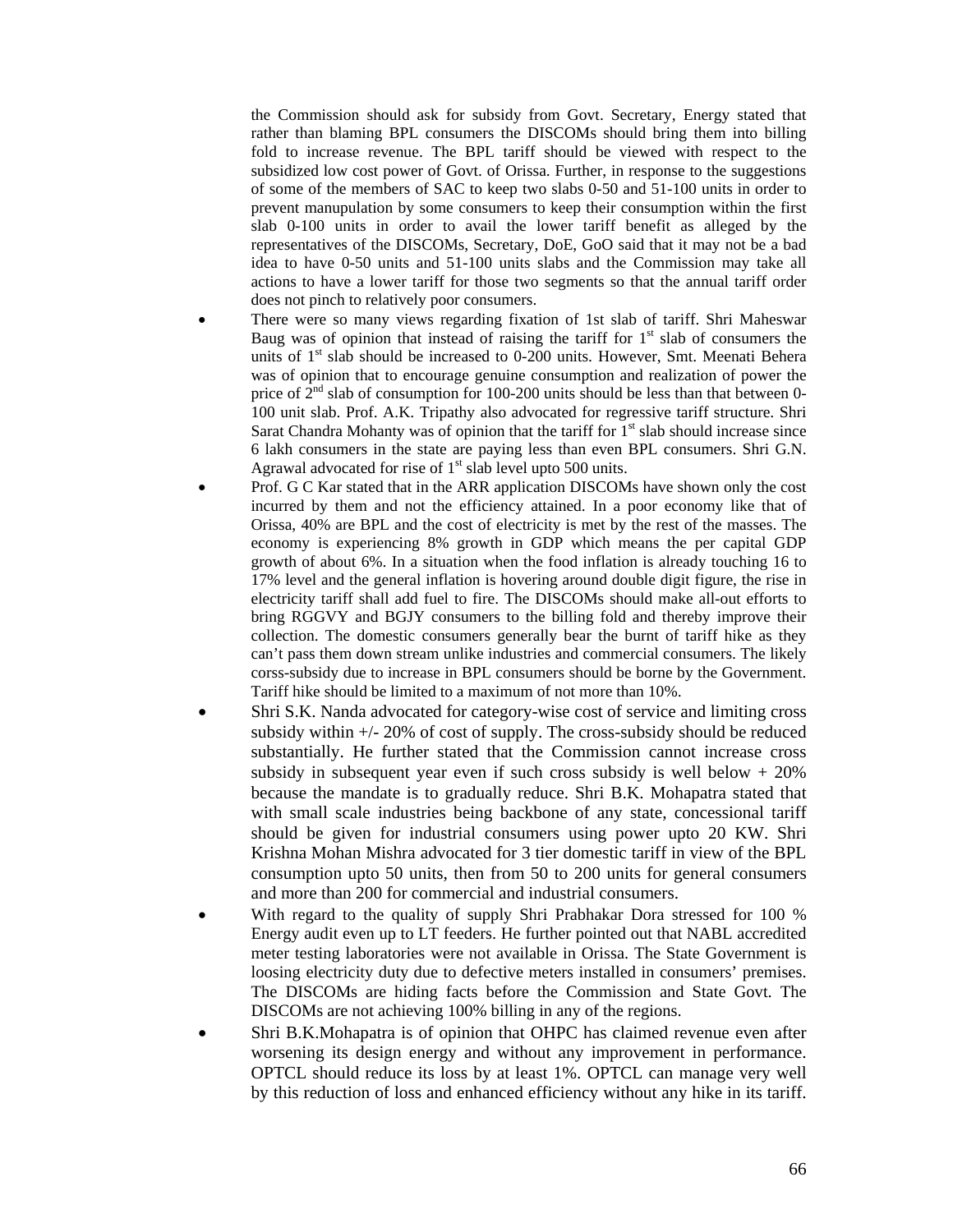In respect of SLDC he suggested that there is no need to charge any additional fees to enhance tariff and burden the consumers.

- Mr. D K Panda pointed out that no single MW has been added by the State Government in hydro sector since long. Unless more hydel plants come up in the State the percentage of hydro power in energy pool of the State would go down. He further brought to the notice of the Commission that in spite of availability of common infrastructural facility in Ib Thermal Power Station, OPGC has not also added any additional capacity. He pointed out that the Govt. of Orissa has not taken adequate and noticeable steps for development of renewable energy in the State of Orissa. That is why the RPO obligation set by the Commission has not been effectively complied with by GRIDCO, the sole bulk supplier in the State. About 2000 MW of capacity in the small hydro sector has been identified by the State Govt.
- The CEOs of the Distribution utilities have stressed for the followings:
	- ¾ Cess on consumers should be introduced to adopt Bacchat Lamp Yojana (BLY) to make it commercially viable.
	- ¾ Demand for medium industries with CD of 70 KVA and above be charged at par with large industries
	- ¾ Present graded slab for industries be reviewed as follows:
		- o  $1<sup>st</sup> slab upto 60%$  of LF instead of 50% LF
		- $\degree$  2<sup>nd</sup> slab 60 to 70% LF instead of 50 to 60% LF
		- $\circ$  3<sup>rd</sup> slab more than 70% LF instead of 60% LF
	- ¾ Levy of penalty for those non-DPS consumers @Rs.20.00 per month on default of payment, apart from loss of rebate.
	- $\triangleright$  Levy of demand charges for SI & MI availing power supply in LT with CD of 10 KW and above.
	- ¾ Computation of load factor may be allowed on actual PF or 90% whichever is higher.
- Hon'ble Member Shri Badu in his concluding remarks reiterated that the Commission would be just and fair to all stakeholders of the power sector to ensure that while the interests of the consumers need to be protected by providing service at reasonable and affordable rates, the viability and sustainability of the power utilities is also to be ensured.

## **COMMISSION'S OBSERVATIONS (Para 265 to 652 )**

## **Tariff Philosophy – Need for recovery of cost of Supply**

- 265. While fixing retail tariff for different type of consumers, Commission is mandated to follow the provision of the Electricity Act, 2003, Electricity Tariff Policy notified on 06.1.2006 and National Electricity Policy notified on 12.2.2005. Mainly Section 61, 62, 65 and 86 of the Electricity Act, 2003 deal with principles and guidelines of tariff fixation. The important parameters for tariff fixation are as follows:-
	- (i) The generation, transmission, distribution and supply of electricity should be conducted on commercial principles: (Section 61(b) of Electricity Act, 2003).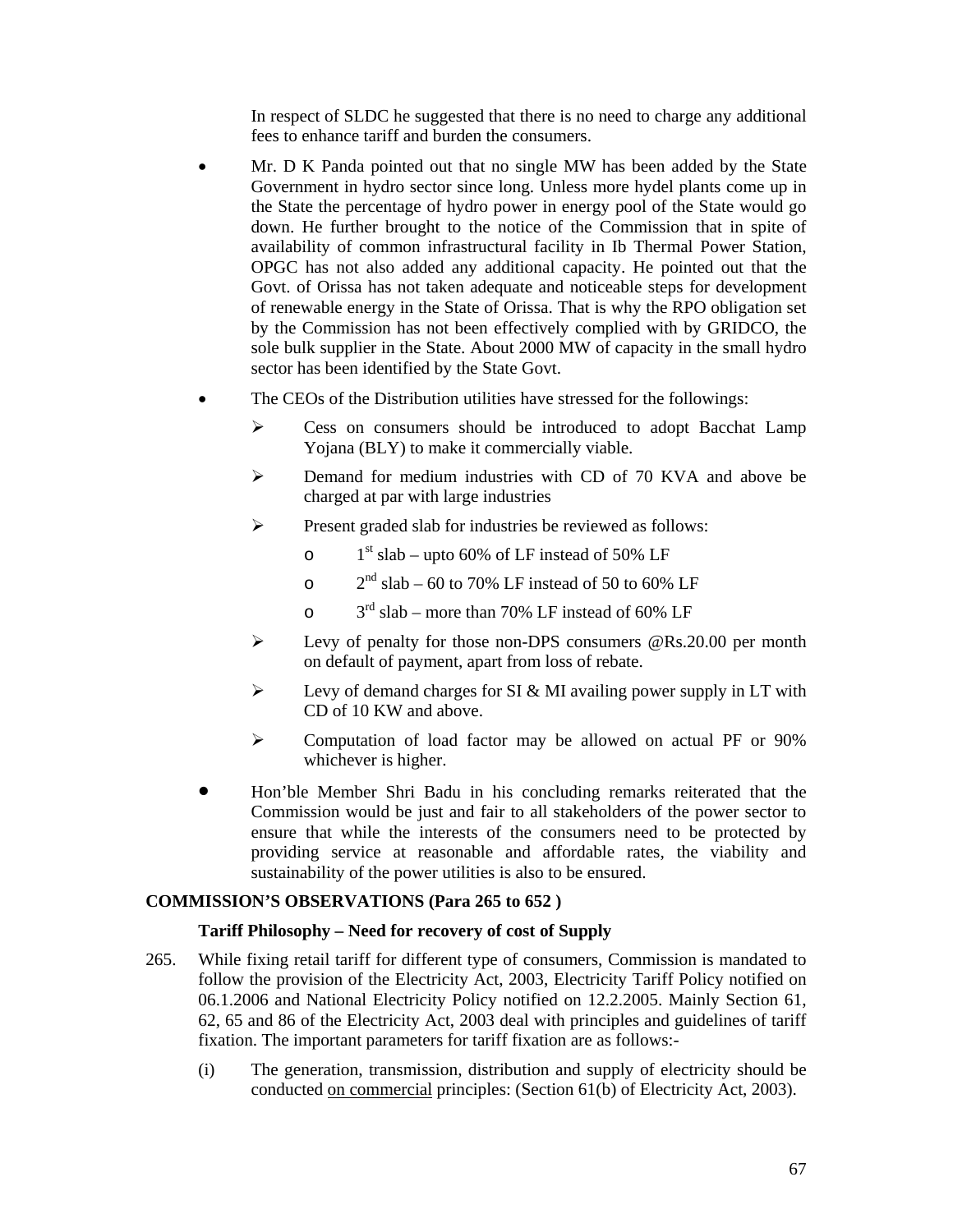- (ii) The factors which would encourage competition, efficiency, economical use of the resources, good performance and optimum investments: (Section 61(c)).
- (iii) Safeguarding the consumers interests and at the same time recovering of the cost of supply electricity in a reasonable manner : (Section 61(d))
- (iv) The principles regarding efficiency in performance : (Section  $61(e)$ )
- (v) The tariff progressively should reflect the cost of supply of electricity and also reduce cross subsidies in the manner specified by the appropriate Commission : (Section  $61(g)$ )
	- The para 8.3.(2) of the Tariff Policy enjoins upon the State Regulatory Commission to notify road map with a target that latest by end of the year 2010-11 tariffs are within  $+20\%$  of the average cost of supply.
- (vi) The National Electricity Policy envisages existence of some amount of crosssubsidy. As per para 1.1 of National Electricity Policy, the supply of electricity at reasonable rate to rural India is essential for its overall development. Equally important is availability of reliable and quality power at competitive rates to Indian Industry to make it globally competitive and to enable it to exploit the tremendous potential of employment generation.

Similarly, as per para 5.5.2 of the National Electricity Policy, "a minimum level of support may be required to make the electricity affordable for consumers of very poor category. Consumers below poverty line who consume below a specified level, say 30 units per month, may receive special support in terms of Tariff which are cross-subsidized. Tariff for such designated group of consumers will be at least 50% of the "average (overall) cost of supply".

(vii) Promotion of Co-generation and generation of electricity from renewable sources of energy : (Section 61(h))

Section 86(1)(e) casts responsibilities on the State Commission to promote cogeneration and generation of electricity from renewable sources of energy by providing suitable measures for connectivity with the grid and sale of electricity to any person, and also specify, for purchase of electricity from such sources, a percentage of the total consumption of electricity in the area of a distribution licensee.

# **Observations/Recommendations of the 13th Finance Commission regarding need for recovery of the cost of supply**

266. The  $13<sup>th</sup>$  Finance Commission had made a study on the impact of power sector performance on the finances of the States. The Commission has noted with concern the enormous financial losses incurred by the power utilities, particularly the distribution utilities. This is adversely affecting the State finances by way of burgeoning quantum of subsidy paid by different state governments. The key reasons for the increasing gap in the cost of supply and cost of recovery among other things have been summarized by  $13<sup>th</sup>$  Finance Commission as follows:-

## **[Para 7.105 ]**

(i) Inability of the state utilities to enhance operating efficiencies and reduce T&D losses adequately.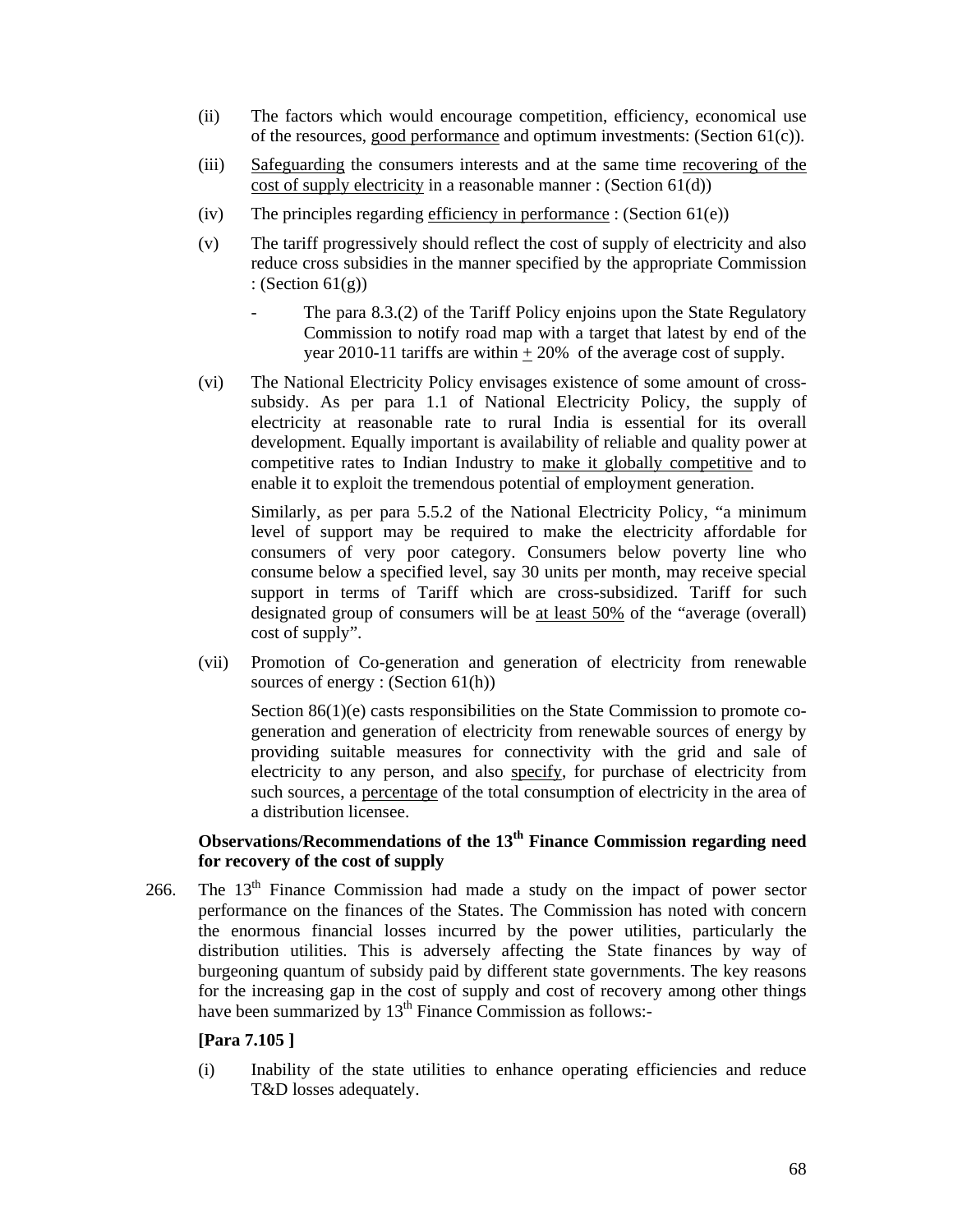- (ii) High cost of short term power purchase. Several utilities have not planned capacity addition in time and are relying on short term purchases at high rates (an average of Rs.7.31 per kwh as compared to Rs.4.52 per kwh in 2007-08). The inability to reduce T&D losses has increased the purchase levels and supply costs.
- (iii) Absence of timely tariff increases has increased the gap and has impaired utility operations further. Some states have not raised tariffs for the past eight to nine years in spite of increasing deficits.

[In Orissa there was no average tariff increase for 9 years from 2001-02 to 2009-10]

267. The tariff increase requirements to bridge the gap, even in the better performing states, are as much as 7% per annum on an average and in some of the poorly performing states the increase requirements is as much as 19% per annum (Para 7.106).

The Commission has also recommended that (vide para 7.121) there is need for massive capacity building efforts to strengthen the regulatory institutions and help them discharge their functions effectively. There is also need to promote consumer education to appraise consumers on the imperative for such increases. Tariffs should be linked to service levels and performance improvement.

268. While fixing the tariff Commission have also to take note of the observations of the 13th Finance Commission which has been communicated by the Ministry of Power to the Chairman, Appellate Tribunal for Electricity in their D.O. letter No.14/06/2010/APDRP dt.21.1.2011. The relevant extract is indicated below:-

> "Most of the State distribution utilities are under financial strain due to the gap between the Average Revenue Realized (ARR) and Average Cost of Supply (ACS). On an aggregate basis, the gap between the average cost of supply and tariff is 107.32 paise per KWHr which results in financial loss for every unit of power sold xxxxxxxxxxxxx.

> The debt trap of distribution utilities has serious implication on the financial health of electricity sector as a whole. The distribution utilities should generate adequate internal resources to honour the Power Purchase Agreement (PPA) made with the generating companies and hence any default in payment will have repercussions on the financial institutions lending to generating companies and future investments in capacity addition. One of the most important reasons for poor financial health of DISCOMs is the inadequacy of tariff to cover the cost incurred by the utilities to procure and supply electricity to the public. In a study conducted by Forum of Regulators of ten States for assessment of tariff revision and financial viability of DISCOMs (published in November 2010), it is estimated that additional increase to the tune of 1% to 39% is required to fully recover the cost of supply."

## **Need for Recovery of cost of supply efficient operation and protecting the interest of the consumers**

269. While the Commission is mandated to ensure recovery of the cost of supply to the consumers there is also need to ensure that the power utilities perform efficiently. Their inefficiencies cannot be loaded to the consumers in the shape of higher tariff. On the other hand while fixing tariff across the different type of consumers some sort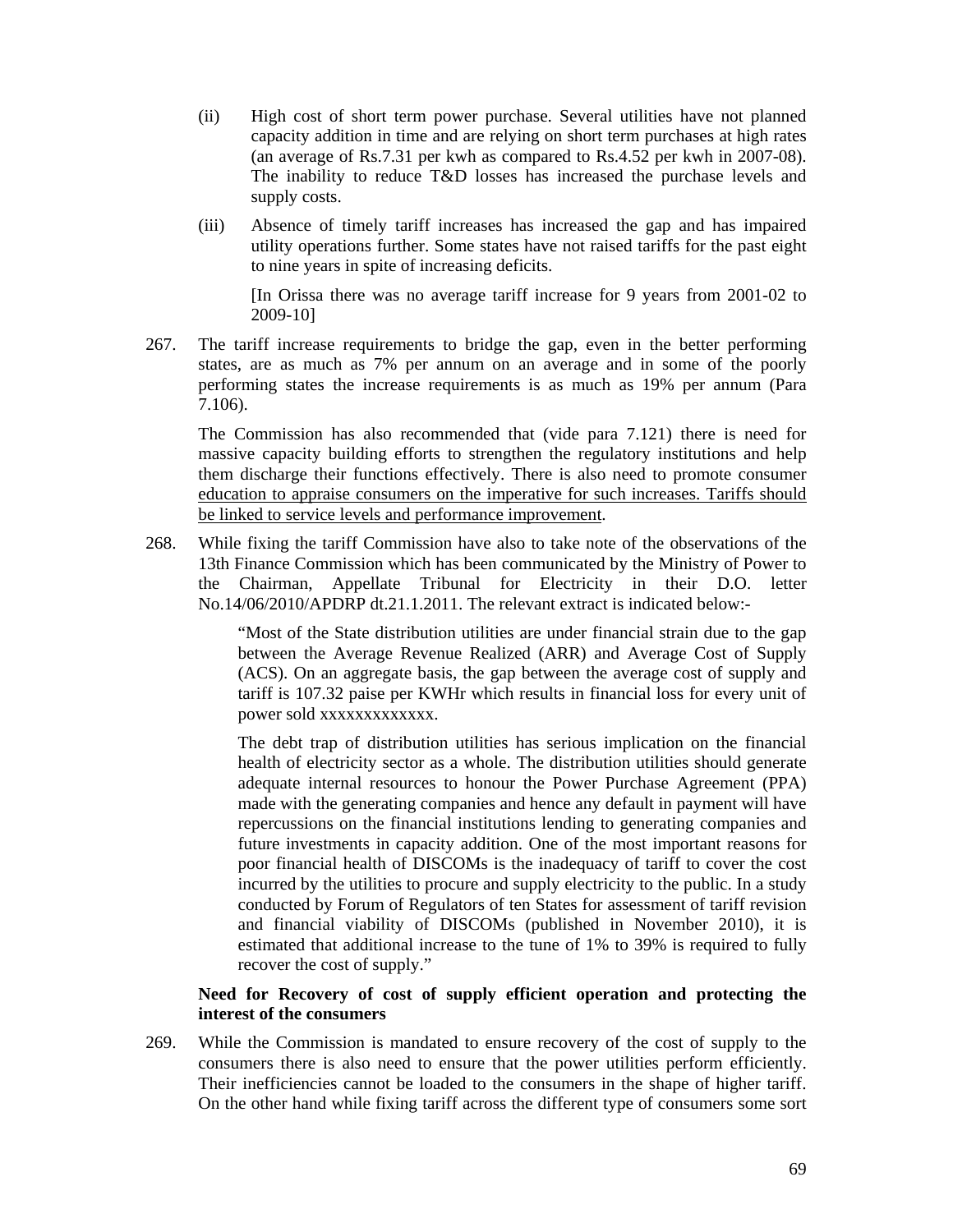of consideration has to be given to the poor and low end consumers but that again is to be regulated as per the Section 61(g) of the Electricity Act, 2003 read with para 8.3.2 of the Tariff Policy and para 5.5.2 of the National Electricity Policy. While protecting the interest of the low end consumers it has also to be ensured that Indian industry function in a globally competitive market. Accordingly, attempts are to be made to ultimately to see that the low end consumers are subsidized within -20% while high end consumer like industry etc, should not subsidize more than 20% of the overall cost of supply. Further, para 5.5.2 of the Electricity Policy states that consumers below poverty line who consume below a specified level, say 30 units per month, may receive special support in terms of tariff which are cross subsidized and tariff for such designated group of consumers will be at least 50% of the "Average (overall) cost of supply".

270. Coming to the efficiency in performance of the distribution companies it is seen that they have not been able to make perceptible impact on reduction of Distribution loss and Aggregate Technical and Commercial Loss as well. In their tariff fling they have been pleading that the actual Distribution loss and AT&C loss should be taken into account while fixing the retail tariff. But the Commission finds that while in some years there is marginal reduction and in other years there is marginal increase in distribution loss as well as AT&C loss also. This will be seen from the tables below:

| Table - 24   |                                                             |                                           |                                                                                               |  |  |  |  |
|--------------|-------------------------------------------------------------|-------------------------------------------|-----------------------------------------------------------------------------------------------|--|--|--|--|
| <b>Years</b> | <b>Distribution loss</b><br>target fixed by<br>OERC $(\% )$ | <b>Actual</b><br>distribution<br>loss (%) | <b>Reduction of</b><br>distribution loss (-) or<br>increase of distribution<br>$loss (+) (%)$ |  |  |  |  |
| 2003-04      | 31.86                                                       | 40.75                                     | (-) 0.00                                                                                      |  |  |  |  |
| 2004-05      | 37.12                                                       | 39.21                                     | (-) 1.54                                                                                      |  |  |  |  |
| 2005-06      | 34.18                                                       | 39.60                                     | $(+)$ 0.39                                                                                    |  |  |  |  |
| 2006-07      | 32.81                                                       | 38.57                                     | 1.03                                                                                          |  |  |  |  |
| 2007-08      | 27.11                                                       | 37.48                                     | 1.09                                                                                          |  |  |  |  |
| 2008-09      | 27.00                                                       | 37.50                                     | $(+)$ 0.02                                                                                    |  |  |  |  |
| 2009-10      | 24.4                                                        | 37.24                                     | $-0.36$                                                                                       |  |  |  |  |
| 2010-11      | 22.22                                                       | 37.54 (upto                               | $(+) 0.30$                                                                                    |  |  |  |  |
|              |                                                             | Sept., 2010)                              |                                                                                               |  |  |  |  |

**Table - 25** 

| 1 avil - <i>4</i> J |                                                      |                                                |                                                                      |  |  |  |  |  |
|---------------------|------------------------------------------------------|------------------------------------------------|----------------------------------------------------------------------|--|--|--|--|--|
| <b>Years</b>        | <b>AT&amp;C</b> loss target<br>fixed by OERC $(\% )$ | <b>AT&amp;C</b> loss level<br>achieved $(\% )$ | Rate of reduction (-)<br>or increase $(+)$ of<br>$AT&C$ loss $(\% )$ |  |  |  |  |  |
| 2003-04             | 37.8                                                 | 49.3                                           | $(-)$ 1.8                                                            |  |  |  |  |  |
| 2004-05             | 44.5                                                 | 44.7                                           | $(-)$ 4.6                                                            |  |  |  |  |  |
| 2005-06             | 40.5                                                 | 44.7                                           | $(-)0.0$                                                             |  |  |  |  |  |
| 2006-07             | 37.9                                                 | 43.3                                           | $(-)1.4$                                                             |  |  |  |  |  |
| 2007-08             | 31.4                                                 | 41.9                                           | $(-)$ 1.4                                                            |  |  |  |  |  |
| 2008-09             | 30.4                                                 | 41.7                                           | $-0.2$                                                               |  |  |  |  |  |
| 2009-10             | 26.0                                                 | 39.15                                          | $-$ ) 2.55                                                           |  |  |  |  |  |
| 2010-11             | 23.77                                                | 44.86 (upto                                    | $(+)$ 5.71                                                           |  |  |  |  |  |
|                     |                                                      | Sept., 2010)                                   |                                                                      |  |  |  |  |  |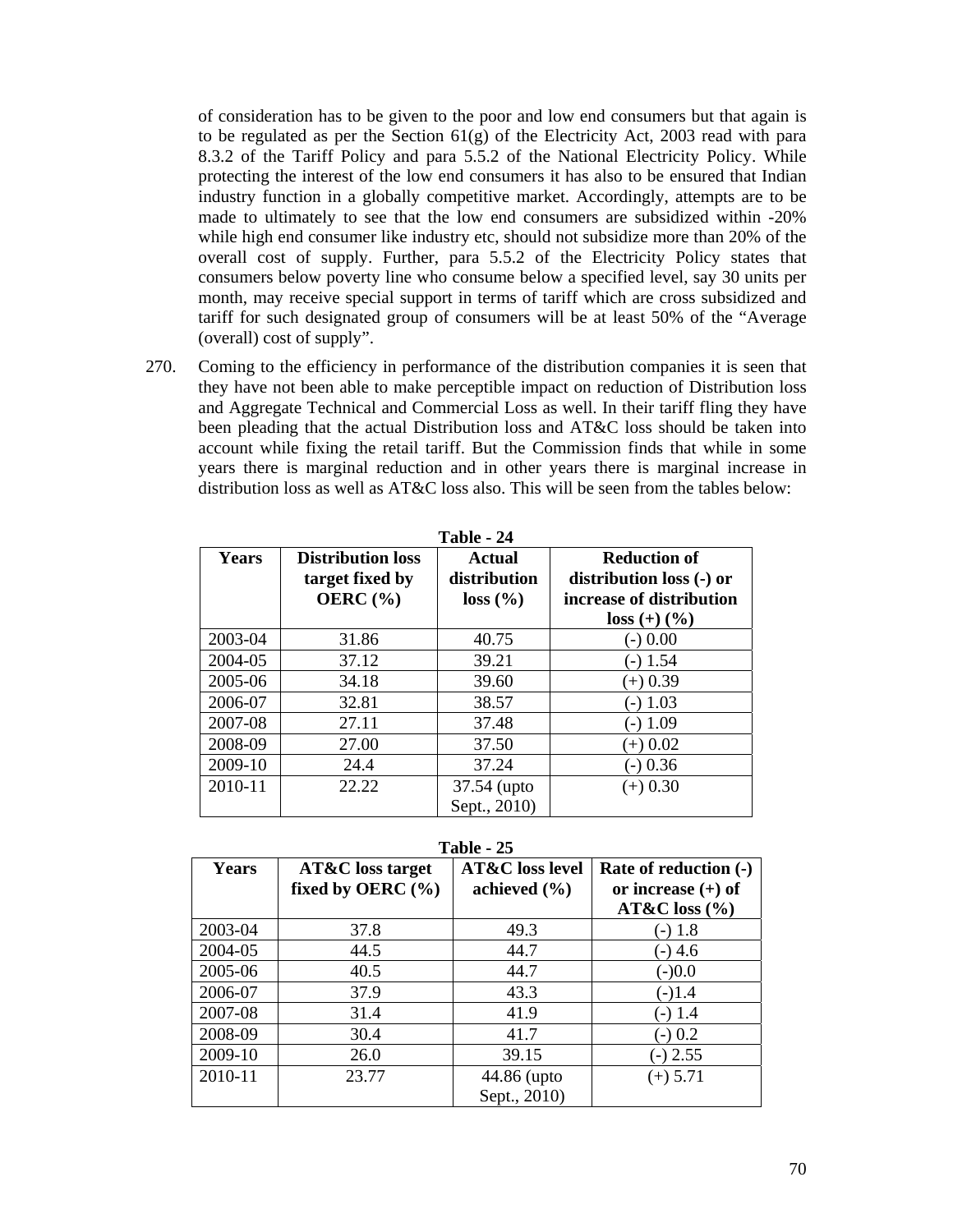- 271. With regard to the plea of accepting the loss level projected by the distribution companies it has been brought to the notice of the Commission the contents of the D.O. letter No.16/28/2008-APDRP dt.23.03.2011 of Joint Secretary, Ministry of Power addressed to Secretary, Energy, Govt. of Orissa where in it has been said that for getting the benefits of R-APDRP, utilities have to improve AT&C loss reduction over the base (starting) level not only in the project area, but also at utility level. The correct and realistic determination of base (starting) AT&C loss level is very essential to gauge the improvement in loss reduction in subsequent years after implementation of R-APDRP. The Secretary, Govt. of Orissa has been asked to take up the issue with OERC to determine the yearly loss levels of distribution utilities in Orissa accurately based on ground realities and not on notional basis.
- 272. The Commission has noted the contents of the aforesaid letter dated 23.3.2011 of Ministry of Power and the background thereof. The intension is where R-APDRP programme is to be implemented the base line data are to be determined on actual basis and in fact a component of R-APDRP is earmarked to determine base line data at the first instance. When funding under R-APDRP would be available the distribution companies would accordingly utilize the fund for firming the base line data.
- 273. It is not possible on the part of the Commission to accept whatever the Distribution and AT&C loss being projected by the distribution companies. What is disturbing is that instead of declining trend in some years the distribution loss and AT&C loss have shown to have been increased which is evident from the Table Nos.24 & 25 read with 26. The Commission has to adopt a normative reduction of Distribution and AT&C loss for tariff determination purpose; as it is not desirable that the general consumers of the State is loaded due to sheer inefficiency of the licensees. For removal of doubt, the Commission would like to make it clear that the determination of actual base line data for RAPDRP funding and adopting the normative loss data for tariff determination purpose as per Multi-Year Tariff Principle (MYT-Tariff) ordered in Business Plan is two different subjects need not mixed into. The actual loss level as a base line data for RAPDRP funding and loss reduction trajectory for RAPDRP guidelines could be followed in sanctioning phase-I and Phase-II funding of RAPDRP. In fact, for purpose of performance monitoring of the DISCOMs, the Commission is looking into the actual level of losses, Division-wise, Sub-divisionwise and Section-wise. The Commission while monitoring is also looking into the actual losses of DISCOMs voltage-wise i.e. LT level loss, HT-level loss and EHT level loss as well as LT plus HT combined level losses. The Commission is constantly persuading with the DISCOMs to do the proper energy accounting to find out the 11 KV feeder-wise loss and fix accountability of the DISCOMs officials as feeder manager to arrest both technical and commercial loss. For R-APDRP funding, base line data, if needed, the Commission review figure in the performance monitoring could be utilized by Central/State Govt. and the licensees. This has also been made clear in the multiyear tariff principle announced by the Commission in their order dated 18.06.2003 in Case No. 8/2003 as well as in the Business Plan order dated 20.3.2010 in Case No. 41, 42, 43/2007 and 22/2008.
- 274. While answering the RAPDRP issue, as above, the Commission would like to make it clear that for the tariff determiantion purpose it had approved the overall distribution loss for 2010-11 at 22.22% while in the Business Plan Order target for overall distribution loss for the year 2011-12 has been pegged at 21.71%. But the distribution companies have shown the distribution loss upto September, 2010 at 37.54% whereas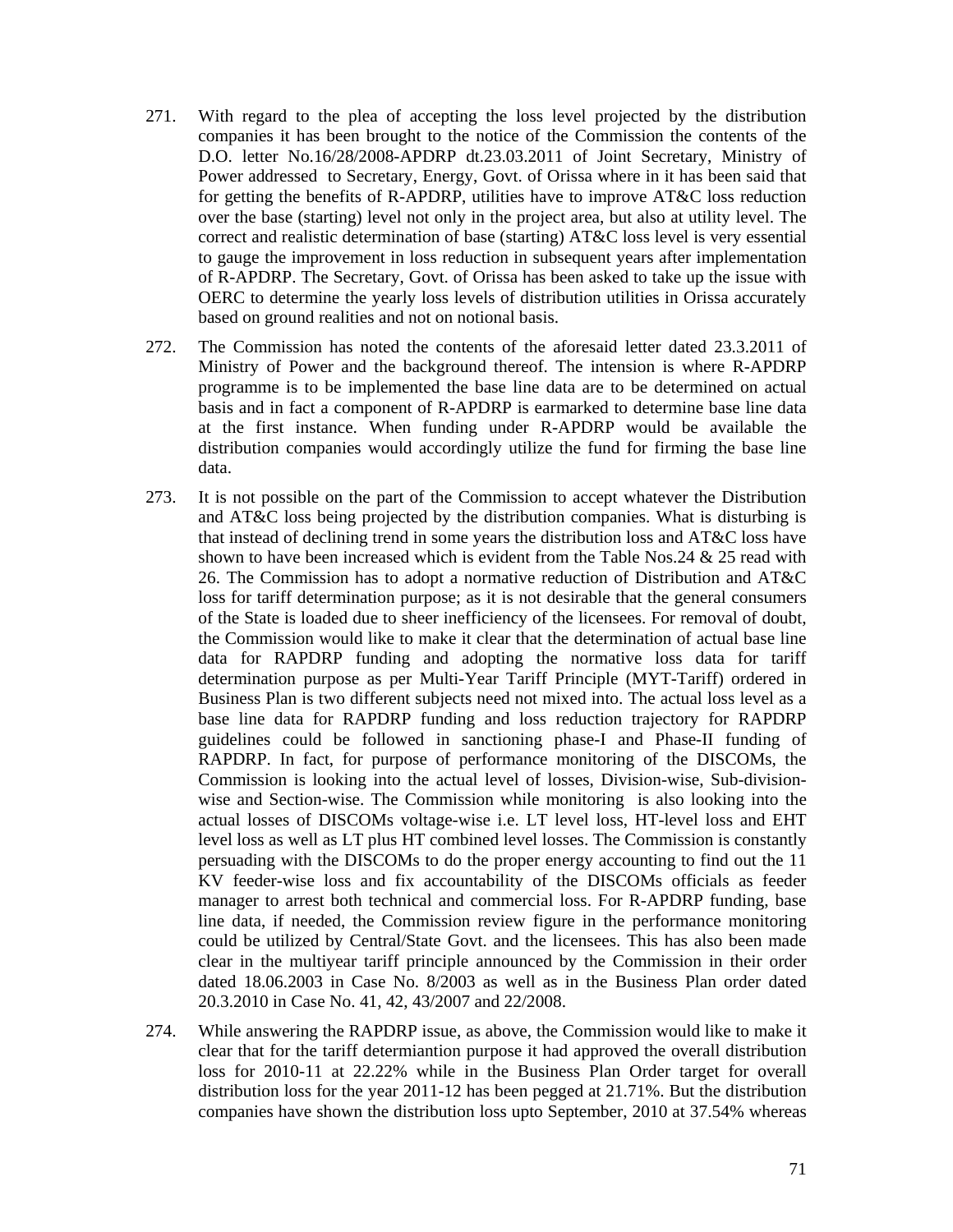they had achieved a distribution loss of 37.24% in 2009-10. They have also projected distribution loss at 32.95% for the year 2011-12. Therefore, the Commission approves the distribution loss at 21.71% for 2011-12 as stipulated in the Business Plan for the said year.

- 275. Similarly, the overall collection efficiency has been achieved at 96.96% achieved in 2009-10 against the target of 98% fixed by the Commission for the said year. The distribution companies have shown to have achieved 88.28% upto September, 2010 against target fixed at 98% for 2010-11 and projected by them at 98.34% for 2011-12. Since the Commission has approved collection efficiency of 99% for 2011-12 in the Business Plan Order, the collection efficiency, therefore, now is being approved at 99% for the same year. While working out the Annual Revenue Requirement for the said year the approved collection efficiency of 99% has been utilized.
- 276. Coming to the AT&C loss it is seen that against overall AT&C loss of 39.15% achieved during 2009-10, the achievement during 2010-11 upto September, 2010 is 44.86% against the target of 23.77% fixed by the Commission for the said year. Against the target of 22.49% approved in the Business Plan for 2011-12, the distribution companies have proposed overall AT&C loss of 34.06% for 2011-12 in their ARR filing. Commission now approves the AT&C loss of 22.49% for 2011-12 against 23.77% approved for 2010-11 and accordingly revenue requirement have been calculated. A table summarizing the approval vis-a-vis the overall achievement of distribution loss, collection efficiency and AT&C loss as well as the loss level at LT has been given.

|                                                              | 1999-<br>00                  | 2007-08                 |                 | 2008-09                 |        | 2009-10<br>(Provisional) |        |                         | 2010-11<br>(Provisional)     |                            | 2011-12                 |
|--------------------------------------------------------------|------------------------------|-------------------------|-----------------|-------------------------|--------|--------------------------|--------|-------------------------|------------------------------|----------------------------|-------------------------|
|                                                              | Actual<br>(Aud)              | <b>OERC</b><br>Approval | Actual<br>(Aud) | <b>OERC</b><br>Approval | Actual | <b>OERC</b><br>Approval  | Actual | <b>OERC</b><br>Approval | Actual<br>upto<br>Sept, 2010 | <b>DISCOMS</b><br>Proposal | <b>OERC</b><br>Approval |
| А.                                                           | <b>DISTRIBUTION LOSS (%)</b> |                         |                 |                         |        |                          |        |                         |                              |                            |                         |
| <b>CESU</b>                                                  | 44.89%                       | 29.30%                  | 41.48%          | 29.30%                  | 40.34% | 26.30%                   | 39.43% | 25.37%                  | 37.59%                       | 34.59%                     | 24.00%                  |
| <b>NESCO</b>                                                 | 43.35%                       | 26.00%                  | 31.17%          | 25.50%                  | 34.57% | 23.00%                   | 32.52% | 18.46%                  | 32.76%                       | 27.66%                     | 18.40%                  |
| <b>WESCO</b>                                                 | 44.17%                       | 25.00%                  | 36.13%          | 25.00%                  | 33.55% | 22.50%                   | 34.68% | 19.93%                  | 37.20%                       | 31.29%                     | 19.70%                  |
| SOUTHCO                                                      | 41.84%                       | 30.40%                  | 45.49%          | 30.40%                  | 47.78% | 27.92%                   | 48.02% | 27.82%                  | 47.79%                       | 42.67%                     | 26.50%                  |
| <b>ALL</b><br><b>ORISSA</b>                                  | 43.91%                       | 27.10%                  | 37.48%          | 27.00%                  | 37.50% | 24.45%                   | 37.24% | 22.22%                  | 37.54%                       | 32.95%                     | 21.71%                  |
| <b>B. COLLECTION EFFICIENCY (%)</b>                          |                              |                         |                 |                         |        |                          |        |                         |                              |                            |                         |
| <b>CESU</b>                                                  | 69.72%                       | 92.00%                  | 94.05%          | 95.00%                  | 91.80% | 98.00%                   | 97.09% | 98.00%                  | 91.47%                       | 99.00%                     | 99.00%                  |
| <b>NESCO</b>                                                 | 79.37%                       | 94.00%                  | 93.16%          | 95.00%                  | 92.50% | 98.00%                   | 95.24% | 98.00%                  | 84.39%                       | 98.00%                     | 99.00%                  |
| <b>WESCO</b>                                                 | 83.36%                       | 96.00%                  | 92.91%          | 96.60%                  | 93.86% | 98.00%                   | 98.38% | 98.00%                  | 88.85%                       | 98.00%                     | 99.00%                  |
| <b>SOUTHCO</b>                                               | 78.75%                       | 94.00%                  | 94.05%          | 94.00%                  | 94.21% | 98.00%                   | 95.89% | 98.00%                  | 85.10%                       | 98.00%                     | 99.00%                  |
| ALL<br><b>ORISSA</b>                                         | 77.19%                       | 94.10%                  | 93.41%          | 95.40%                  | 92.98% | 98.00%                   | 96.96% | 98.00%                  | 88.28%                       | 98.34%                     | 99.00%                  |
| C.<br>AT & C LOSS (%)                                        |                              |                         |                 |                         |        |                          |        |                         |                              |                            |                         |
| CESU                                                         | 61.58%                       | 34.96%                  | 44.96%          | 32.84%                  | 45.23% | 27.77%                   | 41.19% | 26.86%                  | 42.91%                       | 35.24%                     | 24.76%                  |
| <b>NESCO</b>                                                 | 55.04%                       | 30.44%                  | 35.88%          | 29.23%                  | 39.48% | 24.54%                   | 35.73% | 20.09%                  | 43.25%                       | 29.11%                     | 19.22%                  |
| <b>WESCO</b>                                                 | 53.46%                       | 28.00%                  | 40.65%          | 27.55%                  | 37.63% | 24.05%                   | 35.74% | 21.53%                  | 44.21%                       | 32.66%                     | 20.50%                  |
| SOUTHCO                                                      | 54.20%                       | 34.58%                  | 48.73%          | 34.58%                  | 50.80% | 29.36%                   | 50.16% | 29.27%                  | 55.57%                       | 43.82%                     | 27.24%                  |
| <b>ALL</b><br><b>ORISSA</b>                                  | 56.71%                       | 31.40%                  | 41.60%          | 30.36%                  | 41.89% | 25.96%                   | 39.15% | 23.77%                  | 44.86%                       | 34.06%                     | 22.49%                  |
| LT PERFORMANCE OF DISCOMs (Based on Performance Review Data) |                              |                         |                 |                         |        |                          |        |                         |                              |                            |                         |
| A. LT LOSS (%)                                               |                              |                         |                 |                         |        |                          |        |                         |                              |                            |                         |
| <b>CESU</b>                                                  | 50.48%                       | 34.40%                  | 53.18%          | 36.00%                  | 52.00% | 35.04%                   | 51.97% | 29.40%                  | 50.11%                       | 46.20%                     | 29.20%                  |
| <b>NESCO</b>                                                 | 62.26%                       | 51.10%                  | 59.31%          | 44.50%                  | 59.40% | 33.19%                   | 55.83% | 29.40%                  | 54.94%                       | 42.39%                     | 27.05%                  |
| <b>WESCO</b>                                                 | 60.64%                       | 52.00%                  | 65.33%          | 46.70%                  | 65.65% | 35.86%                   | 62.49% | 29.40%                  | 62.55%                       | 48.95%                     | 27.11%                  |
| SOUTHCO                                                      | 48.85%                       | 33.20%                  | 54.44%          | 33.40%                  | 57.12% | 29.50%                   | 56.22% | 29.40%                  | 54.52%                       | 49.85%                     | 27.75%                  |
| <b>ALL</b><br><b>ORISSA</b>                                  | 55.11%                       | 42.30%                  | 57.94%          | 40.30%                  | 58.06% | 34.04%                   | 56.26% | 29.40%                  | 55.04%                       | 46.60%                     | 27.98%                  |
| B. COLLECTION EFFICIENCY IN LT (%)                           |                              |                         |                 |                         |        |                          |        |                         |                              |                            |                         |
| <b>CESU</b>                                                  | 69.72%                       | 92.00%                  | 88.35%          | 95.00%                  | 84.63% | 98.00%                   | 96.51% | 98.00%                  | 83.6%                        | 99.00%                     | 99.0%                   |

**Table - 26 Overall Performance of DISCOMs**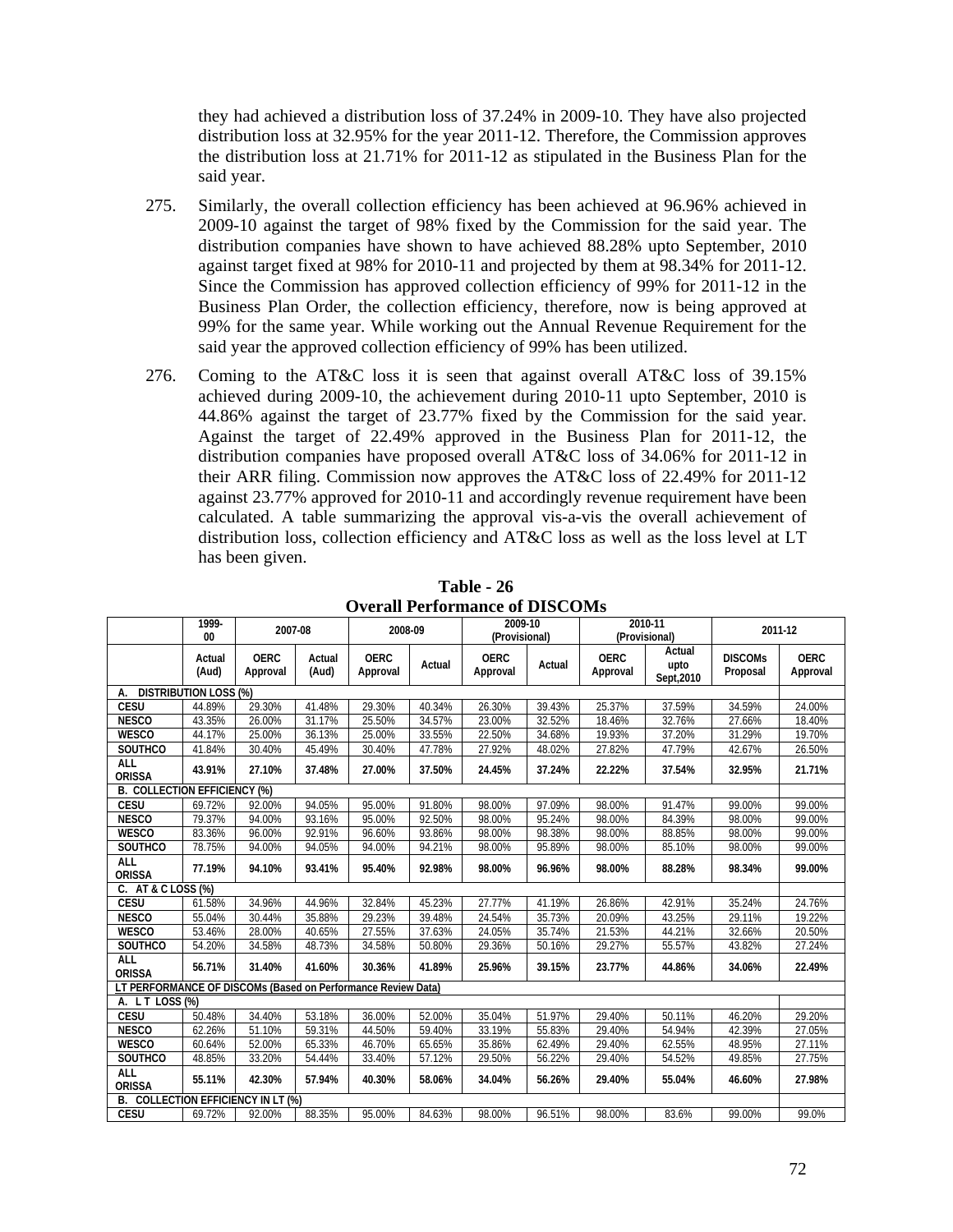|                           | 1999-<br>00     | 2007-08                 |                 | 2008-09                 |        | 2009-10<br>(Provisional) |        | (Provisional)           | 2010-11                      |                            | 2011-12                 |
|---------------------------|-----------------|-------------------------|-----------------|-------------------------|--------|--------------------------|--------|-------------------------|------------------------------|----------------------------|-------------------------|
|                           | Actual<br>(Aud) | <b>OERC</b><br>Approval | Actual<br>(Aud) | <b>OERC</b><br>Approval | Actual | <b>OERC</b><br>Approval  | Actual | <b>OERC</b><br>Approval | Actual<br>upto<br>Sept, 2010 | <b>DISCOMS</b><br>Proposal | <b>OERC</b><br>Approval |
| <b>NESCO</b>              | 79.37%          | 94.00%                  | 72.69%          | 95.00%                  | 72.61% | 98.00%                   | 77.43% | 98.00%                  | 59.9%                        | 98.00%                     | 99.0%                   |
| <b>WESCO</b>              | 83.36%          | 96.00%                  | 77.91%          | 96.60%                  | 73.42% | 98.00%                   | 76.01% | 98.00%                  | 64.9%                        | 98.00%                     | 99.0%                   |
| <b>SOUTHCO</b>            | 78.75%          | 94.00%                  | 88.21%          | 94.00%                  | 89.10% | 98.00%                   | 92.77% | 98.00%                  | 76.3%                        | 98.00%                     | 99.0%                   |
| ALL<br><b>ORISSA</b>      | 77.19%          | 94.10%                  | 83.09%          | 95.40%                  | 80.63% | 98.00%                   | 87.62% | 98.00%                  | 73.9%                        | 98.34%                     | 99.0%                   |
| C. AT & C LOSS FOR LT (%) |                 |                         |                 |                         |        |                          |        |                         |                              |                            |                         |
| <b>CESU</b>               | 65.47%          | 39.65%                  | 58.63%          | 39.20%                  | 59.38% | 36.34%                   | 53.65% | 30.81%                  | 58.26%                       | 46.74%                     | 29.91%                  |
| <b>NESCO</b>              | 70.05%          | 54.03%                  | 70.42%          | 47.28%                  | 70.52% | 34.53%                   | 65.80% | 30.81%                  | 73.02%                       | 43.54%                     | 27.78%                  |
| <b>WESCO</b>              | 67.19%          | 53.92%                  | 72.99%          | 48.51%                  | 74.78% | 37.14%                   | 71.49% | 30.81%                  | 75.69%                       | 49.97%                     | 27.84%                  |
| <b>SOUTHCO</b>            | 59.72%          | 37.21%                  | 59.81%          | 37.40%                  | 61.79% | 30.91%                   | 59.39% | 30.81%                  | 65.31%                       | 50.85%                     | 28.47%                  |
| ALL<br><b>ORISSA</b>      | 65.35%          | 45.70%                  | 65.05%          | 43.05%                  | 66.18% | 35.36%                   | 61.68% | 30.81%                  | 66.80%                       | 47.49%                     | 28.70%                  |

*NB: (I) AT& C Loss for LT(OERC approval) has been calculated based on overall collection efficiency data.* 

*(II) The Overall collection percentage for 1999-00 has been assumed as LT Collection Efficiency for FY 1999-00 for Calculating AT & C Loss*

277. Retail tariff for consumers is determined after taking into consideration the power purchase cost, procurement cost, transmission cost and distribution cost. While determining the retail tariff the Commission is to be guided by the provision of Section 61, 62, 65 and 86 of the Electricity Act, 2003 para 8.3.2 of the National Tariff Policy, 2006 and para 5.5.2 of the National Electricity Policy, 2005. The Commission has to determine tariff keeping in view the commercial viability and operational efficiency of the generation, transmission and supply of the distribution utilities as well as the interest of the consumers. While determining tariff for 2011-12 Commission has tried to balance the interest of all stakeholders. In this connection it is to be noted that the Commission cannot fix the tariff in any manner for different types of consumers. It is mandated under Section 61(g) of the Electricity Act, 2003 para 8.3.2 of Tariff Policy, 2006 (GoI), Para 1.1 and 5.5.2 of National Electricity Policy to ensure that tariff progressively reflect the cost of supply of Electricity and reduces cross subsidy in a manner that tariffs are within +20 % of the cost of supply by end of 2010-11. When the average cost of supply for 2011-12 has been determined at 408.87 paise per unit, the tariff for the relatively poor consumers cannot be less than 327.10 paise (i.e. -20% of 408.87) and more than 490.64 paise per unit (+20% of 408.87). However, while the attempt has been made to reduce this cross subsidy by gradually increasing tariff for LT consumers, because of special treatment for Agriculture, allied agricultural activities allied agro industries, BPL families (fixed charged of Rs.30.00 paise per month upto 30 Units) and domestic consumers in the first slab (upto 50 unit per month 140 paise per unit) the target of reduction of crosssubsidy has not yet been achieved). For LT category of consumers **the cross subsidy is by (-) 26.54% while for EHT it is +16.77% and for HT it is +17.90% which is evident from the table given below**:-

| Cross Subsidy in 2011-12 |                            |                                                               |                   |                             |                                                                        |  |  |  |  |  |  |  |
|--------------------------|----------------------------|---------------------------------------------------------------|-------------------|-----------------------------|------------------------------------------------------------------------|--|--|--|--|--|--|--|
| Year                     | Level of<br><b>Voltage</b> | Average cost of<br>supply for the State<br>as a whole $(P/U)$ | <b>Tariff P/U</b> | <b>Cross-Subsidy</b><br>P/U | <b>Percentage of Cross</b><br>subsidy above/below<br>or cost of supply |  |  |  |  |  |  |  |
|                          |                            |                                                               | 4                 | $5(4) - (3)$                |                                                                        |  |  |  |  |  |  |  |
|                          | <b>EHT</b>                 |                                                               | 295.05            | 32.05                       | 12.19%                                                                 |  |  |  |  |  |  |  |
| 2009-10                  | HT                         | 263.00                                                        | 308.68            | 45.68                       | 17.37%                                                                 |  |  |  |  |  |  |  |
|                          | LТ                         |                                                               | 179.99            | $-83.01$                    | $-31.56%$                                                              |  |  |  |  |  |  |  |
|                          | <b>EHT</b>                 |                                                               | 379.93            | 52.56                       | 16.06%                                                                 |  |  |  |  |  |  |  |

**Table - 27 Cross Subsidy in 2011-12**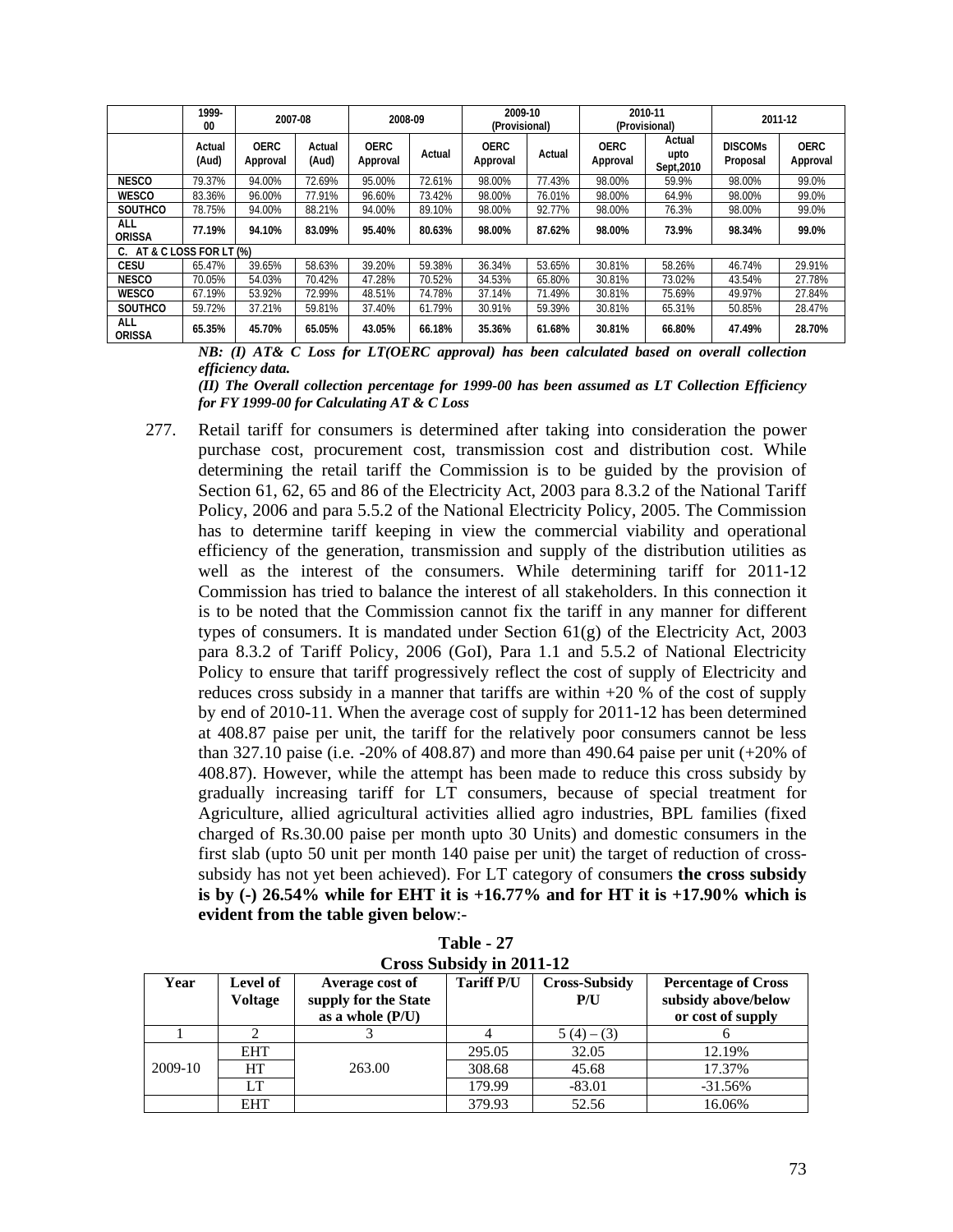| Year    | Level of<br><b>Voltage</b> | Average cost of<br>supply for the State<br>as a whole $(P/U)$ | <b>Tariff P/U</b> | <b>Cross-Subsidy</b><br>P/U | <b>Percentage of Cross</b><br>subsidy above/below<br>or cost of supply |
|---------|----------------------------|---------------------------------------------------------------|-------------------|-----------------------------|------------------------------------------------------------------------|
| 2010-11 | HT                         | 327.37                                                        | 383.68            | 56.31                       | 17.20%                                                                 |
|         | LT                         |                                                               | 219.21            | $-108.16$                   | $-33.04\%$                                                             |
|         | <b>EHT</b>                 |                                                               | 477.43            | 68.56                       | 16.77%                                                                 |
| 2011-12 | <b>HT</b>                  | 408.87                                                        | 482.43            | 73.56                       | 17.99%                                                                 |
|         | LT                         |                                                               | 300.34            | $-108.53$                   | $-26.54%$                                                              |

278. In pursuance to Section 61 (h) read with Section 86 (1) (e) of the Electricity Act, 2003, OERC has fixed 5% of the total purchase from renewable and co-generation sources for the year 2011-12 (solar  $0.10\%$  + non-solar  $1.20\%$  + co-generation 3.70%). This would go on increasing by 0.5% per annum to reach 7% in 2015-16 (solar 0.30% + non-solar 2.00% + co-generation 4.70%). In case the actual purchase from renewable sources falls below the percentage specified by the Commission, the obligated entities (GRIDCO, DISCOMs) are required to purchase the renewable certificate at higher cost. This implies that energy to the existing requirement is to be purchased apart from higher cost over and above the renewable purchase certificate. This would result in higher tariff implication to the consumers. In order to avoid or minimize such higher tariff implication it is necessary to exploit the existing potential from small and mini hydro projects where there is possibility of exploiting around 2000 MW from such sources. It is relevant to mention here in that the Commission has approved 22477 MU to be purchased by GRIDCO for the DISCOMs during 2011-12 and 5% thereof comes to 1177.75 MU whereas GRIDCO's purchase include 812.66 MU from renewable sources (Co-generation 512.48 MU + Small hydro 300 MU). As such GRIDCO is required to purchase Renewable Certificate of 369.09 MU unless purchase increases from the renewable sources.

## **Factors affecting Retail Tariff**

- 279. The factors which have direct bearing on retail tariff among other things are
	- (i) Reduction of ratio of hydro power to the total requirement
	- (ii) Absence of surplus power for trading
	- (iii) Rising Cost of Generation

#### **Reduction of ratio of hydro power to the total requirement**

280. Earlier about 60% of the State total demand was being met from the low cost hydro generation upto 2004-05 and around 40% of the State demand was being met from relatively costly thermal generation. With rise in demand and in the absence of new addition to the existing State hydro generation together with declining in hydro generation on account of erratic rainfall, silting of the water reservoirs etc. against 60% from the State hydro only 17% is being met from relatively costly thermal power. To site an example when the State demand was 100 MW in 2004-05 about 57 MW was being met from State hydro and only 43 MW was being met from relatively costly thermal power which ultimately increases the power purchase cost of GRIDCO. Now the demand has almost double and in that case out of total demand of 200 MW only about 34 MW is being met from relatively cheaper hydro sources and the balance 166 MW is being met from comparatively costly thermal power which ultimately increases the power purchase cost of GRIDCO. This is evident from the given table below:-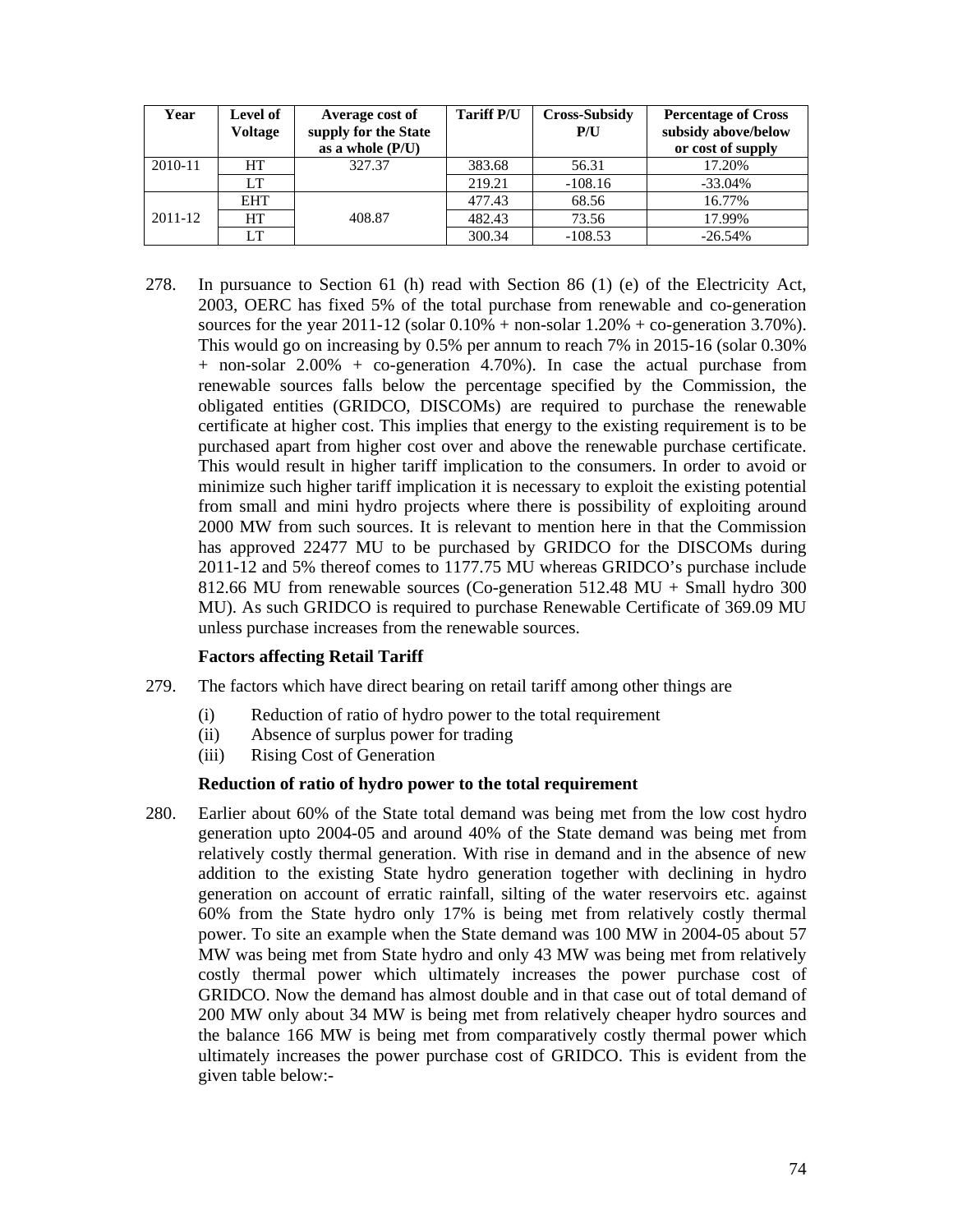| Declination of Hydro generation in over an Fower Fool                                        |          |          |           |          |          |          |                        |                 |  |  |  |
|----------------------------------------------------------------------------------------------|----------|----------|-----------|----------|----------|----------|------------------------|-----------------|--|--|--|
|                                                                                              | FY       | FY       | FY        | FY       | FY       | FY       | $\mathbf{F}\mathbf{Y}$ | <b>FY 11-12</b> |  |  |  |
|                                                                                              | $04-05$  | $05-06$  | $06 - 07$ | $07-08$  | 08-09    | $09-10$  | $10 - 11$              | (Approved)      |  |  |  |
|                                                                                              |          |          |           |          |          |          | (Upto                  |                 |  |  |  |
|                                                                                              |          |          |           |          |          |          | $Sept-10)$             |                 |  |  |  |
| State Demand                                                                                 | 12499.45 | 13483.75 | 15119.93  | 17212.51 | 18771.82 | 19480.85 | 10554.45               | 22477           |  |  |  |
| (in MU)                                                                                      |          |          |           |          |          |          | (actual)               |                 |  |  |  |
| Hydro<br><b>State</b>                                                                        | 7087.82  | 5234.48  | 7357.58   | 7885.81  | 5826.12  | 4211.86  | 1769.70                | 6181.74         |  |  |  |
| Generation for                                                                               |          |          |           |          |          |          | (actual)               | (based on       |  |  |  |
| Sale<br>(incl.                                                                               |          |          |           |          |          |          |                        | normative       |  |  |  |
| Hydro)<br>small                                                                              |          |          |           |          |          |          |                        | assessment)     |  |  |  |
| (in MU)                                                                                      |          |          |           |          |          |          |                        |                 |  |  |  |
| $\%$<br>of<br>state                                                                          | 56.71    | 38.82    | 48.66     | 45.81    | 31.04    | 21.62    | 16.66                  | 27.50           |  |  |  |
| hydro to total                                                                               |          |          |           |          |          |          |                        |                 |  |  |  |
| state demand                                                                                 |          |          |           |          |          |          |                        |                 |  |  |  |
| Hydro Generation contribution has reduced from 57% to 17% which is a cheaper source of power |          |          |           |          |          |          |                        |                 |  |  |  |

**Table - 28 Declination of Hydro generation in over all Power Pool** 

# **Absence of surplus power for trading**

281. In the previous years surplus power was available with GRIDCO for trading outside the state after meeting the state demand and accordingly Commission was keeping a gap in the revenue account of GRIDCO for being filled up from the from sale of surplus power at market rate. The retail tariff was kept at low because supply of power by GRIDCO to the distribution companies was kept at a lower level even though the GRIDCO was purchasing at higher cost, leaving a gap in its revenue account which was being filled through gain from sale of surplus of power. With increase in the demand of the existing consumers as well as substantial increase in the consumers level the state is facing power shortage from the later part of 2008-09. There is hardly any scope for GRIDCO to earn profit from sale of surplus power. This is evident from the table given below:-

|                          |                                    |                   |                |                                                                 | (Rs. in crore)                                              |
|--------------------------|------------------------------------|-------------------|----------------|-----------------------------------------------------------------|-------------------------------------------------------------|
| <b>Financial</b><br>Year | Gap in<br><b>ARR</b><br>(Approved) | <b>Actual Gap</b> | <b>Net Gap</b> | Rate approved<br>for power<br>purchase by<br><b>GRIDCO(P/U)</b> | <b>BST Rate</b><br>approved for sale<br>to DISCOMs<br>(P/U) |
| 2006-07                  | (-) 504.52                         | 547.55            | 43.03          | 113.97                                                          | 120.85                                                      |
| 2007-08                  | $-)464.86$                         | 1052.34           | 587.48         | 119.91                                                          | 121.59                                                      |
| 2008-09                  | $(-)410.05$                        | 528.62            | 118.57         | 127.40                                                          | 122.15                                                      |
| 2009-10                  | $(-)882.85$                        | $(-)1673.70$      | $(-)1673.70$   | 148.27                                                          | 122.20                                                      |
| 2010-11                  | (-)806.16                          | $(-)598.87$       | $(-)598.87$    | 174.58                                                          | 170.25                                                      |
|                          |                                    | (Up to $9/2010$ ) | (Up to 9/2010) |                                                                 |                                                             |
| 2011-12                  | (-)746.05                          |                   |                | 210.32                                                          | 231.65                                                      |

**Table - 29 ARR Gap of GRIDCO** 

The cumulative gap upto September, 2010 is Rs.2430.77 crore

GRIDCO has proposed unmanageable gap of Rs.3088.85 crore alone during 2011-12 if there is no increase in Bulk Supply price to Distribution companies.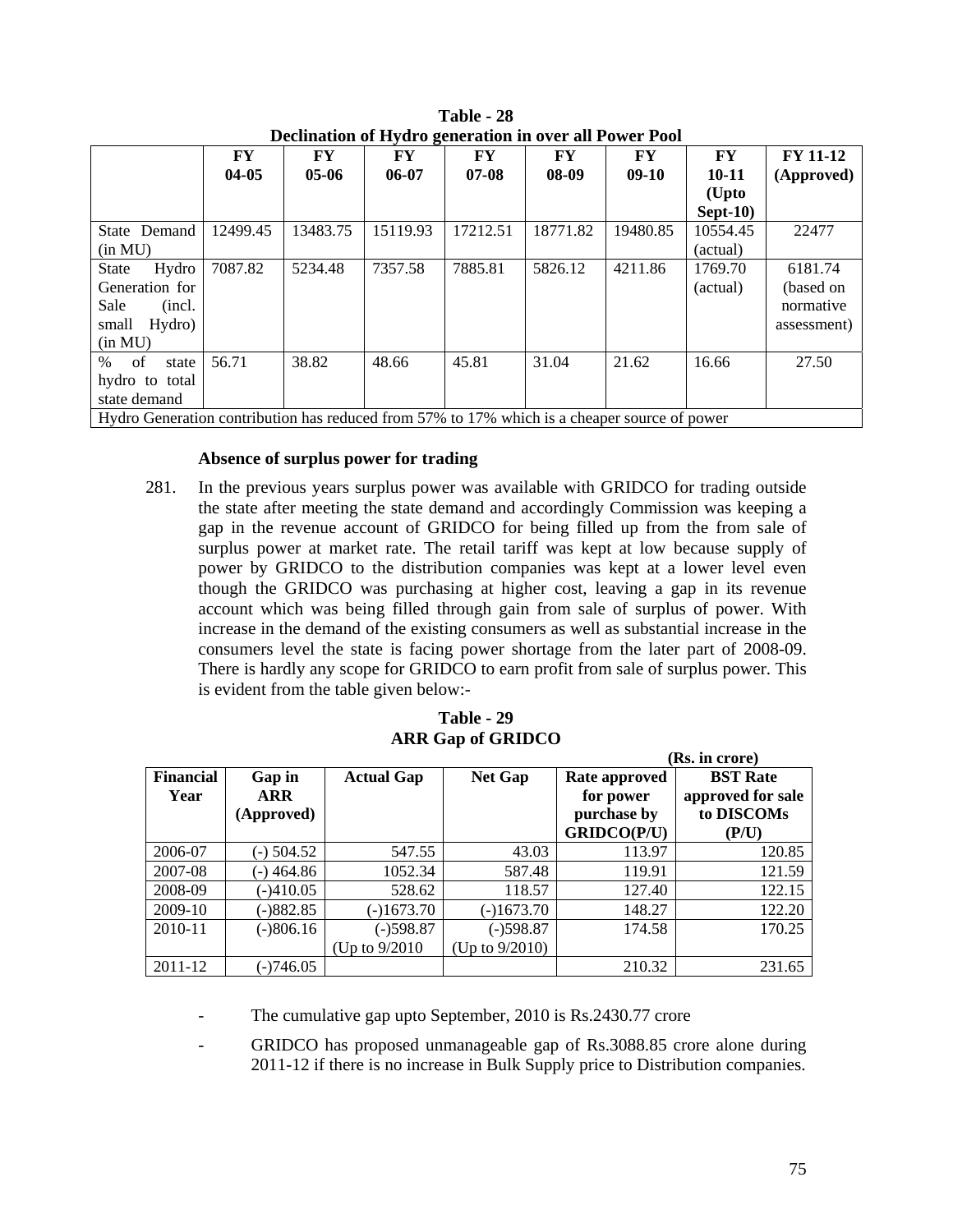# 282. **Rising Cost of Generation**

• Due to rise in price of indigenous coal and also rising cost of imported coal there is substantial increase in cost of thermal power in respect of the state thermal generating stations as well as central thermal generating stations. In case of central thermal power generating stations the rise on account of fuel price adjustment varies from 113.1% to 43.5% as may be seen from the table given below.

|                 |                                                                        |                                                                                          |                                                                        |                                                         |                                                   |                                                      |                                             | (Figures are Paise/Unit)                                                    |
|-----------------|------------------------------------------------------------------------|------------------------------------------------------------------------------------------|------------------------------------------------------------------------|---------------------------------------------------------|---------------------------------------------------|------------------------------------------------------|---------------------------------------------|-----------------------------------------------------------------------------|
|                 | Actual<br>Avg.<br><b>FPA</b><br>for<br>April,0<br>9 to<br>Jan,<br>2010 | Approval<br>for<br>2010-11<br><i>(escalatin)</i><br>g10%<br>over<br>previous<br>average) | <b>Actual</b><br>Avg.<br><b>FPA</b><br>for<br>04/2010<br>to<br>01/2011 | <b>GRIDC</b><br>O<br><b>Propos</b><br>al for<br>2011-12 | Max.<br><b>FPA</b> from<br>$4/2010$ to<br>01/2011 | Min<br><b>FPA</b><br>from<br>4/2010<br>to<br>01/2011 | Actual<br><b>FPA</b><br>for<br>Jan,<br>2011 | $\frac{0}{0}$<br>variation<br>(Approva<br>l Vrs.<br>Actual<br>Jan,<br>2011) |
| <b>TSTPS-I</b>  | 65.34                                                                  | 71.88                                                                                    | 123.22                                                                 | 142.97                                                  | 152.72                                            | 107.02                                               | 129.70                                      | 80.4%                                                                       |
| <b>TSTPS-II</b> | 47.81                                                                  | 52.59                                                                                    | 105.58                                                                 | 123.40                                                  | 134.93                                            | 89.39                                                | 112.08                                      | 113.1%                                                                      |
| <b>FSTPS</b>    | 110.86                                                                 | 121.95                                                                                   | 190.52                                                                 | 209.11                                                  | 208.78                                            | 170.31                                               | 195.28                                      | 60.1%                                                                       |
| <b>KHSTPS-I</b> | 69.48                                                                  | 76.42                                                                                    | 97.09                                                                  | 117.45                                                  | 134.56                                            | 75.36                                                | 98.56                                       | 29.0%                                                                       |
| KHSTPS-II       | 47.23                                                                  | 51.96                                                                                    | 74.49                                                                  | 90.44                                                   | 123.28                                            | 52.13                                                | 74.58                                       | 43.5%                                                                       |

| Table - 30                                                   |
|--------------------------------------------------------------|
| Variations of Fuel Price Adjustment (FPA) of CGS for 2011-12 |

- Besides increase in cost of thermal power mainly because of sub-substantial rise in coal and fuel price, the generation cost of hydro power is also increasing because of increase in cost of equipments, operation and maintenance together with rising salary, pension and wages, etc. The average actual cost of generation from state hydro generation has increased from 50.10paise per unit in 2007-08 to 63.57paise per unit in 2008-09, 73.43paise per unit in 2009-10, 68.58 paise per unit in 2010-11(upto Sept., 2010). As the Commission has approved 65.96 paise per unit in 2011-12 in the GRIDCO's Tariff Order.
- The Average actual cost of supply from Central Thermal Power Stations has increased from 164.76 paise per Unit in 2007-08 to 182.74 p/u in 2008-09 and 226.58 p/u in 2009-10 and 307.21 p/u in 2010-11(actual upto Sept., 2010). The Commission has approved 331.05 p/u in 2011-12 of GRIDCO's Tariff Order. In this connection the serious problem being faced by the power utilities has been highlighted in the Indian Express in its edition dtd.  $21<sup>st</sup>$ February, 2011 as seen from the TERI Newswire (16-28 February, 2011) which is reproduced below:

# "**Rising coal imports push power costs by 70 paise a unit"**

*"The monthly electricity budget of the common man may soon be in for a jolt, with the Power Ministry pointing out that jacked up prices of imported coal, coupled with deteriorating financial health of power utilities have led to a rise in electricity generation costs by 30-35 paise per KWh. Stating that acute shortage of coal was having a telling effect on power utilities, the ministry, in a note to the GoM on coal, said that poor supply from CIL has led to utilities increasingly importing thermal coal. Imports have shot up to 23.2 MT in 2009-10 as against 16 MT in 2008-09, the Ministry said. Already, in 2010-11*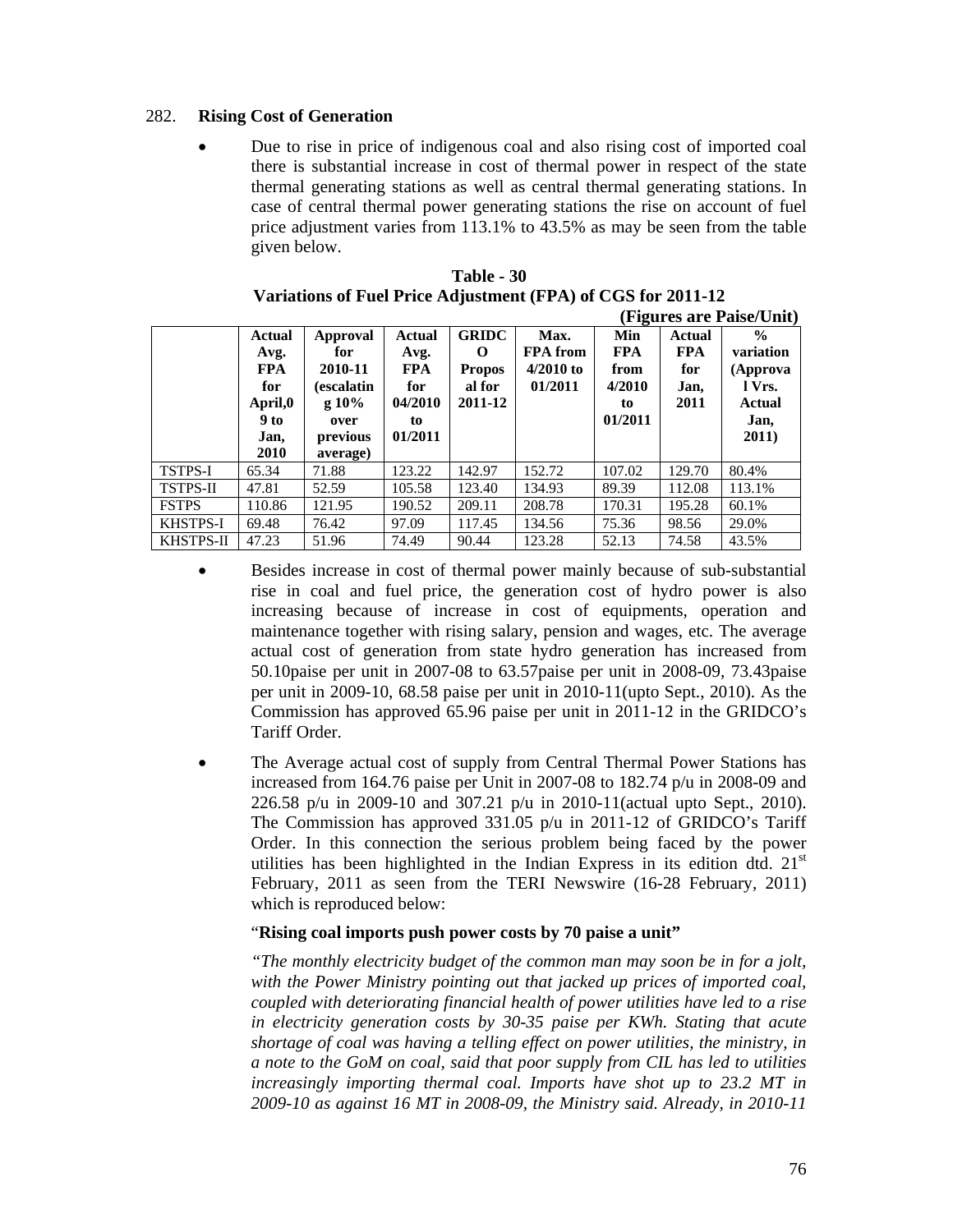*(April-December period), due to short supply of coal, power companies have sustained a generation loss of 5.3 billion units."*

- In view of rising cost of fuel, equipments, wages etc. the approved average power cost of GRIDCO has increased from 119.91 paise per unit on 2007-08 to 127.40 paise in 2008-09, 148.27 paise in 2009-10 and 174.58 paise in 2010- 11. The average power purchase cost for 2011-12 has been approved at 210.32 paise per unit with a rise of 20.47% over the approved rate for 2010-11.
- In order to improve the quality of supply and to ensure uninterrupted power supply there is need for investment in transmission as well as distribution network. For this to happen OPTCL and the distribution companies are to incur loan and this loan is to be serviced i.e. payment of principal and payment of interest. This financing cost for loan servicing has to be factored into transmission and distribution price.
- The transmission tariff has varied from 22.00 p/u in 2007-08 to 21.00 p/u in 2008-09 and 2009-10, 23.5 p/u in 2010-11 and 25.00 p/u in 2011-12 the increase being 7%.
- The Bulk Supply Price by GRIDCO for DISCOMs has increased from 121.59 p/u paise per unit in 2007-08, 122.15 p/u in 2008-09, 122.20 p/u in 2009-10, 170.25 P/U in 2010-11 and 231.65 p/u in 2011-12 the increase being 36.06%.
- There is also increase in the wholesale and in consumer price annually. When there is increase in the cost of generation, transmission, distribution the additional cost has to be ultimately reflected in the rise in the retail tariff price for the consumers.
- The Retail Supply Tariff is arrived at by factoring in the power purchase cost of DISCOMs from GRIDCO, distribution cost and normative distribution loss level and projected sales.
- Accordingly, while the average cost of supply has increased from 263.00 paise per unit in 2009-10 to 327.37 paise per unit in 2010-11, the same has been worked out at 408.87 paise per unit for 2011-12 the increase being 25%. Similarly the average tariff for LT, HT and EHT consumers taken together has increased for 265.15 paise per unit to 320.58 paise per unit in 2010-11 and the same has been worked out at 404.01 paise per unit for 2011-12 the increase being 19.74% against 22.20% in 2010-11 (revenue to revenue). But the tariff rise is 26.02% over 2010-11.
- In the past there was average tariff rise varying from 29% (1993-94) to 10.23% (2000-01) there has been no rise in the average tariff from 2001-02 to 2009-10. There has been rise in tariff by 22.20% for the year 2010-11after gap of nine years. The average increase in retail tariff for 2011-12 has been kept 19.74% (Revenue to Revenue basis). This may be seen from the table given below:-

| <b>Tariff Rise in the Past</b> |                                |  |  |  |  |  |  |
|--------------------------------|--------------------------------|--|--|--|--|--|--|
| Year                           | <b>Average Tariff Rise (%)</b> |  |  |  |  |  |  |
| 1993-94                        | 28.58 %                        |  |  |  |  |  |  |
| 1994-95                        | 15.73 %                        |  |  |  |  |  |  |

**Table - 31 Tariff Rise in the Past**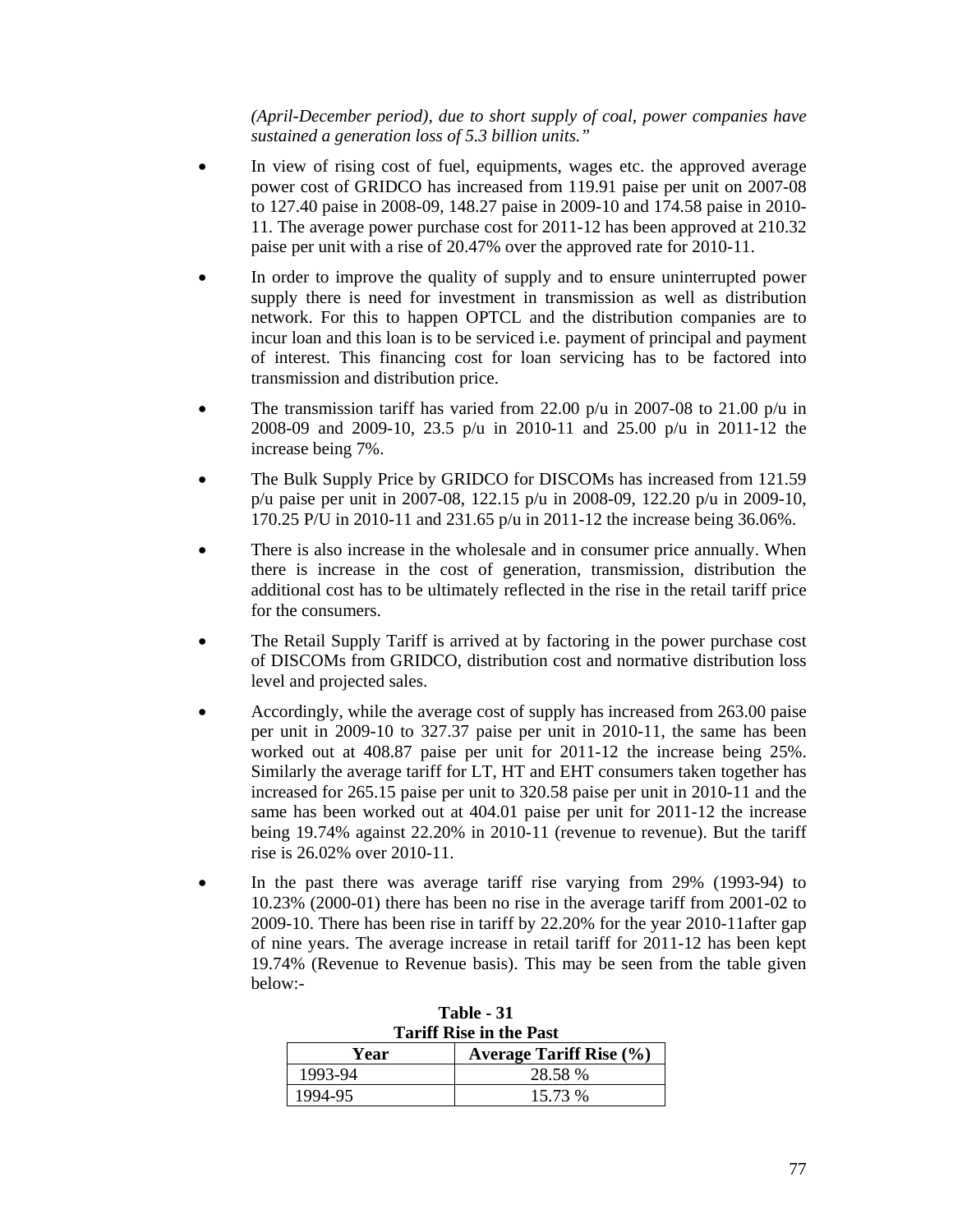| Year               | <b>Average Tariff Rise (%)</b> |
|--------------------|--------------------------------|
| 1995.96            | 17.47 %                        |
| 1996-97            | 17.00 %                        |
| 1997-98            | 10.33 %                        |
| 1998-99            | 9.30 %                         |
| 1999-00            | 4.50 %                         |
| 2000-01            | 10.23 %                        |
| 2001-02 to 2009-10 | $0\%$                          |
| 2010-11            | 22.2%                          |
| 2011-12            | 19.74%                         |

 **Tariff Rise vis-à-vis Reduction in distribution loss, AT&C loss etc.** 

283. It is a fact that if the distribution companies reduce the distribution loss and take strong anti theft measures then cash inflow will be able to recoup their past losses and they can earn their due return. Impact of reduction of actual distribution loss is tariff neutral in any given year, as the Commission decides it on normative basis. The real benefit of cascading effect of loss reduction will be felt in the tariff of subsequent years, as the DISCOMs purchase requirement from GRIDCO as well GRIDCO's requirement of purchase of high cost of power will reduce. There may not be need for consequential rise in tariff even though rise in tariff cannot be avoided altogether because of rising cost of generation, transmission and distribution. Table below indicates the actual level of loss and the normative loss approval by the Commission for tariff purpose.

| Table |  |
|-------|--|
|-------|--|

|                                  | FY 2009-10                  |               |                            | FY 2010-11                  |                                                         |                                  |                                                  | FY 2011-12                                                                                         |                  |  |
|----------------------------------|-----------------------------|---------------|----------------------------|-----------------------------|---------------------------------------------------------|----------------------------------|--------------------------------------------------|----------------------------------------------------------------------------------------------------|------------------|--|
|                                  | Appro.<br>by<br><b>OERC</b> | <b>Actual</b> | Prop. by<br><b>DISCOMs</b> | Appro.<br>by<br><b>OERC</b> | Actual<br>shown by<br><b>DISCOMs</b><br>(upto<br>9/2010 | Latest<br>Esti. for<br>$10 - 11$ | Prop.<br>by<br><b>DISCO</b><br>Ms for<br>2011-12 | Approved<br>for 2011-12<br>by OERC<br>in the<br><b>Business</b><br><b>Plan order</b><br>dt.20.3.10 | Appro.<br>in ARR |  |
| Dist.<br>Loss (%)                | 24.45                       | 37.24         | 35.60                      | 22.22                       | 37.54                                                   | 35.50                            | 32.95                                            | 21.70                                                                                              | 21.71            |  |
| Collection<br>Efficiency<br>(% ) | 98.00                       | 97.00         | 96.60                      | 98.00                       | 88.28                                                   | 96.6                             | 98.34                                            | 99.00                                                                                              | 99.00            |  |
| AT&C<br>Loss (%)                 | 25.96                       | 39.15         | 37.80                      | 23.80                       | 44.86                                                   | 37.8                             | 34.06                                            | 22.48                                                                                              | 22.49            |  |

(For DISCOM wise see Table – 26)

- 284. If the tariff would have been fixed on the distribution loss projected by the distribution companies for 2010-11 or 2011-12, the tariff rise would have been substantial. But Commission has fixed the tariff for the year 2010-11 assuming 22.22% of distribution loss for 2010-11 and 21.70% for 2011-12 (as per the Business Plan) but not on the distribution loss of 35.60% projected by the distribution companies for 2010-11 and 32.95% projected for 2011-12.
- 285. When the distribution companies would be able to reduce the distribution loss from the level approved by the Commission then this would necessarily minimize the rise in tariff since at present revenue requirement of the distribution companies is being worked out on the normative level of distribution loss approved by the Commission but not based on the distribution loss projected by the distribution companies, because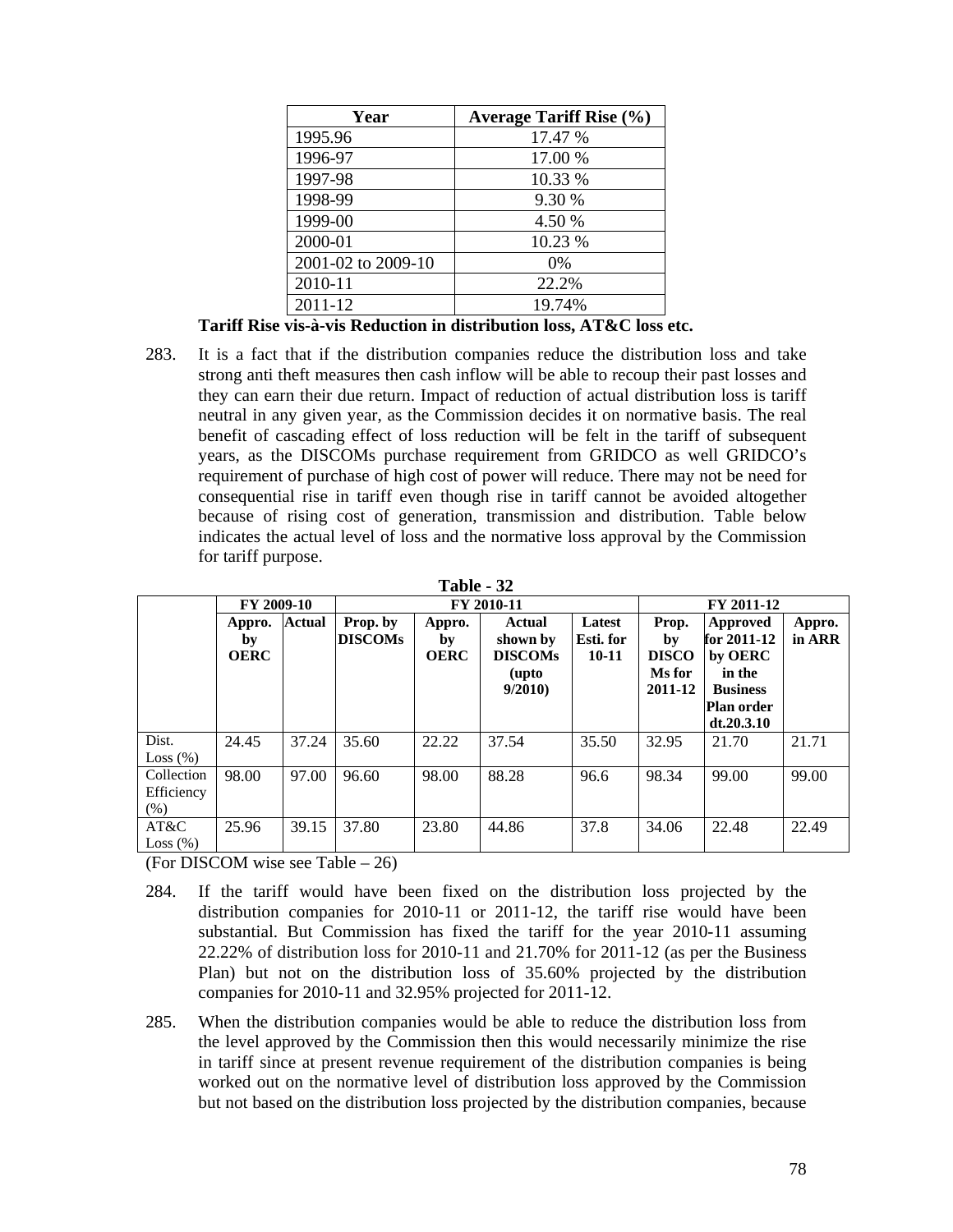in some year there is marginal reduction of distribution loss but in subsequent year there is increase in distribution loss (See Table-24, 25 & 26). The Commission has to fix a normative target of loss reduction in order to ensure good/efficient performance of the DISCOMs as required under Section 61 (c) of the Electricity Act, 2003. This is also necessary to ensure predictability of regulatory approaches. This has been indicated before hand to the DISCOMs while fixing the target of distribution loss, collection efficiency and AT&C loss in the Business Plan Order dtd. 20.03.2010 for the  $2<sup>nd</sup>$  Control period 2008-09 to 2012-13.

#### **Rural Electrification vis-à-vis requirement of revenue subsidy by the State Govt.**

- 286. It has been submitted by the DISCOMs that BPL consumers are paying at flat rate of Rs.30 per month for consumption of 30 units. Due to RGGVY & BGJY the number of BPL consumers will rise from 89,250 from the beginning of the 2010-11 to 6.50 lakhs at the end of the said year and this may further increase upto 40 lakhs by end of 2011-12. As the State govt. is committed to ensure 100% rural electrification and provide electricity connection to all BPL families the distribution companies have submitted that since they are realizing only Rs.1 per unit and the cost of supply would be more than Rs.4 during 2011-12 and in subsequent years they would incur substantial loss on account of consumption by the BPL families. In this connection they have also drawn attention to the provision of clause (H) and (I) of the agreement entered into between NTPC, REC, DISCOMs and the State Govt. which is extracted below:-
	- *"H. Government of Orissa and NESCO commit that they shall ensure:* 
		- *(a) Determination of bulk supply tariff for franchisees in a manner that ensures their commercial viability.*
		- *(b) Provision of requisite revenue subsidy by the State Government to the State Utilities as required under the Electricity Act, 2003.*
	- *I. (ii) The provision of requisite revenue subsidy to the State Utilities, as required under the Electricity Act, 2003 - Revenue sustainability arrangement shall be ensured in the project area and based on the consumer mix and the prevailing consumer tariff and likely load, the Bulk Supply Tariff (BST) for the franchisee would be determined after ensuring commercial viability of the franchisee. This Bulk Supply Tariff would be fully factored into the submissions of the State Utilities to the State Electricity Regulatory Commissions (SERCs) for their revenue requirements and tariff determination" The State government under the Electricity Act, 2003 is required to provide the requisite revenue subsidies to the state utilities if it would like tariff for any category of consumers to be lower than the tariff determined by the SERC"* 
		- (iii) *Adequate arrangement for supply of electricity without any discrimination in the hours of supply between rural and urban households.*
- 287. In this connection, it is to be noted that while fixing tariff for BPL category consumers or other vulnerable sections of the society, Commission has to be guided by the provision of para 5.5.2 of the National Electricity Policy which states that a minimum level of support may be required to make electricity affordable for consumers of very poor category. Consumers Below Poverty Line (BPL) who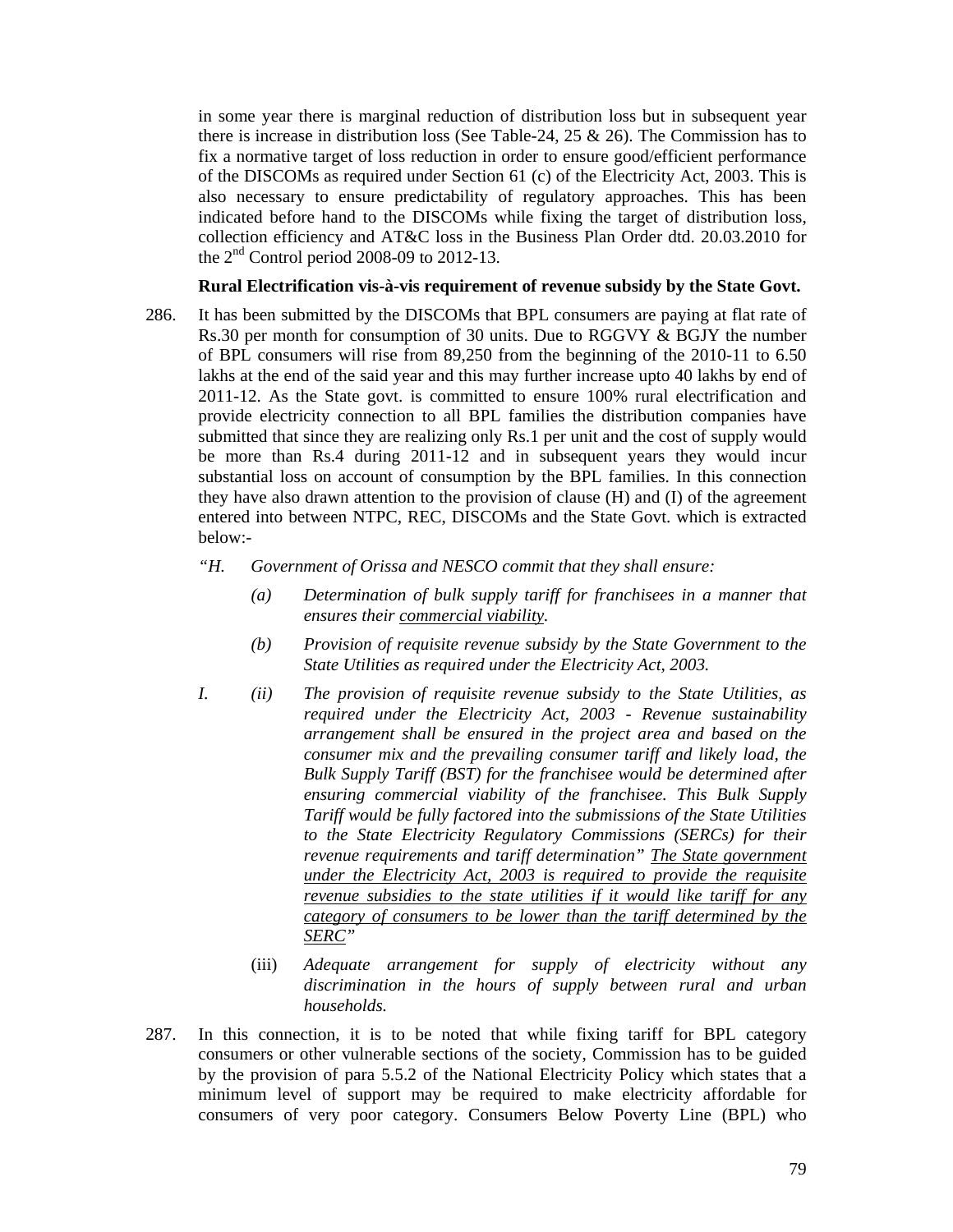consume below a specified level say, 30 units per month may receive special support in terms of tariff which are cross subsidized. Tariff for such designated group of consumers will be at least 50% of the average (overall) cost of the supply.

- 288. Thus, as per the provision of para 5.5.2 of the National Electricity Policy Commission is required to fix a tariff for BPL consumers which should not be less that 50% of average cost of supply and the balance has to be borne by the state government as a revenue subsidy as per the Section 65 of the Electricity Act, 2003.
- 289. However, before providing any subsidy actual consumption by the BPL families and the loss arising due to low level of tariff for such BPL families have to be verified and ascertained by a third party. The loss incurred by the distribution companies because of other reasons or due to theft by other consumers cannot be loaded on the state government in the name of loss arising out of subsidizing rate of tariff for the BPL consumers. But with increase in number of BPL consumers the loss level is definitely going to increase which cannot be absorbed by higher tariff, better performance and better collection in respect of other consumers. Because as per Section 61(g) of the Electricity Act, 2003 read with para 8.23 of the Tariff Policy Commission has been mandated to keep the cross subsidy within  $+20\%$  of the average cost of supply by end of 2010-11. It means when the average cost of supply is 408.87 paise per unit the highest tariff rate for high end consumers like industry, etc. should not be more than 490.64 paise per unit whereas for low end consumers it should not be less than 327.10 paise per unit.
- 290. Thus the comparative average purchase price, Bulk Supply Price, transmission price etc. is summarised in the following table:

|                |                                                     | Commission |          |         |         |                            |
|----------------|-----------------------------------------------------|------------|----------|---------|---------|----------------------------|
|                |                                                     | 2008-09    | 2009-10  | 2010-11 | 2011-12 | % increase<br>over 2010-11 |
| 1              | Avg. Cost of OHPC Power P/U                         | 53.35      | 59.36    | 64.40   | 68.01   | 6%                         |
| $\overline{2}$ | Avg. Cost of OHPC Including<br>Machhakund Power P/U | 52.01      | 57.63    | 62.51   | 65.96   | 6%                         |
| 3              | Avg. Power Purchase cost of<br><b>GRIDCO P/U</b>    | 127.40     | 148.27   | 174.58  | 210.32  | 20.47%                     |
| 4              | Avg. BSP P/U                                        | 122.15     | 122.20   | 170.25  | 231.65  | 36.06%                     |
| 5              | Difference between BSP &                            | $-5.25$    | $-26.07$ | $-4.33$ | 21.33   |                            |
|                | Power purchase                                      |            |          |         |         |                            |
| 6              | <b>Break-Up of BSP P/U</b>                          |            |          |         |         |                            |
|                | <b>CESU</b>                                         | 101.50     | 101.50   | 157.00  | 219.00  | 40%                        |
|                | <b>NESCO</b>                                        | 125.00     | 130.00   | 195.00  | 262.00  | 35%                        |
|                | <b>WESCO</b>                                        | 157.25     | 154.00   | 194.00  | 262.00  | 35%                        |
|                | <b>SOUTHCO</b>                                      | 70.00      | 70.00    | 90.00   | 135.00  | 50%                        |
|                | <b>TOTAL</b>                                        | 122.15     | 122.20   | 170.25  | 213.65  | 36.06%                     |
| 7              | Avg. Transmission Charge P/U                        | 21.00      | 20.50    | 23.50   | 25.00   | 6.38%                      |
|                | <b>DISCOMS</b>                                      |            |          |         |         |                            |
|                | <b>Average cost of supply</b>                       | 272        | 263      | 327.37  | 408.87  | 25%                        |
| 8              | Avg. RST P/U (Revenue)                              | 281.40     | 265.15   | 320.58  | 404.01  | 26.02%*                    |
| 9              | Avg. BSP (P/U)                                      | 122.15     | 122.20   | 170.25  | 231.65  | 36.06%                     |
| 10             | Transmission Cost incl. SLDC (P/U)                  | 21.00      | 21.00    | 23.68   | 25.18   | 7.0%                       |

#### **Table - 33 Comparative Bulk Supply, Transmission and Retail Tariff approved by the Commission**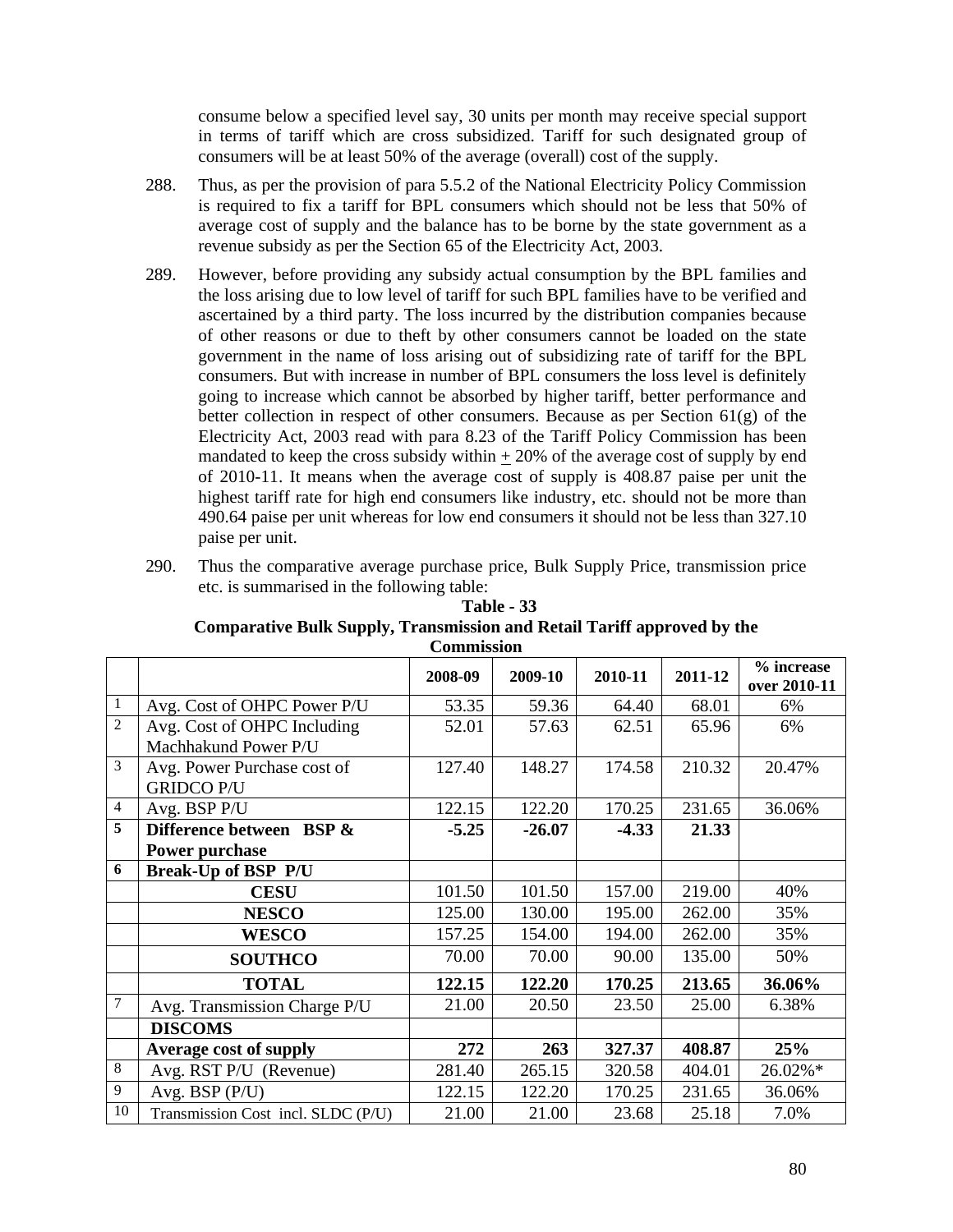|    |                                      | 2008-09 | 2009-10 | 2010-11 | 2011-12 | % increase<br>over 2010-11 |
|----|--------------------------------------|---------|---------|---------|---------|----------------------------|
| 11 | Difference to DISCOMs                | 138.25  | 121.95  | 126.65  | 147.18  | 17%                        |
|    | $(8 - 9 - 10)$ (P/U)                 |         |         |         |         |                            |
|    | Average cost of distribution         |         |         |         |         |                            |
| 12 | <b>Break-up of the Retail Tariff</b> |         |         |         |         |                            |
|    | voltage wise                         |         |         |         |         |                            |
|    | <b>EHT</b>                           | 295.05  | 295.05  | 379.93  | 477.43  | 26&                        |
|    | <b>HT</b>                            | 308.68  | 308.68  | 383.68  | 482.43  | 26%                        |
|    | LT                                   | 212.00  | 179.99  | 219.21  | 300.34  | 37%                        |
|    | <b>Overall</b>                       | 281.40  | 265.15  | 320.58  | 404.01  | $19.74\%**$                |

\* Revenue based 19.74% for 2011-12 against 22.22% in 2010-11

\*\* Revenue to Revenue 19.74% (Tariff to Tariff 26.02%)

After giving an overview of the Retail tariff setting for 2011-12 the Commission now works out in subsequent paragraphs details of power purchase, sale, target loss parameters, revenue computation and various others tariff related issues.

## **Estimation of Power Purchase of DISCOMs for FY 2011-12**

 **CESU** 

291. The monthly quantum of power purchase of CESU from April, 2010 to January, 2011 is available with us. It is found that due to higher LT consumer mix of CESU drawal peaks during the months from June to November which comprise summer and festival seasons. Therefore, it will be prudent to accept the average drawal from June to November, 2010 as the trend for FY 2011-12. In addition to that CESU has projected additional power sales as follows.

| <b>RGGVY</b> | 141.60 MU              |
|--------------|------------------------|
| HT.          | 148 MU                 |
| <b>EHT</b>   | $111.19 \,\mathrm{MU}$ |

If additional power purchase is allowed for above sales and considering this year's trend of power purchase for the period June to November, 2010 the projected power purchase for FY 2011-12 would be 7768.73 MU.

The total power sales projected by CESU in HT and EHT during FY 2011-12 is 2602.89 MU which is higher than 22.28 MU of our estimation considering the trend of this year. The Commission accepts this and also allows additional power purchase for this higher sales. Therefore, the power purchase for the coming year is estimated as  $7768.73MU + 22.28 MU = 7791.00 MU$  approximately.

# **NESCO**

292. The monthly quantum of power purchase of NESCO from April, 2010 to January, 2011 is available with us. The load regulation protocol was also in vogue up to May, 2010. It is seen that the power drawal of NESCO was peaking during August, 2010 to January, 2011. Therefore, it will be prudent to accept the average drawal from August, 2010 to January, 2011 as the trend for FY 2011-12. In addition to that NESCO has projected additional power sales as follows.

| <b>RGGVY</b> | 57.91 MU |
|--------------|----------|
| <b>HT</b>    | 32.34 MU |
| <b>EHT</b>   | 61.28 MU |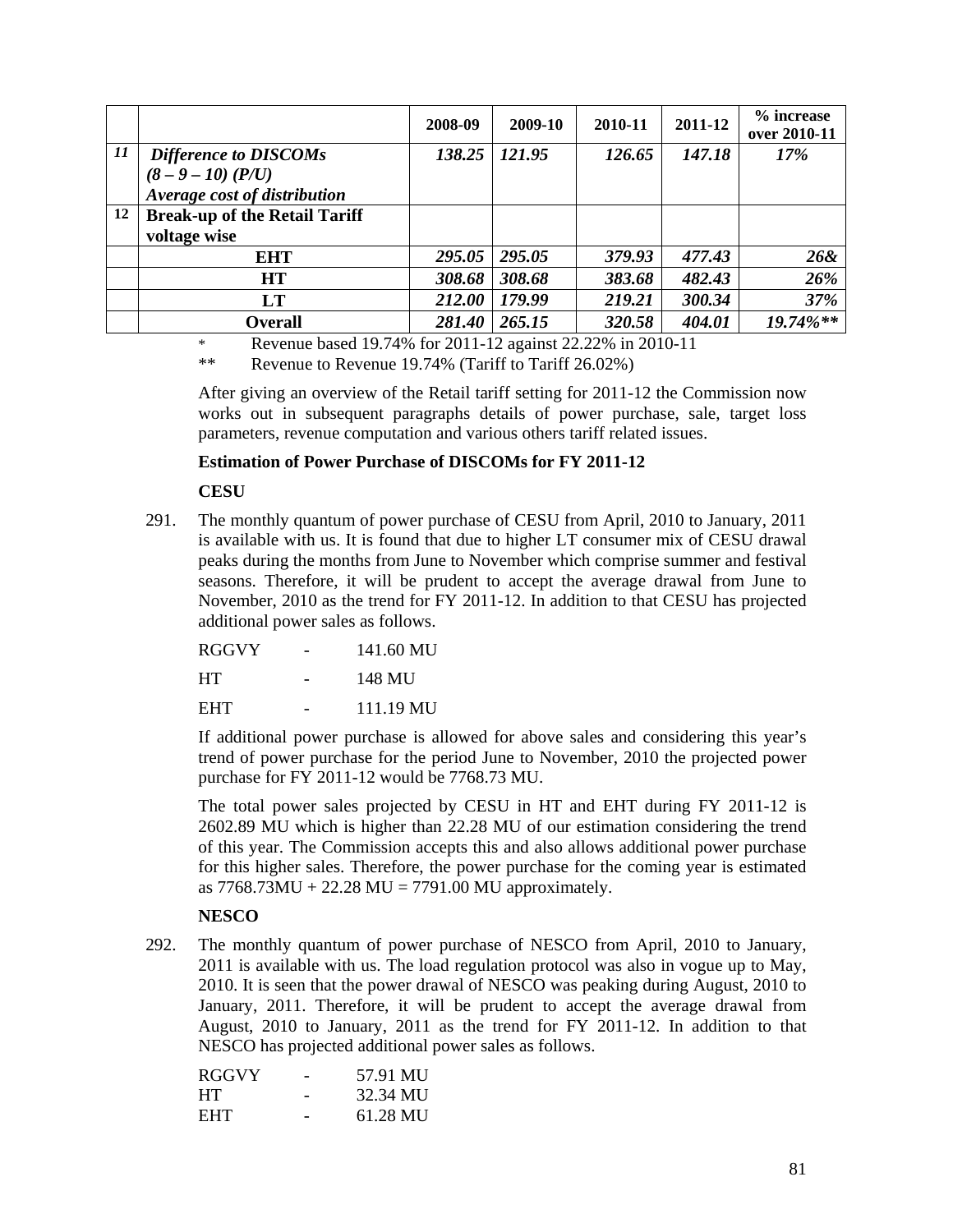If additional power purchase is allowed for above sales and considering this year's trend of power purchase from August, 2010 to January, 2011 the projected power purchase for FY 2011-12 would be 5323.15 MU.

The total power sales projected by NESCO in HT and EHT during FY 2011-12 is 2396.49 MU which is lower than 45.55 MU of our estimation considering the sales trend of this year. The Commission accept this and does not allows higher power purchase for lower sales projected by NESCO. Therefore, the power purchase for the coming year is estimated as **5323.15 MU**.

# **WESCO**

293. The monthly quantum of power purchase of WESCO from April, 2010 to January, 2011 is available with us. The load regulation protocol was in vogue upto May, 2010. It is seen that the power drawal of WESCO was peaking during August, 2010 to January, 2011. Therefore, it will be prudent to accept the average drawal from August, 2010 to January, 2011 as the trend for FY 2011-12. In addition to that WESCO has projected additional power sales as follows.

| <b>RGGVY</b> | 209.30 MU   |
|--------------|-------------|
| <b>HT</b>    | $(-)$ 50 MU |
| <b>EHT</b>   | 36 MU       |

WESCO has projected that due to recession in mining and metallurgical industries they would sale 50 MU less than that of this year's estimation in HT sales. Therefore, if the power purchase is allowed for above additional sales and considering power purchase trend from August, 2010 to January, 2011 the projected power purchase for FY 2011-12 would be 6850.63 MU.

The total power sales projected by WESCO in HT and EHT during FY 2011-12 are 1350 MU and 1419 MU respectively which are in total lower than 129.63 MU of our estimation considering the sales trend of this year. The Commission does not accept this and allows higher power purchase of 129.63 MU considering our sales over and above power purchase projected by WESCO which is lower than our estimation. Therefore, the power purchase for the coming year is estimated at 6500 MU (Projected by WESCO) + 129.63 MU = 6630 MU.

# **SOUTHCO**

294. The monthly quantum of power purchase of SOUTHCO from April, 2010 to January, 2011 is available with us. The load regulation protocol was in vogue upto May, 2010. It is seen that the power drawal of SOUTHCO was peaking during August, 2010 to January, 2011. Therefore, it will be prudent to accept the average drawal from August, 2010 to January, 2011 as the trend of power purchase for FY 2011-12. In addition to that SOUTHCO has projected additional power sales as follows.

| <b>RGGVY</b> | 59.36 MU      |
|--------------|---------------|
| <b>HT</b>    | $(-)$ 5.99 MU |
| EHT.         | 107.28 MU     |

SOUTHCO has shown negative growth in power sales at HT due to shifting of a HT industry from HT to EHT. The projected power purchase for FY 2011-12 considering this year's purchase trend and additional sales as above would be 2722.02 MU.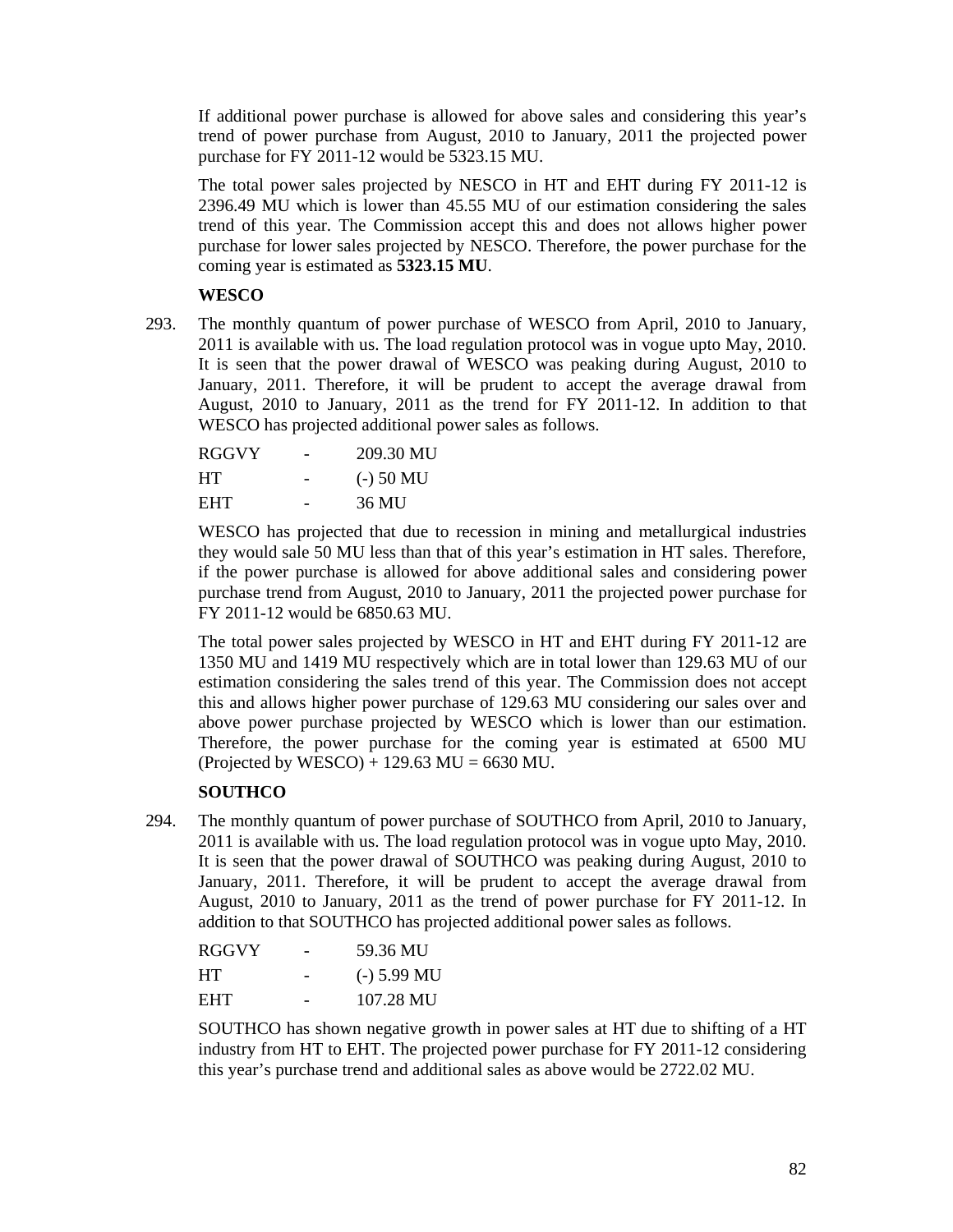The total power sales projected by SOUTHCO in HT and EHT during FY 2011-12 are 219.80 MU and 390.90 MU respectively which are in total higher than 10.58 MU of our estimation in HT and EHT considering the sales trend of this year. The Commission accept this and allows higher power purchase of 10.58 MU considering higher sales estimation by SOUTHCO of the order of 10.58 MU. Therefore, the power purchase for the coming year is approved at 2722.02 MU (estimated by OERC) + 10.58 MU (additional sales) = 2733 MU approximately.

# **Estimation of Sales of DISCOMs for FY 2011-12**

**CESU** 

# **HT and EHT**

295. The trend of sales for peaking period of CESU i.e. June to November, 2010 is available with us which is most likely to continue in remaining months of this financial year so also in the ensuing financial year i.e. 2011-12. But CESU has projected that there would be additional sales at both HT and EHT due to enhancement of CD of industries such as M/s. Bhusan Steel and Strips Ltd. and M/s. MCL Ltd. etc. Therefore, we approve sales as projected by CESU which is 1077.10 MU at HT and 1525.79 MU in EHT.

# **NESCO**

# **HT and EHT**

296. The trend of sales for peaking period of NESCO i.e. August, 2010 to January, 2011 is available with us which is most likely to continue in remaining months of this financial year so also in the ensuing financial year i.e. 2011-12. But NESCO has projected that there would be less sales of 45.55 MU at HT and EHT taken together. But we are not agreeable to it as there would be additional sales of 93.62 MU in HT and EHT as per our estimation. Therefore, we approve sales as estimated by us i.e. 550.08 MU in HT and 1891.96 MU in EHT.

# **WESCO**

# **HT and EHT**

297. The trend of sales for peaking period of WESCO i.e. August, 2010 to January, 2011 is available with us which is most likely to continue in remaining months of this financial year so also in the ensuing financial year i.e. 2011-12. But WESCO has projected that there would be less sales of 129.63 MU at HT and EHT taken together. But we are not agreeable to it as there would be additional sales in HT and EHT as per our estimation. Therefore, we approve sales as estimated by us i.e. 1317.30 MU in HT and 1581.33 MU in EHT.

## **SOUTHCO**

## **HT and EHT**

298. The trend of sales for peaking period of SOUTHCO i.e. August, 2010 to January, 2011 is available with us which is most likely to continue in remaining months of this financial year so also in the ensuing financial year i.e. 2011-12. But SOUTHCO has projected that there would be higher sales of 10.58 MU at HT and EHT taken together above our estimation. Therefore, we approve the projection of sales as estimated by SOUTHCO i.e. 219.80 MU in HT and 390.90 MU in EHT.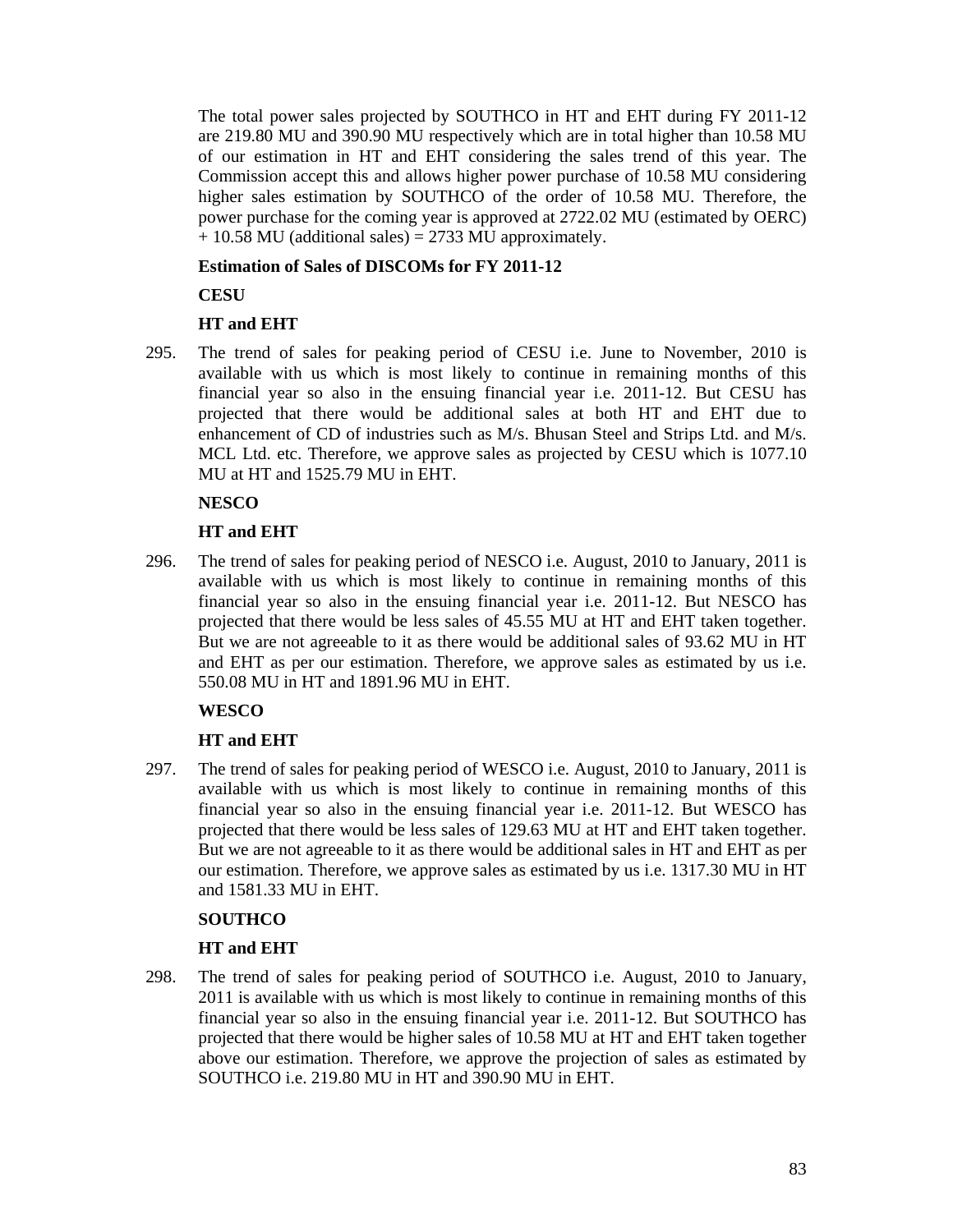## **Estimation of LT Sales of DISCOMs for FY 2011-12**

299. We have already approved Business Plan for DISCOMs for the control period 2008- 09 to 2012-13 wherein we have fixed overall distribution loss for each year of the control period. The approved Business Plan loss for CESU, NESCO, WESCO and SOUTHCO are 24%, 18.40%, 19.70% and 26.50% respectively for FY 2011-12. As we have already approved the power purchase and sales at HT and EHT, therefore, applying the target Business Plan loss we would arrive at likely LT sales by DISCOMs which we approve now for FY 2011-12. Our approval for LT sales of CESU, NESCO, WESCO and SOUTHCO are 3318.27 MU, 1901.53 MU, 2425.26 MU and 1398.06 MU respectively.

 Our power purchase and sales approval for FY 2011-12 is given below in Tabular form:

|                   | Approval of Power Purchase and Sale for DISCOMs for FY 2011-12 (In MU) |              |              |                |                   |  |  |  |
|-------------------|------------------------------------------------------------------------|--------------|--------------|----------------|-------------------|--|--|--|
| Licensee          | <b>CESU</b>                                                            | <b>NESCO</b> | <b>WESCO</b> | <b>SOUTHCO</b> | <b>All Orissa</b> |  |  |  |
| Purchase          | 7791.00                                                                | 5323.00      | 6630.00      | 2733.00        | 22477.00          |  |  |  |
| <b>Sale</b>       |                                                                        |              |              |                |                   |  |  |  |
| <b>EHT</b>        | 1525.79                                                                | 1891.96      | 1581.33      | 390.90         | 5389.97           |  |  |  |
| <b>HT</b>         | 1077.10                                                                | 550.08       | 1317.30      | 219.80         | 3164.28           |  |  |  |
| Total HT & EHT    | 2602.89                                                                | 2442.04      | 2898.63      | 610.70         | 8554.25           |  |  |  |
| LT sale           | 3318.27                                                                | 1901.53      | 2425.26      | 1398.06        | 9043.12           |  |  |  |
| <b>Total Sale</b> | 5921.16                                                                | 4343.57      | 5323.89      | 2008.76        | 17597.37          |  |  |  |

**Table - 34 Approval of Power Purchase and Sale for DISCOMs for FY 2011-12 (In MU)** 

#### **Loss Reduction Target for 2011-12**

300. A survey of distribution loss reduction in Orissa gives the following picture which is tabulated below:

| Table - 35 |                                                             |                                    |                                                                             |  |  |  |
|------------|-------------------------------------------------------------|------------------------------------|-----------------------------------------------------------------------------|--|--|--|
| Years      | <b>Distribution loss</b><br>target fixed by<br>OERC $(\% )$ | Actual<br>distribution<br>loss (%) | <b>Reduction of</b><br>distribution loss (-) or<br>increase of distribution |  |  |  |
|            |                                                             |                                    | $loss (+) (%)$                                                              |  |  |  |
| 1999-00    |                                                             | 43.91                              |                                                                             |  |  |  |
| 2000-01    |                                                             | 44.01                              | $(+) 0.10$                                                                  |  |  |  |
| 2001-02    | 42.22                                                       | 47.47                              | $(+)$ 3.46                                                                  |  |  |  |
| 2002-03    | 37.19                                                       | 40.75                              | $(-) 6.72$                                                                  |  |  |  |
| 2003-04    | 31.86                                                       | 40.75                              | $-) 0.00$                                                                   |  |  |  |
| 2004-05    | 37.12                                                       | 39.21                              | 1.54                                                                        |  |  |  |
| 2005-06    | 34.18                                                       | 39.60                              | $(+) 0.39$                                                                  |  |  |  |
| 2006-07    | 32.81                                                       | 38.57                              | $-$ ) 1.03                                                                  |  |  |  |
| 2007-08    | 27.11                                                       | 37.48                              | $-1.09$                                                                     |  |  |  |
| 2008-09    | 27.00                                                       | 37.50                              | $(+)$ 0.02                                                                  |  |  |  |
| 2009-10    | 24.4                                                        | 37.24                              | $-0.36$                                                                     |  |  |  |
| 2010-11    | 22.22                                                       | 37.54 (upto                        | $(+) 0.30$                                                                  |  |  |  |
|            |                                                             | Sept., 2010)                       |                                                                             |  |  |  |

301. From the above table it can be seen that annual loss reduction has been of the Order of 0.53% which is a very meager reduction. In contrasts to the distribution loss reduction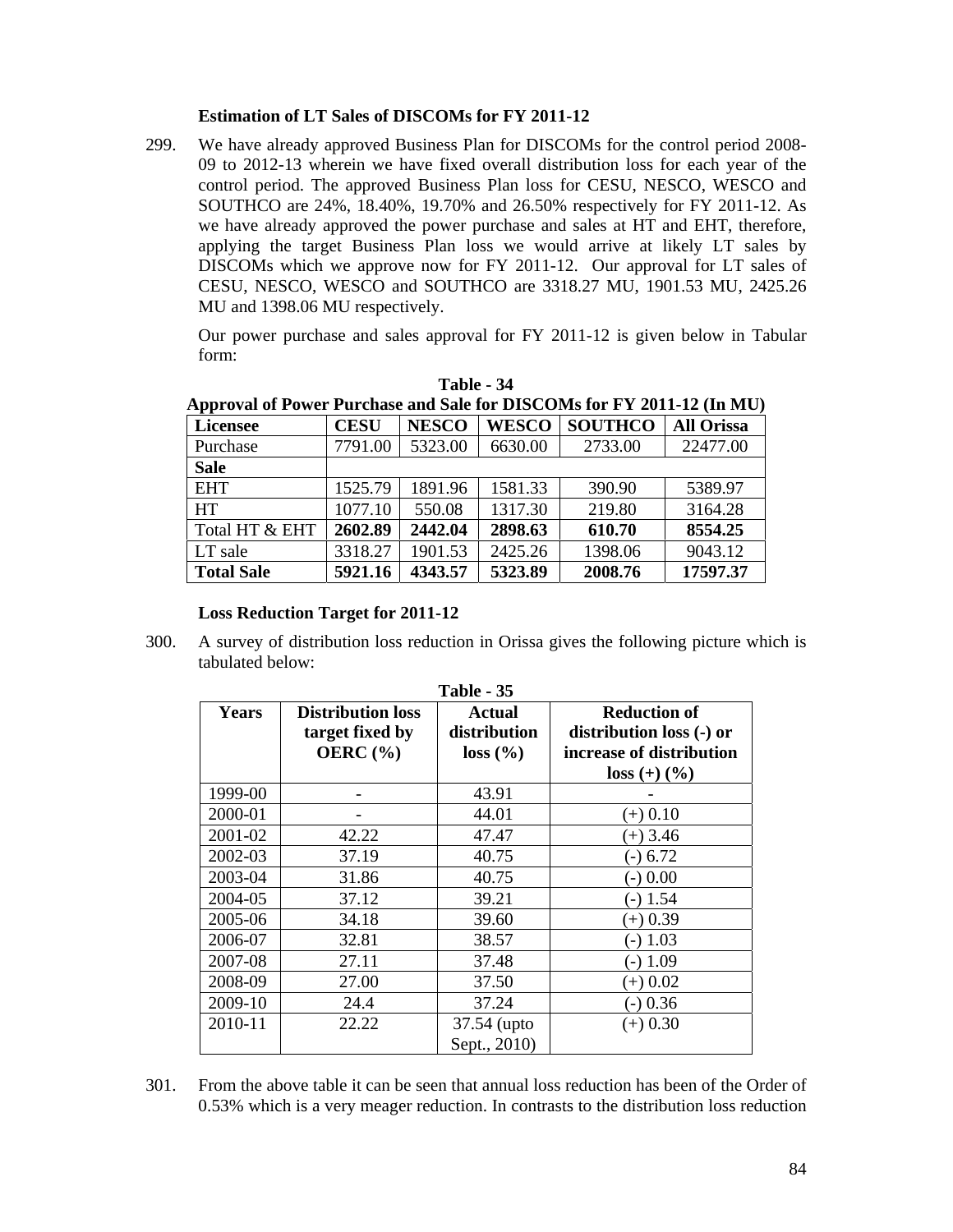the collection efficiency has increased from 77.19% in 1999-2000 to 96.96% in 2009- 10, the average increase being 1.79%. However, the Aggregate Technical and Commercial loss (AT&C loss) as a whole has reduced by 17.55% from 56.7% in 1999-2000 to 39.15% in 2009-10, the annual average being 1.59%. But the AT&C loss has shown increasing trend during first six months of the current financial year 2010-11which has reached a level of 44.86% by the end of September, 2010.

| Years   | <b>AT&amp;C</b> loss target | <b>AT&amp;C</b> loss level | Rate of reduction (-) |
|---------|-----------------------------|----------------------------|-----------------------|
|         | fixed by OERC $(\% )$       | achieved $(\% )$           | or increase $(+)$ of  |
|         |                             |                            | $AT&C$ loss $(\% )$   |
| 1996-97 |                             | 56.7                       |                       |
| 1997.98 |                             | 58.8                       | $(+)$ 2.1             |
| 1988-99 |                             | 60.9                       | $(+)$ 2.1             |
| 1999-00 |                             | 56.7                       | $(-)$ 4.2             |
| 2000-01 |                             | 55.9                       | $-)0.8$               |
| 2001-02 |                             | 60.3                       | $(+) 4.4$             |
| 2002-03 | 45.0                        | 51.1                       | $-)9.2$               |
| 2003-04 | 37.8                        | 49.3                       | $(-) 1.8$             |
| 2004-05 | 44.5                        | 44.7                       | $(-)$ 4.6             |
| 2005-06 | 40.5                        | 44.7                       | $(-)0.0$              |
| 2006-07 | 37.9                        | 43.3                       | $(-)1.4$              |
| 2007-08 | 31.4                        | 41.9                       | $(-)$ 1.4             |
| 2008-09 | 30.4                        | 41.7                       | $(-) 0.2$             |
| 2009-10 | 26.0                        | 39.15                      | $(-) 2.55$            |
| 2010-11 | 23.77                       | 44.86 (upto                | $(+) 5.71$            |
|         |                             | Sept., 2010)               |                       |

**Table - 36** 

302. The Commission in their Business Plan Order dtd. 20.03.2010 in Case No. 41, 42, 43 of 2007 and Case No. 22/2008 in Para 55 had observed that

*"There are three different but inter-connected performance criteria namely billing efficiency, collection efficiency and AT&C loss which is derived from a product of the first two. In the last Business Plan order in Case No. 115/2004 the Commission directed that the AT&C loss shall be the criteria for determining the performance of the distribution companies that provides them the latitude for improvement in either or both in distribution loss and collection efficiency. It shall be used for the purpose of calculation of incentive and penalty at the year end. The concept of transmission and distribution loss shall be utilized as an instrument for determination of number of units to be sold to various consumers from year to year and for determination of expected revenue from the charges. Now, the Commission also reiterates the same principle which shall be valid in this control period also. xxxxxxxxxxxxxx"* 

303. The Commission had also fixed distribution loss, collection efficiency and  $AT&C$  loss targets for different DISCOMs in the second Business Plan period from 2008-09 to 2012-13 in the said Order. Accordingly, we fix the performance criteria for different DISCOMs in the table given as follows: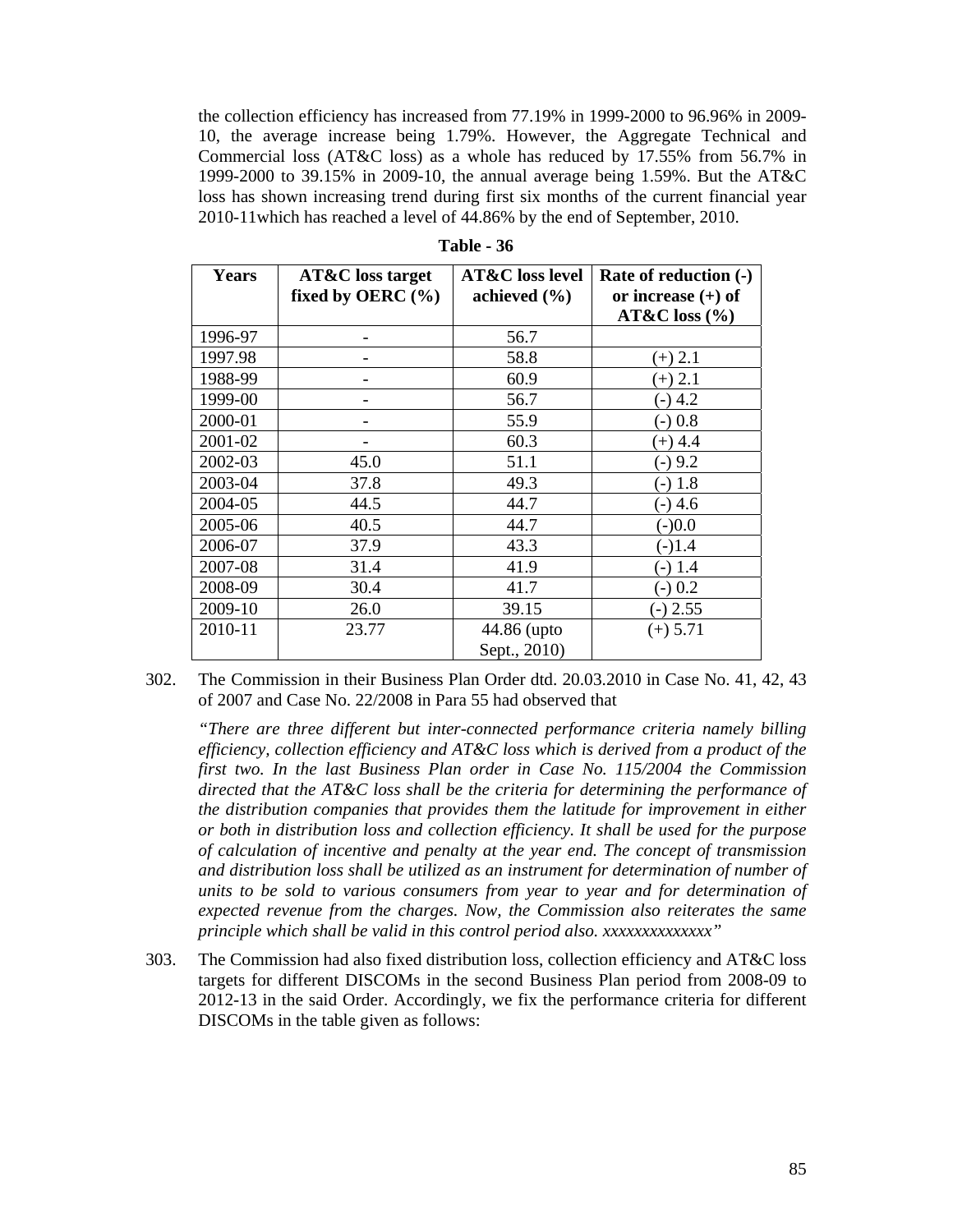|                                     | DISH IDUHUDII LOSS, COHECHOH EHICIEHCY & A I &C LOSS (III $\gamma_0$ ) |          |               |           |           |            |
|-------------------------------------|------------------------------------------------------------------------|----------|---------------|-----------|-----------|------------|
|                                     | <b>Actual</b>                                                          | Approved | <b>Actual</b> | 2010-11   | 2011-12   | 2011-12    |
|                                     | for $09-10$                                                            | 2010-11  | upto          | (Estt. by | (Proj. by | (Approval) |
|                                     | (Audited)                                                              |          | 09/2010       | licensee) | licensee) |            |
|                                     |                                                                        |          | (Prov.)       |           |           |            |
| Distribution Loss (in $\%$ )        |                                                                        |          |               |           |           |            |
| $CESU*$                             | 39.43                                                                  | 25.37    | 37.59         | 37.59     | 34.59     | 24.00      |
| <b>NESCO</b>                        | 32.52                                                                  | 18.46    | 32.76         | 29.58     | 27.66     | 18.40      |
| <b>WESCO</b>                        | 34.68                                                                  | 19.93    | 37.20         | 34.08     | 31.29     | 19.70      |
| <b>SOUTHCO</b>                      | 48.02                                                                  | 27.82    | 47.79         | 46.61     | 42.67     | 26.50      |
| All Orissa                          | 37.24                                                                  | 22.22    | 37.54         | 35.70     | 32.95     | 21.71      |
| <b>Collection Efficiency (in %)</b> |                                                                        |          |               |           |           |            |
| CESU <sup>*</sup>                   | 97.09                                                                  | 98.00    | 91.47         | 98.00     | 99.00     | 99.00      |
| <b>NESCO</b>                        | 95.24                                                                  | 98.00    | 84.39         | 97.00     | 98.00     | 99.00      |
| WESCO                               | 98.38                                                                  | 98.00    | 88.85         | 97.00     | 98.00     | 99.00      |
| <b>SOUTHCO</b>                      | 95.89                                                                  | 98.00    | 85.10         | 97.00     | 98.00     | 99.00      |
| All Orissa                          | 96.96                                                                  | 98.00    | 88.28         | 97.33     | 98.34     | 99.00      |
| $AT&C$ Loss (in %)                  |                                                                        |          |               |           |           |            |
| $CESU*$                             | 41.20                                                                  | 26.86    | 42.91         | 38.84     | 35.24     | 24.76      |
| <b>NESCO</b>                        | 35.73                                                                  | 20.09    | 43.25         | 31.70     | 29.11     | 19.22      |
| <b>WESCO</b>                        | 35.74                                                                  | 21.53    | 44.21         | 36.06     | 32.66     | 20.50      |
| <b>SOUTHCO</b>                      | 50.18                                                                  | 29.27    | 55.57         | 48.21     | 43.82     | 27.24      |
| All Orissa                          | 39.15                                                                  | 23.77    | 44.86         | 37.41     | 34.06     | 22.49      |

**Table - 37**  Distribution Loss, Collection Efficiency & AT&C Loss (in  $\mathcal{V}_A$ )

(\*In case of CESU the figure for 2009-10 has been taken from Performance Review data)

# **Computation of Revenue HT & EHT**

304. The Commission has approved the sales at HT & EHT level for FY 2011-12 considering the trend of the current year and additional or less sale projected by the licensee for the ensuing year. The average revenue billed per unit (P/KWH) categorywise by DISCOMs for first 9 months of current year is available with us. This per unit revenue billed is multiplied by category wise expected sale for FY 2011-12 to arrive at expected revenue of the licensees in the respective category with the existing tariff. Thereafter, to find out average revenue billed per unit in the coming year the increase in tariff is added to the average revenue billed in the current year. This likely average revenue billed in the coming year is multiplied by category-wise expected sale for FY 2011-12 to arrive at expected revenue of the licensee in the respective category in the revised tariff.

# **LT**

305. The Commission has approved the sales of DISCOMs at LT level by considering power purchase allowed to them and applying the target loss level for FY 2011-12 at that voltage. The Commission expects appreciable growth in LT sales due to rapid Rural Electrification and improved standard of living of the people of the State. But the licensees have projected less sale in LT than what is approved for them by applying target loss level. It is difficult to assess the LT consumption vis-à-vis sales as per billing data in ensuing year within a reasonable accuracy limit. However, the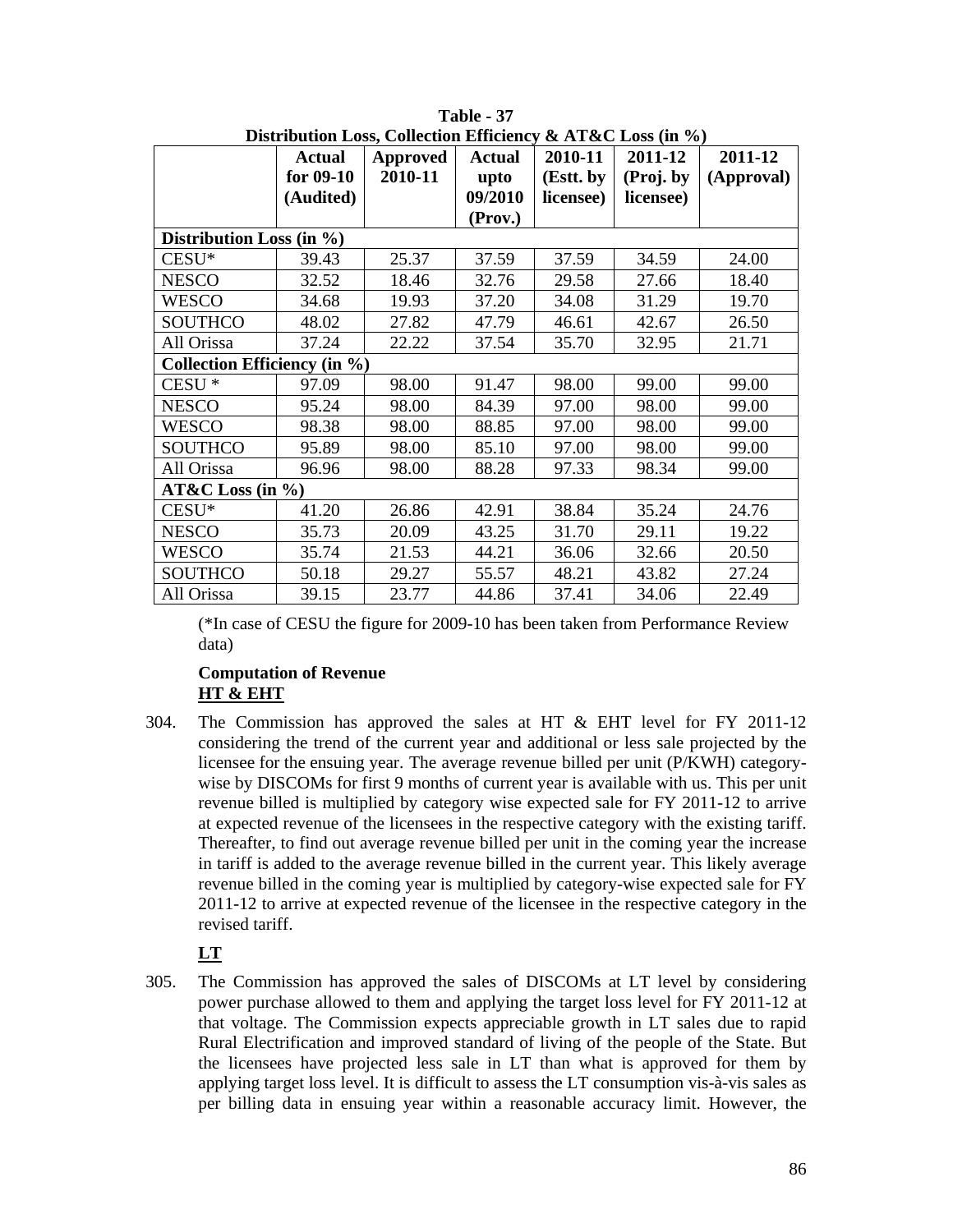Commission is optimistic of higher sales in LT sector in the coming year. Therefore, the Commission thinks it fit to allow revenue to DISCOMs at the approved sales level at LT. The average revenue billed per unit (P/KWH) category-wise by DISCOMs for first 9 months of current year at LT level is available with us. The DISCOMs are likely to maintain at least this trend or bill more revenue per unit of sales in ensuing year. This per unit revenue billed is multiplied by category-wise expected sale for FY 2011-12 to arrive at expected revenue of the licensees in the respective category in the existing tariff. Thereafter, to find out average revenue billed per unit in the coming year the increase in tariff is added to the average revenue billed in the current year. This likely average revenue billed in the coming year is multiplied by category-wise expected sale for FY 2011-12 to arrive at expected revenue of the licensee in the respective category in the revised tariff.

**Table - 38 Approved Revenue for FY 2011-12 (Rs. In Crore)** 

| Category     | <b>CESU</b>                      |                                 | <b>NESCO</b>              |                                 | <b>WESCO</b>                     |                                 | <b>SOUTHCO</b>                   |                                 | <b>TOTAL</b>                     |                                 |
|--------------|----------------------------------|---------------------------------|---------------------------|---------------------------------|----------------------------------|---------------------------------|----------------------------------|---------------------------------|----------------------------------|---------------------------------|
|              | Revenue<br>with                  | Revenue<br>with                 | Revenue<br>with           | Revenue<br>with                 | Revenue<br>with                  | Revenue<br>with                 | Revenue<br>with                  | Revenue<br>with                 | <b>Revenue</b><br>with           | <b>Revenue</b><br>with          |
|              | <b>Existing</b><br><b>Tariff</b> | <b>Revised</b><br><b>Tariff</b> | Existing<br><b>Tariff</b> | <b>Revised</b><br><b>Tariff</b> | <b>Existing</b><br><b>Tariff</b> | <b>Revised</b><br><b>Tariff</b> | <b>Existing</b><br><b>Tariff</b> | <b>Revised</b><br><b>Tariff</b> | <b>Existing</b><br><b>Tariff</b> | <b>Revised</b><br><b>Tariff</b> |
|              |                                  | (Appr.)                         |                           | (Appr.)                         |                                  | (Appr.)                         |                                  | (Appr.)                         |                                  | (Appr.)                         |
| <b>EHT</b>   | 617.22                           | 768.39                          | 728.03                    | 917.30                          | 688.72                           | 845.24                          | 163.27                           | 201.68                          | 2197.24                          | 2732.61                         |
| <b>HT</b>    | 470.80                           | 573.91                          | 245.51                    | 298.55                          | 542.91                           | 672.65                          | 94.99                            | 115.87                          | 1354.20                          | 1660.98                         |
| LT           | 912.11                           | 1042.49                         | 526.31                    | 592.84                          | 603.46                           | 681.40                          | 344.27                           | 399.24                          | 2386.16                          | 2715.97                         |
| <b>TOTAL</b> | 2000.13                          | 2384.80                         | 1499.86                   | 1808.68                         | 1835.09                          | 2199.30                         | 602.53                           | 716.79                          | 5937.60                          | 7109.57                         |

#### **Metering Status**

306. The Commission has been reviewing the status of metering of 33/11 KV feeders, distribution transformers and consumers at the end of every two months. The progress as reported by the DISCOMs are as under:

| incucring position as on beptember, 2010<br><b>Items</b> | <b>CESU</b> | <b>NESCO</b> | <b>WESCO</b> | <b>SOUTHCO</b> | <b>Total</b> |
|----------------------------------------------------------|-------------|--------------|--------------|----------------|--------------|
| <b>Feeder metering position</b>                          |             |              |              |                |              |
| No of 33 KV feeders                                      | 111         | 64           | 88           | 159            | 422          |
| No of 33 KV feeder metering                              | 111         | 63           | 88           | 159            | 421          |
| No of 33 KV feeder metering left                         | 0           |              | $\theta$     | $\Omega$       |              |
| No of 11 KV feeders                                      | 609         | 428          | 484          | 425            | 1946         |
| No of 11 KV feeder metering                              | 609         | 86           | 469          | 425            | 1589         |
| No of 11 KV feeder metering left                         | $\theta$    | 342          | 15           | $\theta$       | 357          |
| No of 33/11 KV transformers                              | 347         | 266          | 262          | 221            | 1096         |
| No of 33/11 KV transformers metering                     | 81          | $\theta$     | $\Omega$     | 30             | 111          |
| No of 33/11 KV transformer metering left                 | 266         | 266          | 262          | 191            | 985          |
| No of distribution transformers                          | 22984       | 25709        | 19475        | 15336          | 83504        |
| No of distribution transformers metering                 | 8832        | 569          | 12558        | 9236           | 31195        |
| <b>Consumer metering position</b>                        |             |              |              |                |              |
| Total number of consumers                                | 1215128     | 670306       | 587707       | 659819         | 3132960      |
| Total number of meters                                   | 1179363     | 622137       | 577680       | 653347         | 3032527      |
| Total number of working metering                         | 1069094     | 470295       | 532016       | 592225         | 2663630      |
| Percentage of working meters                             | 91          | 76           | 92           | 91             | 88           |

**Table – 39 Metering position as on September, 2010**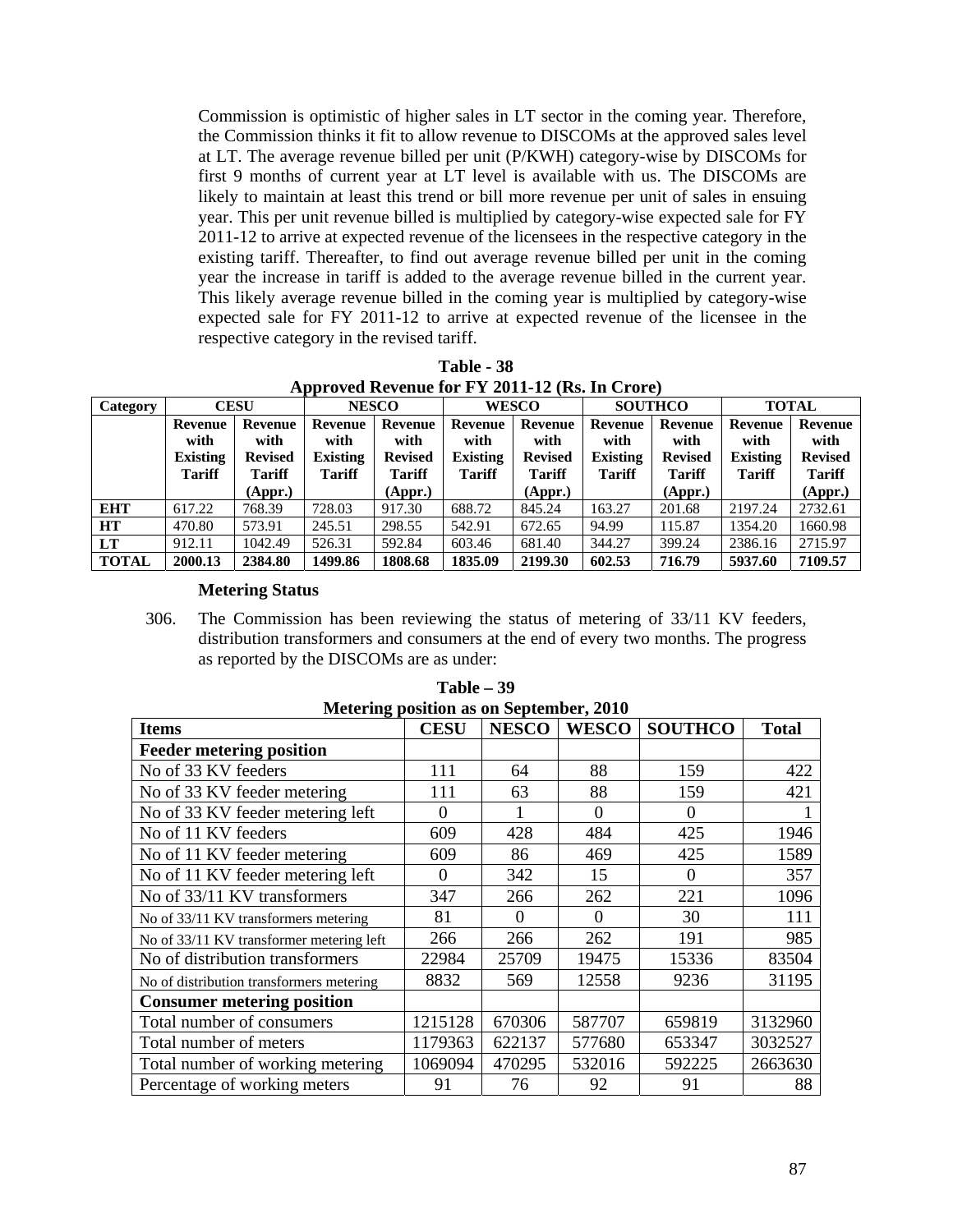- 307. The Commission reiterates with concern that the performance of DISCOMs especially with respect to energy audit is far from satisfactory. The huge investment that has gone into the metering of all these installations should not go waste due to the inaction on the part of the licensees to monitor the outputs and take corrective measures, wherever necessary, for effective reduction of technical and commercial losses. The licensees must carry out energy audit HT (11 KV) feeder-wise including the distribution transformer, consumer indexing and pole scheduling to localise the loss level at every distribution transformer area and pinpoint the person or person responsible for such losses. Apart from correct metering for reduction of commercial loss, the licensee also shall take remedial steps for reduction of technical losses through relocation of substations, up-gradation of transformer capacity, reconductoring, phase balancing and other system improvement works. With the launching of Capex programme in the different DISCOMs energy audit will find its due weightage. The Commission shall monitor division-wise energy audit from the next financial year onwards. The Commission further impress upon the management to ensure that each Division is to be treated as distinct profit centre and monitor as under not limited to, the performance of each division on a monthly basis for:
	- i) Recover in the first instance, the HT and LT input energy purchase cost for the division.
	- ii) Progressively increase in the billing efficiency and collection efficiency to earn an operational surplus from the HT and LT distribution.
	- iii) Progressively reduce the distribution loss as per the trajectory indicated and strive to achieve the normative loss approved by the Commission in this tariff order.
	- iv) Have regular consumer interface programme for Demand Side management, introduction of micro-level (Distribution Transformer wise) franchise; and
	- v) Progressively increase the AMR facility for all high end consumer drawing power at 10 KVA and above.
	- vi) Regular check of mis-classification of the consumers and 100% check of the billing data of HT consumers, LT commercial and LT- 3 Phase consumers, in relation to contract demand by the Divisional Engineer level.

The Management may introduce an incentive/ disincentive scheme on the basis of performance of Division/sub-division of the utility.

## **Tariff Related Issues**

#### **Railways**

- 308. Railways have raised the issue of defective metering at Kaipadar Road and Meramundali traction sub-station. These issues can be well settled with existing OERC Supply Code, 2004, orders of the Commission and Hon'ble ATE from time to time. Consumer grievances of this nature can be redressed with those statutory mechanisms and, therefore, Commission does not want to enter into in this tariff exercise. Maintenance and metering responsibility of 132 KV dedicated transmission lines should be discharged as per mutual agreement.
- 309. Regarding rise of maximum demand during feed extension the Commission has clearly dealt this matter in Para 280 of the Tariff Order for FY 2008-09. Therefore, with the availability of advance metering in place and facilities of downloading of the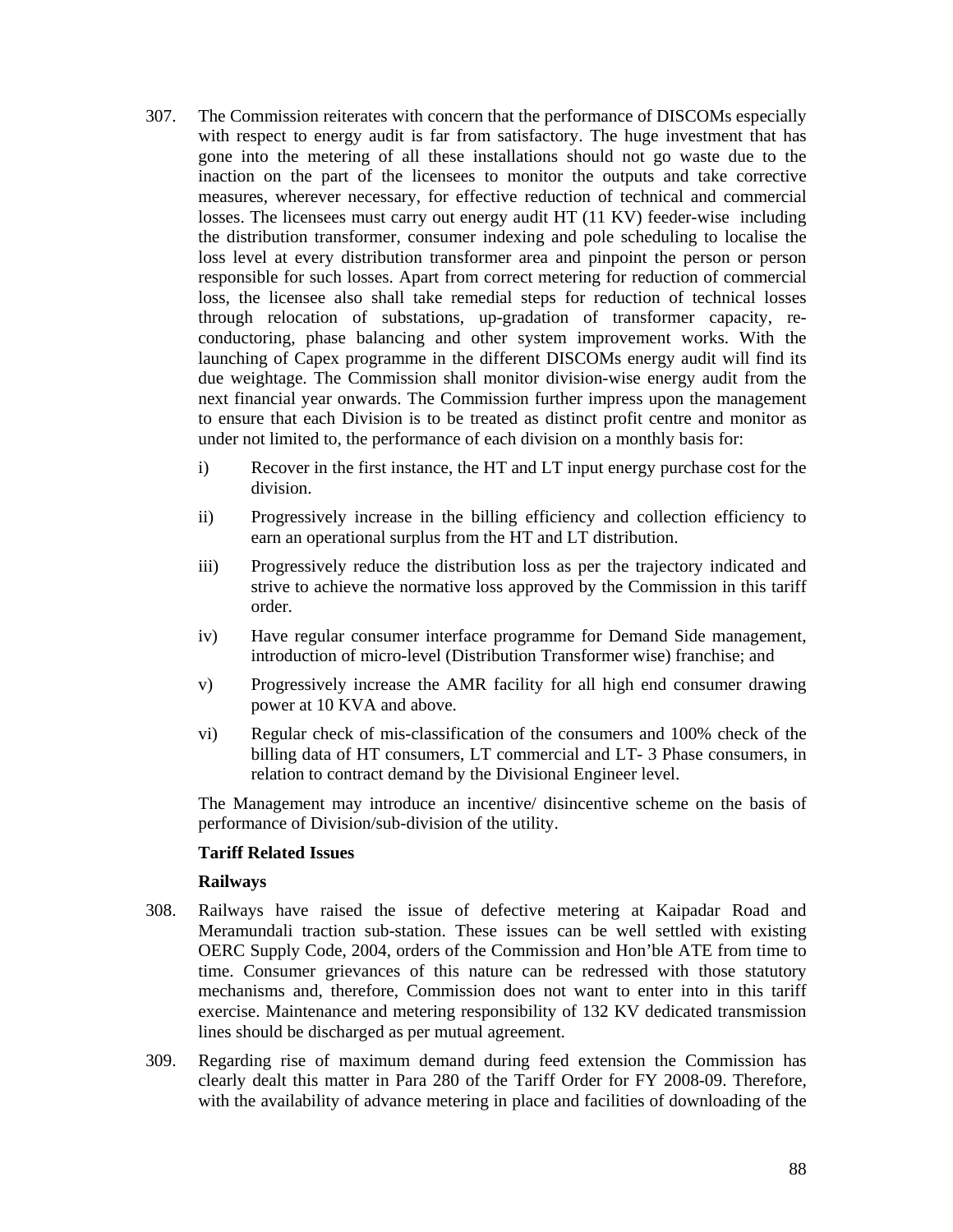reading over a period of time, the mechanism should be worked out after mutual discussion between the parties to determine quantum of overdrawal due to feed extension. The Commission had directed OPTCL, the DISCOMs and the railways to file with the Commission about the settlement arrived at regarding the manner of determination overdrawal on account of feed extension for Commission's reference in the same order. But nothing is known about that settlement. Now, railways, OPTCL and DISCOMs are directed to stick to the settlement so arrived and submit a copy of status of settlement for Commission's reference within 30<sup>th</sup> June, 2011.

- 310. Regarding review of requirement for additional security deposit, DISCOMs must follow Regulation 20 of OERC Distribution (Conditions of Supply) Code, 2004. According to that Code average consumption charges for previous year (April to March) must be calculated basing on the average energy consumption in Kwh and average maximum demand in KVA.
- 311. The Commission has been striving to rationalize tariff structure at least in HT and EHT level. Therefore, there cannot be separate consideration for Railways in terms of single part tariff and waiver of overdrawal penalty etc.
- 312. Regulation 19(4) of OERC Distribution (Condition of Supply) Code, 2004 specifically deals with the mode of payment of security deposit which can be paid through cash or by Bank Draft. It may also be paid by cheque or by credit card where specifically allowed by the licensees. Therefore, with existing Regulatory provision security deposit can not be accepted through bank guarantee for any consumer. It is also to be mentioned here that security deposit inter alia is also some short of loan to the DISCOMs by the consumers for which he gets interest at the bank rate notified by the Reserve Bank of India annually. Hence, the submission of Railways to consider bank guarantee in lieu of cash as security deposit is not acceptable.

## **Final Bill on laying of service line for HT and EHT consumers and other Regulation related issues**

313. The licensee is required to prepare final bill within one month after laying service connection to HT and EHT consumers which have been carried out as deposit work under Regulation 12 (d) of OERC Distribution (Condition of Supply Code), 2004. Surplus deposit if any shall be refunded to the consumer by way of adjustment in the first electricity bill. Some objectors have brought before us the violation of this codal provision. But this matter and other Regulation related issues can very well be agitated before Grievance Redressal Forum and we do not want to entertain the objection at this stage in the tariff order.

## **Issues of diary industry to be included in Allied Agro-Industrial consumer**

314. As per Regulation 80 (5) (iii) of OERC Distribution (Condition of Supply) Code, 2004 Allied Agro-Industrial Activities have been defined as follows:

*"80(5)(iii) Allied Agro Industrial Activities: This category relates to supply of power to "Cold Storages (i.e. a temperature controlled storage where flowers, fruits, vegetables, meat and fish can be kept fresh or frozen until it is needed) and includes chilling plant for milk and only the cold storages attached to processing units for meat, fish, prawns, flowers, fruits and vegetables"* 

315. Therefore, chilling plant for milk in the diary industry is only entitled for Allied Agro-Industrial tariff among all activities of the said industry. Regulation in this regard is quite clear and has been recently framed. Hence to be eligible for a tariff certain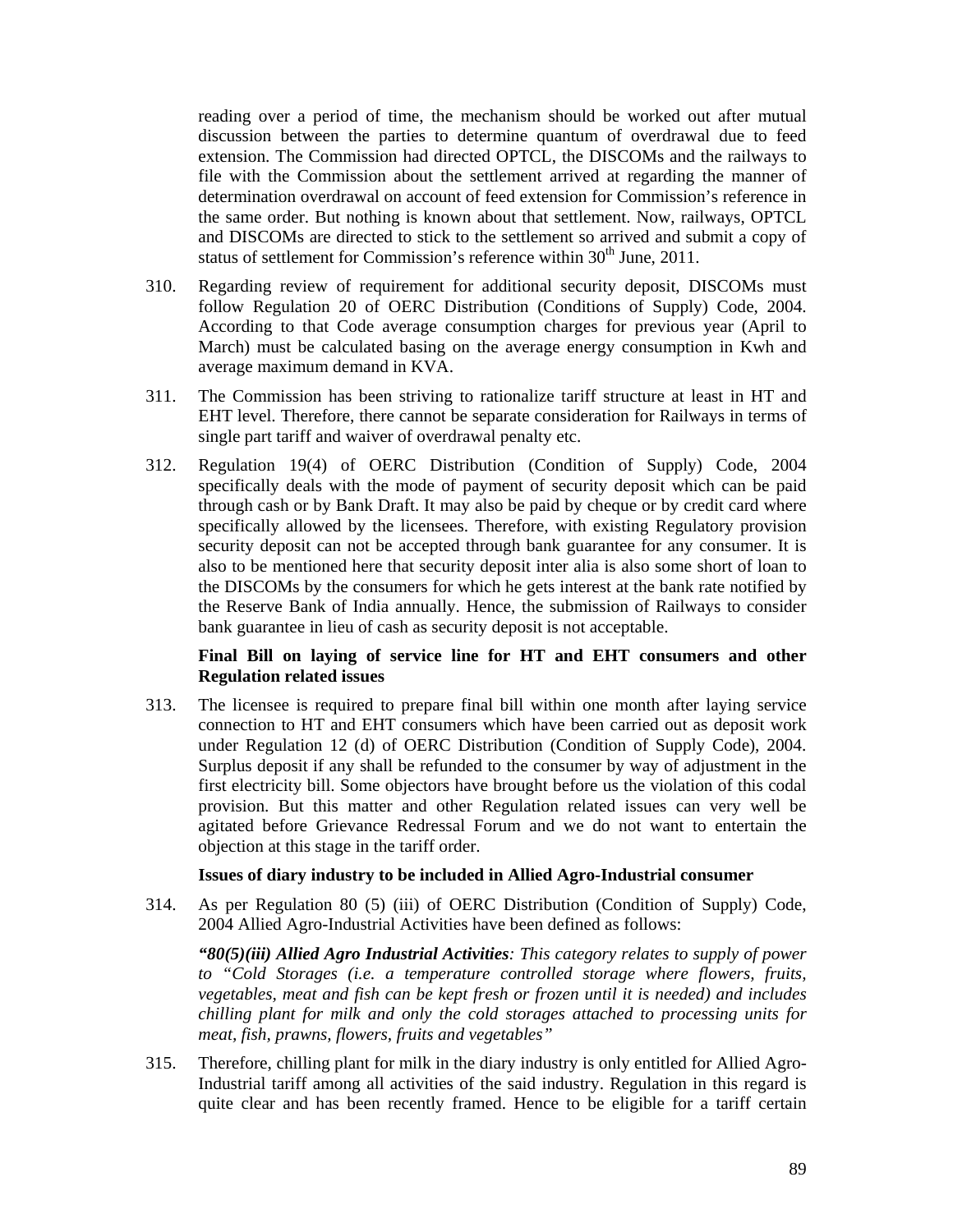criteria has to be met like segregating the service connection for power supplying to milk chilling plant and metering the consumption of chilling plant for milk separately. As entire diary industry does not conform to our Regulation of Allied Agro-Industrial Activities the request of the objector can't be entrained.

#### **Separate license for supply of power to EHT consumers**

- 316. One of the objector suggested for a separate license for supplying power to EHT consumers, so that DISCOMs being left with only HT and LT consumers. With no cushioning from the zero loss EHT system the licensee will be compelled to take action for reduction of technical and commercial loss in the distribution system. Statutory provision in this regard under Section 14 of the Electricity Act, 2003 is very elaborate. Even Commission may grant a license to two or more persons for distribution of electricity through their own distribution system within the same area. After careful reading of this provision of law it can be stated that a distribution license can be given to a person to distribute electricity in a specified area to all the consumers residing in that area. Section 2(15) of Electricity Act, 2003 inter alia defines a consumer as any person whose premises is for the time being connected for the purpose of receiving electricity to the works of the licensee. This does not specify the voltage level or the category of consumer. Therefore, distribution of electricity as law envisages encompasses all the consumers irrespective of their voltage level or category. Had it been to the contrary then there would be demand for licenses even for consumer category-wise which was never been the intention of the law makers because a judicious mix of consumers is not only helpful for the financial viability of the utilities but also take care of cross-subsidy which can not be eliminated completely.
- 317. Strict enforcement of MYT Order, Business Plan Order etc. can definitely compell DISCOMs to reduce loss. The Annual Revenue Requirement of DISCOMs are also being allowed basing on normative distribution loss target set by the Commission and not on the actual distribution loss incurred by them. The Commission is also monitoring the loss parameters of DISCOMs at LT level during their periodic performance review. Therefore, severing EHT consumers from existing distribution business may make the business model unviable and result in massive tariff hike at one go which is a unwelcome step.

## **Special Category Tariff for Power Intensive Industries/Mini Steel Plants**

318. Some energy intensive industries, Mini Steel Plants and such other Metallurgical industries have demanded special tariff as power is a major cost component of these industries. A study of the tariff structure at HT/EHT would show that, the tariff structure is fully rationalised. The rates are uniform for consumers with contract demand 110 KVA and above receiving power either at HT/EHT except for the emergency power supply to the captive power plants and for consumers with CD 100 MVA and above. It includes consumers like general purpose, public water works and sewerage pumping, large industry, power intensive industry, mini steel plant, railway traction and heavy industries. The per unit rate of electricity is equal / the same for such category of consumers provided that the power factor and load factor remains same at HT or EHT. This is an indicator of moving towards cost based tariff structure. Thus the tariff structure of HT and EHT industries are to be designed in such a way that the consumer who maintains a high load factor and power factor close to unity and thereby helps the power industries at large can also avail incentive in its tariff. Distribution licensee for its cash balancing purpose prefer a minimum off-take from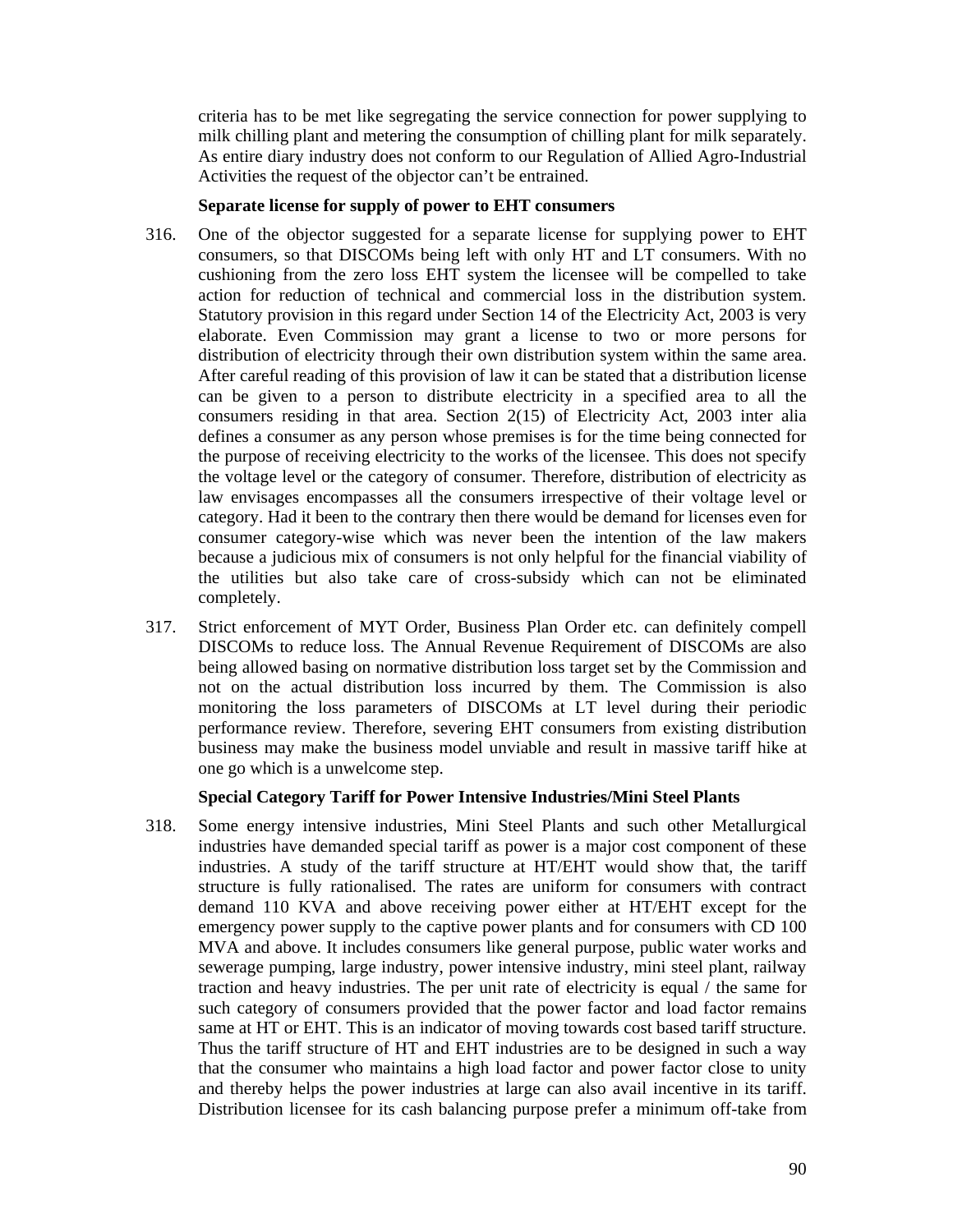HT and EHT industries particularly from large industries having contract demand more than 110 KVA. Some DISCOMs pleaded for a minimum consumption limit for payment purpose of 80% load factor given to energy intensive industries citing example as a 'Take or Pay' principle was a standard condition of the contract in the pre-reform era. Some of the energy intensive industries like metallurgical industries are also agreeable to enter into contract for 'Take or Pay' condition provided the DISCOMs agrees for some special incentive over and above the normal rebate condition. However, the Industry Association limits the 'Take or Pay' condition at 70% load factor. Both the DISCOMs and Industry Association desire that the limit of load factor and special incentive may be fixed by the Commission.

319. **The Commission after examining both the positions consider that the condition of 'take or pay' in the supply contract could be WIN-WIN situation for such HT and EHT consumers who have the capacity to take such risk. The Commission, therefore, opines that such special condition should be purely voluntary in nature and once entered should remain effective upto the validity of this tariff order. The Commission, therefore, stipulates that any HT and EHT consumers having contract demand more than 110 KVA can give their willingness in writing to pay for energy charge as per actual drawal or 75% load factor of the contract demand per month whichever is higher upto the validity of this tariff order. During the validity period no downward revision of the contract demand shall be allowed. Such HT and EHT industries (including the existing consumer) shall be allowed 5% concession in its total electricity bill (except electricity duty and meter rent) if the payment is made within the prescribed time limit. For calculation of load factor the contract demand in KVA and actual power factor shall be taken into consideration.** 

#### **Issues of Special Tariff for IT and ITES Industries, Hotel Industries and Swajala Dhara consumers**

- 320. Some representatives of IT and ITES providers such as telecom service providers and hotel industries have demanded for inclusion of their supply under industrial category. Consumer categorization under Regulation 80 of OERC Distribution (Condition of Supply) Code, 2004 and Electricity Act, 2003 have been made basing on certain criteria for use of electricity only. It has nothing to do with classification made by any other Act or Rules. Therefore, in accordance with OERC Distribution (Condition of Supply) Code, 2004 IT and ITES industries and hotel industries belong to general purpose category. Some of the telecom service provider pleaded before us that the provision of the general purpose consumer category having CD less than 70 KVA but availing supply at HT shall be billed as LT consumers for tariff purposes is creating lot of hardship for them. But this has become necessary as most of those consumers are availing supply at HT for better power quality although that type of load could have been supplied through LT. It is a win win situation both for consumer and the licensee. Consumers get return of their investment in line and sub-stations in terms of better quality and reliability due to HT supply and licensee concurrently reduces its distribution loss. Therefore, it would be discriminatory for LT general purpose consumers if consumers with CD less than 70 KVA availing power supply at HT are allowed HT tariff.
- 321. Very forceful submissions were made by representative of Swajala Dhara consumers to include them in domestic category or irrigation category in stead of public water works category. It is to be mentioned here that representative of Swajala Dhara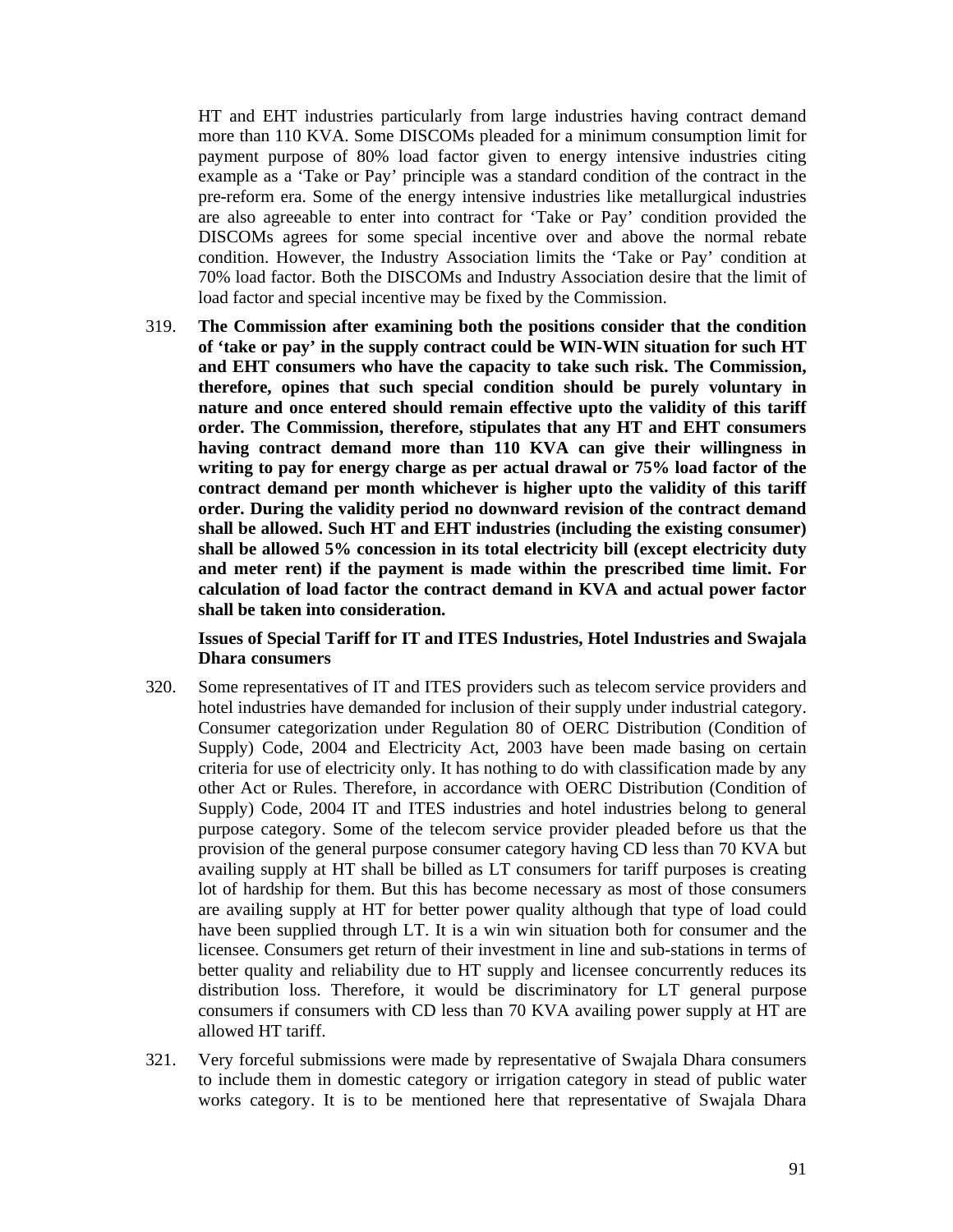scheme during tariff hearing for FY 2009-10 agitated before us to allow them a tariff equal to irrigation category as they were paying electricity tariff equal to general purpose category at that time. The Commission considered their demand and brought about an amendment to the Regulation 80 (6) of OERC Distribution (Condition of Supply) Code, 2004 and included them under Public Water Works and Sewerage Pumping Installation category. Tariff for this category is lower than general purpose category. In that way the Swajala Dhara consumers have already got some relief from the Commission in terms of reduced tariff. However, they have pleaded this time before the Commission that under Swajala Dhara scheme funds collected from the beneficiaries i.e. rural poor is mostly spent on electricity bills, leaving very little amount for maintenance of the water distribution system. Therefore, a reduced tariff would help in the sustenance of the Scheme. But it is not possible on our part to allow them a reduced tariff different from PWW category due to existing regulatory provision. **However, considering the merit of the case, we direct that although tariff applicable to PWW and sewerage pumping shall be applicable to CWW, the licensee shall allow special rebate of 10% on total bill (except electricity duty and meter rent) as a special case to the Swajala Dhara consumers if the electricity bills are paid within the due date of normal rebate. This special rebate is in addition to the existing one otherwise permissible if payment is made within the prescribed time limit.**

#### **Load Factor Incentive for Specified Public Purpose (HT category)**

322. NIT, Rourkela agitated before us that they should be allowed load factor based incentive in energy charge by the licensee as they belong to HT Specified Public Purpose category. We concede to the demand of the objector and direct licensees that load factor based incentive shall be allowed by them to all HT Specified Public Purpose category henceforth.

#### **Categorization of Consumers**

323. ST & SC Development Department, Govt. of Orissa has requested for inclusion of schools and hostels attached to it under their administrative control in domestic category. The Regulation 80 of OERC Distribution (Condition of Supply) Code, 2004 has defined both domestic category and specified public purpose category. Therefore, in the light of the said Regulation the schools and hostel attached to it come under specified public purpose category and the Commission can not deviate from its own regulation to allow domestic tariff only to schools and hostels of  $ST \& SC$ Development Department. However, at present the electricity bills of the ST and SC schools run by Govt. are being paid by ST & SC Development Department through their budget. Since the ST  $\&$  SC hostels are situated invariably within the same campus or adjacent to the school building a common meter may be provided both for the school and the attached hostels and the entire electricity bill may be paid by State Govt. instead of collecting a token amount from the scholarships/ stipend given to the inmates of ST&SC hostels. Further in order to improve the quality of supply the ST&SC Development Dept. managed schools can go for the new scheme "Own Your Transformer (OYT) Scheme" so that these schools can avail special rebate of 10% of total bill (except electricity duty and meter rent) if payment is made within the stipulated period for rebate in addition to the normal rebate the consumer is otherwise eligible.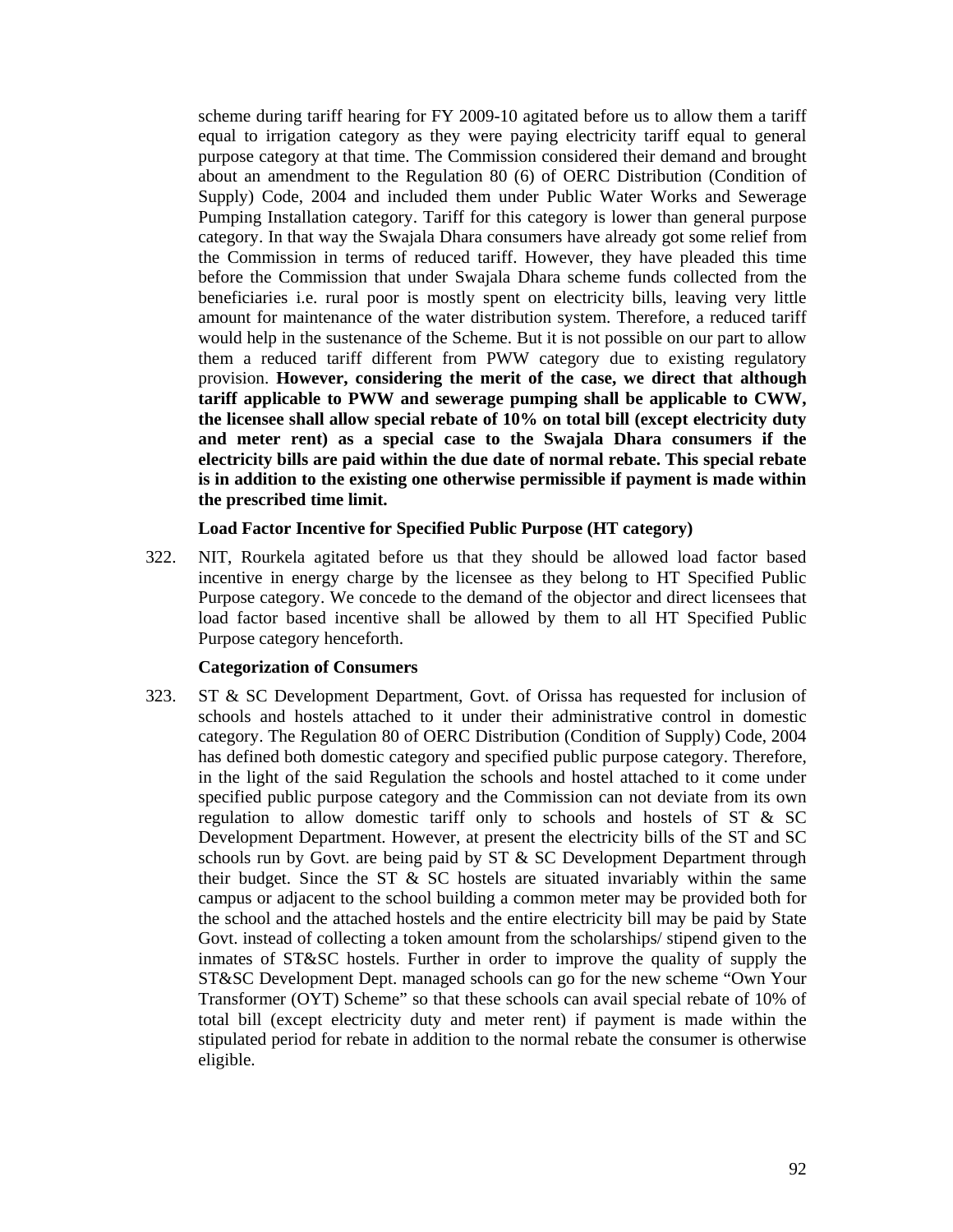324. Orissa Layer Farmers Association have submitted before us that Poultry feed manufacturing units should come under Agro-Industrial Activities. The Regulation 80(5) (iii) of OERC Distribution (Condition of Supply) Code, 2004 provides that

*"80(5)(iii) Allied Agro Industrial Activities: This category relates to supply of power to "Cold Storages (i.e. a temperature controlled storage where flowers, fruits, vegetables, meat and fish can be kept fresh or frozen until it is needed) and includes chilling plant for milk and only the cold storages attached to processing units for meat, fish, prawns, flowers, fruits and vegetables"* 

- 325. From the plain reading of the above provision it can be stated that poultry feed manufacturing units is not included in Allied Agro-Industrial Activities. The intension of the Commission for creating Allied Agro-Industrial Activities category is only to include cold storages and milk chilling plants under this category which is a Agriproduct preservation activity. Upstream activities like Poultry feed production units can not be included in this category as the list can be extended to many more activities which are not truly agricultural. The definition of Agriculture by other authorities has no relevance here as categorization of electricity consumers are made according to Electricity Act, 2003 and Regulation made there under. Further more we want to reiterate that electricity tariff can't completely be substituted as a developmental instrument for any sector as the electricity utilities are also required to run on the same commercial basis as the feed units.
- 326. Rice Millers Association have also requested to include their activities under Agroindustrial Activities category. But due to the reasons cited above it is not possible to include them under Allied Agro-Industrial Activities.

## **Seasonal Industries**

327. Balasore Ice Factory Owners' Forum submitted before us that their operation is fully dependent on marine fishing activities. Therefore, due to restriction of fishing by the Government in the month of April to June every year their energy demand reduces severely. But they continue to pay higher demand charges in those months due to the stipulation that demand charge should be calculated on the basis of maximum demand recorded or 80% of the contract demand whichever is higher. There is no provision of variable contract demand in OERC Supply Code to take care of reduction of demand in off season or otherwise for any industry like ice factories etc. Accepting the demand of Ice Factory Owners' Forum only will be discriminatory for other industries. However, the Commission has no objection if the licensees enter into special agreement to deal with the payment of the demand charges during statutory restriction imposed by Fishries Department. This type of arrangement was also made by NESCO earlier in its area vide their Office Order No. 9678 dtd. 13.10.2003.

## **KVAH Billing**

328. The Reliance Infra managed DISCOMs have proposed KVAh billing instead of Kwh billing of all three phase – LT consumers, HT and EHT consumers including Railways. In this context the concept of PF incentive and PF penalty will no longer exist. They have also submitted that they will earn more revenue through this billing procedure. The scheme as envisaged may make the billing procedure hassle free for the licensees but will not remind directly the consumers about the benefit of higher power factor. Due to existence of PF penalty/incentive schemes, the consumers are being motivated to install power factor correction equipment which also benefits the licensees. Once the consumers are fully aware of the impact of var drawal, the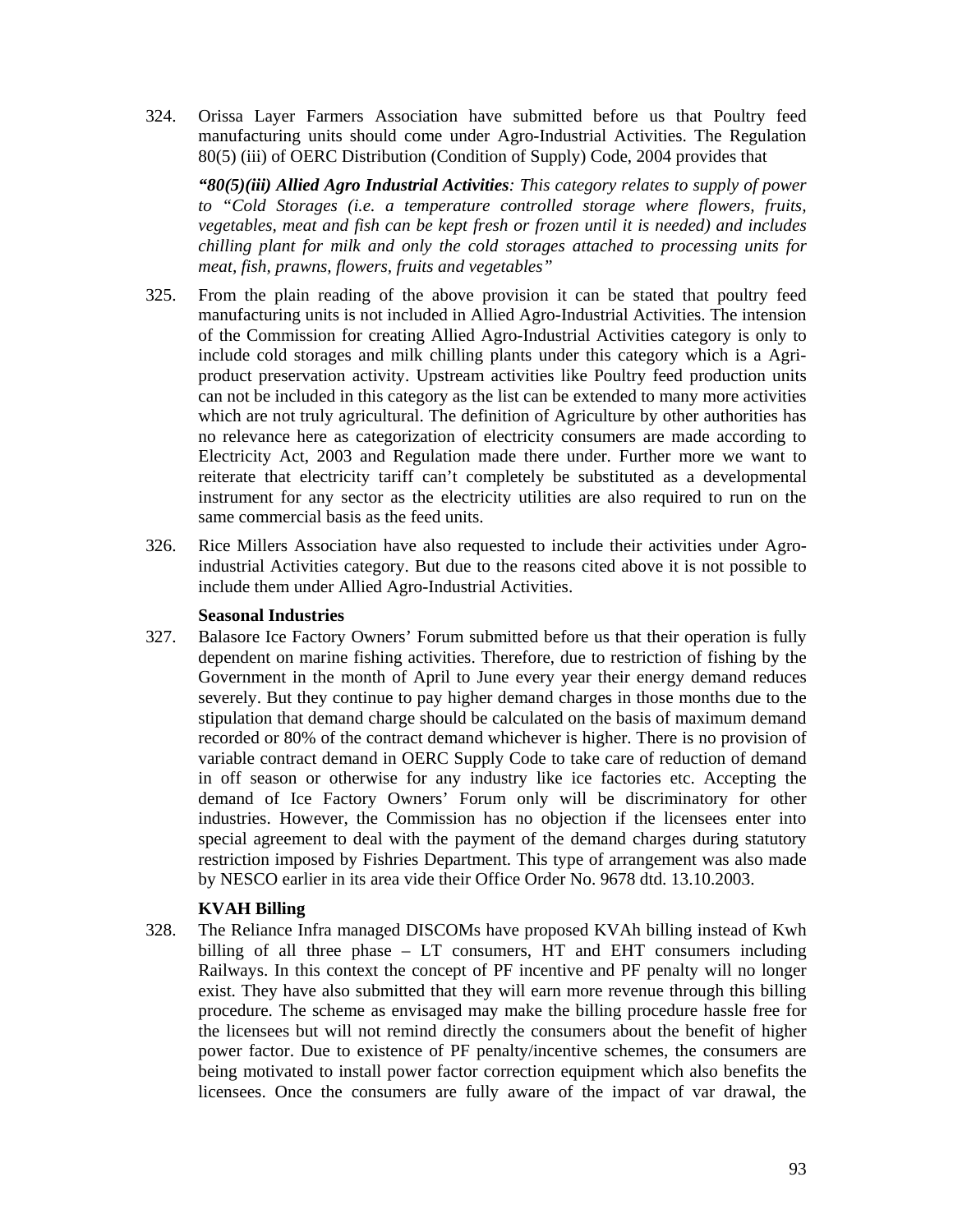Commission may switch over to KVAh billing methodology in future for all consumers or selected categories of consumers.

# **Enhancement of Demand Charge of Consumers at HT Industrial (M) Supply having CD >70 KVA <110 KVA**

329. The Commission took into consideration the submission of licensees to rationalize the demand charge for Medium Industry consumers drawing power at HT and having Contract Demand  $>70$  KVA  $<110$  KVA to the level of other HT industrial consumers. Since most of the consumers with CD of 70 KVA to 110 KVA are under the Medium Industry category and pay Rs.50/KW/month as Demand Charges, there is a tendency to suppress the contract demand and keep it within 110 KVA and get benefit in the demand charges. As our HT and EHT industrial tariff structure is a rationalized one we accept the contention of DISCOMs and revise the demand charges to Rs.150/KW or KVA/Month for HT industrial (M) supply and HT General Purpose <110 KVA categories of consumers.

#### **Demand Side Management (DSM)**

- 330. In the last Tariff Order we have directed to implement Bachat Lamp Yojana (BLY) which promotes replacement of inefficient incandescent bulbs with CFL by leveraging the sale of Certified Emission Rights (CERs) under the clean development mechanism of Kyoto Protocol. The DISCOMs have submitted that they have signed tripartite agreement under Orissa Lighting Energy Efficiency Programme with different agencies and Bureau of Energy Efficiency (BEE) in this regard. The Standing Committee on Energy of Orissa Legislative Assembly have also recommended the Government to supply of CFLs to consumers of Orissa to replace conventional electricity bulbs. It has come to the notice of the Commission that most of the CFLs used in Orissa are not used for reduction of electricity consumption but to avoid the impact of low voltage. However, after the implementation of the above programme most likely the CFLs will completely replace the incandescent bulbs.
- 331. Govt. of Orissa has also inter alia made it mandatory to use solar water heating system for all residential buildings, built on a plot of size 500 square yards and above falling within the limits of municipal committees/corporations and Orissa Urban Planning and Development Authority Sectors. Some other States like Karnataka, Uttarakhanda, Rajasthan and West Bengal etc. have been allowing rebate on electricity use for installation and use of roof top solar water heating system. **Therefore, we direct that all the LT domestic consumers and HT bulk supply domestic consumers in the Municipal or NAC limits shall be allowed rebate 10 paise per unit in electricity consumption subject to ceiling of Rs.50 per month in addition to other rebate he is otherwise eligible for installation and use of roof top solar water heating system of minimum capacity of 100 liters per household after due verification by the licensee.**

## **Penalty for overdrawal of demand**

332. Some DISCOMs have submitted before us that due to power deficit scenario in the State off peak hour overdrawal benefit should be abolished. The Commission has made a study of hourly demand curve vrs. frequency for the State of Orissa for FY 2009-10 which indicate that the hourly average demand of the State is low during off peak hours as defined by the Commission from 12 Midnight to 6 AM of the next day and frequency varies from around 49.63 Hz to 49.86 Hz during the same period in spite of overdrawal by the consumers. Therefore, there is no justification of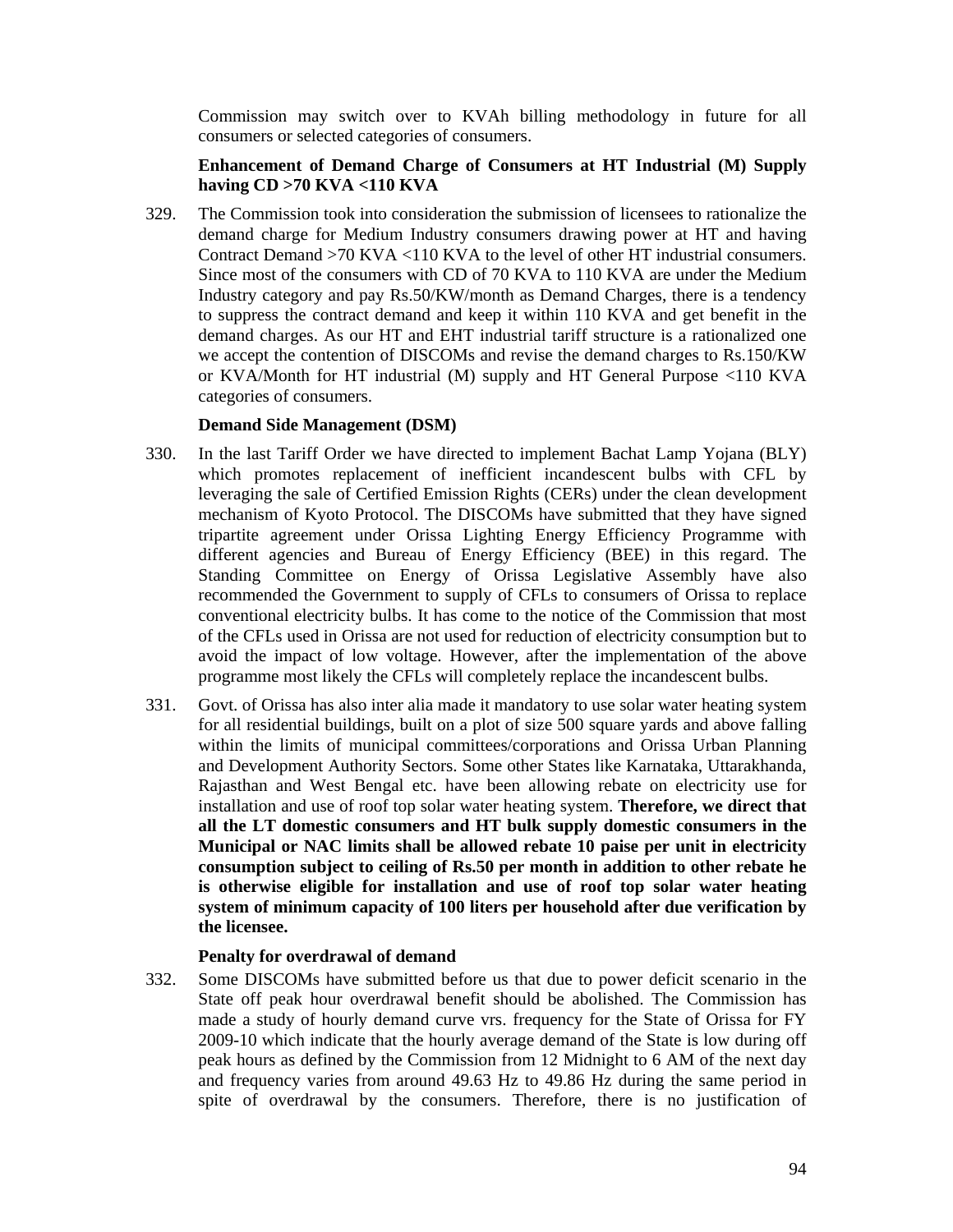withdrawing off peak hour overdrawal benefit to the eligible consumers. The Commission has allowed consumers with two-part tariff to draw up to 120% of their contract demand during off peak hours (12 Midnight to 6 AM next day) without any penalty in demand charges. The Commission is of the opinion that drawl during off peak hours helps the system for maintenance of better frequency profile and flattening of load curve.

333. The Commission had issued Load Regulation Protocol under Section 23 of the Electricity Act, 2003 w.e.f. 14.01.2010 and kept it in abeyance on 11.05.2010. However, there were some confusion in the minds of the consumer regarding calculation of demand charge during Load Regulation. The Commission has issued clarification vide their Lr. No. DIR(T)-324/08/3985 dtd. 24.05.2010 in this regard which shall remain valid if Load Regulation Protocol is invoked in a future date until further order of the Commission. Therefore, the Commission directs as follows:

When there is no power regulation, Demand charges shall be calculated on the basis of 80% of CD or MD whichever is higher during the billing period. In case of power regulation, restricted CD shall be treated as contract Demand for Billing Purposes. Hence 80% of restricted Demand or actual Maximum Demand which ever is higher shall be utilized for billing purposes.

When Maximum Demand is less than the Contract Demand during hours other than off peak hours then the consumer is entitled for over drawal benefit limited to 120% of Contract Demand during off peak hours. If MD exceeds 120% of CD during off peak hours then the consumer is liable for overdrawal penalty only on the excess demand recorded over 120% of CD @ Rs.200/- per KVA per month. If Maximum Demand exceeds the Contract Demand during hours other than off peak hours then the consumer is not entitled to get off peak hour overdrawal benefit even if the drawal is more than the contract demand but within 120% of CD.

Incase of power regulation restricted demand shall be treated as CD for all purposes. However the incremental overdrawal over the restricted CD shall be chargeable @ Rs.400/- KVA p.m. instead of Rs.200/- KVA p.m i.e. once @ Rs.200/- per KVA per month for the entire demand recorded and then again @ Rs.400/- per KVA per month for the excess demand over CD during hours other than off peak hours or beyond 120% of the CD during off peak hours. To avail 120% overdrawal benefit the consumer should not draw more than the restricted CD during hours other than off peak hours in power regulation period.

#### **Individual supply to Apartments / Colony and General Purpose Consumers**

334. The Commission clarifies that in accordance with the provision under the OERC Distribution (Conditions of Supply) Code, 2004 supply to lawful occupier/owner of the flats/shops should be provided with power supply in case the concerned owner/occupier desires to receive power at a single point and **also the concerned occupier/owner can not be denied the individual connection,** if they so desire. However, DISCOMs can think of some sort of franchisee for User Association under Section 13 of the Electricity Act, 2003. User association of course, at its option, can avail HT-bulk supply tariff of the tariff schedule by owning its transformer. DISCOMs should facilitate such requests. Such Bulk Supply domestic consumer like the apartments/colony and general purpose consumer are entitled to the benefit of special rebate as is being extended under "Own-Your Transformer (OYT) Scheme" elaborated as under.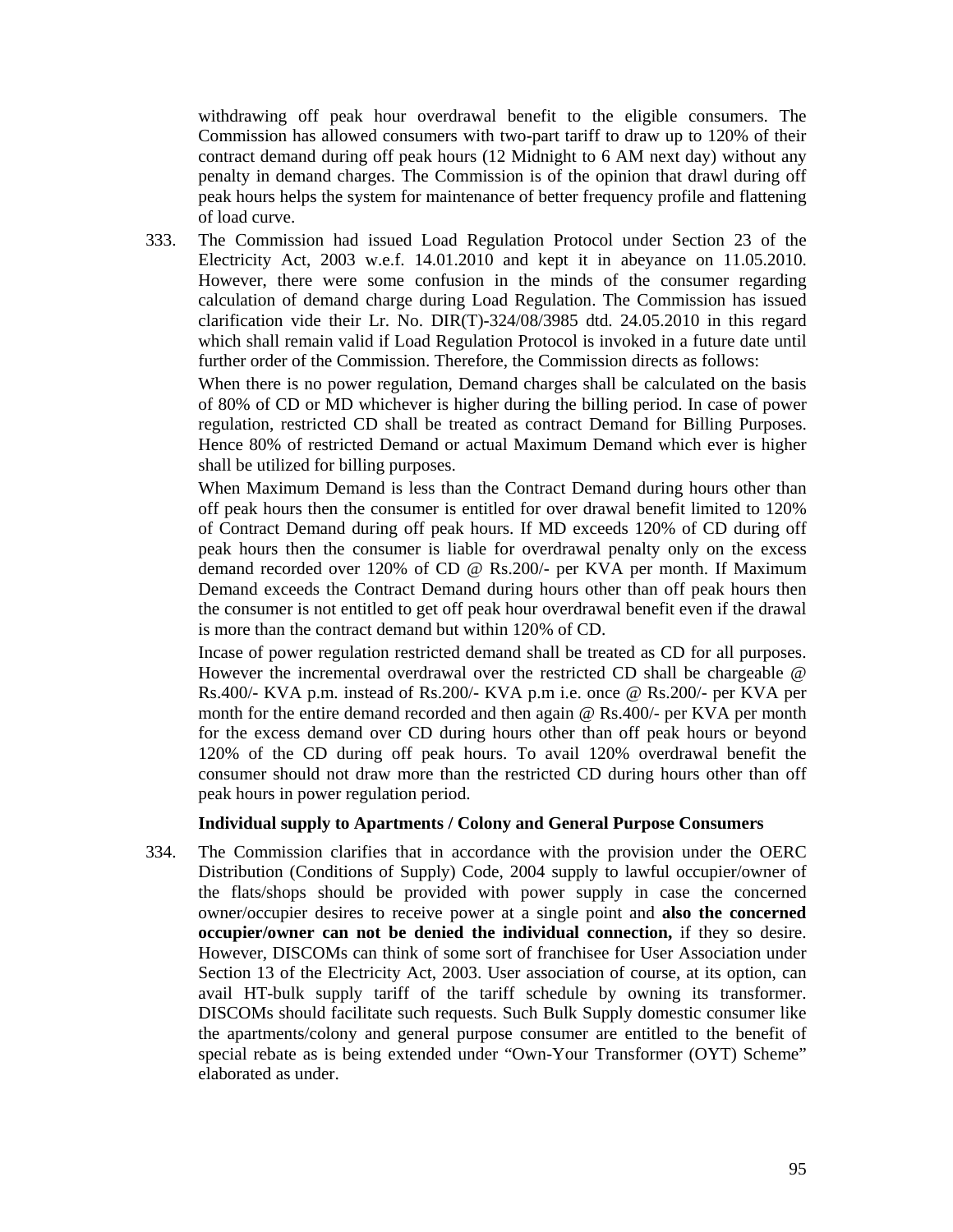#### **"Own-Your Transformer (OYT) Scheme"**

- 335. Commission is aware that quite a good number of consumers taking power at low tension (400 V-3 phase connection or 230 V - single phase connection) are not satisfied with the quality of supply. There is a numerous complaints received at the Commission on account of low voltage at consumer end as well as frequent disruption in supply due to fault in LT lines, apart from declared/non-declared load shedding. Transformer burning problem due to overload and delay in replacing distribution transformer is quite prevailing. Consumers often pressing for installation of higher size of Distribution transformer in their area for availing proper voltage. DISCOMs, on its part, opines that mostly transformer capacity is more than adequate considering the connected load of the bonafide consumers, but transformers get burned due to overload mainly due to unauthorized abstraction of power by the non-bonafide consumers. The LT per unit realization by the licensee is extremely poor not commensurate to the tariff schedule mainly due to theft of electricity. ATC loss in LT distribution is very high above 50%, even touching 70 to 80% in some of the Divisions. The bonafide honest paying consumers suffers due to non-bonafide and non-paying consumers on quality supply.
- 336. Answer to this malaise, of course, lies with LT-less distribution and introduction of high voltage direct supply (HVDS) transformers single point bulk supply in the distribution system. Though Commission in different performance review, insisting upon to go for LT-less distribution, no tangible progress could not be achieved mainly due to lack of Capex progromme and APDRP funding in the State.
- 337. Commission, in order go give some comfort to the honest and paying LT consumers, has introduced a scheme of 'Own-Your Transformer – OYT Scheme" where any consumer (domestic including commercial, LT industrial) or consumers groups may opt for owning HVDS or Distribution Transformer by paying the cost for transformer and associated equipment. In such a case, the licensee would extend a special concession of minimum 10% rebate on the total bill of the respective category apart from the normal rebate on payment of the bill by the due date. Although we feel that DISCOMs in their own right could have given any special concession from the ceiling tariff fixed by the Commission to have a WIN-and-WIN arrangement with any consumer, but for the sake of clarity, Commission in this Tariff order fixes the minimum rebate of 10% for LT less distribution.
- 338. We hope, the group consumers particularly apartment blocks/ resident colonies/LT industry and commercial establishments, in the first instance, would avail this benefit for reduction their own electricity bills by at least 10% as well as quality supply in the form of proper voltage and less disturbance in supply on payment for the cost of Transformer. The disturbance in HT system in any case is much less than LT system and voltage profile is better in HT than LT system. We advise DISCOMs to assist the consumers/consumer group who voluntarily opt for "OYT-Scheme" and make wide publicity the scheme to more and more number of group consumers can get single point supply as well as individual consumers could also own HVDS transformer. Licensee in its part will be benefited in form of ease of billing and collection of revenues being single point supply and assured revenue in time. Licensee also encourage individual or joint consumers who opt to own "HVDS" for getting quality supply, thereby taking a small step towards LT-less distribution. We hope the programme will be 'WIN-AND-WIN' situation for both consumer and licensee.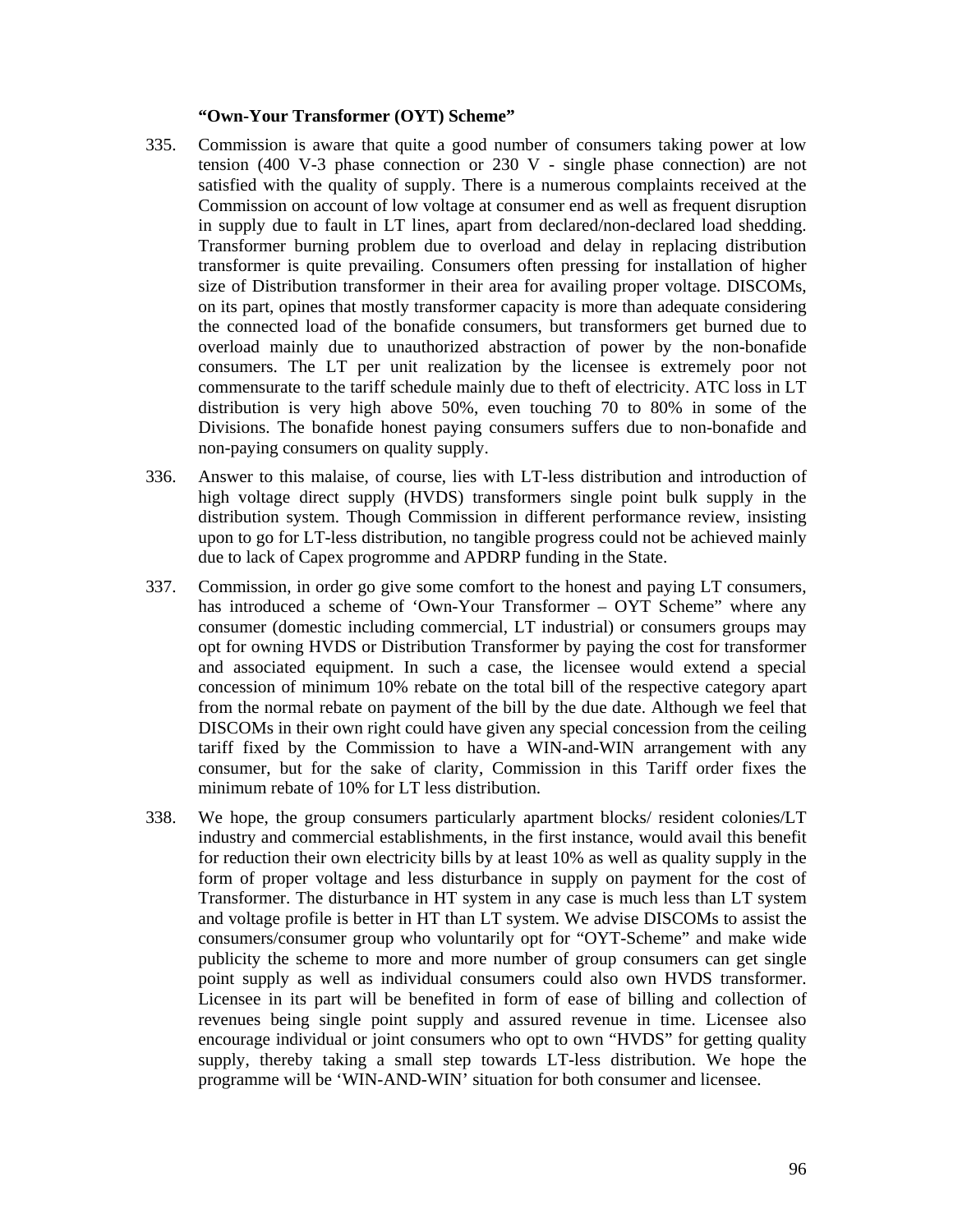We fix a minimum10% special concession over and above normal rebate on total bill (except electricity duty and meter rent) for such consumers who opt for OYT Scheme.

#### **Power Factor Incentive/Penalty**

339. Some of the objectors, particularly, the industry organizations pleaded for payment of incentive above 90% power factor and charging penalty from below 90% power factor. The DISCOMs have pleaded for reduction of incentive rate as with the existing Tariff Order, they have to pay a larger incentive component than the penalty they recover. The Commission in the tariff order for 2010-11 has stipulated for imposing penalty on consumers who draw power factor below 92%. There should be no power factor incentive or penalty from 92% to 97% and there is incentive for improvement of power factor above 97%. On examination of financial implications of present method of power factor incentive/penalty calculation the following information have been obtained from DISCOMs for the period April, 2010 to September, 2010.

| Table - 40      |                        |                         |  |  |  |
|-----------------|------------------------|-------------------------|--|--|--|
| <b>Licensee</b> | <b>Incentive given</b> | <b>Penalty received</b> |  |  |  |
|                 | (Rs. Lakhs)            | (Rs. Lakhs)             |  |  |  |
| <b>CESU</b>     | 390.5                  | 138.06                  |  |  |  |
| <b>NESCO</b>    | 1050.77                | 394.69                  |  |  |  |
| <b>WESCO</b>    | 1907.72                | 175.96                  |  |  |  |
| <b>SOUTHCO</b>  | 130.08                 | 21.78                   |  |  |  |

| <b>Table</b> |  | 40 |
|--------------|--|----|
|--------------|--|----|

The above information shows that the consumers are mostly getting incentive by maintaining power factor above 97% and only a few consumers paying penalty for not being able to maintain power factor at least 92%.

340. The table above indicates that the consumer have taken a very proactive action of reactive compensation at its load end to avail the tariff incentive. This is a very welcome measure. When the reactive compensation were done at load end, the consumers not only helps himself in form of lower KVA drawl, thereby lower fixed charge, but more importantly helps in maintenance of proper voltage and reduction of current drawl, thereby reduction of energy loss in the system as square of the current. The power factor incentive payment is only incidental to make the capacitor installation by the consumer to be cost effective. The table below indicates reduction of KVA and  $\mathbf{I}^2$ R loss at different power factor.

| Table - 41 |           |            |             |                |        |                        |
|------------|-----------|------------|-------------|----------------|--------|------------------------|
| PF         | <b>KW</b> | <b>KVA</b> | <b>KVAr</b> | <b>KVAr</b> as | Amp at | I <sup>2</sup> RLossPu |
|            |           |            |             | % of KW        | 11KvPu |                        |
| 100        | 100       | 100        | 0           | 0%             | 1.00   | 1.00                   |
| 99         | 100       | 101        | 14.23       | 14%            | 1.01   | 1.02                   |
| 98         | 100       | 102        | 20.16       | 20%            | 1.02   | 1.04                   |
| 97         | 100       | 103        | 25.04       | 25%            | 1.03   | 1.06                   |
| 96         | 100       | 104        | 28.6        | 29%            | 1.04   | 1.08                   |
| 95         | 100       | 105        | 32.4        | 32%            | 1.05   | 1.10                   |
| 94         | 100       | 106        | 34.4        | 34%            | 1.06   | 1.12                   |
| 93         | 100       | 107        | 38.3        | 38%            | 1.07   | 1.14                   |
| 92         | 100       | 108        | 42.4        | 42%            | 1.08   | 1.17                   |
| 91         | 100       | 109        | 44.5        | 45%            | 1.09   | 1.19                   |
| 90         | 100       | 111        | 46.6        | 47%            | 1.11   | 1.23                   |

**Table 11**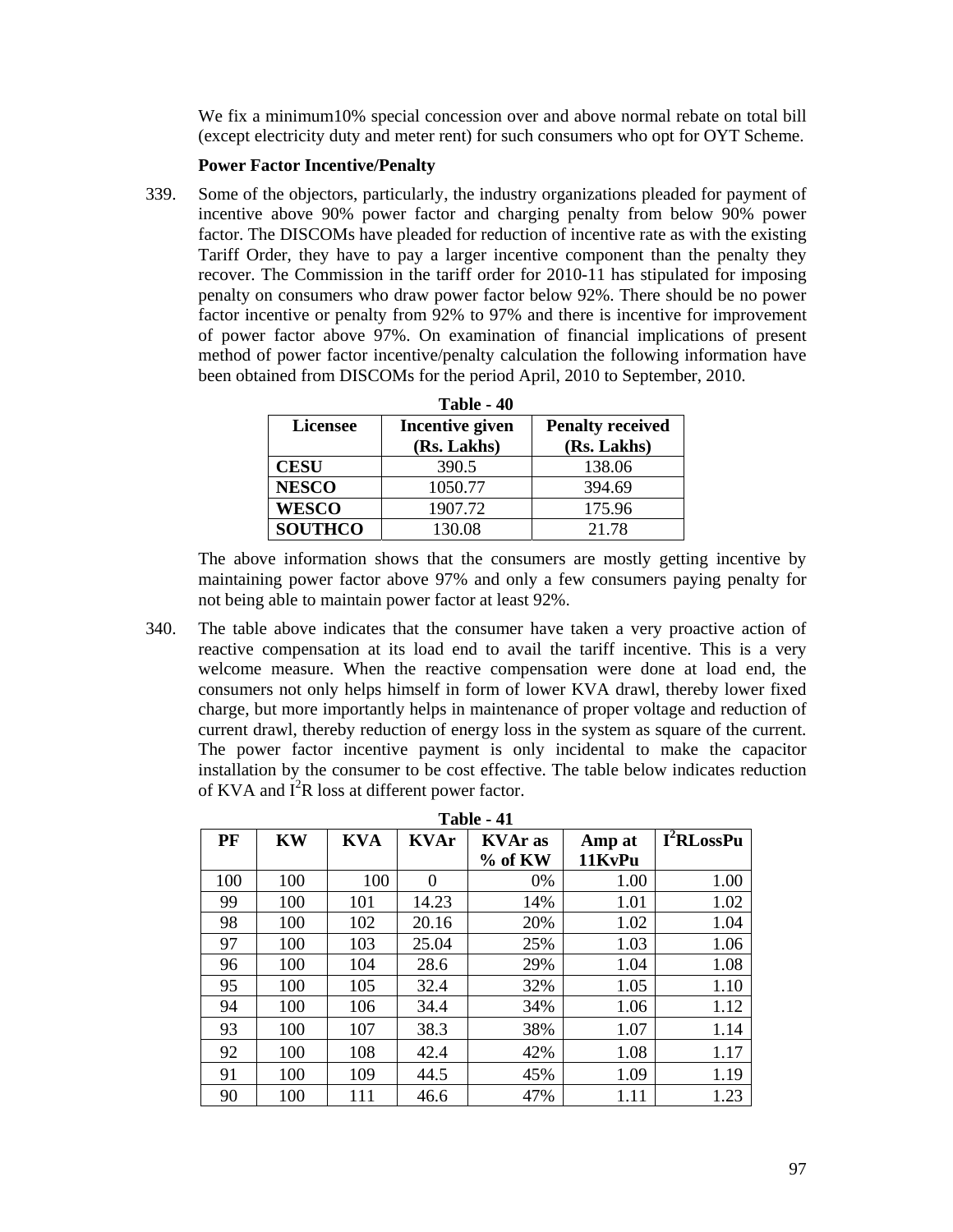| PF | <b>KW</b> | <b>KVA</b> | <b>KVAr</b> | <b>KVAr</b> as | Amp at | I <sup>2</sup> RLossPu |
|----|-----------|------------|-------------|----------------|--------|------------------------|
|    |           |            |             | $%$ of KW      | 11KvPu |                        |
| 80 | 100       | 125        | 72.6        | 73%            | 1.25   | 1.56                   |
| 70 | 100       | 142        | 100         | 100%           | 1.42   | 2.02                   |
| 60 | 100       | 166        | 132         | 132%           | 1.66   | 2.76                   |
| 50 | 100       | 200        | 173         | 173%           | 2.00   | 4.00                   |
| 40 | 100       | 250        | 224         | 224%           | 2.50   | 6.25                   |
| 30 | 100       | 335        | 307         | 307%           | 3.35   | 11.22                  |
| 25 | 100       | 400        | 387         | 387%           | 4.00   | 16.00                  |
| 20 | 100       | 500        | 487         | 487%           | 5.00   | 25.00                  |

341. The Commission is of firm opinion that it is the primary duty of the consumer to reduce its reactive drawl from the grid as low as possible. Such consumers who has not cared for reactive compensation and draws reactive power as high as more than 42% of its active power drawl (PF 0.92) shall be given a tariff disincentive to improve. The Commission is of the opinion that the majority of industrial consumer could, with minimal investment will be able to restrict its reactive power drawl within 25% to 42% of the active power drawl (between 92% to 97% power factor) for which the power factor will be tariff neutral. The Commission hopes that the reduction in monthly bill of the consumer as reduced fixed charge payment will make its capacitor installation cost effective. Such conscious consumers who improves its reactive drawl below 25% (97% power factor) and helps the licensee in maintaining voltage profile in the system and reduction of technical loss, should be at least acknowledged, in form a token incentive so that the majority of the consumer would like to be incentivised to maintain its power factor near unity. There should be no power factor penalty for leading power factor. All leading power factor drawl for incentive purpose will be deemed to be unity power factor.

Commission, therefore, fixes the power factor incentive/disincentive as under:

|                   | 1 AVIC - 44                                                |
|-------------------|------------------------------------------------------------|
| From 97% to 100%  | 1% incentive for every 1% power factor increase above 97%  |
| From 92% to 97%   | No incentive or disincentive                               |
| Below 92% upto    | 0.5% penalty for every 1% fall from 92% upto and including |
| and including 70% | $70\%$ plus                                                |
| From 70% to 30%   | 1% penalty for every 1% fall below 70% upto and including  |
|                   | $30\%$ plus                                                |
| From 30% or below | 2% for every 1% fall below 30%                             |

**Table 42** 

 (Pro-rata incentive/penalty shall be calculated pro-rate power factor; the power factor shall be calculated upto four decimal points)

342. The licensee may give a 3 months notice to install capacitor for reduction of reactive drawl failing which licensee may disconnect the power supply if the power factor falls below 30%.

## **Tariff for HT/EHT consumers**

343. A study of the tariff structure at HT/EHT would show that the tariff structure has been generally rationalized. The rates are uniform for consumers with contract demand of 110 KVA and above receiving power either at HT/EHT except for the emergency power supply to the captive power plants. It includes consumers like general purpose, public water works and sewerage pumping, large industry, power intensive industry,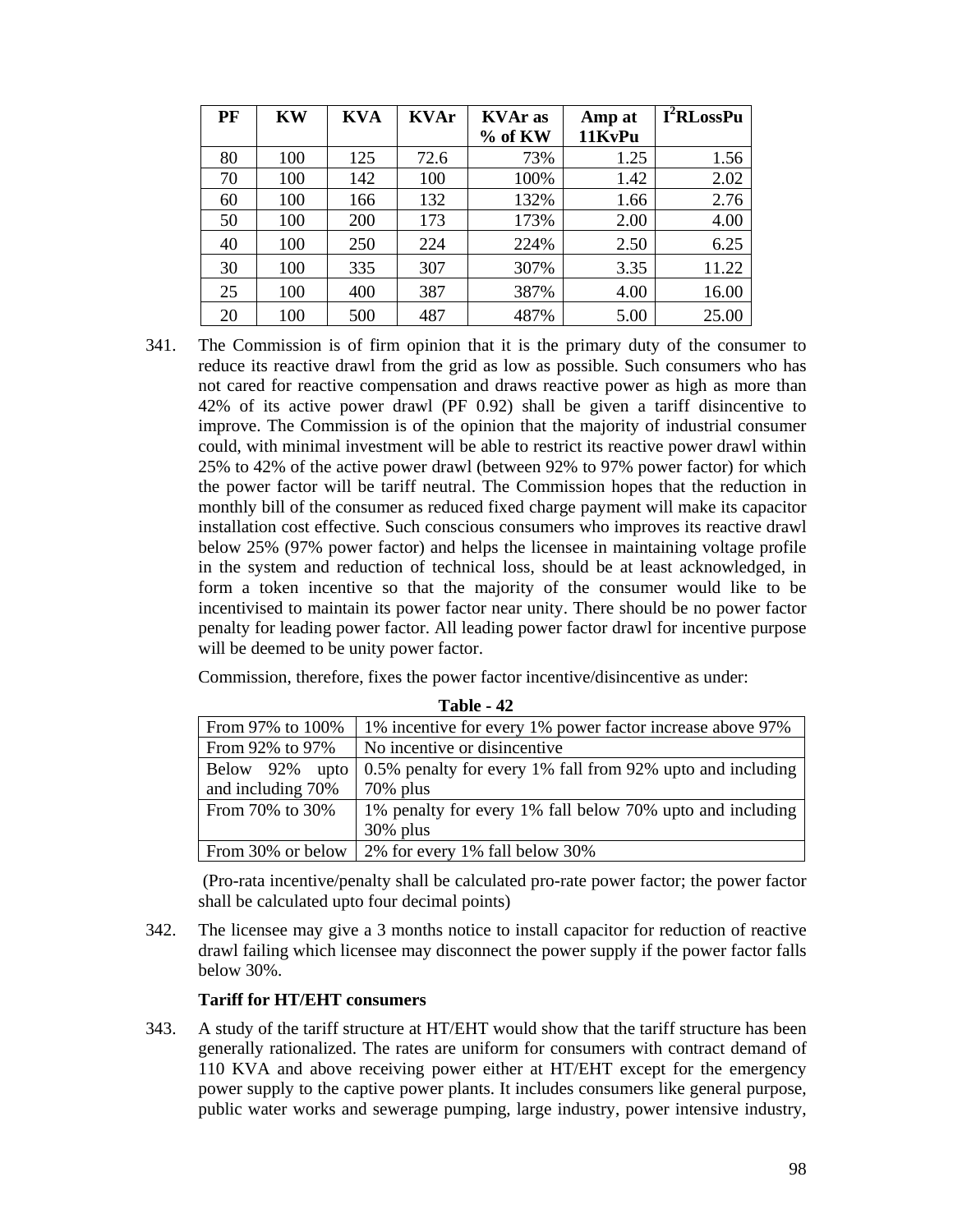mini steel plant, railway traction and heavy industries. The energy charge is equal for all such category of consumers depending upon the voltage level. If the power factor and load factor remains same at HT or EHT for any category the overall per unit tariff shall be same. This is an indicator of moving towards cost based tariff structure. In fact, all HT/EHT categories can be rolled into one but for the differentiation in electricity duty imposed by the Govt.

#### **Graded Slab Tariff for HT/EHT Consumers**

- 344. Starting from FY 2008-09 the Commission has been encouraging higher consumption by prescribing low rates for higher load factor without any pre-condition. This is just opposite of slab rate tariff in LT category. This has been possible due to lower distribution loss at EHT level which is contrary to the LT category where more sales add more distribution loss to the system. This graded slab tariff would have the effect of reducing the tariff for all HT & EHT consumers for higher consumption and thereby reduce cross subsidy. But Demand charges and other charges as applicable would be chargeable in addition to the energy charges given in the Table below. The graded slab tariff would make tariff at HT & EHT level more competitive thereby opening up avenues for open access and harnessing of captive generation in the State. The incentive tariff hereby granted would promote better competition in the interest of consumers, as per the mandate in Section 61(c) of the Electricity Act, 2003.
- 345. Keeping the above factors in view the Commission determines the slab rate of energy charge for all HT & EHT consumers as follows: -

| rate of energy charges for HT & EHT (Paise p |     |            |  |  |
|----------------------------------------------|-----|------------|--|--|
| Load Factor $(\% )$                          | HT  | <b>EHT</b> |  |  |
| Upto $50\%$                                  | 475 | 470        |  |  |
| $>$ 50% = < 60%                              | 430 | 425        |  |  |
| $>60\%$                                      | 375 | 370        |  |  |

**Table – 43 Slab rate of energy charges for HT & EHT (Paise per unit)** 

346. Load factor has to be calculated as per Regulation  $2(y)$  of OERC Distribution Code, 2004. However, in calculation of load factor, the actual power factor of the consumer during billing period shall be taken into consideration.

#### **Charging of Security Deposit by licensee**

347. Some of the objectors have demanded that security deposit in shape of Bank guarantee may be accepted and interest on security deposit be enhanced. The issue of security deposit has been dealt with in Regulation 19, 20, 21 and other allied provisions of OERC Distribution (Condition of Supply) Code, 2004. The Commission directs that all the provisions of the said Code should be strictly adhered to. Modification to the existing provision may be considered only after the distribution companies achieve financial turn around and are able to generate enough cash for timely taking up of repair and renovation of the existing old distribution network.

#### **Demand charge in case of power cut**

348. Some of the objectors pleaded that demand charge should be calculated on pro-rata basis for the actual period of power availability. Alternatively, demand charge may be exempted if there is power interruption for more than 50 hours in a month. In accordance with clause 85 (3) of OERC Distribution (Conditions of Supply) Code, 2004, during statutory power-cuts and power restrictions imposed by the licensee for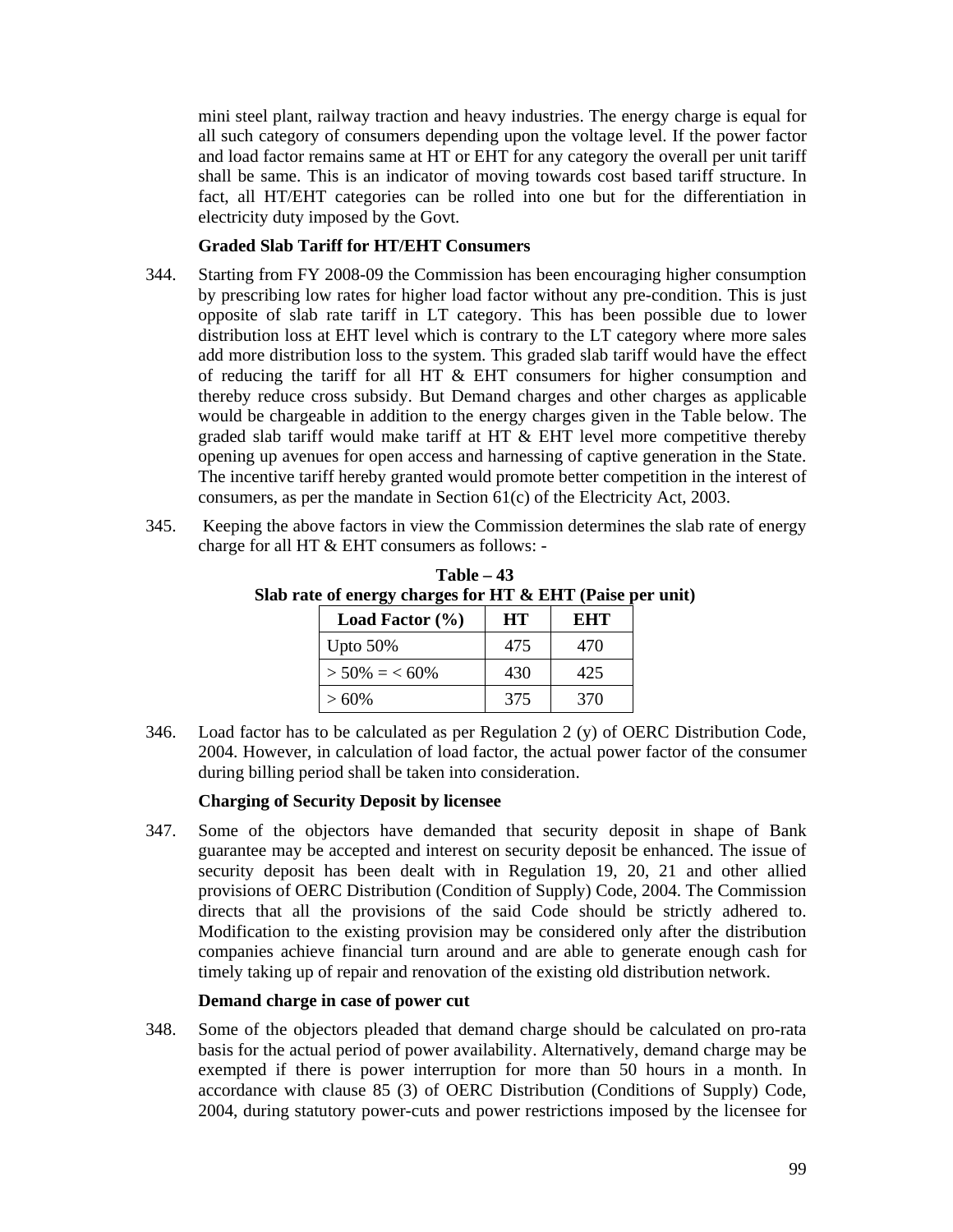a period exceeding sixty hours in a month, the monthly demand charges shall be prorated in accordance with the period and quantum of demand restrictions so imposed. In the mean time the Commission in Case No. 1/2010 and 16/2010 has issued order (Protocol) on power Regulation in the State under Section 23 of the Electricity Act, 2003 which has been kept in abeyance since 11.05.2010. But in case of invocation of Load Regulation Protocol the demand of EHT Industries & HT Industries are to be restricted by 15% & 25% respectively. The demand charge of those industries whose load has been restricted shall be billed on the restricted demand and the load factor to be calculated also on the restricted demand. **Therefore, for billing purpose demand charges shall be calculated on maximum demand recorded or 80% of restricted contact demand which ever is higher.** In all other cases of unrestricted supply, the consumer is liable to pay the demand charges as per existing Regulation and or Tariff Order. This also conforms to the provision under Regulation 110 of the OERC Distribution (Condition of Supply) Code, 2004.

#### **Remunerative Norm for availing power supply**

349. Licensees for the purpose of transparency, while furnishing the estimate to the prospective consumers towards extension/augmentation should attach remunerative norms as stipulated in the OERC Distribution (Conditions of Supply) Code, 2004. In case it is found that the licensees are unwilling to furnish a remunerative calculation along with estimates for extension/augmentation of supply line, the affected consumers should approach the appropriate Grievance Redressal Forum for enforcement of their rights.

#### **Meter Rent**

350. Reliance managed DISCOMs have requested the Commission to allow to collect security deposit @ Rs.1099/- per single phase meter including the meter boxes from consumers conforming to the metering Regulation of CEA. As per Regulation 19(5) of OERC Distribution (Conditions of Supply) Code 2004, the licensee may require any consumer to give him reasonable security as shall be approved by the Commission for the payment to him of all money which may become due to him where any electric line or electrical plant or electric meter is to be provided for supplying electricity to such consumer, in respect of the provision of such line or plant or meter. On this issue, the Commission would like to reiterate its own order passed in Case No.139, 141, 143 and 145 of 2005 dt.22.03.2005 which is extracted below:

> *"8.33.16 56.(1) The licensee shall supply the meter (unless the consumer elects to supply the same), cut-out/ MCB / CB / load limiter to consumers at the time of providing new service connection or at any other time as required.*

> *(2) In case of new connection/replacement of meter, the consumer, in accordance with Section 55 and regulations framed under Section 73 of the Act, may himself procure the meter either from the vendors certified by the licensee conforming to licensee's technical specifications or requests the licensee to supply the meter and charge meter rent as per the tariff order. The licensee shall calibrate such meter at consumer's cost and seal the meter. The consumer shall have the option to get the meter calibrated in any standard testing laboratory of the Electrical Inspector.*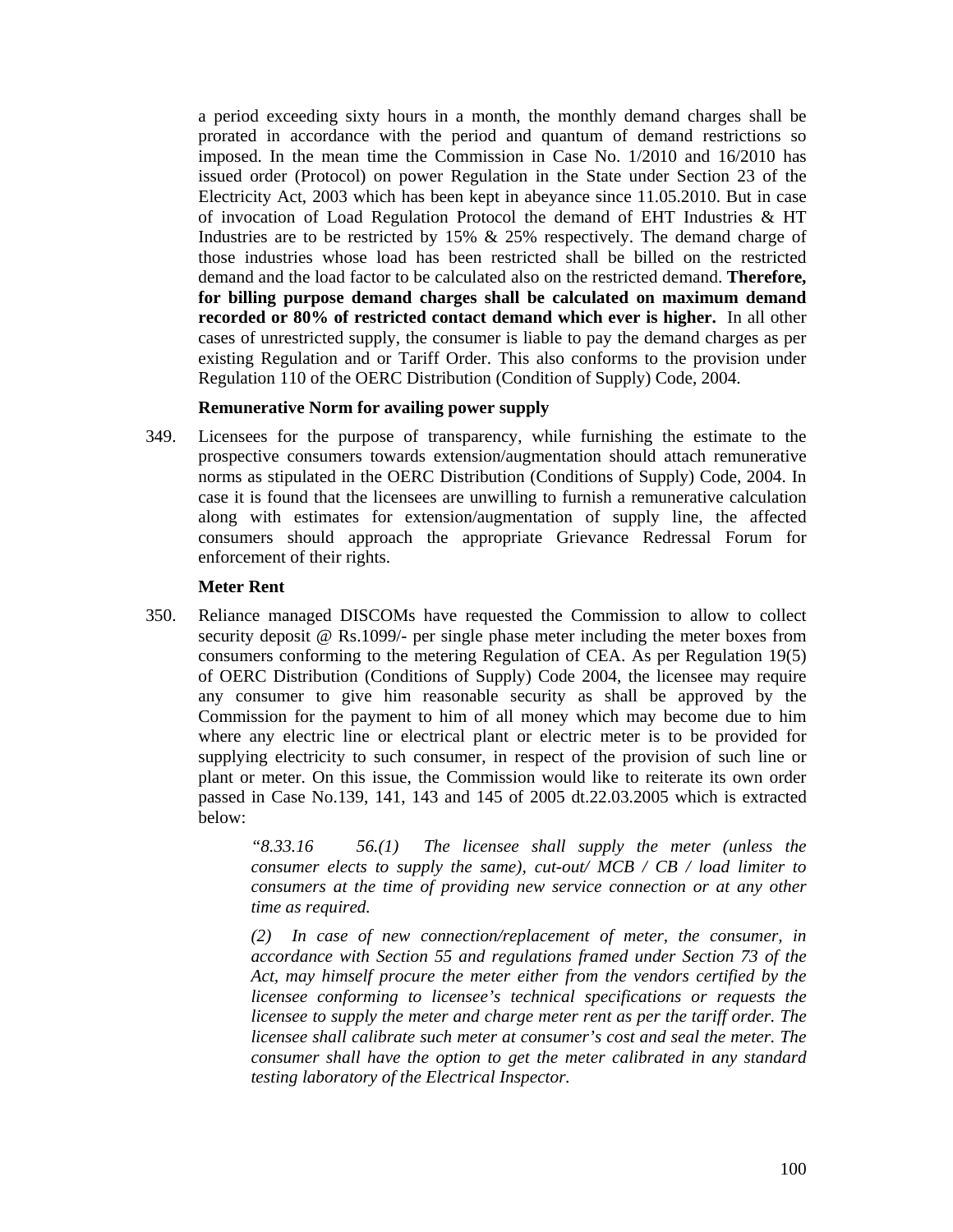*Alternatively, consumer may choose to pay the full cost of the meter provided by the licensee. No meter rent shall be chargeable in such cases."* 

- 351. In view of the above, consumers should have the first option to provide the meter so that they could have a genuine correct meter. Withdrawal of recovery of meter rent should not be allowed as it will make the licensees complacent towards replacement of defective meters. In accordance with Sec.55 of the Electricity Act, 2003, the licensee may require the consumers to give him security for the price of a meter and enter into an agreement for the hire thereof unless the consumer elects to purchase a meter. In accordance with the OERC Regulation, meter rent is collectible when a licensee supplies a meter to a consumer whereas meter rent is not payable when it is supplied by the consumer. But present proposal of licensee to collect the full cost of the meter as security deposit does not appear to be justified as many of the consumers may not be able to pay the full cost of meter as security deposit. When full cost of the meter is recovered as security deposit there would be no necessity to collect meter rent. This is equivalent of forcing consumers to purchase meters without the option of licensee supplying the same. This is completely against the statutory provision and can not be accepted.
- 352. Therefore, meter rent and the cost of metering/lease should be maintained separately from the general revenue and expenses of the licensee. If the consumer intends to take the meter on hire, the licensee can charge meter rent.
- 353. In some cases licensee is demanding cost of cubicle metering from its consumers. Small and medium industries can ill afford such cost. It was pleaded that it should be made optional for consumers to bear the cost of the entire cubicle metering. In accordance with Central Electricity Authority (Installation and Operation of Meters) Regulations, 2006, Regulation *2(p) – "Meter" means a device suitable for measuring, indicating and recording consumption of electricity or any other quantity related with electrical system and shall include, wherever applicable, other equipment such as Current Transformer (CT), Voltage Transformer (VT) or Capacitor Voltage Transformer (CVT) necessary for such purpose.* According to OERC Distribution (Conditions of Supply) Code, 2004, Reg.55 – *The licensee is authorized to review the status of meters already installed in the context of upgraded technologies becoming available.*
- 354. Hence, the licensee may install metering cubicles for the consumers. However, the cost may be recovered by the licensee in instalments if such consumers are not in a position to pay the price of such installation in a single instalment.
- 355. Like previous year, the Commission is concerned about the complaint that absence of records for old meters which creates a problem about last date up to which the meter rent could be recovered. The Commission directs that wherever records are not available collection of meter rent shall be stopped in case the rent has already been collected for the last 40 months which was allowed in the last tariff order.
- 356. The monthly rent, only for the meter as per the prescribed rate, shall be charged from the consumers to whom meter has been supplied by the licensee. The scale of meter rent including associated equipment applicable to various classes of consumers has been revised and is given below: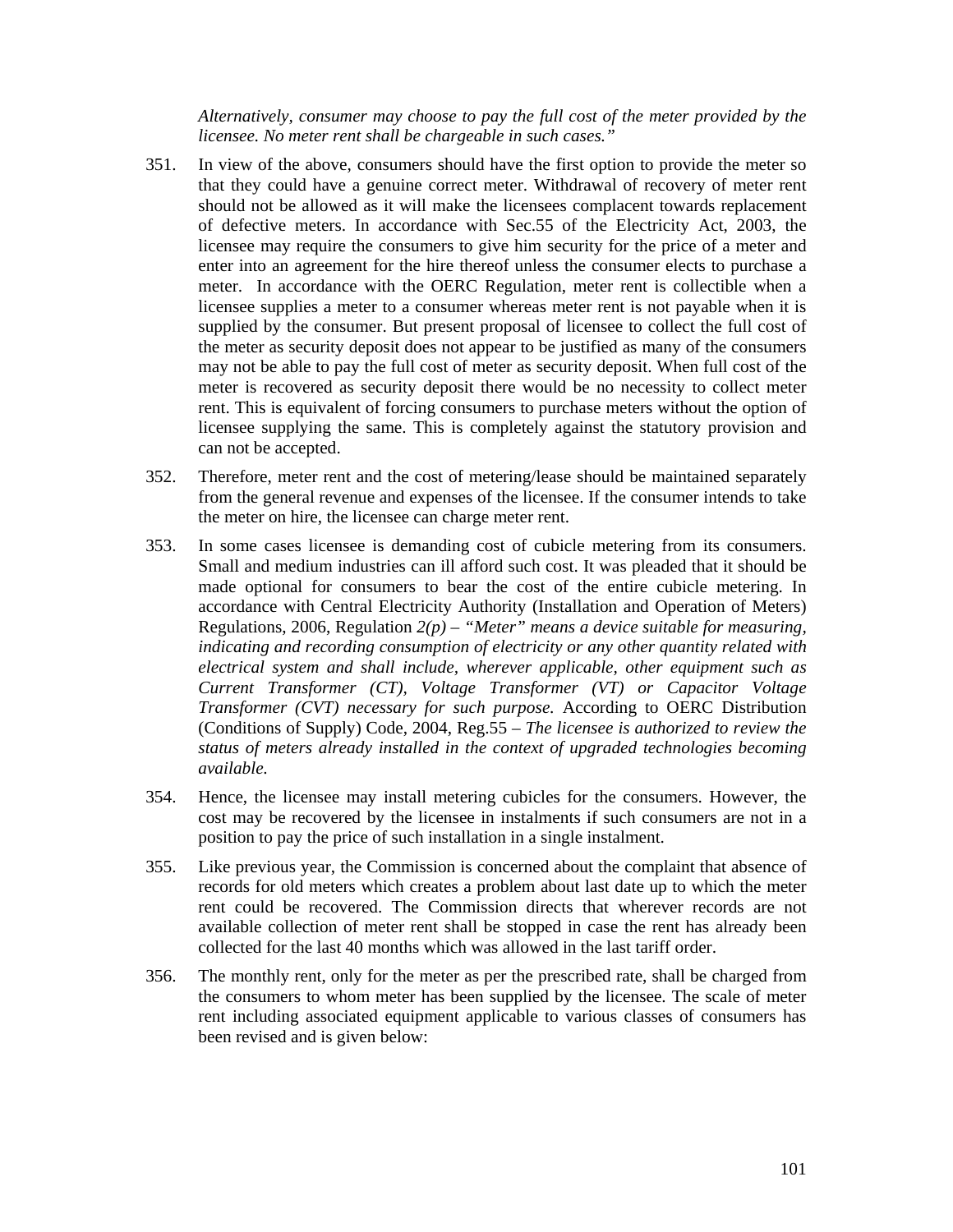| <b>Type of Meter</b>                             | <b>Existing Meter</b> | <b>Revised Meter</b> |  |
|--------------------------------------------------|-----------------------|----------------------|--|
|                                                  | Rent (Rs.)            | Rent (Rs.)           |  |
| 1. Single phase electro-magnetic Kwh meter       | 15                    | 20                   |  |
| 2. Three phase electro-magnetic Kwh meter        | 30                    | 40                   |  |
| 3. Three phase electro-magnetic tri-vector meter | 800                   | 1000                 |  |
| 4. Tri-vector meter for Railway Traction         | 800                   | 1000                 |  |
| 5. Single phase Static Kwh meter                 | 35                    | 40                   |  |
| 6. Three Phase Static Kwh meter                  | 100                   | 150                  |  |
| 7. Three phase Static Tri-vector meter           | 800                   | 1000                 |  |
| 8. Three phase Static Bi-vector meter            | 800                   | 1000                 |  |

**Table - 44** 

357. We observe that there are delays for testing of meters leading to delay in extending new connection to the consumers. Besides that CEA Regulation provides testing of meters in accredited meter testing laboratories. The licensees should take into consideration the CEA directives on the matter and suitably strengthen their meter testing laboratories so that they can handle repair, replacement of defective meters which will reduce the number of consumer complaints on that account.

## **Connection Point for metering**

- 358. Some of the EHT users, particularly, Railway pleaded that they have constructed a dedicated transmission line from STU (OPTCL) Grid S/S to their premises at their own cost. Generally, the lines are also not taken over by STU and they have to maintain the line by themselves. DISCOMs for billing purpose take the readings of the meter available at grid S/S end, even though, in certain cases, the meters are available at their own premises. The objector pleads that as the metering is done at Grid S/S end, the line losses are being borne by them. They request that the DISCOMs be prevailed upon to take the reading at the consumer end and bill them accordingly. DISCOM (CESU), in its rejoinder has stated that as per Clause 1.19 (25) of the OGC Regulations, 2006, the Connection Point is defined as a point at which User's plant and/or apparatus connects to the State transmission system for EHT consumers. Therefore, for billing and metering purpose, the meters provided at STU S/S should be taken into consideration.
- 359. The DISCOMs further opines that the practice of O&M of dedicated line by the users and the metering at the Grid S/S is prevailing since pre-Reform era. However, if OPTCL takes over the dedicated line and maintains and the meters are installed at consumer's end for joint meter readings of STU/DISCOM/user, they have no objection to prepare bill as per the joint meter readings.
- 360. As most of the consumers have agreed for the existing arrangement of maintaining line by themselves and metering at Grid S/S end and, in fact, entered agreement with OPTCL, we do not find any necessity for any change of the system at this point for some of the consumers like Railways.

## **Automated Meter Reading (AMR) System**

361. DISCOMs have started taking initiatives for covering high value consumers under Automated Meter Reading (AMR) system. The AMR system is an effective instrument to detect any unauthorized interference with the meter situated in the consumer premises. More the numbers of consumers covered under it better would be the monitoring of revenue leakage due to tampering of meters. Therefore, we direct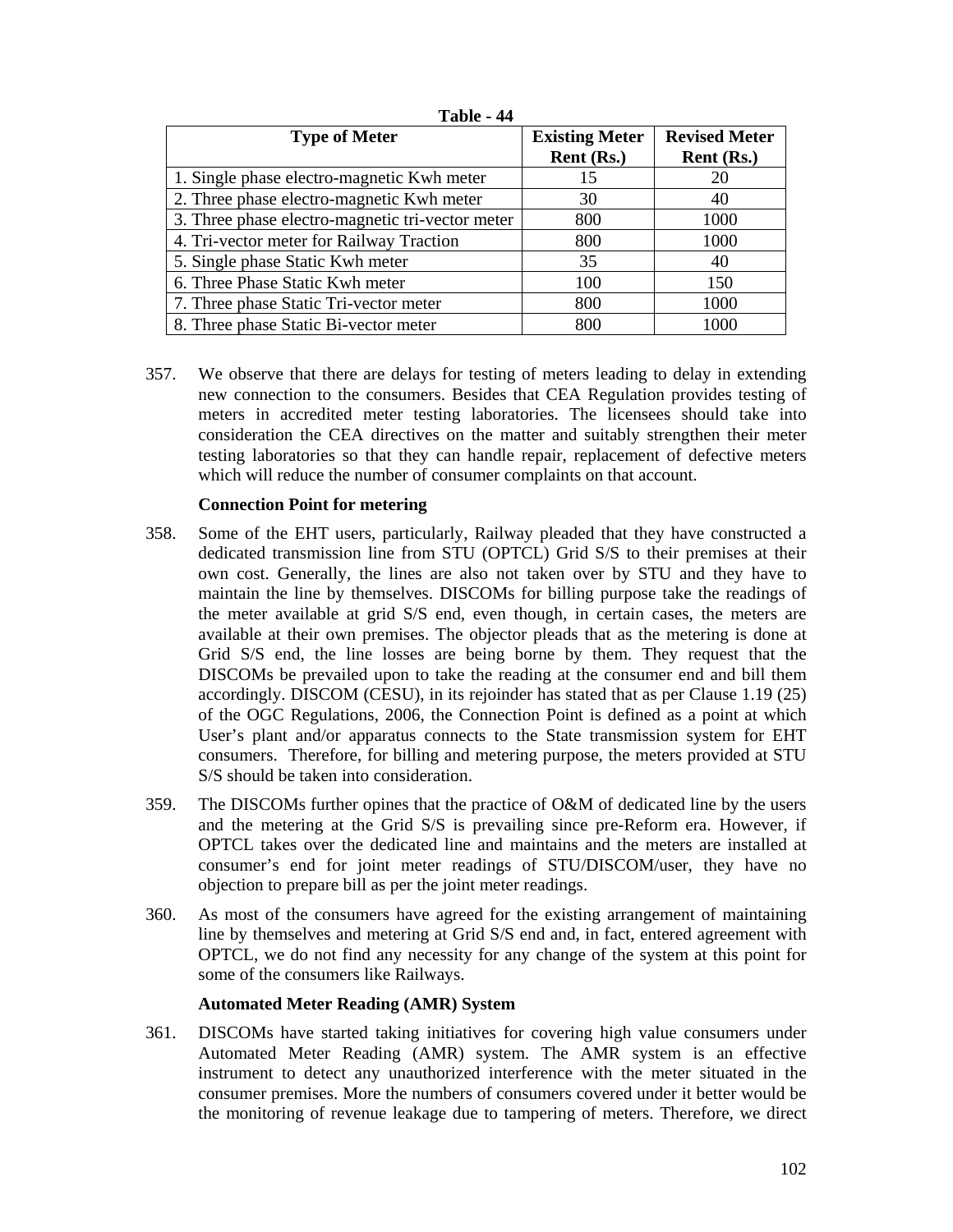that all the consumers having connected load more than 10 KW shall be covered under AMR system. We, hope that DISCOMs would have dialogue with the reputed meter manufacturers for supply, installation and maintenance of AMR for initial period (say 5 years) on payment of leasing charge from DISCOMs.

# **Quality of Supply and Service**

362. Some of the objectors pleaded that, the quality of service of the licensees is extremely poor and hence the tariff should be linked to the quality of services offered by the licensees. Interruption, low voltage and unreliable supply are a matter of serious concern to the Commission. The Commission has been taking appropriate steps to verify the data furnished by the licensee through affidavits in this regard. Further, the Commission has been monitoring the performance parameters for meeting the supply standards as prescribed by it. The consumers are entitled for compensation when standard of performance of licensees go below the prescribed limit set by the Commission.

# **Issue of Street Light**

363. The Commission time and again has directed that meters have to be provided for all consumers of electricity. The municipality shall have to enter into an agreement with the licensee for power supply. They should insist for meters. Once metering is completed the problem of 10 hours or 11 hours of billing in a day shall not arise. Therefore, all the licensees are directed to take up metering for street lighting. As such street light loads are on the increase. Until metering is in place the Commission directs that billing should be done assuming 11 hours burning time taking the average use of summer and winter seasons.

## **Industrial Colony Consumption**

364. On the issue of energy consumption in Industrial colony limiting to maximum of 10% to be included in the first slab of 50% for incentive calculation and removal of the ceiling limit of 10% of total consumption for the colony consumption and charging it at domestic rate, it is observed that as per Regulation 80 i.e. 'classification of consumer' in the OERC Distribution (Condition of Supply) Code, 2004, the domestic category does not include residential colonies attached to industrial establishments where power supply is drawn through the meter of the industrial establishment. The Commission does not approve any change in the existing pattern of billing of colony consumption.

# **Exclusion of Annual Maintenance shutdown period from calculation of Load Factor.**

365. Some objectors submitted that Annual Maintenance shutdown period should be excluded from calculation of load factor to avail the benefit of graded slab tariff in HT & EHT. In this connection, the Commission observes that in Order to avail the benefit in Tariff due to higher load factor the consumers should take adequate steps to segregate its maintenance period between different months of the year so that monthly load factor remains high. Hence, extension of any further benefit in this regard will not be appropriate.

# **Special Tariff for Industries with Contract Demand of 100 MVA and above**

366. Special Tariff for Industries with contract demand of 100 MVA and above and maintaining a guaranteed monthly off take of 80% load factor has been allowed since 1999-2000. The same tariff was discontinued with effect from FY 2008-09 when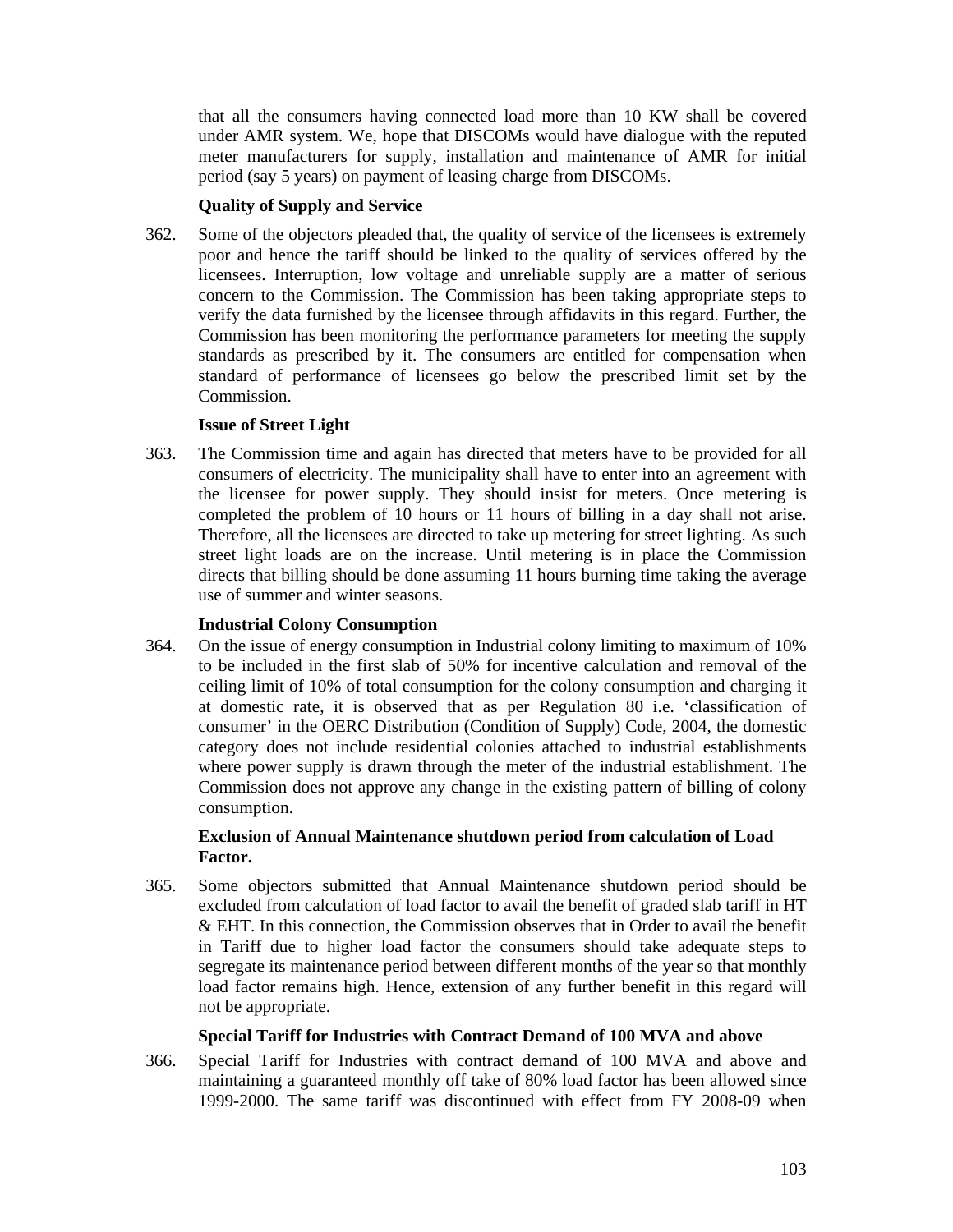Commission found that there was no taker of it. Subsequently, the Commission reintroduced it in FY 2009-10 due to pleading of some industries before the Commission. Now the Commission revises the special tariff to 400 paise per unit with effect from 01.04.2011. The other conditions to avail this tariff will remain same as before. This tariff will assure high revenue inflow to the distribution companies and help them to reduce the overall distribution loss.

#### **Provisional / Average / Load Factor basis Billing**

- 367. The provisional billing has been allowed by the Commission under Regulation 93 (8) and 99 of OERC Distribution (Condition of Supply) Code, 2004. The amount thus billed shall be adjusted against the bill raised on the basis of actual meter reading during subsequent billing cycle. Such provisional billing shall not continue for more than one meter reading cycle at a stretch. If the meter remains inaccessible even for the next cycle the licensee is free to proceed as per Section 163 of the Electricity Act, 2003 which may lead to cut-off the supply to the consumers. Therefore, the licensee must act expeditiously in case of inaccessibility of meter for reading purpose. In no case billing should be made on provisional basis for more than one billing cycle.
- 368. Average billing is allowed by the Commission under Regulation 97 of Supply Code, 2004 for the period the meter remains defective or is lost. The billing shall be made on the basis of average meter reading for the consecutive three billing periods succeeding the billing period in which the defect or loss was noticed. The Commission has not allowed average meter reading in any other case except in case of defective meter or when the meter is lost. Therefore, the licensee must desist from billing on average basis in other cases.
- 369. Load factor billing has been abolished by the Commission w.e.f. 01.04.2004. It should not be utilized as a substitute billing methodology when the licensee is unable to read meter for what so ever reason. Therefore, the Commission directs that the licensee must adhere to the codal provision strictly. The consumers are at liberty to take recourse to remedial measures as provided in the Electricity Act, 2003 and Supply Code, 2004.

## **Retail Supply Tariff (RST)**

## **Domestic:**

- 370. Commission have received a number of suggestion/petition on Domestic tariff from Individual consumers, Consumer Association, State Advisory Committee members and also from State Govt. Suggestion/opinion are quite diverse in nature. While many consumer association, NGOs and State Govt. has pleaded for a lower tariff particularly for such consumers who uses electricity only for basic needs and have a poor paying capacity; some of the consumers opined for abolition of slabs rate tariff on domestic category all together and have a uniform per unit tariff for all domestic consumption. Some of the consumers also opined for telescopic rate between the slabs so that on higher consumption per unit rate shall go down means the rate for  $1<sup>st</sup>$  slab would be the highest and tapering down in the subsequent slab. In the existing tariff structure, the rate for the 1<sup>st</sup> slab is the least and progressively increases on higher consumption.
- 371. During course of discussion in the meeting of the State Advisory Committee held on 14.02.2011 the representatives of different DISCOMs pointed out that most of the consumers of 0-100 unit are manipulating their actual consumption to remain in 0-100 units slab. This was also shared by some of the members of SAC. Some members gave a suggestion to introduce a slab of 0-50 units and another slab of 50-100 units. Secretary DoE, GoO said that it may not be a bad idea to have 0-50 units and 50-100 units slabs and the Commission may take all actions to have a lower tariff for those two segments so that the annual tariff order does not pinch to relatively poor consumers. State Govt., however, on the other hand have intimated in their letter No.R&R-II-1/2011-1728/En dtd.28.02.2011 that presently Govt. will not provide any subsidy/subvention in terms of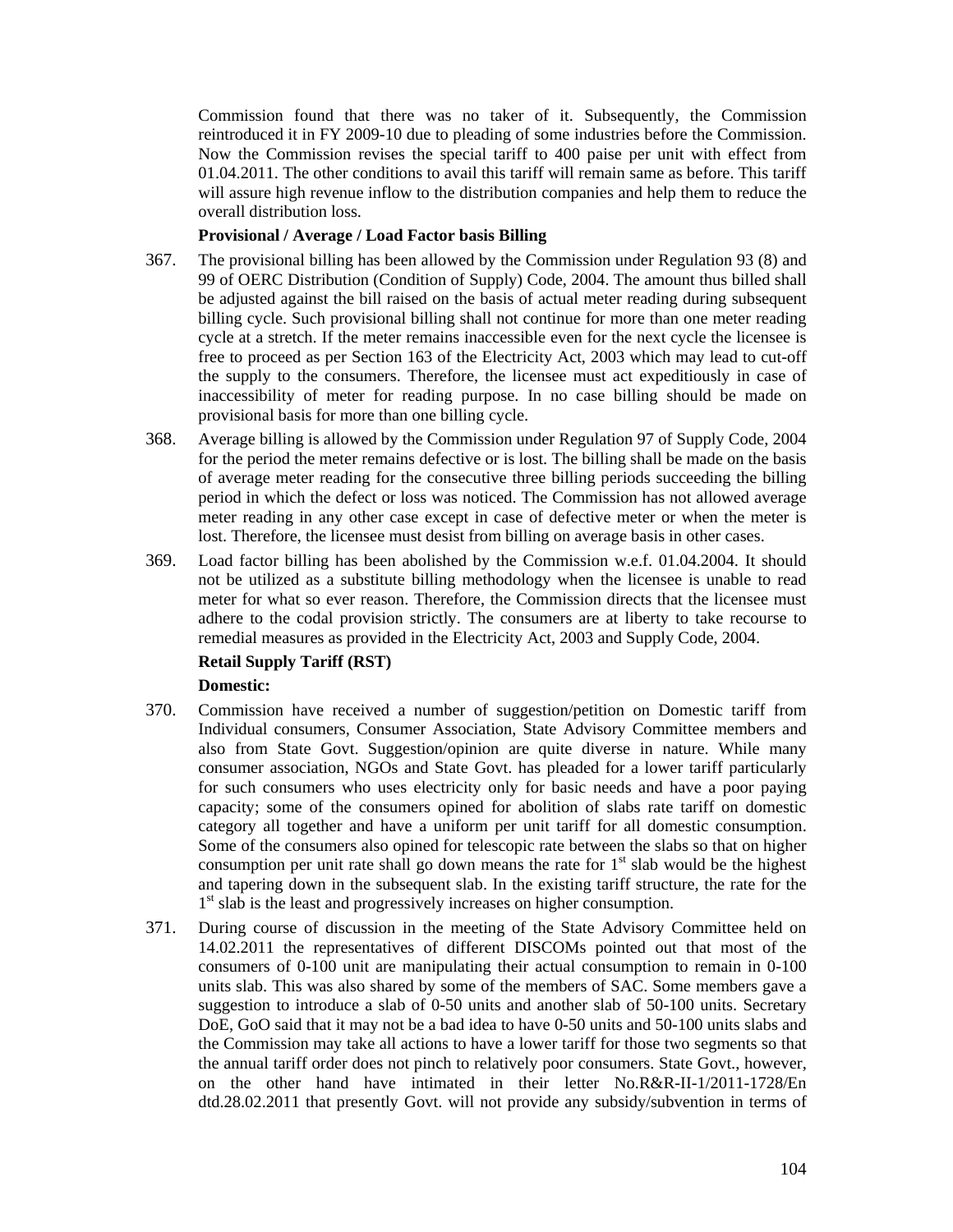Section 65 of the Electricity Act, 2003, for the purpose of irrigation, pumping and agriculture/Allied agriculture Activities/Allied Agro-industrial activities etc. Govt. have further informed in the said letter that the fixation of the limit of cross subsidy is to be decided by the Hon'ble Commission keeping in view the interest of the consumers and the utility. Hence, by implication, there is no commitment from the State Govt. to pay direct cash subsidy to DISCOMs on fixing a tariff lower than the average cost of supply of electricity in the State. State Govt. has left the issue of commercial sustainability of the licensee at the hand of the Commission to design the tariff structure so that high net worth consumer/upper middle class consumer using electricity for heating, ventilation, Air Condition (HVAC) as well as for entertainment purpose over and above the basic need of lighting to pay more in form of cross-subsidy.

372. For determination of tariff structure, we are guided by the provision of Act, Tariff Policy, National Power Policy wherein it has been specifically mandated to the State Commission that they should endeavour to keep the cross-subsidy within  $+20\%$  of average cost of supply and try to progressively reduce the cross-subsidy element. Keeping the above policy and opinion of various stakeholders, we design the tariff structure for domestic category in the State, as under:

# **The 1st Slab Domestic**

- 373. Commission has been flooded with numerous suggestion for both increasing the existing limit of 0-100 units, as well as reduction of consumption limit in the  $1<sup>st</sup>$  Slab. Some of the SAC members, requested for reduction of the unit of  $1<sup>st</sup>$  slab of domestic tariff as it caters to a target consumer base who are mainly from rural area and belong to APL category. Sometimes a bonafide BPL consumer, may in a particular month, due to any reason crosses its consumption threshold limit of 30 units may come under this  $1<sup>st</sup>$  slab of domestic tariff. Asking such target, consumers from highly subsidized rate to economic rate may not be practically feasible and the licensee may face difficulties in collection of electricity bill. Therefore, the SAC members pleaded that the Commission may like to fix the rate of  $1<sup>st</sup>$  slab at the existing subsidised rate of Rs.1.40/Kwh. DISCOM, particularly, CESU intimated that they have come across a number of instances where unscrupulous consumer, may be in connivance of meter reader and DISCOM staff, artificially make their electricity bill in a month within 100 Kwh, whereas the meter could be OK. Many consumers also apply for a second connection just to avail the benefit of concessional  $1<sup>st</sup>$ slab tariff. DISCOM therefore proposes for reduction in the limit of the  $1<sup>st</sup>$  slab of Domestic tariff.
- 374. Considering all the views of the stakeholders, licensee and members of the State Advisory Committee, we fix the  $1<sup>st</sup>$  slab of domestic tariff at 0-50 units/month at 140 P/unit same as that of the last year.

#### **Subsequent slab rates for Domestic**

- 375. In regard to the subsequent slabs, Commission also received diverse opinion of keeping the number of slabs to bare minimum to sufficient more number of slab catering to each target consumers of lower-middle, upper-middle, rich and very rich category of consumers. Commission also received suggestion to have differential rate for Rural and Urban/semi-urban consumers in line with tariff design in many other states like Karnataka, Gujrat, Rajasthan etc.
- 376. Commission on careful consideration of suggestion of stakeholders fixes the tariff slabs and rate of Domestic category as under for the FY 2011-12. While fixing the tariff, Commission is aware of its primary responsibility of commercial sustainability of the licensee apart from social need of the consumers of the State.

| From $50 - 200$ units  |                          | $350$ p/Kwh. |
|------------------------|--------------------------|--------------|
| From $200 - 400$ units |                          | 430 p/Kwh.   |
| Above 400 units        | $\overline{\phantom{a}}$ | 480 p/Kwh.   |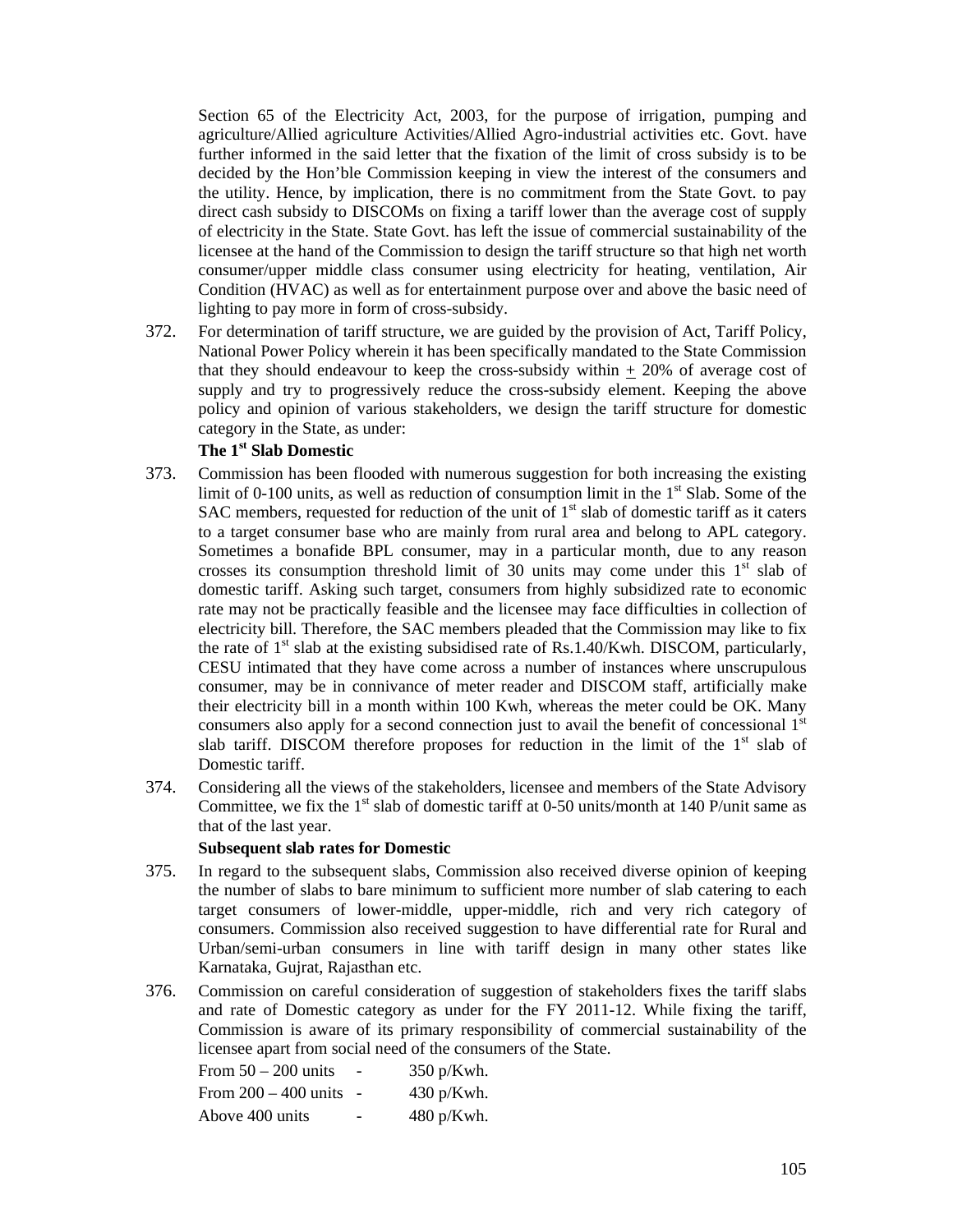377. Commission, while fixing the tariff has noted that any consumer consuming upto 200 units shall be asked to pay for first 50 units at 140 p/Kwh and the subsequent 150 units at 350 p/kwh, thus, averaging to Rs.297.50 p/kwh which is 27% lower than average cost of supply of the state at 408 p/kwh. Similarly, a consumer consuming upto 400 units a month, his average rate works out to 361 p/unit which is again 11.5% lower than the average cost of supply. In other words, the average domestic consumer consuming upto 200 and 400 units a month are being cross-subsidized by 27% and 11.5% by the other category of consumers i.e. Commercial and Industrial category. The domestic category of consumer consuming only 600 units in a month or more are being charged at average cost of supply or more.

We have noted that even within the above increase in domestic rate, the electricity rate for domestic consumer in the state is comparatively lower than majority of the states of the country as well as in the neighbouring states.

## **Tariff for Kutir Jyoti Consumers**

378. The BPL household electrification work in Orissa has been taken up through different schemes of Central Government and State Government such as RGGVY, BGJY and Biju Saharanchhal Vidyut Karan Yojana.

**Table - 45 Village Electrification as on 15.02.2011 under RGGVY Projects and Under BGJY as on 25.02.2011** 

| <b>Total Census villages</b> | <b>Villages Electrified</b> | % of Electrification |  |
|------------------------------|-----------------------------|----------------------|--|
| 47529                        |                             |                      |  |
| Under RGGVY                  | 13566                       | 29                   |  |
| Under BGJY                   | 7269                        | 15                   |  |
| Others                       | 15514                       | 33                   |  |
| <b>Total</b>                 | 36349                       | 77                   |  |

379. Under the RGGVY scheme 16533 un-electrified/de-electrified villages, 29202 nos. partially electrified villages, 40706 nos. of un-electrified habitation and 3211880 nos. of BPL households for electrification shall be covered. These schemes cover vast numbers of BPL households who would be given free electric connection by the year 2012 in mission mode in pursuance of the objective of Electricity for all by the year 2012. National Electricity Policy of Government of India in Para 5.5.2 provides that

> *"A minimum level of support may be required to make the electricity affordable for consumers of very poor category. Consumers below poverty line who consume below a specified level say 30 units per month may receive special support in terms of tariff which are cross-subsidized. Tariff for such designated group of consumers will be atleast 50% of the average (overall) cost of supply."*

380. Different DISCOMs have proposed rise in numbers and consumption in Kutir Jyoti Scheme (BPL household electricity supply) in the current year 2010-11 and also in the ensuing year 2011-12 which is tabulated below: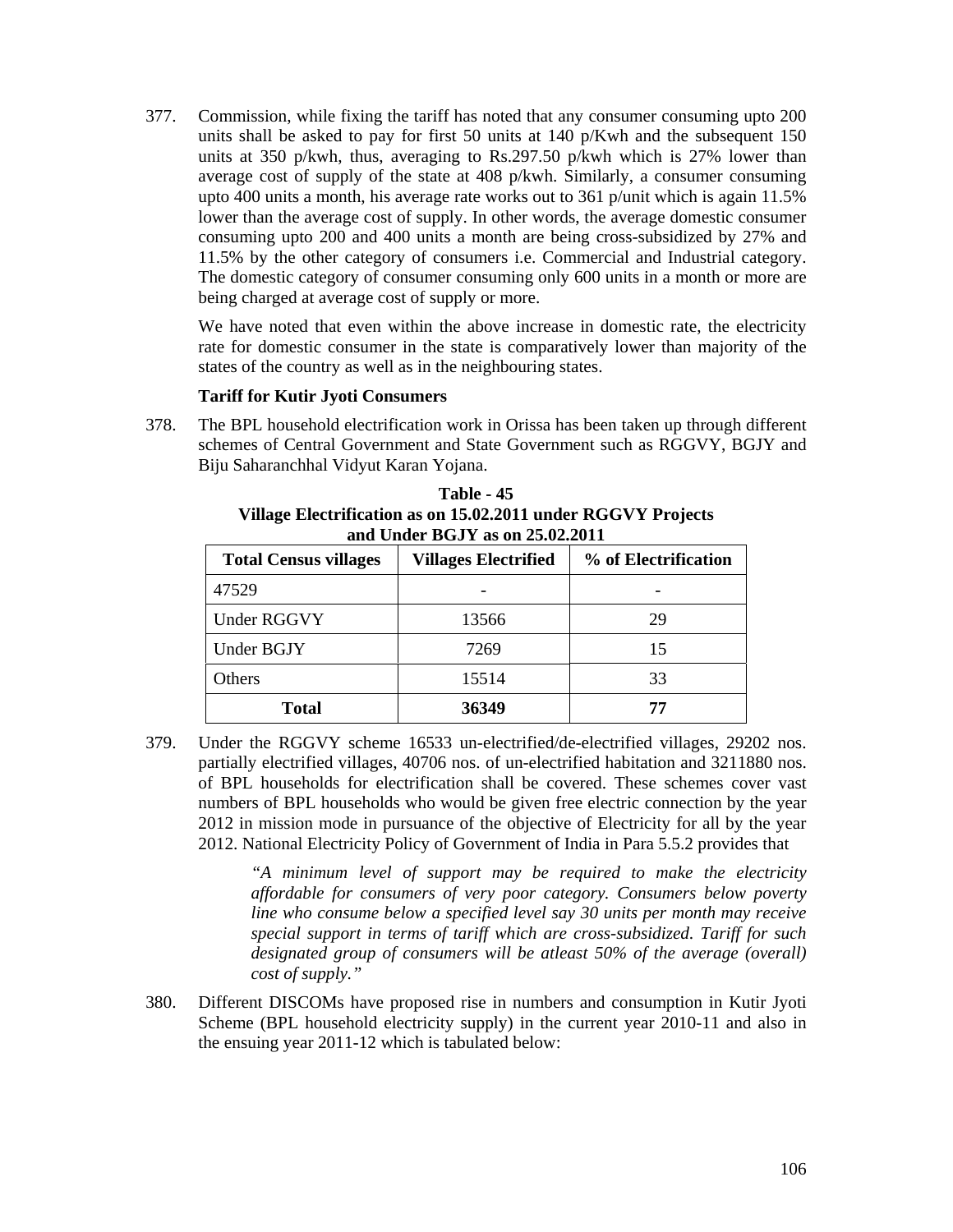| <b>Table - 46</b> |                      |                    |                    |                    |                    |  |  |
|-------------------|----------------------|--------------------|--------------------|--------------------|--------------------|--|--|
| <b>DISCOMs</b>    | <b>Nos. of Kutir</b> | <b>Kutir Jyoti</b> | <b>Estimated</b>   | Nos. of            | <b>Proposed</b>    |  |  |
|                   | <b>Jyoti</b>         | consumption        | <b>Kutir Jyoti</b> | <b>Kutir Jyoti</b> | <b>Kutir Jyoti</b> |  |  |
|                   | <b>Consumers</b>     | in first six       | consumption        | consumers          | consumption        |  |  |
|                   | at the               | months of          | in FY 2010-        | by $1st$ April,    | in FY 2011-        |  |  |
|                   | beginning of         | FY 2010-11         | $11$ (in MU)       | 2011               | $12$ (in MU)       |  |  |
|                   | FY 2010-11           | (in MU)            |                    |                    |                    |  |  |
| <b>CESU</b>       | 11361                | 4.20               | 8.40               | 172219             | 150.00             |  |  |
| <b>NESCO</b>      | 46370                | 4.162              | 30.577             | 168450             | 88.486             |  |  |
| <b>WESCO</b>      | 9492                 | 3.164              | 20.700             | 114298             | 230.00             |  |  |
| <b>SOUTHCO</b>    | 21992                | 1.706              | 17.283             | 202897             | 76.643             |  |  |
| <b>Total</b>      | 89215                | 13.232             | 76.96              | 657864             | 545.129            |  |  |

- 381. From the above table it is estimated that there will be rise of about 568649 nos. (657864 – 89215) of Kutir Jyoti consumers by the end of the current year over the last year. RE schemes are executed through HVDS system which reduces loss. DISCOMs propose that the numbers of Kutir Jyoti consumers shall reach about 40 lakhs by the end of ensuing year 2011-12 and they would consume additional 468.169 MU (545.129 MU - 76.960 MU) in FY 2011-12 over and above the consumption of existing consumer of current year. This has happened due to addition of Kutir Jyoti consumers in phases in the coming year. The Commission has accordingly allowed power purchase to them. The average cost of supply for FY 2011-12 has been estimated at 408.87 Paise per Unit. As per the mandate of National Electricity Policy tariff for those category should not be less than 204.4 paise per unit. At the present rate of domestic tariff for monthly consumption of 30 units the Kutir Jyoti consumers should have paid Rs.62/including fixed charges. But the Commission has not revised the Kutir Jyoti electricity charges and has kept it at the level of previous year due to the fact that all the consumers in Kutir Jyoti category will come to the network in various phases throughout the ensuing year and cross-subsidy impact due to this would be gradual.
- 382. The Govt. representative during last SAC meeting held on dtd14.02.2011 brought to the notice of the Commission that we are living in a socialistic state and we can not make only BPL families accountable for the rise of cross-subsidy. We can allocate Govt sponsored low cost power to the low end consumer and high cost power to high end consumers. He further pointed out that as per his experience during the filed visit, some of the BPL consumers have numbers of ceiling fans, TVs with pucca flooring. Their consumption cannot be less than 30 units per month. There are no difficulties for the distribution companies to bill them as any other domestic consumers. The real problem lies in taking timely correct reading of the consumption of electricity. He suggested that verification by a  $3<sup>rd</sup>$  party should be conducted regarding loss on account of power consumption of the BPL families and other category of consumers. Unless and until the actual loss at the ground level is assessed, Govt. would not like to give any subsidy on account of the assumed loss arising out of power consumption of BPL families up to 30 units per month. However, the Commission may decide minimum monthly charges to the BPL families taking into account the present rate vis-à-vis the rise in the cost of generation, procurement, transmission and supply and distribution cost after scrutiny and prudent check, he suggested.
- 383. Orissa has a population of 46.41% (2004-05) below poverty line which requires special support whereas all India average is 27.5% only. This incidence of poverty is higher in rural Orissa which would be electrified through RGGVY and BGJY. In view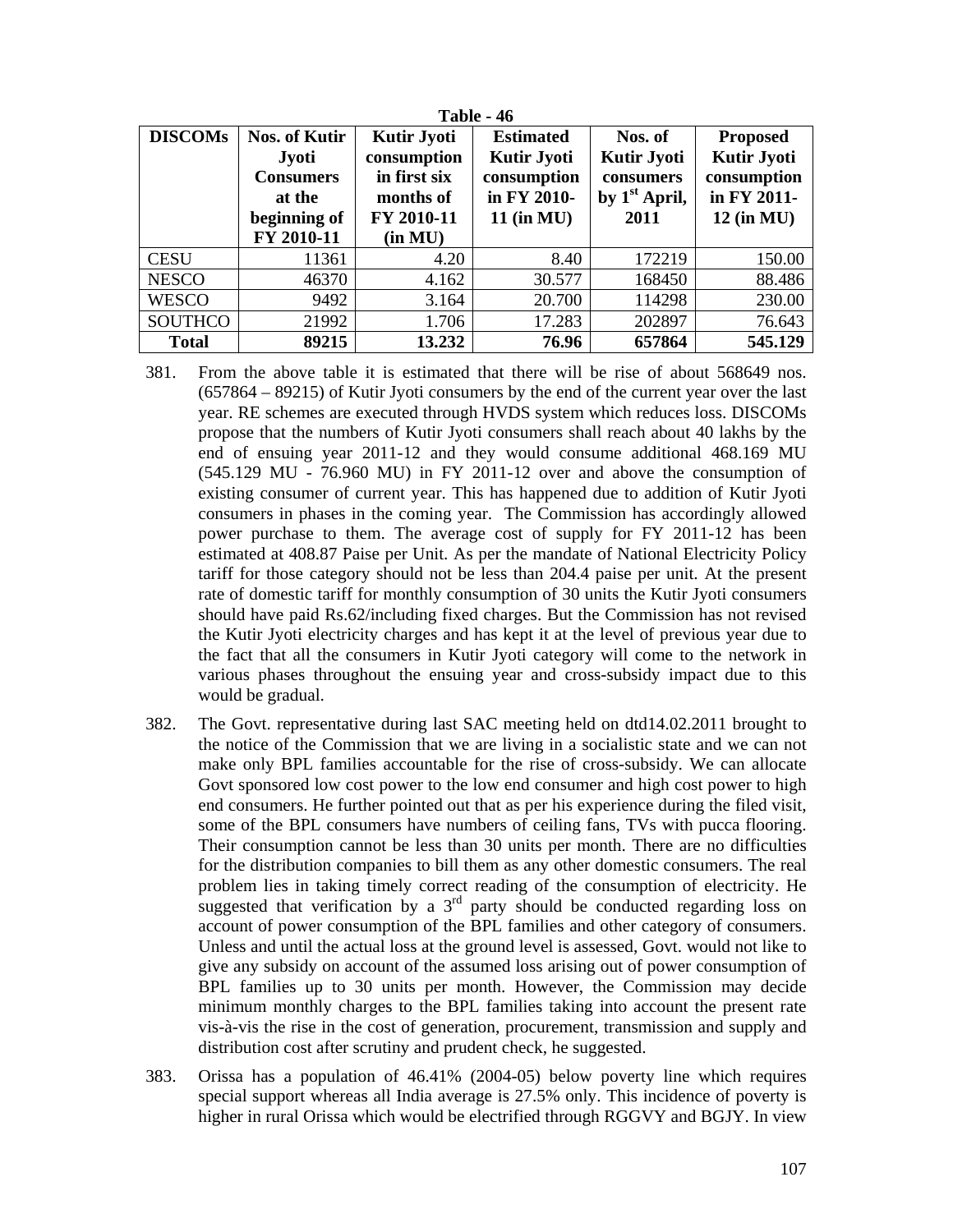of the special consideration needed for the genuine BPL families the Commission decides that the existing monthly minimum fixed charges of Rs.30.00 per month for consumption upto 30 units per month would also continue in 2011-12. We, however, make it clear that if the BPL families consume energy more than 30 units per month the normal tariff applicable to domestic consumer at LT level would be applicable for the entire consumption.

- 384. We would like to agree with the findings of Govt. representative during his field visit that all BPL families not necessarily would limit their use upto 30 units per month. In that case the loss apprehended by the DISCOMs on this account may not be correct. It requires verification if necessary by a third party. Further, the quadripartite agreement signed among REC, State Government, CPU and DISCOMs relating to arbitration of disputes needs to be examined vis-à-vis the provisions contained in Clause H and I of the said agreement regarding the liability of payment of revenue subsidy which presupposes engagement of franchisees for which Bulk Supply Tariff shall be determined in a manner that ensures their commercial viability. Hence the Commission would review the issue as and when required based on further feed backs from different stakeholders and results of verification of the field level data.
- 385. We further note that the consumption of 1 unit/day has been worked out for an average consumption of 200 w. for 5 hrs. in a day. We advise the licensee as well as Govt. to distribute free or at a subsidized rate CFL bulbs through CDM mechanism **/**  Bachat Lamp programme of BEE to all BPL consumers, in first instances, so that any bonafide BPL consumer for his primarily lighting need and occasional other use can easily maintain his consumption at 30 units in a month.

# **Industrial Tariff Average cost of supply:**

- 386. Industrial Associations in their objection, among others, have suggested that the Commission may calculate the average cost of supply not for state as a whole covering all consumers, but calculate the cost of supply on voltage wise i.e. (i) Avg. cost of supply on EHT - for consumers getting power at 33 kV or above. (ii) Avg. cost of supply on HT - for consumers getting power at 11 kV and (iii) Avg. cost of supply on LT supply - for consumers getting power at 230V single phase supply or 400V – three phase supply. The Commission, in any case, determines the average tariff applicable to EHT, HT and LT consumers, so that the same could be compared to the average cost of supply on applicable voltage level. The industrial association suggested that as per the tariff policy, the State Commission is mandated to charge maximum plus 20% more on EHT/HT consumers on average cost of supply in form of cross-subsidy. The Commission, further, mandated for progressively reduce the +20% cross-subsidy charge on HT/EHT industrial tariff.
- 387. Any tariff determination as suggested by the Industry association on the above principle would translate the highest tariff on LT consumers. The cost of supply on LT is the highest due to higher technical and commercial (AT&C) loss and high network cost on LT supply. The tariff on HT and EHT consumers would be relatively cheaper. In other words, the tariff applicable for LT consumers (domestic/commercial/LT industry) would be much higher compared to large and heavy industries availing power on HT/EHT consumers.
- 388. A total diametrical opposite to the above view has been advocated by the consumer association that it is the ultimate consumer who bears all the burnt of any price rise. Some consumers association strongly pleaded that the Commission could allocate cheaper power secured from state hydro stations and other cheaper state thermal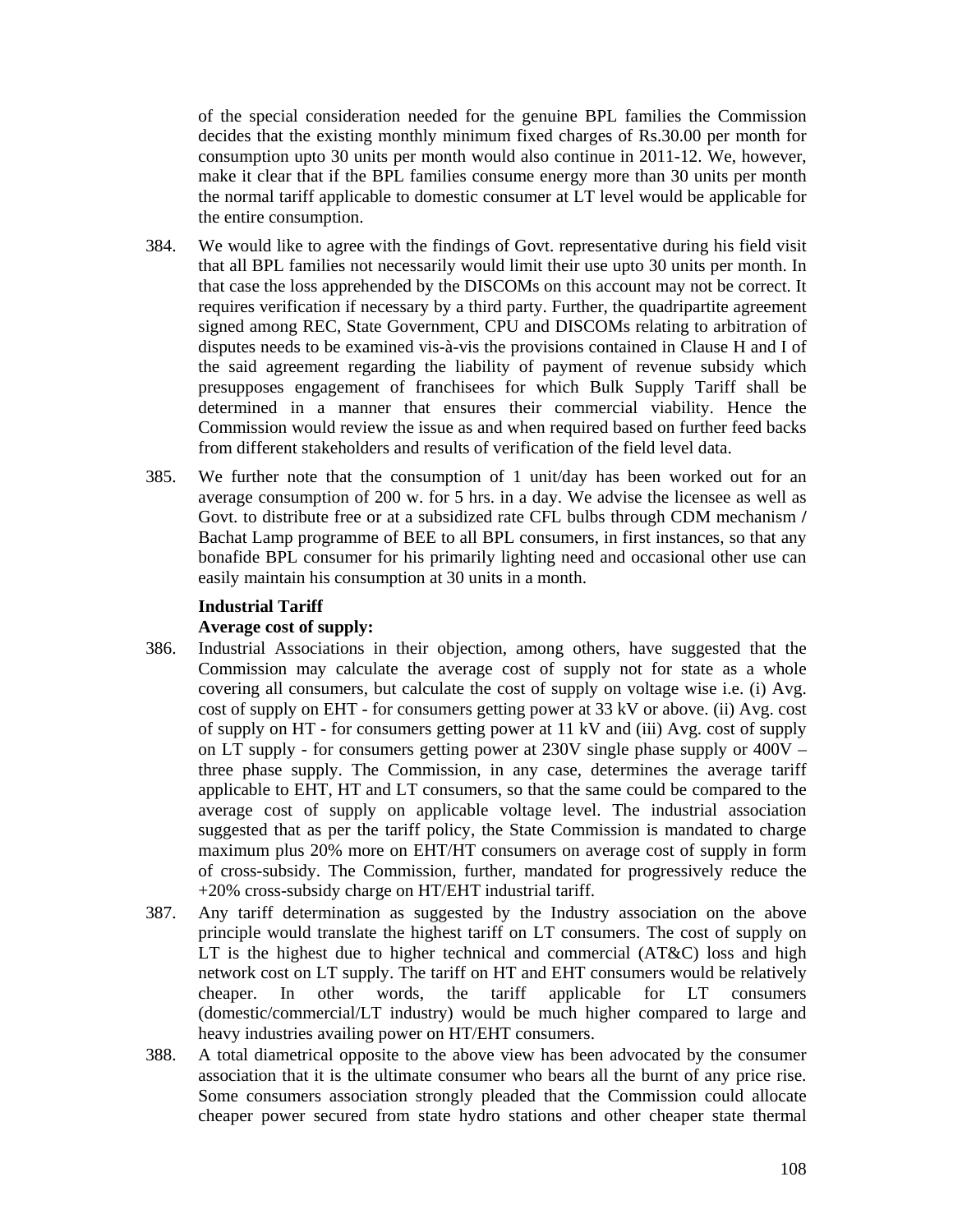stations to the domestic, agricultural, LT Industrial consumers, and leaving the costlier power procured from Central Sector Thermal Station for high end large and heavy industrial consumers. It would mean for tariff determination and amount of cross-subsidy, the Commission will be required to calculate one average cost of supply considering the relatively cheaper. Stations and another average cost of supply considering the costlier central sector thermal station, and then allocate different consumer categories for tariff determination to power sourced from cheaper and costlier generating stations.

389. Commission has carefully considered these above diverse views and takes the responsibility of careful balancing act between the interest of various stakeholders. We reiterate that calculation of one average cost of supply for whole state as a whole pooling all types of Generators and all categories of consumers availing power at different voltage level not only be simple but scientific but failsafe. Any differentiation in calculation of average cost of supply either on voltage-wise, generation wise, or consumer wise would not only require elaborate metering arrangement for data collection, but as well as require a lot of subjective assumption and conjunction. The issue on principle of average cost of supply has also been debated in the number of fora including all SERCs and has been studied by the Forum of Regulator (FOR). The FOR, on examination the issue in details, has recommended for average cost of supply for the State as a whole is a practical solution, at least for the present context of Indian Power Sector. The Commission, therefore, would like to continue its established principle to calculate one average cost of supply for state as a whole for the FY 2011-12, as under:

| <b>Expenditure</b>                                           | Approved (11-12) |
|--------------------------------------------------------------|------------------|
| <b>Cost of Power Purchase</b>                                | 5,206.88         |
| <b>Transmission Cost</b>                                     | 561.94           |
| <b>SLDC</b> Cost                                             | 4.04             |
| <b>Total Power Purchase, Transmission &amp; SLDC Cost(A)</b> | 5,772.86         |
| <b>Employee costs</b>                                        | 775.79           |
| Repair & Maintenance                                         | 169.51           |
| <b>Administrative and General Expenses</b>                   | 125.17           |
| Provision for Bad & Doubtful Debts                           | 43.77            |
| Depreciation                                                 | 98.91            |
| Interest Chargeable to Revenue including Interest on S.D     | 130.69           |
| <b>Sub-Total</b>                                             | 1,343.84         |
| Less: Expenses capitalised                                   |                  |
| <b>Total Operation &amp; Maintenance and Other Cost</b>      | 1,343.84         |
| Return on equity                                             | 36.00            |
| <b>Total Distribution Cost (B)</b>                           | 1,379.84         |
| <b>Amortisation of Regulatory Asset</b>                      | 42.30            |
| <b>Total Special Appropriation (C)</b>                       | 42.30            |
| Total Cost $(A+B+C)$                                         | 7,195.00         |
| <b>Approved Saleable units (MU)</b>                          | 17,597.37        |
| <b>Average Cost (per Unit)</b>                               | 408.87           |

**Table – 47 Average Cost (per Unit) FY 2011-12** 

The 'Average cost of supply' for the State as a whole thus worked out Rs.4.08/Kwh.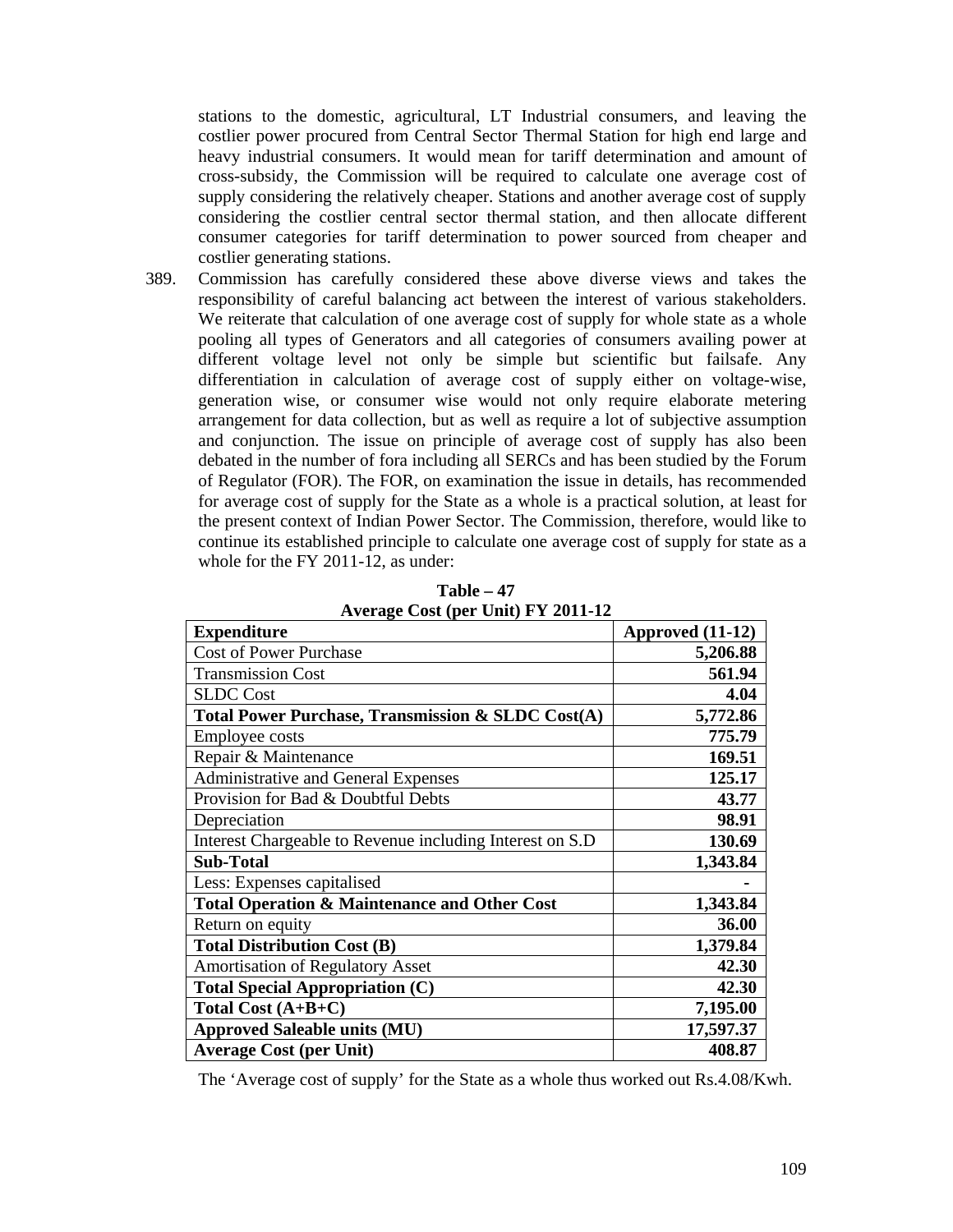## **Cross-Subsidy in Tariff**

- 390. Section 62 of the Electricity Act, 2003 empowers OERC to determine tariff for retail sale of electricity. While doing so, the Commission is to be guided by National Electricity Policy and Tariff Policy under the provision of Section 61 (i) of the said Act. The term cross-subsidy has not been defined in the Electricity Act, 2003, the National Electricity and the Tariff Policy. None of them also provide for methodology for computing cross-subsidy. The amount of cross-subsidy received /contributed by various consumer categories is dependent on the way the cost of supply is calculated. Such calculation may be:
	- Average cost of supply
	- Cost of supply voltage wise
	- Cost of supply to various consumer categories
- 391. As explained in para under industrial tariff above, the Commission after careful consideration of the suggestion of all stakeholders reiterates its standing decision to determine the 'average cost of supply' of the State as a whole to calculate the level of cross-subsidy of different consumers at different voltage level. Considering average cost of supply for FY 2011-12 the Commission has computed level of cross-subsidy for different voltage as follows:

| Year         | Level of<br><b>Voltage</b> | Average cost<br>of supply for<br>the State as a<br>whole $(P/U)$ | <b>Tariff</b><br>(P/U) | Cross-<br><b>Subsidy</b><br>(P/U) | <b>Percentage of</b><br><b>Cross-subsidy</b><br>above/below or<br>cost of supply |
|--------------|----------------------------|------------------------------------------------------------------|------------------------|-----------------------------------|----------------------------------------------------------------------------------|
| $\mathbf{1}$ | 2                          | 3                                                                | 4                      | $5(4) - (3)$                      | 6                                                                                |
|              | <b>EHT</b>                 |                                                                  | 295.05                 | 32.05                             | 12.19%                                                                           |
| 2009-10      | <b>HT</b>                  | 263.00                                                           | 308.68                 | 45.68                             | 17.37%                                                                           |
|              | <b>LT</b>                  |                                                                  | 179.99                 | $-83.01$                          | $-31.56%$                                                                        |
|              | <b>EHT</b>                 |                                                                  | 379.93                 | 52.56                             | 16.06%                                                                           |
| 2010-11      | <b>HT</b>                  | 327.37                                                           | 383.68                 | 56.31                             | 17.20%                                                                           |
|              | LT                         |                                                                  | 219.21                 | $-108.16$                         | $-33.04%$                                                                        |
|              | <b>EHT</b>                 |                                                                  | 477.43                 | 68.56                             | 16.77%                                                                           |
| 2011-12      | <b>HT</b>                  | 408.87                                                           | 482.43                 | 73.56                             | 17.99%                                                                           |
|              | <b>LT</b>                  |                                                                  | 300.34                 | $-108.53$                         | $-26.54%$                                                                        |

**Table - 48** 

392. From the above table it can be inferred the cross-subsidy received by LT consumers have been gradually decreasing..The Commission has tried to keep HT and EHT tariff which basically belong to industrial consumers within  $\pm$  20% of the cost of supply as mentioned above. There may be some consumers in HT and EHT groups who if function efficiently, will be eligible for different tariff concession such as PF rebate, ToD rebate, early payment rebate and rebate for 'Take or pay' tariff etc. If all those rebates are availed by them and factored in their tariff then their tariff can come down further and become more or less equal to cost of supply of the State as a whole (408.87 paise per unit).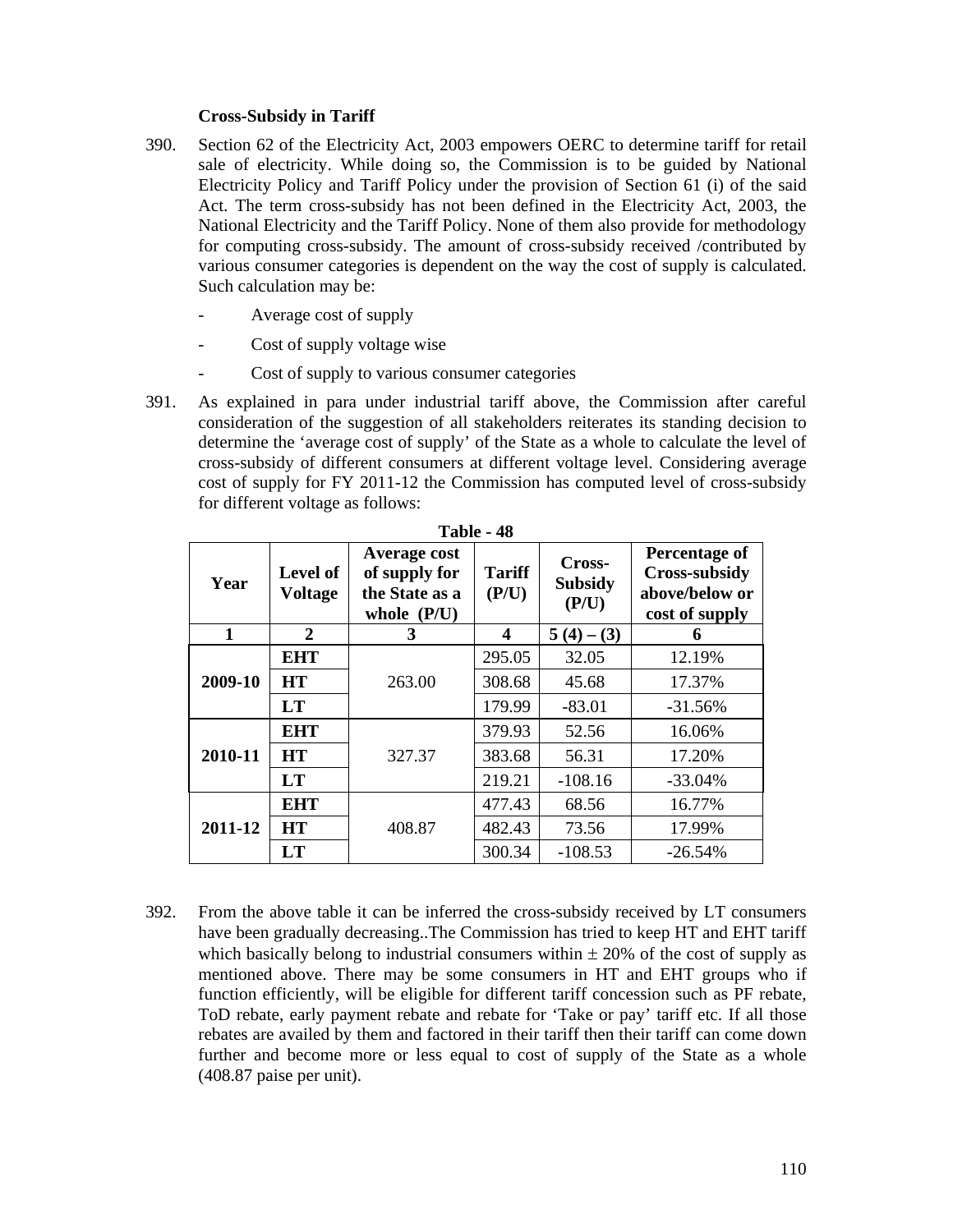## **FINANCIAL ISSUES FY 2011-12 (Para 393 to 528)**

## **Employee Cost**

393. The petitioners WESCO, SOUTHCO, NESCO and CESU in their ARR and tariff petition for the FY 2011-12 have projected enhanced employees cost as against the approved cost for FY 2010-11. A comparison of the approved Employee cost for FY 2010-11 and proposed cost by DISCOMS for FY 2011-12 is shown in table below.

|                                              | (RS. Crore)                |                                         |                            |                                   |                                  |                                         |                                  |                                         |
|----------------------------------------------|----------------------------|-----------------------------------------|----------------------------|-----------------------------------|----------------------------------|-----------------------------------------|----------------------------------|-----------------------------------------|
|                                              | <b>WESCO</b>               |                                         | <b>NESCO</b>               |                                   | <b>SOUTHCO</b>                   |                                         | <b>CESU</b>                      |                                         |
|                                              | Approved<br>FY 2010-<br>11 | <b>Proposed</b><br><b>FY</b><br>2011-12 | Approved<br>FY 2010-<br>11 | <b>Proposed</b><br>FY 2011-<br>12 | Approved<br><b>FY</b><br>2010-11 | <b>Proposed</b><br><b>FY</b><br>2011-12 | Approved<br><b>FY</b><br>2010-11 | <b>Proposed</b><br><b>FY</b><br>2011-12 |
| Basic Pay+ GP                                | 74.72                      | 86.38                                   | 62.07                      | 98.46                             | 49.10                            | 59.43                                   | 83.72                            | 113.87                                  |
| Additional<br><b>Employee Cost</b>           |                            | 1.26                                    |                            | 1.26                              |                                  |                                         | 15.94                            | 18.13                                   |
| Dearness<br>Allowance                        | 24.66                      | 56.14                                   | 20.48                      | 64.82                             | 16.20                            | 38.63                                   | 27.63                            | 62.63                                   |
| <b>HRA</b>                                   | 11.21                      | 15.55                                   | 9.31                       | 18.95                             | 7.36                             | 10.70                                   | 12.56                            | 22.77                                   |
| Others                                       | 6.85                       | 13.67                                   | 4.95                       | 10.58                             | 3.08                             | 6.15                                    | 7.94                             | 33.90                                   |
| Terminal benefit                             | 51.81                      | 190.55                                  | 51.13                      | 147.44                            | 58.22                            | 170.88                                  | 75.84                            | 78.12                                   |
| Sub-Total                                    | 169.25                     | 363.55                                  | 147.94                     | 341.51                            | 133.96                           | 285.79                                  | 223.63                           | 329.42                                  |
| <b>Expenses</b><br>Less:<br>Capitalized      | 2.52                       | 0.85                                    | 0.36                       | 1.02                              |                                  |                                         |                                  |                                         |
| <b>Total Cost</b>                            | 166.73                     | 362.70                                  | 147.58                     | 340.49                            | 133.96                           | 285.79                                  | 223.63                           | 329.42                                  |
| % rise over the<br>of<br>approval<br>2010-11 |                            | 117.53                                  |                            | 130.71                            |                                  | 113.340                                 |                                  | 47.30                                   |

| able | 40 |
|------|----|
|------|----|

 $($ R $. 0.01)$ 

- 394. The table above reveals that for the ensuing year the licensees have proposed a substantial rise in employee's cost compared to the approval for the FY 2010-11. WESCO, NESCO, SOUTHCO and CESU have projected an increase percentage over the approval for the FY 2010-11 at 117.53%, 130.71%, 113.34% and 47.30% respectively. The projected enhancements in case of WESCO, NESCO and SOUTHCO is mainly attributable to higher estimation towards Terminal liabilities based on the actuarial valuation appointed by these distribution companies. The enhancement in case of NESCO and CESU is also projected due to sizeable recruitment envisaged to the tune of 1256 and 1819 number respectively during FY 2010-11, on the basis of which Salary components has also been substantially increased.
- 395. The audited accounts of the licensees are now available with the Commission upto the following years:

| <b>Table – 50</b>      |         |  |  |  |
|------------------------|---------|--|--|--|
| <b>Name of DISCOMs</b> | Year    |  |  |  |
| <b>WESCO</b>           | 2009-10 |  |  |  |
| <b>NESCO</b>           | 2009-10 |  |  |  |
| <b>SOUTHCO</b>         | 2009-10 |  |  |  |
| <b>CESU</b>            | 2008-09 |  |  |  |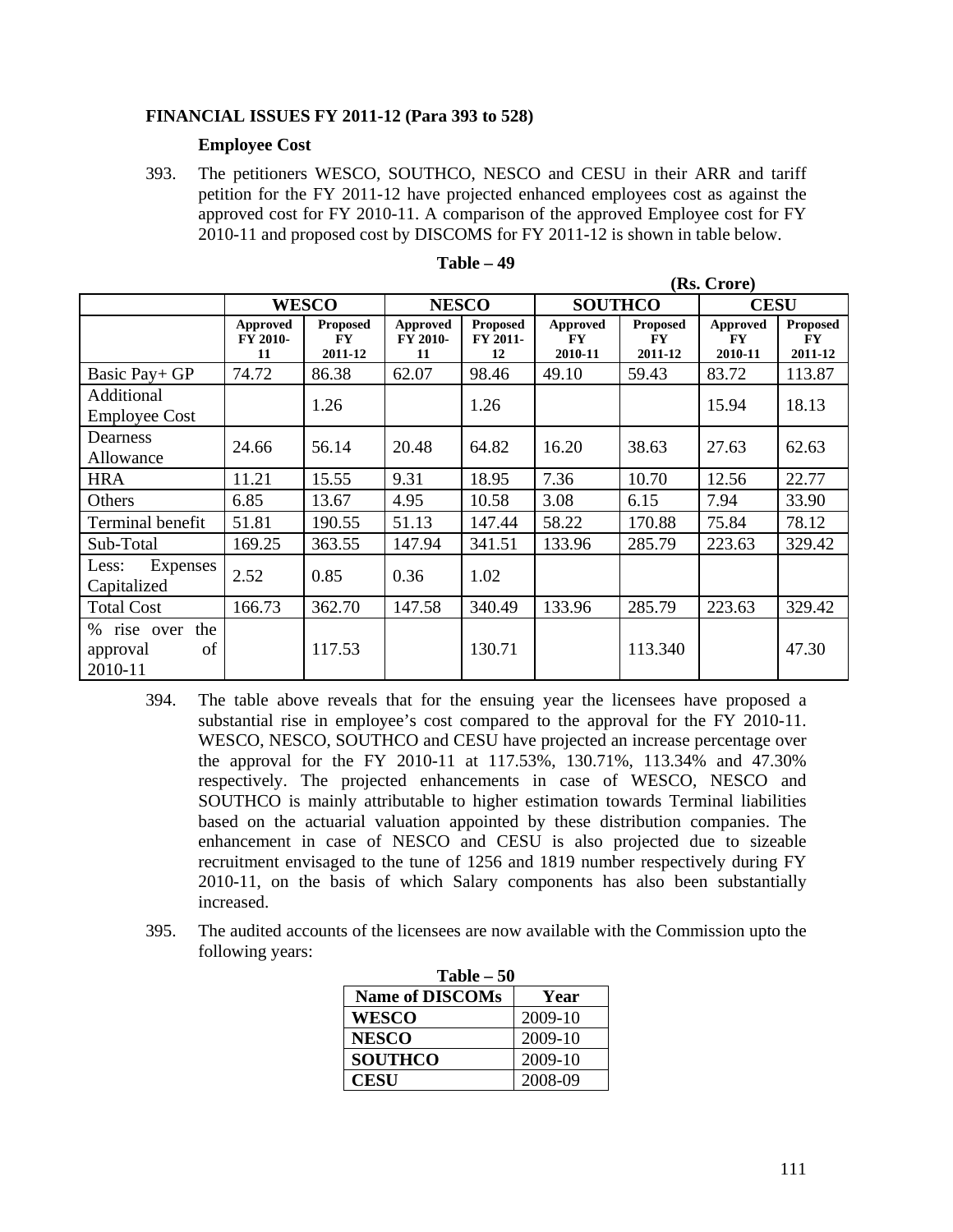396. The Commission allows Employee cost in terms of the MYT principles enunciated for the control period FY 2008-09 to 2012-13 FY in its order dated 17.02.2011. The relevant portion of said order is reproduced below:

*"12. Employee Cost – DISCOMs in their submission have submitted to allow Employee cost as uncontrollable cost instead of controllable cost as per first LTTS order, since it is subjected to pay commission recommendation, wage board revision, inflation, load growth, attrition rate, large scale deployment of manpower due to large scale rural electrification etc. Some objectors submitted that revisions may be allowed but linked to efficiency. Commission after considering all the facts and submissions decides to treat the Employee cost as controllable cost for the second controllable period also. Employee costs would be allowed in the ARR after prudent check by the Commission. Employee's costs have to be linked to improved efficiency and higher compensation can't be claimed without earning through improvement in performance efficiency.* 

*Wages and salaries during the control period would include the base year values of Basic pay, Grade Pay and dearness allowance escalated for annual salary increments and inflation based on Govt. notification. Terminal liabilities would be provided based on a periodic actuarial valuation in line with the prevailing Indian accounting standards. The financial impact of any award by Govt. of India/Govt. of Orissa shall be taken care of in subsequent year in truing up.* 

397. In order to arrive at the estimates of requirement under Basic Pay including Grade Pay, the assessment of number of employees as on 31.03.2011 and 31.03.2012 is essential. Regarding number of employees, DISCOMs have submitted the information on the induction and reduction in the number of employees from year to year in their ARR submissions. The position upto the year ending 2011-12 as proposed by the Licensees is depicted in table below:

|                                     | $1$ avit $ \cup$ $1$ |              |                |             |
|-------------------------------------|----------------------|--------------|----------------|-------------|
| <b>Employees Proposed (2011-12)</b> | <b>WESCO</b>         | <b>NESCO</b> | <b>SOUTHCO</b> | <b>CESU</b> |
| No. of employees as on 31.03.2010   | 4893                 | 4087         | 3489           | 5133        |
| Add: Addition during 2010-11        | 171                  | 1256         | 314            | 1819        |
| Less: Retirement/Expired            | 287                  | 240          | 321            |             |
| Resignation during 2010-11          |                      |              |                |             |
| No. of employees as on 31.03.2011   | 4777                 | 5103         | 3482           | 6952        |
| Add: Addition during 2011-12        | 304                  | 84           | 299            |             |
| Less: Retirement/Expired/           | 300                  | 269          | 195            |             |
| Resignation during year 2011-12     |                      |              |                |             |
| No. of employees as on 31.03.2012   | 4781                 | 4918         | 3586           | 7979        |

**Table – 51** 

398. CESU for the year 2010-11 has projected a massive induction of 1819 employees. However as reported by them the induction upto Feb 2011 was 1383 number of employees. Similarly in case of NESCO they have projected to induct 1256 number of employees during the year 2010-11. NESCO in this regard was asked to furnish details of induction during the current year 2010-11. NESCO informed that only 37 numbers of employees have been inducted till Feb 2011. Therefore in both the cases of CESU and NESCO there has been over estimation of the projected employees to be inducted. WESCO and SOUTHCO informed that they have inducted the projected employees of 171 and 314 respectively.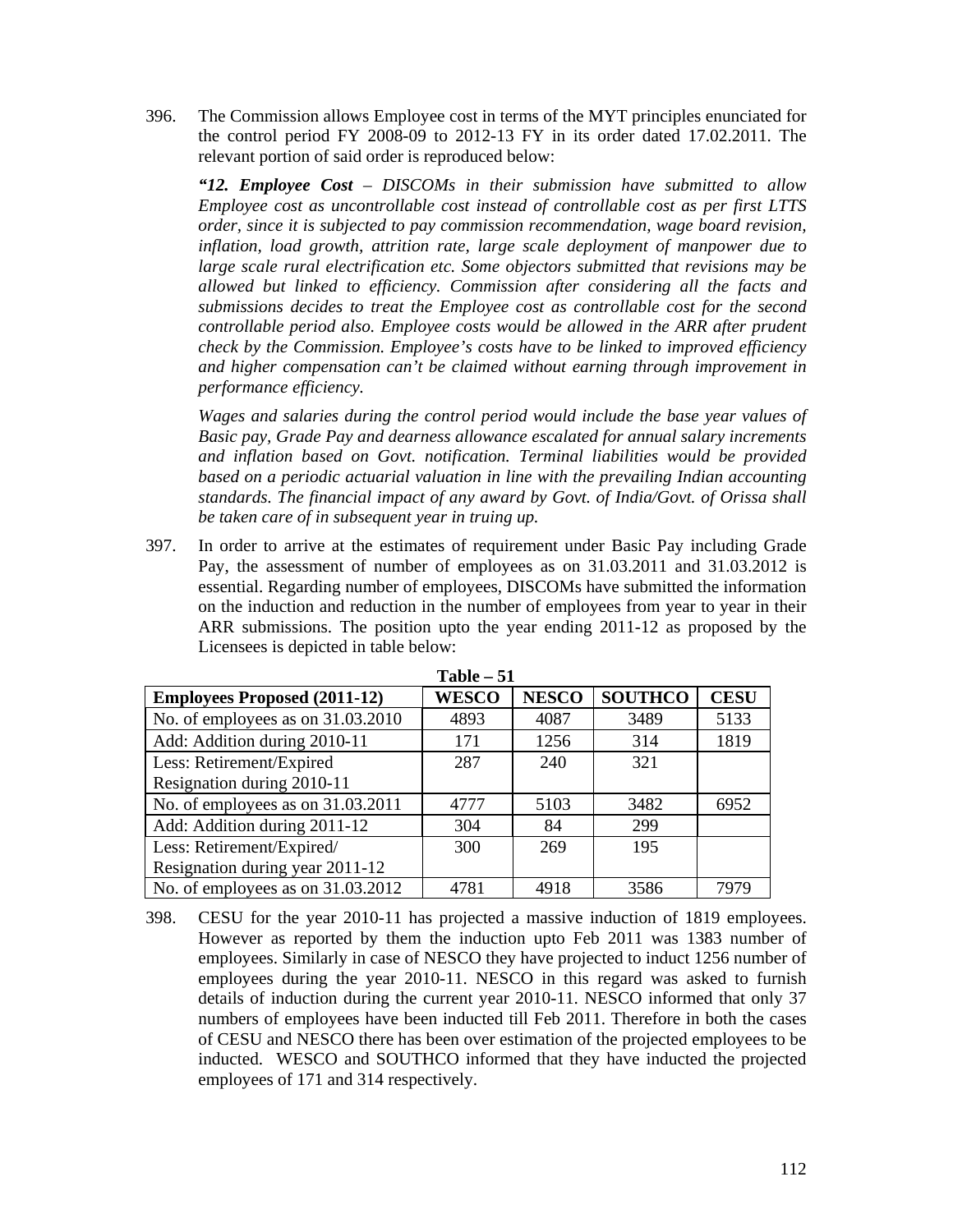- 399. Commission while computing employee cost has taken into consideration actual inductions made during the year 2010-11 and projected employees in the ARR for FY 2011-12. The induction of number of employees as projected in their ARR for FY 2011-12 by WESCO, NESCO and SOUTHCO is approved at 304, 314 and 299 respectively. In case of CESU 500 numbers of employees are approved for induction during FY 2011-12.
- 400. The Commission in view of the above discussions approves following number of employees to the DISCOMs for FY 2011-12:

| $1400 = 34$  |                                                           |              |              |                |             |
|--------------|-----------------------------------------------------------|--------------|--------------|----------------|-------------|
| Sl No.       | <b>Employees Approved (2011-12)</b>                       | <b>WESCO</b> | <b>NESCO</b> | <b>SOUTHCO</b> | <b>CESU</b> |
| 1.           | No. of employees as on 31.03.2010                         | 4893         | 4087         | 3489           | 5133        |
| 2.           | Add: Addition during FY 2010-11                           | 171          | 37           | 314            | 1383        |
| 3.           | Less: Retirement/Expired Resignation<br>during 2010-11    | 287          | 240          | 321            | 511         |
| 4. $(1+2-3)$ | No. of employees as on 31.03.2011                         | 4777         | 3884         | 3482           | 6005        |
| 5. $(1+4)/2$ | Average no. of employees for FY 2010-11                   | 4835         | 3986         | 3486           | 5569        |
| 6.           | Add: Addition during FY 2011-12                           | 304          | 314          | 299            | 500         |
| 7.           | Less: Retirement/Expired/Resignation<br>during year 11-12 | 300          | 269          | 195            | 514         |
| $8. (5+6-7)$ | No. of employees as on 31.03.2012                         | 4839         | 4031         | 3590           | 5555        |
| $9. (5+8)/2$ | Average no. of employees for FY 2011-12                   | 4808         | 3957         | 3536           | 5780        |

**Table – 52** 

- 401. The Commission in past years during scrutiny of the ARRs, considers the audited accounts for the previous years as Basic Pay and DP as the base for determining the Basic Pay for the next period. However, during the scrutiny of the audited accounts of the DISCOMs for the previous years, it is revealed that Basic Pay has been considered along with the past arrears due to revision of  $6<sup>th</sup>$  pay recommendations. For the purpose of determining the Basic Pay for the ensuing year FY 2011-12 it is necessary to know correctly the Basic pay for the previous years. Any inclusion of other components such as arrears would overstate the base figure to be taken for the determination of subsequent year's Basic Pay. Therefore Commission has to be absolutely certain about the correctness of the current Basic Pay for the previous year. Commission, therefore, while scrutinising of the last year's ARR i.e FY 2010-11 relied on the information regarding Basic pay including Grade pay actually paid for the last four to five months of the previous year.
- 402. The Commission in accordance with the MYT principle allows 3% escalation on Basic Pay and Grade Pay, towards normal annual increment on year to year basis. The Commission has adopted the same method of arriving at the Basic pay and grade pay as was done in the previous year and explained in the para above. In order to arrive at the Basic pay and Grade pay for the ensuing year i.e FY 2011-12, the Basic Pay and GP actually paid during last four months of the current year i.e FY 2010-11, is averaged and extrapolated for the whole year. The basic pay and GP for the ensuing year is thereafter calculated by escalating current year's average basic pay and GP at the rate of 3% on the basis on the average number of employees for the current and ensuing year. A table below shows such calculation of the Basic Pay and Grade Pay for FY 2011-12 on the basis of above discussion.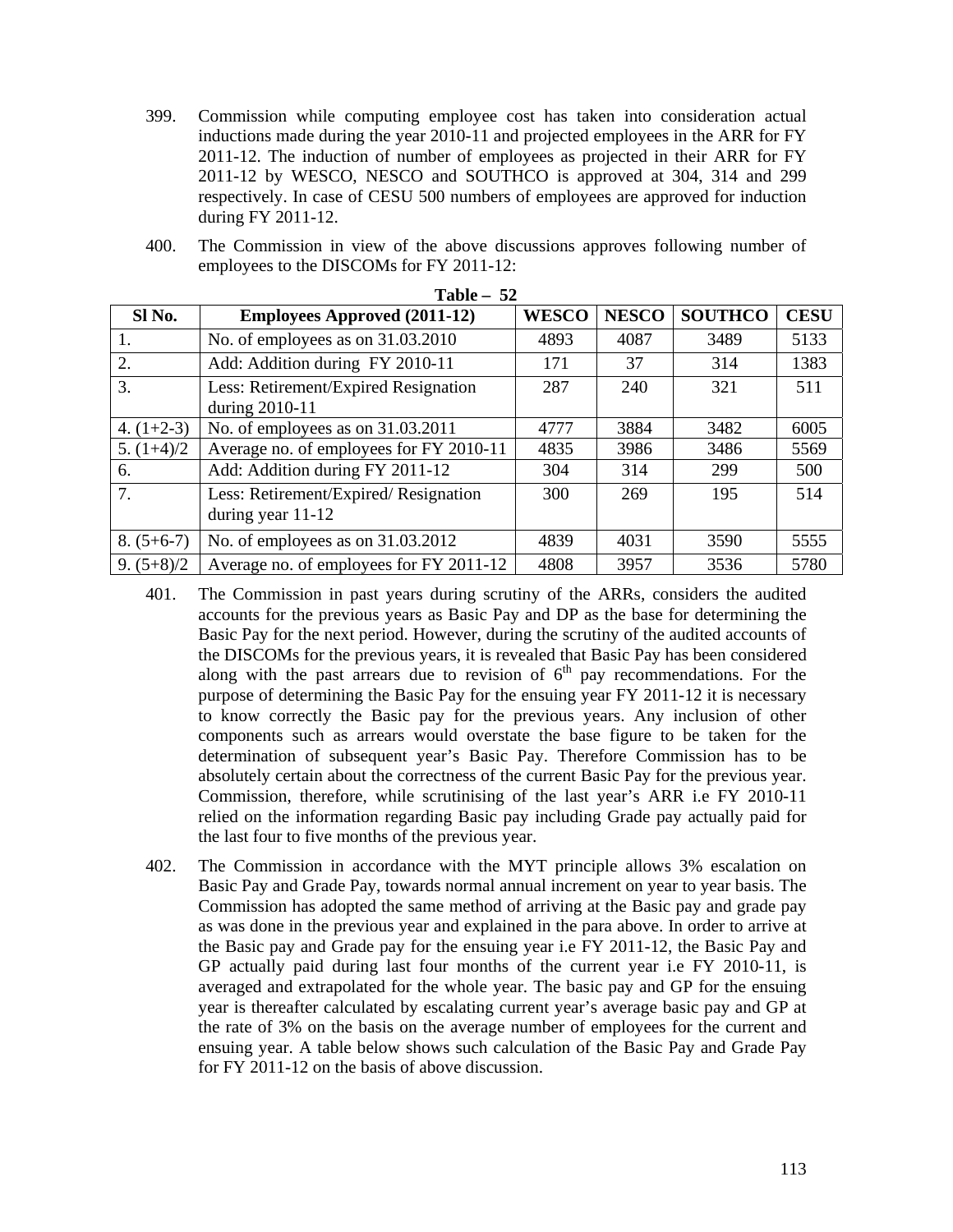|                             |              |              | (Rs. Crore)    |             |
|-----------------------------|--------------|--------------|----------------|-------------|
|                             | <b>WESCO</b> | <b>NESCO</b> | <b>SOUTHCO</b> | <b>CESU</b> |
| Basic+GP drawn in $10/2010$ | 5.46         | 4.48         | 4.13           | 6.13        |
| Basic+GP drawn in 11/2010   | 5.33         | 4.55         | 4.14           | 6.36        |
| Basic+GP drawn in $12/2010$ | 5.23         | 4.51         | 4.16           | 6.29        |
| Basic+GP drawn in $1/2011$  | 5.24         | 4.53         | 4.14           | 6.31        |
| Avg Basic Pay $+GP$         | 5.32         | 4.52         | 4.14           | 6.27        |
| Pro-rated for FY 2010-11    | 63.78        | 54.21        | 49.71          | 75.27       |

**Table- 53** 

403. On the basis of the calculation in the above table, Commission after taking into consideration the normal annual increment of 3% over the prorated figure of FY 2010-11 and factoring the same with the average number of employees during FY 2010-11and FY 2011-12, approves Basic Pay and Grade Pay for the ensuing year 2011-12 in respect of four DISCOMs as detailed below:

**Table – 54** 

Approved for FY 2011-12 65.33 55.44 51.94 80.47

|                | (Rs. Crore)                    |
|----------------|--------------------------------|
| Name of the    | <b>Approved Basic Pay with</b> |
| <b>DISCOM</b>  | Grade Pay for FY 2011-12       |
| <b>WESCO</b>   | 65.33                          |
| <b>NESCO</b>   | 55.44                          |
| <b>SOUTHCO</b> | 51.94                          |
| <b>CESU</b>    | 80 47                          |

404. As regards Dearness Allowance the rate of DA after the  $6<sup>th</sup>$  Pay revision the approved rates for last one year and estimation by the DISCOMs for ensuing year is given in the table below:

| Table $-55$                   |      |                 |  |  |  |
|-------------------------------|------|-----------------|--|--|--|
| <b>DA Rate effective from</b> | Rate | <b>Status</b>   |  |  |  |
| 1.01.09                       | 22%  | Approved By GoO |  |  |  |
| 1.07.09                       | 27%  | Approved By GoO |  |  |  |
| 1.01.10                       | 35%  | Approved By GoO |  |  |  |
| 1.07.10                       | 45%  | Approved By GoO |  |  |  |
| 1.01.11                       | 50%  | Estimated       |  |  |  |
| 1.07.11                       | 55%  | Estimated       |  |  |  |
| 1.01.12                       | 60%  | Estimated       |  |  |  |
| 1.07.12                       | 65%  | Estimated       |  |  |  |

**Table – 55** 

- 405. The DA rate as it stands now is 45% with effect from 1.07.10. The next revisions are due with effect from 1.01.11 and 1.07.11 which would have bearing on the DA estimation for FY 2011-12. According to the previous trend and likely revision in future it would be prudent to consider DA rate at an average of 55% for the FY 2010- 11. DA has accordingly been calculated at such rate for the ensuing year FY 2011-12.
- 406. For the year 2010-11 Medical Reimbursement has been approved at the rate of 5% over Basic Pay and Grade Pay. House rent allowance is approved at an average rate of 15% of the Basic Pay and Grade Pay instead of 20% considering the fact that many employees are availing quarters. On the scrutiny of Audited Accounts, it is also seen that the HRA as a proportion to the Basic Pay and GP is about 15% and hence such rate is allowed towards HRA.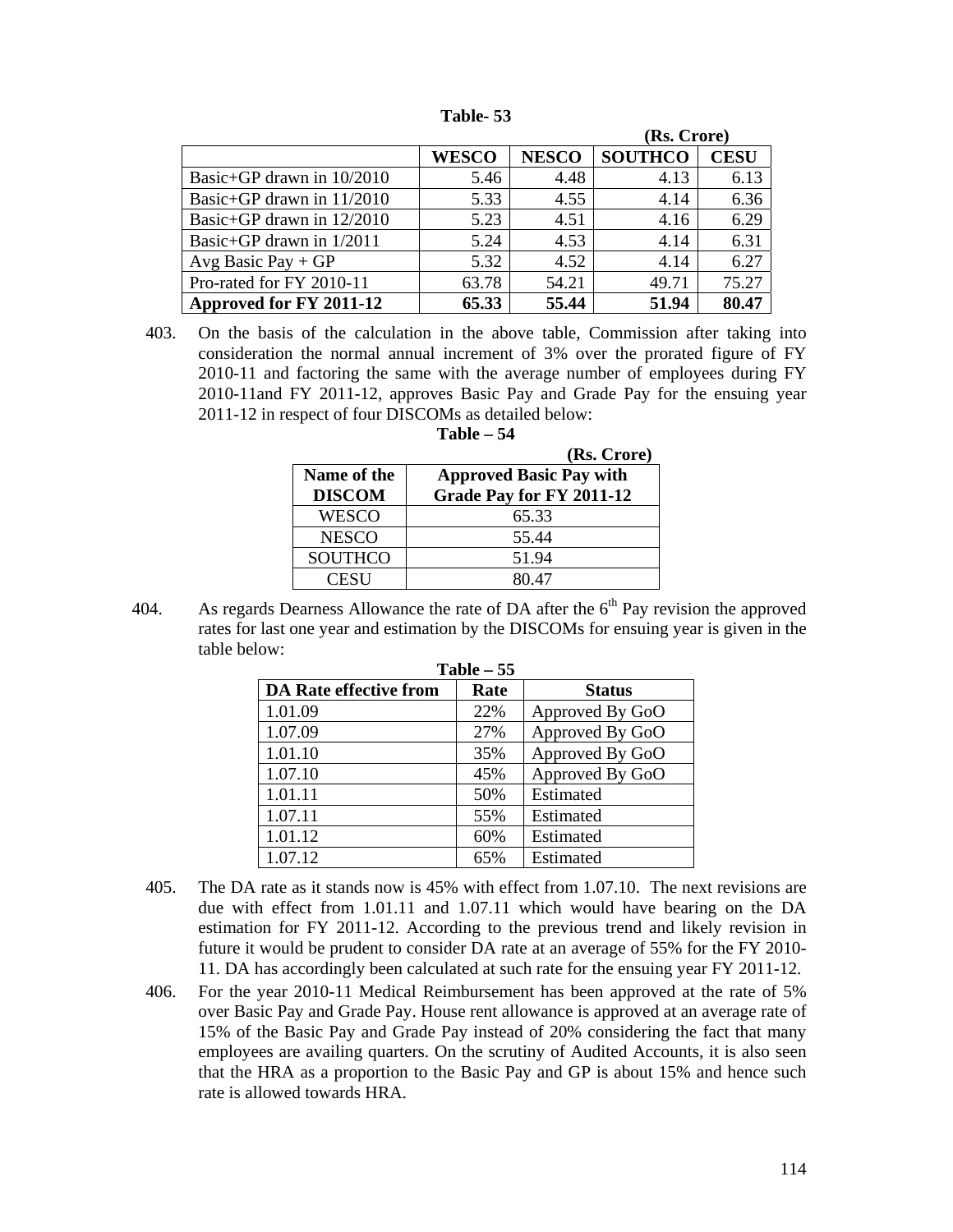407. Commission allows CESU for provision towards engagement of Contract and Outsourced employees in the ARR. CESU has submitted details of wages bill of contractual and outsourced personnel of for FY 2010-11. The actual expenses on Contractual and outsource for the current year i.e FY 2010-11 is averaged and extrapolated for the whole year. According to such calculation, the payment during the current year is arrived at Rs 20.26 crores. In view of such payment during the current period, the projection made by the CESU at Rs18.13 cr. for the ensuing year 2011-12 is reasonable and allowed. The table summarises such a scenario:

|                                                                 |                                                                 |      | (Rs. in Crores) |  |  |  |
|-----------------------------------------------------------------|-----------------------------------------------------------------|------|-----------------|--|--|--|
| <b>Expenses on contractual and Outsourced Employees of CESU</b> |                                                                 |      |                 |  |  |  |
|                                                                 | <b>Ex-Service Men</b><br><b>Contractual</b><br><b>Outsource</b> |      |                 |  |  |  |
| August-10                                                       | 0.59                                                            | 0.71 | 0.35            |  |  |  |
| September-10                                                    | 0.62                                                            | 0.71 | 0.35            |  |  |  |
| October-10                                                      | 0.6                                                             | 0.71 | 0.35            |  |  |  |
| November-10                                                     | 0.62                                                            | 0.71 | 0.35            |  |  |  |
| December-10                                                     | 0.64                                                            | 0.71 | 0.35            |  |  |  |
| January-11                                                      | 0.7                                                             | 0.71 | 0.35            |  |  |  |
| <b>Total for FY 2010-11</b>                                     | 3.77                                                            | 4.26 | 2.10            |  |  |  |
| Prorated for 2010-11                                            |                                                                 |      | 20.26           |  |  |  |
| Proposed for FY 2011-12                                         |                                                                 |      | 18.13           |  |  |  |
| Allowed for 2011-12                                             |                                                                 |      | 18.13           |  |  |  |

408. The Commission from time to time have been insisting on induction of additional man power to carry out energy audit for reduction of commercial losses of the utilities. The licensees are being repeatedly directed to fill up the vacancies due to retirement and attrition so as not to affect services to the consumer. At the same time the Commission makes it absolutely clear that mere addition of manpower is not going to improve delivery of services and collection of revenue unless productivity of the employees is ensured by holding them accountable to the management. The principle of hire and fire should be followed to ensure accountability. Engagement should be made on contract basis for a definite period which can be renewed subject to satisfactory performance and increased productivity.

## **Terminal benefit**

409. The DISCOMs have projected significant increase in their terminal liability for the ensuing year FY 2011-12. A comparative position of the approved terminal liability in ARR of FY 2010-11 vis-a-vis projection made by the DISCOMs for FY 2011-12 is given in the following table:

|                            |                     | (Rs in Crore)       |                     |  |  |  |  |
|----------------------------|---------------------|---------------------|---------------------|--|--|--|--|
| <b>Name of the Company</b> | <b>Approved for</b> | <b>Proposed for</b> | Percentage          |  |  |  |  |
|                            | FY 2010-11          | FY 2011-12          | increase (in $\%$ ) |  |  |  |  |
| WESCO                      | 51.81               | 190.55              | 267.79              |  |  |  |  |
| <b>NESCO</b>               | 51.13               | 147.44              | 188.36              |  |  |  |  |
| <b>SOUTHCO</b>             | 58.22               | 170.88              | 193.51              |  |  |  |  |
| CESU                       | 75.84               | 78.12               | 3.01                |  |  |  |  |

**Table – 57**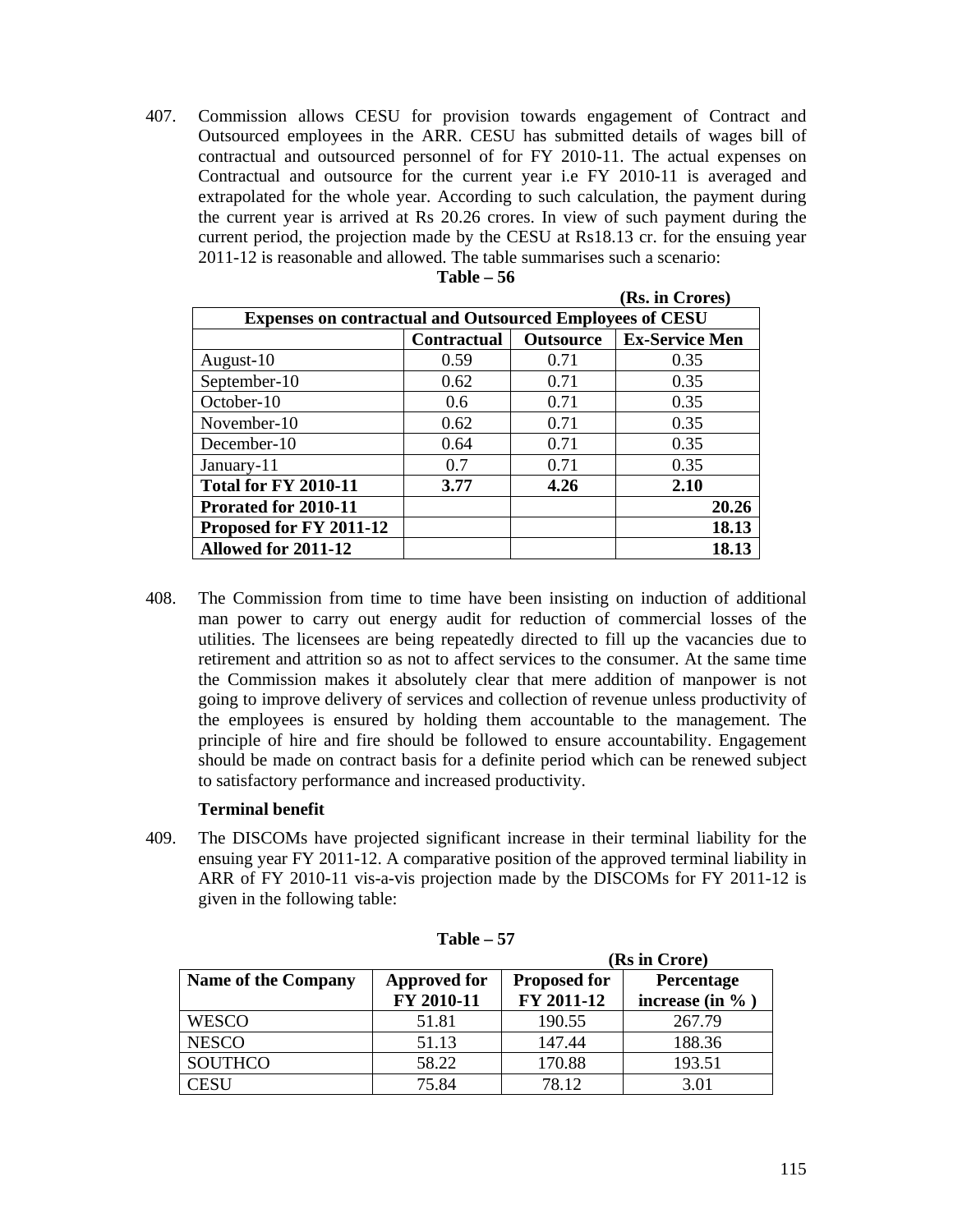- 410. WESCO, NESCO and SOUTHCO in their submission have stated that the estimate on contribution to the pension fund, gratuity fund and leave encashment to be made for the FY 2010-11 is based on the actuarial valuation study carried out by M/s Bhudhev Chaterjee as on 31.03.2010 and projections provided for the FY 2010-11 and 2011- 12. These licensees have assumed that the trend in the requirement of Terminal Benefit Corpus for the FY 2010-11 shall continue for the year 2011-12.
- 411. CESU has projected its requirement of Rs 78.12 cr. towards terminal benefit for FY 2011-12 considering 3% enhancement over the approved amount of Rs 75.84 cr. in the ARR for FY 2010-11.
- 412. Commission in its RST Order for FY 2009-10 at para 349 observed the following:
	- *"349. Therefore, the Commission would like to appoint an independent actuary in due course to assess the terminal liabilities upto 31.03.2010, in respect of four DISCOMs in view of the likely revision of pay and allowances based on the recommendation of the 6<sup>th</sup> Pay Commission and Wage Board award. After receiving the actuary's valuation the Commission would take necessary steps funding the same after dues scrutiny and basing on the performance of DISCOMs in mobilizing additional revenue."*

Commission accordingly appointed M/s Darashaw & Company Pvt. Ltd., Mumbai as actuary for undertaking assessment of pension, gratuity and leave encashment liability of the employees of four DISCOMs (WESCO, NESCO, SOUTHCO & CESU) and OPTCL upto 31.03.2009 with projection for FY 2009-10 and FY 2010-11.

413. Actuary has now submitted the valuation report towards such valuation. A summary of such valuation is given in the table below:

|          |              |              |              | (Rs. in Crore) |             |  |  |  |
|----------|--------------|--------------|--------------|----------------|-------------|--|--|--|
|          | <b>OPTCL</b> | <b>WESCO</b> | <b>NESCO</b> | <b>SOUTHCO</b> | <b>CESU</b> |  |  |  |
| 31.03.09 |              |              |              |                |             |  |  |  |
| Pension  | 843.66       | 290.91       | 267.44       | 271.37         | 528.46      |  |  |  |
| Gratuity | 53.84        | 32.77        | 30.38        | 28.22          | 54.32       |  |  |  |
| Leave    | 52.08        | 34.24        | 29.74        | 27.61          | 62.42       |  |  |  |
| Total    | 949.58       | 357.92       | 327.56       | 327.2          | 645.20      |  |  |  |
| 31.03.10 |              |              |              |                |             |  |  |  |
| Pension  | 864.87       | 301.97       | 278.2        | 281.22         | 552.8       |  |  |  |
| Gratuity | 59.12        | 36.52        | 32.61        | 31.16          | 57.71       |  |  |  |
| Leave    | 58.02        | 37.13        | 32.37        | 30.68          | 67.7        |  |  |  |
| Total    | 982.01       | 375.62       | 343.18       | 343.06         | 678.21      |  |  |  |
| 31.03.11 |              |              |              |                |             |  |  |  |
| Pension  | 885.10       | 310.17       | 285.88       | 293.18         | 571.63      |  |  |  |
| Gratuity | 66.09        | 38.69        | 36.17        | 34.13          | 61.53       |  |  |  |
| Leave    | 64.67        | 40.1         | 35.85        | 33.84          | 73.41       |  |  |  |
| Total    | 1015.86      | 388.96       | 357.9        | 361.15         | 706.57      |  |  |  |

**Table – 58 Actuarial Valuation as given by the Actuary M/s DARASHAW, Mumbai** 

414. The expected corpus liability as per funds approved in the ARRs from FY 1999-00 onwards till FY 2010-11 is stated in the table below: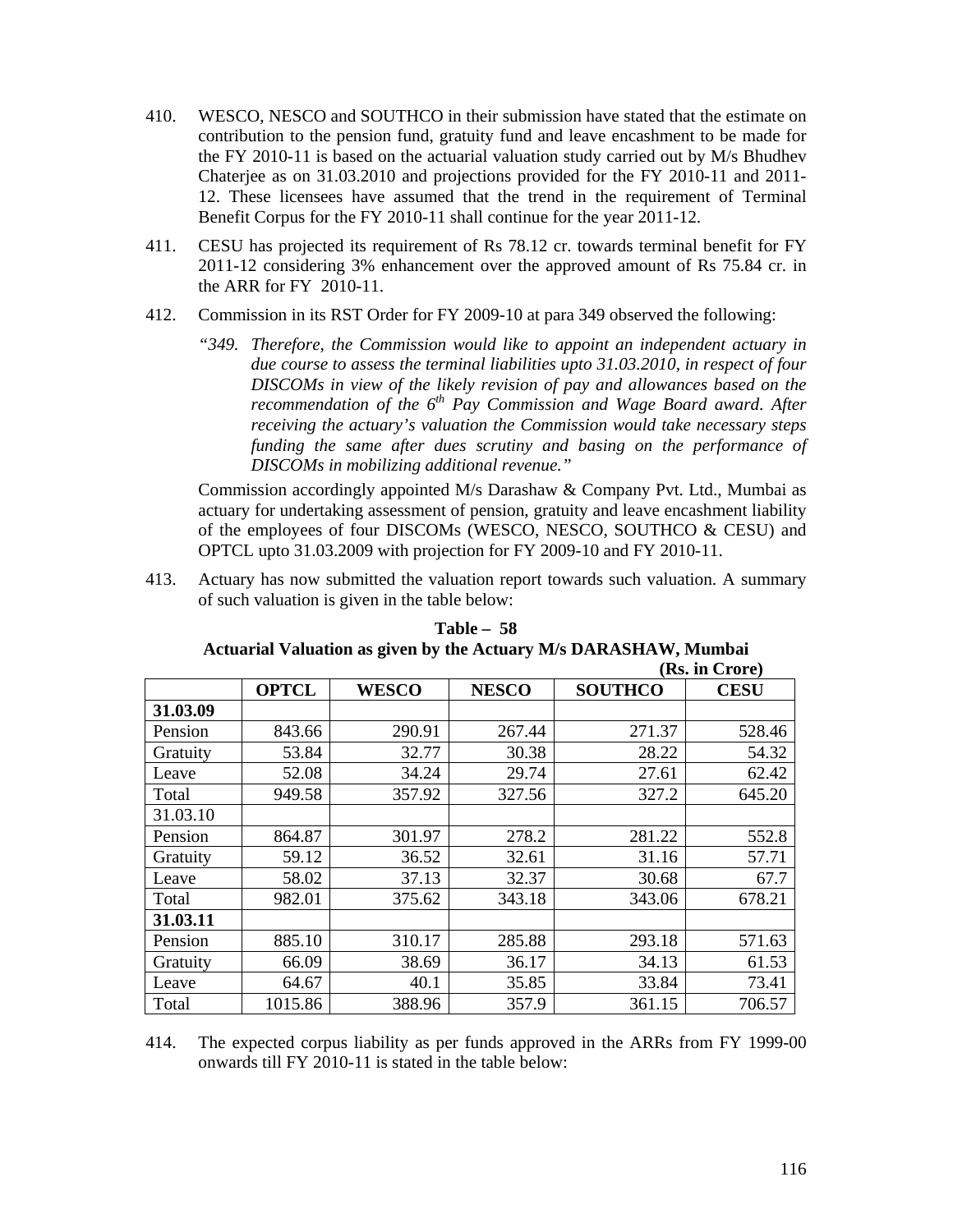| (Rs. in Crores)                       |                                     |              |              |                |             |  |  |  |
|---------------------------------------|-------------------------------------|--------------|--------------|----------------|-------------|--|--|--|
|                                       | <b>Expected Corpus Availability</b> |              |              |                |             |  |  |  |
|                                       | <b>OPTCL</b>                        | <b>WESCO</b> | <b>NESCO</b> | <b>SOUTHCO</b> | <b>CESU</b> |  |  |  |
| OB as on 01.04.99 & Fund              | 184.07                              | 70.77        | 68.00        | 67.39          | 138.56      |  |  |  |
| transfer from GRIDCO to               |                                     |              |              |                |             |  |  |  |
| <b>DISTCOMs</b> subsequently          |                                     |              |              |                |             |  |  |  |
| Allowed by the Commission in the ARRs |                                     |              |              |                |             |  |  |  |
| 1999-00                               | 11.68                               | 6.71         | 5.62         | 7.78           | 0.00        |  |  |  |
| 2000-01                               | 25.22                               | 6.27         | 7.07         | 7.07           | 0.00        |  |  |  |
| 2001-02                               | 27.74                               | 7.92         | 7.00         | 6.63           | 6.09        |  |  |  |
| 2002-03                               | 30.52                               | 8.08         | 7.21         | 6.81           | 6.27        |  |  |  |
| 2003-04                               | 33.57                               | 8.96         | 7.56         | 7.57           | 6.90        |  |  |  |
| 2004-05                               | 117.54                              | 11.30        | 8.35         | 9.40           | 3.25        |  |  |  |
| 2005-06                               | 40.62                               | 12.06        | 8.92         | 10.03          | 3.51        |  |  |  |
| 2006-07                               | 44.68                               | 12.07        | 9.55         | 9.73           | 13.19       |  |  |  |
| 2007-08                               | 55.38                               | 16.36        | 15.30        | 13.97          | 18.28       |  |  |  |
| 2008-09                               | 51.34                               | 37.02        | 25.16        | 24.49          | 48.10       |  |  |  |
| 2009-10                               | 76.94                               | 37.04        | 27.19        | 20.53          | 49.68       |  |  |  |
| 2010-11                               | 140.20                              | 51.81        | 51.13        | 58.22          | 75.84       |  |  |  |
| Sub-Total                             | 655.43                              | 215.6        | 180.06       | 182.23         | 231.11      |  |  |  |
| <b>Grand Total</b>                    | 839.5                               | 286.37       | 248.06       | 249.62         | 369.67      |  |  |  |

**Table – 59** 

415. The differential funding requirement as per the valuation report and the expected corpus availability is accordingly arrived and shown in the table below:

| мжи стогет                                                     |                                                                 |                                                              |                                   |  |  |  |  |  |  |
|----------------------------------------------------------------|-----------------------------------------------------------------|--------------------------------------------------------------|-----------------------------------|--|--|--|--|--|--|
| Differential Funding requirement as per valuation (Rs. in cr.) |                                                                 |                                                              |                                   |  |  |  |  |  |  |
| <b>Licensee</b>                                                | <b>Valuation as per</b><br><b>Actuary</b> (as on<br>31.03.2011) | <b>Expected corpus</b><br>availability (as<br>on 31.03.2011) | <b>Difference to</b><br>be funded |  |  |  |  |  |  |
| <b>OPTCL</b>                                                   | 1015.86                                                         | 839.5                                                        | 176.36                            |  |  |  |  |  |  |
| <b>WESCO</b>                                                   | 388.96                                                          | 286.37                                                       | 102.59                            |  |  |  |  |  |  |
| <b>NESCO</b>                                                   | 357.9                                                           | 248.06                                                       | 109.84                            |  |  |  |  |  |  |
| <b>SOUTHCO</b>                                                 | 361.15                                                          | 249.62                                                       | 111.53                            |  |  |  |  |  |  |
| <b>CESU</b>                                                    | 706.57                                                          | 369.67                                                       | 336.90                            |  |  |  |  |  |  |

**Table – 60** 

**(Rs. in Crores)**

416. In accordance with the above calculations, Commission decides to fund the requirement of WESCO, NESCO and SOUTHCO of Rs. 102.59 cr, Rs 109.84 cr and Rs 111.53 cr respectively in two instalments. One instalment along with the carrying cost for the deficit amount is accordingly approved for FY 2011-12 to WESCO, NESCO and SOUTHCO to the tune of Rs. 55.91, Rs. 59.86 and Rs. 60.78 respectively. The differential funding required for CESU is on the higher side to the tune of Rs. 336.90. It would not be therefore possible to fund the requirement in two instalments. Commission therefore decides to allow the funding of differential requirement to CESU in three instalments. Accordingly an amount of Rs.131.39 with carrying cost for the balance amount towards terminal liabilities for FY 2011-12 is approved for CESU. The balance requirement would be funded in next two years in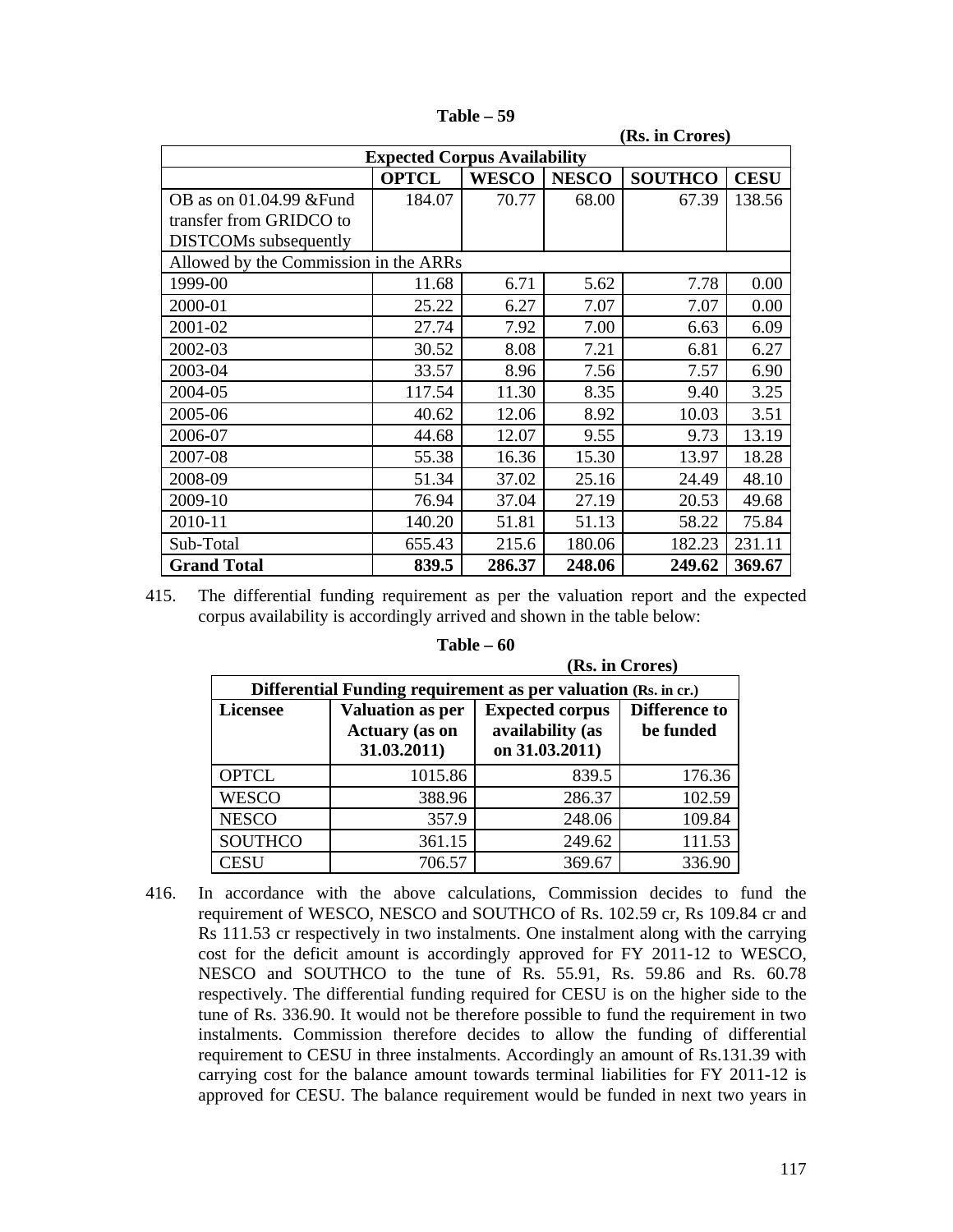case of CESU and one year in case of WESCO, NESCO and SOUTHCO. The table below depicts the manner of differential funding requirement as per valuation report:

| 'anie<br>n |  |
|------------|--|
|------------|--|

| (Rs. Crores)                                      |                  |                 |                   |                 |          |          |  |  |  |  |
|---------------------------------------------------|------------------|-----------------|-------------------|-----------------|----------|----------|--|--|--|--|
| Differential Funding requirement as per valuation |                  |                 |                   |                 |          |          |  |  |  |  |
| <b>Licensee</b>                                   | <b>Valuation</b> | <b>Expected</b> | <b>Difference</b> | <b>Fraction</b> | Carrying | Approved |  |  |  |  |
|                                                   | as per           | corpus          | to be             | allowed         | cost for | for FY   |  |  |  |  |
|                                                   | <b>Actuary</b>   | availability    | funded            |                 | the      | 2011-12  |  |  |  |  |
|                                                   | (as on           |                 |                   |                 | balance  |          |  |  |  |  |
|                                                   | 31.03.2011)      |                 |                   |                 | amount   |          |  |  |  |  |
| <b>OPTCL</b>                                      | 1015.86          | 839.50          | 176.36            | 176.36          | 0.00     | 176.36   |  |  |  |  |
| <b>WESCO</b>                                      | 388.96           | 286.37          | 102.59            | 51.30           | 4.62     | 55.91    |  |  |  |  |
| <b>NESCO</b>                                      | 357.9            | 248.06          | 109.84            | 54.92           | 4.94     | 59.86    |  |  |  |  |
| <b>SOUTHCO</b>                                    | 361.15           | 249.62          | 111.53            | 55.77           | 5.02     | 60.78    |  |  |  |  |
| <b>CESU</b>                                       | 706.57           | 369.67          | 336.90            | 112.30          | 19.09    | 131.39   |  |  |  |  |

417. Commission accordingly allows following amounts towards terminal Liabilities of DISCOMs for FY 2011-12.

|                                        | (Rs. Crores) |       |                         |                |  |  |  |
|----------------------------------------|--------------|-------|-------------------------|----------------|--|--|--|
| Name of the DISCOM                     |              |       | WESCO   NESCO   SOUTHCO | CESU           |  |  |  |
| Amount to be charged to ARR (in Crore) | 55.91        | 59.86 |                         | 60.78   131.39 |  |  |  |

- **Table 62**
- 418. It is pertinent to mention here that the Hon'ble ATE in appeal No. 52, 53 and 54 of 2007 filed by WESCO, NESCO and SOUTHCO aggrieved over the approval of their ARR and for determination of Retail Supply Tariff in respect of FY 2007-08 have pronounced following judgement dated  $8<sup>th</sup>$  November, 2010 with regard to issue of Employee Cost. The extract of the same judgement is reproduced below:

*"37. (v) The next issue is with reference to Employee Cost and Administrative and General Expenses. The State Commission has provisionally allowed the amount towards payment of terminal liabilities similar to the previous year. The findings of the State Commission that the requirement of the fund has gone up in the light of the fact that there has a reduction in employees cost, as a result of superannuation is a contradiction in terms. In fact, the increase in the number of superannuation's would result in increase in requirement of terminal benefit fund. In the financial year 2008- 09, the Commission has acted upon the actuarial valuation and given the benefit of the same in the ARR. In our view, this benefit would apply to the Appellants in respect of FY 2001-08 also. XXXX"* 

- 419. The Commission has taken note of the observation made by the Hon'ble ATE in the said order while approving the ARR of Licensee for FY 2011-12. The Commission in this regard has however preferred Civil Appeal against the above judgement of the Hon'ble ATE before the Hon'ble Supreme Court in the appeal, CA no. D 4688 of 2011.
- 420. In light of the discussions in the foregone paragraphs, the Employee cost proposed by the DISCOMs vis-à-vis approval by the Commission for FY 2011-12 is shown in the table below: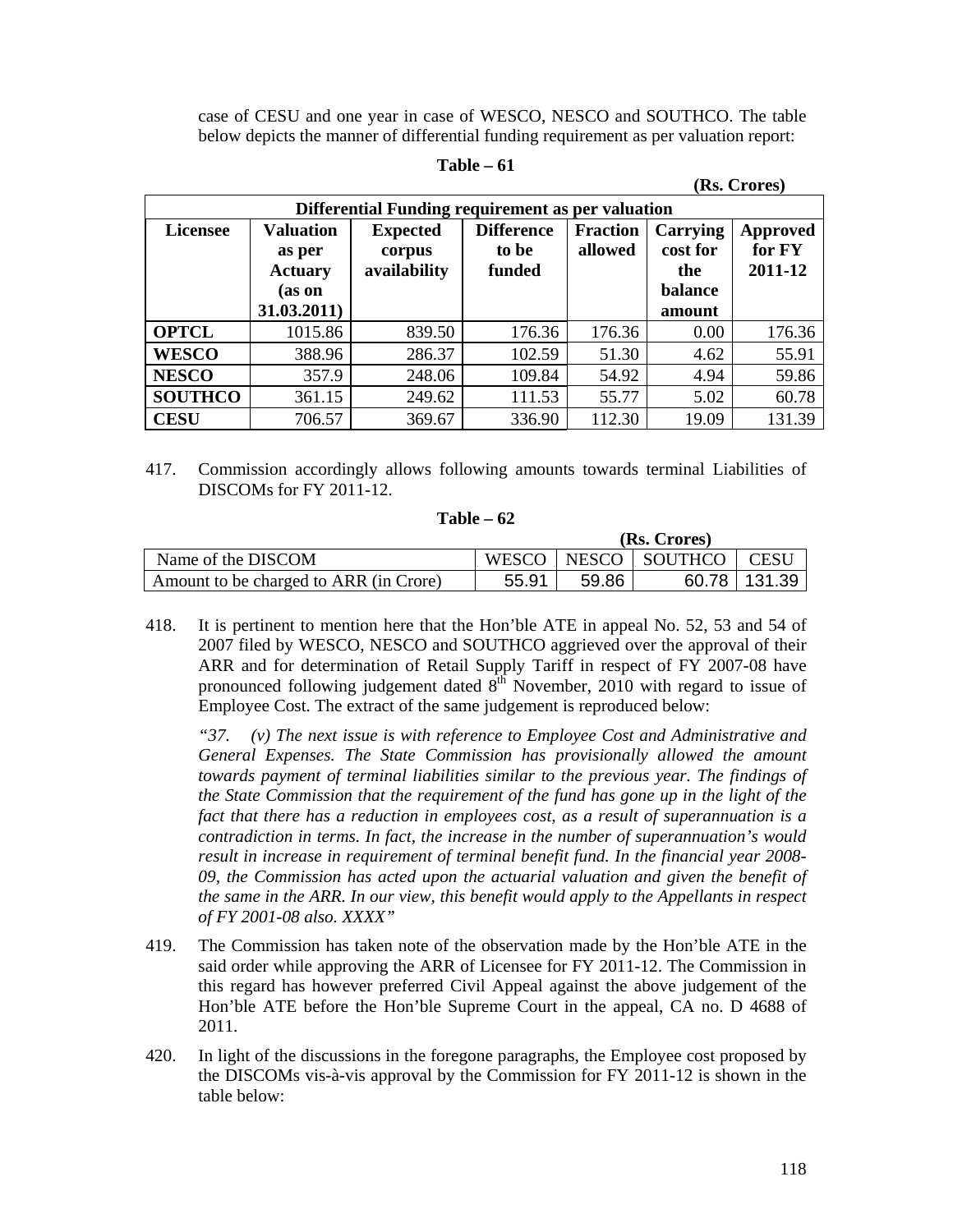| Table $-63$          |  |
|----------------------|--|
| <b>Employee Cost</b> |  |

|                |                                                             | (Rs. in crore)  |                 |                |                 |                 |                |                |                 |                |                 |                 |                |
|----------------|-------------------------------------------------------------|-----------------|-----------------|----------------|-----------------|-----------------|----------------|----------------|-----------------|----------------|-----------------|-----------------|----------------|
| SI.            | <b>DISCOM</b>                                               |                 | <b>WESCO</b>    |                |                 | <b>NESCO</b>    |                |                | SOUTHCO         |                |                 | CESU            |                |
|                |                                                             | Appr<br>2010-11 | Prop<br>2011-12 | App<br>2011-12 | Appr<br>2010-11 | Prop<br>2011-12 | App<br>2011-12 | Appr 201<br>11 | Prop<br>2011-12 | App<br>2011-12 | Appr<br>2010-11 | Prop<br>2011-12 | App<br>2011-12 |
| 1              | Basic Pay + GP                                              | 74.72           | 86.38           | 65.33          | 62.07           | 98.46           | 55.44          | 49.10          | 59.43           | 51.94          | 83.72           | 113.87          | 80.47          |
| $\overline{2}$ | Arrear 6th pay and<br>Wage Board                            |                 |                 |                |                 |                 |                |                |                 |                |                 | 26.31           |                |
| 3              | Addl. Emp. Cost                                             |                 | 1.26            |                |                 | 1.26            |                |                |                 |                | 15.94           | 18.13           | 18.13          |
| $\overline{4}$ | DA                                                          | 24.66           | 56.14           | 35.93          | 20.48           | 64.82           | 30.49          | 16.20          | 38.63           | 28.57          | 27.63           | 62.63           | 44.26          |
| 5              | Other allowance                                             |                 | 1.27            |                |                 | 3.83            |                |                | 1.00            | 1.00           |                 | 1.11            |                |
| 6              | Bonus                                                       | 0.25            | 0.25            | 0.25           | 0.40            | 0.40            | 0.40           |                | 0.20            | 0.20           | 0.85            | 0.55            | 0.55           |
| $\overline{7}$ | <b>Total Emoluments</b><br>(1 to 5)                         | 99.63           | 145.30          | 101.51         | 82.95           | 168.77          | 86.33          | 65.30          | 99.26           | 81.71          | 128.14          | 222.60          | 143.40         |
| 8              | Reimbursement, of<br>medical expenses                       | 3.74            | 4.32            | 3.27           | 3.10            | 4.99            | 2.77           | 2.45           | 2.97            | 2.60           | 4.19            | 3.66            | 4.02           |
| $\mathsf{Q}$   | Leave Travel<br>Concession                                  | 0.30            | 0.30            |                | 0.30            | 0.3             |                | 0.08           | 0.09            | 0.09           | 1.13            | 0.57            | 0.57           |
| 10             | Reimbursement of<br><b>HR</b>                               | 11.21           | 15.55           | 9.80           | 9.31            | 18.95           | 8.32           | 7.36           | 10.7            | 7.79           | 12.56           | 22.76           | 12.07          |
| 11             | Interim relief of Staff                                     |                 |                 |                |                 |                 |                |                |                 |                |                 | 0.09            |                |
| 12             | Encashment of<br>Earned Leave                               |                 | 5.94            |                |                 |                 |                |                | 0.18            |                |                 |                 |                |
| 13             | Honorarium                                                  |                 | 0.15            |                |                 |                 |                |                | 0.02            |                |                 |                 |                |
| 14             | Payment under<br>workmen<br>compensation Act                | 0.1             | 0.10            | 0.10           | 0.15            | 0.15            | 0.15           | 0.18           | 0.15            | 0.15           | 0.21            | 0.1             | 0.1            |
| 15             | Ex-gratia                                                   |                 | 0.25            |                |                 | 0.02            |                |                | 1.08            |                |                 |                 |                |
| 16             | <b>Other Staff Costs</b>                                    |                 |                 |                | 0.02            | 0.02            | 0.02           |                | 0.05            | 0.05           | 0.6             | 0.54            | 0.54           |
| 17             | <b>Total Other Staff</b><br>Costs (7 to 15)                 | 15.35           | 26.61           | 13.17          | 12.88           | 24.41           | 11.24          | 10.07          | 15.24           | 10.68          | 18.69           | 27.72           | 17.30          |
| 18             | <b>Staff Welfare</b><br>Expenses                            | 1.1             | 1.1             | 1.1            | 0.98            | 0.88            | 0.88           | 0.37           | 0.42            | 0.42           | 0.96            | 0.98            | 1.98           |
| 19             | <b>Terminal Benefits</b><br>(Pension + Gratuity<br>+ Leave) | 51.81           | 190.55          | 55.91          | 51.13           | 147.44          | 59.86          | 58.22          | 170.87          | 60.78          | 75.84           | 78.12           | 131.39         |
| 20             | Total (6+16+<br>$17+18$                                     | 167.89          | 363.56          | 171.68         | 147.94          | 341.50          | 158.31         | 133.96         | 285.79          | 153.59         | 223.63          | 329.42          | 294.08         |
| 21             | Less : Empl. cost<br>capitalized                            | 0.85            | 0.85            | 0.85           | 0.36            | 1.02            | 1.02           |                |                 |                |                 |                 |                |
| 22             | <b>Total Employee</b><br>Cost                               | 167.04          | 362.71          | 170.83         | 147.58          | 340.48          | 157.29         | 133.96         | 285.79          | 153.59         | 223.63          | 329.42          | 294.08         |

For four distribution companies total approved for 2010-11 Rs. 672.21 cr. Total proposed for 2011-12 Rs.1318.40 cr. and total approved for 2011-12 Rs.775.79 cr.

## **Administrative and General Expenses:**

421. The Administrative and General Expenses broadly covers property related expenses, communication expenses, professional charges, conveyance and travelling expenses, material related expenses and other expenses. The licensees have projected their estimates for FY 2011-12 in their ARR in the following manner which are compared with approved A&G expenses for previous year FY 2010-11.

| Table |  | 64 |
|-------|--|----|
|-------|--|----|

|                         |               |                   |              |                                |                   | (Rs. crore)  |  |  |
|-------------------------|---------------|-------------------|--------------|--------------------------------|-------------------|--------------|--|--|
| <b>A&amp;G Proposed</b> |               | Approved 2010-11  |              | <b>Ensuing year FY 2011-12</b> |                   |              |  |  |
| for FY 2010-11          |               |                   |              | (Proposed)                     |                   |              |  |  |
| <b>DISCOM</b>           | <b>Normal</b> | <b>Additional</b> | <b>Total</b> | <b>Normal</b>                  | <b>Additional</b> | <b>Total</b> |  |  |
|                         | A&G           | A&G               | A&G          | A&G                            | A&G               | A&G          |  |  |
| <b>WESCO</b>            | 20.75         | 4.04              | 24.79        | 24.40                          | 14.00             | 38.40        |  |  |
| <b>NESCO</b>            | 13.87         | 3.24              | 17.11        | 14.06                          | 26.34             | 40.40        |  |  |
| <b>SOUTHCO</b>          | 11.94         | 6.02              | 17.96        | 21.39                          | 18.04             | 39.43        |  |  |
| <b>CESU</b>             | 29.90         | 5.96              | 35.86        | 51.38                          | 9.90              | 61.28        |  |  |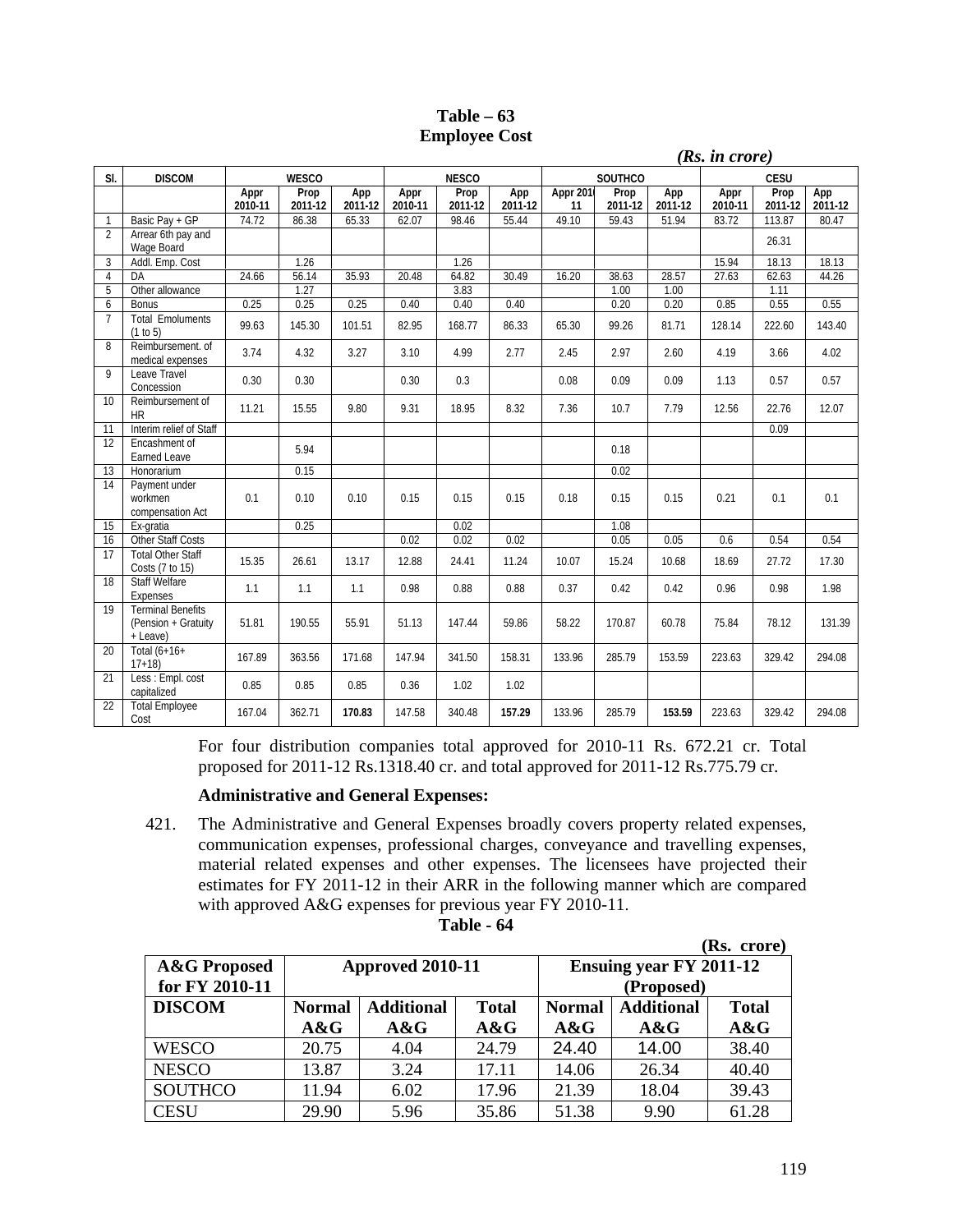- 422. WESCO, NESCO & SOUTHCO have submitted that they have forecasted the A&G expenses for FY 2011-12 by considering 7% increase over the approved A&G expenses for FY 2010-11 mainly to account for inflation and additional expenses under different heads to comply with the various directives of the Commission and for reduction of losses. They have proposed to undertake following initiatives for the ensuing year to be met under A&G expenses.
	- Operating expenses of Customer Care centers in each Divisions
	- Introduction of Spot Billing in various Divisions
	- Introduced Energy Audit at 33 and 11kV feeders
	- Consumer Indexing  $&$  Pole scheduling of all the consumers
	- Automation of the operation and customer activity through IT intervention
	- Increase Collection through establishing computerized cash collection centers, jana seva Kendra and e-seva Kendra.
	- Implementation of One-Time settlement Scheme subject to approval of the Commission.
	- Development of franchisee in the Licensee's area
	- Cess as per the Building and other construction Workers (RE&CS) Act, 1996 & Building and other construction Workers Welfare Cess Act, 1996.
- 423. WESCO, NESCO, SOUTHCO and CESU have also proposed additional A&G expenses including normal A&G expenses as indicated above. The proposed additional A&G expenses is mainly towards Automated meter reading activities, Energy Audit – Recurring cost, Consumer Indexing and networking documentation, Spot billing, , Energy Police Station, Franchisee expenses, Cess on building construction and electrical installations etc.

The Commission in its order on MYT principles for the second Control period (FY 2008-09 to FY 2012-13) dated 28.02.2011 have decided to the following

*"In view of the submissions and facts the Commission would continue to allow normal Administrative and General Expenses @7% escalated over the base year value during the second control period also. In addition to above Commission would also allow expenses in addition to the normal A&G expenses for special measures undertaken by the DISCOMs towards reduction of AT&C losses and improving collection efficiency, after prudent check. "* 

- 424. The Commission observes that A&G expenses is a controllable cost as defined in the MYT order and the DISCOMs would not be allowed more than the approvals in the truing up exercise. The DISCOMs should make efforts to expend A&G expenses prudently and put efforts to curb wasteful and avoidable expenses. The Commission further observes that with the declining employee base, computerized and IT automation the A&G expenses should be declining over the years. Commission in previous ARR approvals for FY 2009-10 and FY 2010-11 have been allowing additional expense towards Customer Care expenses, Expenses on IT automation and Special police station as proposed by the Licensees.
- 425. Commission in its query to Licensees asked to furnish the details of actual expenses made on additional A&G expenses vis-à-vis approval in the ARR, during the year FY  $2010 - 11$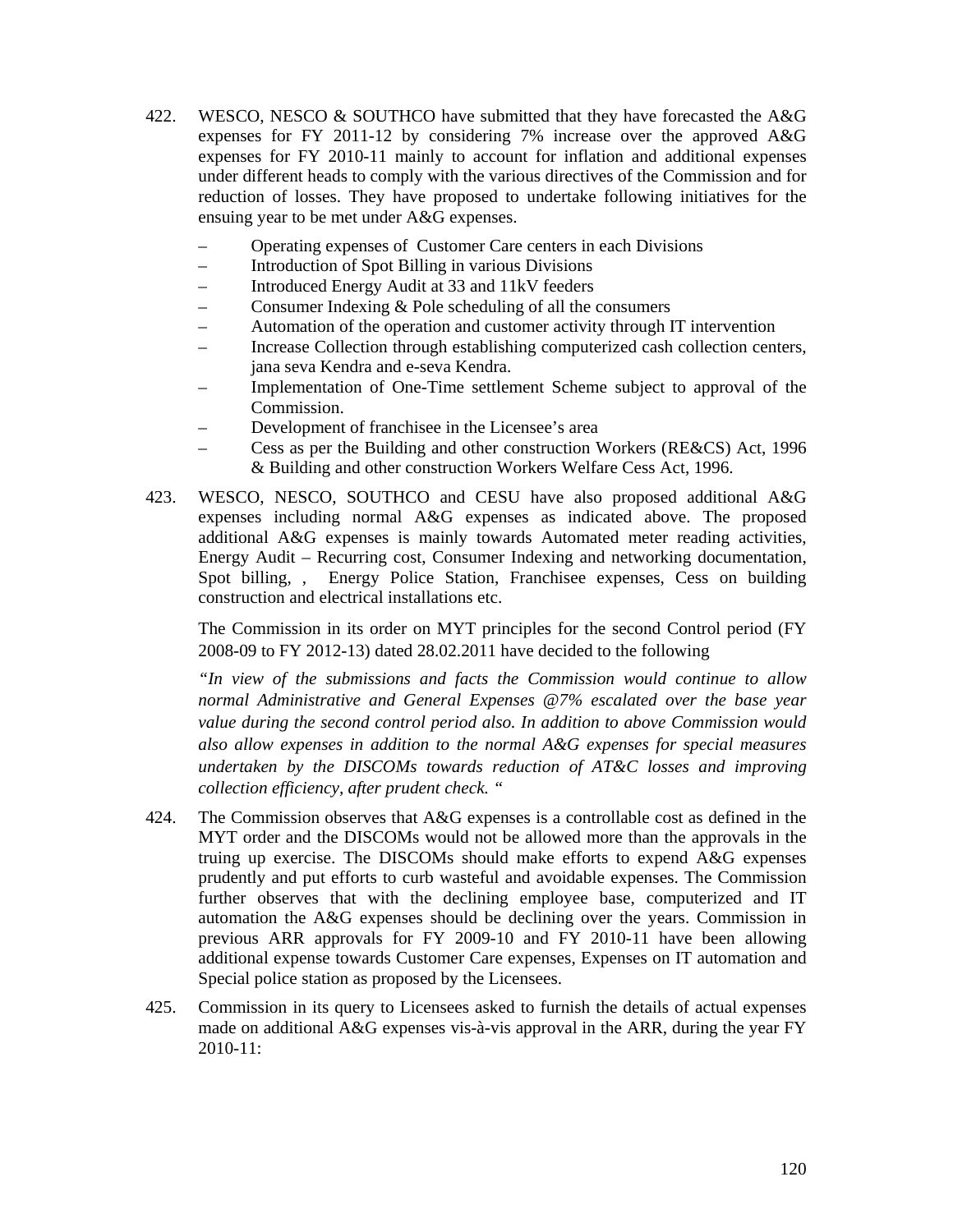**Table- 65** 

|                                                                  | (Rs. crore)     |                                                        |              |                                                                |                |                                                         |                 |                                               |  |
|------------------------------------------------------------------|-----------------|--------------------------------------------------------|--------------|----------------------------------------------------------------|----------------|---------------------------------------------------------|-----------------|-----------------------------------------------|--|
| <b>Additional A &amp;</b><br><b>G</b> Expenses                   |                 | <b>WESCO</b>                                           | <b>NESCO</b> |                                                                | <b>SOUTHCO</b> |                                                         | <b>CESU</b>     |                                               |  |
|                                                                  | <b>Approved</b> | <b>Actual</b><br><b>Expenses</b><br>(upto Nov<br>2010) | Approved     | <b>Actual</b><br><b>Expenses</b><br>(upto Nov<br><b>2010</b> ) | Approved       | Actual<br><b>Expenses</b><br>(upto Nov<br><b>2010</b> ) | <b>Approved</b> | Actual<br><b>Expenses</b><br>(upto Feb<br>11) |  |
| Expenses for<br><b>Customer Care</b><br>Centers/ Call<br>Centres | 0.02            | 0.11                                                   | 0.30         | 0.58                                                           | 2.28           | 0.93                                                    | 1.16            | 3.88                                          |  |
| Special Police<br>Station.                                       | 3.81            | 0.17                                                   | 2.27         | 2.90                                                           | 3.74           | 0.05                                                    | 4.8             | 1.3                                           |  |
| Automation/IT<br>expenses                                        | 0.21            |                                                        | 0.67         | 0.22                                                           |                |                                                         |                 |                                               |  |
| <b>Total Additional</b><br>Expenses                              | 4.04            | 0.28                                                   | 3.24         | 3.70                                                           | 6.02           | 0.98                                                    | 5.96            | 5.18                                          |  |

- 426. WESCO, NESCO and SOUTHCO have also claimed Annual Inspection Fees of lines and substations to be recovered through ARR as a payment to State Government on installation of lines and substations. Commission in this regard observes that such fees shall be component on the Normal A&G expenses allowed in the ARR. However Commission may take a view to allow it separately as additional A&G expense on submission of documentary evidence including demand note raised by the State Government.
- 427. Commission scrutinised the proposal towards A&G expense for the ensuing year FY 2011-12. The Commission has considered an escalation of 7% over the normal A&G expenditure for the last year tariff FY 2010-11 towards normal A&G expenditure for the ensuing year i.e. FY 2011-12 in terms of the MYT order for the current control period.

## **Additional Expenditure under A&G**

## **Energy Police Station**

428. As regards additional expenditure, Commission approves expenses towards Customer Care as proposed by the DISCOMs for FY 2011-12. Regarding additional expenses on the Special Police Station, Govt of Orissa have notified for establishment of 34 nos. of Energy Police station all over the state. Out of the total 34 energy police stations nine nos. of police stations are to be established in WESCO area, nine in SOUTHCO, five in NESCO and eleven in CESU area. In WESCO area only one number of Energy PS has been operationalised and there is much needed to be done in this regard by the DISCOM. In NESCO area out of five numbers of sanctioned Energy PS, three numbers have been operationalised as of now. In SOUTHCO area out of nine numbers of Energy PS six numbers have been operationalised as yet. In CESU 11 numbers of Energy police stations are to be established out of which six numbers of police stations have already started functioning. CESU have further submitted that another two numbers of police stations would also be established before the end of the current financial year FY 2010-11. DISCOMs in their last ARR filing submitted that all the allotted Energy Police stations would start functioning from 1.04.2010 in their area of operation. This has not been done and another about half of the sanctioned Energy police stations are yet to be established in the entire state. Commission have been emphasising on the reduction of AT& C losses and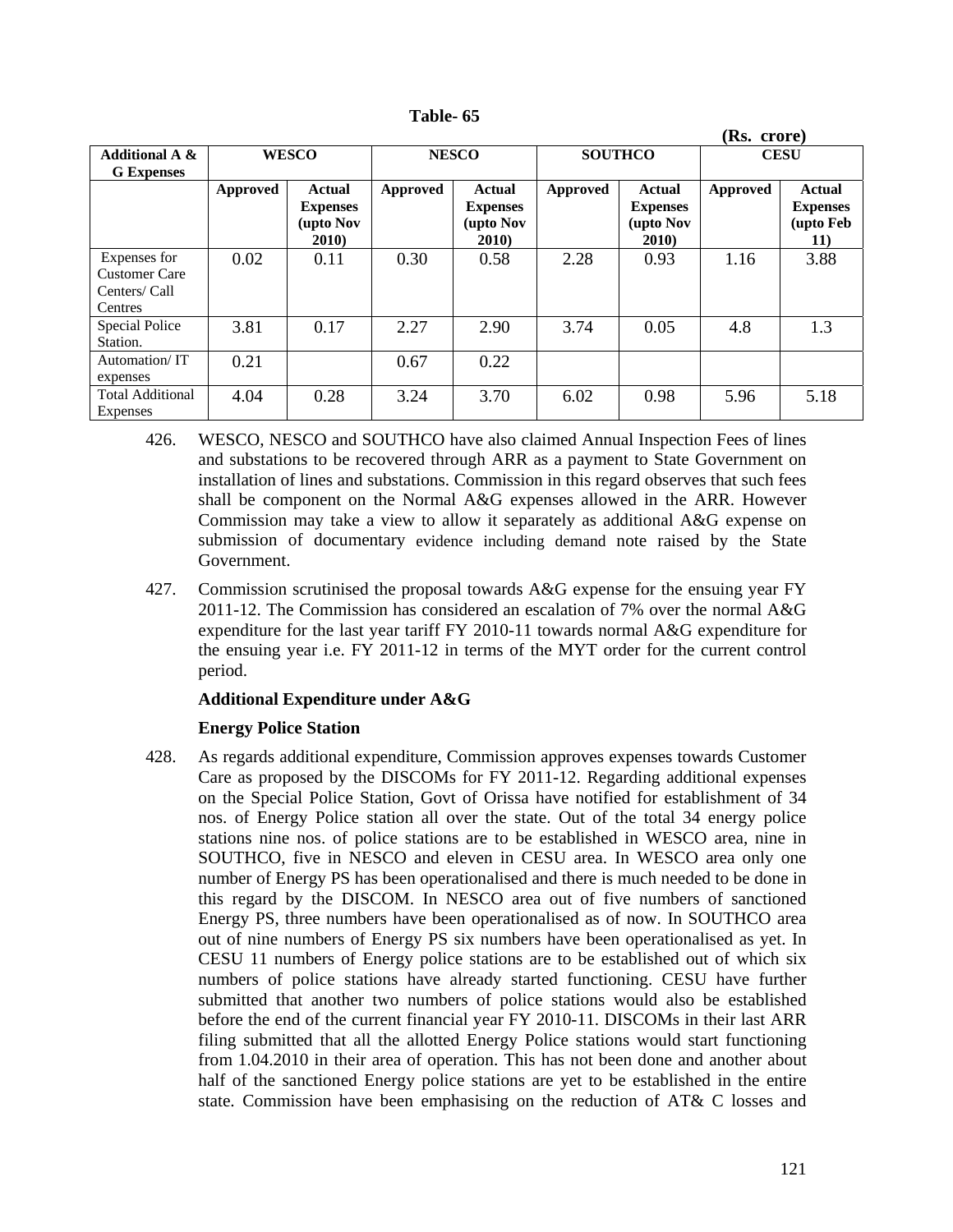without effective participation of the Energy Police station such a task would not be achieved as desired. Commission in order to fully functionalise the Energy Police stations therefore allows the expenses towards on this account as proposed by the DISCOMs in their ARR. Commission expects that all the 34 Energy Police Stations as approved by the Government of Orissa would be functional by the end of the ensuing year FY 2011-12. DISCOMs therefore are required to be in close contact with Government of Orissa in order to operationalise these Energy Police stations. As regards expenditure on Automation and IT expenses, Commission allows expenses as proposed by the Licensees.

- 429. Govt. in the meantime has also decided that a senior level IPS officer in the office of D.G. Police will look up the functioning of the energy police stations. The state govt. have also decided to post a Nodal officer in the rank of an Additional S.P. in the range Head Quarters to oversee the day to day functioning of the energy police stations. The Commission expects the State Govt. to see with the arrangement proposed to oversee the energy police stations are become effective as already advised earlier. The State govt. should adopt the West Bengal Model where a very senior police officer at the level of IG works with the West Bengal State Electricity Distribution Company Limited and is responsible for theft prevention, detection, prosecution and liaison with the police. We would therefore, consider having one senior Officer working with the Energy Department and being responsible for theft prevention and detection in all the four DISCOMs. He could supervise and monitor the working of all the Energy Police Stations and ensure their effective functioning. As an officer of the State's Police Administration, he could liaise easily with the police and act as a bridge between the Electricity Utility and the police. Any way the initiative has to be taken by the distribution companies to workout an effective way to prevent theft of electricity.
- 430. The Hon'ble ATE in appeal No. 52, 53 and 54 of 2007 filed by WESCO, NESCO and SOUTHCO aggrieved over the approval of their ARR and for determination of Retail Supply Tariff in respect of FY 2007-08 have pronounced following judgement dated  $8<sup>th</sup>$  November, 2010 with regard to issue of Administrative and General Expenses. The extract of the same judgement is reproduced below:

*"37. (v) XXXX In regard to Administrative and General Expenses, the State Commission has also disallowed the additional costs n account of distribution of spot billing on consumers conducting of energy audit. These activities were initiated by the Appellants as non introduction of the spot billing and not conducting energy Audit were some f the grounds for seeking revocation of the license of the Appellants by the State Commission. However, the expenditure on carrying out their activities was not allowed in the ARR for FY 2007-2008 even though the Appellants had submitted details of the expenditure to the State Commission. Therefore, finding of the State Commission on this issue can not be held valid. Accordingly, this point is also answered in favour of the Appellants."* 

- 431. The Commission has taken note of the observation made by the Hon'ble ATE in the said order while approving the ARR of Licensee for FY 2011-12. The Commission in this regard has however preferred Civil Appeal against the above judgement of the Hon'ble ATE before the Hon'ble Supreme Court in the appeal, CA No. D 4688 of 2011.
- 432. In view of the observations as above, the total A&G expenses allowed for FY 2011- 12 to the DISCOMs are summarized below: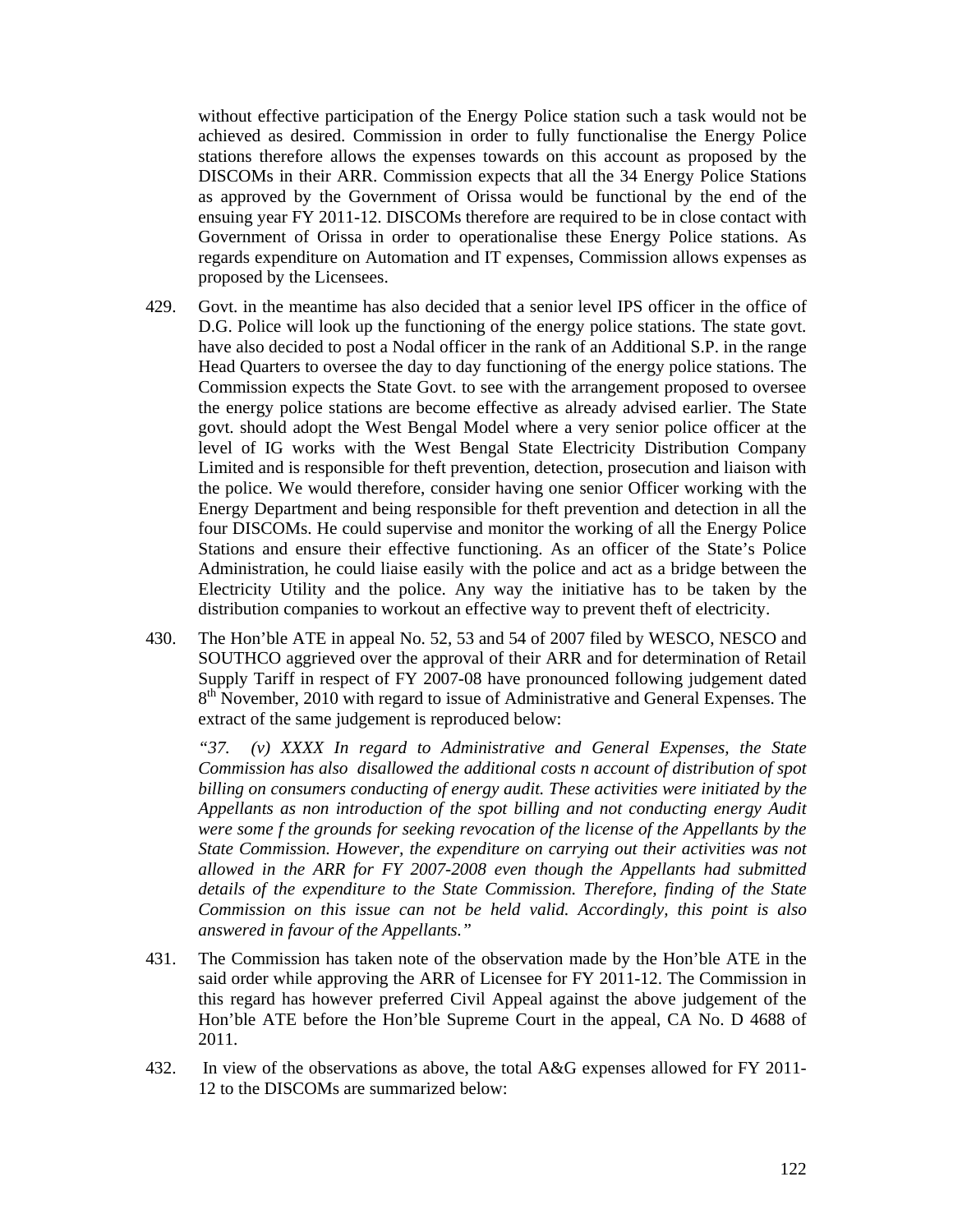| Table - 66 |
|------------|
|------------|

|                                                           |              |              | (Rs. in Crore) |             |
|-----------------------------------------------------------|--------------|--------------|----------------|-------------|
| A & G Expenses Approved for FY 2011-12                    | <b>WESCO</b> | <b>NESCO</b> | <b>SOUTHCO</b> | <b>CESU</b> |
| Normal A&G expenses (Escalated @7% over FY 2010-11)       | 22.20        | 14.84        | 12.78          | 31.99       |
| <b>Additional expenses:</b>                               |              |              |                |             |
| Expenses for Customer Care Centers/ Call Centers          | 0.35         | 0.58         | 1.76           | 1.16        |
| Special Police Station.                                   | 2.27         | 2.90         | 5.33           | 4.80        |
| Automation/IT expenses                                    | 0.99         | 0.22         |                |             |
| Inspection Fee for inspection of electrical installations | 5.00         | 5.00         | 5.00           | 8.00        |
| <b>Total Additional A&amp;G Expenses</b>                  | 8.61         | 8.70         | 12.09          | 13.96       |
| Total A&G expenses                                        | 30.81        | 23.54        | 24.87          | 45.95       |

# **Training of Personnel -Rs.2.00 cr. out of normal A&G expenditure**

- 433. Training of officers and staff of the utilities has been the most relevant aspect for development of the organization. This is more so important in view of the lack of knowledge with regard to evolving technologies and best practices being used by the other organizations. Commission, therefore, attaches much importance to the training of personnel of the utilities in order to match them with the best in the business. Utilities consequently should have a calendar of training schedule for their employees in order to upgrade their skills and infuse motivation to take their task efficiently. Commission in order to bring about more seriousness to the training of utility personnel earmarked a sum of Rs.50 lakhs towards training programme for each DISCOM out of normal A&G expenses for FY 2010-11 for the respective DISCOMs. Commission in line with last year's order directs Licensees to earmark Rs. 50 lakhs towards training programme for FY 2011-12.
- 434. In order to bring about more efficiency in billing and collection activity and in order to stream line the billing and collection process, Commission in the RST order for FY 2010-11 directed the DISCOMs to adopt dynamic billing and collection system in their area of operation. DISCOMs are directed to report to the Commission the compliance of the same by  $31<sup>st</sup>$  May 2011.

# **Repair and Maintenance Expenses:**

435. The distribution companies in their ARR and tariff petition for FY 2011-12 have proposed an enhanced requirement over the previous year's approved expenses in the following manner:

|                         |            |                           | (Rs. in <i>core</i> )  |
|-------------------------|------------|---------------------------|------------------------|
| <b>R&amp;M</b> Proposal |            | Approved for Proposed for | % rise proposed over   |
| FY 2011-12              | FY 2010-11 | the Year                  | approved figure for FY |
|                         |            | 2011-12                   | 2010-11                |
| <b>WESCO</b>            | 34.77      | 50.21                     | 30.75                  |
| <b>NESCO</b>            | 37.22      | 76.66                     | 51.45                  |
| <b>SOUTHCO</b>          | 26.11      | 50.13                     | 47.92                  |
| <b>CESU</b>             | 51.19      | 62.55                     | 18.16                  |
| <b>Total</b>            | 149.29     | 239.55                    |                        |

**Table – 67** 

As revealed from the above table that WESCO, NESCO, SOUTHCO and CESU have enhanced requirement in the R&M expenses with percentage of 30.75%, 51.45%,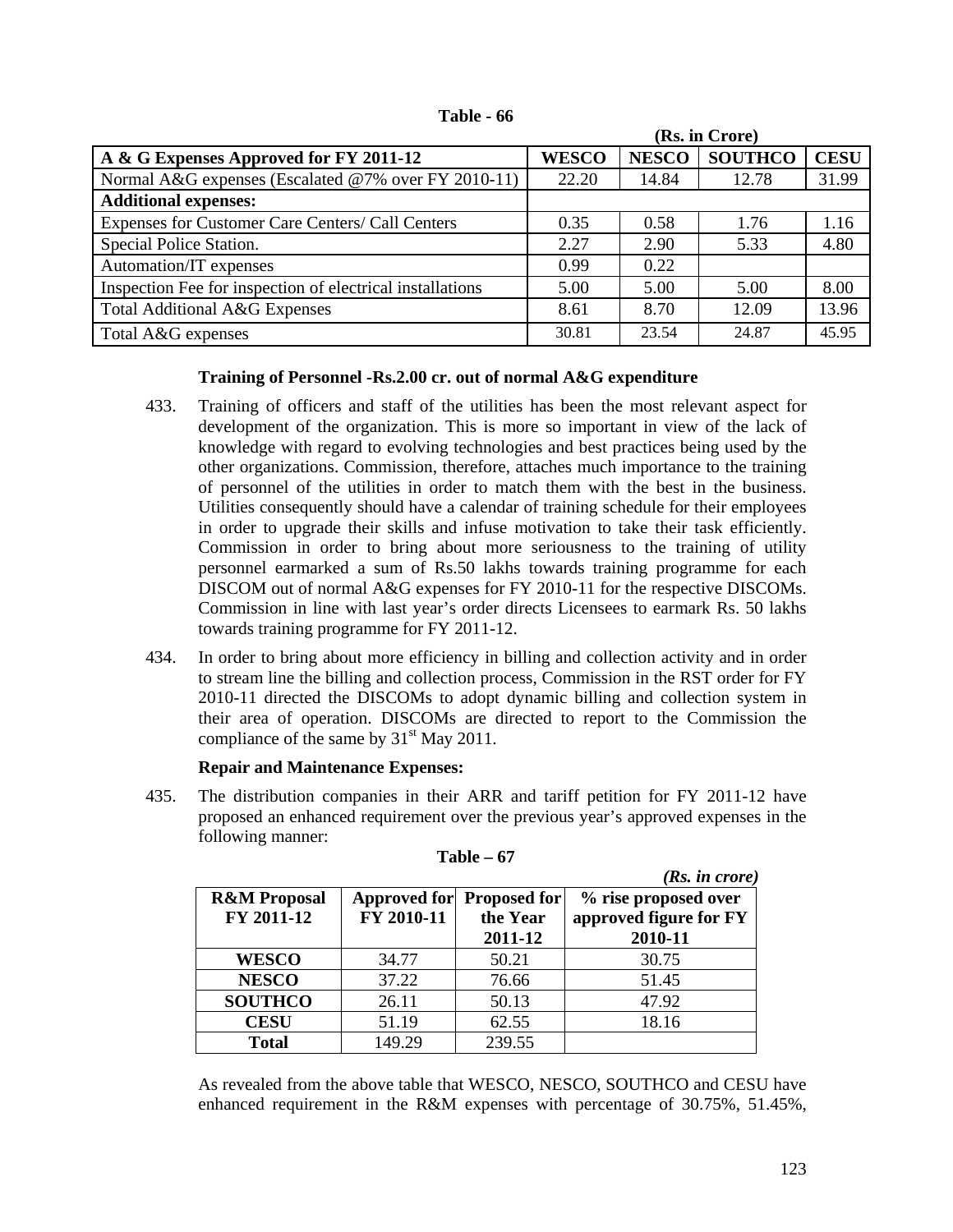47.92% and 18.16% respectively over and above approved expenses for the previous FY 2010-11.

436. The Commission analyzed the pattern of spending in R&M by the Licensees, through the information available in the audited accounts of the companies. Commission now has the audited figures in respect of WESCO, NESCO and SOUTHCO upto 2009-10 and for CESU upto 2008-09. The approved and audited figures are updated and given in the table below.

|                 | (RS In Crore) |          |                                                                                               |                                |          |             |          |                       |
|-----------------|---------------|----------|-----------------------------------------------------------------------------------------------|--------------------------------|----------|-------------|----------|-----------------------|
| R&M             | <b>WESCO</b>  |          |                                                                                               | <b>NESCO</b><br><b>SOUTHCO</b> |          | <b>CESU</b> |          |                       |
| <b>Expenses</b> |               |          |                                                                                               |                                |          |             |          |                       |
| <b>Years</b>    | Approved      | Audited  | Approved                                                                                      | Audited                        | Approved | Audited     | Approved | Audited               |
| 99-00           | 14.43         | 15.9     | 14.22                                                                                         | 16.19                          | 12.63    | 13.39       | 19.05    | 24.01                 |
| $00 - 01$       | 14.43         | 10.25    | 14.22                                                                                         | 11.02                          | 12.63    | 7.31        | 19.57    | 19.92                 |
| $01 - 02$       | 13.62         | 10.12    | 16.32                                                                                         | 7.02                           | 15.57    | 9.29        | 23.43    | 15.6                  |
| $02 - 03$       | 15.33         | 8.04     | 14.62                                                                                         | 5.65                           | 16.82    | 6.43        | 22.11    | 25.04                 |
| $03 - 04$       | 16.89         | 16.27    | 17.59                                                                                         | 8.84                           | 16.38    | 9.93        | 24.12    | 21.22                 |
| $04 - 05$       | 17.28         | 12.85    | 17.66                                                                                         | 11.13                          | 13.25    | 8.43        | 31.95    | 20.27                 |
| $05 - 06$       | 21.3          | 9.61     | 22.63                                                                                         | 11.21                          | 18.55    | 6.07        | 33.67    | 12.26                 |
| 06-07           | 24.25         | 12.44    | 24.48                                                                                         | 12.88                          | 17.35    | 5.54        | 41.31    | 22.09                 |
| $07 - 08$       | 23.82         | 12.37    | 24.43                                                                                         | 13                             | 18.38    | 5.5         | 43.64    | 25.11                 |
| $08-09$         | 25.66         | 17.90    | 25.87                                                                                         | 20.86                          | 19.08    | 7.79        | 41.87    | 34.79                 |
| $09-10$         | 27.01         | 18.01    | 27.88                                                                                         | 22.79                          | 20.73    | 11.59       | 40.46    | <b>Not</b><br>Audited |
| $10-11*$        | 34.77         | $18.63*$ | 37.22                                                                                         | $10.84*$                       | 26.11    | $8.58*$     | 51.19    | 23.49*                |
|                 |               |          | Note - * Expenditure made in R&M upto January 2011 as per cash flow submitted by the Licensee |                                |          |             |          |                       |

| Table - | -68 |
|---------|-----|
|---------|-----|

437. The Commission observes that in recent years DISCOMs have improved their spending on R&M activities and expects that such trend should continue in the coming years. However, there remains yet much to be done about spending in R&M activities in order to maintain the existing fragile network. The DISCOMs are heavily dependent upon the escrow relaxation in order to spend on the R&M activities. During the current year all the DISCOMs have availed very less amount from escrow account towards R&M. DISCOMs have stated that due to insufficient revenue in the Escrow account, they have not been able to avail the escrow amount due. A table below shows the comparison between the relaxation due and relaxation availed on account of R& M during the year:

| Table - 69 |  |
|------------|--|
|------------|--|

|                             | (Rs. In Crore) |              |                                     |             |  |  |
|-----------------------------|----------------|--------------|-------------------------------------|-------------|--|--|
| <b>Escrow Relaxation on</b> | <b>WESCO</b>   | <b>NESCO</b> | <b>SOUTHCO</b>                      | <b>CESU</b> |  |  |
| R&M FY 2010-11              |                |              |                                     |             |  |  |
| <b>Relaxation Due</b>       | 34.77          | 37.22        | 26.11                               | 51.19       |  |  |
| <b>Relaxation Availed</b>   | 17.08          | 10.84        | 6.06                                | 17.08       |  |  |
|                             |                |              | Upto Feb-11 Upto Jan-11 Upto Jan-11 | Upto Jan-11 |  |  |

438. Commission is aware that timely and efficient R&M activities are essential to the optimum utilisation of the distribution network. The Commission is not averse towards allocation of higher amounts on R&M activities but the DISCOMs have to exhibit sincerity of purpose by undertaking adequate R&M activities and increased revenue collection out of current as well as arrears in order to enable Commission to

 $\overline{R}$  in  $\overline{C}$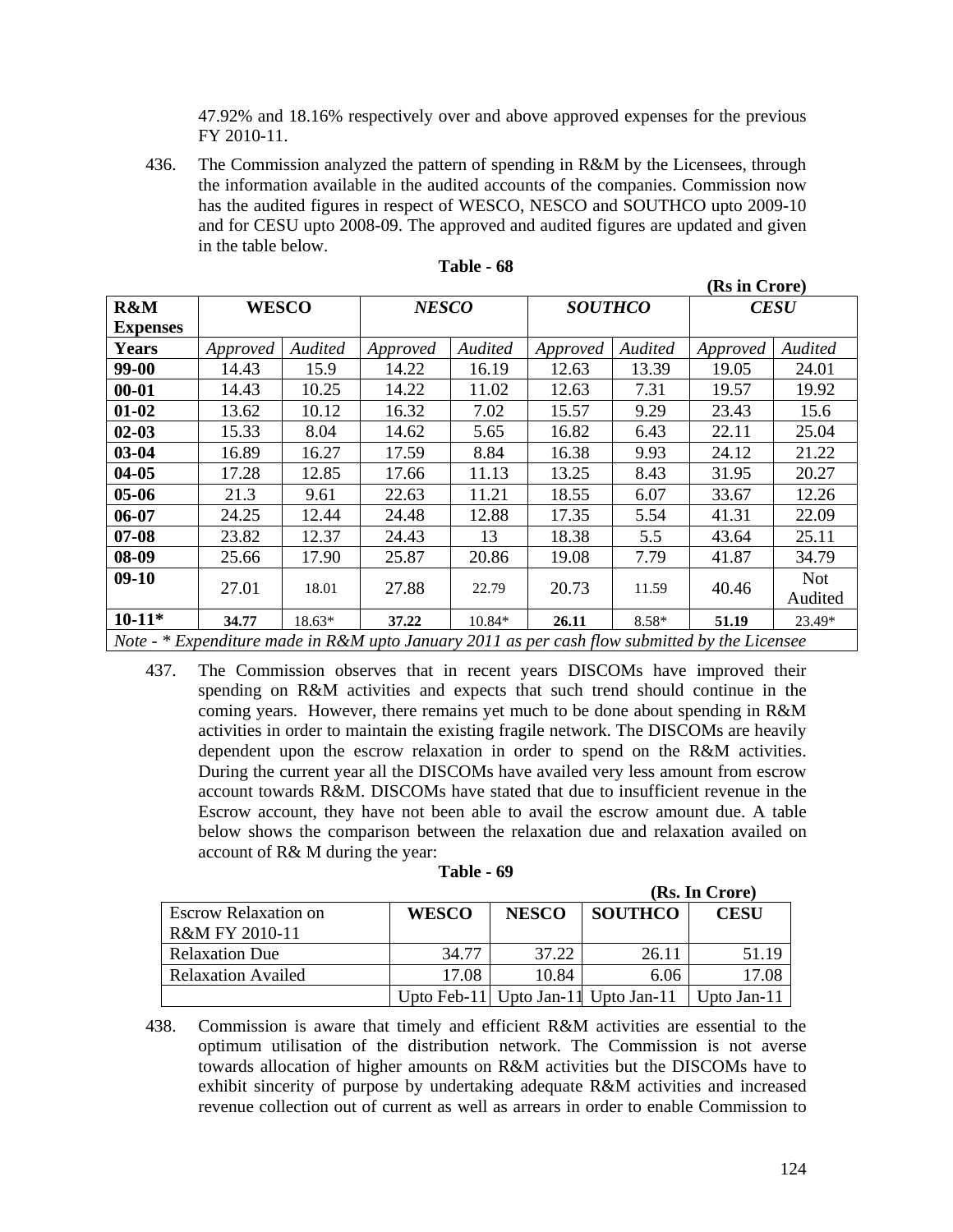allow more money by way of ESCROW relaxation. Non relaxation of ESCROW is not the problem; the real problem is inadequate revenue collection efforts. If sufficient revenue is collected there will be no difficulty in allowing withdrawal from ESCROW account after meeting the BST, salary and other important item of expenditure.

- 439. Many objectors during the hearing process stated that the procedures adopted by Licensees for procurement of materials are not being followed in a transparent manner and there have been reports of procurement of substandard and cheap materials. This in turn results in increased interruptions, improper voltage, increased incidents of loss of human and animal life and does not augur well for the already fragile network. The Commission therefore observes that Licensees need to have a proper and transparent procedure on procurement of materials. The Licensees should not resort to any adhocism in procurement of materials and plan well in advance such that the spares and equipments are available as and when required. The Commission therefore in order to ensure adherence of proper and transparent procurement procedure adopted by the Licensees, may do so by an order for third party inspection and verification if necessary.
- 440. The Commission allows the R&M expenses based on the principles enunciated in the MYT order for the second Control period (FY 2008-09 to FY 2012-13) dated 28.02.2011 and have decided therein to the following:

*In view of such a scenario the Commission decides to continue to allow the R&M expenses at the rate of 5.4% of GFA only on assets owned by the respective distribution companies* 

The position of gross fixed asset as on 31.03.2011 for the purpose of determination of R&M is given in the Table below:

 **(Rs. in crore)** 

| <b>Particulars</b>                                       | <b>WESCO</b> | <b>NESCO</b> | <b>SOUTHCO</b> | <b>CESU</b> |  |  |  |
|----------------------------------------------------------|--------------|--------------|----------------|-------------|--|--|--|
| Gross Book Value as on<br>01.04.1996                     | 139.867      | 137.89       | 122.41         | 188.697     |  |  |  |
| Addition 1996-97                                         | 13.74        | 13.54        | 12.02          | 18.53       |  |  |  |
| 1997-98                                                  | 16.84        | 16.6         | 14.74          | 22.72       |  |  |  |
| 1998-99                                                  | $\theta$     | $\theta$     | $\theta$       | $\theta$    |  |  |  |
| 1999-00                                                  | 53.32        | 41.11        | 37.53          | 87.16       |  |  |  |
| 2000-01                                                  | 19.90        | 26.83        | 13.80          | 85.09       |  |  |  |
| 2001-02                                                  | 19.58        | 30.63        | 20.72          | 67.25       |  |  |  |
| 2002-03                                                  | 21.31        | 30.55        | 7.64           | 127.01      |  |  |  |
| 2003-04                                                  | 35.14        | 28.63        | 12.60          | 88.42       |  |  |  |
| 2004-05                                                  | 71.74        | 55.09        | 39.78          | 66.26       |  |  |  |
| 2005-06                                                  | 23.52        | 30.2         | 13.89          | $-95.95$    |  |  |  |
| 2006-07                                                  | 22.21        | 30.73        | 11.10          | 22.57       |  |  |  |
| 2007-08                                                  | 24.79        | 32.49        | 18.91          | 35.52       |  |  |  |
| 2008-09                                                  | 35.16        | 92.14        | 31.85          | 38.68       |  |  |  |
| 2009-10                                                  | 38.07        | 101.34       | 10.70          | 117.08      |  |  |  |
| 2010-11                                                  | 16.90        | 81.44        | 29.84          | 52.61       |  |  |  |
| <b>Total up to 2009-10</b>                               | 552.09       | 749.21       | 397.53         | 921.65      |  |  |  |
| Note- CESU's addition during 2009-10 based on ARR filing |              |              |                |             |  |  |  |

## **Table – 70 GFA as on 31.03.11**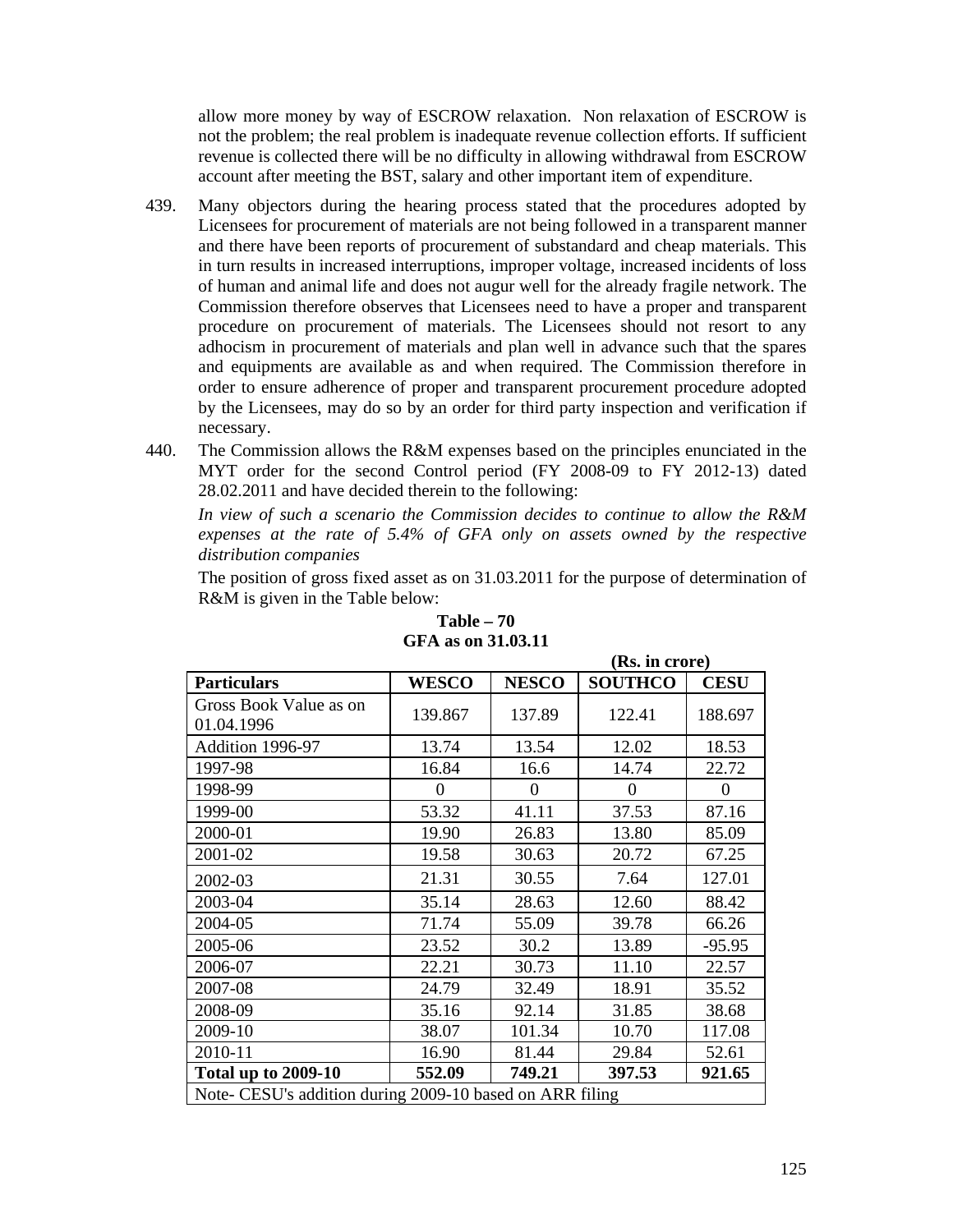441. In the FY 2009-10, WESCO, NESCO, SOUTHCO and CESU have proposed following amounts towards asset addition as tabulated below:

|                                              |              | (INS. CLULE) |                |             |
|----------------------------------------------|--------------|--------------|----------------|-------------|
| Proposed addition of Fixed Assets FY 2010-11 | <b>WESCO</b> | <b>NESCO</b> | <b>SOUTHCO</b> | <b>CESU</b> |
| Land Building Furniture and Fixtures         | 1.40         | 6.33         | 0.85           |             |
| <b>RE/LI/MNP</b>                             | 5.83         |              | 5.90           |             |
| <b>PMU</b>                                   |              | 6.55         | 12.63          |             |
| <b>APDRP</b>                                 | 1.05         |              | $\Omega$       |             |
| S.I. Scheme                                  | 8.12         | 37.21        | 2.51           |             |
| Deposit work                                 |              | 49.72        |                | 54.60       |
| Metering $&$ others                          | 4.75         |              |                |             |
| <b>RGGVY</b>                                 | 270.00       | 504.24       |                |             |
| Biju Gram Jyoti                              | 22.50        | 40.70        | 91.84          |             |
| Capex Plan (GoO)                             |              | 35.62        |                | 120.81      |
| Other works                                  | 0.54         |              | 5.41           |             |
| Total                                        | 314.19       | 680.37       | 119.14         | 175.41      |

#### **Table – 71**

442. In order to approve asset addition during FY 2011-12, scheme wise asset addition considered by the Commission are discussed below:

443. RGGVY & Biju Gram Jyoti Scheme - The asset addition under these Schemes shall be entirely funded by Govt. of India and Govt. of Orissa and the projects are being carried out by the Central PSUs as per the terms of agreement. Once the assets are handed over to the Licensees they would be responsible to operate and maintain those assets. As regards R&M of the assets, Commission in its tariff order for FY 2009-10 observed that the State Govt. should provide revenue subsidy to the DISCOMs to compensate for undertaking such non remunerative work under RGGVY & Biju Gram Jyoti Scheme. DISCOMs were advised to approach State Government in this regard for obtaining revenue subsidy. DISCOMs in their present petition for the ARR of FY 2011-12 have submitted that Government of Orissa have not provided any revenue subsidy for undertaking works under RGGVY & Biju Gram Jyoti Scheme. DISCOMs have submitted to allow the R&M on the RGGVY & BGJY assets in order to maintain those assets. In the event the State Government provides revenue subsidy, the R&M of the corresponding year may be reduced. The have further submitted that if such funds are not provided by the State Government, they would not be responsible to maintain RGGVY & Biju Gram Jyoti Scheme assets which have been entrusted by the terms of the agreements made by the GoO, GoI and DISCOMs. In view of such a stalemate Commission advises Government of Orissa to share its obligation to provide quality supply to the lifeline consumers as mandated in the Electricity Act 2003. Government of Orissa therefore may consider allocating revenue subsidy in order to enable Licensees to maintain and operate these lines. Government of Orissa in its letter no. 1728/En dated 28 Feb 2010 addressed the issue of ' O&M expenditure for maintenance of assets created under RGGVY and BGJY Schemes' in the following manner:

*As regards the assets of RGGYV Scheme, the State Govt. REC, CPSU and DISCOMs have signed a quadripartite agreement and the DISCOMs are bound by the terms and conditions of that agreement. As per Para-N of the agreement Govt. of Orissa shall be the owner of the assets created on implementation of the individual projects as posed by the DISCOMs with the concurrence of Govt. of Orissa and sanction by REC under* 

 **(Rs. crore)**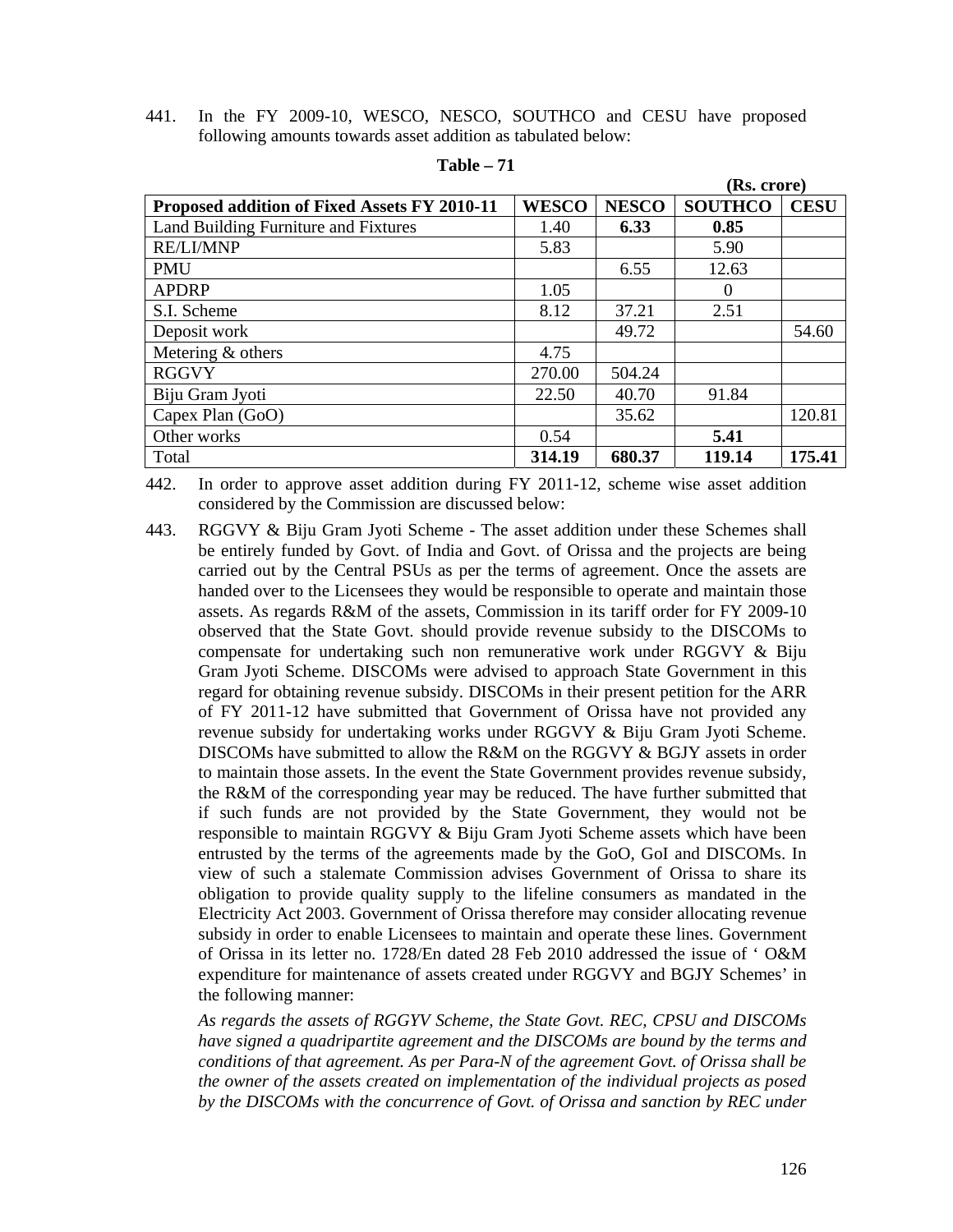*the national programme Govt. of Orissa have authorized the DISCOMs to operate and maintain these assets to effect power supply in the project area and derive consequential benefit out of the assets created under the projects.* 

*As regards the assets of BGJY it is clarified that as per the para-8 of the guidelines on successful completion of the projects all the assets created under the BGJ shall be handed over by the executing agency to the respective DISCOMs for maintenance. Regarding ownership of the assets after they are charged and handed over through a signed document, the said matter has not been decided. As the DISCOMs are to derive the consequential benefit from the assets, they are to meet the O&M expenses for maintenance of the assets. The DISCOMs cannot claim the O&M expenses from the Govt.* 

- 444. Commission is not sure of addition of assets under RGGVY & Biju Gram Jyoti Scheme for the purpose of determination of R&M and depreciation during FY 2010- 11. As regards the RE/LI, APDRP, PMU schemes these are ongoing schemes. Hence, Commission allows the asset addition proposed by the licensee.
- 445. System Improvement Scheme- WESCO, NESCO, SOUTHCO and CESU have projected asset addition of an amount of Rs.8.12 crore, Rs.37.21 crore, Rs. 2.51 and Rs.175.41 crore respectively under system improvement scheme. In reply to the query raised in this account, the companies submitted the actual amount drawal of SI loan by end of February, 2011 from REC. As revealed from their submissions, SOUTHCO has received Rs 34 lakhs from REC. NESCO, WESCO and CESU have not received any amount towards SI loan during the current year. Hence, Commission allows asset addition on SI on going projects based on their Capital works in progress based on audited data. WESCO, NESCO and CESU are accordingly allowed Rs 3.33 crores, Rs. 25.16 crores and Rs. 19.85 crores as asset addition under S.I. Scheme.
- 446. Deposit works- NESCO and CESU have proposed asset addition under deposit work to the tune of Rs. 49.72 crores and Rs 52.61 crores. This is found to be reasonable, as the same is a spill over of work of previous year. Hence, Commission allows the same.
- 447. Metering and others- These are also ongoing programmes hence Commission allows the same as proposed by the Licensees
- 448. In view of the discussions in the foregone paragraphs, the asset addition during 2010- 11 is determined and approved as detailed below:

|                                              |              |              | (Rs. crore)    |             |  |
|----------------------------------------------|--------------|--------------|----------------|-------------|--|
| Approved addition of Fixed Assets FY 2010-11 | <b>WESCO</b> | <b>NESCO</b> | <b>SOUTHCO</b> | <b>CESU</b> |  |
| Land Building Furniture and Fixtures         | 1.41         |              | 5.90           | 0           |  |
| <b>RGGVY</b>                                 |              |              | $\Omega$       |             |  |
| Biju Gram Jyoti                              |              |              | $\Omega$       |             |  |
| <b>RE/LI/MNP</b>                             | 5.83         |              | 5.90           |             |  |
| <b>PMU</b>                                   |              | 6.56         | 12.63          |             |  |
| <b>APDRP</b>                                 | 1.05         |              |                |             |  |
| <b>System Improvement</b>                    | 3.33         | 25.16        |                |             |  |
| Deposit work                                 |              | 49.72        |                | 52.61       |  |
| Metering & others                            | 4.75         |              |                |             |  |
| <b>RGGVY</b>                                 |              |              |                |             |  |
| Biju Gram Jyoti                              |              |              |                |             |  |
| Other works (including PMGY)                 | 0.53         |              | 5.41           |             |  |
| <b>Total</b>                                 | 16.90        | 81.44        | 29.84          | 52.61       |  |

**Table – 72**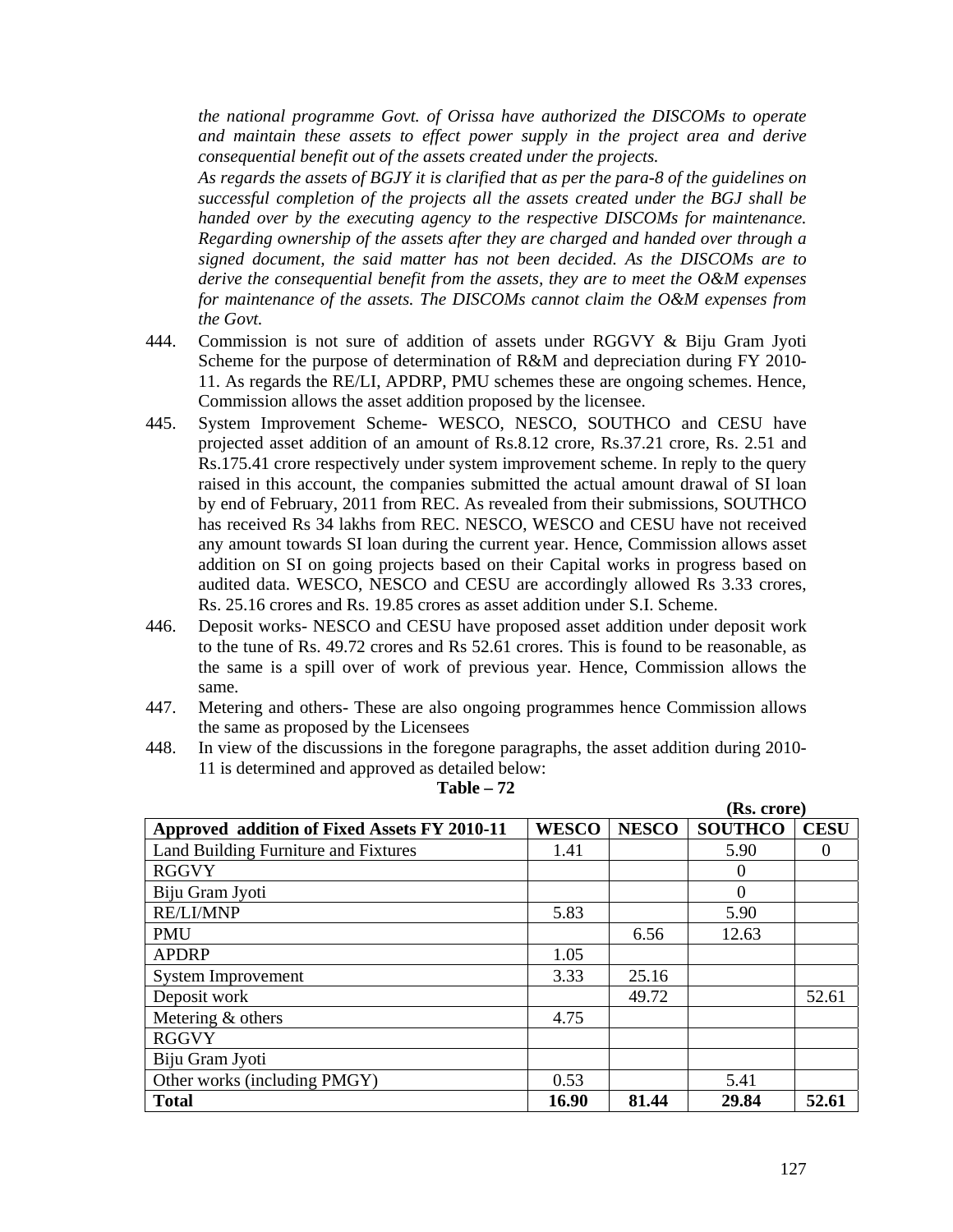449. The Gross Fixed Assets as on 31.03.2011 calculated on the basis of the asset addition allowed in the above table is given as below:

|                                                                |              | (Rs. in <i>core</i> ) |                |             |  |  |  |
|----------------------------------------------------------------|--------------|-----------------------|----------------|-------------|--|--|--|
| <b>Particulars</b>                                             | <b>WESCO</b> | <b>NESCO</b>          | <b>SOUTHCO</b> | <b>CESU</b> |  |  |  |
| Gross Book Value as on                                         |              |                       |                |             |  |  |  |
| 01.04.1996                                                     | 139.867      | 137.89                | 122.41         | 188.697     |  |  |  |
| Addition 1996-97                                               | 13.74        | 13.54                 | 12.02          | 18.53       |  |  |  |
| 1997-98                                                        | 16.84        | 16.60                 | 14.74          | 22.72       |  |  |  |
| 1998-99                                                        | $\theta$     | $\Omega$              | 0              | $\Omega$    |  |  |  |
| 1999-00                                                        | 53.32        | 41.11                 | 37.53          | 87.16       |  |  |  |
| 2000-01                                                        | 19.90        | 26.83                 | 13.80          | 85.09       |  |  |  |
| 2001-02                                                        | 19.58        | 30.63                 | 20.72          | 67.25       |  |  |  |
| 2002-03                                                        | 21.31        | 30.55                 | 7.64           | 127.01      |  |  |  |
| 2003-04                                                        | 35.14        | 28.63                 | 12.6           | 88.42       |  |  |  |
| 2004-05                                                        | 71.74        | 55.09                 | 39.78          | 66.26       |  |  |  |
| 2005-06                                                        | 23.52        | 30.2                  | 13.89          | -95.95      |  |  |  |
| 2006-07                                                        | 22.21        | 30.73                 | 11.1           | 22.57       |  |  |  |
| 2007-08                                                        | 24.79        | 32.49                 | 18.91          | 35.52       |  |  |  |
| 2008-09                                                        | 35.16        | 92.14                 | 31.85          | 38.68       |  |  |  |
| 2009-10                                                        | 38.07        | 101.34                | 10.70          | 117.08      |  |  |  |
| 2010-11                                                        | 16.90        | 81.44                 | 29.84          | 52.61       |  |  |  |
| <b>Total up to 2010-11</b>                                     | 552.09       | 749.21                | 397.53         | 921.65      |  |  |  |
| Note- CESU's asset addition during 2009-10 based on ARR filing |              |                       |                |             |  |  |  |

**Table - 73** 

450. As stated above, the Commission allows the R&M expenses based on the principles enunciated in the MYT order for the second Control period (FY 2008-09 to FY 2012- 13) dated 28.02.2011 have decided to the following

*In view of such a scenario the Commission decides to continue to allow the R&M expenses at the rate of 5.4% of GFA only on assets owned by the respective distribution companies* 

451. The position of Gross Fixed Asset as on 31.03.2011 were computed based on their audited accounts available for the previous years. After taking into consideration the addition of assets during the FY 2010-11 and the position of GFA as on 31.03.2011 the approved R&M for FY 2011-12 is given in the table below:

|                                                                                |                 |              |                 |              |        |                          | (Rs. in crore)  |          |
|--------------------------------------------------------------------------------|-----------------|--------------|-----------------|--------------|--------|--------------------------|-----------------|----------|
| <b>R&amp;M</b> for                                                             |                 | <b>WESCO</b> |                 | <b>NESCO</b> |        | <b>SOUTHCO</b>           | <b>CESU</b>     |          |
| FY 2011-12                                                                     | <b>Proposed</b> | Approved     | <b>Proposed</b> | Approved     |        | <b>Proposed</b> Approved | <b>Proposed</b> | Approved |
| Gross fixed asset<br>as on 01.04.2011                                          | 929.77          | 552.09       | 1419.58         | 749.21       | 928.36 | 397.53                   | 1158.25         | 921.65   |
| % of GFA                                                                       | 5.40%           | 5.40%        | 5.40%           | 5.40%        | 5.40%  | 5.40%                    | 5.40%           | 5.40%    |
| R&M on GFA                                                                     | 50.21           | 29.81        | 76.66           | 40.46        | 50.13  | 21.47                    | 62.55           | 49.77    |
| Special R&M for<br>addition<br>of<br><b>RGGVY</b><br>and<br><b>BJGY</b> assets |                 | 7.00         |                 | 7.00         |        | 7.00                     |                 | 7.00     |

**Table - 74**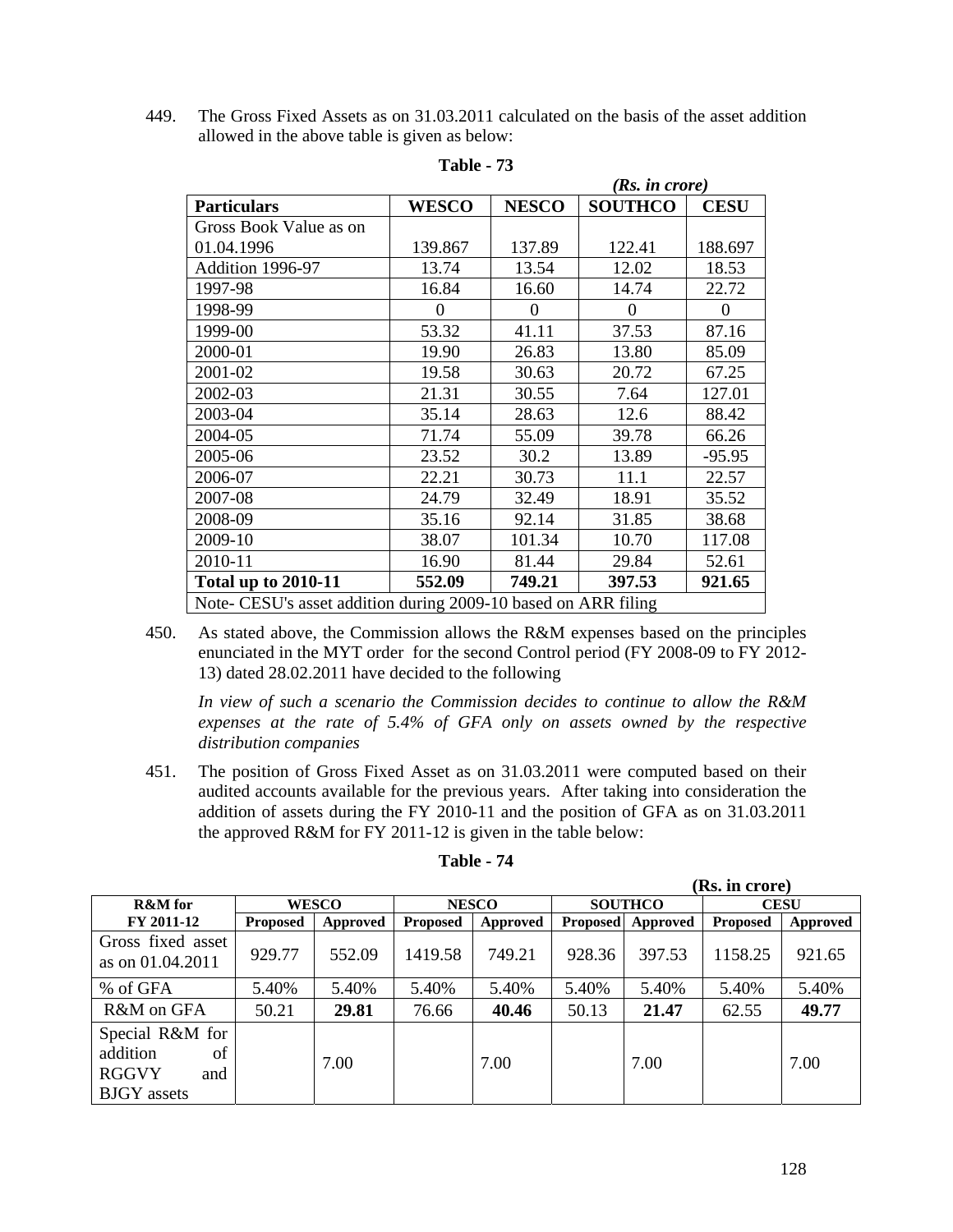| R&M<br>Total    |       |       |       |       |
|-----------------|-------|-------|-------|-------|
| approved for FY | 36.81 | 47.46 | 28.47 | 56.77 |
| 2011-12         |       |       |       |       |

452. Besides the normal R&M expenses allowed on the basis of 5.4% of GFA, Commission allowed in addition a sum of Rs.5 crore provisionally towards R&M expenses to each of the four DISCOMs on account of asset addition under RGGVY and BGJY in the RST order for FY 2010-11. The approval of Rs. 5 crore was subject to detailed scrutiny in next tariff processing for FY 2011-12. From the filing it is revealed that no asset under RGGVY or BGJY has been transferred to the Licensees. These assets continue to be with the Government of Orissa. However in line with the previous RST order for FY 2010-11, Commission allows an additional sum of Rs. 7.00 crore to each DISCOM for FY 2011-12 besides the normal R&M expenditure approved @ of 5.4% on the Gross Fixed Assets.

# **Interest on Loan**

453. The source-wise interest on loan proposed by the four DISCOMs for FY 2011-12 is given in the table below:

|                                      |              |              | (RS. Urore)    |             |
|--------------------------------------|--------------|--------------|----------------|-------------|
| <b>Source</b>                        | <b>WESCO</b> | <b>NESCO</b> | <b>SOUTHCO</b> | <b>CESU</b> |
| <b>GRIDCO</b> loan                   |              |              |                |             |
| World Bank loan                      | 11.82        | 11.57        | 7.79           | 79.38       |
| Power Bond - Differential Amount     | 13.65        | 32.8         | 30.68          |             |
| APDRP Net of 50% grant (GoO)         | 0.66         | 0.76         | 0.72           | 9.91        |
| <b>REC/PFC</b> (Counter Part Funding | 6.19         | 5.22         | 2.02           | 2.13        |
| APDRP) and SI Scheme                 |              |              |                |             |
| Interest on security deposit         | 20.79        | 14.26        | 4.93           | 18.39       |
| <b>CAPEX (REC)</b>                   |              |              | 5.67           |             |
| Govt. of Orissa Capex loan           | 2.86         | 3.08         | 10.6           | 2.81        |
| Other interest and finance charges   | 9.52         | 5.00         | 4.49           |             |
| Total interest before capitalisation | 65.49        | 72.69        | 66.90          | 112.62      |
| Less: Interest Capitalised           | 3.15         | 3.17         | 4.89           |             |
| Total Interest proposed              | 62.34        | 69.52        | 62.01          | 112.62      |

**Table – 75 Proposed Loans FY 2011-12**

 $(2.6 \times 10^{-12})$ 

454. In order to approve the interest on loans the position of individual loan as on 1.04.2011 is discussed below:

## **GRIDCO back to back loan (PFC/REC etc.)**

Licensees have not proposed any loan for FY 2011-12 in their filing. Hence no interest on the said loan has been considered for FY 2011-12.

# **World Bank Loan**

455. In line with the Commission's previous order, the licensees have calculated the interest on World Bank Loan @ 13%, considering 30% of loan as grant and balance 70% as loan. WESCO, NESCO and SOUTCO besides interest liability have also proposed repayment liability of Rs. 9.10 crore, Rs 9.13 crore and Rs. 7.26. crore. The loan balance (Net of 30% grant) is projected by the DISCOMs along with the interest for the FY 2011-12.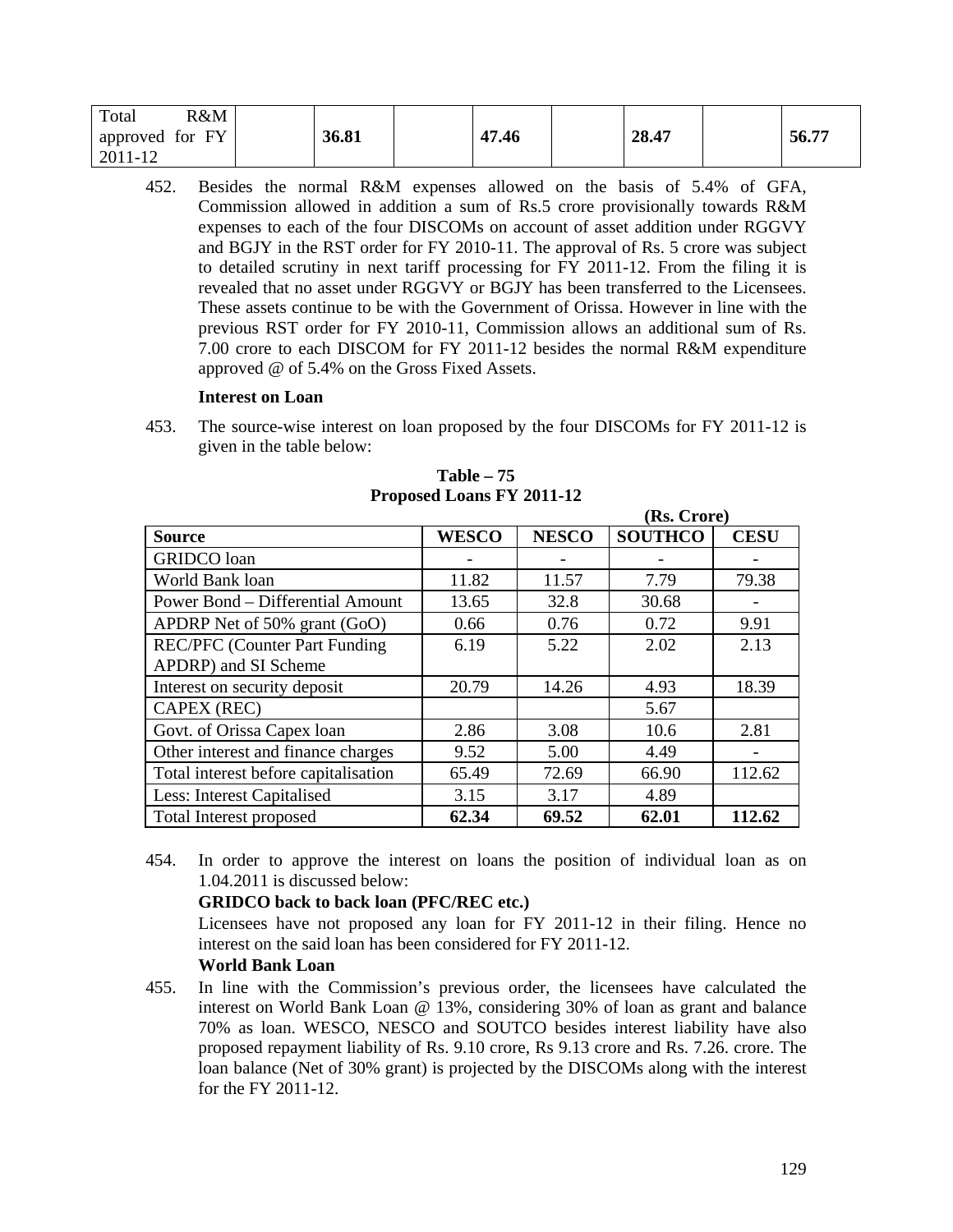456. After analysis of the loan position the approval of interest on the same is given in the table below:

|                              |                            |                                       |                            |                                                    | (Rs. in Crore)                           |
|------------------------------|----------------------------|---------------------------------------|----------------------------|----------------------------------------------------|------------------------------------------|
| World<br><b>Bank</b><br>Loan | Loan as<br>on<br>31.3.2011 | <b>Repayment</b><br>Due in<br>2011-12 | Loan as<br>on<br>31.3.2012 | <b>Interest</b><br>for FY<br>2011-12<br>(Proposed) | Interest for<br>FY 2011-12<br>(Approved) |
| <b>WESCO</b>                 | 90.96                      | 9.10                                  | 81.86                      | 11.82                                              | 11.23                                    |
| <b>NESCO</b>                 | 91.28                      | 9.13                                  | 82.15                      | 11.57                                              | 11.27                                    |
| <b>SOUTHCO</b>               | 65.34                      | 7.26                                  | 58.08                      | 7.79                                               | 7.79                                     |
| <b>CESU</b>                  | 204.51                     | $\theta$                              | 204.51                     | 69.99                                              | 26.59                                    |
| <b>Total</b>                 | 452.09                     | 25.49                                 | 426.6                      | 101.17                                             | 56.88                                    |

**Table – 76** 

## **Re-securitisation of NTPC Power Bonds.**

- 457. WESCO, NESCO and SOUTHCO in their filing have submitted to allow the differential interest (12.5% p.a - 8.5% p.a) of Rs.13.64, Rs.32.80 and Rs 30.68 Crores respectively on the bond amount from  $1<sup>st</sup>$  October 2000 to  $31<sup>st</sup>$  March 2007 in the ARR of FY 2011-12.
- 458. WESCO, NESCO & SOUTHCO in their filling have submitted that the matter of power bond has been taken up by the Commission in the RST appeal for FY 2006-07 filed (759 of 2007) before the Hon'ble Supreme Court. They have further submitted that GRIDCO may be directed to realize the settlement amount from the DISCOMs only after adjustment of past payment as per Bond subscription Agreement and directions of the Commission in this regard. As the Bonds were issued on behest of GRIDCO to securitize the NTPC dues, after settlement of bond dues, GRIDCO should not be allowed to profiteer at the cost of consumer of Orissa. The licensees have submitted that the dispute on power bond between the licensees can be settled by the Commission since it has sole jurisdiction to be decided on the dispute under provisions of Electricity act, 2003 and OER Act, 1995. Further Hon'ble ATE while disposing the appeal no. 52, 53 & 54 of 2007 filed by WESCO, NESCO & SOUTHCO, directed for recovery of actual interest i.e @12.5%. The licensees have accordingly filed to allow the differential interest between 12.5% p.a and 8.5% p.a on the bond amount from 1<sup>st</sup> October, 2000 to March, 2007 in the ARR for FY 2011-12.
- 459. The Hon'ble ATE in appeal No. 52, 53 and 54 of 2007 filed by WESCO, NESCO and SOUTHCO aggrieved over the approval of their ARR and for determination of Retail Supply Tariff in respect of FY 2007-08 have pronounced following judgement dated  $8<sup>th</sup>$  November, 2010 with regard to issue of interest on NTPC Bonds. The extract of the same judgement is reproduced below:

*"37. Our findings are summarized as under* 

*(i) The first issue is interest on NTPC bonds. The Appellants issued bonds worth Rs.400 crores in favour of GRIDCO to be assigned to NTPC in terms of the Minutes of Tripartite Meeting dated 24.10.2000 at an interest rate of 12.5% to scrutinize the outstanding payments to NTPC. Subsequently, in September,*  2001, Government of India announced the Scheme of One Time Settlement of *dues of Central PSUs wherein tax free bonds were to be issued to Central PSUs on relaxed terms and carrying an interest of only 8.5% while GRIDCO securitized its own outstandings to NTPC under the One Time Settlement*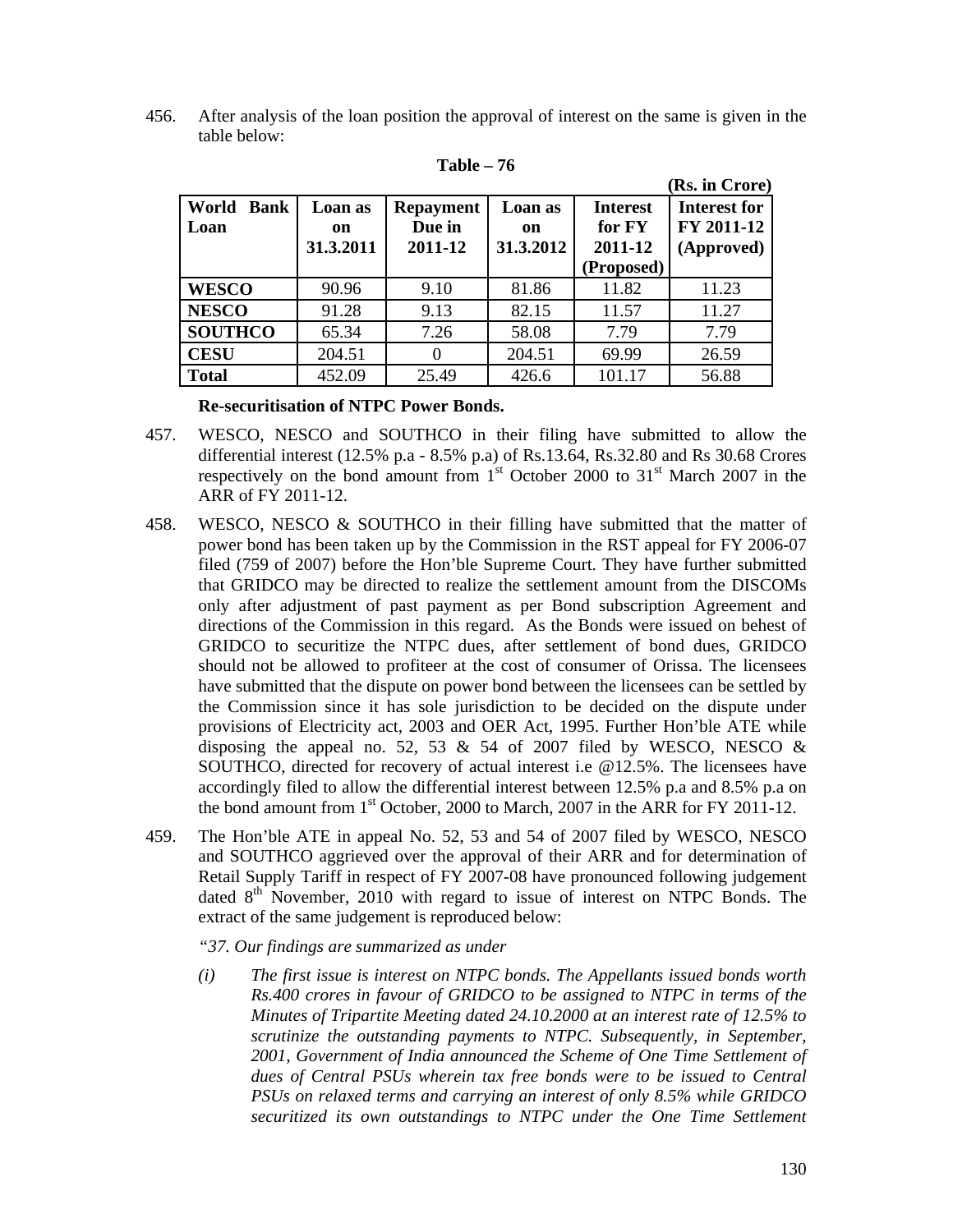*Scheme of Government of India at an interest rate of 8.5% and also subsequently finally settled the outstandings by one time cash payment, the Bonds issued by the Appellants continued to carry interest of 12.5%. The State Commission took the matter with Government of Orissa seeking its views and decision on securitization of bonds of Rs.400 cr. of the Appellants under One Time Settlement Scheme. There is however no response from Government of Orissa. Only GRIDCO informed that their negotiation with NTPC on the issue are still underway. In spite of the fact that GRIDCO has been charging interest @12.5@ from the Appellants for last many years the State Commission has been allowing interest rate of 8.5% on NTPC bonds in the ARR of the Appellants. In the impugned Order also interest rate of 8.5% has been allowed. This Tribunal in its Judgement dated 13.12.2006 relating to the FY 2006-07 decided this issue in favour of the Appellants and directed the State Commission to allow interest @12.5% on NTPC bonds in the ARR of the Appellants as a pass through. We are of the view that whatever interest cost is paid by the Appellants to GRIDCO should be allowed as pass through in the ARR of the Appellants. This point is decided in favour of the Appellants."* 

- 460. The Commission has taken note of the observation made by the Hon'ble ATE in the said order while approving the ARR of Licensee for FY 2011-12. The Commission in this regard have preferred Civil Appeal against the above judgement of the Hon'ble ATE before the Hon'ble Supreme Court in the appeal, CA no. D 4688 of 2011.
- 461. The Commission has dealt this issue in the tariff order for FY 2009-10, the relevant extract of which is quoted below:

*"In this regard the Commission has dealt extensively in earlier RST order for FY 2008-09 in para 379 to 391. A final decision in the matter will be taken after the pronouncement of the judgement by Hon'ble Supreme Court of India in this matter vide CA No. 759/2007. As such, the Commission does not consider any interest towards the same for the FY 2009-10."* 

- 462. In view of the case being sub-judice in the Hon'ble Supreme Court in CA No.759/2007 and CA no. D 4688 of 2011, Commission has not considered any interest towards re-securitisation of NTPC Power Bonds for FY 2011-12. Further since in seize of the issue, the inter-ministerial committee has been constituted vide Govt of Orissa notification no. PPD-TH-14/10/ 933 dated 06/02/2010 and at present the three DISCOMs are not paying any interest to GRIDCO on NTPC Bond, therefore there is no need to burden the consumers on this account.
- 463. However Commission in their Business plan order dated 20.03.2010 has given the following direction with regard to NTPC bond. The relevant extract of the said order is reproduced below:

*" 70. Commission find that, WESCO, NESCO and SOUTHCO, in their audited accounts for the year 2006-07 and 2007-08 have not shown any liability towards the Bond, which were earlier appearing in the audited accounts upto FY 2005-06. In this connection the comments of the Auditor SRB Associates, Charted Accountant for the FY 2006-07 is mentioned below:* 

*"Refer to Note no. B.10 of Schedule – 20 for redemption of power Bond made during the year. GRIDCO has not agreed to the payment / adjustment effected by the Company in respect of Power Bonds on the ground that redemption of Power Bonds by way of adjustment is not in terms of the Subscription Agreement dated 25th*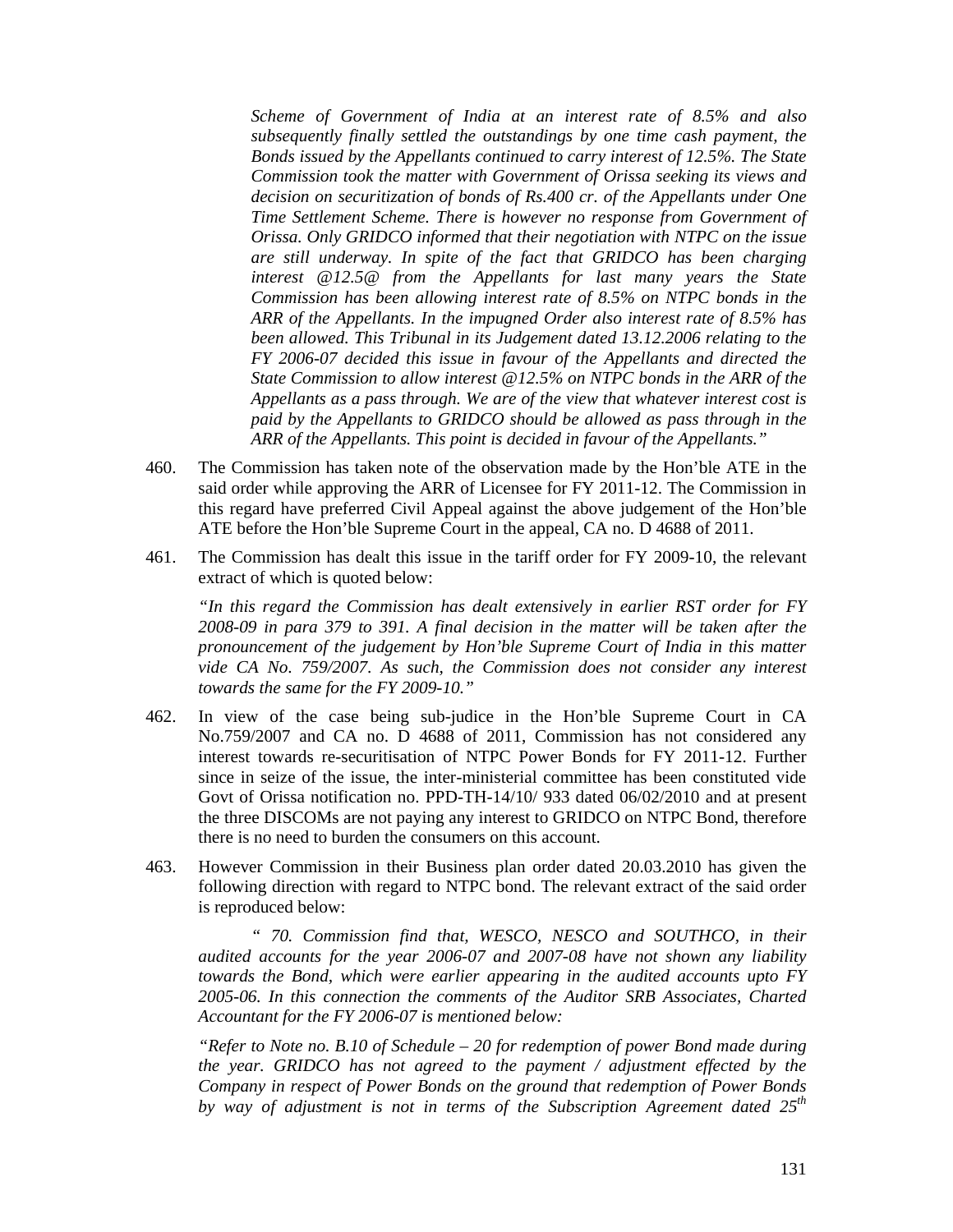*September, 2001 and Bond Certificates. Resultantly, there is over/under statement of "Payable/Receivable – Bond and other Adjustment with GRIDCO" to that extent."* 

*Therefore, Commission is of the opinion that since the matter is sub-judice in the Apex Court. WESCO, NESCO and SOUTHCO are directed to reflect the same in their audited accounts, till the case is finalized."* 

Further Commission in para 85 of the Business Plan order (sub para iii, iv and vi) have given the following directions

- *iii) GRIDCO should take steps to allow the DISCOMs (WESCO, NESCO and SOUTHCO) to create, first charge over the immovable asset as security to REC / PFC on the assets added after 31.3.2001. This works out to Rs.413.23 cr. Upto 31.3.2008excluding assets created out of World Bank loan (Rs.532.04 cr – Rs.118.81 cr).*
- *iv) Both GRIDCO and DISCOMs shall mutually identify the assets created after 31.03.2001 for Rs.413.23 crore upto 31.3.2008 that are to be hypothecated against the loan to be availed from the financial institutions such as REC & PFC. The assets created during 2008-09 and that may be created thereafter can also be hypothecated.*
- *vi) The Reliance managed DISCOMs are directed to make provision for the GRIDCO power Bond of Rs.400 crore in their Balance sheet till the matter is decided by Supreme Court (Para – 70).*
- 464. Pending the decision of Honble' Supreme Court in the above matter both GRIDCO and DISCOMs (WESCO, NESCO and SOUTHCO) are directed to comply with the orders of the Commission as above.

## **Capex Loan from Government of Orissa**

465. The Commission in its order on Business Plan for DISCOMs pertaining to FY 2008- 09 to FY 2012-13 dated 20/03/2010 envisaged total investment of Rs 5000 crore to undertake CAPEX programme. Govt. Of Orissa subsequently have notified Capital Expenditure (CAPEX) Programme for Distribution Companies of Orissa in their letter no. 9230/ En. dated 21.10.2010 for providing financial support to the tune of Rs.2400 Cr. in distribution sector which includes the grant of Finance Commission, state budgetary support and counterpart funding by the DISCOM. The basic objective of this programme is system improvement, establishment of reliable system, reduction of AT&C losses to a sustainable level and improvement of quality of supply to the consumer of the state. The scheme envisages investment of Rs. 2400 Cr. to be spent under the scheme over the period of four financial; years i.e. FY 2010-11 to FY 2013- 14, out of which Govt. of Orissa provide Rs. 1,200 Cr. And DISCOMs will invest Rs. 1,200 Cr. from their own source/ or through market borrowing as per the following table:

|                             |         | (Rs. in Crore) |         |         |              |  |
|-----------------------------|---------|----------------|---------|---------|--------------|--|
| <b>Financial Year</b>       | 2010-11 | 2011-12        | 2012-13 | 2013-14 | <b>Total</b> |  |
| State Govt. (out of which)  | 300.00  | 400.00         | 250.00  | 250.00  | 1200.00      |  |
| a. FC Grant                 | 0.00    | 200.00         | 150.00  | 150.00  | 500.00       |  |
| b. SS to FC Grant           | 0.00    | 66.67          | 50.00   | 50.00   | 166.67       |  |
| GRIDCO<br>for<br>Loan<br>tο | 0.00    | 66.67          | 50.00   | 50.00   | 166.67       |  |

**Table – 77**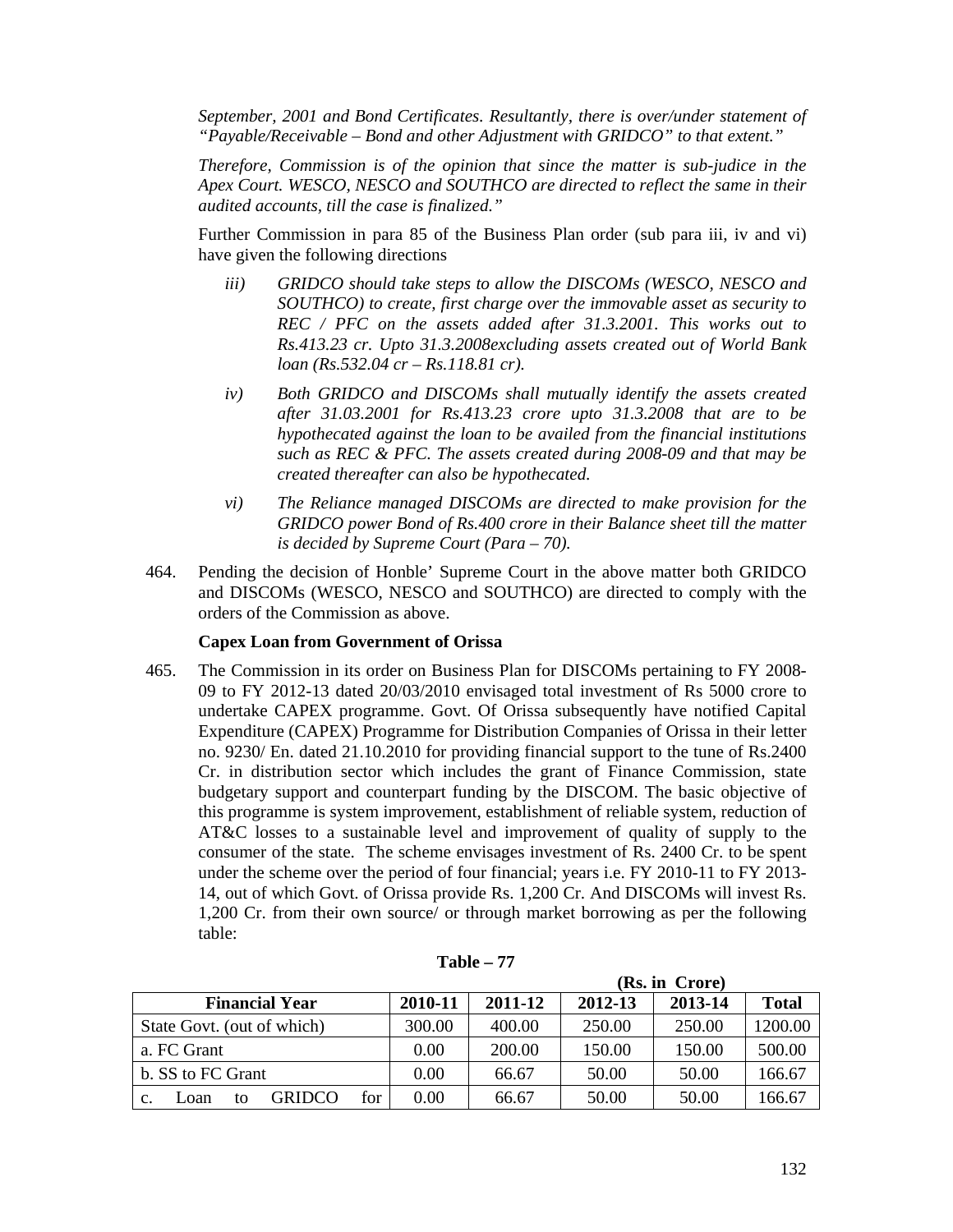| <b>Financial Year</b>                        | 2010-11 | 2011-12 | 2012-13 | 2013-14 | <b>Total</b> |
|----------------------------------------------|---------|---------|---------|---------|--------------|
| counterpart to FC Grant                      |         |         |         |         |              |
| d. State's own contribution                  | 300.00  | 66.66   | 0.00    | 0.00    | 366.66       |
| DISCOMs (out of which)                       | 0.00    | 200.00  | 400.00  | 600.00  | 1200.00      |
| a. Counterpart DISCOMs share<br>for FC Grant | 0.00    | 66.67   | 50.00   | 50.00   | 166.67       |
| b. DISCOMs contribution                      | 0.00    | 133.33  | 350.00  | 550.00  | 1033.33      |
| <b>Total CAPEX</b>                           | 300.00  | 600.00  | 650.00  | 850.00  | 2400.00      |

466. Out of the state Government support of Rs. 1200 crore:

- a) Grant of Rs. 500 Cr. From 13<sup>th</sup> FC is to be initially passed on as loan with 0% interest.
- b) Rs. 166.67 Cr. Of matching State share against  $13^{th}$  FC grants as loan with 0% interest.
- c) Rs. 166.67 Cr. Of Loan to GRIDCO for  $1/3<sup>rd</sup>$  counterpart funding to FC Grant with 4% interest.
- d) Rs. 366.66 Cr. As budgetary support in shape of soft loan with 4% interest.

Loan of Rs. 666.67 Cr. Bearing 0% interest (SL 3.1 "a" & "b") may be considered for conversion in t grant after full utilization of the loan for the specified purpose and achievement of loss reduction target of 3% p.a.

GoO shall release funds to GRIDCO and GRIDCO in turn shall pass on the same to Distribution Companies on on-lending basis i.e. with the same terms and conditions based on which the funds are released to GRIDCO by the State Government.

The loan will be released in two equal instalments every year. The second instalment of State Government support in each year except the first year i.e. 2010-11 will be released only if the AT & C loss reduction target in the previous year is achieved and DISCOMs have arranged counterparts fund fore the CAPEX.

467. The repayment of loan shall be secured through payment security mechanism of escrow on receivables of DISCOMs from sale of power.

The loan will have a moratorium period of 05 (Five) years for repayment of principal as well as interest. The loan would be repaid by DISCOMs through GRIDCO in 15 (Fifteen) years starting from the  $6<sup>th</sup>$  year i.e. from subsequent year following the expiry of the moratorium period.

The legal documents for State Government support will be made through two sets of agreement viz. one loan agreement between State Government & GRIDCO and another subsidiary loan agreement between GRIDCO & each DISCOM.

468. The DISCOMs under the CAPEX programme of Govt. of Orissa have projected to receive the funds due for 2010-11 by January & February, 2011. The table below shows the anticipated receipt and the repayment of Govt. Of Orissa CAPEX loan for FY 2010-11 & 2011-12 as filed in their ARR.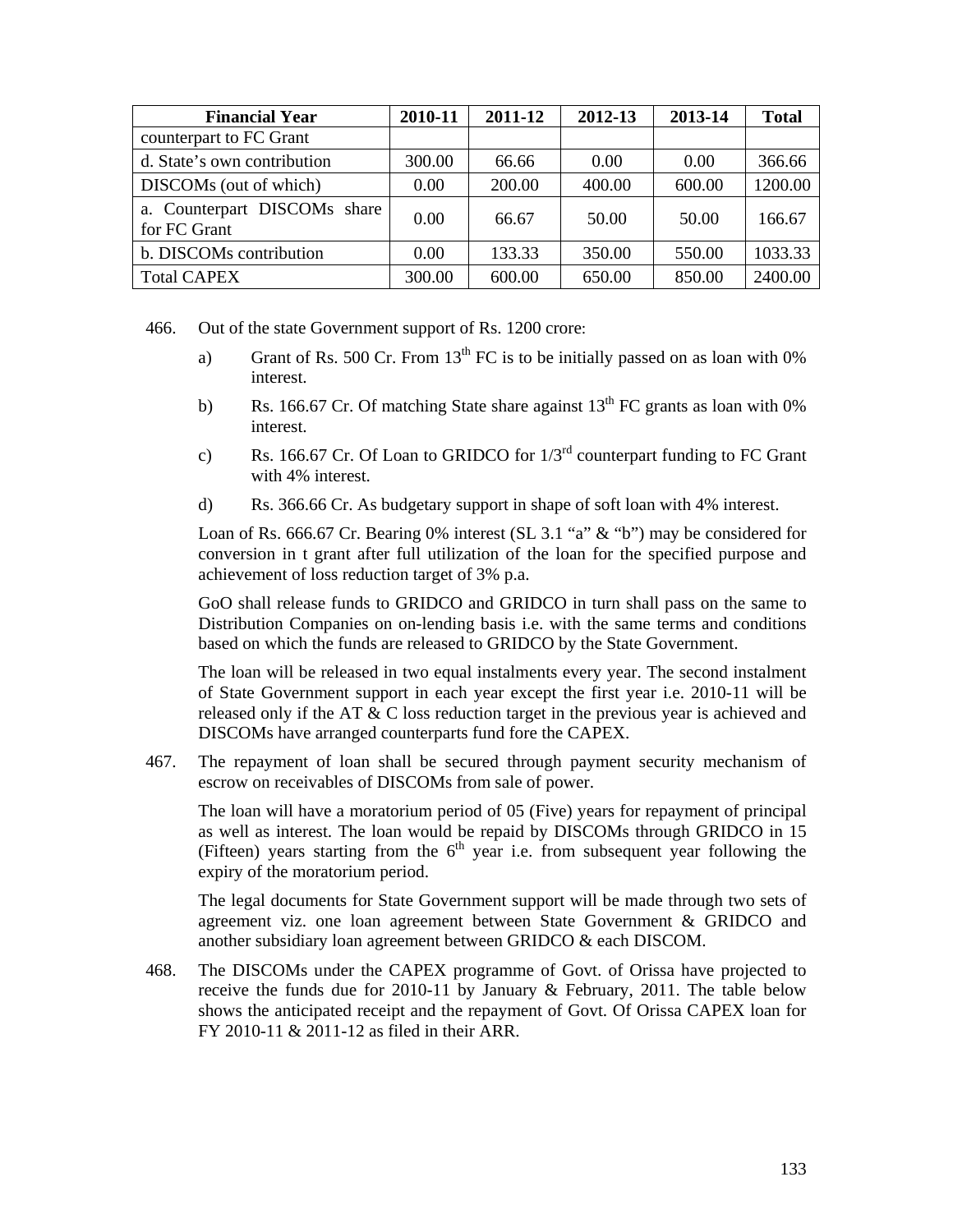#### **Table- 78**

|                                  |                |             | Rs. In Crore) |        |  |
|----------------------------------|----------------|-------------|---------------|--------|--|
| <b>Govt of Orissa CAPEX Loan</b> | <b>SOUTHCO</b> | <b>CESU</b> |               |        |  |
| Receipt from GoO                 |                |             |               |        |  |
| FY 2010-11                       | 58.50          | 63.00       | 61.50         | 117.00 |  |
| FY 2011-12                       | 78.00          | 84.00       | 82.00         | 156.00 |  |
| Total Receipt from GoO           | 136.50         | 147.00      | 143.50        | 273.00 |  |
| Counter part Funding             |                |             |               |        |  |
| FY 2010-11                       | 10.00          | 12.38       | 5.75          | 86.00  |  |
| FY 2011-12                       | 39.00          | 29.62       | 41.00         | 100.00 |  |
| <b>Total Counterpart Funding</b> | 49.00          | 42.00       | 46.75         | 186.00 |  |

*Note- The above anticipated loan covers both 0% and 4% rate of interest from Govt. of Orissa.* 

- 469. On scrutiny of their ARRs and further query it has been revealed that no amount towards the Govt. of Orissa CAPEX programme has been received by the licensees till date. However since Govt of Orissa is committed to the CAPEX program it is expected that the amounts due for FY 2010-11 would be received by March  $31<sup>st</sup> 2011$ . As stipulated in the scheme, the loan will have a moratorium period of 05 (Five) years for repayment of principal as well as interest. The loan would be repaid by DISCOMs through GRIDCO in 15 (Fifteen) years starting from the  $6<sup>th</sup>$  year i.e. from subsequent year following the expiry of the moratorium period.
- 470. Considering the fact that there would be no interest impact till the moratorium period of five years, Commission decides not to allow the interest on capex loan while approving the ARR for FY 2011-12.

#### **Accelerated Power Development Reform Programme (APDRP)**

- 471. Licensees in their filling have submitted that no amount has been estimated to be spent under APDRP scheme during the ensuing year FY 2011-12. The interest liability on APDRP has been considered on the adjusting loan only @ 12%.
- 472. The interest liability on loans from GoO & REC/PFC is computed on the basis of the actual expenditure of APDRP during the current year and balance expenditure to be incurred during the ensuing year. The DISCOMs have not projected any receipts on account of APDRP loan from GoO or REC/PFC during the years FY 2010-11 & 2011-12. They have already utilized the amounts received during the previous years. Accordingly, the loans availed and anticipated receipts along with approved interest for FY 2011-12 are tabulated below:

|                |       |                      |     | (Rs. crore)           |      |                  |       |                     |      |               |              |
|----------------|-------|----------------------|-----|-----------------------|------|------------------|-------|---------------------|------|---------------|--------------|
| <b>APDRP</b>   |       | <b>Funds availed</b> |     | <b>Receipt during</b> |      | <b>Repayment</b> |       | <b>Balance upto</b> |      | Interest due  | <b>Total</b> |
|                |       | upto FY 2009-        |     | $FY$ 2010-11 &        |      | during FY        |       | FY 2011-12          |      | for FY2011-12 | interest     |
|                |       | 10                   |     | 2011-12               |      | $2010 - 11 &$    |       |                     |      |               | approve      |
|                |       |                      |     |                       |      | 2011-12          |       |                     |      |               | d for FY     |
|                | GoO   | <b>REC/</b>          | GoO | REC/                  | GoO  | REC/             | GoO   | REC/                | GoO  | REC/          | 2011-12      |
|                |       | <b>PFC</b>           |     | <b>PFC</b>            |      | <b>PFC</b>       |       | <b>PFC</b>          |      | <b>PFC</b>    |              |
| <b>WESCO</b>   | 5.48  | 8.14                 |     |                       |      |                  | 5.48  | 8.14                | 0.66 | 1.10          | 1.76         |
| <b>NESCO</b>   | 6.36  | 9.54                 |     |                       |      | 2.29             | 6.36  | 7.25                | 0.76 | 0.92          | 1.69         |
| <b>SOUTHCO</b> | 6.62  | 4.23                 |     |                       | 0.66 | 1.03             | 5.96  | 3.20                | 0.75 | 0.50          | 1.26         |
| <b>CESU</b>    | 37.09 | 26.63                |     |                       |      | 7.10             | 37.09 | 19.53               | 4.45 | 2.77          | 7.22         |

| Table | 70 |
|-------|----|
|-------|----|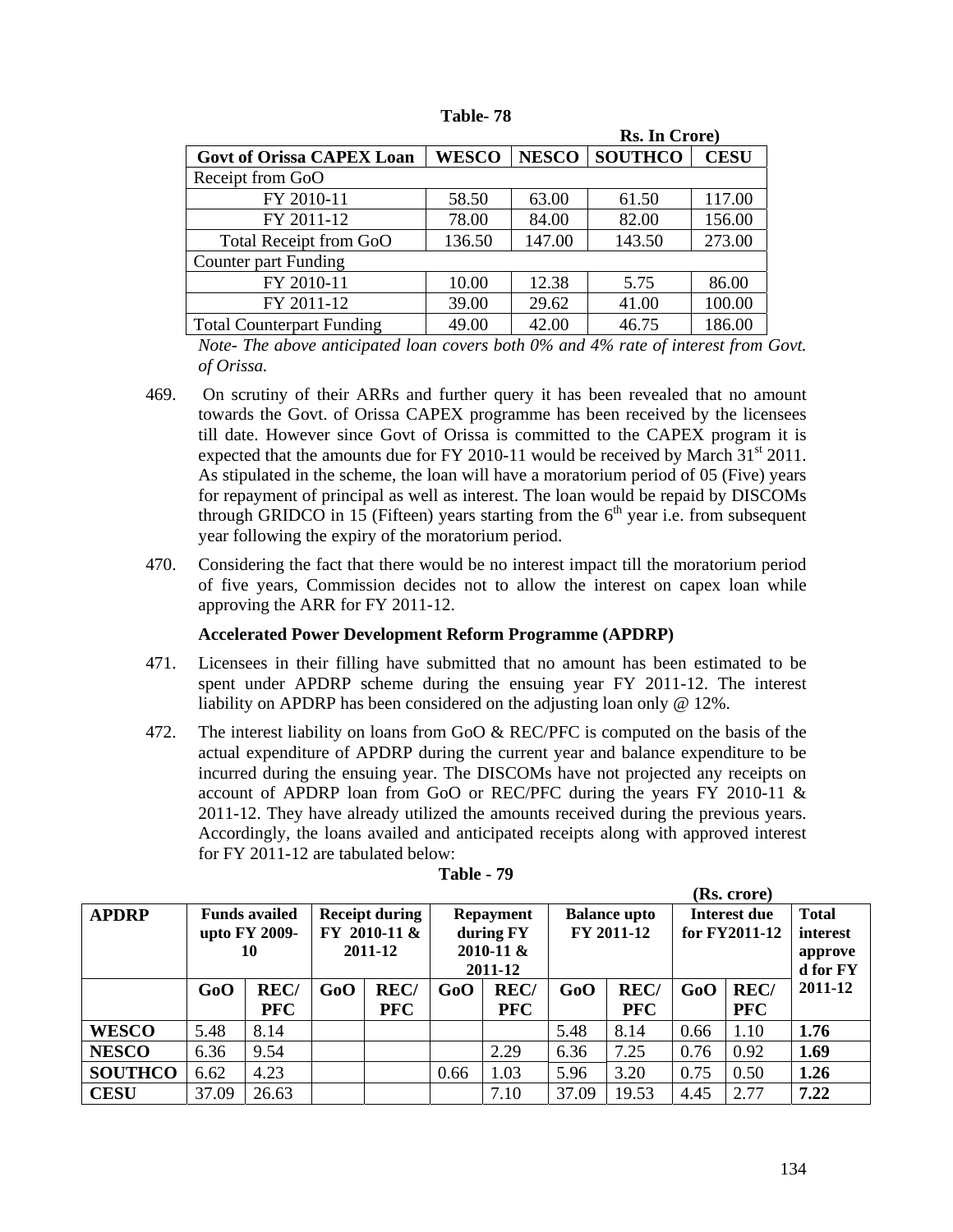#### **System Improvement Scheme:**

473. WESCO and SOUTHCO have estimated to avail long-term loan of Rs.4.12 crores, and Rs.4.90 crores respectively during FY 2011-12 for funding the System Improvement Schemes and claimed the interest thereon in the total Revenue Requirement. In a reply to the query raised by the Director (Tariff), the licensees reported that they are yet to receive any amount on this account during the current year. Commission in the ARR allows interest on the loan amount availed up-to December of the current financial year along with the interest on continuing loan. Commission therefore allows the following interest on the continuing loan only under the System Improvement Scheme to WESCO, NESCO and SOUTHCO to be included in the revenue requirement for FY 2011-12 as indicated below:

| Table - 80 |  |
|------------|--|
|------------|--|

|                                               |                                                     |                                           |                                                          |                                               | (Rs Crores)                           |                                          |
|-----------------------------------------------|-----------------------------------------------------|-------------------------------------------|----------------------------------------------------------|-----------------------------------------------|---------------------------------------|------------------------------------------|
| <b>System</b><br><b>Improvement</b><br>scheme | <b>Opening</b><br><b>Balance as</b><br>on 1.04.2010 | <b>Proposed</b><br>Loan for<br>FY 2010-11 | Loan<br>received from<br><b>REC</b> during<br>FY 2010-11 | Anticipated<br>repayment<br>during<br>2010-11 | <b>Balance as</b><br>on<br>31.03.2011 | Interest for<br>FY 2011-12<br>(Approved) |
| <b>WESCO</b>                                  | 10.23                                               | 4.12                                      |                                                          |                                               | 10.23                                 | 1.38                                     |
| <b>NESCO</b>                                  | 9.74                                                |                                           |                                                          | 0.81                                          | 8.93                                  | 1.23                                     |
| <b>SOUTHCO</b>                                | 9.65                                                | 4.90                                      |                                                          | 0.80                                          | 8.85                                  | 1.19                                     |
| <b>CESU</b>                                   |                                                     |                                           |                                                          |                                               | 0.00                                  | <b>Nil</b>                               |

#### **Interest on Security Deposit**

- 474. The Interest on security deposit is allowed by the Commission as per the OERC Distribution (Conditions of Supply Code) 2004. The said regulation provides that The Licensee shall pay interest on security deposit of the consumer at the Bank rate notified by RBI provided that the Commission may direct a higher rate of interest from time to time by notification in official gazette.
- 475. The prevailing bank rate as notified by RBI is 6% per annum. The Commission accordingly allows the interest at the rate of 6% on the closing balance on consumer's security deposit as on  $31.03.2011$  as shown in the table below:

|                                         |                  |                    | (Rs.crore)               |
|-----------------------------------------|------------------|--------------------|--------------------------|
| <b>Proposed interest</b><br>Interest on |                  | Cosumer's          | Approved interest on     |
| <b>Consumer's</b>                       | on Consumer's SD | <b>Security as</b> | <b>Consumer's SD for</b> |
| <b>Security Deposit</b>                 | for FY 2011-12   | on 31.03.2011      | FY 2011-12               |
| <b>WESCO</b>                            | 20.79            | 346.47             | 20.79                    |
| <b>NESCO</b>                            | 14.26            | 237.74             | 14.26                    |
| <b>SOUTHCO</b>                          | 4.93             | 77.55              | 4.65                     |
| <b>CESU</b>                             | 18 39            | 306.37             | 18.38                    |

| l'able | וח |
|--------|----|
|--------|----|

476. **Interest to be Capitalised**- The Commission examined the item Interest during construction and observes that the Licensees have proposed to capitalize the interest on system improvement works only, Commission has allowed the Interest on system improvement works based on the actual loan drawal during the FY 2010-11. Further Licensees submitted to complete the System Improvement works during the FY 2011- 12. Hence the Commission does not feel it necessary to adjust any amount towards interest during construction.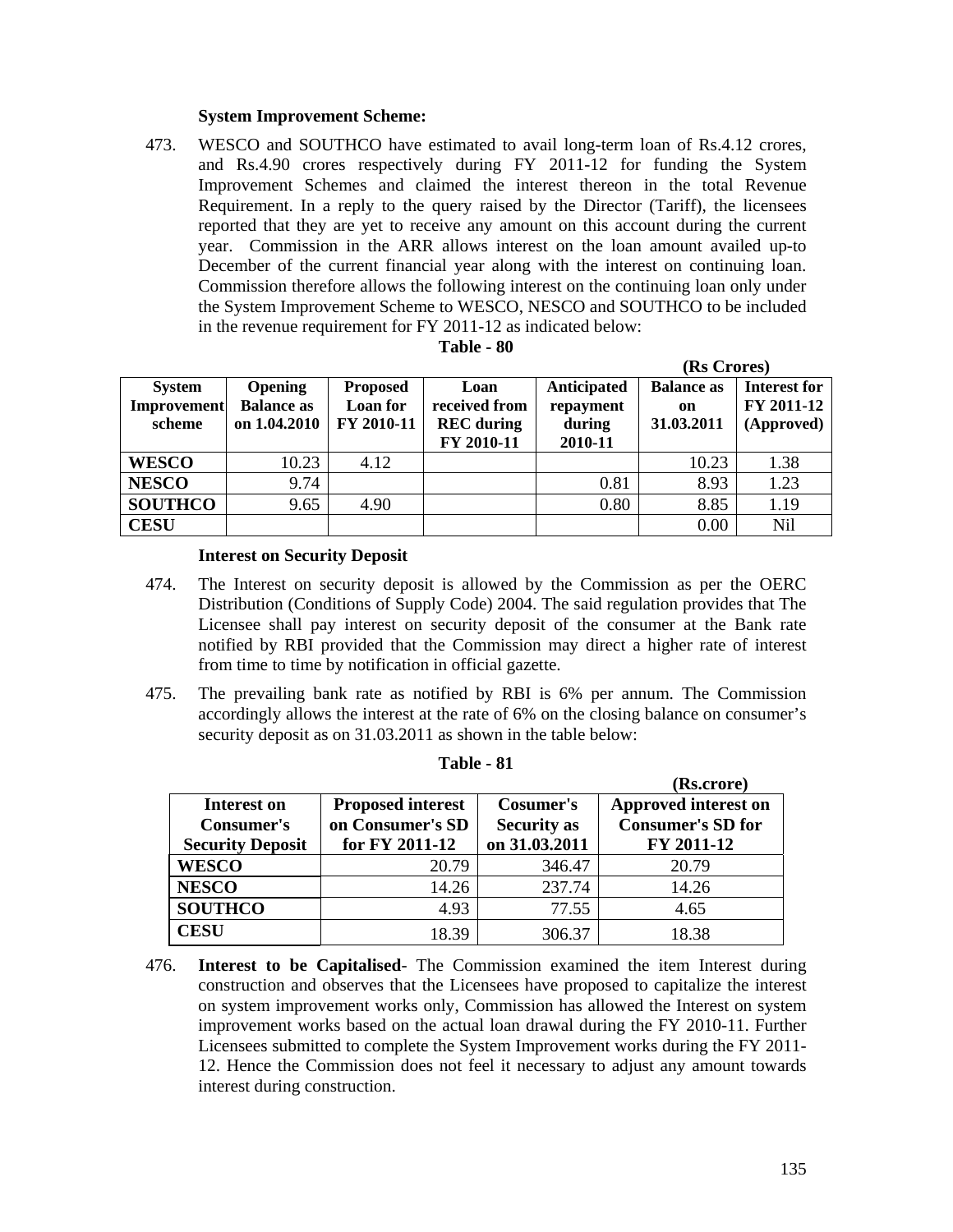477. Accordingly the total interest on loan proposed by DISCOMs and approved by the Commission for FY 2010-11 is summarized below:

|                                                                                 |                             |                             |                                |                             |                                |                                |                                |                                |                             | (Rs. crore)                 |                                |                             |
|---------------------------------------------------------------------------------|-----------------------------|-----------------------------|--------------------------------|-----------------------------|--------------------------------|--------------------------------|--------------------------------|--------------------------------|-----------------------------|-----------------------------|--------------------------------|-----------------------------|
| <b>WESCO</b>                                                                    |                             |                             | <b>NESCO</b>                   |                             |                                |                                | <b>SOUTHCO</b>                 |                                |                             | <b>CESU</b>                 |                                |                             |
| <b>Loans</b> of<br><b>DISCOMs</b>                                               | Appro<br>ved<br>2010-<br>11 | Prop<br>osed<br>2011-<br>12 | <b>Approv</b><br>ed<br>2011-12 | Appr<br>oved<br>2010-<br>11 | <b>Propos</b><br>ed<br>2011-12 | <b>Approv</b><br>ed<br>2011-12 | <b>Approv</b><br>ed<br>2010-11 | Prop<br>osed<br>$2011 -$<br>12 | Appr<br>oved<br>2011-<br>12 | Appr<br>oved<br>2010-<br>11 | Prop<br>osed<br>$2011 -$<br>12 | Appr<br>oved<br>2011-<br>12 |
| World Bank<br>loan                                                              | 11.23                       | 11.82                       | 11.23                          | 11.28                       | 11.57                          | 11.27                          | 8.97                           | 7.79                           | 7.79                        | 26.59                       | 79.38                          | 26.59                       |
| <b>NTPC Bond</b><br>Differential<br>amount                                      |                             | 13.65                       |                                |                             | 32.80                          |                                |                                | 30.68                          |                             |                             |                                |                             |
| Carrying<br>Cost(NTPC<br>bond and<br>default in<br>securitization<br>obligation |                             | ۳                           |                                |                             |                                |                                |                                |                                |                             |                             |                                |                             |
| <b>APDRP</b> Net<br>of 50% grant<br>(GoO)                                       | 0.66                        | 0.66                        | 1.76                           | 0.76                        | 0.76                           | 1.69                           | 0.73                           | 0.72                           | 1.26                        | 4.45                        | 9.91                           | 7.22                        |
| REC/PFC                                                                         |                             | 6.19                        |                                |                             | 2.02                           |                                |                                | 2.02                           |                             |                             | 2.13                           |                             |
| (Counter<br>Part Funding<br>APDRP)                                              | 1.03                        |                             |                                | 0.97                        |                                |                                | 0.5                            |                                |                             | 2.77                        |                                |                             |
| SI Scheme                                                                       | 1.38                        | $\overline{\phantom{a}}$    | 1.38                           | 1.34                        | $\overline{\phantom{a}}$       | 1.23                           | 1.19                           | $\blacksquare$                 | 1.19                        |                             | $\overline{\phantom{a}}$       | $\overline{0}$              |
| Interest on<br>security<br>deposit                                              | 19.47                       | 20.79                       | 20.79                          | 12.21                       | 14.26                          | 14.26                          | 4.02                           | 4.93                           | 4.65                        | 15.56                       | 18.39                          | 18.38                       |
| Capex<br>(REC)                                                                  |                             |                             |                                |                             |                                |                                |                                | 5.67                           |                             |                             |                                |                             |
| Gov of<br>Orissa Capex<br>Loan                                                  |                             | 2.86                        | $\boldsymbol{0}$               |                             | 3.08                           | $\boldsymbol{0}$               |                                | 10.6                           | $\boldsymbol{0}$            |                             | 2.81                           | $\mathbf{0}$                |
| Other<br>interest and<br>finance<br>charges                                     |                             | 9.52                        |                                |                             | 5.00                           |                                |                                | 4.49                           |                             |                             | $\overline{a}$                 |                             |
| Total interest                                                                  | 33.77                       | 65.49                       | 35.16                          | 26.56                       | 69.49                          | 28.45                          | 15.41                          | 66.90                          | 14.89                       | 49.37                       | 112.62                         | 52.19                       |
| Less Interest<br>Capitalised                                                    |                             | 3.15                        |                                |                             | 3.17                           |                                |                                | 4.89                           |                             |                             | $\boldsymbol{0}$               |                             |
| Interest<br>chargeable to<br>revenue                                            | 33.77                       | 62.34                       | 35.16                          | 26.56                       | 66.32                          | 28.45                          | 15.41                          | 62.01                          | 14.89                       | 49.37                       | 112.62                         | 52.19                       |

# **Table - 82 Total Annual Interest**

#### **Financing costs of short term loans/cash credits for working capital**

478. The commission in its Order dated 28.02.2011 on MYT principles for the second control period (2008-09 to 2012-13) have set out principle for allowing Financing costs of short term loans/cash credits for working capital in the following manner:

*The Commission during the first control period allowed Working capital as the shortfall in collection beyond the target set for collection efficiency minus amount approved towards bad and doubtful debt. DISCOMs have submitted to link the*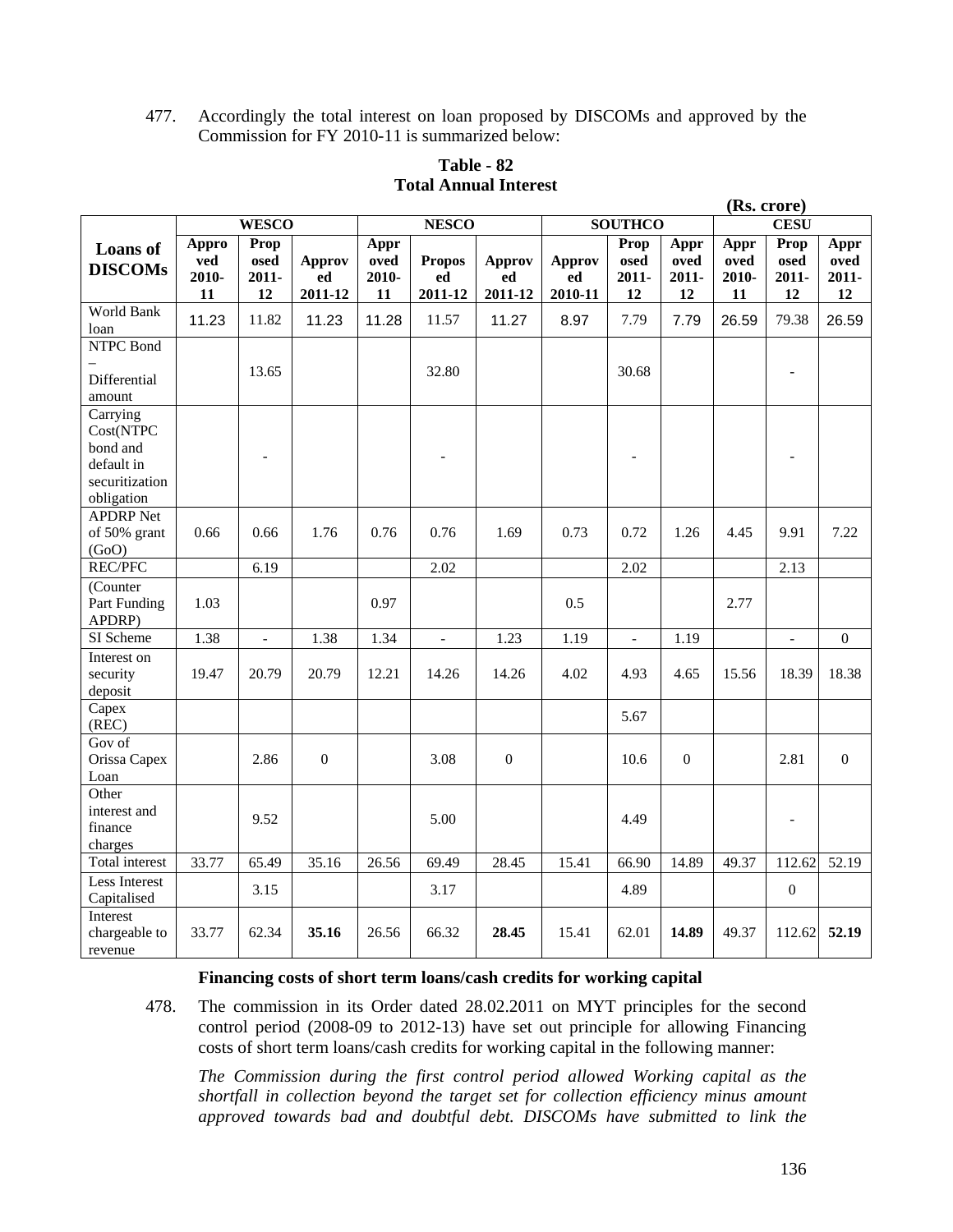*interest on working capital to the prevailing Prime Lending Rate (PLR) for short term borrowing on SBI as on April 1st of the relevant year. DISCOMs further submitted that this cost should be considered as uncontrollable factor since financing cost is market driven and subject to interest rate fluctuation.* 

*The Commission for the remaining years of the second control period has set collection efficiency of 99% for all the four DISCOMs in it's Business plan order dated 20.03.2010. As per the principle in the LTTS order for first control period, the amount of working capital is the approved shortfall in collection minus amount approved towards bad and doubtful debt. For FY 2011-12 and 2012-13 the approved collection efficiency target is 99%. The remaining 1% would be treated as Bad and Doubtful debt. Hence there is no allowance for working capital for these years in the second control period. The Commission, therefore, do not consider any requirement towards working capital.* 

479. In view of the above principle of the MYT no financing on working capital is allowed to the DISCOMs in the ARR for FY 2011-12.

#### **Depreciation**

480. DISCOMs have calculated depreciation at Pre-92 rate on the up-valued asset base plus asset addition after 01.04.1996 for FY 2011-12. The depreciation amounts claimed by the four DISCOMs are given as under.

|      |               |              |                | (Rs. in crore)          |
|------|---------------|--------------|----------------|-------------------------|
| Year | <b>WESCO</b>  | <b>NESCO</b> | <b>SOUTHCO</b> | $\mathbb C\mathbf{ESU}$ |
| E,   | דר רר<br>JJ.Z | 4.16         | 20.25          | .74                     |

**Table - 83** 

- 481. The Hon'ble High Court in their judgement dated 28/02/2003 and 14/03/2003 in Misc Case No. 7410 and 8953 of 2002 have directed to calculate the depreciation on the pre-upvalued cost of assets at pre-92 rate on the Transmission and Distribution assets as on 01.4.96 apportioned amongst GRIDCO and DISCOMs. Regarding calculation of depreciation the Commission observed following in the RST order for FY 2009-10:
	- *388. The Commission has extensively dealt with the matter of calculation of depreciation in successive tariff orders and in the last tariff order for FY 2008-09 (para 399 to 406) considering the book value of the fixed asset as on 1.04.1996 at the pre-upvalued cost and subsequent asset additions thereof in*  later years. The Commission adopts the same principle for determination of *depreciation for FY 2009-10.*
- 482. The four DISCOMs took over the distribution business from GRIDCO from 1.04.1999 onwards in their area of business. GRIDCO was earlier carrying out both the business of bulk supply and distribution for the period from 1.08.1996 to 31.03.1999. The year-wise asset addition for such period (1.08.1996 to 31.03.1999) is based on the audited accounts of GRIDCO. The asset addition thereafter from 1.04.1999 has been based on the audited annual accounts of the DISCOMs. For ascertaining the asset addition in case of WESCO, NESCO and SOUTHCO audited accounts upto FY 2009-10 are available with the Commission. In case of CESU audited accounts upto FY 2008-09 are available.
- 483. The gross book value as on 01.04.1996 and year wise asset addition thereafter till FY 2009-10 and during FY 2010-11 have already been discussed while calculating R&M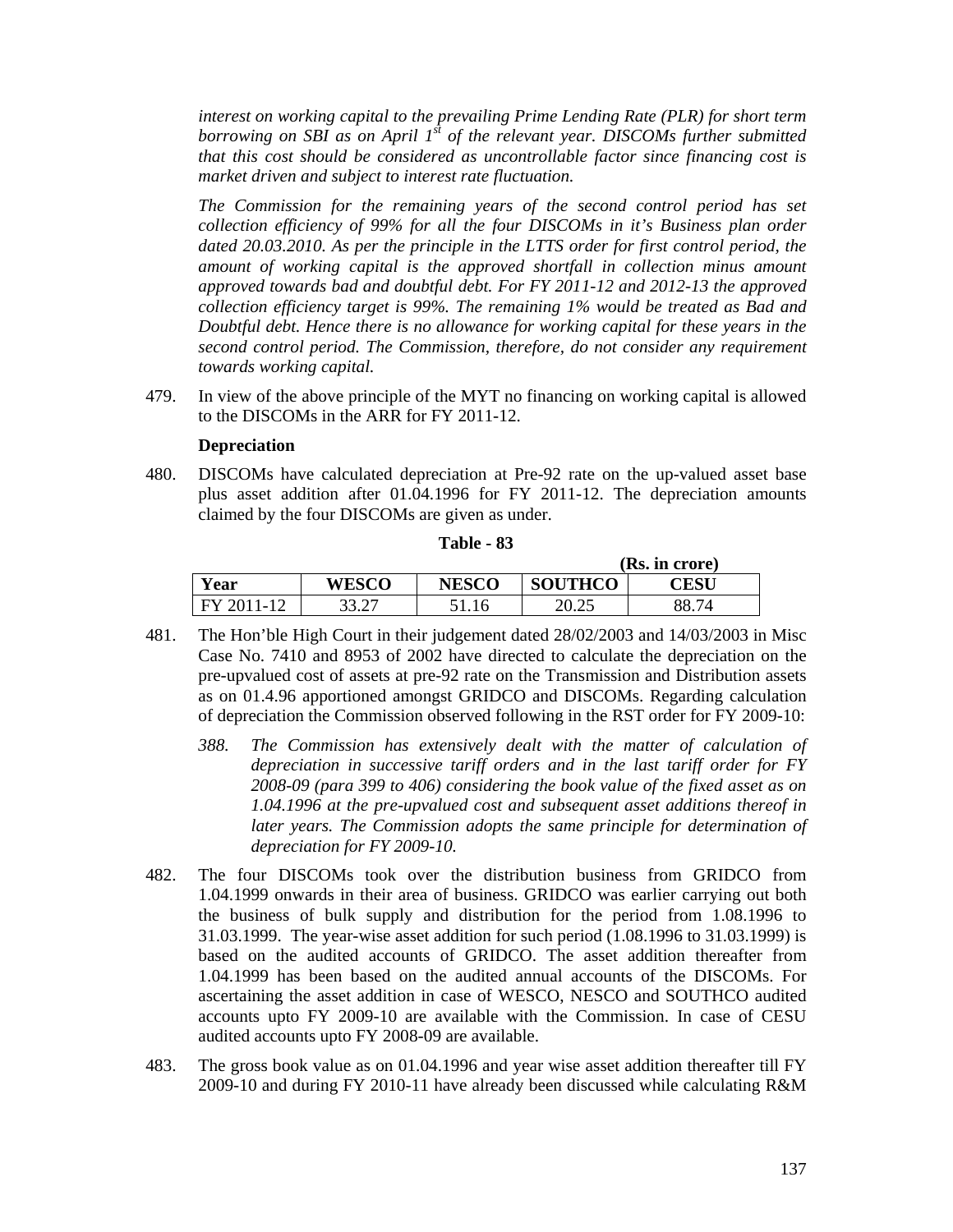expenses and accordingly the position of assets as on 1.04.2011 has been depicted in the Table No. 70 under R&M expenses.

484. The depreciation is calculated on the approved asset base as on 1.04.2011 at Pre–92 rate in pursuance to the directive of the Honb'le High Court. The classification of assets has been done proportionately based on the audited accounts and tariff filling submitted by DISCOMs. Accordingly, the Commission approves the following amount towards depreciation for the year 2010-11.

|                                |              |              | (Rs. in crore) |             |  |
|--------------------------------|--------------|--------------|----------------|-------------|--|
| Year                           | <b>WESCO</b> | <b>NESCO</b> | <b>SOUTHCO</b> | <b>CESU</b> |  |
| Asset value as on $01.04.2011$ | 552.09       | 749.21       | 397.53         | 921.65      |  |
| Depreciation for FY 2011-12    | 20.83        | 28.44        | 15.06          | 34.57       |  |

| Table |  | 84 |
|-------|--|----|
|-------|--|----|

#### **Provision for Bad & doubtful debts**

485. The WESCO, NESCO, SOUTHCO and CESU have proposed to consider the amount equivalent to the collection inefficiency as Bad and doubtful debts while estimating the ARR for FY 2011-12 which is shown in the table below:

|                                                |              |              | (Rs. in <i>core</i> ) |             |
|------------------------------------------------|--------------|--------------|-----------------------|-------------|
| Bad & Doubtful Debt FY 2011-12 (Proposed)      | <b>WESCO</b> | <b>NESCO</b> | <b>SOUTHCO</b>        | <b>CESU</b> |
| Proposed revenue billed (Rs. In Crores)        | 1557.93      | 1359.38      | 517.44                | 1786.05     |
| Proposed Collection efficiency (%)             | 98%          | 98%          | 98%                   | 99%         |
| Proposed Collection inefficiency (%)           | 2%           | 2%           | 2%                    | 1%          |
| Proposed Bad and Doubtful debt (Rs. In Crores) | 47.16        | 27.19        | 10.35                 | 17.86       |

#### **Table - 85**

- 486. WESCO, NESCO & SOUTHCO in their filing, have submitted to employ AT&C loss as the bench mark for determination of ARR instead of the distribution loss target. They have further submitted that considering the past accumulated losses had huge liabilities it would be extremely difficult for them to arrange working capital finance to bridge the revenue gap, the revenue gap which would arise due to non recognition of collection efficiency in determination of tariff. Hence the gap between the billing and collection efficiency may be allowed as bad debt, since it is difficult for the licensee to arrange working capital fund.
- 487. From the above table it is revealed that the DISCOMs essentially propose to treat the entire uncollected amount beyond the collection efficiency as bad and doubtful debt. In other words the DISCOMs have assumed that there would be no collection of arrears and all such amount beyond collection efficiency level would be treated as bad and doubtful debt. The said proposal of the DISCOMs is unjust for the consumers as this would mean passing of the entire collection inefficiency of the DISCOMs through ARR. Further if any amount is not collected during a current financial year it may be collected in subsequent year. Hence entire uncollected amount cannot be treated as bad debt. It may be clarified that amount treated as bad and doubtful debt would represent the amount that may not be collected during the year in which bill is raised but some amount out of the amount may be collected in subsequent years/years.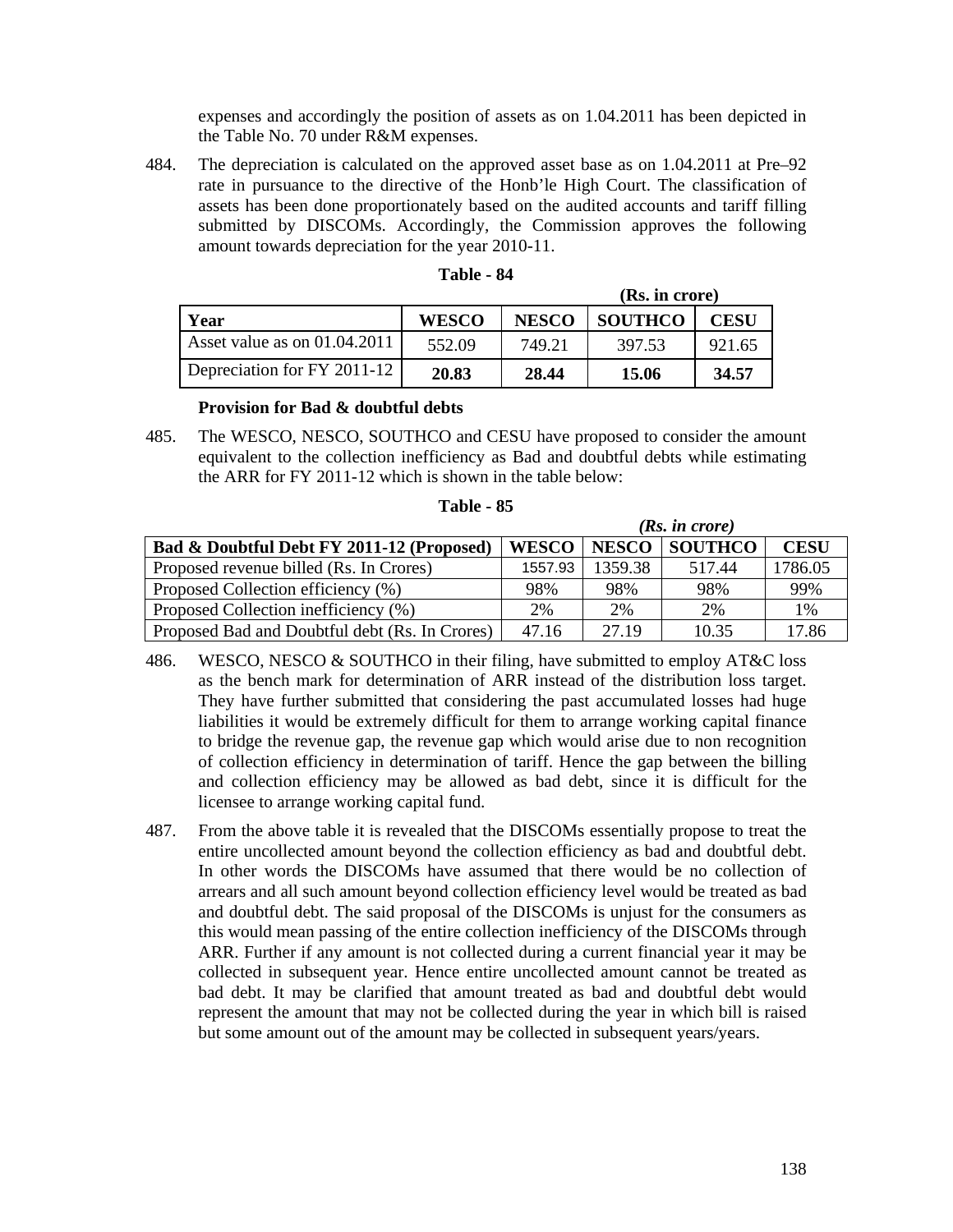488. The commission in its Order dated 28.02.2011 on MYT principles for the second control period (2008-09 to 2012-13) have set out principle for allowing bad and doubtful debt in the following manner:

*The Business Plan order of the Commission in case nos. 41, 42 & 43 of 2007 & case no.22 of 2008 order dated 20.03.2010 have approved collection efficiency of 99% for FY 2011-12 and FY 2012-13 the balance two years of the control period. In light of these facts and submissions made thereof Commission in the remaining two years of the control period Commission shall allow on normative basis Bad and Doubtful debt of 1% of the total annual revenue billing in HT and LT sales only.* 

489. The Commission in line with the above quoted Order on MYT principles allows on normative basis Bad and Doubtful debt of 1% of the total annual revenue billing in HT and LT sales only. Hence the amount of Bad and doubtful debt as proposed by the DISCOMs and approved by the Commission for FY 2011-12 is summarized below:

|                |                    |             | (Rs. in Crore)                 |                                |                    |  |  |
|----------------|--------------------|-------------|--------------------------------|--------------------------------|--------------------|--|--|
| <b>DISCOMs</b> | Proposed FY2011-12 |             | Approved FY2011-12             |                                |                    |  |  |
|                | <b>Revenue</b>     | Bad<br>debt | <b>Total</b><br><b>Revenue</b> | <b>Revenue at</b><br>HT and LT | <b>Bad</b><br>debt |  |  |
| <b>WESCO</b>   | 1557.93            | 47.16       | 2,199.30                       | 1354.05                        | 13.54              |  |  |
| <b>NESCO</b>   | 1359.38            | 27.19       | 1,808.68                       | 891.39                         | 8.91               |  |  |
| <b>SOUTHCO</b> | 517.44             | 10.35       | 716.79                         | 515.11                         | 5.15               |  |  |
| <b>CESU</b>    | 1786.05            | 17.86       | 2,384.80                       | 1616.40                        | 16.16              |  |  |

**Table – 86 Bad & Doubtful Debt FY 2011-12** 

# **Truing Up for DISCOMs**

490. WESCO, NESCO and SOUTHCO in their ARR application have proposed true up of revenue gap for FY 2009-10 based on the available audited accounts and Truing up for FY 2010-11 considering the variation in estimated revenue and expenses during FY 2010-11 beyond the control of the Licensee. The said proposal is given in the table below:

| (Rs. in Crore)             |              |              |                |  |  |  |
|----------------------------|--------------|--------------|----------------|--|--|--|
| Year                       | <b>WESCO</b> | <b>NESCO</b> | <b>SOUTHCO</b> |  |  |  |
| Revenue Gap for FY 2009-10 | 37.36        | 5.23         | 176.73         |  |  |  |
| Revenue Gap for FY 2011-12 | 182.05       | 261.42       | 123.11         |  |  |  |

**Table - 87** 

491. The Commission in last four successive tariff orders had undertaken truing up exercise of cost and revenue of DISCOMs based on audited accounts available with the Commission. The first truing up was taken in the RST order of 2007-08 wherein provisional true of ARR with audited accounts was done for the years FY 1999-2000 to FY 2005-06. Subsequently in the RST orders of FY 2009-10 further true up was extended upto the FY 2007-08 for WESCO, NESCO & SOUTHCO and upto FY 2006-07 for CESU. The Commission based on these provisional true up exercise has also been granting amortization of regulatory assets every year to the DISCOMs who have landed up with negative Regulatory Asset, while finalizing their ARR. Based on the earlier true up Commission has allowed in successive ARR, amortization of regulatory assets in the following manner:-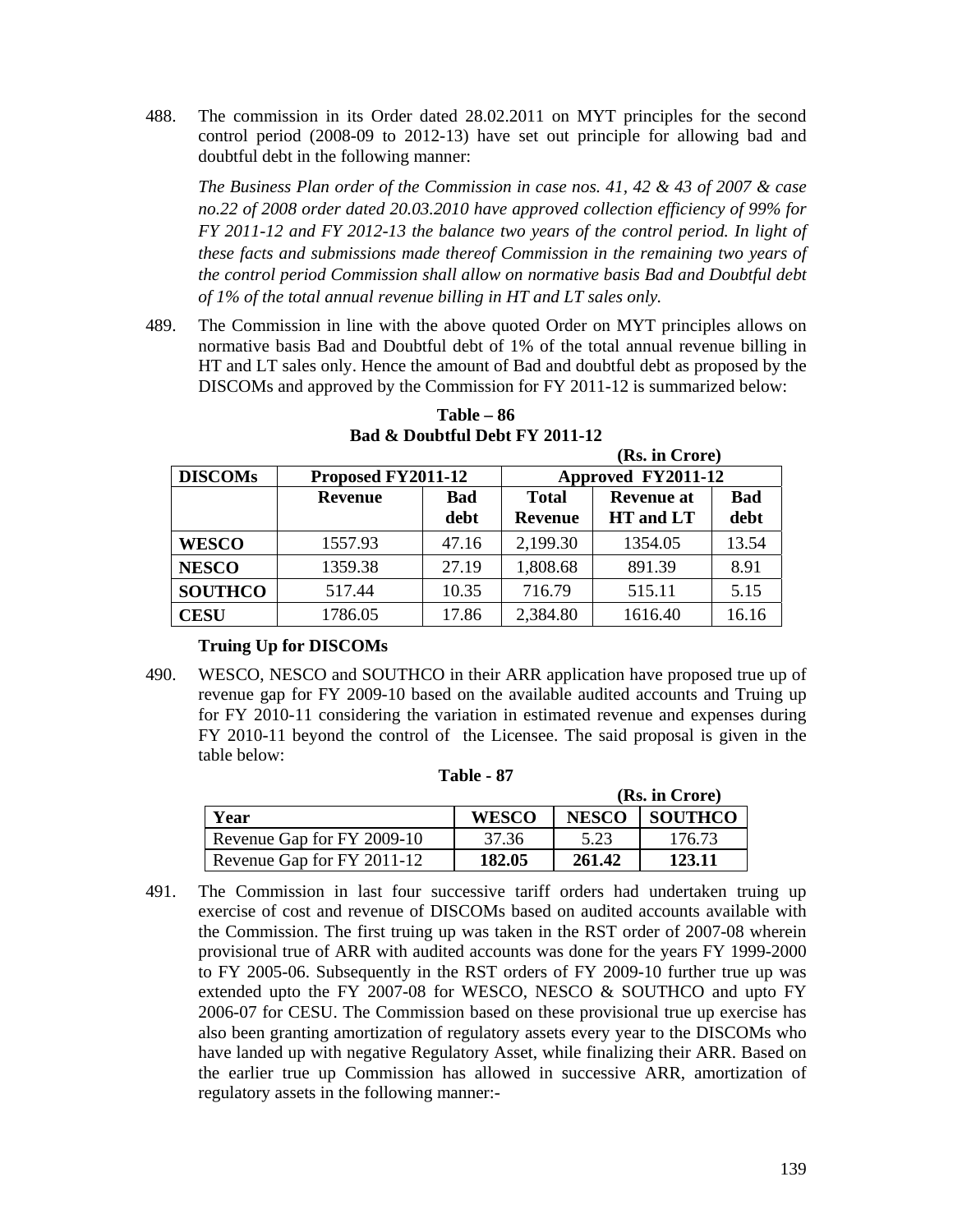| Table |  | xx |
|-------|--|----|
|-------|--|----|

|                            |              |              |                | (Rs. in crore) |
|----------------------------|--------------|--------------|----------------|----------------|
| Year                       | <b>WESCO</b> | <b>NESCO</b> | <b>SOUTHCO</b> | <b>CESU</b>    |
| 2006-07                    |              | 41.36        | 31.91          |                |
| 2007-08                    |              | 41.36        | 31.91          | 43.23          |
| 2008-09                    |              | 65.00        |                | 118.00         |
| 2009-10                    |              |              | 19.00          | 151.00         |
| Total amortization allowed |              | 147.72       | 82.82          | 312.23         |

492. In the last RST Order for FY 2010-11 the Commission had undertaken Truing up exercise of cost and revenue of DISCOMs based on audited account available with the Commission. In such exercise audited accounts for WESCO, NESCO and SOUTHCO were available upto FY 2008-09 and in case of CESU audited account for 2007-08. In the meantime DISCOMs have submitted audited accounts for following years:

| <b>WESCO</b>   | FY 2009-10 |
|----------------|------------|
| <b>NESCO</b>   | FY 2009-10 |
| <b>SOUTHCO</b> | FY 2009-10 |
| CESU           | FY 2008-09 |

493. Accordingly truing up exercise of the DISCOMs has been taken upto the years of availability of audited account as indicated above. The principle followed for the current true up are the same as those have been adopted and described in the RST Order of FY 2010-11. (Para 475)

*Table -63*

*"475. As regards the principle for true up, Commission in its last RST order for FY 2009-2010 discussed about those principles. The relevant para 401 of the said order is reproduced below:* 

*"401. The principles adopted for true up purpose are discussed in the following table:* 

|                                         | <b>FY-00</b>                                                       | <b>FY-01</b>                   | $FY-02$                                                                                           | $FY-03$                                                                                                              | <b>FY-04</b> | $FY-05$ | <b>FY-06</b> | <b>FY-07</b> | <b>FY-08</b> |
|-----------------------------------------|--------------------------------------------------------------------|--------------------------------|---------------------------------------------------------------------------------------------------|----------------------------------------------------------------------------------------------------------------------|--------------|---------|--------------|--------------|--------------|
| Purchase<br>Power<br>Cost               | As per the audited accounts, power purchase costs accepted in full |                                |                                                                                                   |                                                                                                                      |              |         |              |              |              |
| Distribution<br>Losses                  | Audited<br>accepted                                                | Distribution losses            | Distribution losses<br>per Kanungo<br>as<br>Committee filing                                      | Benchmark losses as per the Business Plan order accepted for<br>true-up                                              |              |         |              |              |              |
| <b>Sales</b>                            | As<br>per<br>Accounts                                              | Audited                        | Estimated, as per<br>Power<br>Actual<br>purchase and D-<br>Loss as filed by the<br><b>DISCOMs</b> | Estimated as per the Actual Power Purchase Costs and<br>benchmark Distribution losses as per the Business Plan order |              |         |              |              |              |
| <i>Employee Cost</i>                    |                                                                    | Allowed as per Audited actuals |                                                                                                   |                                                                                                                      |              |         |              |              |              |
| A&G Expenses                            |                                                                    |                                | Allowed as per figures approved in the ARR                                                        |                                                                                                                      |              |         |              |              |              |
| R&M Expenses                            |                                                                    | Allowed as per Audited actuals |                                                                                                   |                                                                                                                      |              |         |              |              |              |
| Provision for bad<br>and doubtful debt  |                                                                    |                                | Allowed as per figures approved in ARR.                                                           |                                                                                                                      |              |         |              |              |              |
| Depreciation                            |                                                                    | Allowed as per Audited actuals |                                                                                                   |                                                                                                                      |              |         |              |              |              |
| Interest<br>chargeable<br>to<br>Revenue | Allowed as per Audited actuals                                     |                                |                                                                                                   |                                                                                                                      |              |         |              |              |              |
| RoE                                     |                                                                    |                                | Not considered as a part of true up                                                               |                                                                                                                      |              |         |              |              |              |
| Contingency<br>reserve                  |                                                                    |                                | Not considered as a part of true up                                                               |                                                                                                                      |              |         |              |              |              |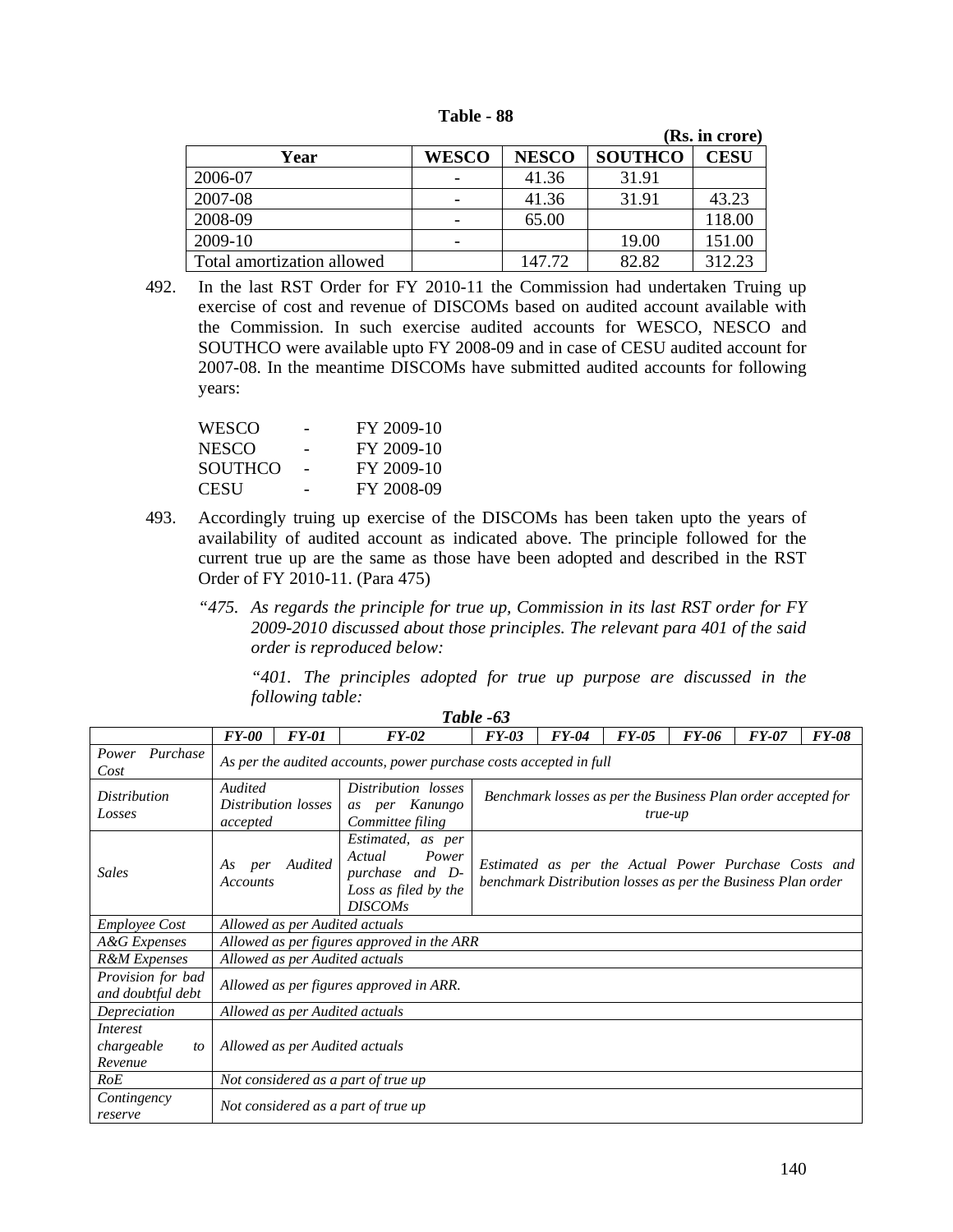494. In the said exercise WESCO & NESCO have landed with positive regulatory gap and SOUTHCO & CESU have negative regulatory gap. The summary of the truing up exercise is given below in a tabular form.

| $Table - 89$                           |              |              |                |             |  |  |  |  |  |
|----------------------------------------|--------------|--------------|----------------|-------------|--|--|--|--|--|
| <b>True up of DISCOMs</b>              |              |              |                |             |  |  |  |  |  |
|                                        | <b>WESCO</b> | <b>NESCO</b> | <b>SOUTHCO</b> | <b>CESU</b> |  |  |  |  |  |
| 1999-00                                | (21.74)      | (65.79)      | (43.60)        | (140.18)    |  |  |  |  |  |
| 2000-01                                | (50.78)      | (53.43)      | (50.59)        | (84.93)     |  |  |  |  |  |
| 2001-02                                | 8.80         | (83.28)      | (34.90)        | (35.69)     |  |  |  |  |  |
| 2002-03                                | 36.21        | (21.92)      | (18.49)        | (69.05)     |  |  |  |  |  |
| 2003-04                                | 48.08        | (21.31)      | (39.12)        | (18.73)     |  |  |  |  |  |
| 2004-05                                | 32.86        | (64.90)      | (86.51)        | 13.34       |  |  |  |  |  |
| 2005-06                                | 123.32       | 54.67        | 4.75           | (30.84)     |  |  |  |  |  |
| 2006-07                                | 107.45       | 70.08        | (20.76)        | 2.66        |  |  |  |  |  |
| 2007-08                                | 149.15       | 84.76        | 40.32          | 53.79       |  |  |  |  |  |
| 2008-09                                | 192.68       | 144.02       | 71.25          | (9.90)      |  |  |  |  |  |
| 2009-10                                | 245.89       | 168.97       | (45.47)        |             |  |  |  |  |  |
| <b>TOTAL</b>                           | 871.93       | 211.85       | (223.12)       | (319.53)    |  |  |  |  |  |
| <b>Regulatory Assets allowed</b>       |              |              |                |             |  |  |  |  |  |
| 2006-07                                | 0.00         | 41.36        | 31.91          | 0.00        |  |  |  |  |  |
| 2007-08                                | 0.00         | 41.36        | 31.91          | 43.23       |  |  |  |  |  |
| 2008-09                                | 0.00         | 65.00        | 0.00           | 118.00      |  |  |  |  |  |
| 2009-10                                | 0.00         | 0.00         | 19.00          | 151.00      |  |  |  |  |  |
| <b>Total Regulatory Assets allowed</b> | 0.00         | 147.72       | 82.82          | 312.23      |  |  |  |  |  |
| <b>NET TOTAL</b>                       | 871.93       | 359.57       | (140.30)       | (7.30)      |  |  |  |  |  |

495. Detailed summary table of each DISCOM is also given below:

| Table - 90                                                                                  |             |             |                |                |             |             |                |             |                |             |             |              |
|---------------------------------------------------------------------------------------------|-------------|-------------|----------------|----------------|-------------|-------------|----------------|-------------|----------------|-------------|-------------|--------------|
| <b>WESCO</b>                                                                                | 1999-<br>00 | 2000-<br>01 | $2001 -$<br>02 | $2002 -$<br>03 | 2003-<br>04 | 2004-<br>05 | $2005 -$<br>06 | 2006-<br>07 | $2007 -$<br>08 | 2008-<br>09 | 2009-<br>10 | Total<br>Gap |
| Gap in<br>Revenue<br>Requirement                                                            | (10.12)     | (27.64)     | 23.22          | (10.08)        | 65.57       | (37.98)     | (20.87)        | 57.05       | 168.79         | (115.66)    | 67.88       |              |
| Gap in<br>Revenue from<br>Sale of Power                                                     | (11.88)     | (53.41)     | (10.76)        | (14.72)        | (65.79)     | 18.41       | 31.80          | (16.48)     | (19.69)        | 283.51      | 216.91      |              |
| Total Gap (for<br>the year)                                                                 | (22.00)     | (81.05)     | 12.46          | (24.80)        | (0.22)      | (19.56)     | 10.92          | 40.57       | 149.10         | 167.85      | 284.79      |              |
| Add: Approved<br>gap in ARR<br>allowed by the<br>Commission                                 | 0.26        | 30.27       | (3.66)         | 61.01          | 48.30       | 52.42       | 112.40         | 66.88       | 0.05           | 24.83       | (38.90)     |              |
| Gap considered<br>for True up                                                               | (21.74)     | (50.78)     | 8.80           | 36.21          | 48.08       | 32.86       | 123.32         | 107.45      | 149.15         | 192.68      | 245.89      |              |
| Total Gap $(+/(-))$                                                                         |             |             |                |                |             |             |                |             |                |             |             | 871.93       |
| Regulatory Gap allowed in previous ARRs -<br><b>NIL</b>                                     |             |             |                |                |             |             |                |             |                |             |             |              |
| Total Gap towards true up after allowing Regulatory assets (+/-)                            |             |             |                |                |             |             |                |             |                |             |             | 871.93       |
| Note: Since WESCO has positive Regulatory gap no regulatory asset is allowed for FY 2011-12 |             |             |                |                |             |             |                |             |                |             |             |              |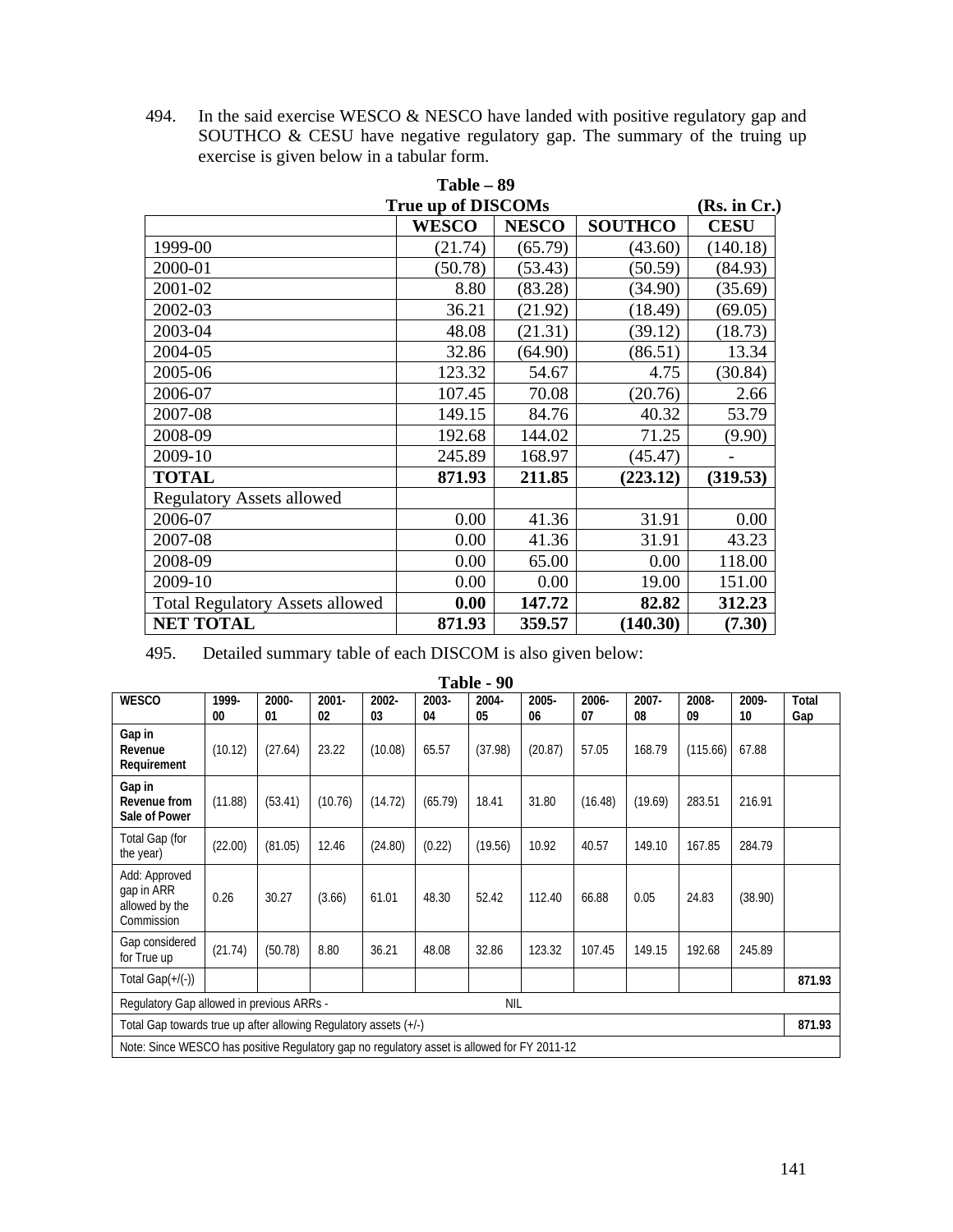|                                                                                             | ravic<br>- 11 |             |                |             |             |             |             |             |                |             |             |              |
|---------------------------------------------------------------------------------------------|---------------|-------------|----------------|-------------|-------------|-------------|-------------|-------------|----------------|-------------|-------------|--------------|
| <b>NESCO</b>                                                                                | 1999-<br>00   | 2000-<br>01 | $2001 -$<br>02 | 2002-<br>03 | 2003-<br>04 | 2004-<br>05 | 2005-<br>06 | 2006-<br>07 | $2007 -$<br>08 | 2008-<br>09 | 2009-<br>10 | Total<br>Gap |
| Gap in Revenue<br>Requirement                                                               | (35.25)       | 29.37       | 23.79          | 30.23       | 85.86       | (53.10)     | (3.50)      | 94.70       | 24.41          | 497.76      | (45.94)     |              |
| Gap in Revenue<br>from Sale of<br>Power                                                     | (19.46)       | (72.36)     | (16.17)        | (14.39)     | (72.66)     | 7.39        | 80.48       | (16.85)     | 60.28          | (364.86)    | 214.54      |              |
| Total Gap (for the<br>year)                                                                 | (54.71)       | (42.99)     | 7.62           | 15.84       | 13.20       | (45.72)     | 76.98       | 77.86       | 84.69          | 132.90      | 168.60      |              |
| Add: Approved<br>gap in ARR<br>allowed by the<br>Commission                                 | (11.08)       | (10.44)     | (90.90)        | (37.76)     | (34.51)     | (19.18)     | (22.31)     | (7.78)      | 0.07           | 11.12       | 0.37        |              |
| Gap considered<br>for True up                                                               | (65.79)       | (53.43)     | (83.28)        | (21.92)     | (21.31)     | (64.90)     | 54.67       | 70.08       | 84.76          | 144.02      | 168.97      |              |
| Total Gap $(+/(-))$                                                                         |               |             |                |             |             |             |             |             |                |             |             | 211.85       |
| Regulatory Asset allowed by the Commission in ARRs                                          |               |             |                |             |             |             |             |             |                |             |             |              |
| 2006-07                                                                                     |               |             |                |             |             |             |             |             |                |             | 41.36       |              |
| 2007-08                                                                                     |               |             |                |             |             |             |             |             |                | 41.36       |             |              |
| 2008-09                                                                                     |               |             |                |             |             |             |             |             | 65.00          |             |             |              |
| <b>Total Regulatory Assets allowed</b>                                                      |               |             |                |             |             |             |             |             |                | 147.72      |             |              |
| Total Gap towards true up after allowing Regulatory assets (+/-)                            |               |             |                |             |             |             |             |             |                |             |             | 359.57       |
| Note: Since NESCO has positive Regulatory gap no regulatory asset is allowed for FY 2011-12 |               |             |                |             |             |             |             |             |                |             |             |              |

| Table - 91 |  |  |
|------------|--|--|
|------------|--|--|

| Table | 92 |
|-------|----|
|-------|----|

| <b>SOUTHCO</b>                                                   | 1999-<br>00 | 2000-<br>01 | $2001 -$<br>02 | 2002-<br>03 | 2003-<br>04 | 2004-<br>05 | 2005-<br>06 | 2006-<br>07 | $2007 -$<br>08 | 2008-<br>09 | 2009-<br>10 | Total<br>Gap |
|------------------------------------------------------------------|-------------|-------------|----------------|-------------|-------------|-------------|-------------|-------------|----------------|-------------|-------------|--------------|
| Gap in Revenue<br>Requirement                                    | 16.97       | 14.13       | 29.51          | 40.23       | 36.86       | (45.88)     | 37.38       | 29.87       | 5.19           | (33.94)     | (23.71)     |              |
| Gap in Revenue<br>from Sale of<br>Power                          | (34.66)     | (33.61)     | (11.28)        | (45.34)     | (26.65)     | (6.36)      | (17.02)     | (5.31)      | 38.91          | 105.13      | (22.44)     |              |
| Total Gap (for<br>the year)                                      | (17.69)     | (19.48)     | 18.23          | (5.11)      | 10.21       | (52.24)     | 20.35       | 24.55       | 44.10          | 71.19       | (46.15)     |              |
| Add: Approved<br>gap in ARR<br>allowed by the<br>Commission      | (25.91)     | (31.11)     | (53.13)        | (13.38)     | (49.33)     | (34.27)     | (15.60)     | (45.31)     | (3.78)         | 0.06        | 0.68        |              |
| Gap considered<br>for True up                                    | (43.60)     | (50.59)     | (34.90)        | (18.49)     | (39.12)     | (86.51)     | 4.75        | (20.76)     | 40.32          | 71.25       | (45.47)     |              |
| Total Gap $(+/(-))$                                              |             |             |                |             |             |             |             |             |                |             |             | (223.12)     |
| Regulatory Asset allowed by the Commission in ARRs               |             |             |                |             |             |             |             |             |                |             |             |              |
| 2006-07                                                          |             |             |                |             |             |             |             |             |                |             |             | 31.91        |
| 2007-08                                                          |             |             |                |             |             |             |             |             |                |             | 31.91       |              |
| 2008-09                                                          |             |             |                |             |             |             |             |             |                |             | 0.00        |              |
| 2009-10                                                          |             |             |                |             |             |             |             |             |                |             | 19.00       |              |
| <b>Total Regulatory</b><br>Assets allowed                        |             |             |                |             |             |             |             |             |                |             | 82.82       |              |
| Total Gap towards true up after allowing Regulatory assets (+/-) |             |             |                |             |             |             |             |             | (140.30)       |             |             |              |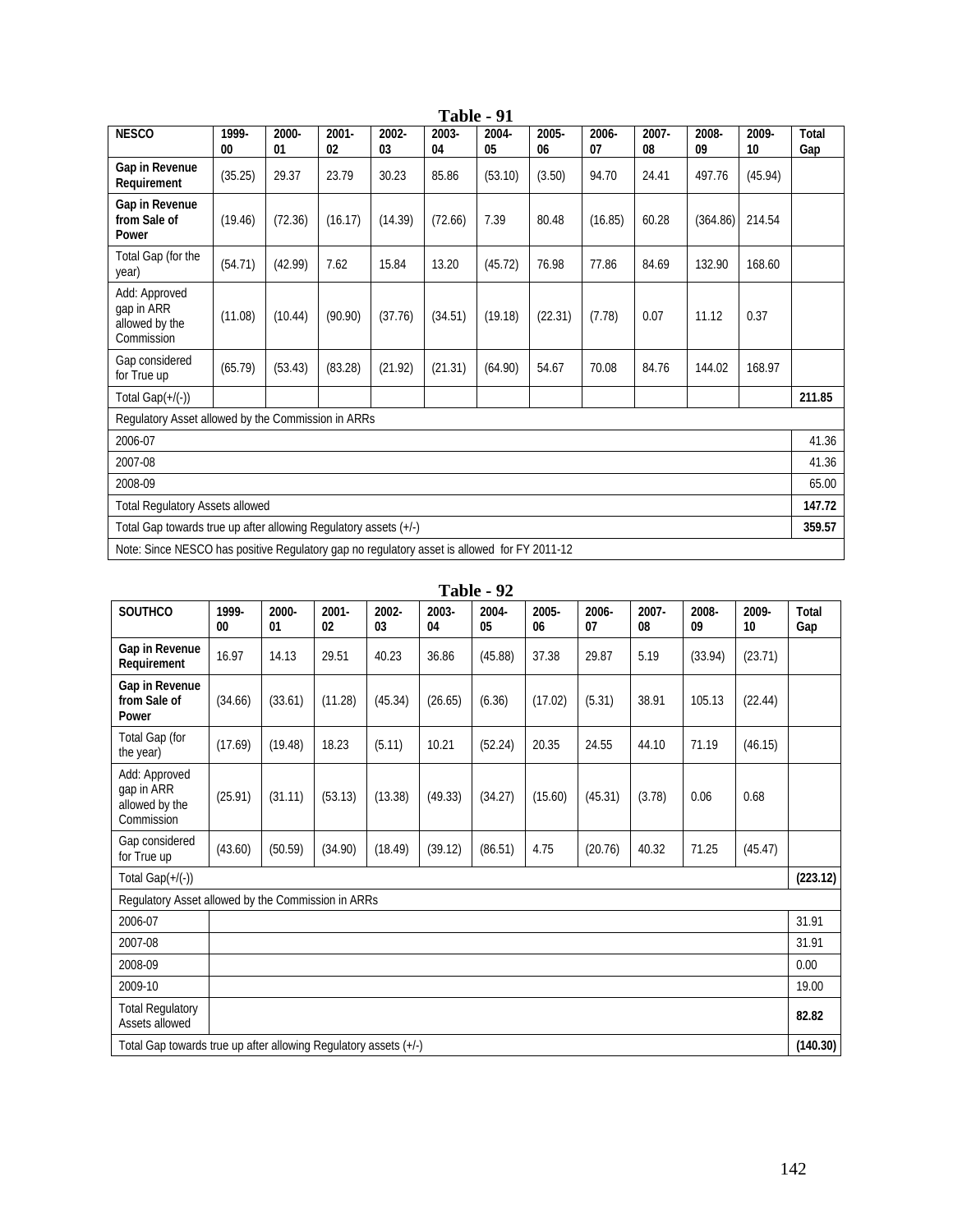| <b>CESU</b>                                                      | 1999-<br>00 | 2000-<br>01 | $2001 -$<br>02 | 2002-03  | 2003-<br>04 | 2004-<br>05 | 2005-<br>06 | 2006-<br>07 | 2007-<br>08 | 2008-09  |        | Total<br>Gap |
|------------------------------------------------------------------|-------------|-------------|----------------|----------|-------------|-------------|-------------|-------------|-------------|----------|--------|--------------|
| Gap in Revenue<br>Requirement                                    | (68.52)     | (14.68)     | 7.23           | 34.52    | 76.00       | 28.82       | (60.35)     | (45.29)     | (0.96)      | (137.25) |        |              |
| Gap in Revenue<br>from Sale of<br>Power                          | (50.14)     | (54.29)     | (32.91)        | (201.63) | (102.30)    | 18.14       | 38.13       | 55.71       | 51.69       | 124.34   |        |              |
| Total Gap (for<br>the year)                                      | (118.66)    | (68.97)     | (25.68)        | (167.11) | (26.30)     | 46.95       | (22.22)     | 10.42       | 50.73       | (12.91)  |        |              |
| Add: Approved<br>gap in ARR<br>allowed by the<br>Commission      | (21.52)     | (15.96)     | (10.01)        | 98.06    | 7.57        | (33.61)     | (8.62)      | (7.76)      | 3.06        | 3.01     |        |              |
| Gap considered<br>for True up                                    | (140.18)    | (84.93)     | (35.69)        | (69.05)  | (18.73)     | 13.34       | (30.84)     | 2.66        | 53.79       | (9.90)   |        |              |
| Total Gap $(+/(-))$                                              |             |             |                |          |             |             |             |             |             |          |        | (319.53)     |
| Regulatory Asset allowed by the Commission in ARRs               |             |             |                |          |             |             |             |             |             |          |        |              |
| 2006-07                                                          |             |             |                |          |             |             |             |             |             |          |        | 0.00         |
| 2007-08                                                          |             |             |                |          |             |             |             |             |             |          |        | 43.23        |
| 2008-09                                                          |             |             |                |          |             |             |             |             |             |          |        | 118.00       |
| 2009-10                                                          |             |             |                |          |             |             |             |             |             |          | 151.00 |              |
| <b>Total Regulatory Assets allowed</b>                           |             |             |                |          |             |             |             |             |             |          |        | 312.23       |
| Total Gap towards true up after allowing Regulatory assets (+/-) |             |             |                |          |             |             |             |             | (7.30)      |          |        |              |

**Table - 93**

496. WESCO, NESCO and SOUTHCO in Appeal No. 52, 53 & 54 of 2007 challenged the determination of Retail Supply Tariff in respect of the FY 2007-08 by the Commission before Hon'ble ATE. The Hon'ble ATE in its judgment dtd. 8<sup>th</sup> November, 2010 directed the following regarding truing up exercise and amortization of regulatory assets.

*"37. (vi) The last issue is relating to the Truing up and amortization of regulatory assets. The truing up cannot be a process where the projections are compared with the projections. According to the Appellants, they had undertaken the audit of the past receivables as per the guidelines of the State Commission and submitted the same to the Commission in the month of March 2008. We, therefore, direct the State Commission to revisit this issue after taking into account the audit of the past receivables of the Appellants."* 

- 497. The Commission has taken note of the observation made by the Hon'ble ATE in the said order while approving the ARR of Licensee for FY 2011-12. The Commission in this regard has however preferred Civil Appeal against the above judgement of the Hon'ble ATE before the Hon'ble Supreme Court in the appeal, CA no. D 4688 of 2011.
- 498. In this regard the Commission earlier observed the following in Para 478 of the RST Order for FY 2010-11.

*"478. In line with the earlier order of the Commission holds the opinion that the outcome of the order on receivable audit has some bearing on the income of GRIDCO and hence decides to undertake final truing up exercise after the pronouncement of the final order on receivable audit for DISCOMs."*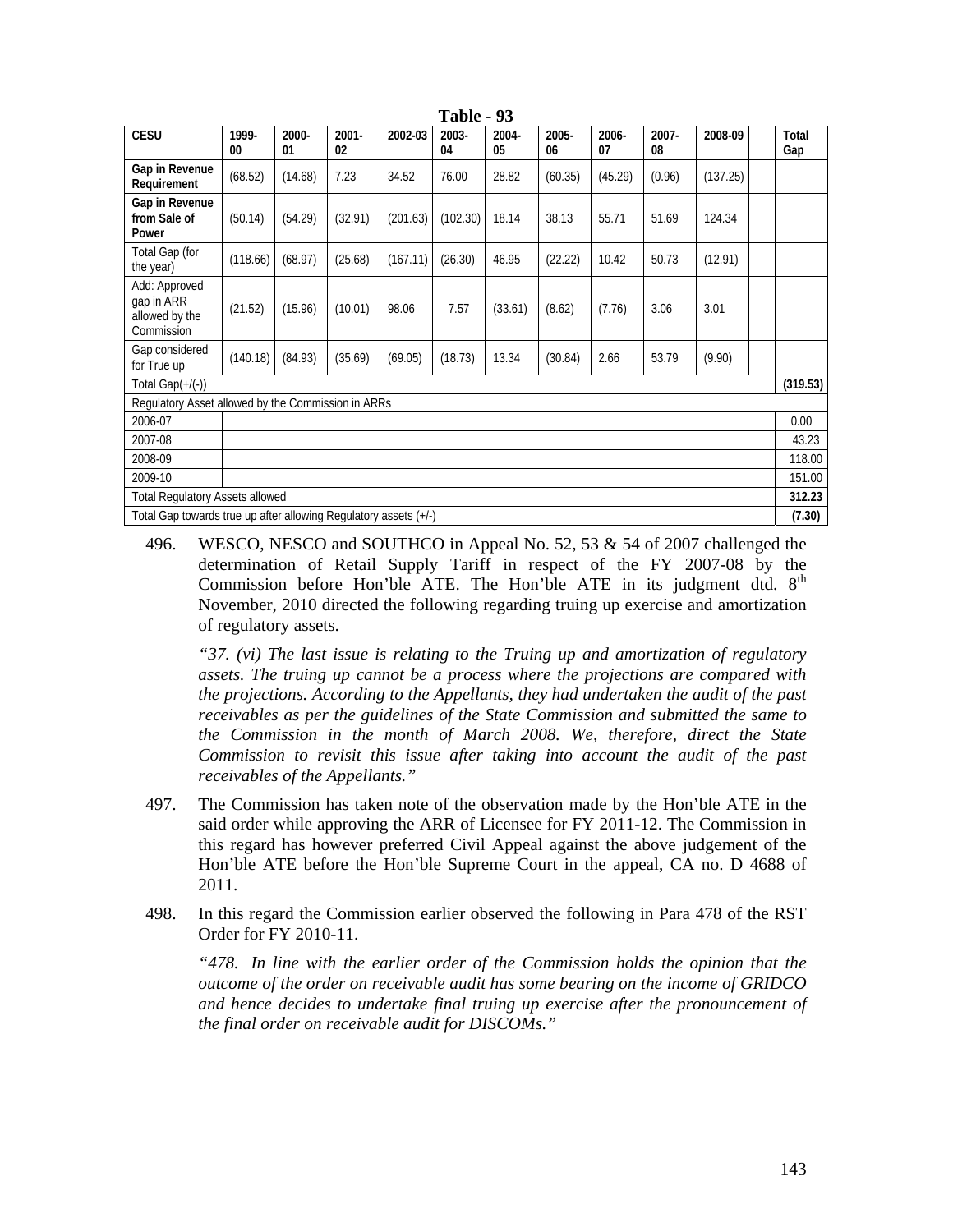- 499. The Commission in the mean time has pronounced the final order on receivable audit in Case No. 68, 69, 70 & 71 of 2007 dtd. 14.01.2011 and has directed following for compliance of DISCOMs.
	- "21. *To summarise the Commission decides and directs as follows:* 
		- *i. The Commission decides in principle to consider the following receivable as bad debt completely:* 
			- *(a) Receivables of all LD/ permanently disconnected consumers.*
			- *(b) Receivables of ghost consumers*
		- *ii. Licensees are directed to furnish consumer-wise list of all LD, PDC and ghost consumers in a soft copy along with hard copy duly certified by concerned SDOs and respective auditors.*
		- *iii. The list should be submitted to the Commission on or before 28.02.2011.*
		- iv. The final truing up exercise in respect of bad debt shall be carried out after the licensees submit the data within the scheduled date as stated above."
- 500. As per the above direction of the Commission the DISCOMs were required to submit the requisite information by 28.02.2011. On the basis of receipt of such information the Commission would have decided on the quantum of non-recoverable amount for each DISCOM to be written off and finalization of the truing up exercise in the ARR for FY 2011-12 towards bad and doubtful debt. However no DISCOM has filed the requisite information within the date line given by the Commission. SOUTHCO has in-fact prayed for extension of time for submission of such information. In view of such a scenario the quantum of non-receivable up to 31st March, 2005 cannot be finalised in terms of the order of the Commission in this regard dated 14.01.2011and therefore the truing up in this ARR is approved on provisional basis.
- 501. The Commission on the basis of the truing up exercise allows the amortization of Regulatory assets to SOUTHVO and CESU in the ARR of 2011-12 who have landed up with negative Regulatory Assets, in the following manner:

|                                                            |              |              |                | (Rs. Crore) |
|------------------------------------------------------------|--------------|--------------|----------------|-------------|
| Year                                                       | <b>WESCO</b> | <b>NESCO</b> | <b>SOUTHCO</b> | <b>CESU</b> |
| <b>Amortization of Regulatory</b><br>Assets for FY 2011-12 | Nil          | Nil          | 35.00          | 7.30        |

## **Return on Equity**

- 502. WESCO, NESCO and SOUTHCO in their ARR filing have submitted that due to negative returns( gaps) in their ARR and carry forward of huge Regulatory Assets in previous years, the Licensee could not avail the ROE over the years, which otherwise would have been invested in the company for improvement of the infrastructure. They have further submitted that the ROE to be allowed on the amount of the equity and the accrued ROE for the previous years.
- 503. The Commission in its Order towards approval of MYT principles for FY 2008-09 to 2012-13 have enunciated the return all share holder equity in the following manner: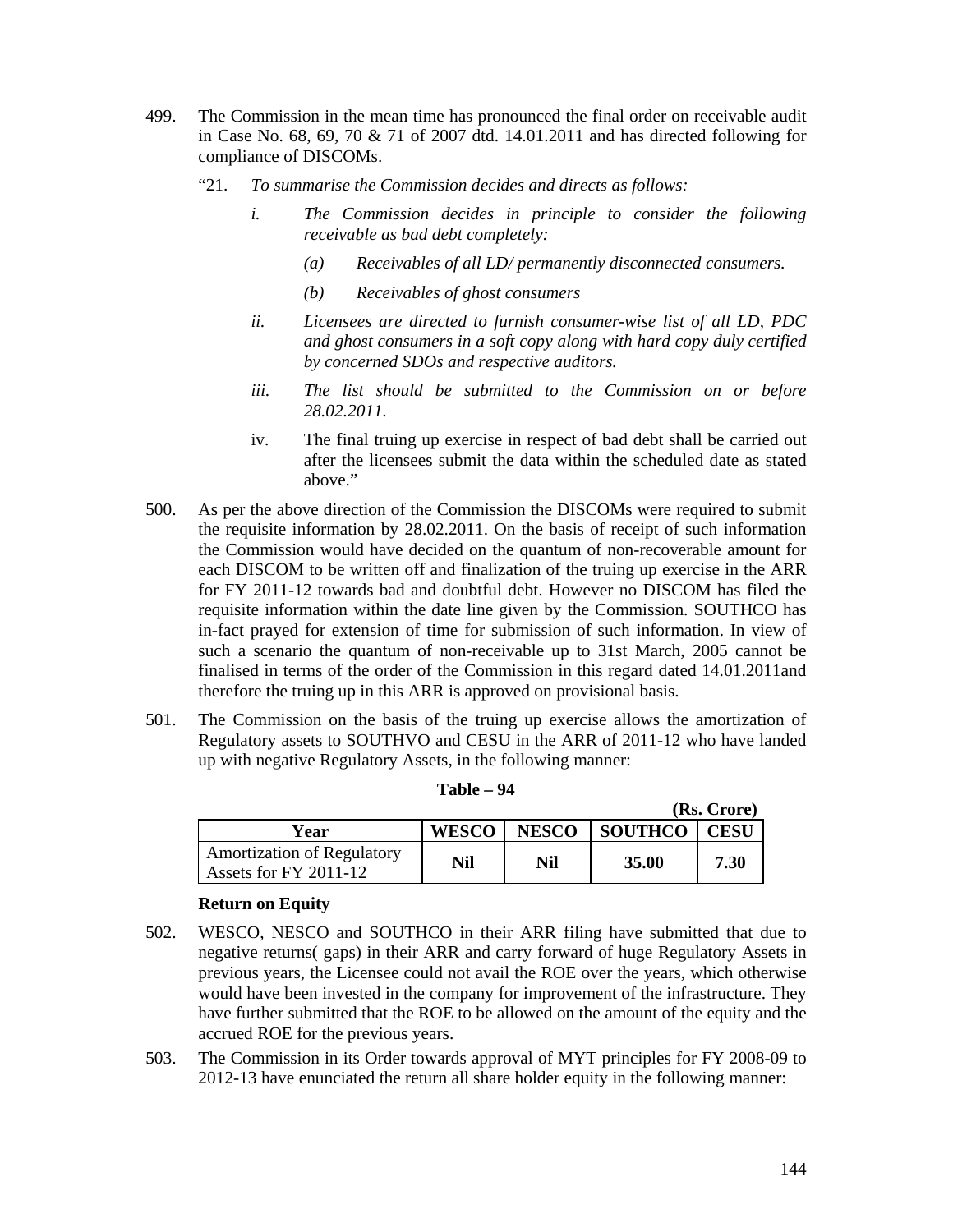*The Commission observes that return on equity incentivises the investor for the equity infusion to the business. A return of 16% suitably covers the risk associated with the distribution business. The Commission after considering of all the facts would continue to allow 16% return on equity on the approved equity capital infusion. Adjustments on account for variations between the actual and approved values of equity capital shall be made in the ARR subsequently in truing up.* 

504. The Commission examined the audited annual accounts of WESCO, NESCO and SOUTHCO for FY 2009-10 and the account of FY 2008-09 in respect of CESU. The position of share capital (Equity Base) of each company as reflected in their aforesaid accounts is given below:

|                            | (Rs. in crore)                     |
|----------------------------|------------------------------------|
| <b>Name of the Company</b> | <b>Share Capital (Equity Base)</b> |
| WESCO                      | 48.65                              |
| <b>SOUTHCO</b>             | 37.66                              |
| <b>NESCO</b>               | 65.91                              |
| ~FSH                       | 72.72                              |

| Table | Œ |
|-------|---|
|       |   |

505. From the audited accounts of WESCO, NESCO and SOUTHCO for FY 2009-10, it is revealed that there has been no infusion of owner's capital by the DISCOMs and the share capital initially invested while acquiring the distribution Licence by the Licensees remaining unchanged. The Commission thus allows a return of 16% on the equity base (share capital) in terms of MYT principles and approves following amounts against the proposed ROE:

#### **Table - 96**

|                                   |              |              | (Rs. in crore) |       |
|-----------------------------------|--------------|--------------|----------------|-------|
| <b>Particulars</b>                | <b>WESCO</b> | <b>NESCO</b> | <b>SOUTHCO</b> | CESU  |
| Amount proposed by DISCOMs        | 9.03         | 12.33        |                | 11.64 |
| Amount approved by the Commission | 7.78         | 10.55        | 6.03           | 11.64 |

#### **Miscellaneous receipts**

506. The miscellaneous receipts proposed by the licensees for the FY 2011-12 against the approved for FY 2010-11 are given in the table below:

| Table |  | 97 |
|-------|--|----|
|-------|--|----|

|                                |              |              |         | (Rs. in crore) |
|--------------------------------|--------------|--------------|---------|----------------|
|                                | <b>WESCO</b> | <b>NESCO</b> | SOUTHCO | CESU           |
| Amount approved for FY 2010-11 | 28.98        |              | 7.20    | 34.73          |
| Amount proposed for FY 2011-12 | 20.58        | 24.31        | 6.50    | 20.27          |

- 507. The miscellaneous receipt of the DISCOMS is mainly on account of meter rent, commission for collection of ED, miscellaneous charges, interest on loans and advances, interest on bank deposit, DPS, over drawl penalty, supervision charges and other miscellaneous receipts. It is observed from the audited accounts that the actual miscellaneous receipts of DISCOMs is much more than the proposed receipts in the ARR. The audited accounts are available upto the year 2009-10 in case of WESCO, NESCO and SOUTHCO and upto FY 2008-09 in case of CESU.
- 508. The Hon'ble ATE in appeal No. 52, 53 and 54 of 2007 filed by WESCO, NESCO and SOUTHCO aggrieved over the approval of their ARR and for determination of Retail Supply Tariff in respect of FY 2007-08 have pronounced following judgement dated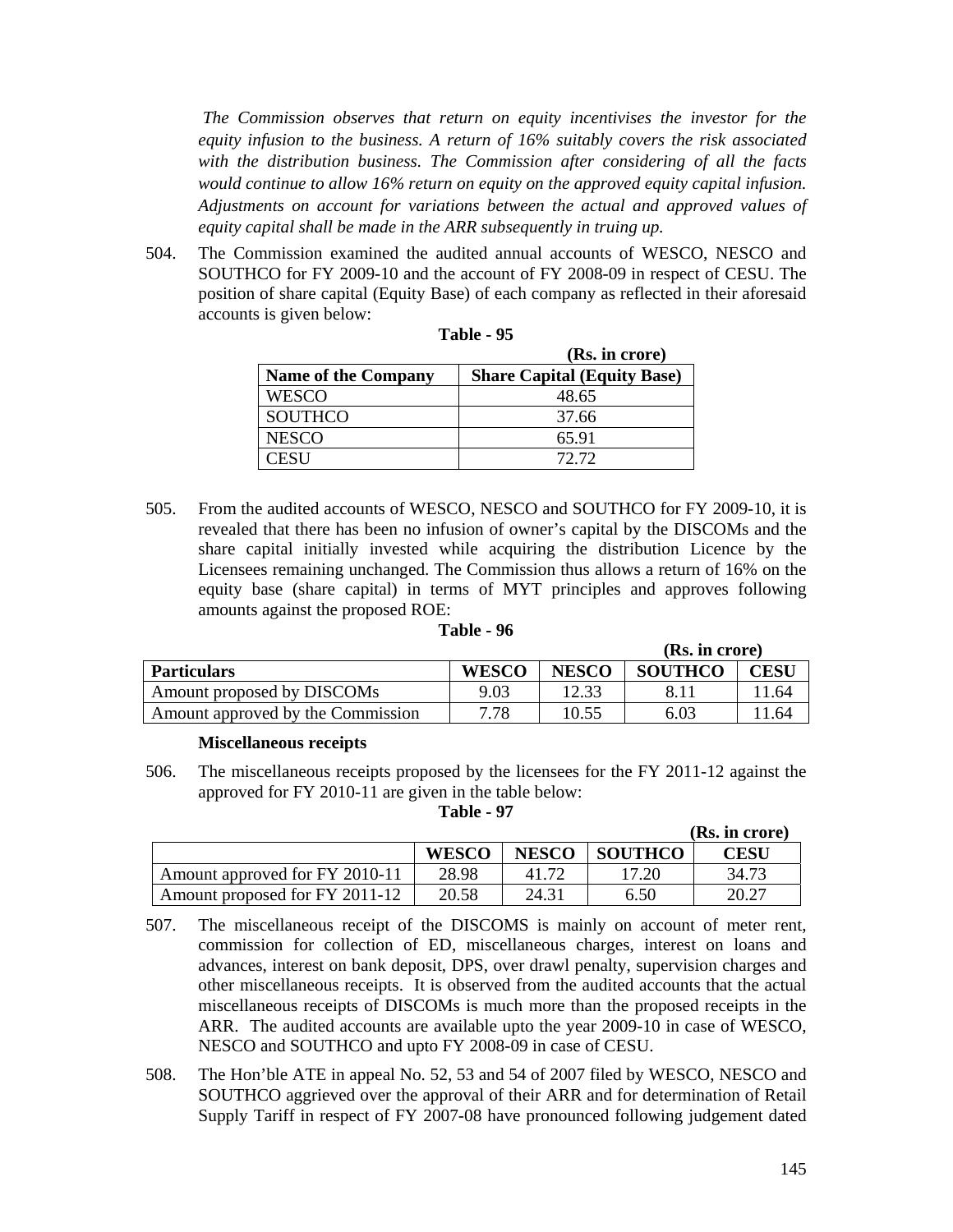8<sup>th</sup> November, 2010 with regard to issue of Miscellaneous Income. The extract of the same judgement is reproduced below:

- "37. *(iv) The next issue is relating to Miscellaneous Income. According to the Appellants, the cost of meters has not been included in the ARR as per the State Commission's policy and therefore meter rent ought not be treated as revenue in the ARR. Similarly, it is disputed question as to whether the distribution licensee has right to retain Commission for collecting the electricity duty. Unless the Appellants are entitled to retain this Commission, the same should not be included in the projected revenue for the year. In our view, if cost of meters is not allowed in the ARR of the Appellants, the meter rent shall also not be included in the miscellaneous income of the Appellants. Also unless the Appellants are entitled to retain the Commission on collection of electricity Duty the income on the Commission ought not be included in the Miscellaneous income. Therefore, this point is answered in favour of the Appellants."*
- 509. The Commission has taken note of the observation made by the Hon'ble ATE in the said order while approving the ARR of Licensee for FY 2011-12. The Commission in this regard has however preferred Civil Appeal against the above judgement of the Hon'ble ATE before the Hon'ble Supreme Court in the appeal, CA no. D 4688 of 2011.
- 510. The position of miscellaneous receipts during the last two years of audited accounts available to the Commission is tabulated below:

|                        |                                                |             |             |             |             |             | (Rs. in crore) |             |  |
|------------------------|------------------------------------------------|-------------|-------------|-------------|-------------|-------------|----------------|-------------|--|
|                        | <b>SOUTHCO</b><br><b>WESCO</b><br><b>NESCO</b> |             |             |             |             |             |                | <b>CESU</b> |  |
| Year                   | 2008-<br>09                                    | 2009-<br>10 | 2008-<br>09 | 2009-<br>10 | 2008-<br>09 | 2009-<br>10 | 2007-<br>08    | 2008-<br>09 |  |
| Misc. Receipt          | 50.41                                          | 63.44       | 42.91       | 59.74       | 14.99       | 17.36       | 46.68          | 58.85       |  |
| Less: DPS & OD penalty | 17.51                                          | 22.73       | 6.41        | 10.55       | 0.96        | 0.71        | 4.1            | 14.48       |  |
| Net Misc Receipt       | 32.90                                          | 40.71       | 36.5        | 49.19       | 14.03       | 16.65       | 42.58          | 44.37       |  |
| Average Receipt        | 36.81                                          |             | 42.85       |             |             | 15.34       | 43.48          |             |  |

#### **Table - 98**

511. Commission observes that the receipts under miscellaneous receipts are of fluctuating nature and the reasonable estimate of future receipts would be the analysis of past actual trends. The Commission thus estimates the average actual receipts for last two years audited accounts available to the Commission as the likely receipts during the ensuing year FY 2011-12 and which is calculated in the above table. The miscellaneous receipts thus approved by the Commission for FY 2011-12 are shown in the table below:

| Table | 99 |
|-------|----|
|-------|----|

|              |              |                | (Rs. in crore) |
|--------------|--------------|----------------|----------------|
| <b>WESCO</b> | <b>NESCO</b> | <b>SOUTHCO</b> | <b>CESU</b>    |
| 36.81        | 42.85        | 15.34          | 43.48          |

## **Revenue Requirement**

512. In the light of above discussion, the Commission approves the revenue requirement of 2011-12 of four DISCOMs, as shown in **Annexure-A**.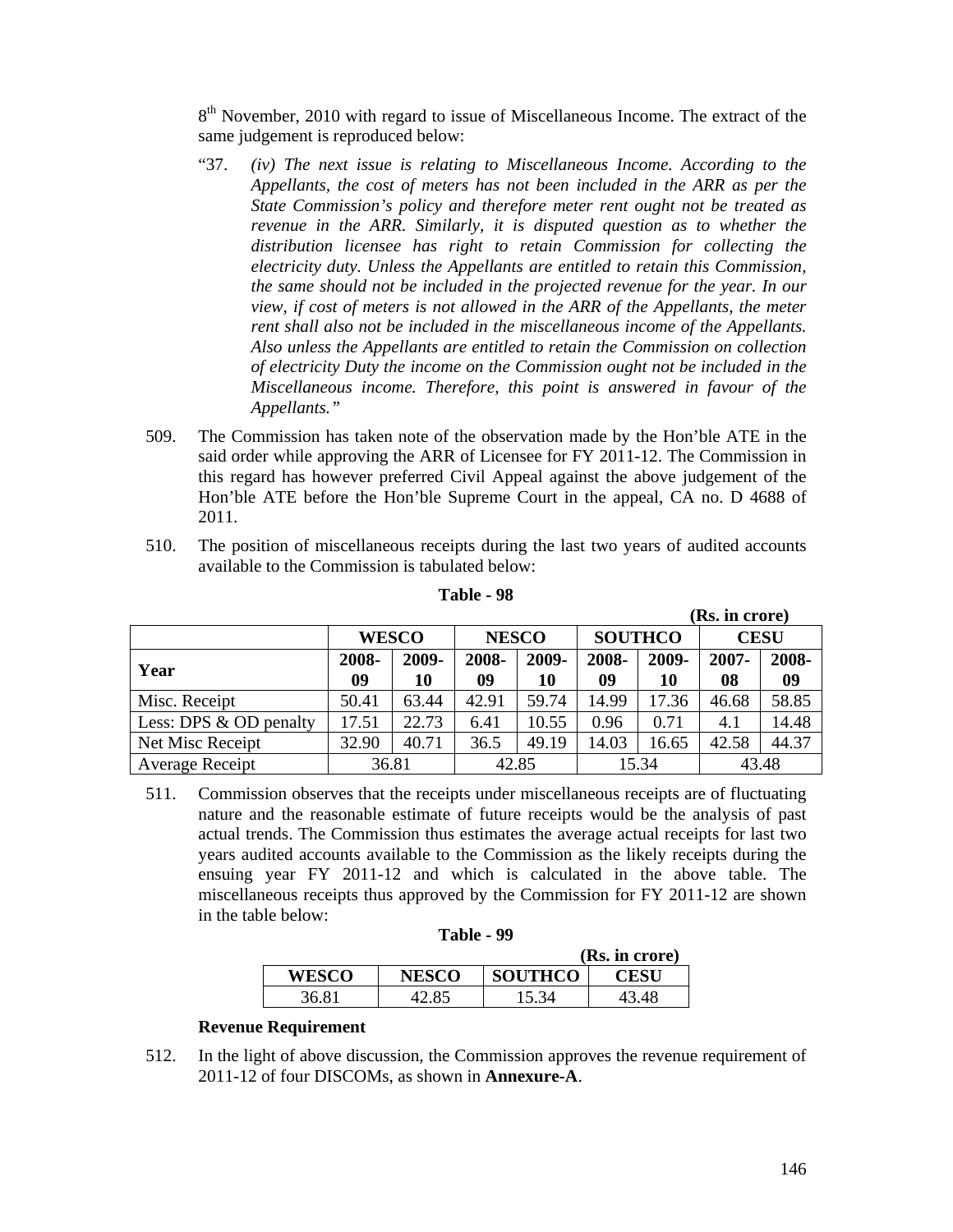513. A summary of the approved revenue requirement, expected revenue at the approved tariff for FY 2011-12 and approved revenue gap for FY 2011-12 by the Commission is given below:

| (Rs. Crore)    |                            |          |                 |                            |                       |             |  |
|----------------|----------------------------|----------|-----------------|----------------------------|-----------------------|-------------|--|
| <b>DISCOM</b>  | <b>Revenue Requirement</b> |          |                 | <b>Expected Revenue FY</b> | $Gap (-)/Surplus (+)$ |             |  |
|                | FY 2011-12                 |          | 2011-12         |                            |                       |             |  |
|                | <b>Proposed</b>            | Approved | <b>Proposed</b> | Approved                   | <b>Proposed</b>       | Approved    |  |
| <b>WESCO</b>   | 2,230.35                   | 2,182.96 | 1557.93         | 2,199.30                   | $(-) 672.42$          | $(+)$ 16.34 |  |
| <b>NESCO</b>   | 2,125.23                   | 1,790.48 | 1359.38         | 1,808.68                   | $(-) 765.85$          | $(+)$ 18.20 |  |
| <b>SOUTHCO</b> | 1,062.04                   | 705.50   | 517.54          | 716.79                     | $(-)$ 544.50          | $(+)$ 11.29 |  |
| <b>CESU</b>    | 2,457.47                   | 2,377.60 | 1786.05         | 2,384.80                   | $(-) 671.42$          | $(+) 7.20$  |  |
| <b>Total</b>   | 7875.09                    | 7056.54  | 5220.90         | 7109.57                    | $(-) 654.19$          | $(+)$ 53.03 |  |

**Table - 100** 

#### **Treatment of Surplus Revenue and Revenue Gap**

- 514. As shown in the table above the Commission has approved surplus to the tune of Rs.16.34 Cr, Rs.18.20 Cr, Rs.11.29Cr and Rs.7.20Cr to WESCO, NESCO, SOUTHCO and CESU respectively. The surplus revenue earned by WESCO, NESCO and CESU should be treated towards liquidation of past power purchase dues of GRIDCO. In case of SOUTHCO since they have landed up with negative true up amount of Rs.140.30 cr, the surplus revenue earned by SOUTHCO should be treated as Regulatory Assets to be liquidated against the said negative true up amount.
- 515. The Commission hereby directs that the surplus revenue in case of DISCOMs shall be maintained by the company in its own fund and shall not be utilised for any other purpose or shall not be transferred to any other account without specific approval of the Commission. Any surplus has to be utilized to clear the outstanding dues of the GRIDCO at the first instance as directed by the Commission's orders towards Escrow relaxation for DISCOMs discussed below:
- 516. The Commission vide its order dated 12.04.2010 read with order dtd. 01.01.2011 in Case No. 3/2010 and in its order dtd. 02.11.2010 in Case No.34/2010 have fixed the manner and order of priority for releasing fund to distribution companies by releasing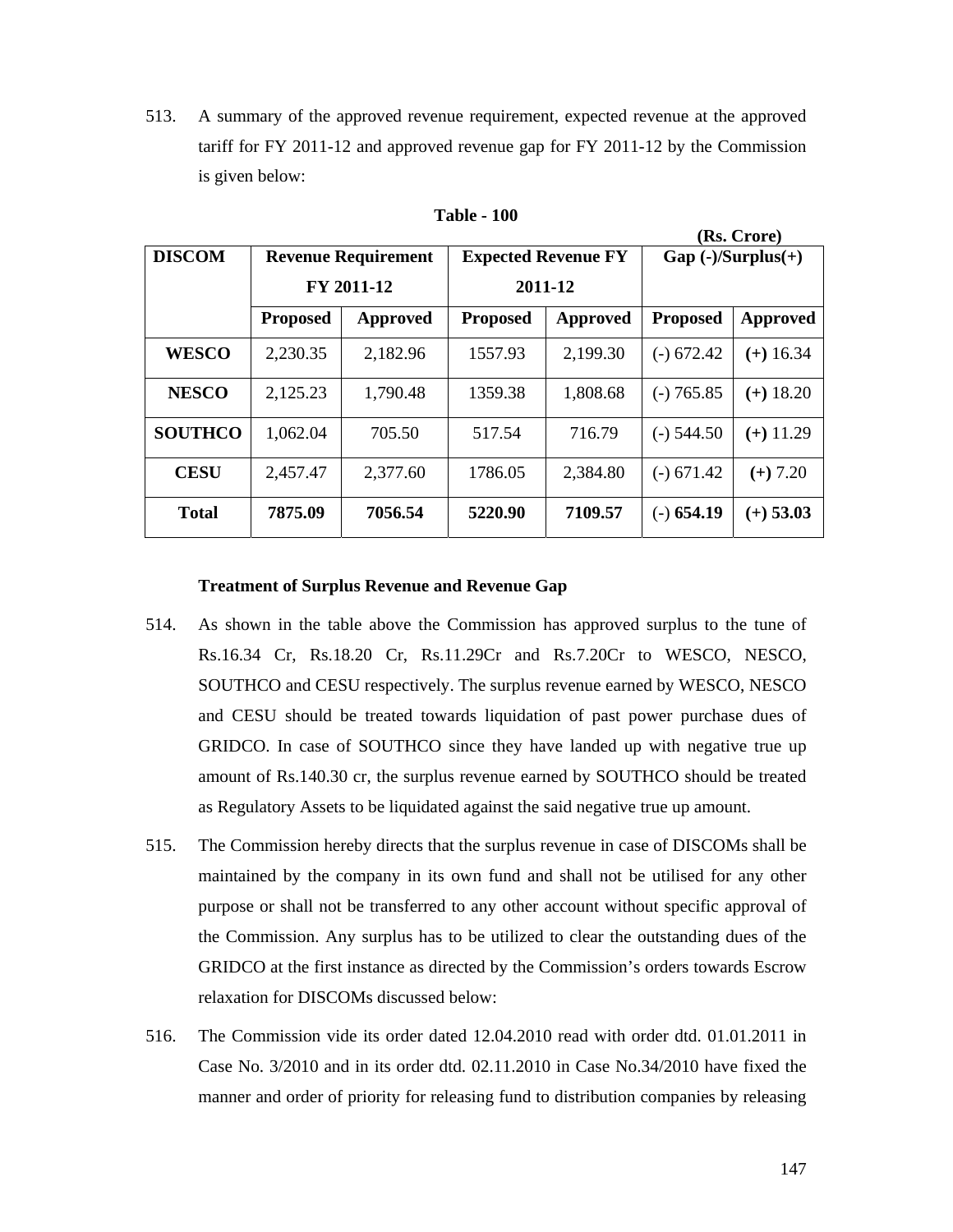fund from Escrow account. Accordingly the GRIDCO is to allow escrow relaxation as indicated below:

#### *"(A) From Current Revenue*

*a. Current BST dues, current Transmission charges, SLDC charges and license fees payable by the Distribution Companies, the energy bill of DISCOMs in respect of direct power purchase from CGPs or other agencies if any.* 

*b. Employees cost as approved by the Commission in this tariff order for FY 2010-11 and for subsequent years.* 

*c. Monthly R&M expenditure as approved by the Commission in the tariff order for FY 2010-11 and for subsequent years.* 

*d. The monthly obligation for repayment of principal and interest in respect of loan obtained/ to be obtained from the financial institutions for capex programme/system improvement.* 

*e. Average monthly obligation of the defaulted arrear BST as approved by the Commission in the RST order for 2008-09 and 2009-10 and for the subsequent years, if any.* 

*f. The balance amount towards arrear of BSP dues as approved in the securitization order of the Commission dated 01.12.2008."* 

#### *(B) From Arrear Revenue*

*The collection to be made out of the arrear outstanding as on 01.4.2010 / beginning of the relevant financial year would be utilised in order of priority as indicated below:-* 

*(i) 50% of the monthly arrear collection would be utilised towards payment of the balance arrear revised salary worked out up to 31.3.2009.* 

*(ii) Balance 50% of the monthly arrear collection would be utilized towards arrear BST dues as approved in the securitization order dated 01.12.2008.*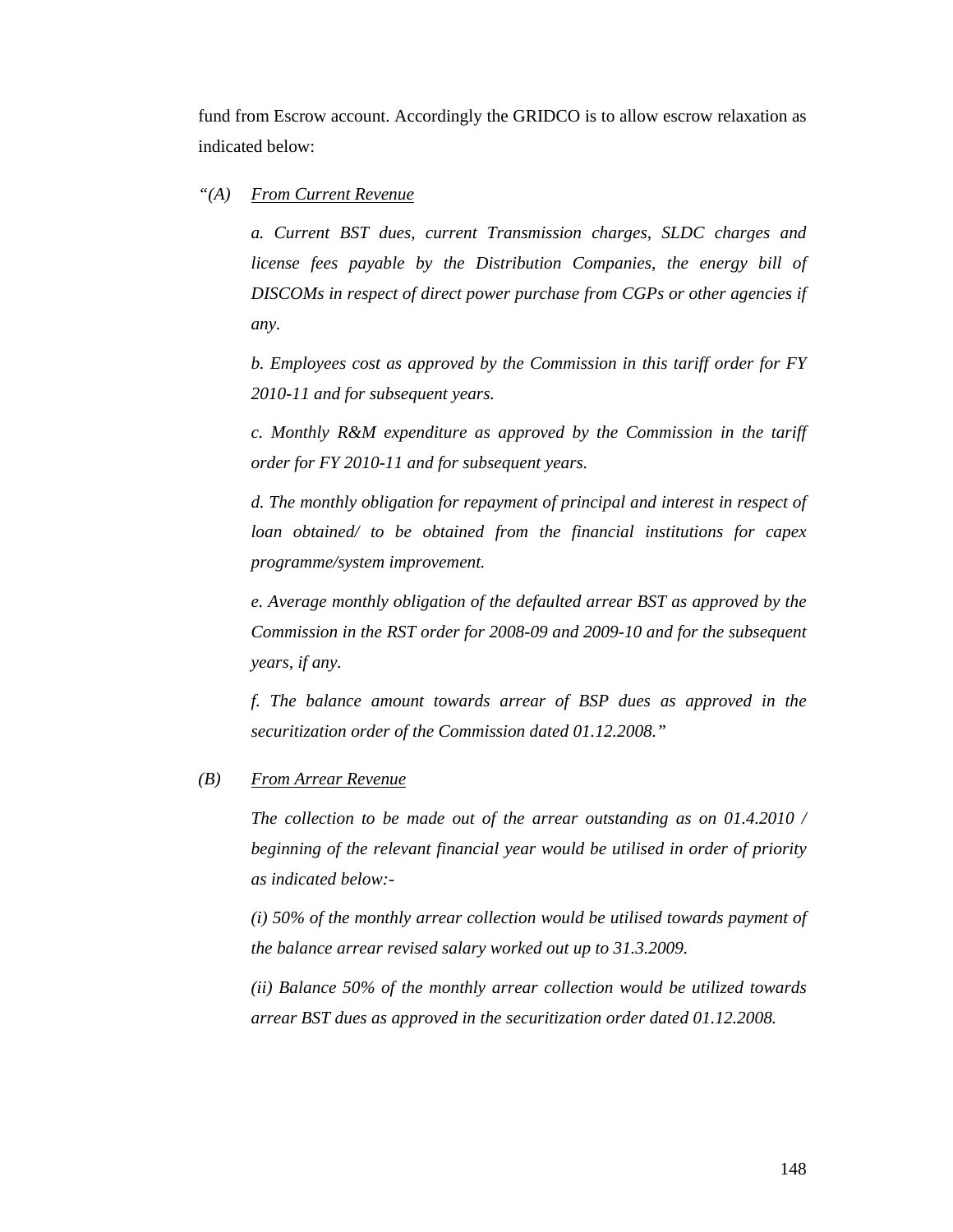- 517. This above direction of the Commission as indicated in para-516 towards escrow relaxation would be applicable for all the DISCOMs for FY 2011-12.
- 518. Further vide Order dtd. 01.01.2011 in Case No. 3/2010, the Commission gave the following direction:
	- *"(iii) GRIDCO is directed to relax escrow towards repair and maintenance in each month to DISCOMs proportionately based on the figures approved in the ARR of 2010-11, considering the revenue deposited in escrow and the LC limit allowed by the banks to DISCOMs taken together. If the DISCOMs fail to draw the amount earmarked towards R&M for a quarter at the end of next quarter, the claim of DISCOMs will automatically lapse and the unutilized amount shall not be carried over to next period.*
	- *(iv) WESCO, NESCO and SOUTHCO should open letter of credit in the form prescribed by the bank and communicate the same to GRIDCO.*
	- *(v) In each month WESCO, NESCO and SOUTHCO should give the following statements to GRIDCO:* 
		- *a. Amount of revenue collected*
		- *b. Amount deposited in escrow account*
		- *c. Amount paid to GRIDCO, OPTCL, SLDC*
		- *d. Amount drawn towards employees cost, R&M*

*e. Amount diverted from SOD account. Statement of arrear collection out of the amount outstanding at the beginning of the year and deposited in escrow account."* 

519. The above order of the Commission as stated in Para in 518 is also applicable to all DISCOMs including CESU for the financial year 2011-12.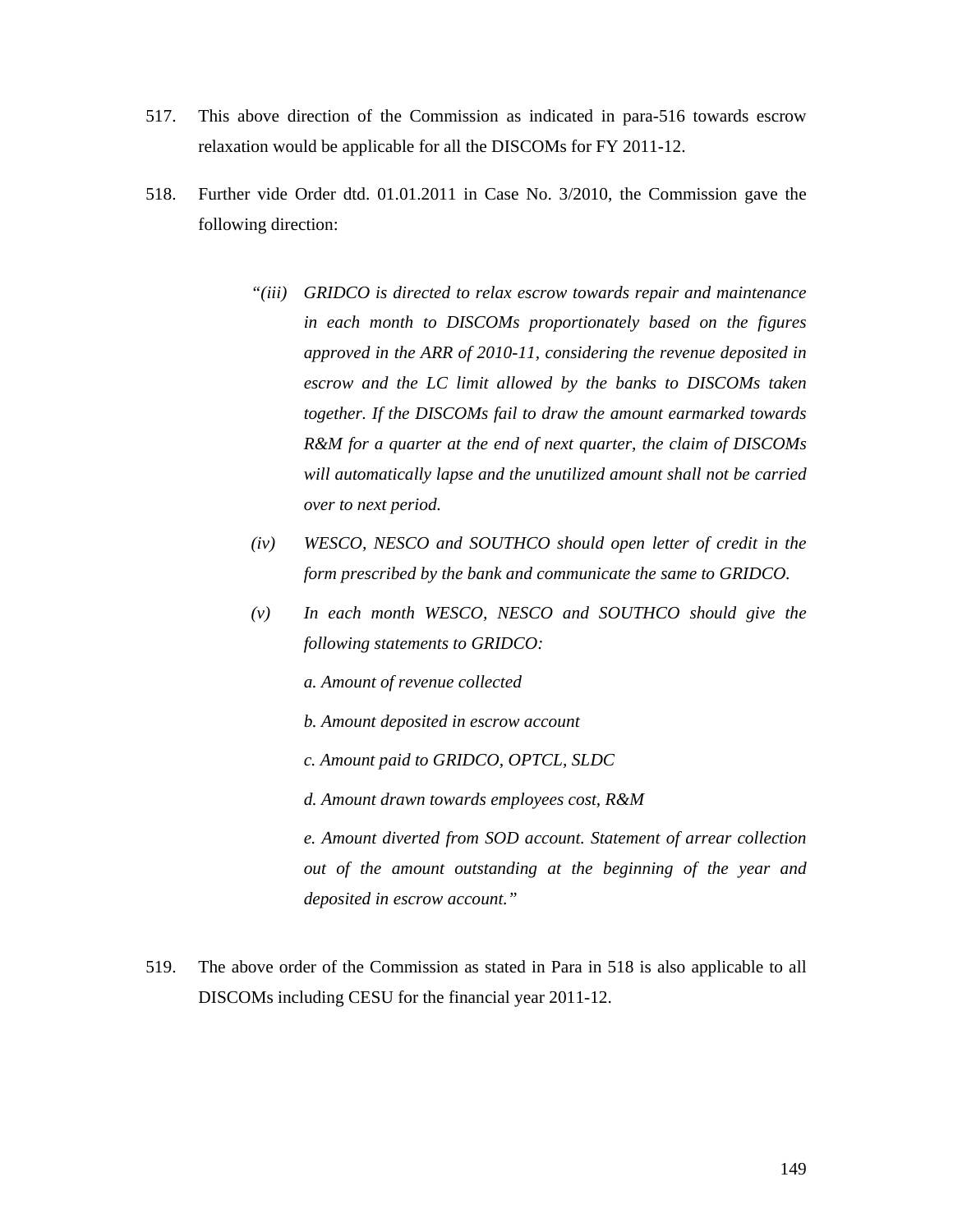## **Receivables of GRIDCO from DISCOMs**

520. GRIDCO in its filing submitted that during the current financial year the DISCOMs have not paid any amount towards arrear dues as directed by Hon'ble Commission in the BSP order dtd.20.03.2010 (Para No.486). The Commission has also directed DISCOMs in different tariff orders for payment of arrear dues by DISCOMs to GRIDCO, which have not been complied by all DISCOMs. Since, the amounts are considered in ARR of GRIDCO, the non-payment by DISCOMs has affected the finance of GRIDCO. The following table as filed by the GRIDCO indicates detailed position of arrear approved in ARR of different years vis-a-vis actual amount paid by DISCOMs

|           |                               |              | <b>Table - 101</b> |                |             |              |
|-----------|-------------------------------|--------------|--------------------|----------------|-------------|--------------|
|           |                               | <b>WESCO</b> | <b>NESCO</b>       | <b>SOUTHCO</b> | <b>CESU</b> | <b>Total</b> |
| A.        | Amount approved by Commission |              |                    |                |             |              |
|           | 2006-07                       | 36.83        | 41.36              | 31.91          |             | 110.10       |
|           | 2007-08                       | 36.83        | 41.36              | 31.91          | 43.23       | 153.33       |
|           | 2008-09                       | 36.83        | 65.00              |                | 118.00      | 219.83       |
|           | 2009-10                       | 0.00         | 0.00               | 19.00          | 151.00      | 170.00       |
|           | <b>Total:</b>                 | 110.49       | 147.72             | 82.82          | 312.23      | 653.26       |
| <b>B.</b> | Amount paid by DISCOMs        |              |                    |                |             |              |
|           | 2006-07                       | 52.00        | 59.84              |                |             | 111.84       |
|           | 2007-08                       | 4.40         | 57.58              | 9.53           |             | 71.51        |
|           | 2008-09                       |              | 80.72              | 5.86           | 32.47       | 119.05       |
|           | 2009-10                       | 2.00         | 0.00               | 9.69           | 80.50       | 92.19        |
|           | <b>Total:</b>                 | 58.40        | 198.14             | 25.08          | 112.97      | 394.59       |
|           | Default (B-A)                 | $(-)52.09$   | $+50.42$           | $(-)57.74$     | $(-)199.26$ | $(-)258.67$  |

- 521. In this regard the Commission observes that regarding securitization of outstanding dues the Commission in their Business Plan order dtd.20.7.2006 and in securitization order dated 01.12.2008 finalised the securitized amount as on 31.3.2005. The Commission considered this date as cut-off date since after such period the DISCOMs started paying 100% of current BST bill to GRIDCO in full without any default.
- 522. The securitization order of the Commission dtd.01.12.2008 finalized the following amounts as on 31.3.2005 to be discharged by the respective DISCOMs to GRIDCO in 120 monthly (maximum) equal installments starting from FY 2006-2007 and ending in 2015-16. This is shown in the table below:

|                                         |              |              |                | (Rs. in crore) |
|-----------------------------------------|--------------|--------------|----------------|----------------|
| A. Loan Balance                         | <b>WESCO</b> | <b>NESCO</b> | <b>SOUTHCO</b> | <b>CESU</b>    |
| Principal                               | 138.46       | 94.64        | 134.36         | 307.61         |
| Interest                                | 60.31        | 41.05        | 58.43          | 162.86         |
| Sub-total $(A)$                         | 198.77       | 135.69       | 192.79         | 470.47         |
| <b>B. Outstanding BST dues with DPS</b> |              |              |                |                |
| Opening balance as on 01.04.99          | 46.18        | 41.66        | 26.50          | 80.16          |
| Arrear from 01.04.99 to 31.03.05        | 118.41       | 194.83       | 47.19          | 605.20         |
| DPS on above                            | 58.72        | 87.20        | 32.02          | 526.41         |
| Sub-total $(B)$                         | 223.31       | 323.69       | 105.71         | 1211.77        |
| Grand Total $(A+B)$                     | 422.08       | 459.38       | 298.50         | 1682.24        |

#### **Table - 102**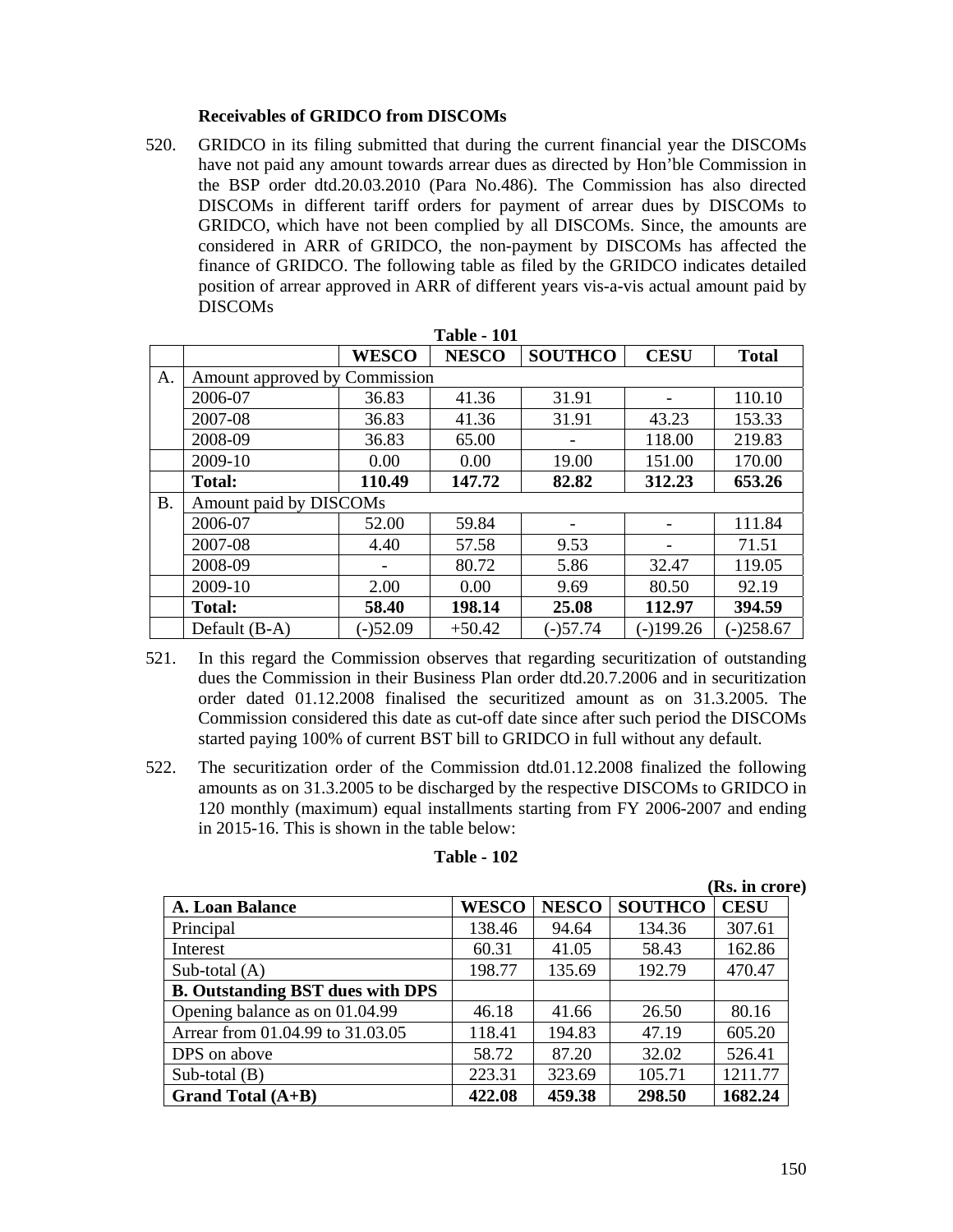523. From the year 2006-07 to 2009-10, Commission in their RST order have determined the amounts over and above the current BST bills to be adjusted against the securitization of BST dues. Since the starting year of securitization is from the FY 2006-07, any excess amount paid by DISCOMs over and above 100% BST bill during 2005-06 and before shall be adjusted fully towards amortization of principals and interests of NTPC Bond. A statement showing the amount approved by the Commission in the ARR from 2006-07 to 2009-10 and the amount paid by the licensee over and above the 100% current BST bills, adjustment against the securitized amount, adjustment against NTPC Bond and balance default amount is given in Table below**.** 

|               |               |                                         |              |                                                |                          | (Rs. in crore) |
|---------------|---------------|-----------------------------------------|--------------|------------------------------------------------|--------------------------|----------------|
|               |               | <b>WESCO</b>                            | <b>NESCO</b> | <b>SOUTHCO</b>                                 | <b>CESU</b>              | <b>Total</b>   |
| A.            |               | <b>Amount approved by Commission</b>    |              |                                                |                          |                |
|               | 2006-07       | 36.83                                   | 41.36        | 31.91                                          |                          | 110.10         |
|               | 2007-08       | 36.83                                   | 41.36        | 31.91                                          | 43.23                    | 153.33         |
|               | 2008-09       | 36.83                                   | 65.00        |                                                | 118.00                   | 219.83         |
|               | 2009-10       | 0.00                                    | 0.00         | 19.00                                          | 151.00                   | 170.00         |
|               | <b>Total:</b> | 110.49                                  | 147.72       | 82.82                                          | 312.23                   | 653.26         |
| <b>B.</b>     |               | Amount paid by DISCOMs (C+D)            |              |                                                |                          |                |
|               | 2006-07       | 52.00                                   | 59.84        | $\blacksquare$                                 | $\blacksquare$           | 111.84         |
|               | 2007-08       | 4.40                                    | 57.58        | 9.53                                           | $\overline{\phantom{0}}$ | 71.51          |
|               | 2008-09       |                                         | 80.72        | 5.86                                           | 32.47                    | 119.05         |
|               | 2009-10       | 2.00                                    | 0.00         | 9.69                                           | 80.50                    | 92.19          |
|               | <b>Total:</b> | 58.40                                   | 198.14       | 25.08                                          | 112.97                   | 394.59         |
| $C_{\bullet}$ |               |                                         |              | Amount to be adjusted against securitized dues |                          |                |
|               | 2006-07       | 36.83                                   | 41.36        |                                                | $\overline{\phantom{a}}$ | 78.19          |
|               | 2007-08       | 4.40                                    | 41.36        | 9.53                                           |                          | 55.29          |
|               | 2008-09       |                                         | 65.00        | 5.86                                           | 32.47                    | 103.33         |
|               | 2009-10       | 2.00                                    |              | 9.69                                           | 80.50                    | 92.19          |
|               | <b>Total</b>  | 43.23                                   | 147.72       | 25.08                                          | 112.97                   | 329.00         |
| D.            |               | Amount to be adjusted against NTPC Bond |              |                                                |                          |                |
|               | 2006-07       | 15.17                                   | 18.48        |                                                | $\blacksquare$           | 33.65          |
|               | 2007-08       |                                         | 16.22        |                                                |                          | 16.22          |
|               | 2008-09       |                                         | 15.72        |                                                |                          | 15.72          |
|               | 2009-10       |                                         |              | ٠                                              | ä,                       |                |
|               | <b>Total</b>  | 15.17                                   | 50.42        |                                                |                          | 65.59          |
| Ε.            |               | Default (A-C) in securitization amount  |              |                                                |                          |                |
|               | 2006-07       | 0.00                                    | 0.00         | 31.91                                          | 0.00                     | 31.91          |
|               | 2007-08       | 32.43                                   | 0.00         | 22.38                                          | 43.23                    | 98.04          |
|               | 2008-09       | 36.83                                   | 0.00         | $(-) 5.86$                                     | 85.53                    | 116.50         |
|               | 2009-10       | $(-) 2.00$                              | 0.00         | 9.31                                           | 70.50                    | 77.81          |
|               | <b>Total</b>  | 67.26                                   | 0.00         | 57.74                                          | 199.26                   | 324.26         |

524. As revealed from the table above, except NESCO, all the three DISCOMs have not complied with the direction of the Commission on payment of outstanding dues mentioned in tariff orders of different years. These outstanding amount approved by the Commission in different tariff orders are to be adjusted against the total outstanding dues mentioned in para 20 of the secrutisation order of 01.12.2008.

\* \*

\*

\*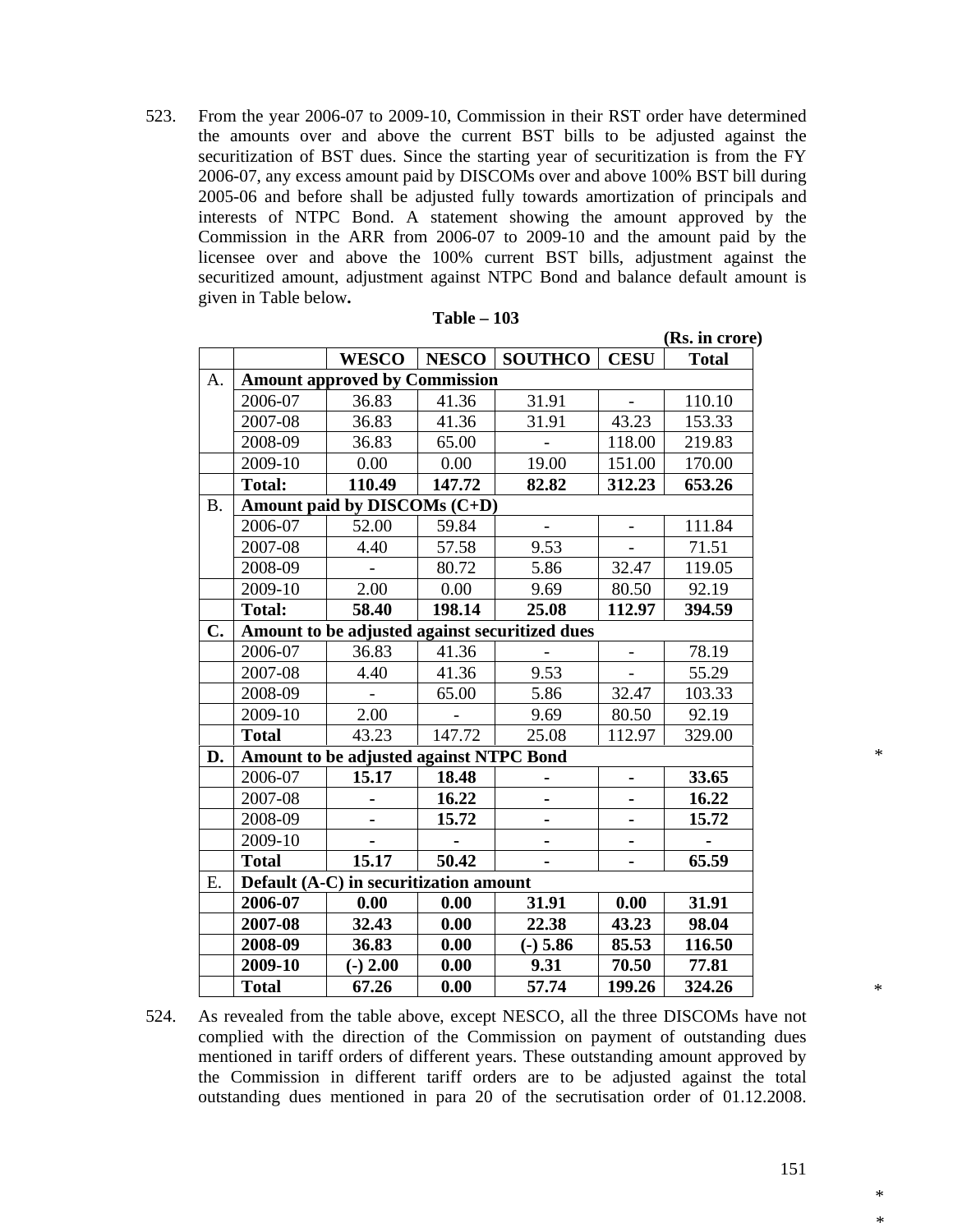Commission, therefore, directs the defaulting DISCOMs to ensure payment of outstanding dues that falls short of the amount approved by the Commission in different years by the end of 2011-12 by taking systematic steps to collect the arrears outstanding as on 01.04.2010 and as on 01.04.2011.

525. Over and above the amount paid by the DISCOMs as mentioned in the above table, the following amounts resulting to downward revision in BST in 2007-08 as computed by GRIDCO are to be adjusted against securitized dues.

|                | (Rs. Crore) |
|----------------|-------------|
| <b>WESCO</b>   | 88.31       |
| <b>NESCO</b>   | 3.32        |
| <b>SOUTHCO</b> | 11.07       |
| <b>CESU</b>    | 93.37       |
| <b>Total</b>   | 196.07      |

| Table - | $-104$ |
|---------|--------|
|---------|--------|

526. Taking into consideration of the above amount a table showing dues as per OERC Order dtd. 01.12.2008 payment and adjustment made upto 31.03.2010 and balance amount outstanding as on 31.03.2010 is depicted below:

| SI.              | <b>Particulars</b>          | <b>WESCO</b> | Tanic - Too<br><b>NESCO</b> | <b>SOUTHCO</b> | <b>REL</b>   | <b>CESU</b> | <b>Grand</b> |
|------------------|-----------------------------|--------------|-----------------------------|----------------|--------------|-------------|--------------|
| No.              |                             |              |                             |                | <b>Total</b> |             | <b>Total</b> |
| 1.               | <b>BST</b>                  |              |                             |                |              |             |              |
|                  | OB 01.04.1999               | 46.18        | 41.66                       | 26.50          | 114.34       | 80.16       | 194.50       |
|                  | From 01.04.1999 to          | 118.41       | 194.83                      | 47.19          | 360.43       | 605.20      | 965.63       |
|                  | 31.03.2005                  |              |                             |                |              |             |              |
|                  | <b>Sub-Total</b>            | 164.59       | 236.49                      | 73.69          | 474.77       | 685.36      | 1160.13      |
| 2.               | <b>DPS</b> on Above         | 58.72        | 87.20                       | 32.02          | 177.94       | 526.41      | 704.35       |
| 3.               | Loan                        |              |                             |                |              |             |              |
|                  | Principal                   | 138.46       | 94.64                       | 134.36         | 367.46       | 307.61      | 675.07       |
|                  | Interest                    | 60.31        | 41.05                       | 58.43          | 159.79       | 162.86      | 322.65       |
|                  | Sub-total                   | 198.77       | 135.69                      | 192.79         | 527.25       | 470.47      | 997.72       |
| $\overline{4}$ . | <b>Outstanding as on</b>    | 422.08       | 459.38                      | 298.50         | 1179.96      | 1682.24     | 2862.20      |
|                  | 31.03.2005 vide OERC        |              |                             |                |              |             |              |
|                  | Order dtd. 01.12.2008       |              |                             |                |              |             |              |
|                  | $(1+2+3)$                   |              |                             |                |              |             |              |
| 5.               | Downward revision of BST    | 88.31        | 3.32                        | 11.07          | 102.7        | 93.37       | 196.07       |
|                  | in 2007-08 adjusted against |              |                             |                |              |             |              |
|                  | securitized dues            |              |                             |                |              |             |              |
| 6.               | Payment by DISCOMs over     | 43.23        | 147.72                      | 25.08          | 216.03       | 112.97      | 329.00       |
|                  | and above the current BST   |              |                             |                |              |             |              |
|                  | from 2006-07 to 2009-10     |              |                             |                |              |             |              |
| (i)              | 2006-07                     | 36.83        | 41.36                       |                | 78.19        |             | 78.19        |
| (ii)             | 2007-08                     | 4.40         | 41.36                       | 9.53           | 55.29        |             | 55.29        |
| (iii)            | 2008-09                     |              | 65.00                       | 5.86           | 70.86        | 32.47       | 103.33       |
| (iv)             | 2009-10                     | 2.00         |                             | 9.69           | 11.69        | 80.50       | 92.19        |
| 7.               | Sub-Total $(5+6)$           | 131.54       | 151.04                      | 36.15          | 318.73       | 206.34      | 525.07       |
| 8.               | Balance (4-7)               | 290.54       | 308.34                      | 262.35         | 861.23       | 1475.90     | 2337.13      |

**Table - 105**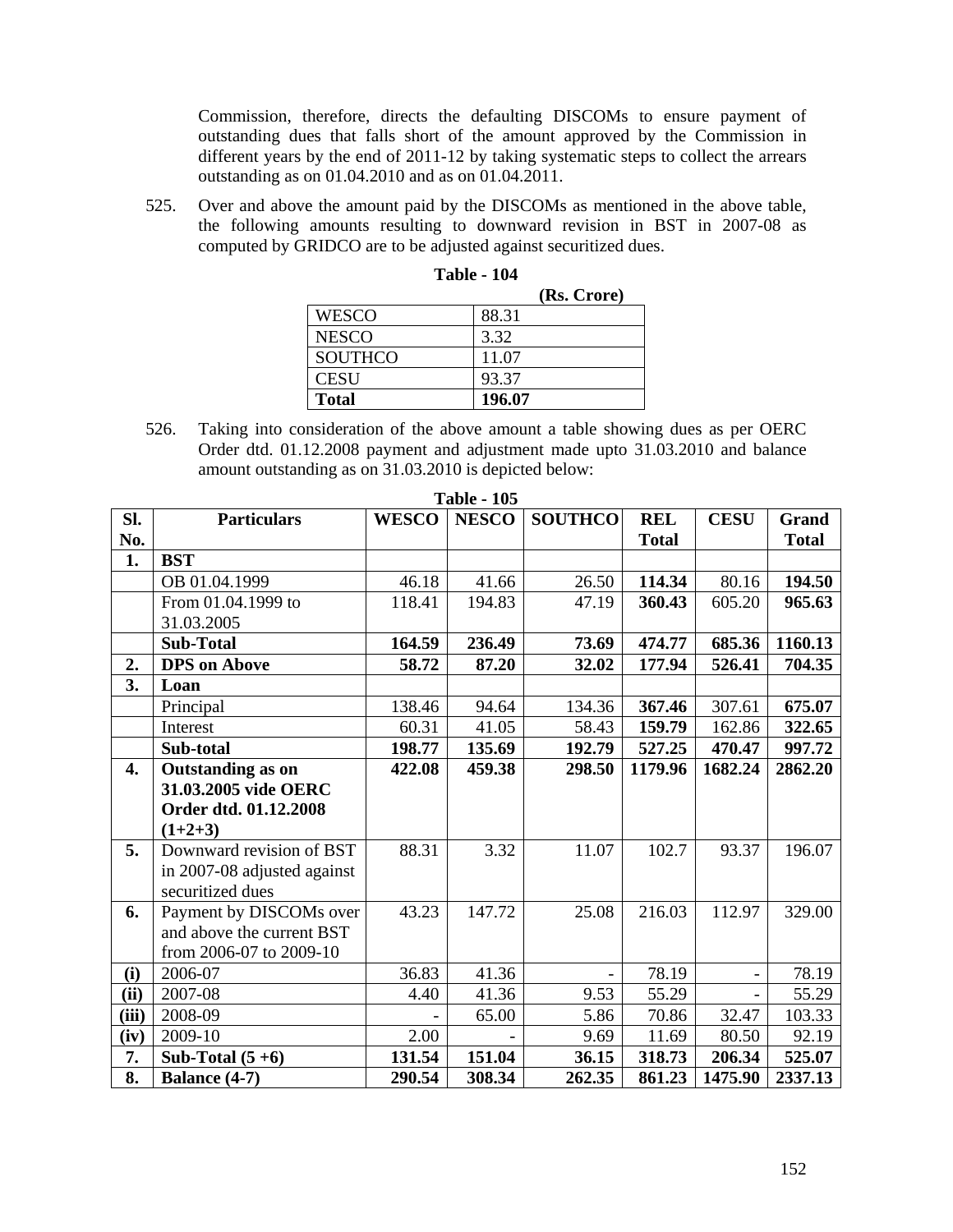- 527. Therefore, the Commission reiterates that directions given vide order dtd.01.12.2008 relating to securitization of receivables of GRIDCO as on 31.03.2005 must be scrupulously followed by the DISCOMs.
- 528. As regards re-securitization of NTPC Bond the final decision will be taken after the pronouncement of the judgment of Hon'ble Supreme Court of India in this matter vide CA No.759/2007 and taking into account the recommendation of the Inter-Ministerial Committee.

# **DETERMINATION OF TARIFF (Para 529 to 575)**

- 529. The determination of tariff by the Commission has been done after examination of all details based on the records submitted by the Licensees, written and oral representations of the objectors.
- 530. The electricity tariff in Orissa had not undergone any change in general from 01.02.2001 to 31.03.2010, except for changes in certain incentive schemes. This in turn means decline in tariff in real terms as the inflation effect has been absorbed in the efficiency gain achieved by the licensees to the benefit of all groups of consumers. In the last Tariff Order for FY 2010-11 the Commission has raised the tariff by 22.20% over and above the tariff of FY 2009-10. Similarly for ensuing year FY 2011- 12 tariff has been raised by 19.74% also over FY 2010-11.

# 531. **The present tariff structure**

# **LT supply upto 100 KW/110 KVA**

Kutir Jyoti consumers: Monthly Fixed Charge (Rs.**/**Month)

Other classes of consumers:

- (a) Energy Charge (Paise/unit)
- (b) Monthly Minimum Fixed Charge (MMFC) (Rs./KW/ Month)

## **LT supply with connected load 110 KVA and above**

- (a) Demand Charge (Rs./KVA)
- (b) Energy Charge (Paise/unit)
- (c) Customer Service Charge (Rs./Month)

## **HT Consumers**

- (a) Demand Charge (Rs./KVA, Rs./KW)
- (b) Energy Charge (Paise/Unit)
- (c) Customer Service Charge (Rs./Month)

## **EHT Consumers**

- (a) Demand Charge (Rs./KVA)
- (b) Energy Charge (Paise/Unit)
- (c) Customer Service Charge (Rs./Month)
- 532. Consumers covered under two-part tariff are not required to pay the MMFC but are to pay Demand Charge and Customer Service Charge. Consumers covered under singlepart tariff and liable to pay MMFC will neither pay the Demand nor the Customer Service Charge.
- 533. In addition, certain other charges like power factor penalty/incentive, prompt payment rebate, meter rent, delayed payment surcharge, over drawal penalty/incentive, other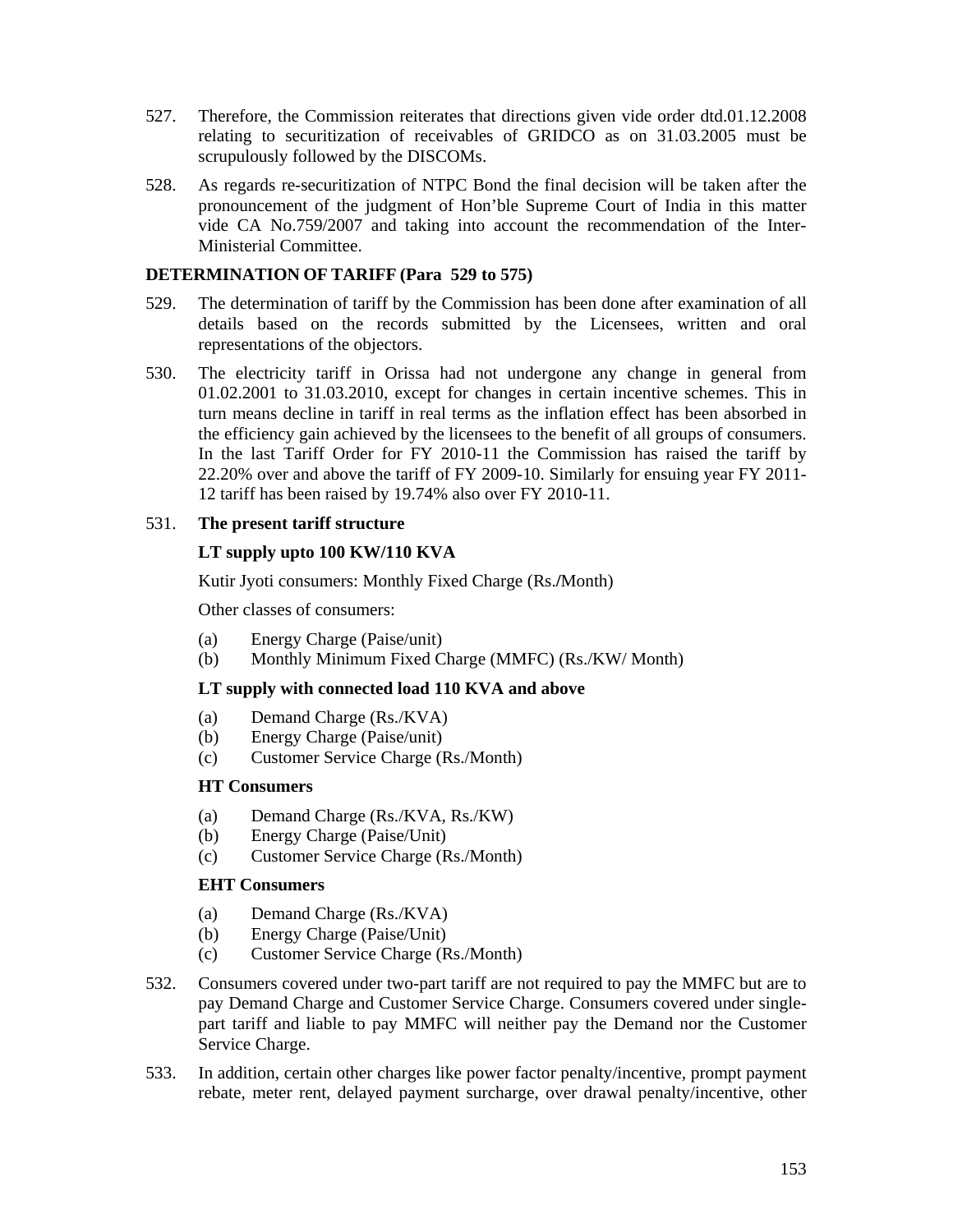miscellaneous charges, etc. are payable in cases and circumstances mentioned in the later part of this order.

534. The details of charges applicable to various categories of consumers classified under OERC Distribution (Conditions of Supply) Code, 2004 are discussed hereafter.

# **Tariff for Consumers Availing Power Supply at LT**

The consumers availing power supply at LT with CD less than 110 KVA has to pay MMFC and energy charges as described below:

- 535. The MMFC is payable by the consumers with contract demand less than 110 KVA supplied power at LT. This is intended to meet a component of the fixed cost incurred in the system for meeting the consumer's load and also to recover the expenses on maintenance of meter, meter reading, preparation of bills, delivery of bills, collection of revenue and maintenance of customer accounts.
- 536. The Commission decides that the existing rate of MMFC should continue for FY 2011-12 also, except LT Industrial (S) Supply and LT Industrial (M) Supply. Accordingly, the rates applicable to all such customers who are to pay MMFC are given below:

|                | мил с юг ег сонзанств                 |                                |                       |  |  |
|----------------|---------------------------------------|--------------------------------|-----------------------|--|--|
| SI.            | <b>Category of Consumers</b>          | <b>Monthly Minimum</b>         | <b>Monthly Fixed</b>  |  |  |
| N <sub>0</sub> |                                       | <b>Fixed Charge for</b>        | <b>Charge for any</b> |  |  |
|                |                                       | first KW or part               | additional KW         |  |  |
|                |                                       | $(Rs.)^*$                      | or part $(Rs.)$       |  |  |
|                |                                       | <b>Approved For FY 2011-12</b> |                       |  |  |
|                | <b>LT Category</b>                    |                                |                       |  |  |
| 1.             | Domestic (other than Kutir Jyoti)     | 20                             | 15                    |  |  |
| 2.             | General Purpose LT (<110 KVA)         | 30                             | 25                    |  |  |
| 3.             | Irrigation Pumping and Agriculture    | 20                             | 10                    |  |  |
| 4.             | <b>Allied Agricultural Activities</b> | 20                             | 10                    |  |  |
| 5.             | Allied Agro-Industrial Activities     | 80                             | 50                    |  |  |
| 6.             | Public Lighting                       | 20                             | 15                    |  |  |
| 7.             | LT Industrial (S) Supply              | 80                             | 35                    |  |  |
| 8.             | LT Industrial (M) Supply              | 100                            | 50                    |  |  |
| 9.             | Specified Public Purpose              | 50                             | 50                    |  |  |
| 10.            | Public Water Works and Sewerage       | 50                             | 50                    |  |  |
|                | Pumping $<$ 110 KVA                   |                                |                       |  |  |

**Table – 106 MMFC for LT consumers** 

Pumping <110 KVA \* When agreement stipulates supply in KVA this shall be converted to KW by

multiplying with a power factor of 0.9 as per Regulation 2 (j) of OERC Distribution (Conditions of Supply) Code, 2004.

537. Some consumers with connected load of less than 110 KVA might have been provided with simple energy meters which record energy consumption and not the maximum demand. But the OERC Distribution (Conditions of Supply) Code, 2004, provides that "contract demand for loads of 110 KVA and above shall be as stipulated in the agreement and may be different from the connected load. Contract Demand for a connected load below 110 KVA shall be the same as connected load. However, in case of installation with static meter/meter with provision of recording demand, the recorded demand rounded to nearest 0.5 KW shall be considered as the contract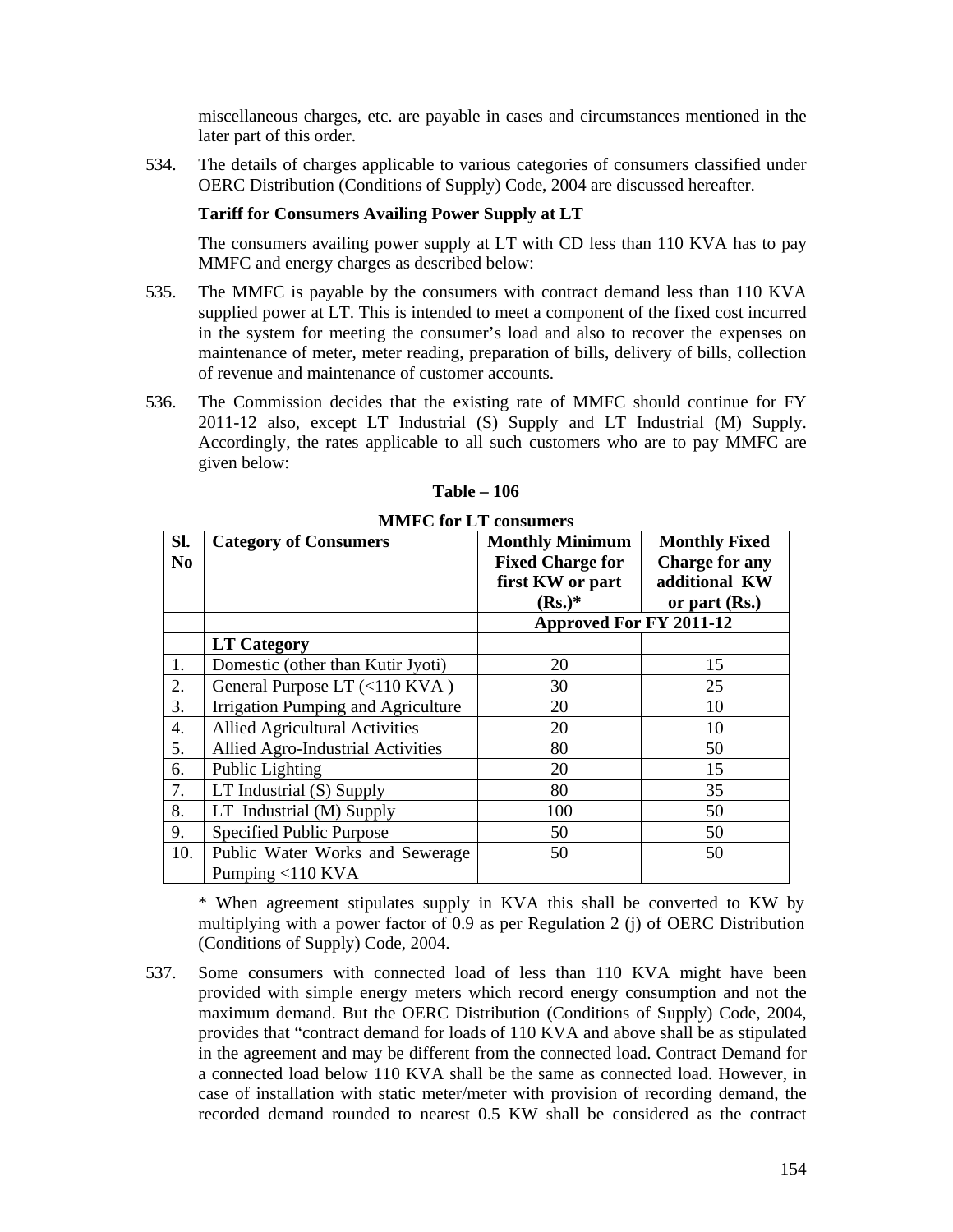demand requiring no verification irrespective of the agreement. Therefore, for the purpose of calculation of Monthly Minimum Fixed Charge (MMFC) for the connected load below 110 KVA, the above shall form the basis. The licensees are directed to follow the above provision of Regulation strictly.

# **Energy Charge (Consumers with connected load less than 110 KVA)**

## **Domestic**

- 538. The Commission is aware of the paying capability of our BPL consumers. Therefore, the Kutir Jyoti consumers will only pay the monthly minimum fixed charge @ Rs.30/ per month for consumption upto 30 units per month. In case these consumers consume in excess of 30 units per month, they will be billed like any other domestic consumers depending on their consumption.
- 539. The Commission is also conscious of affordability of non-Kutir Jyoti consumers. Keeping this in view the Energy Charge for supply to domestic consumers availing low tension supply has been revised as follows:

| Domestic consumption slab per month | <b>Energy charge</b> |
|-------------------------------------|----------------------|
| Upto and including 50 Units         | 140 paise per unit   |
| From 51 to 200 units                | 350 paise per unit   |
| From 201 to 400 units               | 430 paise per unit   |
| Balance units of consumption        | 480 paise per unit   |

540. In accordance with the provision under the OERC Distribution (Condition of Supply) Code, 2004, initial power supply shall not be given without a correct meter. **Load factor billing has been done away w.e.f. 1st April, 2004, as stipulated in the Commission's RST order for FY 2003-04**. As such licensees are directed not to bill any consumer on load factor basis.

## **General Purpose LT (<110 KVA):**

541. The Commission reviewed the existing tariff structure and decided to revise the existing rates and the revised rates are as follows:

| <b>Slab</b>     | <b>Existing Energy charge (P/U)</b> | <b>Revised Energy charge (P/U)</b> |  |
|-----------------|-------------------------------------|------------------------------------|--|
| First 100 units |                                     | 480                                |  |
| Next 200 units  | 530                                 | 590                                |  |
| Balance units   | 590                                 | 660                                |  |

#### **Table -107**

## **Irrigation Pumping and Agriculture**

542. The Commission decides that the Energy Charge for this category will remain unchanged i.e. 110 paise per unit for supply at LT. Consumers in the irrigation pumping and agriculture category availing power supply at HT will pay 100 paise per unit.

## **Allied Agricultural Activities**

543. After hearing the stakeholders the Commission decides not to revise the energy charge of this category since allied agricultural activities are very much related to agriculture. The Commission, therefore, decides that energy charge for allied agricultural activities shall be 120 paise per unit at LT and 110 paise per unit at HT.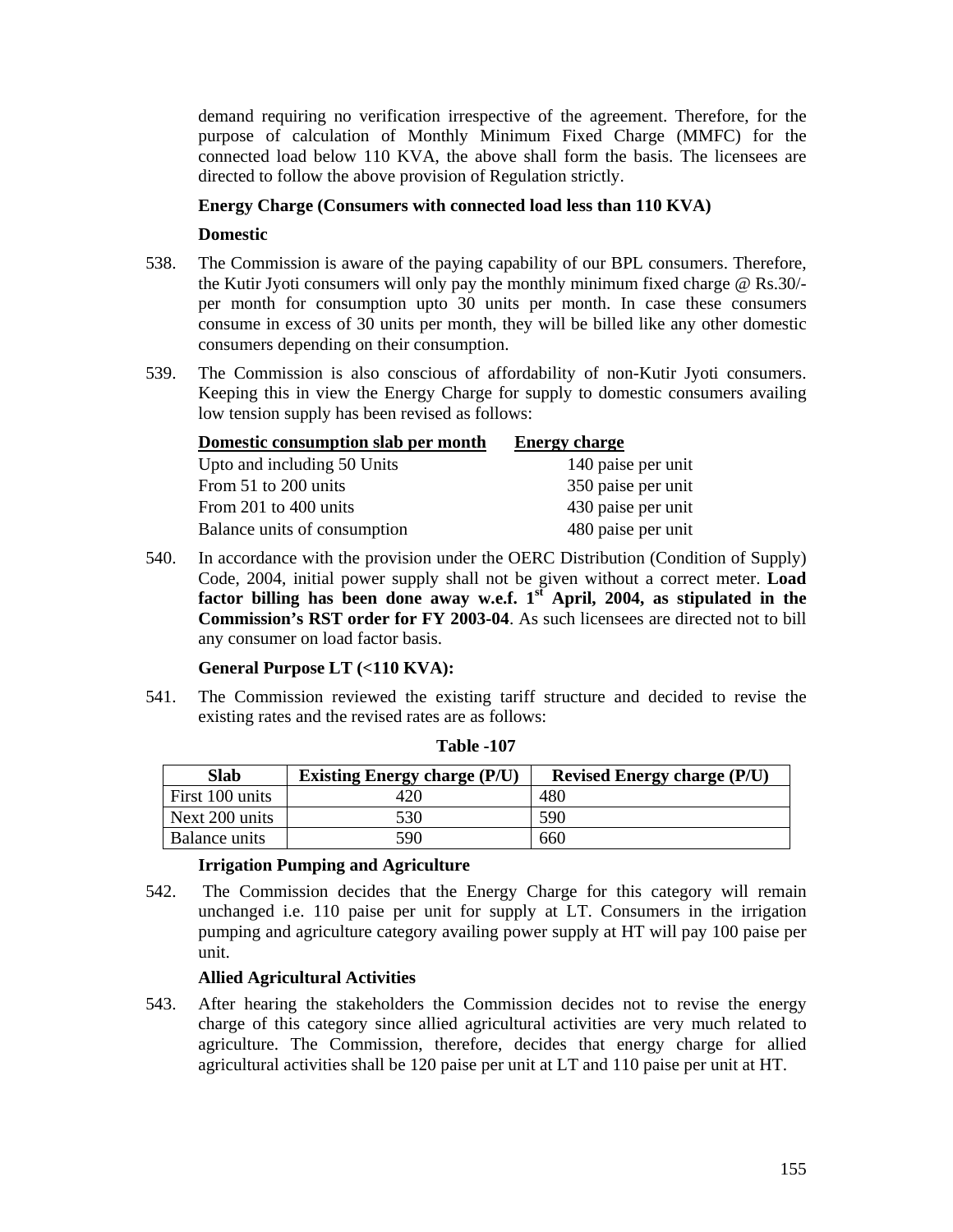## **Allied Agro-Industrial Activities**

- 544. The Commission after careful consideration decides not to revise the tariff of this category and it shall be to 320 paise per unit at LT and 310 paise per unit at HT.
- 545. The estimated overall average cost of supply for FY 2010-11 for the State as a whole is 408.87 paise per unit. The Commission, in keeping with its objective of rationalisation of tariff structure by progressive introduction of a cost-based tariff, has linked the Energy Charge at different voltage levels to reflect the cost of supply. The following revised tariff structure has been adopted for all loads at LT except domestic, general purpose, irrigation pumping, allied agricultural activities and allied agroindustrial activities.

#### **Voltage of Supply Energy Charge**

# LT 480 paise per unit

#### **The above rate shall apply to the following categories:**

- 1) Public lighting
- 2) LT industrial(S) supply
- 3) LT industrial(M) supply
- 4) Specified Public Purpose
- 5) Public Water works and sewerage pumping < 110 KVA
- 6) Public Water works and sewerage pumping  $\Rightarrow$  110 KVA
- 7) General Purpose  $\Rightarrow$  110 KVA
- 8) Large Industries

# **Tariff for consumers availing power supply at LT with contract demand of 110 KVA and above are given hereafter.**

## **Customer Service Charge at LT**

546. The Commission examined the present level of Customer Service Charge being levied on the consumers with connected load of 110 KVA and above and decided to continue with the existing level of Customer Service Charge.

| 1 аріе - 198                    |                                    |                                                   |  |  |  |
|---------------------------------|------------------------------------|---------------------------------------------------|--|--|--|
| Category                        | <b>Voltage of</b><br><b>Supply</b> | <b>Customer Service Charge</b><br>(Rs. per month) |  |  |  |
| Public Water Works $(=>110KVA)$ | LT                                 | 30                                                |  |  |  |
| General Purpose $(=>110KVA)$    | LT                                 | 30                                                |  |  |  |
| Large Industry                  | IТ                                 | 30                                                |  |  |  |

# **Table - 108**

#### **Demand Charges at LT:**

547. The Commission examined the existing level of Demand Charge of Rs.200/KVA/month payable by the consumers with a contract demand of 110 KVA and above. The Commission studied the Demand Charges for similarly placed consumers of other utilities. After examination of the details, the Commission has decided not to change the present rate of Demand Charge of Rs.200/KVA/month payable by the consumers with contract demand of 110 KVA and above which shall be payable in addition to the energy charge. This shall include Public Water Works and Sewerage Pumping, General Purpose Supply and Large Industry of contract demand of 110 KVA or more.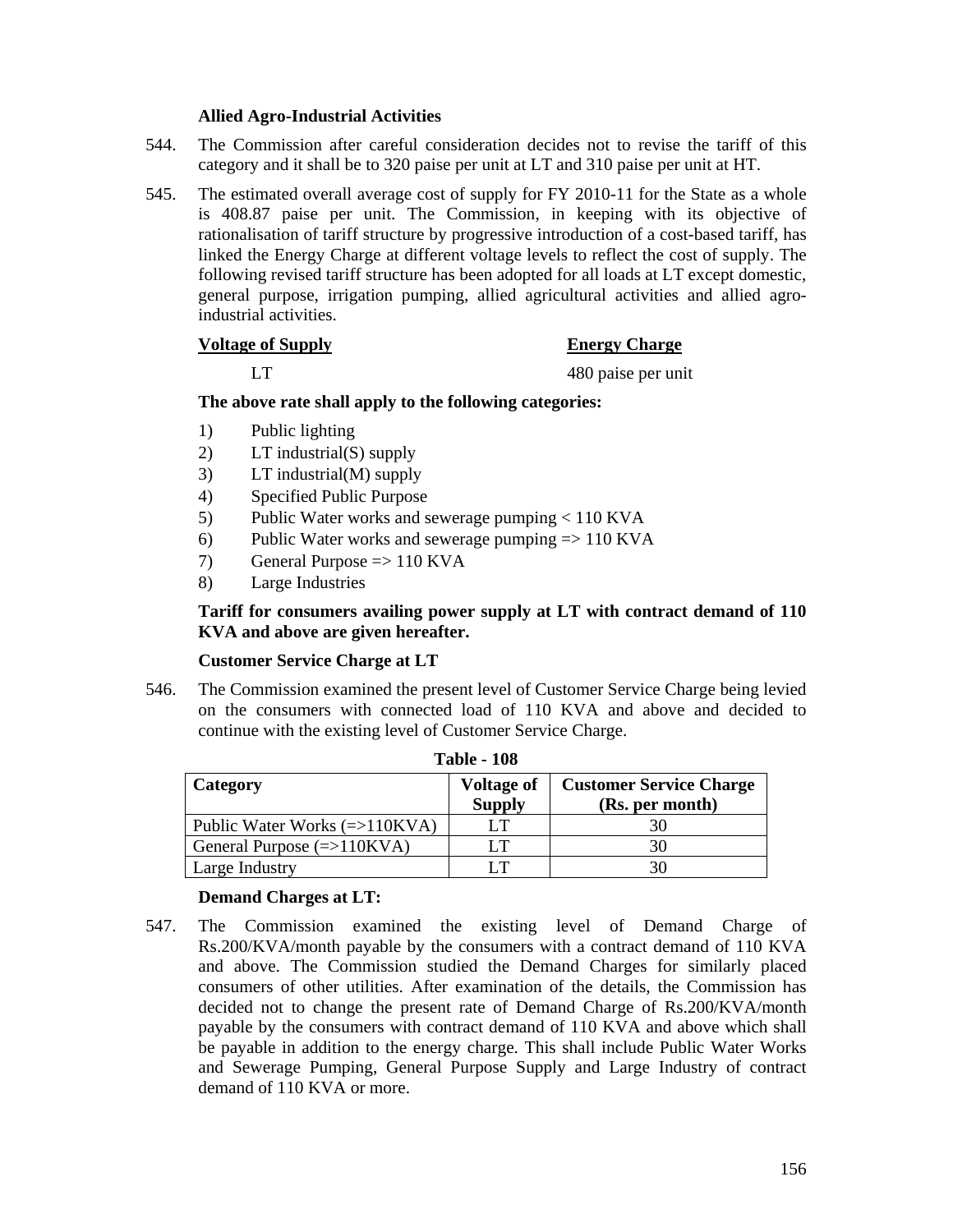**Voltage of Supply Demand charge**  $LT(110 KVA & above)$  Rs.200/ KVA/month

## **Tariff for HT & EHT Consumers**

#### **Customer Service Charge for consumers with contract demand of 110 KVA and above at HT & EHT:**

548. All the consumers at HT and EHT having CD of 110 KVA and above are liable to pay customer service charge. This charge is meant for meeting the expenditure of the licensees on account of meter reading, preparation of bills, delivery of bills, collection of revenue and maintenance of customer accounts etc. The licensee is bound to meet these expenses irrespective of the level of consumption of the consumer. The customer service charges as existing hitherto remain unchanged as per details in the table below:

| Category                                 | <b>Voltage of</b> | <b>Customer service</b> |
|------------------------------------------|-------------------|-------------------------|
|                                          | <b>Supply</b>     | charge (Rs./month)      |
| <b>Bulk Supply (Domestic)</b>            | HT                |                         |
| Irrigation Pumping and Agriculture       | HT                |                         |
| <b>Allied Agricultural Activities</b>    | HT                |                         |
| <b>Allied Agro-Industrial Activities</b> | HT                |                         |
| Specified Public Purpose                 | <b>HT</b>         |                         |
| General Purpose (HT > 70 KVA < 110 KVA)  | HT                | $Rs.250/-$ for all      |
| HT Industrial (M) Supply                 | HT                | categories              |
| General Purpose $(=>110KVA)$             | HT                |                         |
| Public Water Works and Sewerage Pumping  | HT                |                         |
| Large Industry                           | HT                |                         |
| Power Intensive Industry                 | HT                |                         |
| Mini Steel Plant                         | HT                |                         |
| <b>Emergency Supply to CGPs</b>          | HT                |                         |
| Railway Traction                         | HT                |                         |
| <b>General Purpose</b>                   | <b>EHT</b>        |                         |
| Large Industry                           | <b>EHT</b>        |                         |
| Railway Traction                         | <b>EHT</b>        |                         |
| <b>Heavy Industry</b>                    | <b>EHT</b>        | $Rs.700/-$ for all      |
| Power Intensive Industry                 | EHT               | categories              |
| Mini Steel Plant                         | <b>EHT</b>        |                         |
| <b>Emergency Supply to CGPs</b>          | <b>EHT</b>        |                         |

**Table - 109** 

**Demand Charge for consumers with contract demand of 110 KVA and above at HT & EHT** 

549. The Commission examined the existing level of Demand Charge of Rs.200/KVA/month payable by the consumers with a contract demand of 110 KVA and above. The Commission studied the Demand Charges for similarly placed consumers of other utilities. After thorough examination, the Commission has decided not to change the present rate of Demand Charge of Rs.200/KVA/month payable by the consumers with contract demand of 110 KVA and above. The class of consumers and the voltage of supply to whom this charge shall be applicable are listed below.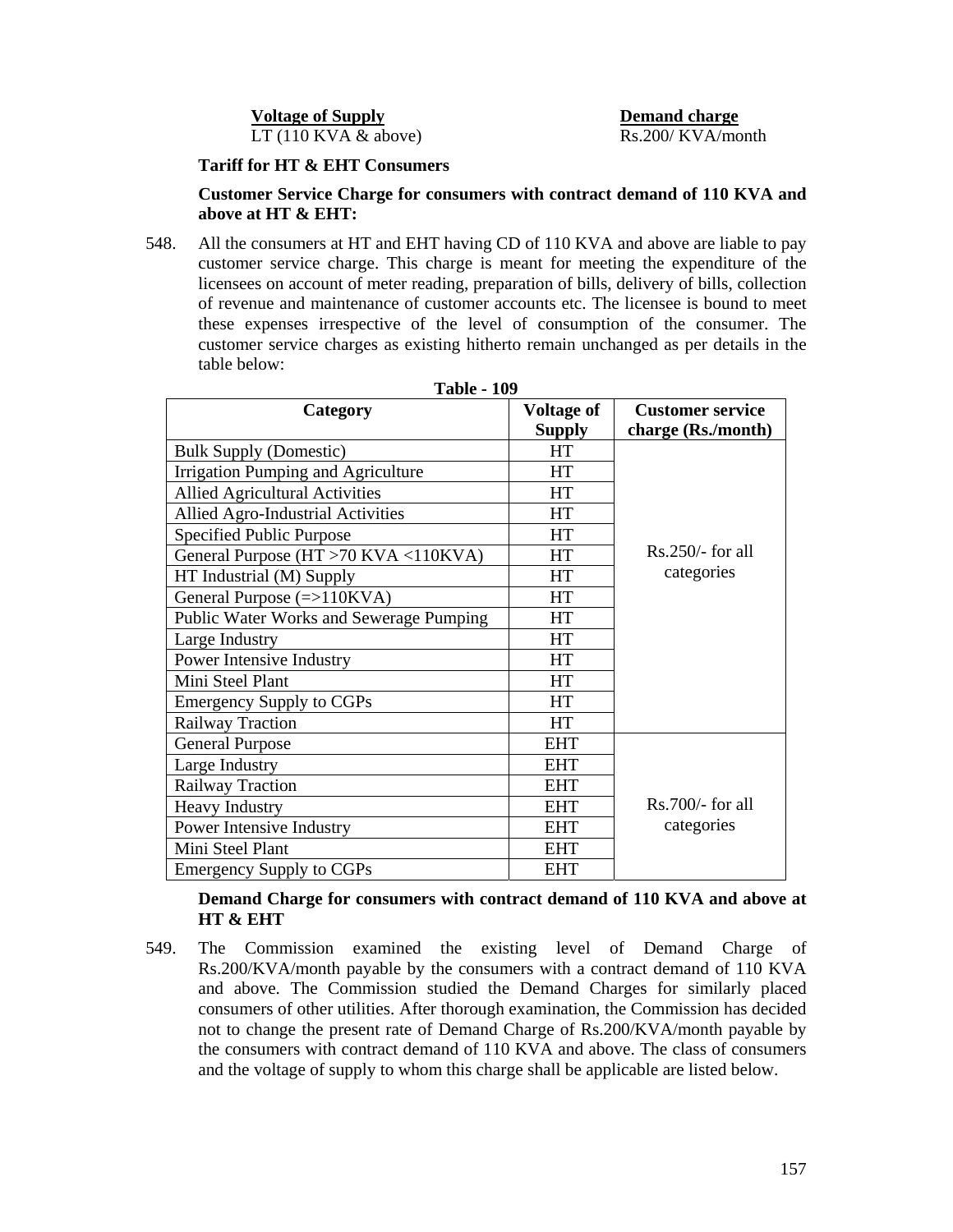#### **HT Category**

General Purpose (=>110 KVA) Public Water Works and Sewerage Pumping Large Industry Power Intensive Industry Mini Steel Plant Railway Traction **EHT Category** General Purpose Large Industry Railway Traction Heavy Industry Power Intensive Industry

Mini Steel Plant

- 550. Consumers with contract demand 110 KVA and above are billed on two-part tariff on the basis of reading of the demand meter and the energy meter. They are also allowed to maintain loads in excess of their contract demand. The Demand Charge reflects the recovery of fixed cost payable by the consumers for the reservation of the capacity made by the licensee for them. To insulate the licensee from the risk of financial uncertainty due to non-utilisation of the contracted capacity by the consumer it is necessary that the consumer pays at least a certain amount of fixed cost to the licensee. To arrive at that cost the Commission studied the pattern of demand recorded by the demand meters of all such consumers of the licensee for the period from April, 2010 to September, 2010. The Commission after taking into consideration this aspect has decided that **the existing method of billing the consumer for the Demand Charge on the basis of the maximum demand recorded or 80% of the contract demand, whichever is higher should continue**. The method of billing of Demand Charge in case of consumers without a meter or with a defective meter shall be in accordance with the procedure prescribed in OERC Distribution (Conditions of Supply) Code, 2004. Again in case of statutory load restriction the contract demand shall be assumed as the restricted demand.
- 551. As per the OERC Distribution (Conditions of Supply) Code, 2004, for contract demand above 70 KVA but below 555 KVA, supply shall be at 3-phase, 3-wire, 11 kV. However, these consumers connected prior to 01.10.95 may be allowed to continue to receive power at LT. But there are some consumers in the category of Domestic, Irrigation Pumping, Allied Agricultural Activities, Allied Agro-Industrial Activities, Specified Public Purpose, General Purpose (>70 KVA <110KVA) and HT Industrial (M) Supply who have availed power supply at HT. **For such types of consumers the Commission has decided to allow the existing Demand Charges to continue except for Bulk Supply Domestic, General purpose (>70 KVA <110KVA) and HT Industrial (M) Supply consumers.** Accordingly, the rates applicable to all such customers who are to pay demand charges are given below**:**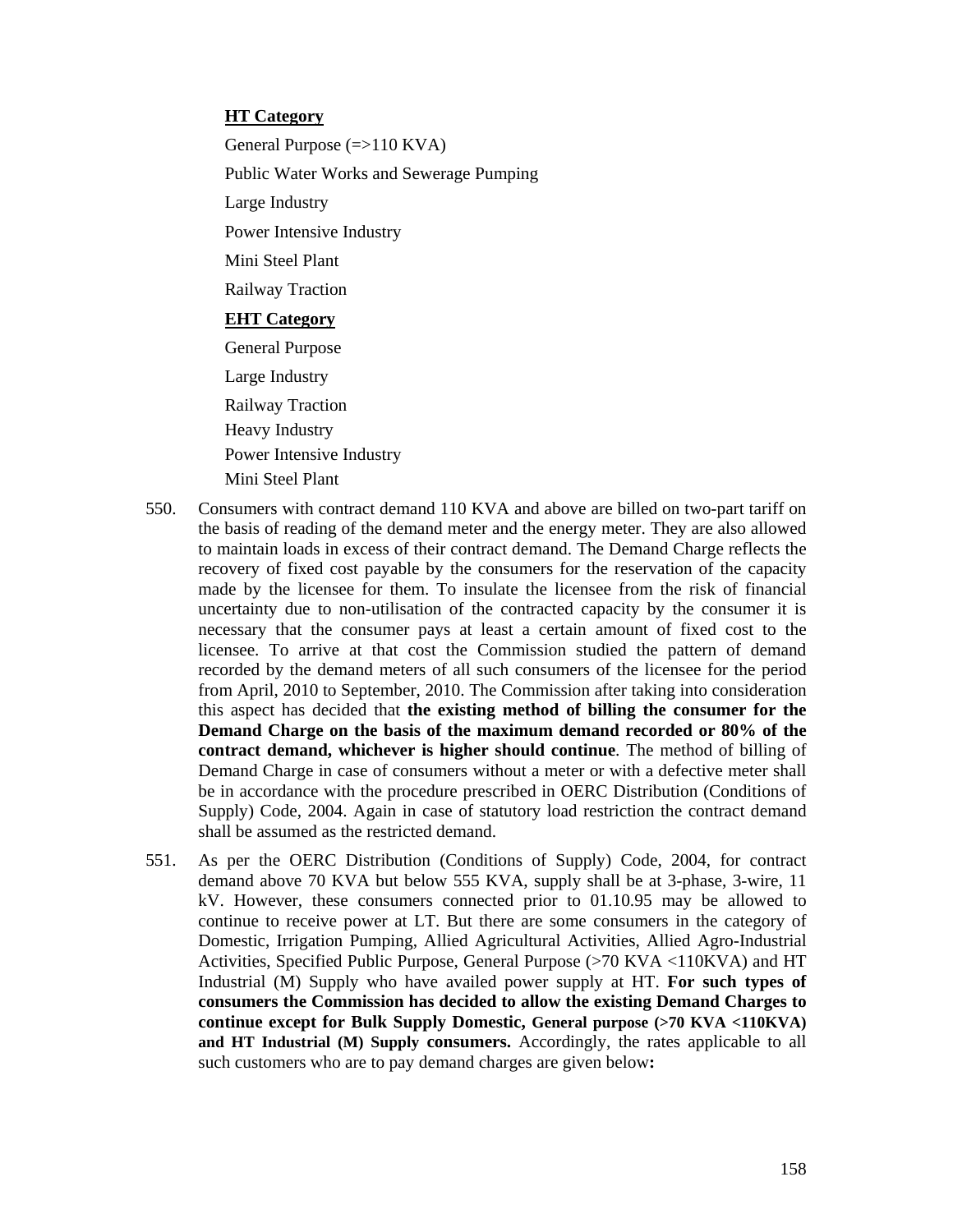| Category                              | (Rs/KW) |
|---------------------------------------|---------|
| <b>Bulk Supply Domestic</b>           | 15      |
| Irrigation pumping                    | 30      |
| <b>Allied Agricultural Activities</b> | 30      |
| Allied Agro-Industrial Activities     | 50      |
| Specified public purpose              | 50      |
| General purpose (>70 KVA <110KVA)     | 150     |
| HT Industrial (M) Supply              | 150     |

**Table - 110** 

552. However, the billing demand in respect of consumers with Contract Demand of less than 110 KVA having static meters should be the highest demand recorded in the meter during the Financial Year irrespective of the Connected Load, which shall require no verification.

## **Energy Charge for consumers with contract demand of 110 KVA and above**

553. The Commission, aiming at rationalisation of tariff structure by progressive introduction of a cost-based tariff, has set the Energy Charge at different voltage levels to reflect the cost of supply. While determining Energy Charge, the principle of higher rate for supply at low voltage and gradually reduced rate as the voltage level goes up has been adopted. The existing tariff structure has been revised for all loads of 110 KVA and above as follows:

| Voltage of supply | <b>Energy Charge</b> |
|-------------------|----------------------|
| HT.               | 475 paise per unit   |
| <b>EHT</b>        | 470 paise per unit   |

554. However, the Commission has made certain exceptions to the above provisions in respect of Domestic, Irrigation Pumping, Allied Agricultural Activities and Allied Agro-Industrial Activities consumers availing power at HT. Similarly, Emergency supply to CGPs and Colony consumption at both HT and EHT level have also been exempted.

# **HT Supply for Irrigation pumping, Allied Agricultural Activities and Allied Agro-Industrial Activities Consumers**

555. With a view to avoid steep rise in tariff in respect of Irrigation pumping, Allied Agricultural/Agro-Industrial Activities availing power at HT and for encouraging Agro-Industrial growth, the Energy Charge is fixed for them as follows:

| <b>Category</b>                       |                          | <b>Energy Charge</b> |
|---------------------------------------|--------------------------|----------------------|
| <b>Irrigation Pumping</b>             | ۰.                       | 100 paise per unit   |
| <b>Allied Agricultural Activities</b> | $\overline{\phantom{a}}$ | 110 paise per unit   |
| Allied Agro-Industrial Activities     | $\overline{\phantom{a}}$ | 310 paise per unit   |

## **Industrial Colony Consumption**

556. Since the purpose of incentive scheme is to encourage higher consumption by the EHT & HT consumers, the Commission after reviewing the scheme, directs that, the units consumed for the colony shall be separately metered and the total consumption shall be deducted from the main meter reading and billed at 450 paise per unit for supply at HT and 440 paise per unit at EHT. For the energy consumed in colony in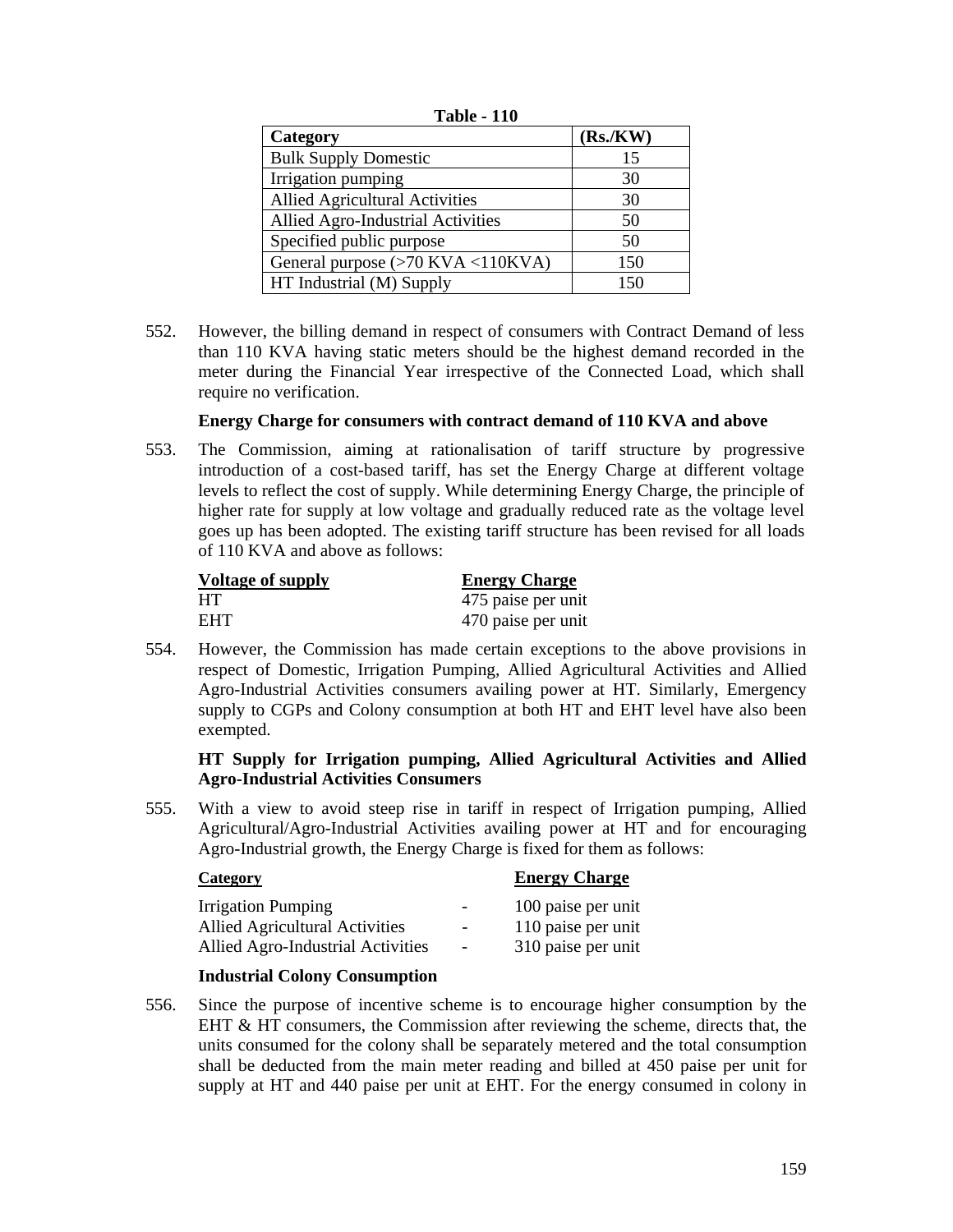excess of 10% of the total consumption, the same shall be billed at the rate of Energy Charge applicable to the appropriate class of industry.

# **Emergency power supply to CGPs/Generating stations**

557. Industries owning CGPs/ Generating Stations have to enter into an agreement with the concerned DISCOMs subject to technical feasibility and availability of required quantum of power/energy in the system as per the provision under the OERC Distribution (Condition of Supply) Code, 2004. For them, (i) a flat rate of 640 paise/kwh at EHT and (ii) 650 paise/kwh at HT would apply. If on verification it is established that SMD of DISCOMs has increased because of overdrawl by the CGP, Demand Charge @Rs.200/KVA shall be payable over the excess of contract demand for that industry in addition to the energy charges in case of (i)  $\&$  (ii) above.

# **Peak and off-peak tariff**

558. Section 62(3) of the Electricity Act, 2003 mandates as follows:

*"The Appropriate Commission shall not, while determining the tariff under this Act, show undue preference to any consumer of electricity but may differentiate according to the consumer's load factor, power factor, voltage, total consumption of electricity during any specified period or the time at which the supply is required or the geographical position of any area, the nature of supply and the purpose for which the supply is required."*

- 559. Further, in accordance with the provision of para 7(a) (i) of OERC (Terms and Conditions for Determination of Tariff) Regulation, 2004, a differential tariff for peak and off-peak hours is essential to promote demand side management. The Commission would encourage the distribution licensee to move towards separate peak and off-peak tariffs. Accordingly, the Commission decides that off-peak hours for the purpose of tariff shall be treated from 12 Midnight to 6.00 AM of the next day. Threephase Consumers barring those mentioned below having static meters, recording hourly consumption with a memory of 31 days and having facility for downloading printout drawing power during off-peak hours shall be given a discount at the rate of 10 paise per unit of the energy consumed during this period. This discount, however, will not be available to the following categories of consumers.
	- i) Public Lighting Consumers
	- ii) Emergency supply to captive power plants
- 560. The load curve of the Orissa Power system indicates wide variation between peak and off peak hours. One significant finding is the ratio between off peak load and peak load of the Orissa system. Ordinarily, ratio of 1.2:1 between peak to off peak appears to be ideal indicating very effective utilization of the existing capacity. This ratio in the Orissa system is much higher than this for all the months of the year. Higher demand at peak load means high loss. Tariff structure shall encourage shifting of loads from peak hours to off peak hours. This may be possible either through bonus or penalty mechanism subject to availability of static meter with TOD facilities. In the present tariff structure there is a provision of reduced tariff in the off peak hour as an incentive. There is no disincentive for drawl at peak hours.

## **Incentive for improvement in power factor**

561. The Commission decides that incentive for maintenance of high power factor shall be given as a percentage of the monthly Demand Charge and Energy Charge and shall be applicable to the HT/EHT consumers who are liable to pay power factor penalty. **The**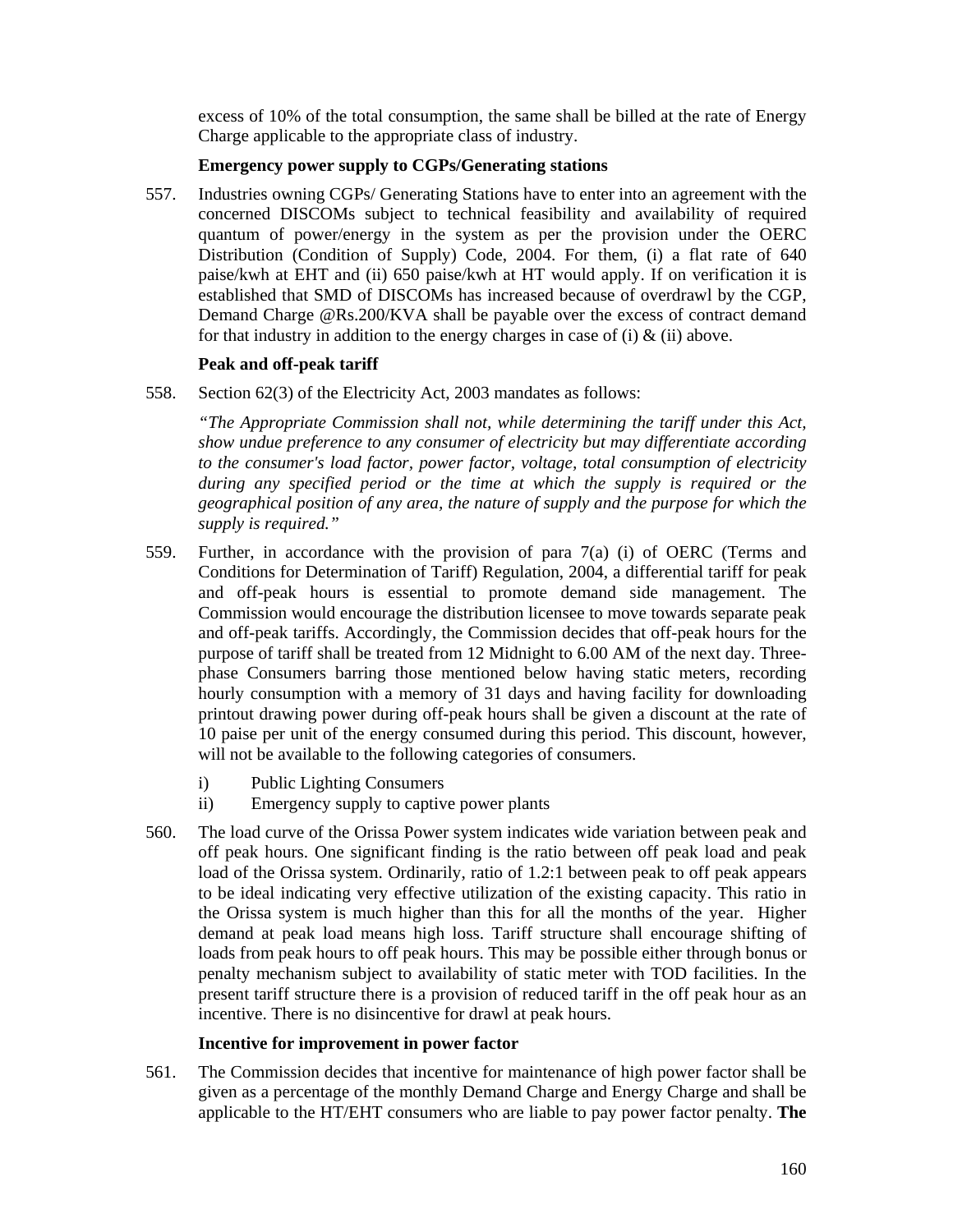**rate of this incentive will be 1% for every 1% rise above the PF of 97% upto and including 100% on the monthly Demand Charge and Energy Charge.** All leading power factor drawal for incentive purpose will be deemed to be unity power factor.

#### **Power Factor Penalty**

- 562. The Commission also orders for continuance of the power factor penalty as a percentage of monthly Demand Charge and Energy Charge on the following HT**/**EHT categories of consumers:
	- (i) Large Industries
	- (ii) Public Water Works (110 KVA and above)
	- (iii) Railway Traction
	- (iv) Power Intensive Industries
	- (v) Heavy Industries
	- (vi) General Purpose Supply
	- (vii) Specified Public Purpose (110 KVA and above)
	- (viii) Mini Steel Plants
	- (ix) Emergency supply to CGP

# **Rate of Power Factor Penalty:**

- i) 0.5% for every 1% fall from 92% upto and including 70% plus
- ii) 1% for every 1% fall below 70% upto and including 30% plus
- iii) 2% for every 1% fall below 30%

There shall not be any power factor penalty for leading power factor determined through meter.

## **Other Charges**

The Commission authorises levy of other charges by the licensees as given below:-

## **Over drawl during off peak hours**

563. As per the existing tariff provisions, there is no penalty for overdrawal during offpeak hours upto 120% of the contract demand. The off-peak hours is defined as 12 Midnight to 6 AM of the next day. However, any consumer overdrawing during hours other than off-peak hours shall not be eligible for overdrawal benefit during off-peak hours. In case of Statutory Load Regulation deemed contract demand shall be the restricted contract demand.

## **Penalty for overdrawal of power above the contract demand**

564. The existing rate of penalty, however, will continue for overdrawal during hours other than the off-peak hours and off-peak hours.

## **Metering on LT side of Consumers Transformer**

565. As per Regulation 54 of OERC Distribution (Conditions of Supply) Code, 2004 Transformer loss, as computed below has to be added to the consumption as per meter reading.

Energy  $loss = (730 \text{ X rating of the transformer KVA})/100$ . Loss in demand  $= 1\%$  of the rating of the transformer in KVA (for two part tariff)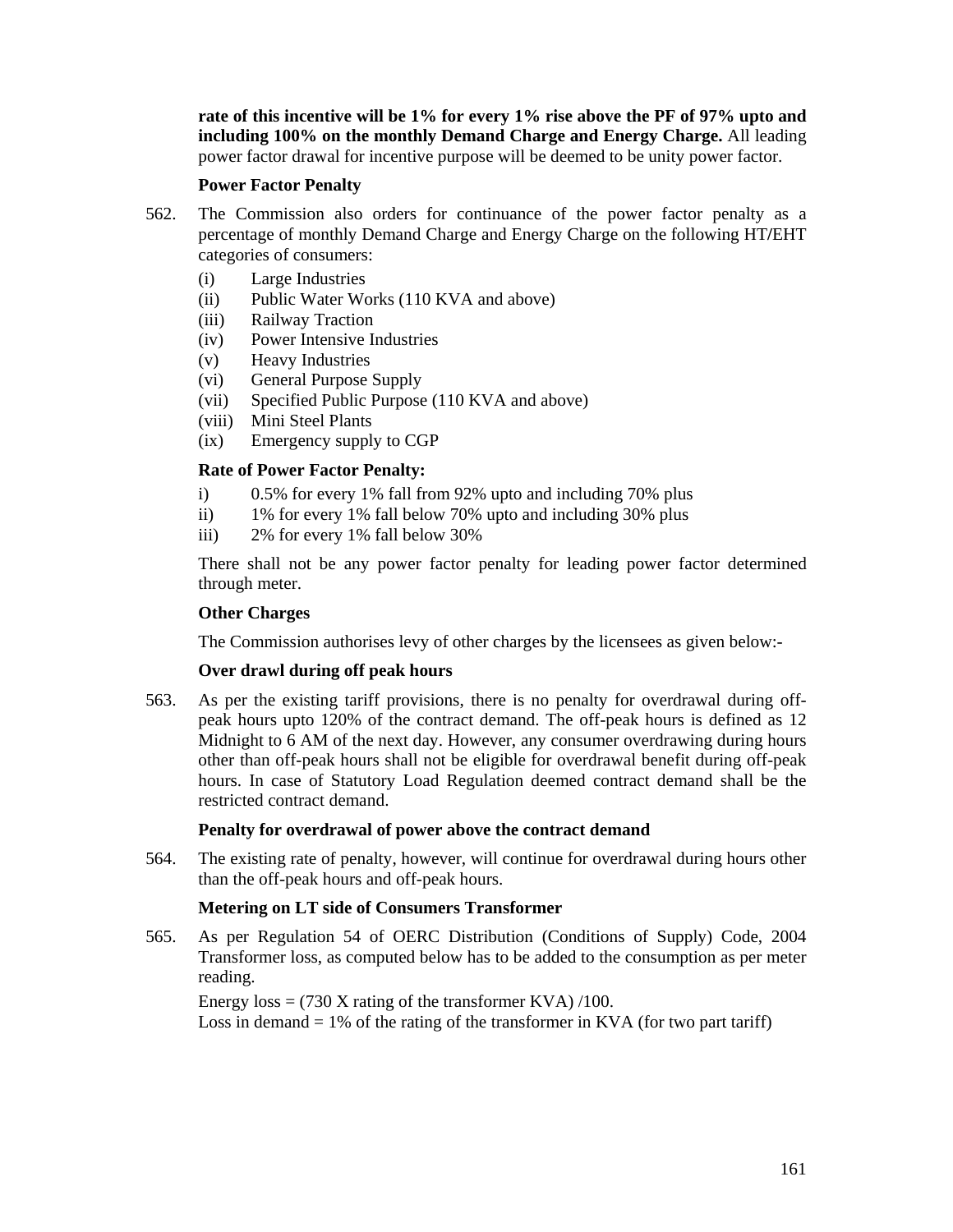#### **Incentive for prompt payment**

- 566. The Commission examined the existing method of incentive and its financial implications. The Commission has decided to grant incentive for early and prompt payment as below:
	- a) A rebate of 10 paise/unit shall be allowed on energy charges if the payment of the bill (excluding all arrears) is made by the due date indicated in the bill in respect of the following categories of consumers.

**LT:** Domestic, General purpose <110 KVA, Irrigation Pumping and Agriculture, Allied Agricultural Activities and LT Industrial (S), Public Water Works and Sewerage Pumping.

**HT:** Bulk supply Domestic, Irrigation Pumping and Agriculture, Allied Agricultural Activities, General purpose >70 <110 KVA, Public Water Works and Sewerage Pumping.

b) Consumers other than those mentioned at para 'a' above shall be entitled to a rebate of 1% (one percent) of the amount of the monthly bill (excluding all arrears), if payment is made within 3 working days of presentation of the bill.

## 567. **Special Rebates**

- (a) All Swajala Dhara consumers shall get 10% special rebate on total bill (except electricity duty and meter rent) in addition to other rebates they are otherwise eligible if the electricity bill is paid within the prescribed due date of normal rebate.
- (b) All consumers in "Take or Pay" tariff shall get 5% rebate in total electricity bill (except electricity duty and meter rent) in addition to normal rebate they are otherwise eligible.
- (c) All consumers in Own Your Transformer (OYT) Scheme shall get 10% rebate on respective tariff category on the total electricity bill (except electricity duty and meter rent) for paying the bills within stipulated period in addition to the normal rebate the consumer is otherwise eligible.
- (d) All LT domestic consumers and HT bulk supply domestic consumers in the Municipal and NAC limits shall be allowed rebate of 10 paise per unit in electricity consumption subject to to ceiling of Rs.50 per month in addition to other rebate he is otherwise eligible for installation and use of roof top solar water heating system of minimum capacity of 100 liters per household after due verification by the licensee.

## **Delayed Payment Surcharge**

- 568. The Commission has examined the present method and rate of DPS and has decided that if payment is not made within the due date, Delayed Payment Surcharge shall be charged for every day of delay at 1.25% per month on the amount remaining unpaid (excluding arrears on account of DPS) in respect of categories of consumers as mentioned below:
	- i) Large industries
	- ii) LT/HT Industrial (M) Supply
	- iii) Railway Traction
	- iv) Public Lighting
	- v) Power Intensive Industries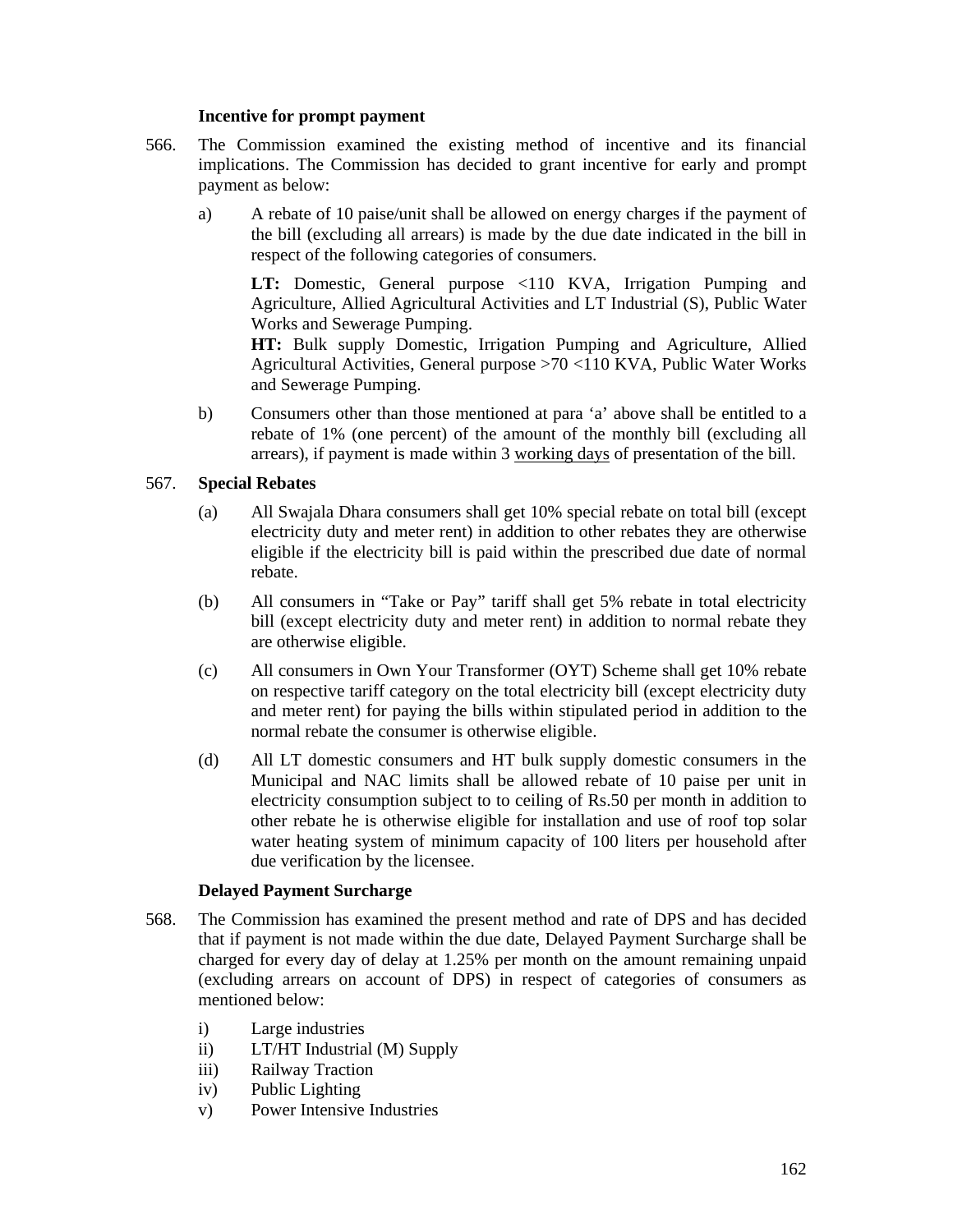- vi) Heavy Industries
- vii) General Purpose Supply >=110 KVA
- viii) Specified Public Purpose
- ix) Mini Steel Plants
- x) Emergency supply to CGP
- xi) Allied Agro-Industrial Activities
- xii) Colony Consumption

## **Reconnection Charge:**

569. The Commission decides to allow the existing re-connection charges to continue.

| <b>Table - 111</b>                    |                        |  |  |  |  |
|---------------------------------------|------------------------|--|--|--|--|
| <b>Category of Consumers</b>          | <b>Rate Applicable</b> |  |  |  |  |
| <b>Single Phase Domestic Consumer</b> | $Rs.75/-$              |  |  |  |  |
| Single Phase other consumer           | $Rs.150/-$             |  |  |  |  |
| 3 Phase line                          | $Rs.300/-$             |  |  |  |  |
| HT & EHT line                         | Rs.1500/-              |  |  |  |  |

570. The rate of tariff as determined above is reflected in **Annexure-B**.

## **Rounding off of consumers billed amount to nearest rupee**

571. The Commission directs for rounding off of the electricity bills to the nearest rupee and at the same time directs that the money actually collected should be properly accounted for.

## **Charges for Temporary Supply**

572. The tariff for the period of temporary connection shall be at the rate applicable to the relevant consumer category. Connection temporary in nature shall be provided as far as possible with pre-paid meters to avoid accumulation of arrears in the event of dismantling of the temporary connection etc.

## **New Connection Charges for LT**

573. The Commission direct that prospective small consumers requiring new connections upto and including 3 KW load should pay a flat charge of Rs.1000/- as well as processing fee of Rs.25/- excluding security deposit as applicable towards new connection charges. This is intended to do away with the vexatious practice of preparation of estimate in respect of small consumers. In those cases preparation of estimate is not required to avoid unnecessary delay. The flat charge of Rs.1000/ includes inspection fees but does not include processing fees of Rs.25 and security deposit as applicable.

## **Fuel Surcharge Adjustment Formula**

574. The Commission has already prescribed a fuel surcharge adjustment formula for the distribution licensees in the OERC (Conduct of Business) Regulations, 2004, which shall continue to be valid.

## **Effective date of Tariff**

575. The revised tariff schedule shall be made effective from 01.04.2011. The Commission has received a number of suggestions/objections that a billing cycle do not fall on the first day of the month. Pro-rata concession of previous tariff should be given in the first month (April) of the electricity bill of the ensuing tariff period. DISCOMs opined that in order to have pro-rata adjustment, they have faced a lot of procedural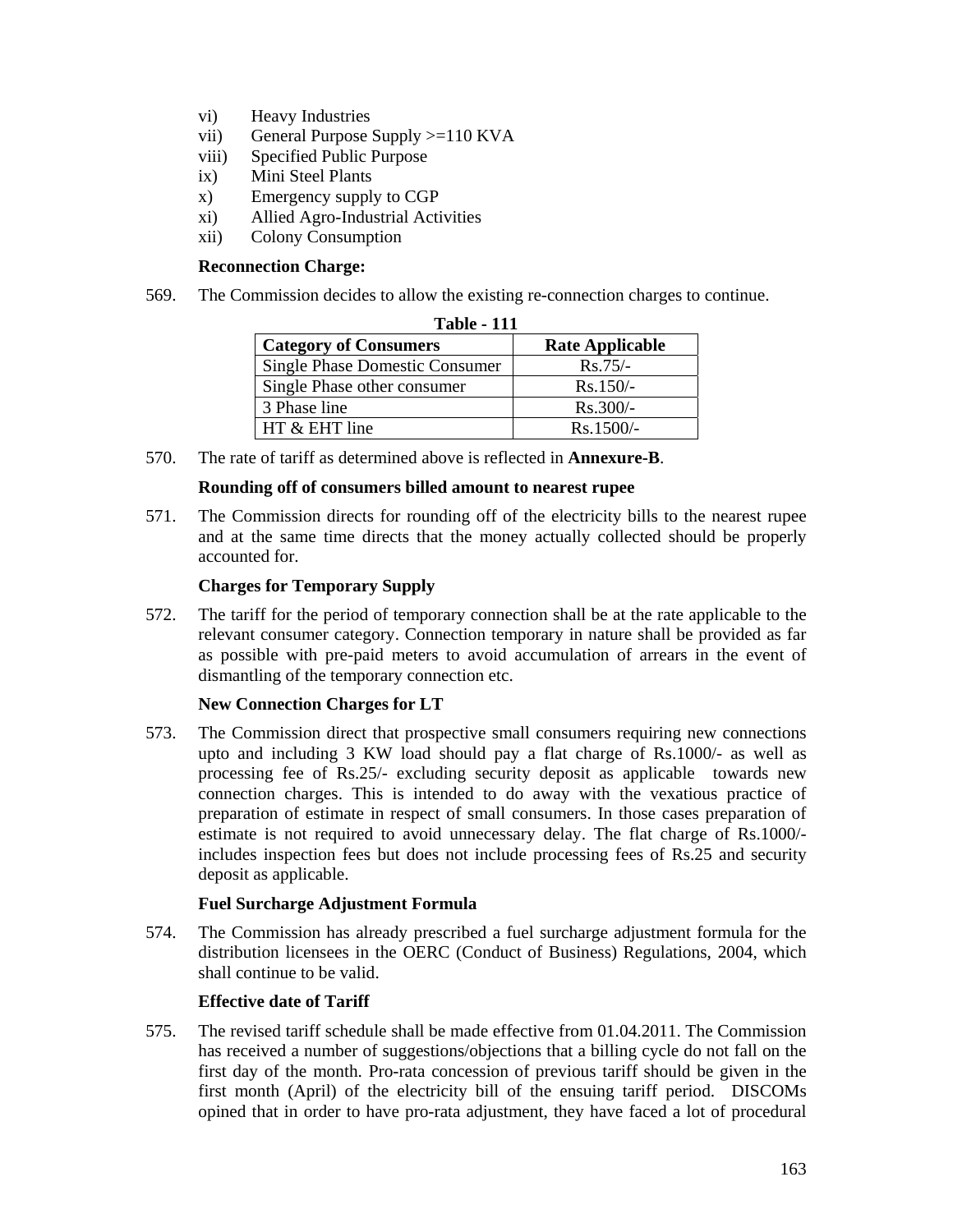difficulties for such a large number of domestic and commercial consumers and request the Commission for direction on simplified procedure. The Commission is of the view that the DISCOMs raises the bill on the basis of meter reading for which the consumer has already availed the consumption of electricity. In order to simplify the procedure, we stipulates that if the metering and billing date falls within 15th of April'11 (including 15th), the bill for the consumers will be prepared on pre-revised rate i.e. tariff applicable for the FY 2010-11. If the billing and metering date falls on or after 16th of April, 2011 the bill will be prepared at the revised tariff rate i.e. Tariff applicable for 2011-12. The DISCOMs should ensure that the billing cycle of any consumer should not be disturbed due to the above stipulations.

#### **DIRECTIVES OF THE COMMISSION ON VARIOUS ISSUES (Para 576 to 642)**

#### **Maintenance of Distribution System:**

576. The Commission in para 566 of ARR and Retail Supply Tariff for FY 2010-11 has stipulated as under :

> *"The licensees are required to comply with the directions of the Commission as well as the long-term and short-term recommendations of the enquiry teams. As reported, the licensees have complied some of the recommendations and also taken up some long term recommendations of the enquiry committees as system improvement measure. Hence, the Commission will continue to engage a team of professionals for carrying out technical audit on status of the compliances to the recommendations/directions with reference to the aforesaid enquiries during the financial year 2010-11."*

- 577. The Commission feels that the present unsatisfactory conditions of the power supply has arisen because of poor maintenance and lack of monitoring of performance of various elements of the distribution system. The Commission is receiving the reports of poor quality of supply mainly because of failure of lighting arrestors, Insulators, Circuit Breakers and jumpers.
- 578. In respect of distribution licensees, the Commission had also engaged teams of independent experts to enquire into the maintenance of Distribution lines & S/Ss under different electrical circles of CESU, SOUTHCO, WESCO & NESCO.

#### **Summary of some of the recommendations made by the Enquiry Team on distribution system:**

Provision of lightning arrestors/replacement of damaged one in all S/Ss.

- Regular measurement of earthing at every locations and proper record keeping.
- Regular checking of connectors and joints.
- Replacement of worn out arcing AB switches.
- Operation of all breakers and their mechanism must be checked at least once in a month.
- Daily checking of Battery electrolyte specific gravity. Cell tester and Hydrometers must be made available at all 33/11 kV S/S.
- Proper fencing and compound walls should be provided in all S/Ss for safety & security.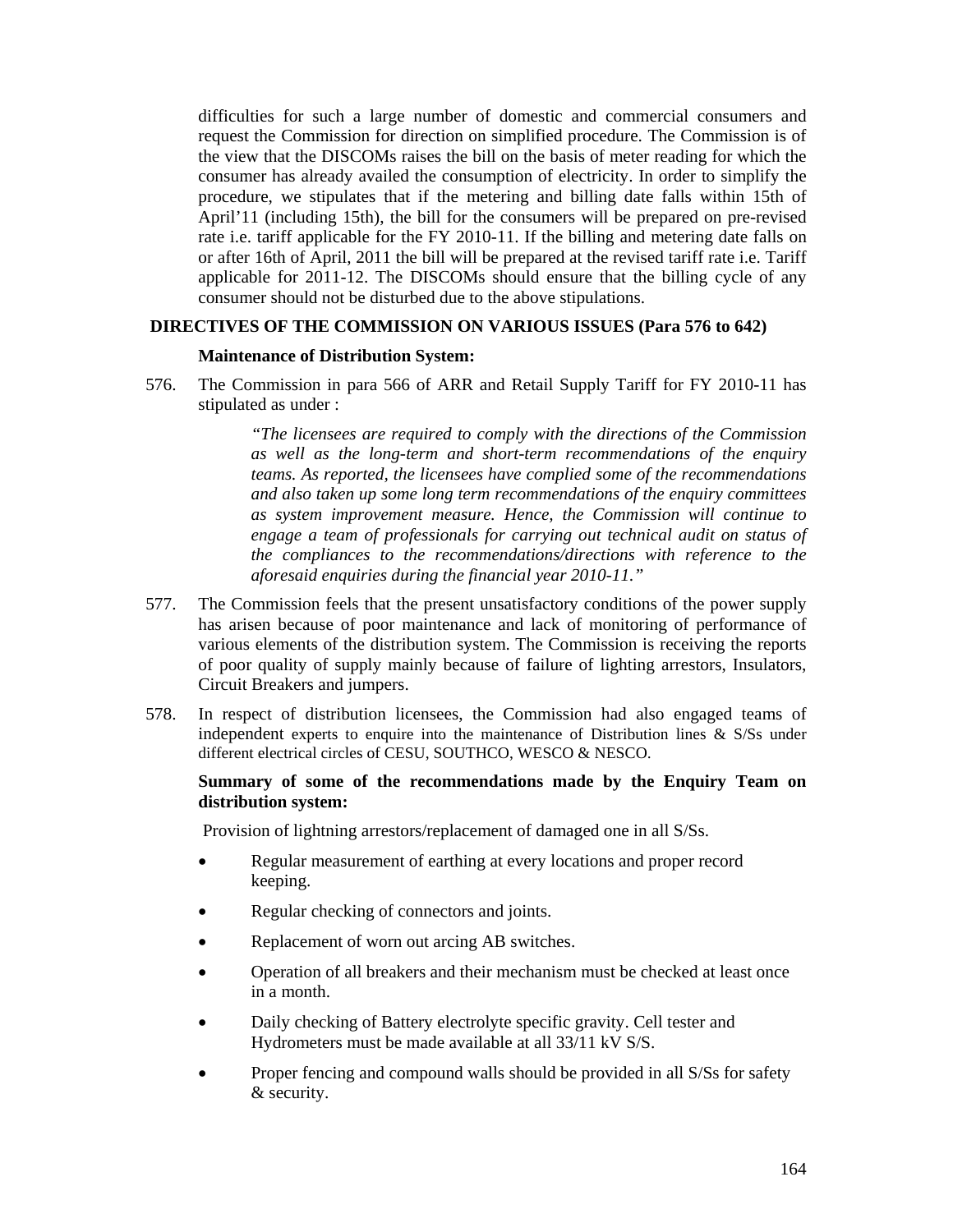- Long, overloaded 11 kV feeders should be provided with intermittent S/Ss.
- Load balancing, pruning of tree branches, replacement of damaged insulators & lightning arrestors.

In addition to that, the Commission has also directed that

"*The Licensee should choose one 33/11 kV S/S in each division at a time and make it fully equipped with all necessary equipments so that it meets load without overloading with improved voltage condition to set an example for other to follow. Thereafter, the Licensee should concentrate on another S/S and so on to improve all the S/Ss available in its area of operation".* 

579. DISCOMs are furnishing the compliance reports with respect to aforesaid enquiries and the Commission is monitoring it regularly. Although most of the short term recommendations have been attended to, still a number of long term recommendations are yet to be complied. Hopefully, DISCOMs shall complete the pending works in recent future anyway latest by 31.03.2012, in order to extend quality & reliable power to their consumers. The supply situation will definitely further improve after implementation of the recommendations and execution of investment proposals approved by the Commission under system improvement and CAPEX programmes which can be seen at the annexed part containing features both for OPTCL  $\&$ DISCOMs.

#### **Evaluation of the Standards of Performance of Electricity Distribution Companies Licensees):**

580. The Distribution Licensees are furnishing to the Commission the level of performance achieved by them in periodic manner. The Commission is making publication of such information furnished by the Distribution Licensees under Section 59 (2) of the Electricity Act, 2003. The Commission now has decided that before publishing such information for 2009 onwards, it shall conduct third party auditing of such information in order to cross check the authenticity of the licensees submission through independent expert/agencies. In the mean time, the Commission has amended the OERC (Licensee's Standard of Performance) Regulation, 2004 and has empanelled a panel of firms/experts willing to carry out such work. Further, the empanelled groups have been asked to furnish their quotation based on the information memorandum and financial bid documents prepared by the Commission's staff. The process is going on and the  $3<sup>rd</sup>$  party audit shall start early.

## **Monitoring the quality of Power Supply and Standards of Performance:**

581. The Commission has noted that the quality of power supply to the consumers is allegedly poor and there are frequent complaints from the consumers about the poor Standard of Performance. The matter was discussed in the SAC Meeting and a Monitoring Committee was formed with three members of SAC, two officials from OERC, Govt. Representative and the senior officials from the Transmission and Distribution utilities. The Committee has adopted one section each of the DISCOMs (Balikuda, Kanisi, Kamarda and Badagaon of CESU, SOUTHCO, NESCO & WESCO respectively) for turning them into model sections. With the above objectives, the committee members visited the sections to have a first hand assessment of the present status. The DISCOMs have submitted their requirements for the sections to the Committee.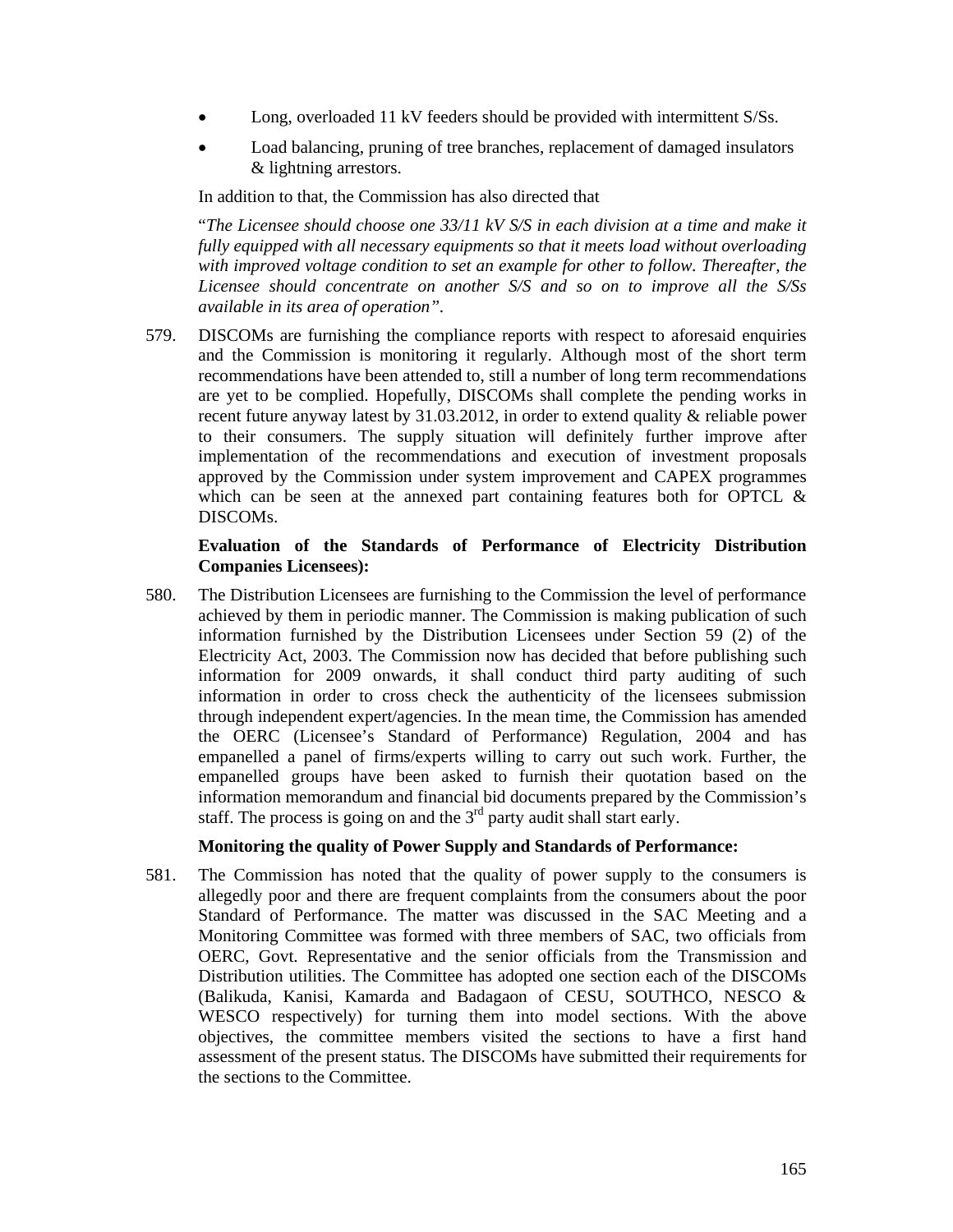582. It has also been advised that while attempting to turn around the sections into model one, there should be no attempt to incur extravagant expenditure on material, manpower or other resources so as to reap maximum benefit out of least possible cost. The DISCOMs have been advised to look into the area of distribution automation, improved staff mobility & communication and new technological interventions to optimize the use of the existing manpower. They were also requested to fill up the vacant posts with technically qualified manpower and resort to temporary outsourcing wherever required and to review the final requirement after completion of the exercise. The Commission has also directed DISCOMs to stick to the time line and complete the recommended works, which is non-negotiable agenda to show-case model section. Simultaneously action plan of other sections for pre-assessment of overall requirements be prepared and taken up concurrently by DISCOMs suo motu, based on the findings from the areas selected by the Monitoring Committee.

#### **Payment of Compensation to the consumers.**

583. OERC (Licensees Standard of Performance) Regulation, 2004 has specified that the licensees should pay compensation to the consumers on default of rendering service to them within the stipulated time period. As reported by the licensee, only CESU has paid compensation of Rs.18700.00 to one of the consumer Smt. Sarojini Satpathy after intervention of GRF and vetted by the Ombudsman and the Hon'ble High Court. No other compensations have not been reportedly paid by any licensees. The licensees are hereby directed to strictly adhere to the principle set in the Standard of Performance Regulation in the matter of Payment of Compensation.

## 584. **Other Initiatives for framing of Regulations/ Amendments to existing Regulations.**

(i) Finalisation of OERC (Renewable Purchase Obligation and its Compliance) Regulations, 2010:

In accordance with the provisions under Section 861(e) read with Section 61(h), 86 of the Electricity Act, 2003, the Commission, for promotion of cogeneration and generation of electricity from renewable sources of energy has framed OERC (Renewable Purchase Obligation and its Compliance) Regulations, 2010. The said Regulations has been framed to provide suitable measures for connectivity with the grid and sale of electricity to any person, and also specify, for purchase of Electricity from such sources, a percentage of total consumption of electricity in the area of a distribution licensee. The Commission after hearing on 06.07.2010 and considering the views of the stake holders, public and taking into account the relevant provisions of the Electricity Act, 2003, stipulations of National Tariff Policy, recommendations of NAPCC/FOR/CERC has finalized the Regulations on Renewable and Cogeneration Purchase Obligation. The aforesaid approved Regulation has been sent on 19.11.2010 for publication in the Extraordinary Orissa Gazette. The Commission has also designated Orissa Renewable Energy Development Agency (OREDA) as State Agency for registration and to undertake functions under OERC (Renewable and Co-generation Purchase Obligation and its Compliance) Regulations, 2010.

(ii) Regulations on Demand Side Management (DSM)

The Commission is mandated under Section 23, 42(1), 61 and 86 (2) of the Electricity Act to maintain efficient system of supply using economically the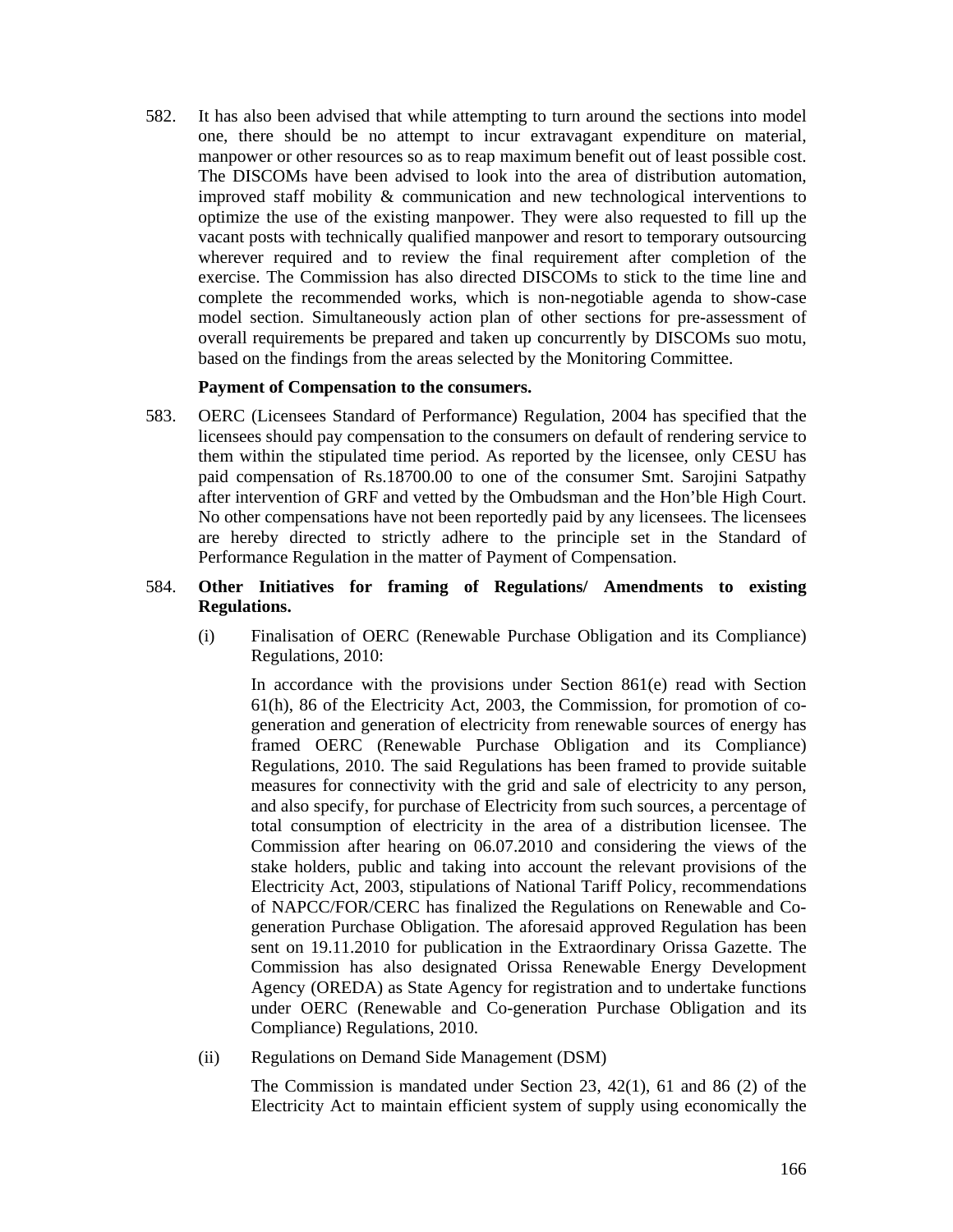resources with optimum investment etc. Clause 5.9.2, 5.9.4 and 5.9.6 of the National Electricity Policy envisages adoption of Demand Side Management, Energy conservation measures and load management techniques. As per the National Electricity Policy, the Regulatory Commission, among other things, is required to ensure adherence to energy efficiency standards by utilities. Hence, in exercise of the powers conferred by Clause (zp) of sub-section (2) of Section 181 of the Electricity Act, 2003, the Commission has framed a draft Orissa Electricity Regulatory Commission (Demand Side Management) Regulations, 2011. In this regard, a consultative paper on Demand Side Management has also been prepared. The proposed Regulations and Consultative paper has been sent to the stake holders to offer their views/opinions. The same is also available in the Commission's website: www.orierc.org for information of all concerned. The suggestions received in this regard are under active consideration and the Commission shall take appropriate action for publication of the said Regulation in the official gazette.

## **Safety measures and Inspection of electrical installations thereof:**

585. The Commission has been receiving inputs from media and enquiry reports of the CEI (T&D), GOO that electrical accidents are happening frequently in almost all areas under different DISCOMs leading to death & damage to property. Most of the accidents are due to the snapping of conductors and non-tripping of the feeders because of absence of breakers or the required protection arrangement. Some accidents have also occurred due to non-adherence to safety rules and lack of proper use of safety gadgets by the employees of DISCOMs. Moreover, it appears that the increasing trends in electrical accidents are mainly due to unsafe operation, non adherence to safety rules and absence of statutory inspections by the Electrical Inspectorate (either due to non-payment of inspection fees by the DISCOMs or due to lack of timely inspection by the inspectorate). The statistics available on year wise accident details in the State, submitted by the Electrical Inspectorate, during the meeting on 01.03.2011 (shown hereunder), also establishes that the electrical accidents are increasing during the last 5 years.

| Year         |                                  | <b>Year wise Accident Details in the State</b> |              |                     |                    |              |                     |                  |  |
|--------------|----------------------------------|------------------------------------------------|--------------|---------------------|--------------------|--------------|---------------------|------------------|--|
|              | <b>No. of Accidents Reported</b> |                                                |              |                     | No. of Human being |              | No. of              | No. of           |  |
|              |                                  |                                                |              | <b>Electrocuted</b> |                    |              | Animal              | <b>Accidents</b> |  |
|              | Fatal                            | <b>Non-Fatal</b>                               | <b>Total</b> | Death               | <b>Injured</b>     | <b>Total</b> | <b>Electrocuted</b> | <b>Enquired</b>  |  |
| (1)          | (2)                              | (3)                                            | (4)          | (5)                 | (6)                | (7)          | (8)                 | (9)              |  |
| 2005-06      | 107                              | 41                                             | 148          | 102                 | 43                 | 145          | 24                  | 15               |  |
| 2006-07      | 108                              | 33                                             | 141          | 90                  | 33                 | 123          | 48                  | 18               |  |
| 2007-08      | 135                              | 32                                             | 167          | 93                  | 34                 | 127          | 90                  | 28               |  |
| 2008-09      | 165                              | 30                                             | 195          | 120                 | 33                 | 153          | 102                 | 22               |  |
| 2009-10      | 166                              | 34                                             | 200          | 135                 | 38                 | 173          | 78                  | 19               |  |
| 2010-11      | 160                              | 53                                             | 213          | 116                 | 64                 | 180          | 138                 | 52               |  |
| (11/10)      |                                  |                                                |              |                     |                    |              |                     |                  |  |
| <b>Total</b> | 841                              | 223                                            | 1064         | 656                 | 245                | 901          | 480                 | 154              |  |

**Table - 112**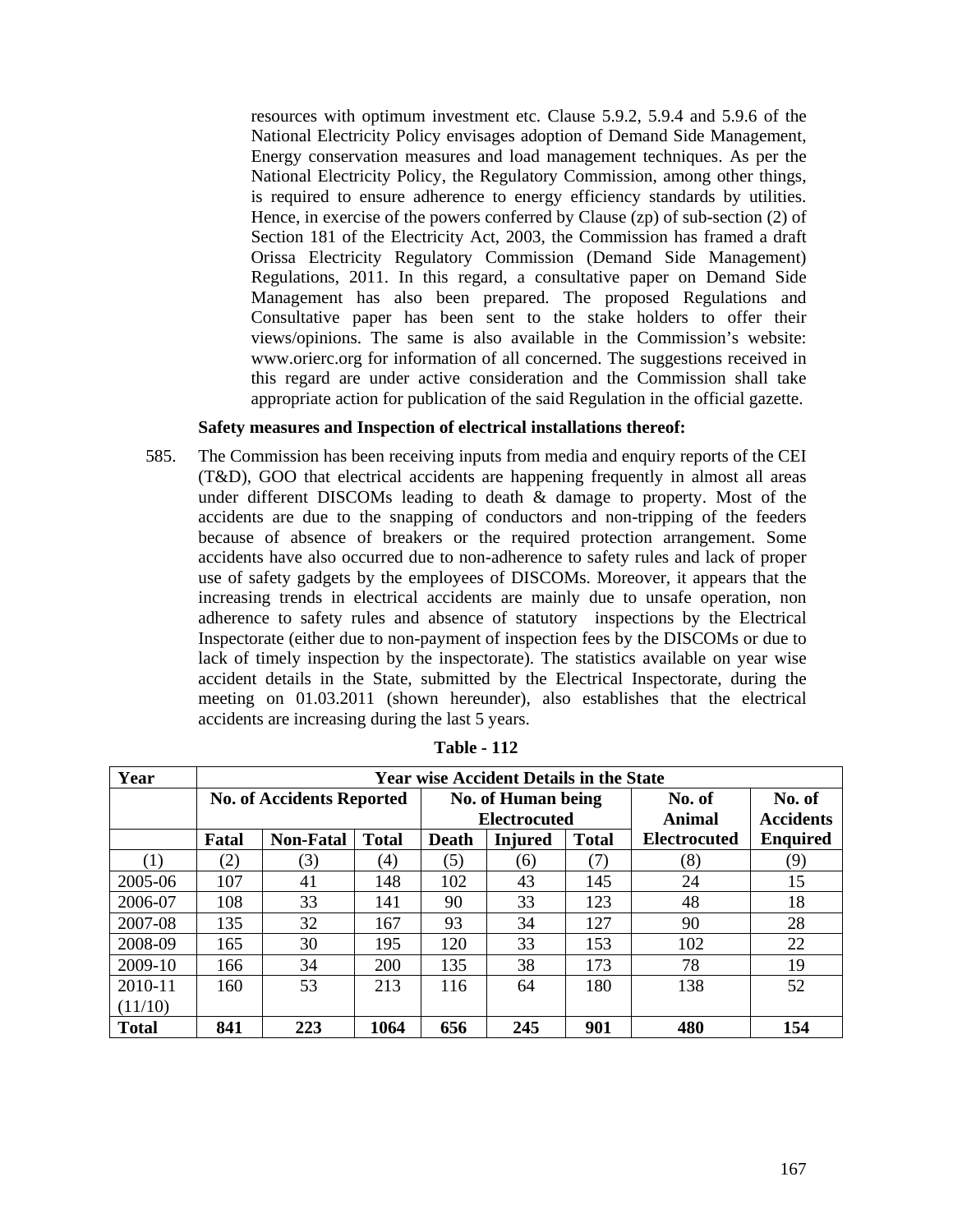- 586. The Commission have sometimes analyzed some of the report on Electrical Accidents furnished by the CEI(T&D). The following are the primary reasons for continued happening of the accidents.
	- (2) The safety measures/provisions under the Electricity Act, 2003, I.E. Rules, 1956 etc are being repeatedly flouted by the suppliers and the general public.
	- (3) Persons having no licensing certificate of competency are allowed to do works on electrical systems.
	- (4) Safety equipments are rarely used.
	- (5) Proper line clearance is not taken.
- 587. It is generally being felt that all stakeholders should be sensitized to their duties and responsibilities under the statute to minimize such accident, loss of life and damages to property. The Commission feels that though there is no express provision for advance payment of inspection fees by suppliers but there is also no prohibition of such deposit in advance for statutory inspection required for safe operation of the distribution system. In order to have a control over the increasing trend in electrical accidents, the Commission decides to earmark a certain amount towards inspection fees out of the total provision under A&G in the ARR of 2011-12 towards inspection fees for inspection of critical electrical installations of the distribution network by making proper prioritization of inspection taking into account the vulnerability to electrical accidents.
- 588. It is expected that all stakeholders including the Distribution Licensees, Electrical Inspectorate etc. shall take all precautions to keep the establishments in order and follow the the Rules & Regulations framed in this regard scrupulously and also to sensitise the general public so that the electrical accidents are minimized.
- 589. Taking all the above facts in to consideration, the Commission hereby directed as hereunder:
	- The DISCOMs should identify the critical distribution network for inspection on urgent and priority basis and accordingly deposit the inspection fees in advance out of the fund earmarked under inspection fees which forms a part of the A&G expenses approved by the Commission in the ARR of the respective years. To start with Commission provides Rs.23 Crore (.Rs.5.00 Crore for each of the three Reliance Managed Distribution Companies and Rs.8.00 Crore for CESU) for inspection fees for the year 2011-12 for enabling the DISCOMs to prioritize the inspection of critical electrical installations keeping in view their vulnerability to accidents.
	- DISCOMs should appoint Electrical Safety Officers, in terms of the requirement under CEA (Measures relating to safety and Electric Supply) Regulations, 2010 for ensuring observance of safety measures in their organistion for construction, operation and maintenance of distribution system.
	- The Electrical Safety Officer should initiate the inspection of 33/11 KV grid S/S and its incoming 33 KV lines and all outgoing 11 KV feeders emanating from 33/11 KV s/s system from safety angle and furnish report to the CEO of concerned DISCOM with copy to the Commission. The safety officer, in association with field officer shall attempt to furnish self certification, as per the prescribed format of Electrical Inspector and submit to the Electrical Inspector for their vetting and/or further independent check inspection. He has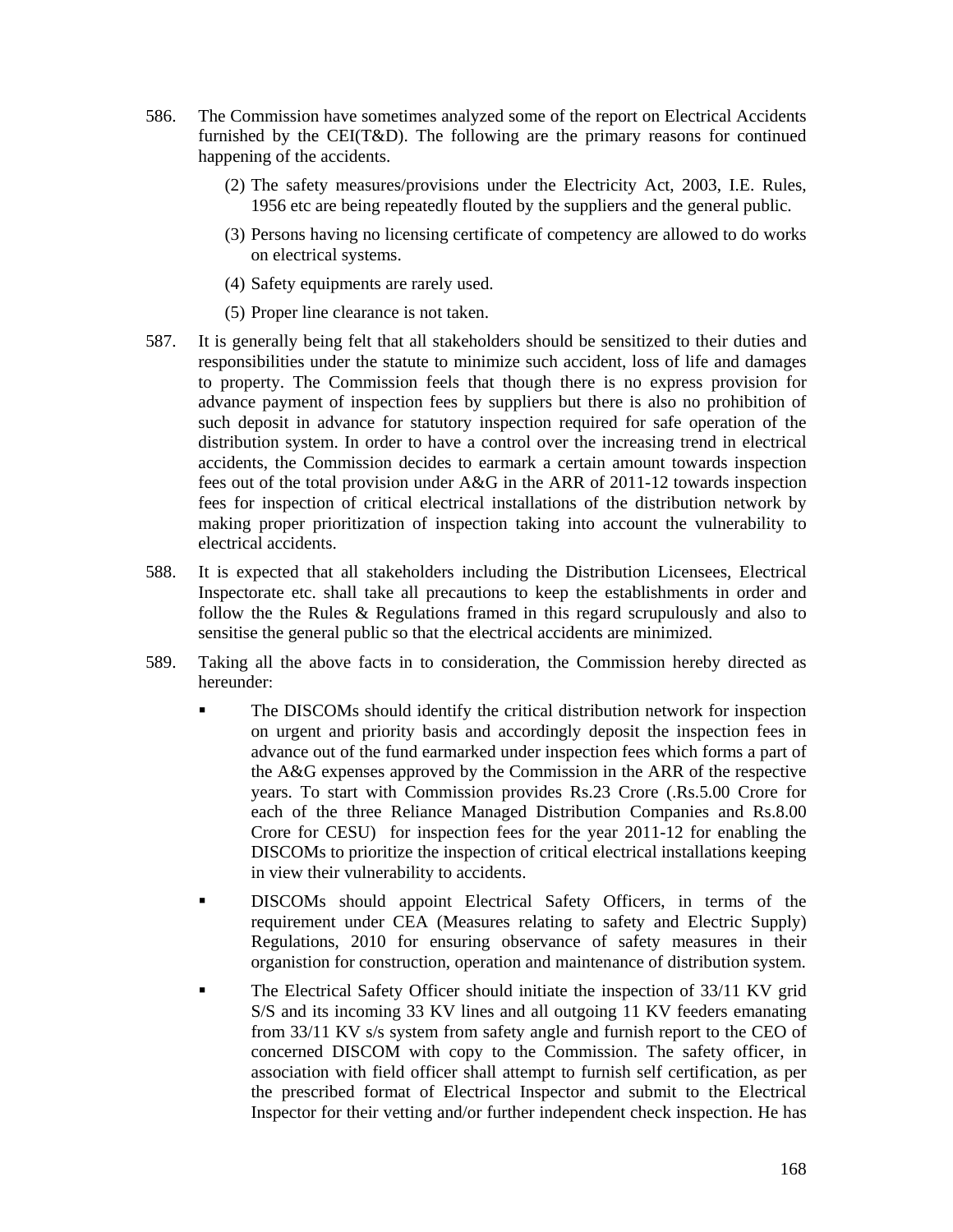to ensure the use of safety gadgets by the field employees during their duty and conduct random surprise check, so that safety precautions are adheard to the field officer. He should ensure proper operation of protection equipments, relay co-ordination in distribution network and furnish report alongwith his observation or recommendation, if any, to the concerned CEO/V.P for further necessary action. CEO/V.P. should review the work of the safety officer once in each quarter and take up the required steps on the report of the safety officer for overall safe operation of the distribution system.

- In view of the mandatory obligation cast upon the Electrical Inspector to make periodic inspection of existing installations, it is desirable to strengthen the Inspectorate with adequate resources to carry out such obligation due to expected increase in the work load of inspection for new installations in the event of proposed accelerated CAPEX by the DISCOMs and OPTCL in next 3 to 4 years.
- The Chief Electrical Inspector being the Nodal Officer to ensure safety of electrical installation should take proactive action. In case there is persistent failure or negligence in the part of DISCOMs to observe safety norms, prosecution should be initiated and exemplary punishment should be awarded to such defaulting officers.
- Further, to ensure that the engineers of the Licensees are well versed with various provisions of Electricity Laws, Standards, Codes, Acts etc, the Commission had advised the GoO vide Letter No.1829 dt.17.10.07 to revive the conducting of professional examination for the engineers of the licensee/OHPC/OPGC. However, in view of the provisions contained in Regulation 7 of the CEA(Measures relating to safety and Electric Supply) Regulations, 2010, the licensees should take appropriate actions as regards to safety measures for operation and maintenance of transmission, distribution system. This would ensure adherence of safety parameters and minimize Electrical Accidents.

## **Need for Prompt Grievance Redressal**

- 590. As per the clause 19.2(b) of License Conditions of DISCOMs, there is an existing Complaint Handling Procedure for disposal of consumer complaints at the Licensees' level. Aggrieved consumers can approach the Junior Engineer/SDO/Executive Engineer for disposal of their complaints and there is a time bound schedule for disposal at different levels up to the Superintending Engineer. Each Division is required to have a Consumer Cell to deal with consumer complaints.
- 591. The Consumer can also approach the Commission directly under Section 142 of the Electricity Act, 2003 if any provision of the Act or any regulation is violated by the licensee but Commission by itself cannot look to the merit of the grievances. But, however, the Commission has set up its own Grievance Redressal Cell to monitor disposal of consumer complaints by the licensee. Complaints that are submitted directly to the Commission are forwarded to the concerned GRFs/Distcoms for necessary action. The Commission also reviews the effectiveness of redressal of consumer grievances by the licenses in its review of performance of the licensees.
- 592. Status of consumer grievances forwarded to Licensees by OERC during the year 2010-11 (from April, 2010 to January, 2011) reveals that the licensees are not serious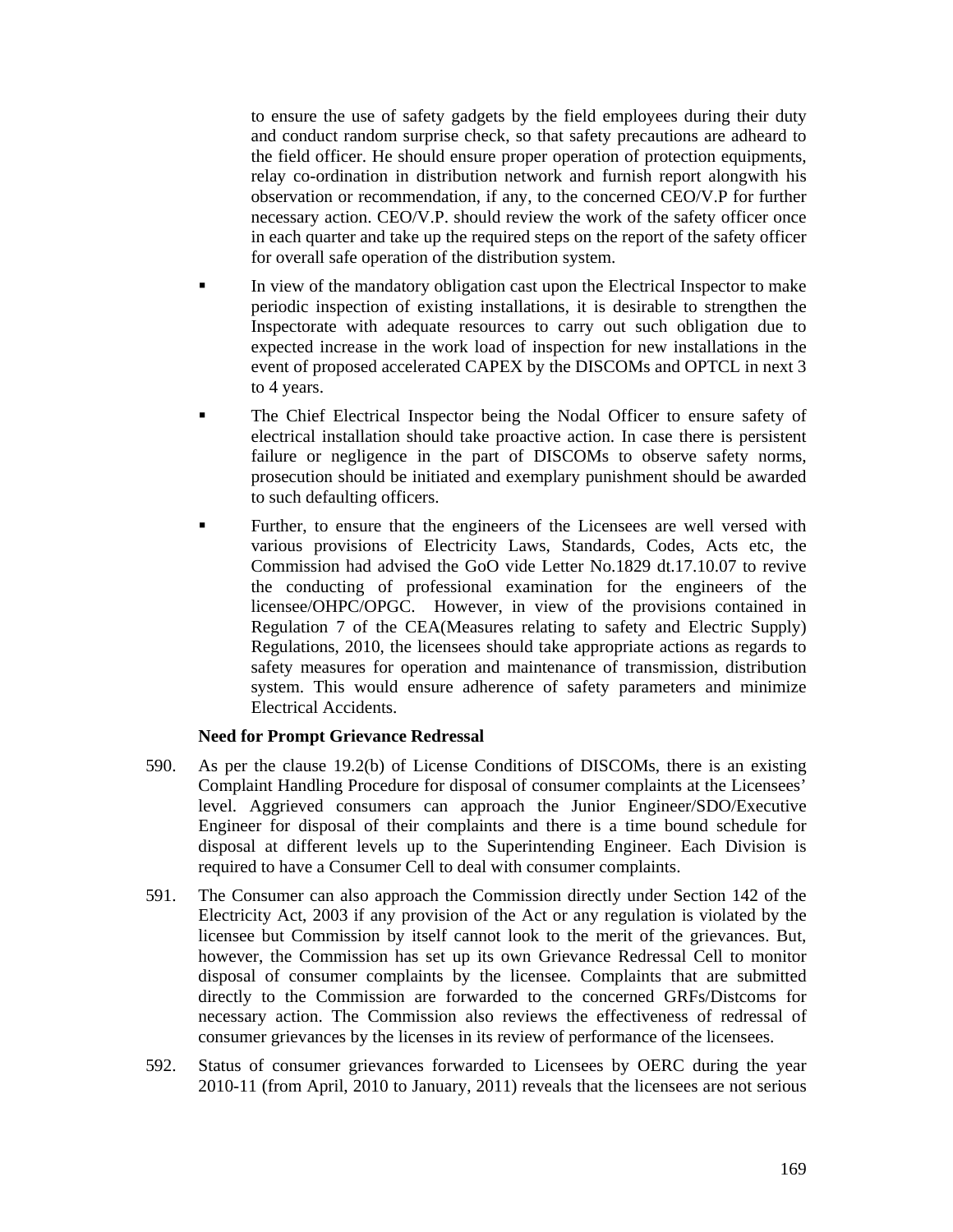in taking timely action to redress the grievances of the consumers. This speaks volume of their lack of commitment to the cause of the consumers.

| Sl No | <b>Name of DISCOMs</b> | <b>Consumer Complaints</b> |          |         |  |
|-------|------------------------|----------------------------|----------|---------|--|
|       |                        | Registered                 | Disposed | Pending |  |
|       | CESU                   |                            |          |         |  |
|       | WESCO                  |                            |          |         |  |
|       | <b>NESCO</b>           |                            |          |         |  |
|       | <b>SOUTHCO</b>         |                            |          |         |  |

**Table - 113** 

Even when complaints are forwarded to utilities by OERC for redressal, due to faulty consumer grievance redressal mechanism and lack of coordination between Head Office and field offices, complaints are not redressed timely. As a result, there is anguish and wounded feeling among the paying honest consumers and therefore some times they are not cooperating with the utilities. This also leads to revenue loss and ever ending litigation.

- 593. It appears that there is no mechanism for internal grievance redressal of Utilities, they do not follow their own Complaint Handling Procedure properly. Despite several resolutions by the SAC no weekly date is fixed at section/sub-division/division level exclusively for complaint redressal. This has to be ensured.
- 594. Though the Licensees' Minimum Standards of Performance Regulation 2004 mandates standards of performance in each area of power distribution such as restoration of power supply, normal fuse-off, line breakdowns, distribution transformer failure, period of scheduled outages, voltage variations, complaints about meters, new connections/addition of load, transfer of ownership and conversion of services, reconnection of supply following disconnection due to non-payment of bills, etc., the licensees are violating the standard of performance.
- 595. While the Regulation calls for a time bound action to ensure compliance & compensation is automatic/ claimed in all instances of violation of the same as per Distribution (Conditions of Supply) Code, 2004, none of the State utilities - except for a single case by CESU - have paid compensation till date. This is all the more serious.
- 596. The concept of Customer Care is practically non existent among State utilities. There are few Customer Care Centres. All these exist at head quarters level only. But, these should be implemented at Divisional headquarters.
- 597. In many rural/urban areas bills are not served on time or at all. There is single point bill collection which is often distant from the village & inconvenient for consumers. Moreover, Collection is often scheduled after the pay date, thus depriving consumers from rebate for timely payment. Basic facilities to consumers such as Spot Bill, Electronic Clearance System (ECS)/ Cheque payment are not available in all towns.
- 598. In some cases meters are non existent or defective, new connections are delayed, low voltage and voltage fluctuation is usual occurrence, transformer burning due to over load is frequent & the burnt transformers are not replaced on time, ostensibly because of huse arrears pending for collection of the affected area.
- 599. Consumers face many difficulties in getting new connections. Single window system for new connection is yet to be introduced  $\&$  consumers often are harassed for getting connections. This discourages the unauthorized users of electricity to come forward to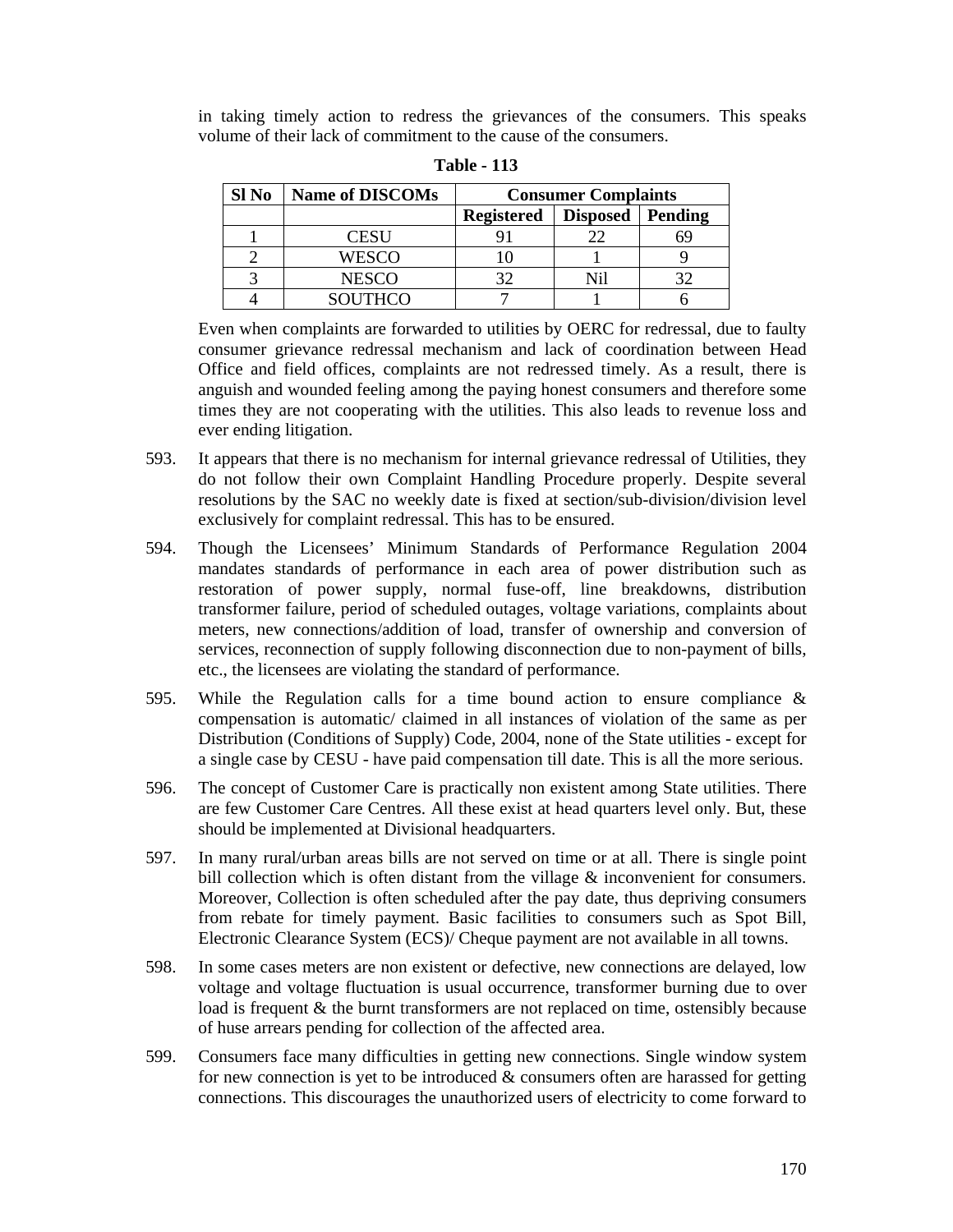take connection legally. This has a serious dampening effect on the willing users of electricity to come to the billing fold as bonafide consumer.

600. Though OERC has designed software whereby consumers can get information regarding their consumer profile online, this facility is available only to consumers of Bhubaneswar. Energy Pass Books/ Meter Books are not provided to all consumers. Despite several letter from the Commission, Boards displaying addresses of GRF/Ombudsman and Compensation Schedule are not put up in all Bill Collection Centres/Division offices/ Sub-Divn. Offices/ Section office which should be done without any further delay.

The consumer friendly approach is to yet to be shown even though a decade has passed since reform was introduced.

# **GRF/OMBUDSMAN**

- 601. When the Electricity Act, 2003 came into force w.e.f.  $10^{th}$  June 2003; a statutory provision was made for disposal of consumer complaints by a two tier mechanism consisting of Grievance Redressal Fora and Ombudsmen. The OERC framed a regulation called the OERC Grievance Redressal Forum and Ombudsman Regulation, 2004 which was notified in July 2004. Under its provisions, if the licensee fails to address complaints in time the consumer can approach the GRF and subsequently the Ombudsman for relief. At present there are 12 GRFs and 2 Ombudsmen working in the State.
- 602. As per reports of GRFs & Ombudsmen to the OERC, from April 2010 till December 2010, 3086 number of consumer complaints was received and 2937 disposed of by the GRFs. 63 cases came up for appeal before the two Ombudsmen and 58 were disposed of at the end of December, 2010. The position has been indicated below:

|              |                | <b>Table - 114</b> |              |              |
|--------------|----------------|--------------------|--------------|--------------|
| Name of      | <b>Opening</b> | No. of cases       | No. of cases | No. of cases |
| Ombudsman    | <b>Balance</b> | received           | disposed     | pending      |
| Ombudsman-I  |                |                    | 23           |              |
| Ombudsman-II | 14             | 38                 | 35           |              |

## (i) **Disposal of Consumer Complaints by OMBUDSMEN from April 2010 to December. 2010**

(ii) **Implementation of orders of Ombudsman (2009-10) by Licensees as submitted by Ombudsman** 

| Name of<br><b>Licensee</b> | Name of<br>Ombudsman | <b>Opening</b><br>balance<br>of cases | No. of<br>cases<br>registered | No. of<br>cases<br>disposed | No. of<br>orders<br>passed in<br>favour of<br>consumers | No. of<br>orders<br>implemented<br>by the<br>licensees | No. of orders<br>pending for<br>implementation<br>as on<br>31.03.2010 |
|----------------------------|----------------------|---------------------------------------|-------------------------------|-----------------------------|---------------------------------------------------------|--------------------------------------------------------|-----------------------------------------------------------------------|
| <b>CESU</b>                | Ombudsman-I          | 13                                    | 46                            | 56                          | 43                                                      | 22                                                     | 21                                                                    |
| <b>SOUTHCO</b>             | Ombudsman-II         | $\theta$                              | 6                             |                             | 4                                                       |                                                        |                                                                       |
| <b>NESCO</b>               | Ombudsman-II         |                                       | 28                            | 27                          | 26                                                      |                                                        | 23                                                                    |
| <b>WESCO</b>               | Ombudsman-II         | 2                                     | 29                            | 27                          | 16                                                      | 6                                                      | 10                                                                    |
| <b>State total</b>         |                      | 18                                    | 109                           | 115                         | 89                                                      | 33                                                     | 56                                                                    |

**Table - 115**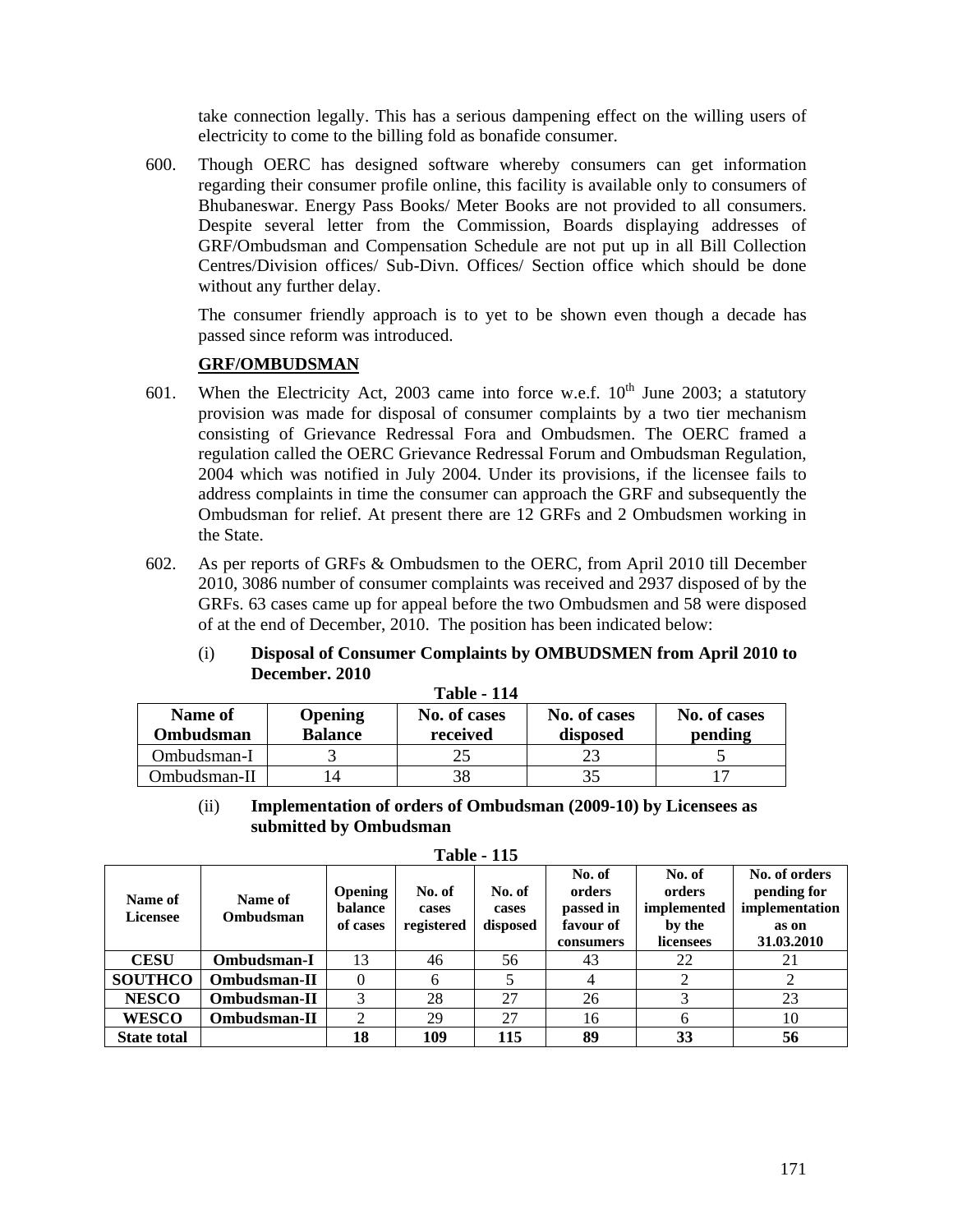| (iii) | Implementation of orders of GRF (2009-10) by Licensees as submitted by |
|-------|------------------------------------------------------------------------|
|       | <b>GRF</b>                                                             |
|       |                                                                        |

| 1 apie - 116                  |                    |                                                              |                                         |                                       |                                                         |                                                        |                                                                       |  |
|-------------------------------|--------------------|--------------------------------------------------------------|-----------------------------------------|---------------------------------------|---------------------------------------------------------|--------------------------------------------------------|-----------------------------------------------------------------------|--|
| Name of<br><b>Licensee</b>    | Name of<br>GRF     | <b>Opening</b><br>balance of<br>cases<br>pending<br>with GRF | No. of<br>cases<br>registered<br>by GRF | No. of<br>cases<br>disposed<br>by GRF | No. of<br>orders<br>passed in<br>favour of<br>consumers | No. of<br>orders<br>implemented<br>by the<br>licensees | No. of orders<br>pending for<br>implementation<br>as on<br>31.03.2010 |  |
| <b>NESCO</b>                  | <b>Balasore</b>    | 10                                                           | 293                                     | 293                                   | 262                                                     | 215                                                    | 47                                                                    |  |
|                               | <b>Jajpur</b>      | 6                                                            | 357                                     | 356                                   | 322                                                     | 204                                                    | 118                                                                   |  |
| <b>SOUTHCO</b>                | <b>Berhampur</b>   | $\overline{0}$                                               | 183                                     | 619                                   | 609                                                     | 353                                                    | 256                                                                   |  |
|                               | <b>Jeypore</b>     | 7                                                            | 81                                      | 82                                    | 71                                                      | 57                                                     | 14                                                                    |  |
| <b>WESCO</b>                  | <b>Burla</b>       | 14                                                           | 201                                     | 210                                   | 201                                                     | 140                                                    | 61                                                                    |  |
|                               | Rourkela           | 38                                                           | 932                                     | 812                                   | 739                                                     | 581                                                    | 158                                                                   |  |
|                               | <b>Bolangir</b>    | 16                                                           | 482                                     | 424                                   | 399                                                     | 63                                                     | 336                                                                   |  |
| <b>CESU</b>                   | <b>Bhubaneswar</b> | 7                                                            | 213                                     | 218                                   | 198                                                     | 191                                                    | 7                                                                     |  |
|                               | Khurda             | 15                                                           | 123                                     | 119                                   | 109                                                     | 103                                                    | 6                                                                     |  |
|                               | <b>Cuttack</b>     | 41                                                           | 109                                     | 136                                   | 122                                                     | 119                                                    | 3                                                                     |  |
|                               | <b>Dhenkanal</b>   | 26                                                           | 96                                      | 78                                    | 75                                                      | 67                                                     | 8                                                                     |  |
|                               | <b>Paradeep</b>    | 89                                                           | 72                                      | 116                                   | 101                                                     | 55                                                     | 46                                                                    |  |
| <b>State total</b><br>2009-10 |                    | 269                                                          | 3142                                    | 3463                                  | 3208                                                    | 2148                                                   | 1060                                                                  |  |

**(iv) Disposal of Consumer Complaints by GRFs from April 2010 to December, 2010** 

**Table - 117** 

| SI.<br>No.     | <b>Utility</b>     | Name of<br><b>GRF</b> | <b>Complaints</b><br><b>Registered</b> | <b>Complaints</b><br><b>Disposed</b> | <b>Complaints</b><br><b>Pending</b> |
|----------------|--------------------|-----------------------|----------------------------------------|--------------------------------------|-------------------------------------|
|                | <b>CESU</b>        | Bhubaneswar           | 819                                    | 810                                  | 9                                   |
| $\overline{2}$ |                    | Khurda                | 74                                     | 70                                   | $\overline{4}$                      |
| 3              |                    | Cuttack               | 174                                    | 163                                  | 11                                  |
| $\overline{4}$ |                    | Dhenkanal             | 35                                     | 35                                   | $\Omega$                            |
| 5              |                    | Paradeep              | 110                                    | 109                                  |                                     |
| 6              | <b>NESCO</b>       | <b>Balasore</b>       | 348                                    | 331                                  | 17                                  |
| $\overline{7}$ |                    | Jajpur                | 340                                    | 340                                  | $\Omega$                            |
| 8              | <b>SOUTHCO</b>     | Berhampur             | 159                                    | 132                                  | 27                                  |
| 9              |                    | Jeypore               | 46                                     | 38                                   | 8                                   |
| 10             | <b>WESCO</b>       | Burla                 | 43                                     | 30                                   | 13                                  |
| 11             |                    | Rourkela              | 418                                    | 412                                  | 6                                   |
| 12             |                    | <b>Bolangir</b>       | 520                                    | 467                                  | 53                                  |
| 13             | <b>State Total</b> |                       | 3086                                   | 2937                                 | 149                                 |

603. The basic intention of creating GRF/Ombudman is to dispose of consumer grievances as quickly & effectively as possible. The GRF shall decide the complaint expeditiously and shall communicate its decision to the complainant within a period not exceeding 45 days of the receipt of the complaint by them. In case of Ombudsman, they shall decide the representation generally within two months from the date of the receipt of the representation of the consumer. The GRF orders shall be implemented as per the time limit stipulated in their orders. In case there is a genuine difficulties on the part of the licensee to implement GRF order within due date and licensee needs extension, it should approach GRF prior to the due date intimating the action so far taken by them for implementation of the order and reason for extension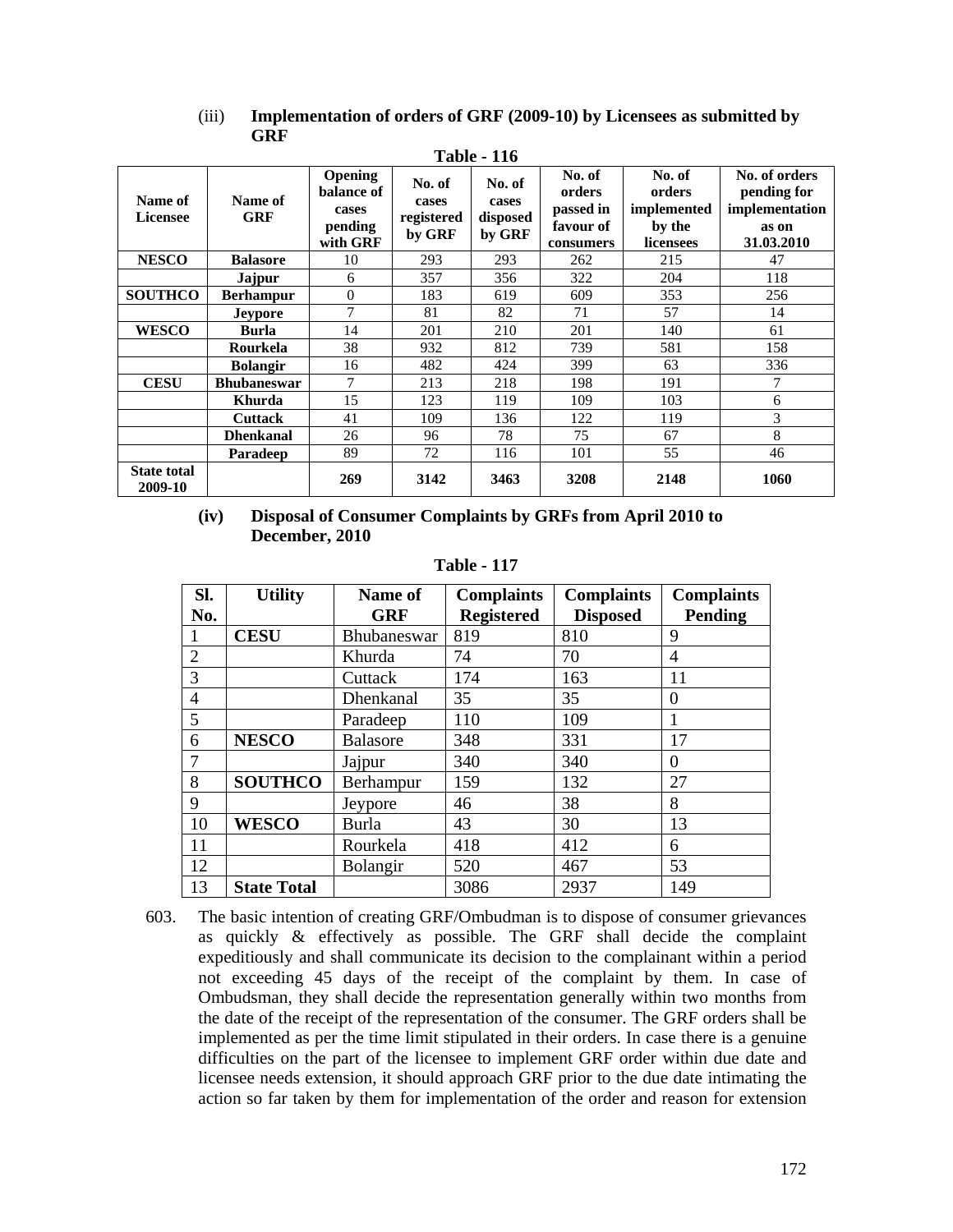of time. In case of implementation of orders of Ombudsman, the licensee shall comply with the award within 15 days of the receipt of the acceptance of the orders by the consumer and the licensee shall intimate the compliance to the Ombudsman.

- 604. It is observed that orders of GRFs/Ombudsman are not implemented by utilities in time in spite of clear regulatory  $\&$  legal provisions. It is in the interest of the utilities to redress consumer grievances timely & provide minimum SoP rather than to waste time & money on litigation on such matters. The Commission has taken a stern view on such violation & penal action under Section-142 against concerned officers in such cases is being initiated.
- 605. The GRF is statutory body created by the utilities  $\&$  should therefore be considered as part & parcel of their organization where as Ombudsman is a statutory body created by Commission. As such it is the utility's responsibility to ensure that the GRF/Ombudsman orders are implemented in time. Unfortunately the DISCOMs are not cooperating whole heartedly with the GRFs & Ombudsman. This is not only unfortunate but highly undesirable. The Commission cannot hesitate to initiate proceeding under Section 142 of the Electricity Act, 2003 of prompt compliance is not made.
- 606. Proper staffs, infrastructure & funds should be provided to GRFs/Ombudman so that they can operate in an efficient manner. Many GRFs are not provided with proper offices with rooms for members, staffs & hearing hall. They lack basic facility such as furniture, seating space, drinking water, toilet, stationeries, A.C, computer, telephone & fax. Adequate supporting staffs including a bench clerk/steno and peon necessary to type orders, keep records, file reports & maintain accounts. One vehicle with full time driver  $\&$  adequate fuel allowance for commuting of members  $\&$  for camp courts should be provided. Bills of GRFs should not be held up & co-opted member should get sitting allowance in time imprest funds should be adequate.
- 607. Currently two of the GRF members are officers appointed by the utility while the third is a co-opted member appointed by the Commission.
- 608. Members of GRFs/Ombudsman should be provided with mandatory training of at least one month after their appointment on electricity/Regulatory laws so that they are able to write orders which can stand up to legal scrutiny. Frequently GRFs are passing orders which either are not in consonance with the existing regulations or/and are written in language  $\&$  manner which is not comprehensible. A format for the orders may be designed in consultation with Law division OERC.
- 609. It is frequently noticed that concerned senior officers of the DISCOMs are not appearing before the GRFs/ Ombudsman and are frequently taking time extension beyond the statutory limit. This practice should not be allowed & GRFs/ Ombudsman should pass ex-parte orders whenever this occurs.
- 610. It is found that many GRFs/Ombudsman are not maintaining records in the proper format nor providing monthly/quarterly data in proper format to the Commission. This is a mandatory requirement  $\&$  must be complied properly.
- 611. It is seen that GRFs/Ombudsman are not granting compensation even in cases where it is automatically entitled. GRFs/Ombudsman should grant compensation where due.
- 612. As per Commissions guide lines GRFs/Ombudsman are required to hold a minimum number of camp courts so that consumer grievances are redressed without any inconvince/delay. These courts should be organized properly with prior notice & utility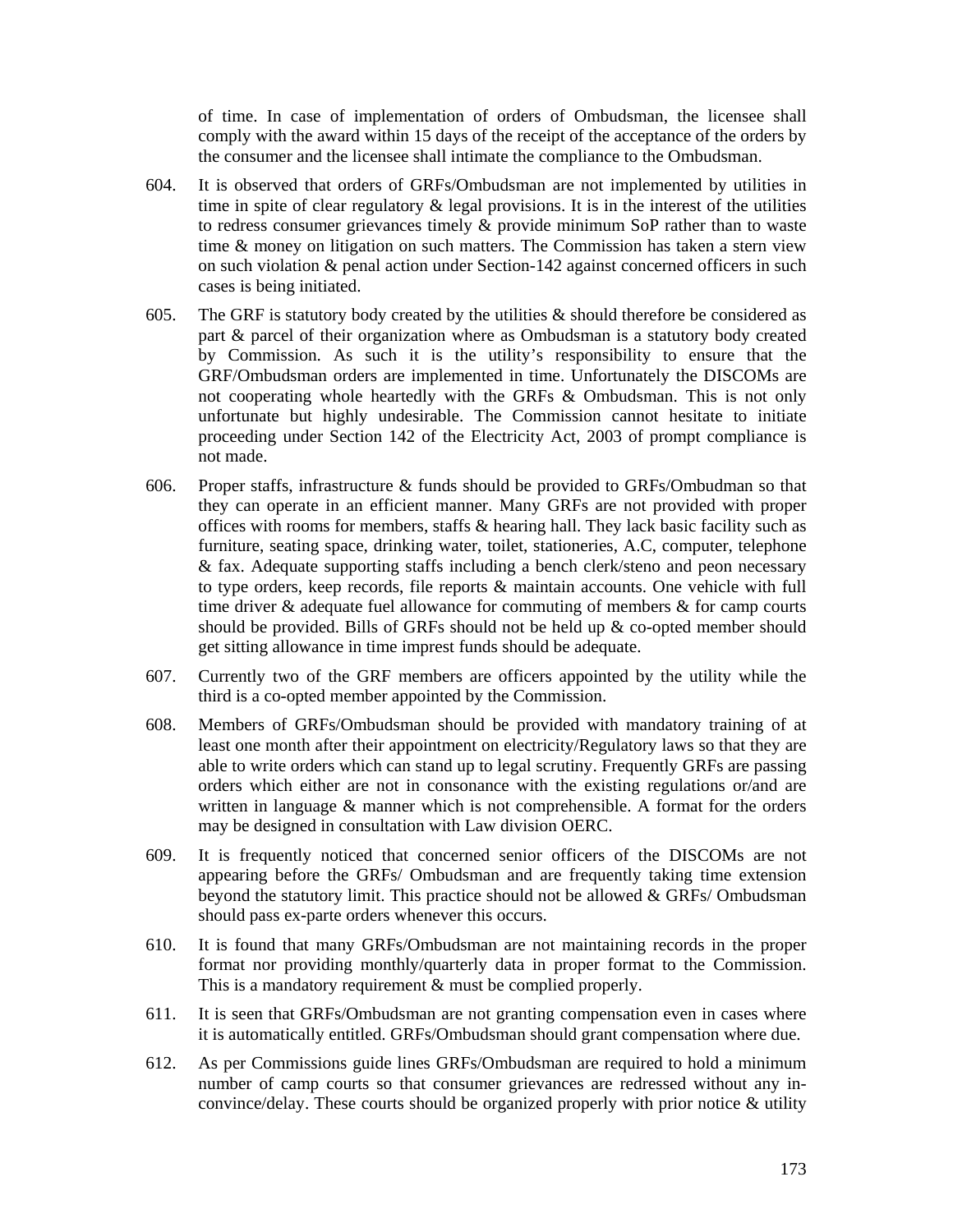should co-operate fully with GRFs/Ombudsman in the matter. An annual compilation of date, venue & case disposal during camp courts may be provided to Commission for information.

613. Unless the grievances of the honest and paying consumers are attended to with all promptitude and willingness to serve the consumers better is exhibited in the day to day activities of the licensees at different levels, the licensees would continue to face the uncomfortable question "When your service is poor, why should we pay?" The Commission directs that all the four distribution companies revamp their redressal mechanism at different levels and enlist the support of the consumers to sternly deal with the unscrupulous consumers who are very often being aided and abated by some of the dishonest employees. The year 2011-12 should be declared as consumers' year by the licensees.

#### **Issues on Theft and Vigilance**

- 614. Loss due to theft  $\&$  pilferage, with or without connivance of utility staff, constitutes the greatest obstacle to the viability & improved performance of the distribution sector in the State. The utilities have therefore been directed to set up active & efficient vigilance divisions functioning under Chief Vigilance Officers (CVOs) to detect & take swift penal action against theft & pilferage.
- 615. It is seen that the Vigilance Cell and MRT staff have reported serious negligence or connivance of the officers, staff in the matter of theft of electricity and other irregularities in collection. Prompt and exemplary action should be taken against such erring officers and staff based on the enquiry report of the vigilance staff.
- 616. On the other hand, the officers and employees who have done good work in reducing loss, increasing the collection, their contribution should be acknowledged and they should be felicitated in the public forum. Cash incentive may also be given to encourage them to do better work in the coming days. In short, the VP/CEO must ensure quick finalization of the disciplinary proceeding and encourage the good workers and officers for their better performance.
- 617. The Commission during the performance review of distribution companies for 2009- 10 conducted in May, 2010 had directed, among other things, that the vigilance staff and energy police stations should be effectively utilized in detecting unauthorized abstraction of electricity by high end consumers. Besides this, the vigilance staffs are to enquiry into the allegation and complaint against the employees of distribution companies as well as the consumers indulging in unauthorized abstraction of electricity. Instruction was also given to assign daily or monthly target for the vigilance wing as well as the energy police stations.
- 618. But from the information furnished by distribution companies, it appears that the vigilance wing has become merely an ornamental institution without making any substantive addition to the effective functioning of the distribution companies particularly in the matter of preventing stealing of electricity and initiating action against the dishonest employees and consumers. Definite plan of action has not been worked out to utilize the existing energy police stations in detection of theft of electricity and preparing proper evidence against the dishonest consumers for awarding exemplary punishment.
- 619. The Commission has also taken up monitoring of performance of the DISCOMs in this regard. However, the Commission is of the view that adequate action has not been taken by the DISCOMs to make effective functioning of their respective Vigilance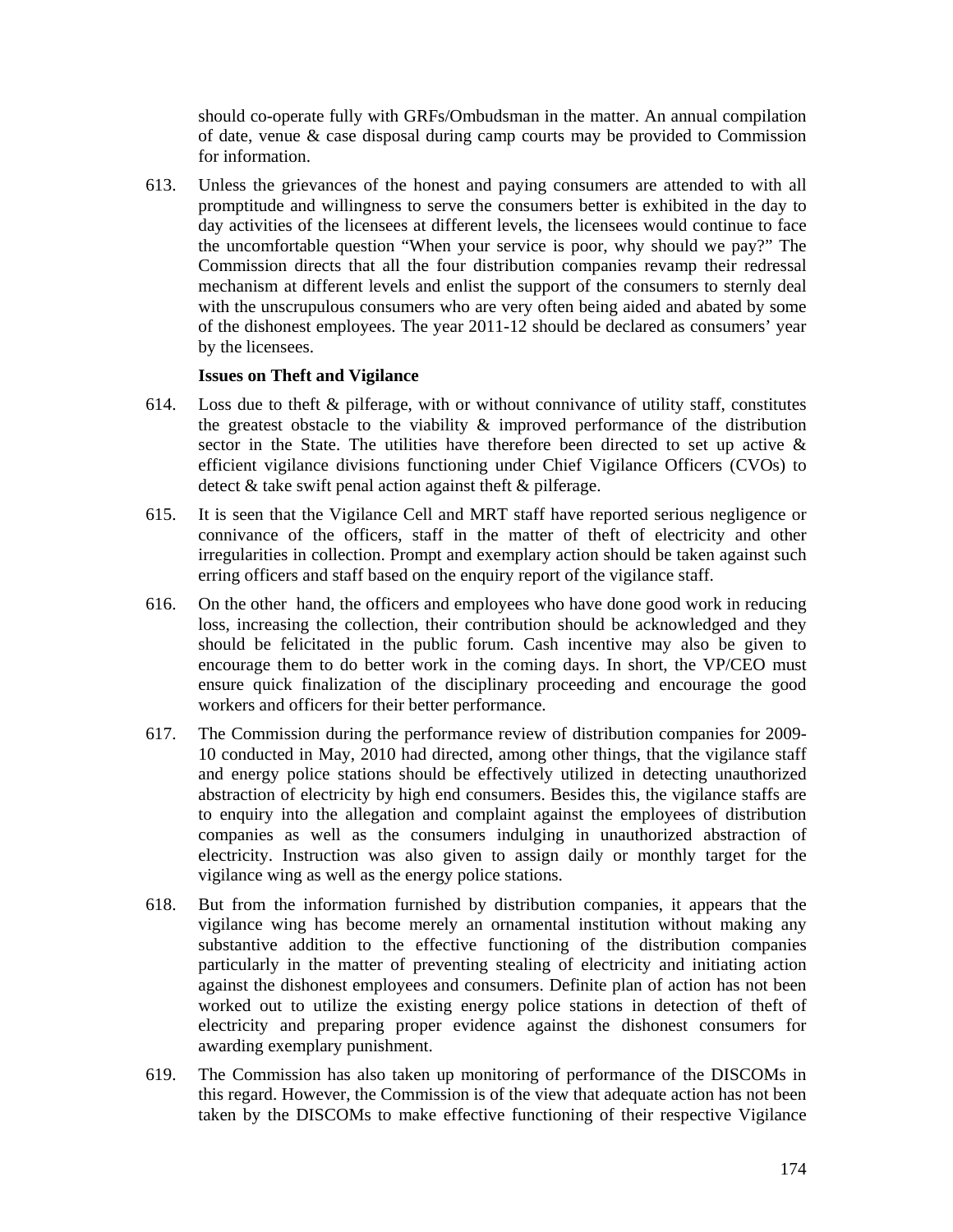Wings. Enquiry conducted on complaints regarding theft or corruption is often not taken seriously and follow up action is not taken. Timely FIRs are not lodged and followed up at Energy Police Stations. As a result rate of conviction is very low and EPS are not functioning properly.

620. The expenditure of DISCOMs towasrds Energy Police Station is given in the table below: The DISCOMs should ensure higher revenue collection at least 10 times the expenditure increased towards energy police station.

|                           |                       |                       |                       | (IS). LIVIE)              |
|---------------------------|-----------------------|-----------------------|-----------------------|---------------------------|
| <b>Additional A &amp;</b> | <b>CESU</b>           | <b>NESCO</b>          | <b>WESCO</b>          | <b>SOUTHCO</b>            |
| <b>G</b> Expenses         | <b>Actual</b>         | Actual                | <b>Actual</b>         | <b>Actual Expenses</b>    |
|                           | <b>Expenses</b> (upto | <b>Expenses</b> (upto | <b>Expenses</b> (upto | $(\text{upto Nov } 2010)$ |
|                           | <b>Feb 11)</b>        | <b>Nov 2010</b> )     | <b>Nov 2010)</b>      |                           |
| Special Police            | 1.3                   | 2.90                  | 0.17                  | 0.05                      |
| Station.                  |                       |                       |                       |                           |

#### **Table - 118**

621. State Govt. have sanctioned establishment of 34 energy police stations to curb theft of electricity and by now 15 number of Energy Police Stations have started functioning. However, due to want of adequate police personnel these Energy Police Stations are yet to function effectively. The table below shows how the energy police stations are not being effectively utilized.

**Table - 119 Details of Theft cases in DISCOMs** 

| <b>DISCOMs</b> | Year            | No. of<br><b>FIRs</b><br>registered | No. of<br>arrested<br>and<br>forwarded<br>to Court    | No. not<br>arrested/<br>forwarded<br>to court | No. of cases<br>arrested/<br>forwarded in<br>previous<br>years and<br>cases filed in<br>court in the<br>current year | Total no.<br>of cases<br>filed in<br>Court | No. of cases<br>arrested/<br>forwarded<br>but cases<br>not filed in<br>Court | No. of<br>cases<br>disposed<br>by<br>Court | <b>Cases</b><br>pending<br>for<br>disposal<br>by Court |
|----------------|-----------------|-------------------------------------|-------------------------------------------------------|-----------------------------------------------|----------------------------------------------------------------------------------------------------------------------|--------------------------------------------|------------------------------------------------------------------------------|--------------------------------------------|--------------------------------------------------------|
| <b>CESU</b>    | 2008            | 45                                  | 29                                                    | 16                                            |                                                                                                                      | 30                                         | $\Omega$                                                                     | $\Omega$                                   | 30                                                     |
| <b>NESCO</b>   | (July           | 32                                  | 32                                                    | $\theta$                                      | $\mathbf{0}$                                                                                                         | 32                                         | $\overline{0}$                                                               | $\overline{0}$                             | 32                                                     |
| <b>SOUTHCO</b> | to              | 26                                  | $\Omega$                                              | 26                                            | $\mathbf{0}$                                                                                                         | $\overline{0}$                             | $\overline{0}$                                                               | $\mathbf{0}$                               | $\Omega$                                               |
| <b>WESCO</b>   | Dec)            | 3                                   | $3 + 3$ (FIRs<br>registered<br>prior to July<br>2008) | $\overline{0}$                                | $\overline{0}$                                                                                                       | 6                                          | $\overline{0}$                                                               | $\overline{0}$                             | 6                                                      |
| <b>CESU</b>    | 2009            | 294                                 | 185                                                   | 109                                           | 297                                                                                                                  | 406                                        | $\Omega$                                                                     | $\Omega$                                   | 436                                                    |
| <b>NESCO</b>   | (Jan to         | 52                                  | 11                                                    | 41                                            | $\mathbf{0}$                                                                                                         | 27                                         | $\overline{0}$                                                               | $\mathbf{1}$                               | 58                                                     |
| <b>SOUTHCO</b> | Dec)            | 45                                  | $\overline{0}$                                        | 45                                            | $\Omega$                                                                                                             | $\Omega$                                   | $\theta$                                                                     | $\Omega$                                   | $\Omega$                                               |
| <b>WESCO</b>   |                 | 77                                  | 5                                                     | 72                                            | $\mathbf{0}$                                                                                                         | 5                                          | $\overline{0}$                                                               | $\theta$                                   | 11                                                     |
| <b>CESU</b>    | 2010            | 473                                 | 337                                                   | 21                                            | $\mathbf{0}$                                                                                                         | $\overline{0}$                             | 18                                                                           | $\mathbf{0}$                               | 870                                                    |
| <b>SOUTHCO</b> | (Jan to<br>Dec) | 133                                 | 1                                                     | 34                                            | $\mathbf{0}$                                                                                                         | $\theta$                                   | $\overline{0}$                                                               | $\overline{0}$                             | 99                                                     |
| <b>NESCO</b>   | 2010            | 5                                   | $\overline{0}$                                        | 5                                             | 1                                                                                                                    | 1                                          | $\overline{0}$                                                               | $\mathbf{1}$                               | 57                                                     |
| <b>WESCO</b>   | (Jan to<br>Feb) | $\theta$                            | $\mathbf{0}$                                          | $\overline{0}$                                | $\overline{0}$                                                                                                       | $\overline{0}$                             | $\theta$                                                                     | $\theta$                                   | 11                                                     |

622. The various problem relating to theft of electricity should be discussed in the district coordination committee constituted as per notification No.1335 dtd.05.10.2004 of Energy Department. Daily target should be assigned for the CVO/AVO and the

**(Rs. crore)**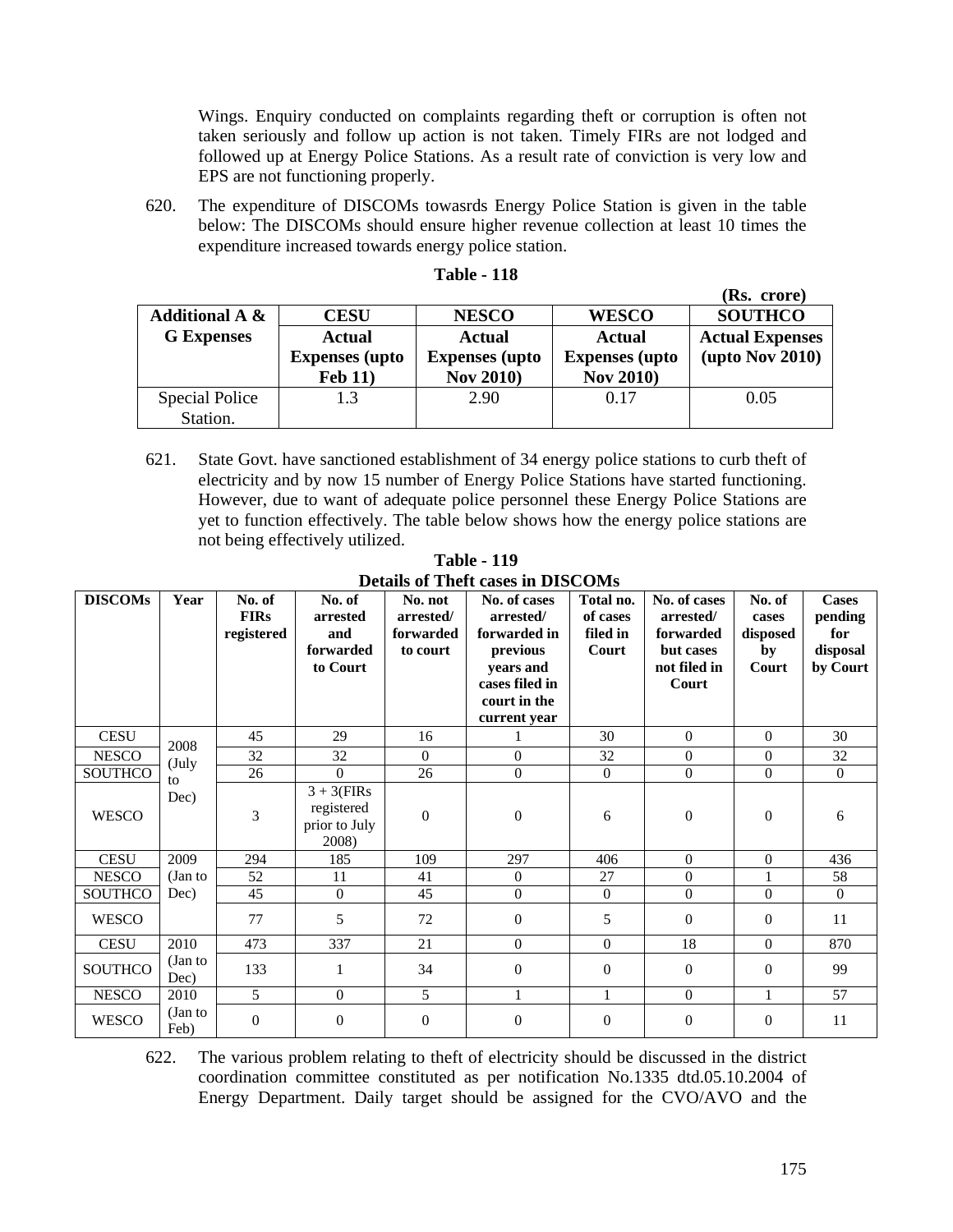Energy Police Stations for detection of theft by high end consumers like commercial establishments, professional educational institutions. Nursing homes, Hospitals, Hotels, Industries, Fabrication units, Haulers, Rice Mills, Vehicle show houses, garages, etc. Day to day monitoring should be done by the CEO/VP at the corporate level and SE and Executive Engineers at the circle and divisional level. The CEO/VP must keep close contact with RDC, IG/DIG of the range, District Collectors and Superintendent of Police as well as S.P. Vigilance of the concerned areas. As asked by Energy Department in their letter No.1857 dated 04.03.2011 addressed to the Superintendent of Police of various districts, the prescribed monthly reports on functioning of police stations should be submitted by 15th of the succeeding month with a copy to Secretary, OERC.

## **Demand Side Management**

623. In view of the huge power demand, limited availability of conventional energy resources, growing environmental concerns and sustained economic growth the management of utilization of energy resources is of utmost importance in the present environment. There is a need for an integrated approach focused on operational efficiency, improved power generation, loss reduction in transmission and distribution system and efficient end use of electric energy. To propagate DSM, the Commission has drafted regulation to initiate demand side management namely "Orissa Electricity Regulatory Commission (Demand Side Management),Regulation 2011". There is a huge potential for saving energy in various sectors of the economy. The report of the National development council indicates the potential for energy consumption in industrial, agricultural and domestic sector as given below:

# **Sector Conservation Potential**

| Industrial   | upto $25%$  |
|--------------|-------------|
| Agricultural | upto $30\%$ |
| Domestic     | upto $20%$  |

624. The Demand Side Management can be achieved with a two fold strategy both by management of supply side and demand side as given below:

| <b>Table - 120</b> |  |
|--------------------|--|
|--------------------|--|

| <b>Supply side</b>                                   | <b>Demand side</b>        |  |  |
|------------------------------------------------------|---------------------------|--|--|
| Improving existing thermal power station performance | Industrial Sector         |  |  |
| Upgradation of grid management                       | <b>Domestic Sector</b>    |  |  |
| Improvement in sub transmission and distribution     | <b>Commercial Sector</b>  |  |  |
| Technology Upgradation programme                     | <b>Agriculture Sector</b> |  |  |

- 625. The distribution utilities have a greater role to play in DSM activity of the system.
	- ¾ Every distribution licensee should constitute a DSM cell to monitor the policies to be implemented in its area of operation.
	- ¾ The authorities in charge of DSM cell should be empowered adequately to execute the functions assigned to him under DSM Regulations.
- 626. The responsibilities of DSM cell are as follows:
	- ¾ Load research and development of base line data
	- $\triangleright$  Formulation of DSM plan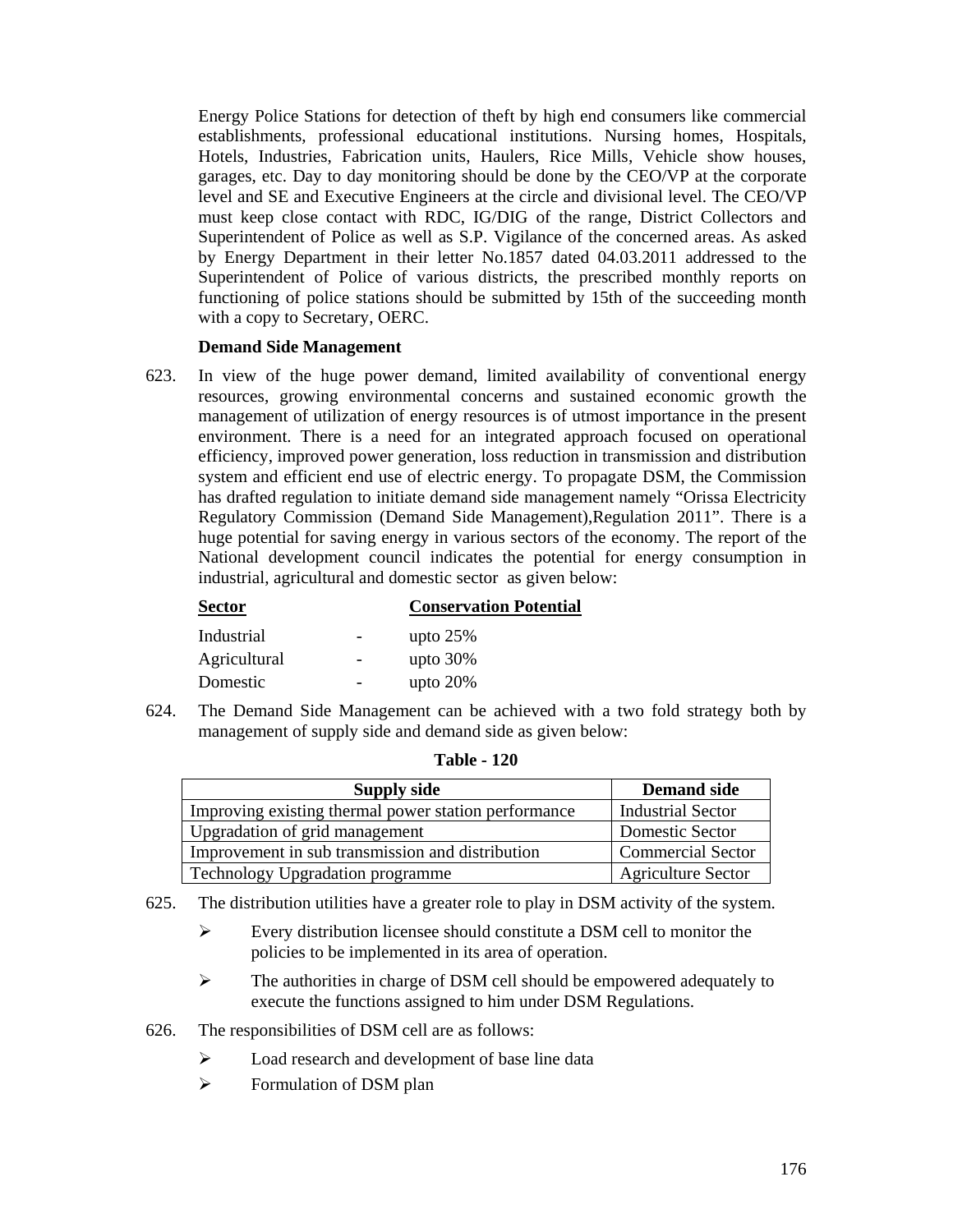- ¾ Design and development of DSM projects including cost benefit analysis, plans for implementation, monitoring and reporting and for measurement and verification
- $\triangleright$  Seeking necessary approvals to DSM plan and individual programmes
- ¾ Implementation of DSM programme
- 627. The Commission vide previous tariff orders has taken numbers of initiative to manage both supply and demand side of energy flow. While energy audit has been made mandatory to the DISCOMs to curtail loss in supply side, various tariff related measures like TOD rebate, off peak over drawl benefit, power factor incentive,rebate for installing solar water heater etc are introduced to manage supply side of energy flow. It is the responsibility of DISCOMs to minimize losses in supply side of electric energy. The main reasons for high technical loss in supply side are:
	- $\triangleright$  Multiplicity of transformers
	- ¾ extended T&D network beyond specified length
	- ¾ inadequate reactive compensation and poor voltage regulation
	- $\triangleright$  Corona losses
	- $\triangleright$  Overloading of transmission lines
	- ¾ Improper locations of power and distribution transformers
	- $\blacktriangleright$  Inappropriate choices of voltages
	- $\blacktriangleright$  High ratio of HT to LT lines
	- ¾ Unbalanced loading of transformer, transmission lines and LT system
	- $\triangleright$  Over frequency of the system
	- $\triangleright$  Lower conductor sizes
	- ¾ Poor construction and Maintenance practices
- 628. Apart from managing the loss of energy in supply side the DISCOMs should also put their effort to their level best in minimizing the consumption of energy in demand side of energy flow. The distribution utilities can minimize the energy requirement in demand side by regulating supply in domestic, commercial, agriculture and industrial sectors in its area of operation with various measures as briefed below.

# **Domestic & Commercial Sector**

- 629. Domestic and commercial sector plays a vital role where energy can be saved. Energy savings in these sectors can be promoted by educating the consumer to use energy efficient equipments. If necessary, education in energy conservation be introduced in school. Some of measures are mentioned below:
	- $\triangleright$  Use of fluorescent tube in place of incandescent lamp
	- $\triangleright$  Switching off light when not in use particularly during lunch hours and during leaving offices
	- $\triangleright$  Good quality of wiring and appliances
	- $\triangleright$  Use of solar cooker for heating of water and cooking of food during day hours
	- $\triangleright$  Hot food should be allowed to cool before loading into refrigeration
	- $\triangleright$  Frequent opening of fridge door be avoided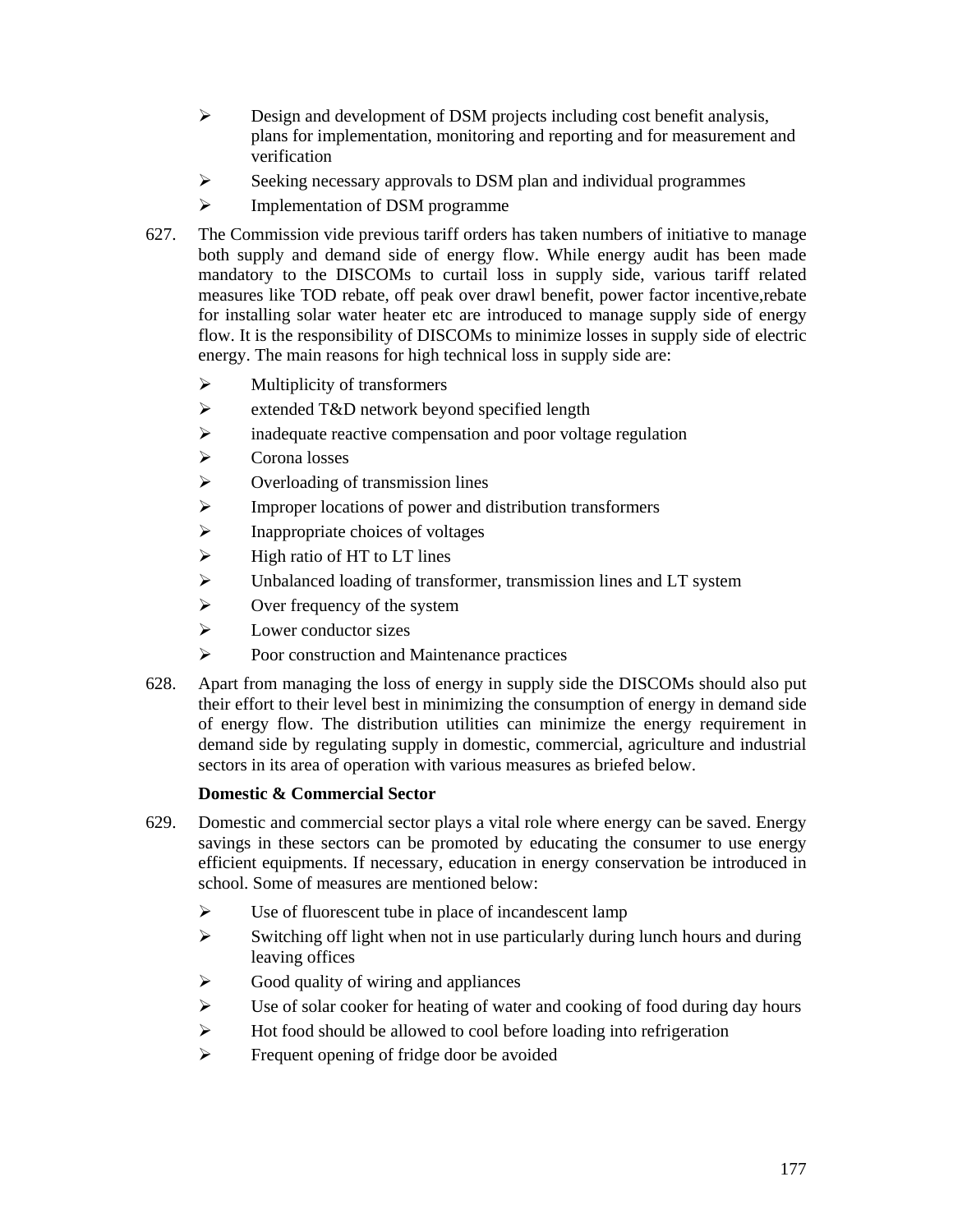# **Agriculture Sector**

- 630. The demand of energy in this sector is increasing rapidly. Energy conservation in this sector can be promoted by following techniques.
	- $\blacktriangleright$  It is a fact that the motors and pumps used in this sectors are inefficient (i.e. 30% efficiency) whereas the recommended scope for operational efficiency is 55%. Therefore considering the economic and quick yielding results, mandatory regulations may be imposed on agricultural pump sets owners to resort to modernization of their working systems so as to raise the overall efficiency not below 55%. Special jet pumps are one of the possible solution for tube wells.
	- $\triangleright$  The main aspect of the flat rate tariff gives opportunity to the purchaser for buying big pump sets and user avoid switching off the power. Hence metered supply is essential
	- $\triangleright$  Shunt capacitors also need to be provisioned to improve power factor
	- $\triangleright$  Keeping discharge pipe close to the ground level as possible
	- $\triangleright$  Use of PVC rigid pipes are recommended and sharp bends should be avoided
	- ¾ Periodical maintenance of transformers and use of proper size of fuse.

## **Industrial Sector**

- 631. The pattern of energy consumption in this sector is around 40% and therefore this sector should be the priority area for energy conservation. Energy conservation in this sector can be promoted by following measures.
	- $\triangleright$  Avoid use of single or over size motors
	- ¾ Avoid non-standard welding set as it consumes more power
	- $\triangleright$  Avoid lower size/improper cable as it leads to increase in losses
	- $\triangleright$  Proper lubrication of motor
	- $\triangleright$  Avoid pulley drive. Use of direct coupling is effective
	- $\triangleright$  In case of large industries, the power needs to be supplied at the High Voltage i.e. at 11 KV, 33 KV or 66 KV according to the requirement of recommended load of 100 KW, 3 MW or 5 MW respectively.
	- $\triangleright$  Instead of shutting down the feeder as a whole, it is worth while to allot quota of units during power cut programme.
- 632. It is clear that there is a considerable scope for improvement in our transmission and distribution system. Therefore every utility must analyze its strength and weakness to meet the challenge of reduction of T&D losses. The energy conservation potential in the domestic, agriculture and industrial sector should be given adequate attention and thrust, this will reduce our system demand which will be advantageous for better management of load.
- 633. The Commission have designed retail tariff 2011-12 with a view for saving energy by avoiding unnecessary use and reducing the requirement through energy efficient electronic gadgets and equipments. The use of electricity at higher slab in domestic consumption beyond 400 units is being charged at the rate of Rs 4.80 per units. Besides ABT Regulation, 2007 is to be implemented w.e.f 01.07.2011, so that the use is restricted to the availability and higher drawal from the scheduled quantum will attract penal rate.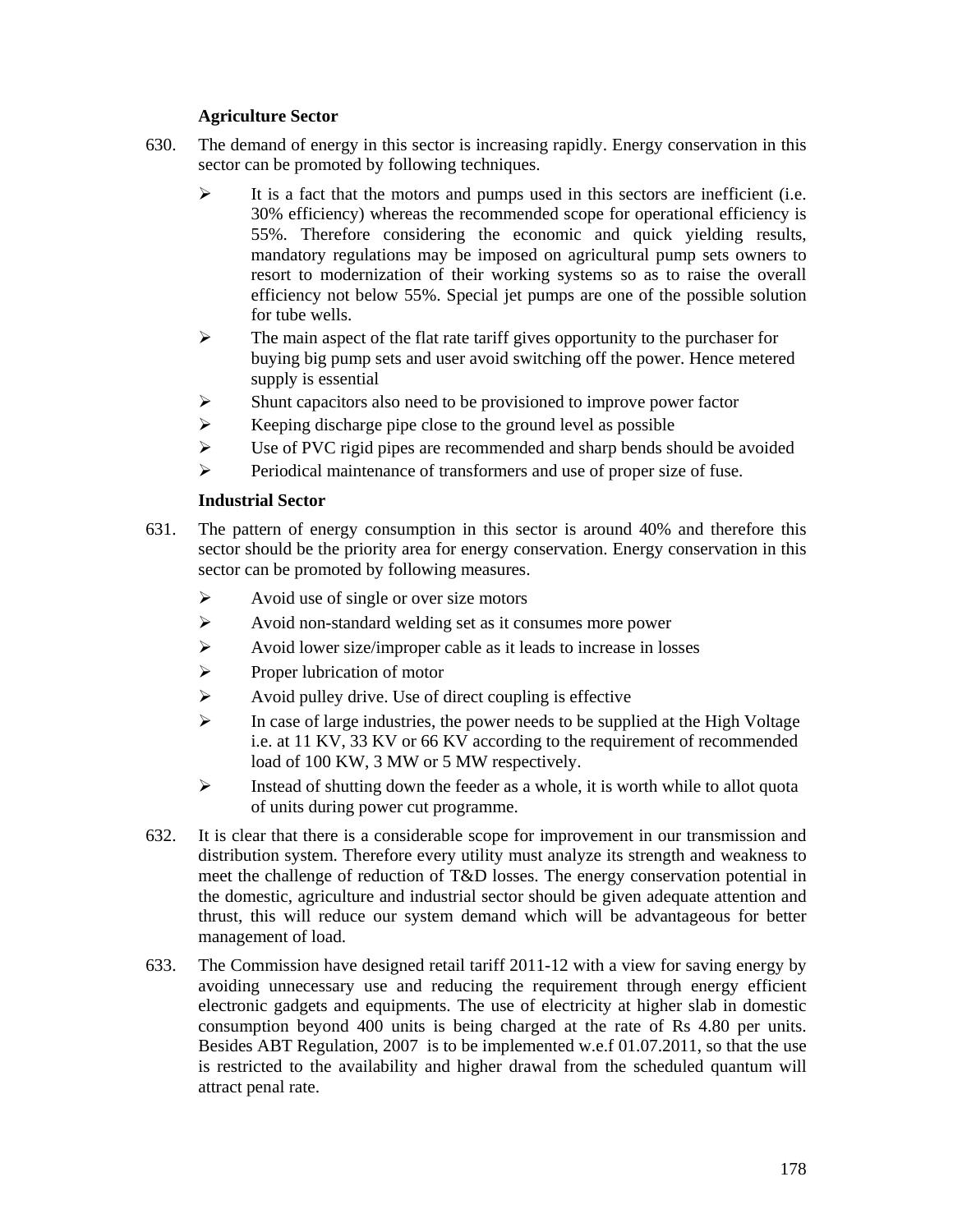## **System Improvement**

634. As regards to the improvement to the existing infrastructure, the Commission had directed for installation/up-gradation alongwith replacement of burnt transformers, load balancing, earthing, installation checking, provision of breakers, boundary walls with gates in all distribution S/Ss, DT metering and energy audit etc. In compliance to the aforesaid directives by the Commission, from the status report as on 31.12.10 submitted by the distribution licensees, it is found that licensees are well behind the target set by the Commission. It is being consistently observed that the DISCOMs particularly NESCO and WESCO are too callousus in their approach in submitting the progress in the System Improvement works. The Commission while emphasizing the need for improvement in the existing infrastructure directs the licensees to bring about the development of the distribution infrastructure in the next financial year. Each DISCOM is required to take up repair and renovation specially in respect of following items of work as tabled bellow in order to improve the quality of supply giving priority to rural areas.

| <b>SI</b><br>No | Work to be carried out                                                                      | <b>Target</b><br>for CESU | <b>Individual Target for</b><br>NESCO, WESCO &<br><b>SOUTHCO</b> |  |
|-----------------|---------------------------------------------------------------------------------------------|---------------------------|------------------------------------------------------------------|--|
|                 | Upgradation and installation of<br>new<br>distribution transformers                         | 1000                      | 800 each                                                         |  |
| 2               | Complete the energy audit of each<br>distribution transformer by the end of<br>$2011 - 12.$ | 100 %                     | 100 %                                                            |  |
| 3               | Load balancing in 3-phases of DTR                                                           | 2000                      | 1500 each                                                        |  |
| $\overline{4}$  | Conversion of single phase to 3-phase line                                                  | 150 KM                    | 100 KM each                                                      |  |
| $\overline{5}$  | Provision of 33 & 11 KV Crt. Breaker                                                        | 100 $%$ to<br>complete    | 100 % to complete                                                |  |
| 6               | Provision of stringing of AB cables                                                         | 300 KM                    | 250 KM each                                                      |  |

| Table - | 121 |  |
|---------|-----|--|
|---------|-----|--|

635. The fund required for such minimum special repair/renovation of distribution network is to be met out of the R&M expenditure approved for the year 2011-12 as well as from the collection of arrear outstanding as on 01.04.2011. Based on the flow of revenue, GRIDCO will relax the Escrow account in order to enable the Distribution Company to take up the minimum special repair/ renovation work as indicated above. The Commission has approved Rs.169.51 crore under R&M for 2011-12 against Rs.149.29 crore approved for 2010-11 as indicated below:

#### **Table - 122**

|                                                                     |             |              | (Rs. in crore) |                |  |
|---------------------------------------------------------------------|-------------|--------------|----------------|----------------|--|
|                                                                     | <b>CESU</b> | <b>NESCO</b> | WESCO          | <b>SOUTHCO</b> |  |
| R&M Expenditure approved for FY 2011-12 $\vert$ 56.77 $\vert$ 47.46 |             |              | 36.81          | 28.47          |  |

636. With regard to the System Improvement works where the target has not been fixed by the Commission the licensees are to set their own target and submit before the Commission before 15th May 2011.

#### **Delegation of Power**

637. The licensees should adequately delegate the authority to their field officers for carrying out normal maintenance works like construction of boundary walls, keeping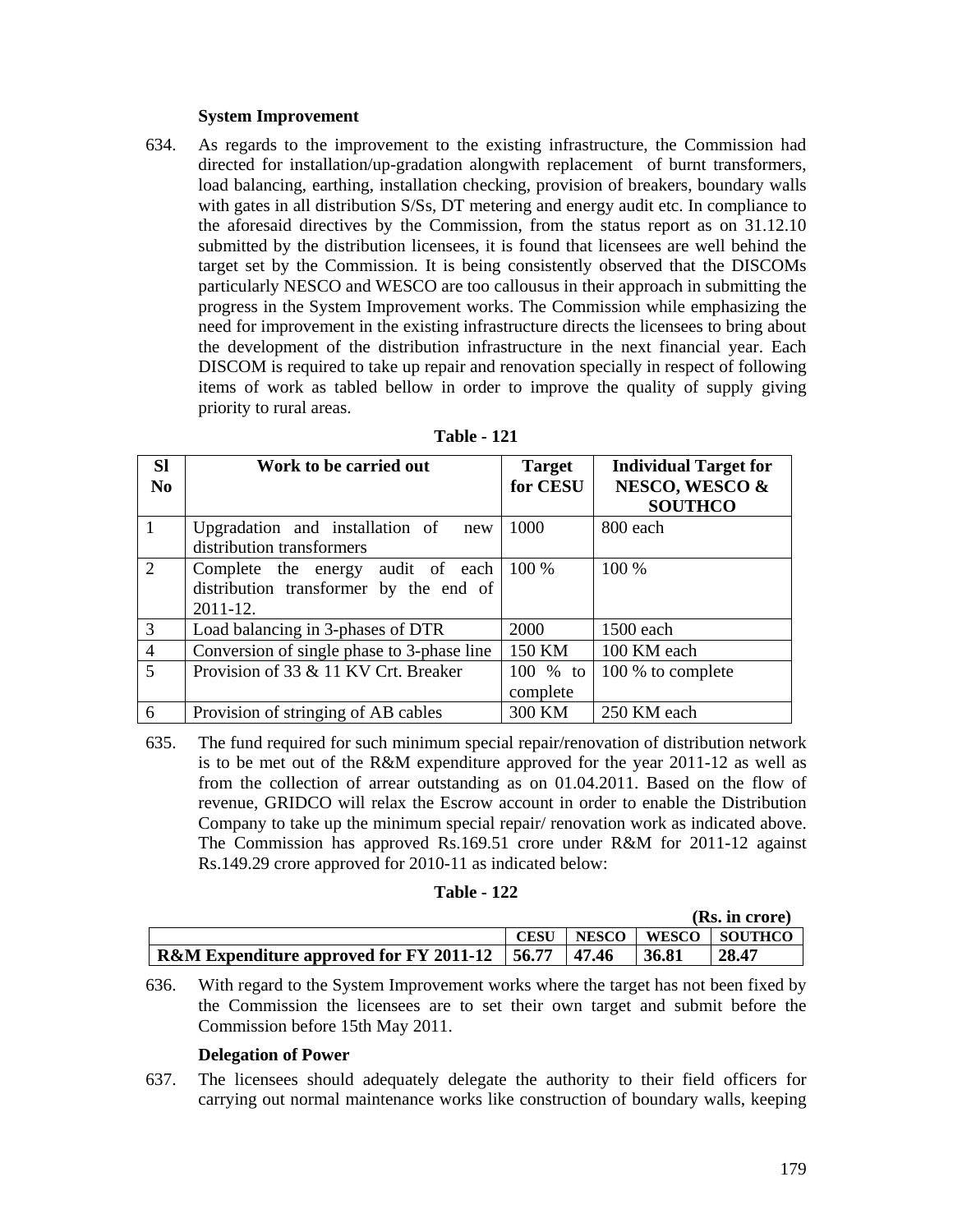the sub-stations neat and clean so that the quality of supply will improve. It is a matter of regret that no progress has been made on the issue of delegation of power as per the guideline provided by the Commission vide letter No OERC/4967 Dtd 21/09/2010.

# **Cost Data**

638. The licensees' donot seem to be sincere in submitting the cost data in time. Despite the directive of the Commission during the half yearly review in the month of December 2010 none of the DISCOMs have submitted the Cost Data so far. The licensees are directed to submit the cost data up to 2010-11 latest by  $15<sup>th</sup>$  May, 2011

#### **Collection of Arrear**

639. For repayment of GRIDCO dues the DISCOMs must have to give utmost importance to the collection of arrears from its consumers. From the submissions of the DISCOMs during the performance review in the month of December 2010, the arrear outstanding of the DISCOMs are as given below.

| Sl. No.                 |                                 | <b>CESU</b> | NESCO      |            | <b>WESCO SOUTHCO</b> | <b>Total</b> |  |
|-------------------------|---------------------------------|-------------|------------|------------|----------------------|--------------|--|
|                         | Arrear as on 31.03.2010 (Rs Cr) |             |            |            |                      |              |  |
|                         | <b>EHT</b>                      | 24.56       | 26.01      | $-12.63$   | 0.73                 | 38.67        |  |
|                         | <b>HT</b>                       | 49.92       | 28.07      | $-1.62$    | 9.89                 | 86.26        |  |
|                         | LT & Govt                       | 1304.98     | 656.48     | 772.94     | 408.47               | 3142.87      |  |
|                         | <b>Total</b>                    | 1379.46     | 710.56     | 758.69     | 419.09               | 3267.8       |  |
|                         | % EHT                           | 1.78        | 3.66       | $-1.66$    | 0.17                 | 1.18         |  |
|                         | % HT                            | 3.62        | 3.95       | $-0.21$    | 2.36                 | 2.64         |  |
|                         | % LT & Govt.                    | 94.60       | 92.39      | 101.88     | 97.47                | 96.18        |  |
|                         | % Total                         | 100         | 100        | 100        | 100                  | 100          |  |
| $\overline{2}$          | Collection<br>against           | 28.93       | 25.15      | 14.16      | 11.65                | 79.89        |  |
|                         | Arrear(Rs Cr)                   |             |            |            |                      |              |  |
| $\overline{3}$          | Arrear Added during             | 151.31      | 122.48     | 97.95      | 34.24                | 405.98       |  |
|                         | the period 01.04.2010           |             |            |            |                      |              |  |
|                         | to 30.09.2010(Rs cr)            |             |            |            |                      |              |  |
| $\overline{\mathbf{4}}$ | Arrear as on 30.09.2010(Rs Cr)  |             |            |            |                      |              |  |
|                         | <b>EHT</b>                      | 50.54       | 49.4       | 12.1       | 0.98                 | 113.02       |  |
|                         | <b>HT</b>                       | 72.37       | 31.77      | $D -$      | 10.15                | 109.88       |  |
|                         | LT & Govt                       | 1378.93     | 726.72     | 834.79     | 442.2                | 3382.64      |  |
|                         | <b>Total</b>                    | 1501.84     | 807.89     | 842.48     | 453.33               | 3605.54      |  |
|                         | % EHT                           | 3.37        | 6.11       | 1.44       | 0.22                 | 3.13         |  |
|                         | % HT                            | 4.82        | 3.93       | $-0.52$    | 2.24                 | 3.05         |  |
|                         | % LT & Govt.                    | 91.82       | 89.95      | 99.09      | 97.54                | 93.82        |  |
|                         | % Total                         | 100         | <b>100</b> | <b>100</b> | <b>100</b>           | <b>100</b>   |  |

**Table – 123 Net Arrear Position of DISCOMs** 

640. From the above submissions of the DISCOMs it is clear that the amount of arrear receivable by the DISCOMs are far more than the amount payable to GRIDCO. The above table shows that the performance of the licensees in collection of arrear is very poor. The Commission had set target for collection of arrear vide the Performance review minutes for FY 2009-10 at Rs 200 Cr each for CESU, NESCO and WESCO while Rs 100 Cr for SOUTHCO. During the ensuing FY 2011-12 CESU, NESCO, WESCO & SOUTHCO are directed to collect at least Rs 250 Cr, Rs 225 Cr., Rs. 225 Cr. and Rs. 125 Cr. respectively from the arrears that may be outstanding as on 01.04.2011. 50% of the arrear thus collected shall be paid to GRIDCO towards the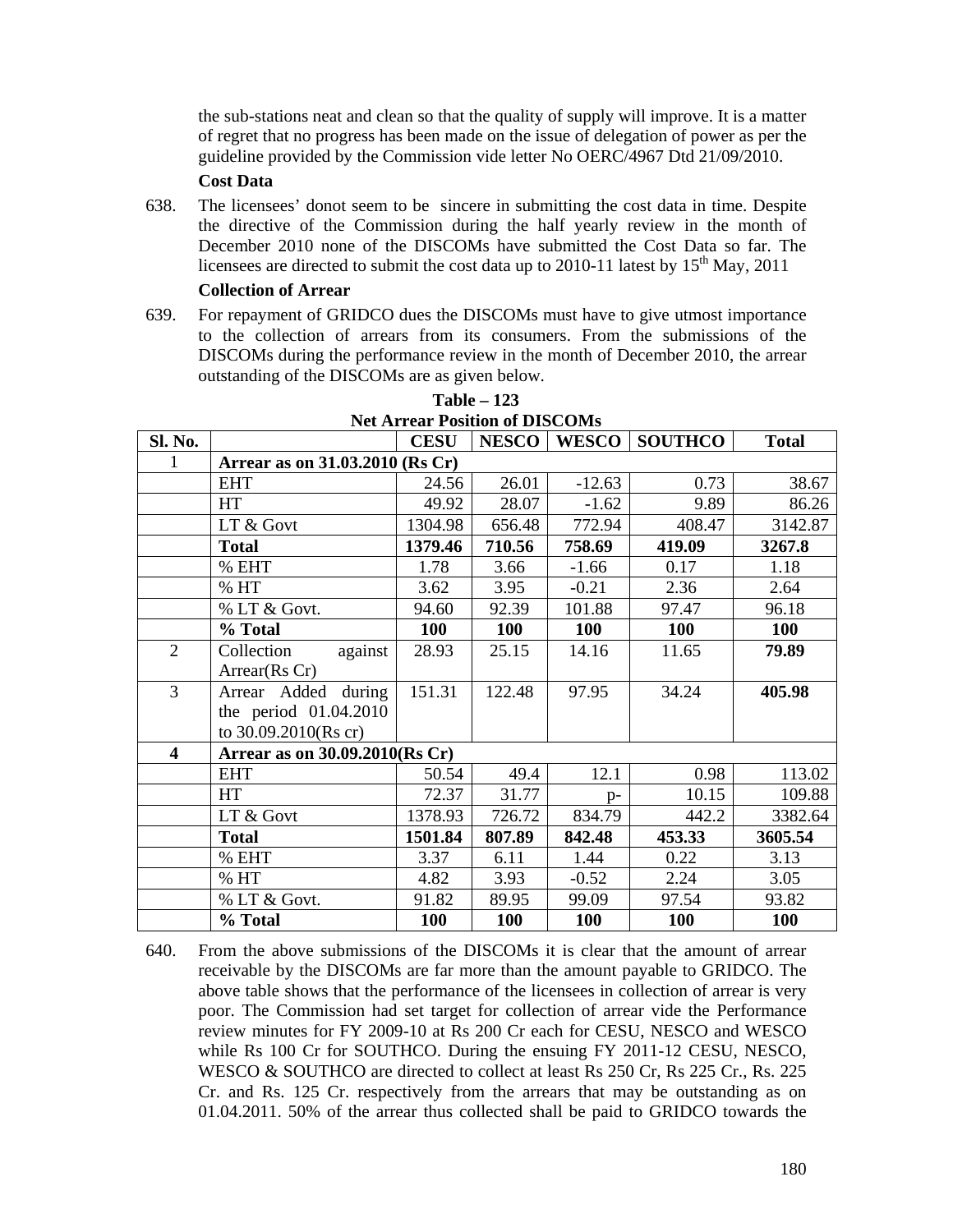outstanding securitised amount worked out as on 31.03.2005 vide Commission's Order dated 01.12.2008 in case no 115/04.The balance 50% of the arrear collected shall be utilised to clear the arrear of revised pay and allowances. The DISCOMs are to work out a well planned strategy to achieve the target of collection of arrears. GRIDCO shall release the fund from the escrow account as per the direction and stipulation made by the Commission in its Order dated 12/04/2010 and 1/1/2011 in case no 3/2010.

## **Target for Franchisee Operation**

- 641. Franchisee envisages participation of public in management of electricity and hence a linkage between people and the electricity provider of the area. Thus for effective collection and qualitative supply to the consumers franchisee activities needs to be encouraged. The Commission during performance review meeting in December, 2010 had given a target for introduction of atleast one micro franchisee in a section. With approximately 5 DTRs per franchisee and 100 consumers per DTR the target was to bring under atleast 500 consumers per section in each DISCOM. Thus the target for CESU with 250 Sections was to cover 1,25,000 consumers while for NESCO and WESCO with 125 Sections 62,500 consumers and for SOUTHCO with 135 Sections 65,500 consumers by the end of December 2010.
- 642. Now for the ensuing year 2011-12 the Commission directs the DISCOMs to further spread the franchisee activity by at least setting up 3(three) Nos of Micro-Franchisees per Section by the end of the Current Financial Year i.e 2011-12. Thus the target for FY 2011-12 will be to cover up at least 3,75,500 consumers for CESU and 1,87,500 consumers for NESCO & WESCO and 2,02,500 for SOUTHCO by the end of the Current Financial year as per the Table below:

|                | No of           | <b>No of DTRs</b> | No of            | <b>No of Franchisees</b> | <b>Total no of</b> |
|----------------|-----------------|-------------------|------------------|--------------------------|--------------------|
|                | <b>Sections</b> | per Micro         | <b>Consumers</b> | Target per               | consumers          |
|                |                 | Franchisee        | per DTR          | <b>Section</b>           | covered            |
| <b>CESU</b>    | 250             |                   | 100              |                          | 3,75,500           |
| <b>NESCO</b>   | 125             |                   | 100              |                          | 1,87,500           |
| <b>WESCO</b>   | 125             |                   | 100              |                          | 1,87,500           |
| <b>SOUTHCO</b> | 135             |                   | 100              |                          | 2,02,500           |

| <b>Table - 124</b> |  |
|--------------------|--|
|--------------------|--|

Apart from handing over of franchisees the licensees must ensure the cumulative increase in realization from the franchised area by providing effective support both technically and logistically.

### **Implementation of Intra-State ABT**

- 643. OERC (Intra-State ABT) Regulation, 2007 was published in Orissa Gazette on 14.02.2008. As per Regulation 1 (III), OERC (Intra-State ABT) Regulation, 2007 is in force from 14.02.2008 i.e. the date of publication in the Official Gazette.
- 644. The Commission would decide shortly the exact date of implementation of Intra-State ABT (Phase-I) for commercial settlement of UI & Reactive Energy Account**.**

## **The Areas of Concern and Road Map for the Power Sector**

645. The distribution sector is the most vital but weakest link in the entire value chain of the power sector. If the distribution sector doesn't become financially viable, the transmission and generation would be seriously affected. It is, therefore, necessary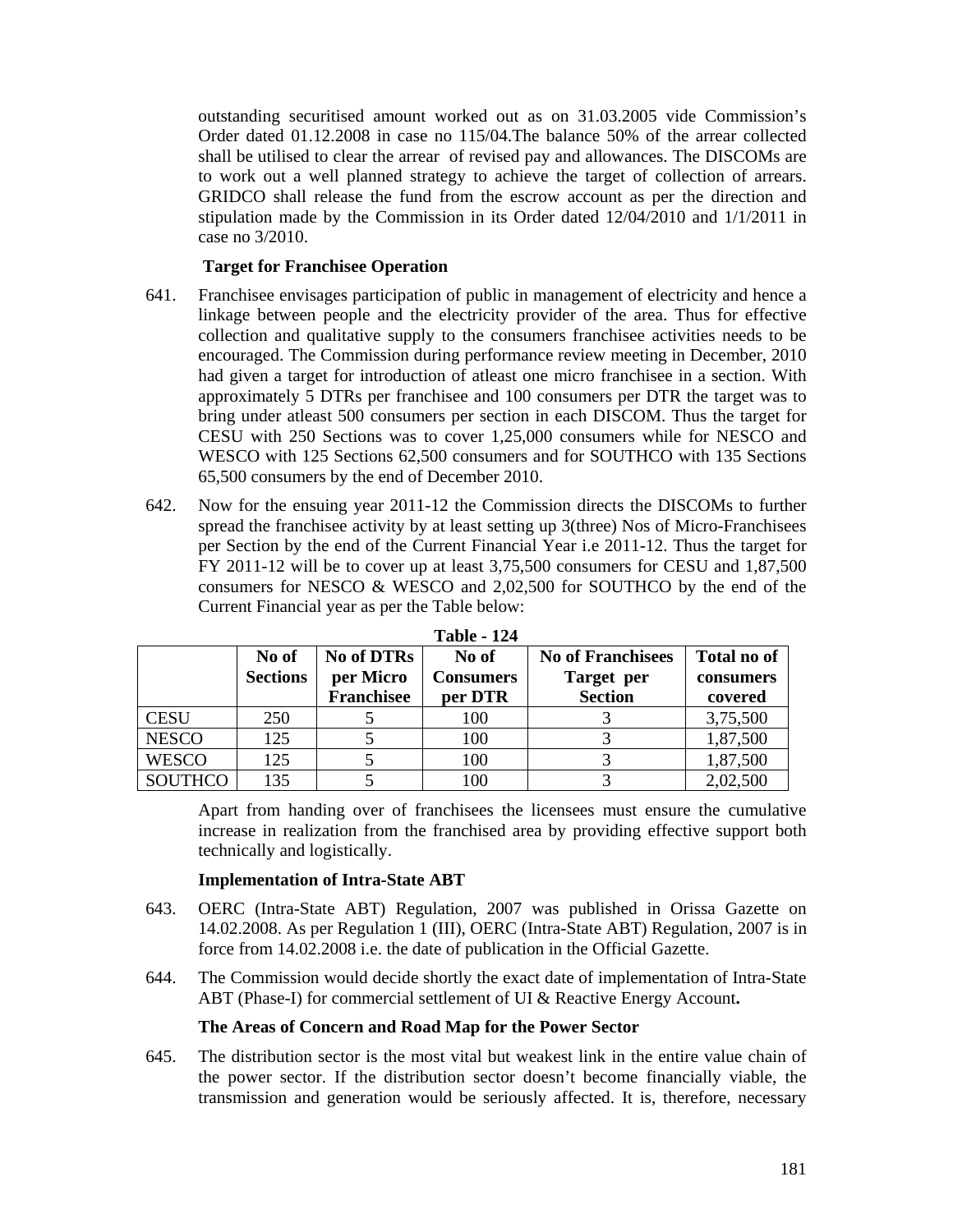that all out efforts should be made to strengthen and to ensure the financial viability of the distribution sector. For this to happen, the power utilities should be allowed to operate on commercial principle. In other words the costs of generation, transmission and distribution have to be recovered from the beneficiaries.

- 646. Good governance is one of the important pillars of the reforms of power sector. The DISCOMs are required to enforce strict discipline among the staff, train them regarding the need for good behaviour and prompt services to the consumers. This also includes inter-alia good economic governance and strengthening the institutions of the Regulatory Commission. It should be a part of the initiative of the State Govt. For power sector, reform to take off, there is a need for reforms in the down stream sector of coal, petroleum and natural gas and transportation.
- 647. Coming to the Orissa specific problems the present high level of AT&C loss of 39.15% (2009-10) is quite unsustainable. 50% of this loss can be ascribed to theft of electricity at different levels with/without the connivance of the employees of the distribution companies. There is urgent need to tackle this menace of theft of electricity at different levels. Balance 50% of loss arising out of the old and dilapidated distribution network can be prevented by system upgradation for which the Govt. have already launched a Capex programme of Rs.2400 crore starting from FY 2010-11 to 2013-14. Out of Rs.2400 crore the State Govt. will provide Rs.1200 crore (Rs.666.67 crore with 0% interest, Rs.533.33 Cr with 4% interest) and the balance Rs.1200 crore would be provided by the distribution companies as a counter part funding. If they achieve reduction of 3% AT&C loss per annum on the average Rs.833.34 crore ( $13<sup>th</sup>$  Finance Commission grand Rs.500 Cr + State Govt. Share Rs.166.67 Cr. + GRIDCO's Share Rs.166.67 Cr as a counter part funding) can be converted to grant.
- 648. Expected benefits of the Power Sector Reforms in the State would materialize only if the utilities bring in efficiency in operations, optimize cots, reduce commercial and technical losses, improve quality of service delivery in order to ensure greater customers' satisfaction and take strong measures, whenever and wherever required, to make the consumers pay for the electricity used. Regrettably, at present out of every 100 units of electricity sold to the consumers in the State, only 63 units are billed and sale price of only 61 units is being reaslised. Obviously, this business model is unsustainable and unviable. The distribution segment would be financially and operationally viable only when the energy actually consumed is metered, billed and the electricity charges are collected in full. While the billing and collection efficiency of the distribution companies has to improve substantially; they also have to effectively tackle the malady of theft of electricity.
- 649. A multi pronged approach that incorporates all areas of utilities performance improvement is the need of the hour. It surely has the potential to turn around the distribution segment of the sector besides resulting in other benefits. Such initiatives should be accorded high priority at the utilities level with dedicated teams both at management level and operation level so that there are no hindrances in implementation and there is complete commitment from top management to effect changes. Once this happens, the impact of reform shall be felt to a much great extent and benefits will trickle down to all stakeholders.
- 650. Before departing we would like to summarize the key points in this year's Tariff Orders.  **Highlights of Tariff for 2011-12** 
	- $\blacktriangleright$  As per Sections 61, 62, 65 & 86 of the Electricity Act, 2003, Para 8.3.2 of the National Tariff Policy, 2006 and Para 5.5.2 of the National Electricity Policy, 2005 the Electricity Regulatory Commission has to determine tariff keeping in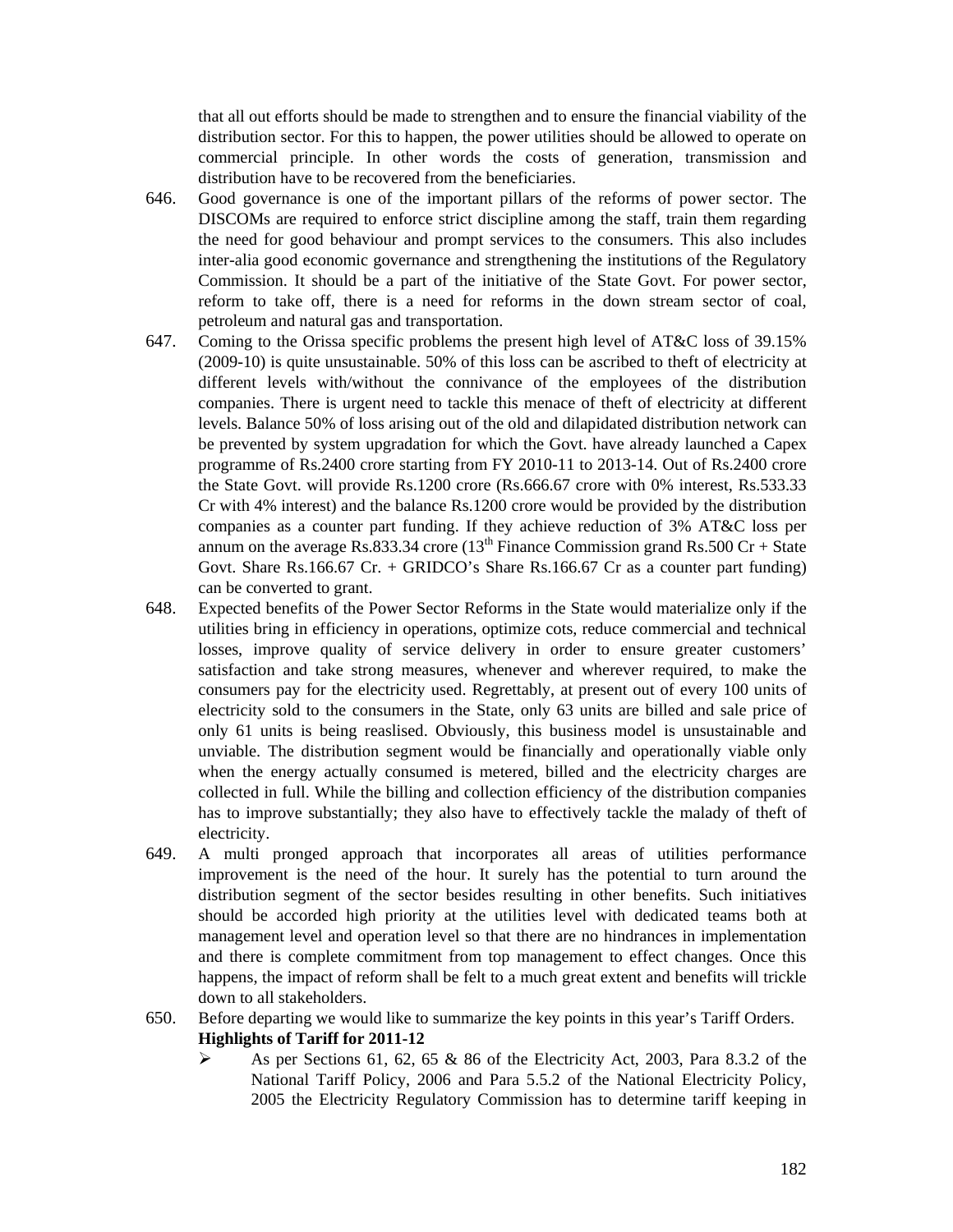view, commercial viability and operational efficiency of the Generation, Transmission, Supply and Distribution utilities as well as the interest of consumers. While determining the Energy Tariff for FY 2011-12, the Commission has balanced the interest of all stake holders and passed its Order on 18.03.2011

- ¾ For the year 2011-12 the Energy Tariff for Irrigation Pumping and Agriculture, Allied Agricultural Activities, Allied Agro-Industrial Activities and Kutir Jyoti (BPL) tariff up to 30 units has remained unchanged. The Tariff for Kutir Jyoti (BPL) consumers has remained constant from FY 2001-02 to FY 2010-11 at Rs.30.00 per month flat.
- ¾ The LT tariff in Irrigation Pumping and Agriculture, Allied Agricultural Activities, Allied Agro-Industrial Activities have remained unchanged at 110 p/u, 120 p/u, 320 p/u respectively. Similarly in HT tariffs for above categories have remained unchanged at 100 p/u, 110 p/u and 310 p/u respectively.
- $\triangleright$  While the Energy Tariff for domestic consumer was 140 p/u upto 100 units from FY2001-02 to FY2010-11 and now for FY 2011-12 it has remained unchanged within 0-50 units. The tariff for next  $50 - 200$  units, 200 -400 units and 400 units beyond have been fixed at 350 p/u, 430 p/u and 480 p/u respectively. In FY 2011-12 the Bulk Domestic Supply Tariff at HT has risen from 410 p/u to 420 p/u, i.e. by 10 p/u.
- ¾ Swajala Dhara consumers under Public Water Works and Sewerage Pumping Installation category shall get special 10% rebate if electricity bills are paid within due date of normal rebate.
- $\triangleright$  The 'Take or Pay' tariff has been re-introduced. HT and EHT consumers having contract demand more than 110 KVA can give their willingness in writing to pay for energy charge as per actual drawal or 75% load factor of the contract demand per month whichever is higher upto the validity of this tariff order. During the validity period no downward revision of the contract demand shall be allowed. Such HT and EHT consumers shall also be allowed 5% special concession in its total bill. For calculation of load factor the contract demand wherever mentioned in KVA the actual power factor shall be taken into consideration.
- ¾ A new scheme called "Own Your Transformer OYT Scheme" has been introduced for LT consumers intending to avail power at 11 KV for quality supply paying for the cost of high voltage distribution scheme (HVDS) single phase or three phase distribution transformer as the case may be. Existing HT bulk supply domestic category of consumers who have already paid for the transformers or intending to pay for the cost of transformer would also be covered under OYT scheme. A 10% special rebate for those consumers shall be allowed on respective tariff category on the total electricity bill both on energy and demand charge for paying the bill within stipulated period in addition to the normal rebate the consumer is otherwise eligible.
- $\triangleright$  Power factor incentive for HT & EHT consumers will be applicable above power factor of 97% and power factor penalty shall be applicable below the level of 92%. The rate of incentive and penalty has been revised w.e.f. 01.04.2011 as mentioned below: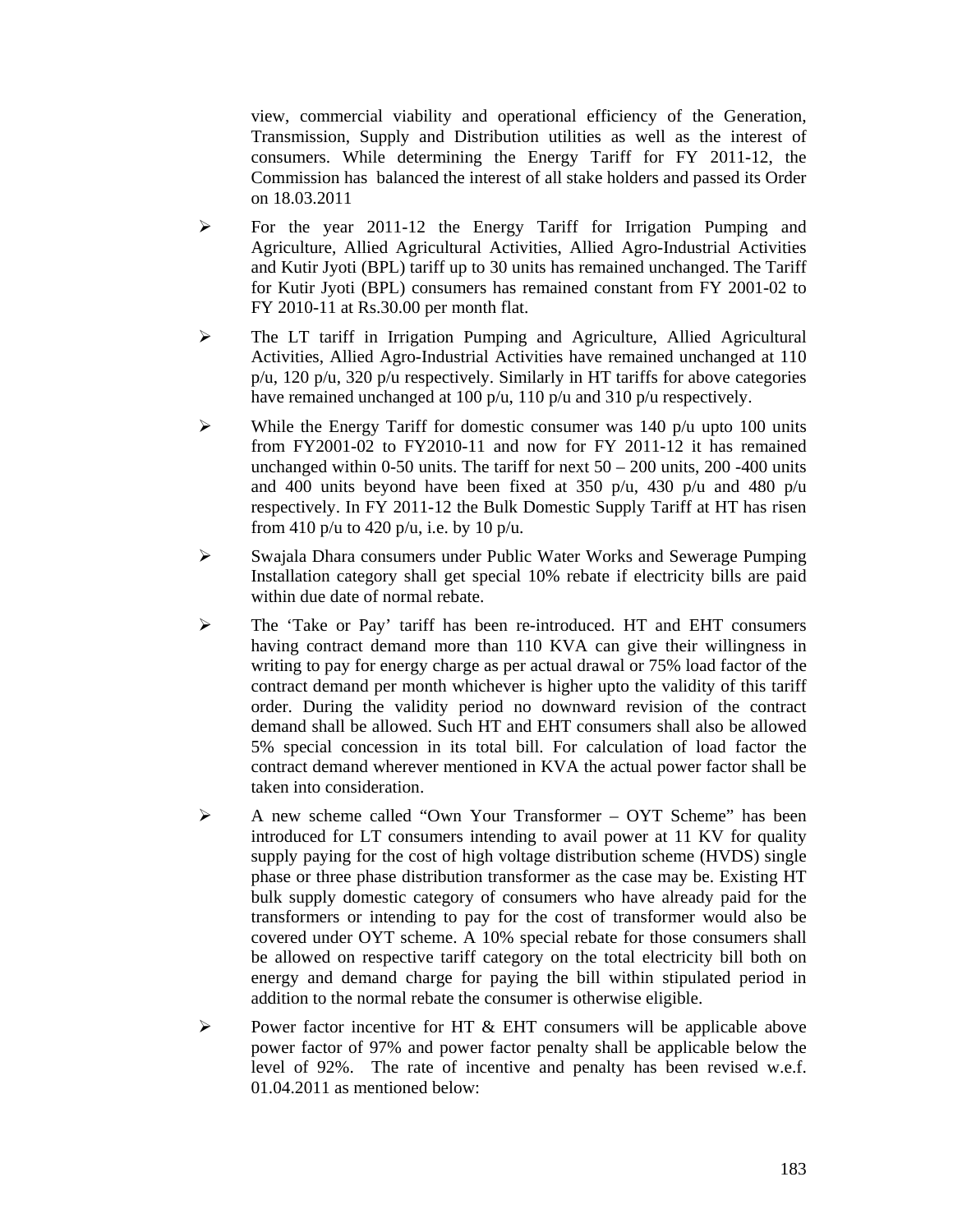The rate of power factor incentive shall be 1% for every 1% rise above the PF of 97% up to and including 100% on the monthly demand charges and energy charges. Similarly power factor penalty shall be

- (a) 0.5% for every 1% fall from 92% upto and including 70% plus
- (b) 1% for every 1% fall below 70% upto and including 30% plus
- (c) 2% for every 1% fall below 30%

There shall not be any power factor penalty for leading power factor determined through meters only.

- $\triangleright$  Special Tariff for industries of contract demand 100 MVA and above and guaranteed monthly off-take of 80% shall pay a consolidated energy charge of 400 Paise/Unit.
- $\triangleright$  In FY 2011-12 there has been a minimum hike of 0 paise and maximum of 70 p/u in the domestic category. Similarly in industry, there has been minimum hike of 90 p/u and maximum of 100 p/u.
- $\triangleright$  HT Industries who have their own Captive Power Plants but purchase emergency energy from GRIDCO will have to pay Energy Tariff @ 650 per unit for HT category and@ 640 per unit in EHT category. This rate was 530 p/u for HT and 510 p/u for EHT respectively, in FY 2010-11. Thus, the Tariff hike for CGPs has been 120 p/u in HT and for EHT it is 130 p/u.
- $\triangleright$  The average Energy Tariff for EHT consumers has gone up from 379.93 p/u in FY 2010-11 to 477.43  $p/u$  in FY 2011-12 and in HT category, it has risen from 383.68 p/u in 2010-11 to 482.43 in 2011-12. Similarly, for LT consumers, the average Energy Tariff has risen from 219.21 p/u to 300.34 p/u.
- $\triangleright$  The average energy tariff for all categories of consumers is approximately 404.01 p/u in FY 2011-12 compared to 320.58 p/u last year.
- $\triangleright$  Of this Retail Tariff of 404.01 p/u, GRIDCO's Power Purchase Cost is 231.65 paisa, 25 paisa is OPTCL's Transmission Tariff, the SLDC's cost is 0.18 paisa per unit and the remaining 147.18 paisa is the Distribution Cost.
- ¾ Out of GRIDCO's Power Purchase Cost of 231.56 paisa, CESU's Bulk Supply Cost is 219 p/u, NESCO's and WESCO's BST is 262 p/u each and SOUTHCO's is 135 p/u, but the four DISCOMs will pay uniform transmission cost of 25 paisa to OPTCL.
- ¾ The Generation Tariff of Orissa Hydro Power Corporation for 2011-12 has been hiked to 65.96 p/u against 62.51 p/u in 2010-11.
- $\blacktriangleright$  Against approval of 57.67 p/u for 2009-10 and 62.51 p/u for 2010-11 for state hydro power the actual was 73.43 p/u and 71.44 p/u upto December, 2010 respectively.
- $\blacktriangleright$  For State thermal against approval of 181.23 p/u for 2009-10 and 199.78 p/u for 2010-11 the actual was 216.77  $p/u$  and 212.77 upto December, 2010 respectively, while the approved rate state thermal generation for 2011-12 is 221.25 p/u.
- $\triangleright$  For Central thermal against approval of 197.31 /u for 2009-10 and 243.54 p/u for 2010-11 the actual was 226.58 p/u and 305.55 p/u upto December, 2010 respectively while for 2011-12 the rate approved is 331.05 p/u.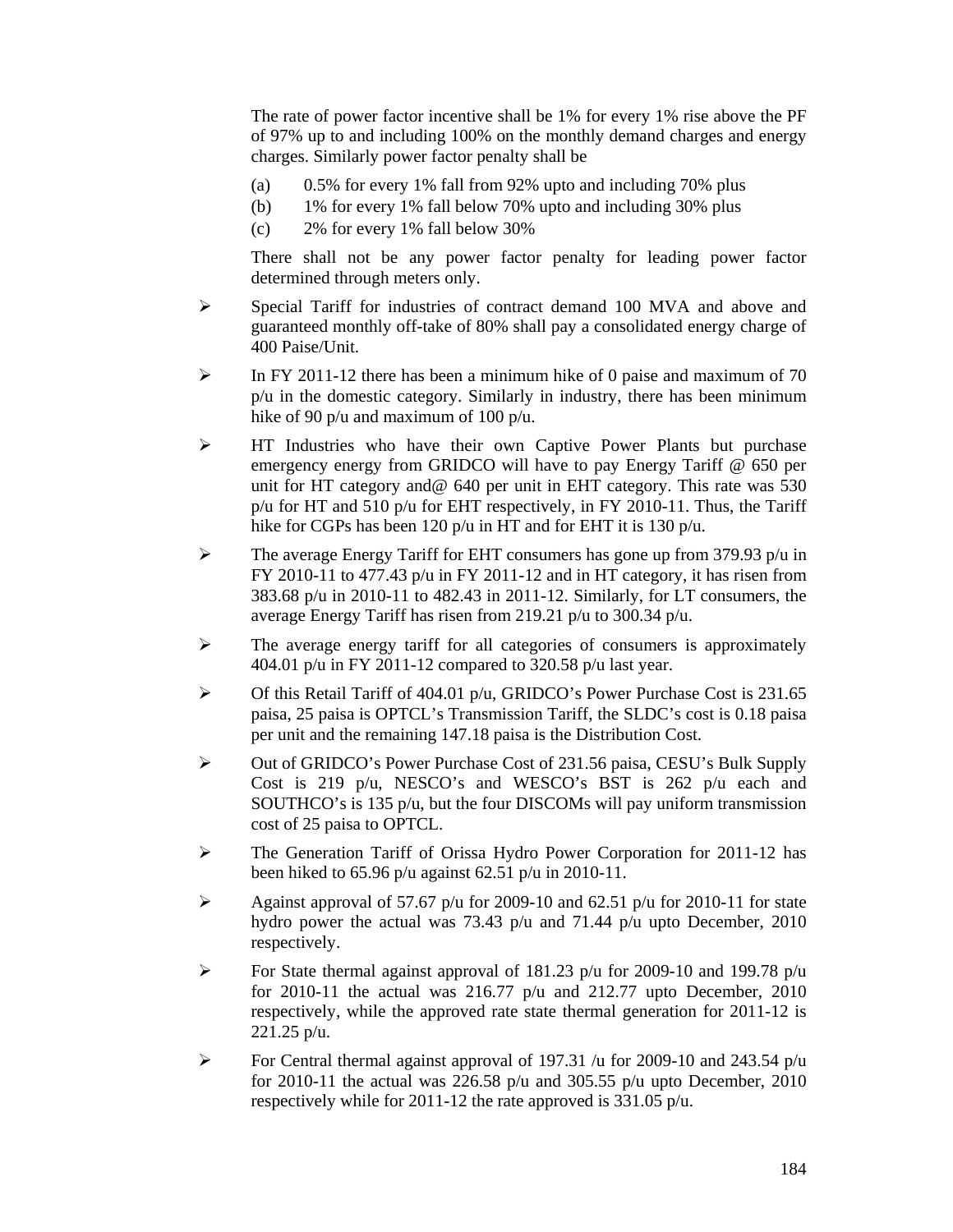- $\triangleright$  As a whole from all sources of purchase by GRIDCO against approval of 148.27 p/u for 2009-10 and 174.58 p/u for 2010-11 the actual rate paid was 201.72 p/u and 203.35 p/u upto December, 2010 respectively while the rate approved for 2011-12 is 210.32 p/u.
- $\triangleright$  While the Commission approved Power Purchase cost of 174.58 p/u from different sources for GRIDCO in 2010-11, by September 2010-11 GRIDCO had purchased power @208.49 p/u. In 2011-12 a Power Purchase Cost of 210.32 p/u had been approved which is a hike of 20.47% over last year. GRIDCO sold power to the DISCOMs at an overall average Bulk Supply Tariff rate of 170.25 p/u (CESU-157 p/u, NESCO-195 p/u, WESCO-194 p/u and SOUTHCO-90 p/u) in 2010-11. In 2011-12 an overall average BST of 231.65 p/u (CESU-219 p/u, NESCO-262 p/u, WESCO-262 p/u and SOUTHCO-135 p/u) has been approved which is 36.06% higher than last year. In other words, the overall average BST has gone up by 61.40 p/u.
- $\triangleright$  In 2010-11, OPTCL's transmission cost was approved at 23.50 p/u and in 2011-12 this has been increased to 25  $p/u$  which means a hike of 1.50  $p/u$ .
- $\triangleright$  Retail Tariff for consumers is determined after taking into consideration the Power Purchase Cost, Establishment Cost, Transmission Cost and Distribution Cost. The Retail Tariff approved by the Commission for FY 2010-11 was 320.58 p/u and for FY 2011-12 it is 404.01 p/u. There has been average hike of 83.43 paisa in the Retail Tariff this year of which 61.40 p/u will go to GRIDCO and 1.50 p/u to OPTCL and the remaining 20.53 p/u will be the share of the DISCOMs. Out of this amount, the DISCOMs will bear increased cost of repair and maintenance of lines and Sub stations, interest payment, employees' salary and pension, inspection fees for inspection of distribution network etc.

| THE LOT HOTO TT GUG HOTT THE PLOPODULE THE IN TREPPLOYURE |                    |               |              |             |                |  |  |
|-----------------------------------------------------------|--------------------|---------------|--------------|-------------|----------------|--|--|
| Name of<br>Licensee/Generator                             | <b>OHPC</b>        | <b>GRIDCO</b> | <b>OPTCL</b> | <b>SLDC</b> | <b>DISCOMs</b> |  |  |
| Proposed ARR for<br>FY10-11 (Rs. Cr)                      | 422.96             | 5,484.42      | 1,443.52     | 14.91       | 6,513.42       |  |  |
| <b>Approved ARR</b><br>for FY 10-11 (Rs. Cr)              | 361.88             | 4,242.44      | 480.93       | 7.77        | 5,009.35       |  |  |
| Proposed ARR for<br>FY11-12 (Rs. Cr)                      | 443.97             | 6,926.91      | 1,573.69     | 13.85       | 7,875.10       |  |  |
| <b>Approved ARR</b><br>for FY 11-12(Rs. Cr)               | 382.16             | 6016.92       | 572.43       | 8.80        | 7056.53        |  |  |
| % Rise proposed for 2011-12<br>over approved 2010-11      | 22.7%              | 63.3%         | 227.2%       | 78.3%       | 57.2%          |  |  |
| % Rise approved for 2011-12<br>over approved 2010-11      | 5.6%               | 41.83%        | 19.0%        | 13.3%       | 40.87%         |  |  |
| Proposed tariff for 2010-<br>11(P/U)                      | 75.27              | 262.89        | 68.72        | 0.71        | 284.2*         |  |  |
| Approved Tariff for FY 10-<br>11(P/U)                     | $64.40^{\text{*}}$ | 170.25        | 23.50        | 0.38        | 320.58         |  |  |
| Proposed tariff FY 2011-<br>12(P/U)                       | 79.01              | 304.41        | 68.68        | 0.60        | 510.34**       |  |  |

**Table - 125 Tariff for 2010-11 and 2011-12 proposed vis-à-vis Approved**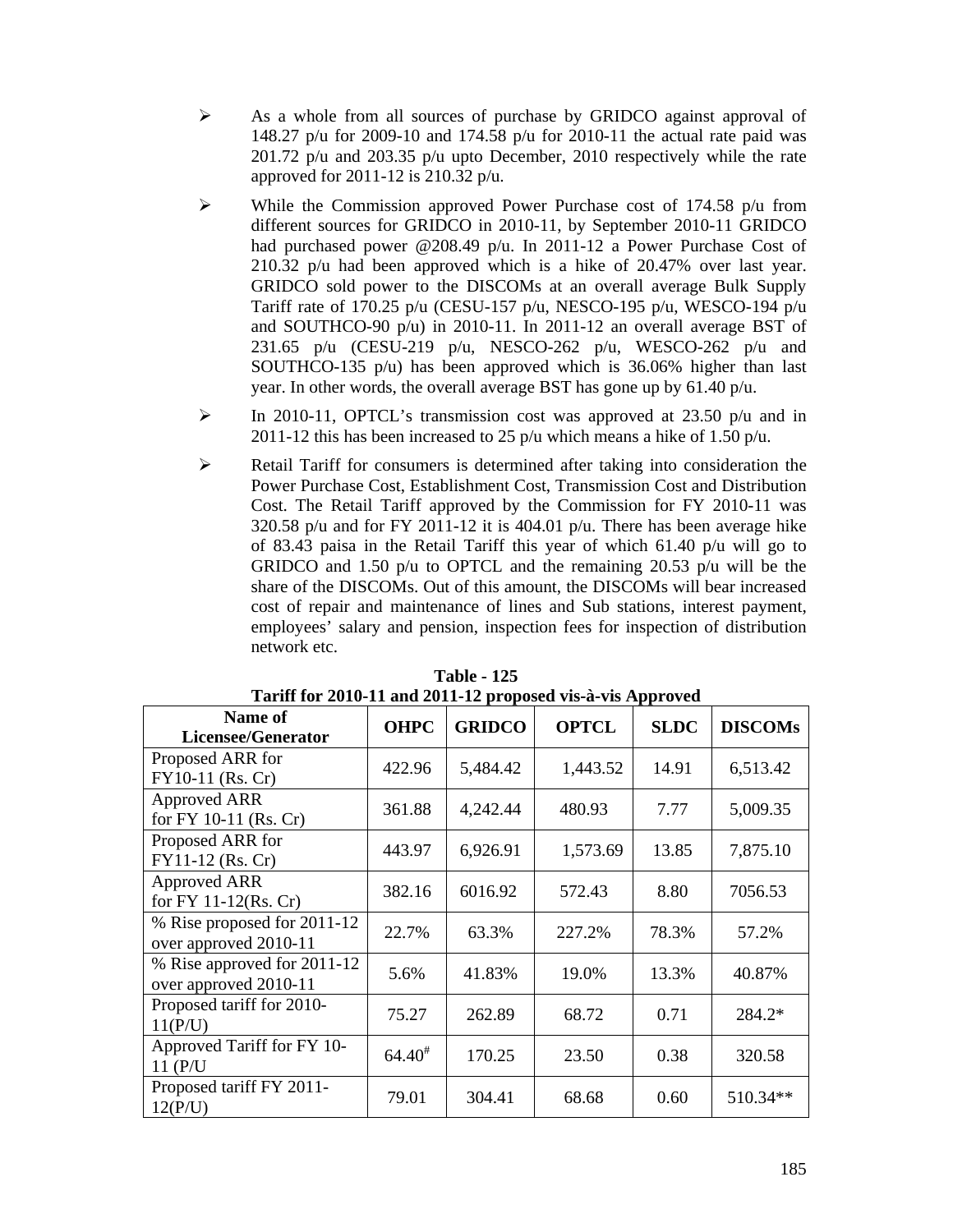| Name of<br>Licensee/Generator                                     | <b>OHPC</b> | <b>GRIDCO</b> | <b>OPTCL</b> | <b>SLDC</b> | <b>DISCOMs</b> |
|-------------------------------------------------------------------|-------------|---------------|--------------|-------------|----------------|
| Approved Tariff for FY 11-<br>12(P/U)                             | $68.01^{*}$ | 231.65        | 25.00        | 0.38        | 404.01         |
| % Rise proposed in Tariff<br>for 2011-12 over approved<br>2010-11 | 22.7%       | 78.8%         | 192.3%       | 57.9%       | 59.2%          |
| % Rise approved in tariff of<br>2011-12 over approved<br>2010-11  | 5.6%        | 36.06%        | $6.4\%$      | 0.0%        | 19.74%***      |

- \* Based on BST, transmission tariff rate of 2009-10
- \*\* Based on existing BST, transmission tariff of 2010-11
- \*\*\* On Revenue to Revenue basis 22.20% in 2010-11 and 19.74% in 2011-12 (Tariff to tariff 26.02%)
- # All OHPC figures given in the above table are excluding Machkund. Approved average tariff including Machkund are 62.51 P/U and 65.96 P/U for FY 2010-11 & 2011-12 respectively.
- 651. The Hon'ble ATE in Appeal Nos. 77,78 & 79 of 2006 in respect of RST FY 2006-07, Appeal Nos. 52,53  $&$  54 of 2007 in respect of RST for FY 2007-08 and Appeal Nos. 26, 27 & 28 of 2009 in respect of RST Order dtd. 20.03.2009 for FY 2008-09 and Appeal Nos. 160,161 & 162 of 2010 in respect of RST Order dtd. 20.03.2010 for FY 2010-11 filed by WESCO, NESCO & SOUTHCO have raised several issues such as those concerning interest on NTPC bonds, distribution loss, mode of calculation of estimated sales and income and truing exercises etc. In the first two sets of cases aforesaid the Hon'ble ATE has passed its orders and the Commission has preferred appeals against those order before the Hon'ble Supreme Court vide Civil Appeal No. 759 of 2007 and Civil Appeal No. D.4688 of 2011. In the last two sets of appeals aforesaid the Hon'ble ATE has not yet delivered its judgments. Thus in the four sets of appeals the matter are pending either in the Hon'ble Supreme Court or in the Hon'ble ATE. The matters pertain to tariff for the last four years namely for FY 2006- 07, 2007-08, 2008-09 & 2009-10. In none of these cases CESU the other Distribution Company has preferred any appeal or has been impleaded as respondents. After above cases are finally disposed of, the effect of these final judgments on tariff determination for the then ensuing tariff – i.e. tariff ensuing at the time of final judgments – will be taken into consideration by the Commission.
- 652. The revised Retail Supply Tariff as stipulated in the order shall be effective from  $1<sup>st</sup>$ April, 2011 and shall be in force until further orders.

The applications of CESU bearing Case No.146/2010, NESCO bearing Case No.147/2010, WESCO bearing Case No.148/2010 and SOUTHCO bearing Case No.149/2010 are disposed of accordingly.

| $Sd$ .        | Sd/-          | Sd/-               |
|---------------|---------------|--------------------|
| (B. K. MISRA) | (K. C. BADU)  | <b>(B. K. DAS)</b> |
| <b>MEMBER</b> | <b>MEMBER</b> | <b>CHAIRPERSON</b> |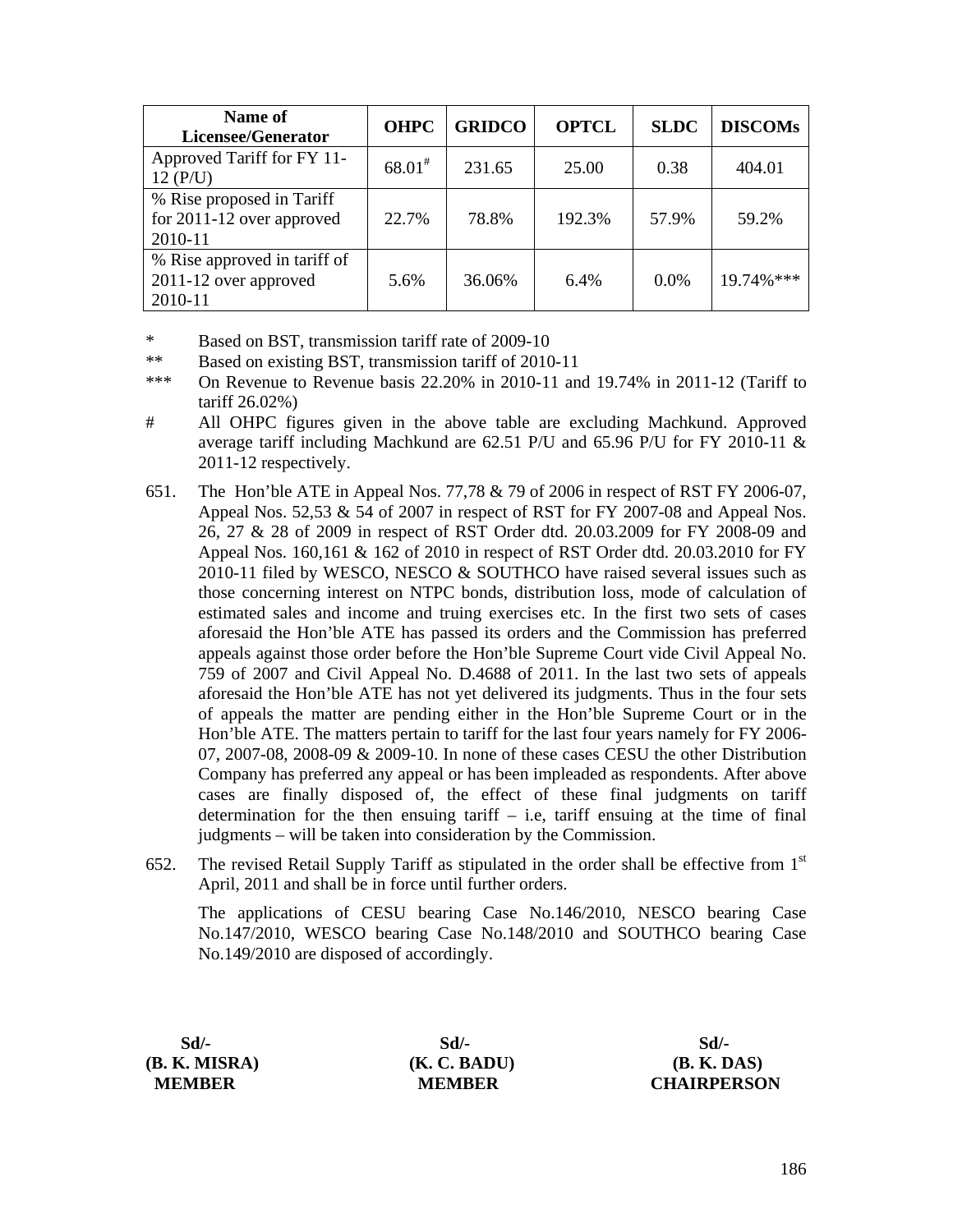### **ANNEXURE -A**

# **REVENUE REQUIREMENT OF DISCOMS FOR THE FY 2011-12**

**(Rs. in Crore)** 

|                                          |                 | <b>WESCO</b>    |                 | <b>NESCO</b>    | <b>SOUTHCO</b>  |           | <b>CESU</b>     |           | <b>TOTAL</b>    |                 |
|------------------------------------------|-----------------|-----------------|-----------------|-----------------|-----------------|-----------|-----------------|-----------|-----------------|-----------------|
| <b>Expenditure</b>                       | <b>Proposed</b> | <b>Approved</b> | <b>Proposed</b> | <b>Approved</b> | <b>Proposed</b> | Approved  | <b>Proposed</b> | Approved  | <b>Proposed</b> | <b>Approved</b> |
|                                          | $(11-12)$       | $(11-12)$       | $(11-12)$       | $(11-12)$       | $(11-12)$       | $(11-12)$ | $(11-12)$       | $(11-12)$ | $(11-12)$       | $(11-12)$       |
| <b>Cost of Power Purchase</b>            | 1,414.86        | 1,737.06        | 1,243.36        | ,394.63         | 325.03          | 368.96    | ,808.82         | 1,706.23  | 4,792.07        | 5,206.88        |
| <b>Transmission Cost</b>                 |                 | 165.75          |                 | 133.08          |                 | 68.33     |                 | 194.78    |                 | 561.94          |
| <b>SLDC</b> Cost                         |                 | 1.19            |                 | 0.96            |                 | 0.49      |                 | 1.40      |                 | 4.04            |
| <b>Total Power Purchase,</b>             | 1,414.86        | 1,904.00        | 1,243.36        | 1,528.67        | 325.03          | 437.78    | 1,808.82        | 1,902.41  | 4,792.07        | 5,772.86        |
| Transmission & SLDC Cost(A)              |                 |                 |                 |                 |                 |           |                 |           |                 |                 |
| <b>Employee costs</b>                    | 363.55          | 170.83          | 341.51          | 157.29          | 285.79          | 153.59    | 329.42          | 294.08    | 1,320.27        | 775.79          |
| Repair & Maintenance                     | 50.21           | 36.81           | 76.66           | 47.46           | 50.13           | 28.47     | 62.55           | 56.77     | 239.55          | 169.51          |
| Administrative and General Expenses      | 38.40           | 30.81           | 40.41           | 23.54           | 39.43           | 24.87     | 61.28           | 45.95     | 179.52          | 125.17          |
| Provision for Bad & Doubtful Debts       | 47.16           | 13.54           | 27.19           | 8.91            | 10.35           | 5.15      | 17.86           | 16.16     | 102.56          | 43.77           |
| Depreciation                             | 33.27           | 20.83           | 51.16           | 28.44           | 20.25           | 15.06     | 88.74           | 34.57     | 193.42          | 98.91           |
| <b>Interest Chargeable to Revenue</b>    | 62.34           | 35.16           | 70.19           | 28.45           | 62.01           | 14.89     | 97.43           | 52.19     | 291.97          | 130.69          |
| including Interest on S.D                |                 |                 |                 |                 |                 |           |                 |           |                 |                 |
| <b>Sub-Total</b>                         | 594.93          | 307.98          | 607.12          | 294.10          | 467.96          | 242.03    | 657.28          | 499.72    | 2,327.29        | 1,343.84        |
| Less: Expenses capitalised               | 0.85            |                 | 1.02            |                 | 2.30            |           |                 |           | 4.17            |                 |
| <b>Total Operation &amp; Maintenance</b> | 594.08          | 307.98          | 606.10          | 294.10          | 465.66          | 242.03    | 657.28          | 499.72    | 2,323.12        | 1,343.84        |
| and Other Cost                           |                 |                 |                 |                 |                 |           |                 |           |                 |                 |
| Return on equity                         | 7.78            | 7.78            | 12.23           | 10.55           | 8.11            | 6.03      | 11.64           | 11.64     | 39.76           | 36.00           |
| <b>Total Distribution Cost (B)</b>       | 601.86          | 315.76          | 618.33          | 304.65          | 473.77          | 248.06    | 668.92          | 511.36    | 2,362.88        | 1,379.84        |
| Amortisation of Regulatory Asset         | 48.67           |                 | 21.11           |                 | 144.54          | 35.00     |                 | 7.30      | 214.32          | 42.30           |
| True up of Past Losses                   | 182.05          |                 | 261.42          |                 | 123.10          |           |                 |           | 566.57          |                 |
| Contingency reserve                      | 3.49            |                 | 5.32            |                 | 2.10            |           |                 |           | 10.91           |                 |
| <b>Total Special Appropriation (C)</b>   | 234.21          |                 | 287.85          | $\blacksquare$  | 269.74          | 35.00     |                 | 7.30      | 791.80          | 42.30           |
| Total Cost $(A+B+C)$                     | 2,250.93        | 2,219.76        | 2,149.54        | 1,833.32        | 1,068.54        | 720.84    | 2,477.74        | 2,421.07  | 7,946.75        | 7,195.00        |
| Less: Miscellaneous Receipt              | 20.58           | 36.81           | 24.31           | 42.85           | 6.50            | 15.34     | 20.27           | 43.48     | 71.66           | 138.47          |
| <b>Total Revenue Requirement</b>         | 2,230.35        | 2,182.96        | 2,125.23        | 1,790.48        | 1,062.04        | 705.50    | 2,457.47        | 2,377.60  | 7,875.09        | 7,056.53        |
| <b>Expected Revenue(Full year)</b>       | 1,557.93        | 2,199.30        | 1,359.38        | 1,808.68        | 517.54          | 716.79    | 1,786.05        | 2,384.80  | 5,220.90        | 7,109.57        |
| GAP at existing $(+/-)$                  | (672.42)        | 16.34           | (765.85)        | 18.20           | (544.50)        | 11.29     | (671.42)        | 7.20      | (2,654.19)      | 53.04           |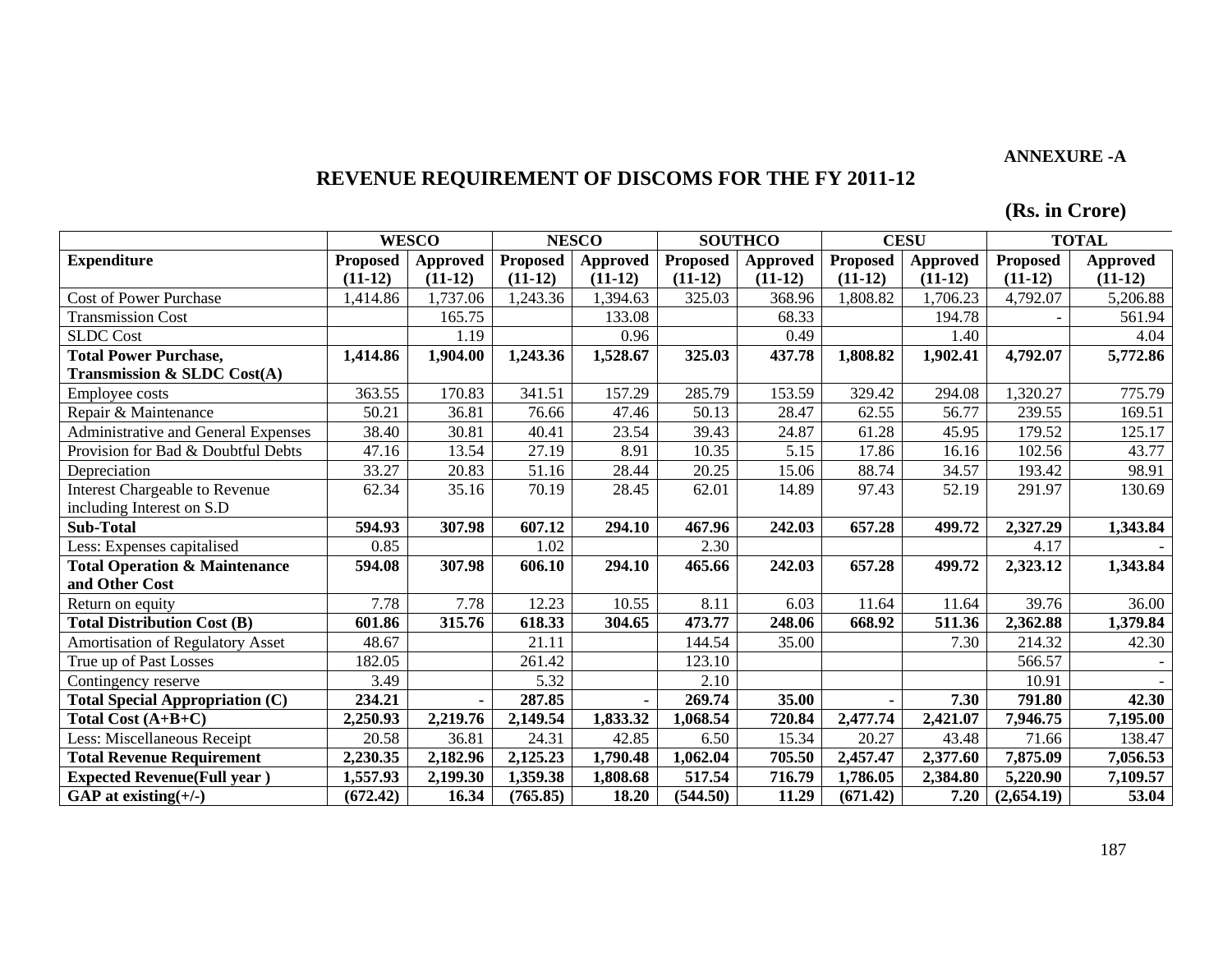# **ANNEXURE - B**

# **RETAIL SUPPLY TARIFF EFFECTIVE FROM 1ST APRIL, 2011**

| Sl.<br>No.     | <b>Category of Consumers</b>                           | <b>Voltage</b><br>of Supply | <b>Demand</b><br>Charge<br>(Rs/KW)<br>Month)/<br>(Rs/KVA/<br>Month) | <b>Energy</b><br>Charge<br>(P/kWh) | <b>Customer</b><br><b>Service Charge</b><br>(Rs./Month) | <b>Monthly</b><br><b>Minimum</b><br><b>Fixed</b><br>Charge<br>for first<br>KW or<br>part (Rs.) | <b>Monthly</b><br><b>Fixed</b><br><b>Charge for</b><br>any<br>additional<br>KW or part<br>(Rs.) | Rebate<br>(P/kWh)<br><b>DPS</b>                                         |
|----------------|--------------------------------------------------------|-----------------------------|---------------------------------------------------------------------|------------------------------------|---------------------------------------------------------|------------------------------------------------------------------------------------------------|-------------------------------------------------------------------------------------------------|-------------------------------------------------------------------------|
|                | <b>LT</b> Category                                     |                             |                                                                     |                                    |                                                         |                                                                                                |                                                                                                 |                                                                         |
| 1              | Domestic                                               |                             |                                                                     |                                    |                                                         |                                                                                                |                                                                                                 |                                                                         |
| 1.a            | Kutir Jyoti < 30U/month                                | LT                          |                                                                     | FIXED MONTHLY CHARGE ---->         |                                                         | 30                                                                                             |                                                                                                 |                                                                         |
| 1.b            | Others                                                 |                             |                                                                     |                                    |                                                         |                                                                                                |                                                                                                 | 10                                                                      |
|                | (Consumption $\leq$ 50 units/month)                    | LT                          |                                                                     | 140.00                             |                                                         | 20                                                                                             | 15                                                                                              |                                                                         |
|                | (Consumption $>50$ , $<=200$ units/month)              | <b>LT</b>                   |                                                                     | 350.00                             |                                                         | 20                                                                                             | 15                                                                                              |                                                                         |
|                | (Consumption >200, <= 400 units/month)                 | LT                          |                                                                     | 430.00                             |                                                         | 20                                                                                             | 15                                                                                              |                                                                         |
|                | Consumption >400 units/month)                          | LT                          |                                                                     | 480.00                             |                                                         | 20                                                                                             | 15                                                                                              |                                                                         |
| $\overline{2}$ | General Purpose < 110 KVA                              |                             |                                                                     |                                    |                                                         |                                                                                                |                                                                                                 | 10                                                                      |
|                | Consumption $\leq 100$ units/month)                    | LT                          |                                                                     | 480.00                             |                                                         | 30                                                                                             | 25                                                                                              |                                                                         |
|                | Consumption $>100$ , $<=300$ units/month)              | LT                          |                                                                     | 590.00                             |                                                         | 30                                                                                             | 25                                                                                              |                                                                         |
|                | (Consumption > 300 units/month)                        | LT                          |                                                                     | 660.00                             |                                                         | 30                                                                                             | 25                                                                                              |                                                                         |
| 3              | Irrigation Pumping and Agriculture                     | LT                          |                                                                     | 110.00                             |                                                         | 20                                                                                             | 10                                                                                              | 10                                                                      |
| $\overline{4}$ | <b>Allied Agricultural Activities</b>                  | LT                          |                                                                     | 120.00                             |                                                         | 20                                                                                             | 10                                                                                              | 10                                                                      |
| 5              | Allied Agro-Industrial Activities                      | LT                          |                                                                     | 320.00                             |                                                         | 80                                                                                             | 50                                                                                              | DPS/Rebate                                                              |
| 6              | Public Lighting                                        | LT                          |                                                                     | 480.00                             |                                                         | 20                                                                                             | 15                                                                                              | DPS/Rebate                                                              |
| $\overline{7}$ | L.T. Industrial (S) Supply                             | LT                          |                                                                     | 480.00                             |                                                         | 80                                                                                             | 35                                                                                              | 10                                                                      |
| $\,$ 8 $\,$    | L.T. Industrial (M) Supply                             | LT                          |                                                                     | 480.00                             |                                                         | 100                                                                                            | 50                                                                                              | DPS/Rebate                                                              |
| $\mathbf{Q}$   | Specified Public Purpose                               | LT                          |                                                                     | 480.00                             |                                                         | 50                                                                                             | 50                                                                                              | DPS/Rebate                                                              |
| 10             | Public Water Works and Sewerage<br>Pumping <110 KVA    | $\mathop{\rm LT}\nolimits$  |                                                                     | 480.00                             |                                                         | 50                                                                                             | 50                                                                                              | 10                                                                      |
| 11             | Public Water Works and Sewerage<br>Pumping $>=110$ KVA | LT                          | 200                                                                 | 480.00                             | 30                                                      |                                                                                                |                                                                                                 | 10                                                                      |
| 12             | General Purpose $>= 110$ KVA                           | LT                          | 200                                                                 | 480.00                             | 30                                                      |                                                                                                |                                                                                                 | DPS/Rebate                                                              |
| 13             | Large Industry                                         | <b>LT</b>                   | 200                                                                 | 480.00                             | 30                                                      |                                                                                                |                                                                                                 | DPS/Rebate                                                              |
|                | <b>HT</b> Category                                     |                             |                                                                     |                                    |                                                         |                                                                                                |                                                                                                 |                                                                         |
| 14             | <b>Bulk Supply - Domestic</b>                          | HT                          | 15                                                                  | 420.00                             | 250                                                     |                                                                                                |                                                                                                 | 10                                                                      |
| 15             | Irrigation Pumping and Agriculture                     | $\rm HT$                    | 30                                                                  | 100.00                             | 250                                                     |                                                                                                |                                                                                                 | 10                                                                      |
| 16             | Allied Agricultural Activities                         | HT                          | 30                                                                  | 110.00                             | 250                                                     |                                                                                                |                                                                                                 | 10                                                                      |
| 17             | Allied Agro-Industrial Activities                      | HT                          | 50                                                                  | 310.00                             | 250                                                     |                                                                                                |                                                                                                 | DPS/Rebate                                                              |
| 18             | Specified Public Purpose                               | HT                          | 50                                                                  |                                    | 250                                                     |                                                                                                |                                                                                                 | DPS/Rebate                                                              |
| 19             | General Purpose > 70 KVA < 110 KVA                     | HT                          | 150                                                                 |                                    | 250                                                     |                                                                                                |                                                                                                 | 10                                                                      |
| 20             | H.T .Industrial (M) Supply                             | HT                          | 150                                                                 |                                    | 250                                                     |                                                                                                |                                                                                                 | DPS/Rebate                                                              |
| 21             | General Purpose $>= 110$ KVA                           | HT                          | 200                                                                 | As<br>indicated                    | 250                                                     |                                                                                                |                                                                                                 | DPS/Rebate                                                              |
| 22             | Public Water Works & Sewerage<br>Pumping               | HT                          | 200                                                                 | in the<br>notes                    | 250                                                     |                                                                                                |                                                                                                 | 10                                                                      |
| 23             | Large Industry                                         | HT                          | 200                                                                 | below                              | 250                                                     |                                                                                                |                                                                                                 | $\ensuremath{\mathsf{DPS}}\xspace/\ensuremath{\mathsf{Re}}\xspace$ bate |
| 24             | Power Intensive Industry                               | HT                          | 200                                                                 |                                    | 250                                                     |                                                                                                |                                                                                                 | DPS/Rebate                                                              |
| 25             | Mini Steel Plant                                       | HT                          | 200                                                                 |                                    | 250                                                     |                                                                                                |                                                                                                 | DPS/Rebate                                                              |
| 26             | Railway Traction                                       | HT                          | 200                                                                 |                                    | 250                                                     |                                                                                                |                                                                                                 | DPS/Rebate                                                              |
| 27             | Emergency Supply to CGP                                | HT                          | $\mathbf{0}$                                                        | 650.00                             | 250                                                     |                                                                                                |                                                                                                 | DPS/Rebate                                                              |
| 28             | Colony Consumption                                     | HT                          | $\boldsymbol{0}$                                                    | 450.00                             | $\boldsymbol{0}$                                        |                                                                                                |                                                                                                 | DPS/Rebate                                                              |
|                | <b>EHT</b> Category                                    |                             |                                                                     |                                    |                                                         |                                                                                                |                                                                                                 |                                                                         |
| 29             | General Purpose                                        | <b>EHT</b>                  | 200                                                                 |                                    | 700                                                     |                                                                                                |                                                                                                 | DPS/Rebate                                                              |
| 30             | Large Industry                                         | EHT                         | 200                                                                 | As<br>indicated                    | 700                                                     |                                                                                                |                                                                                                 | DPS/Rebate                                                              |
| 31             | Railway Traction                                       | <b>EHT</b>                  | 200                                                                 | in the                             | 700                                                     |                                                                                                |                                                                                                 | DPS/Rebate                                                              |
| 32             | <b>Heavy Industry</b>                                  | <b>EHT</b>                  | 200                                                                 | notes                              | 700                                                     |                                                                                                |                                                                                                 | DPS/Rebate                                                              |
| 33             | Power Intensive Industry                               | <b>EHT</b>                  | 200                                                                 | below                              | 700                                                     |                                                                                                |                                                                                                 | DPS/Rebate                                                              |
| 34             | Mini steel Plant                                       | <b>EHT</b>                  | 200                                                                 |                                    | 700                                                     |                                                                                                |                                                                                                 | DPS/Rebate                                                              |
| 35             | Emergency Supply to CGP                                | EHT                         | $\boldsymbol{0}$                                                    | 640.00                             | 700                                                     |                                                                                                |                                                                                                 | DPS/Rebate                                                              |
| 36             | Colony Consumption                                     | EHT                         | $\boldsymbol{0}$                                                    | 440.00                             | $\boldsymbol{0}$                                        |                                                                                                |                                                                                                 | DPS/Rebate                                                              |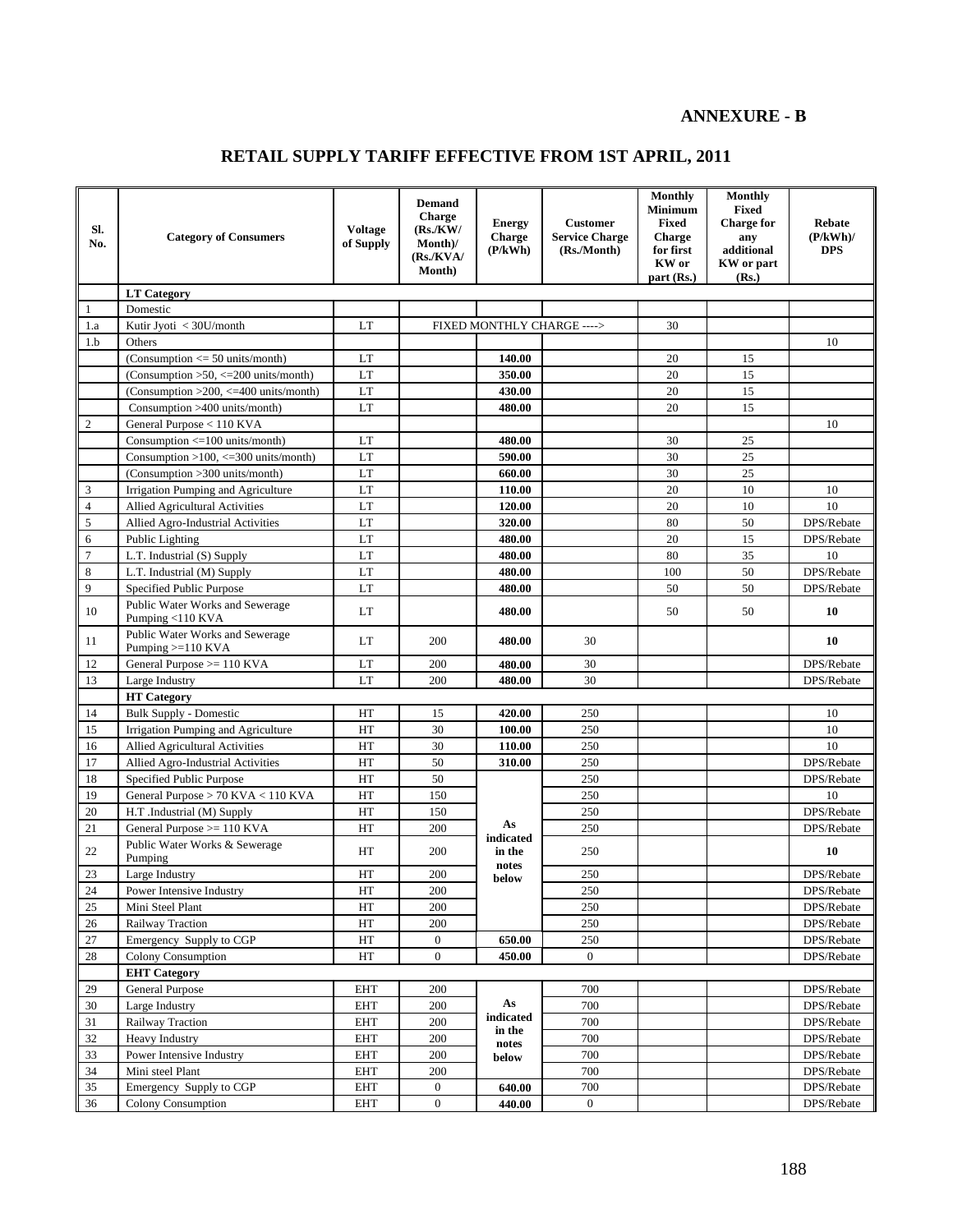#### **Note:**

|                     |     | (Paise per unit) |
|---------------------|-----|------------------|
| Load Factor $(\% )$ | HТ  | EHT              |
| Upto $50\%$         | 475 | 47 C             |
| $>$ 50% = < 60%     | 430 |                  |
| $>60\%$             | 375 | 370              |

#### **Slab rate of energy charges for HT & EHT consumers**   $(\mathbf{P}_1, \mathbf{P}_2, \dots, \mathbf{P}_n)$

# **For details, the orders of the Commission may be referred.**

### **Note:**

- (i) Energy consumption slab in LT domestic category has been modified for FY 2011-12 with the creation of two new slabs such as  $>200 \le 400$  and  $>400$  Units/Month and modification of existing slab to  $0 - \langle 50, 50 - \langle 200 \rangle$  Units/Month.
- (ii) The tariffs for "Irrigation Pumping and Agriculture" and "Allied Agricultural Activities" and "Allied Agro-Industrial Activities" have remained unchanged for FY 2011-12.
- (iii) The reconnection charges have remained unaltered for FY 2011-12.
- (iv) The meter rents remain unaltered for FY 2011-12.
- (v) Prospective small consumers requiring new connection upto and including 3 KW load shall only pay a flat charge of Rs.1000/- as service connection charges towards new connection excluding security deposit as applicable as well as processing fee of Rs.25/-. The service connection charges include the cost of material and supervision charges.
- (vi) In case of installation with static meter/meter with provision of recording demand, the recorded demand rounded to nearest 0.5 KW shall be considered as the contract demand requiring no verification irrespective of the agreement. Therefore, for the purpose of calculation of Monthly Minimum Fixed Charge (MMFC) for the connected load below 110 KVA, the above shall form the basis.
- (vii) The billing demand in respect of consumer with Contract Demand of less than 110 KVA having static meters should be the highest demand recorded in the meter during the Financial Year irrespective of the Connected Load, which shall require no verification.
- (viii) Three phase consumers with static meters are allowed to avail TOD rebate excluding Public Lighting and emergency supply to CGP @10 paise/unit for energy consumed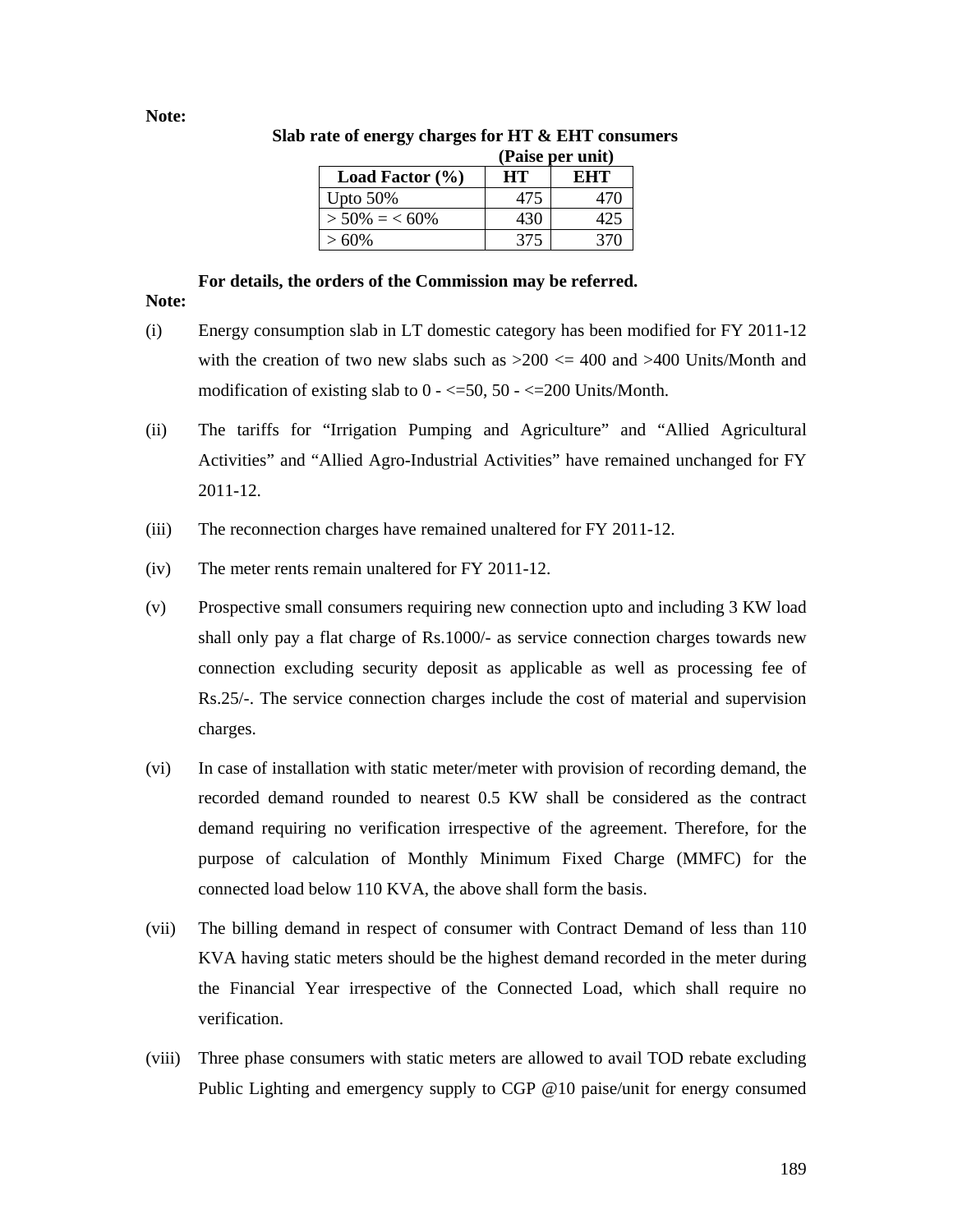during off peak hours. Off peak hours has been defined as **12 Midnight to 6 AM** of next day.

- (ix) All the LT domestic consumers and HT bulk supply domestic consumers in the Municipal or NAC limits shall be allowed a rebate of 10 paise per unit in electricity consumption subject to ceiling of Rs.50 per month for installation and use of roof top solar water heating system of minimum capacity of 100 liters per households after due verification by the licensee. This shall be in addition to all other rebates the consumer is otherwise eligible.
- (x) Swajala Dhara consumers under Public Water Works and Sewerage Pumping Installation category shall get special 10% rebate if electricity bills are paid within due date of normal rebate.
- (xi) Drawal by the industries during off-peak hours upto 120% of Contract Demand without levy of any penalty has been allowed. "Off-peak hours" for the purpose of tariff is defined as from **12 Midnight to 6.00 A.M.** of the next day. The consumers who draw beyond their contract demand during hours other than the off-peak hours shall not be eligible for this benefit. When Statutory Load Regulation is imposed then restricted demand shall be treated as contract demand.
- (xii) General purpose consumers with Contract Demand  $(CD) < 70$  KVA shall be treated as LT consumers for tariff purposes irrespective of level of supply voltage. As per Regulation 76 (1) (c) of OERC Distribution (Conditions of Supply) Code, 2004 the supply for load above 5 KW upto and including 70 KVA shall be in 2-phase, 3-wires or 3-phase, 3 or 4 wires at 400 volts between phases.
- (xiii) The 'Take or Pay' tariff has been re-introduced. HT and EHT consumers having contract demand more than 110 KVA can give their willingness in writing to pay for energy charge as per actual drawal or 75% load factor of the contract demand per month whichever is higher upto the validity of this tariff order. During the validity period no downward revision of the contract demand shall be allowed. Such HT and EHT consumers shall also be allowed 5% special concession in its total bill. For calculation of load factor the contract demand wherever mentioned in KVA the actual power factor shall be taken into consideration.